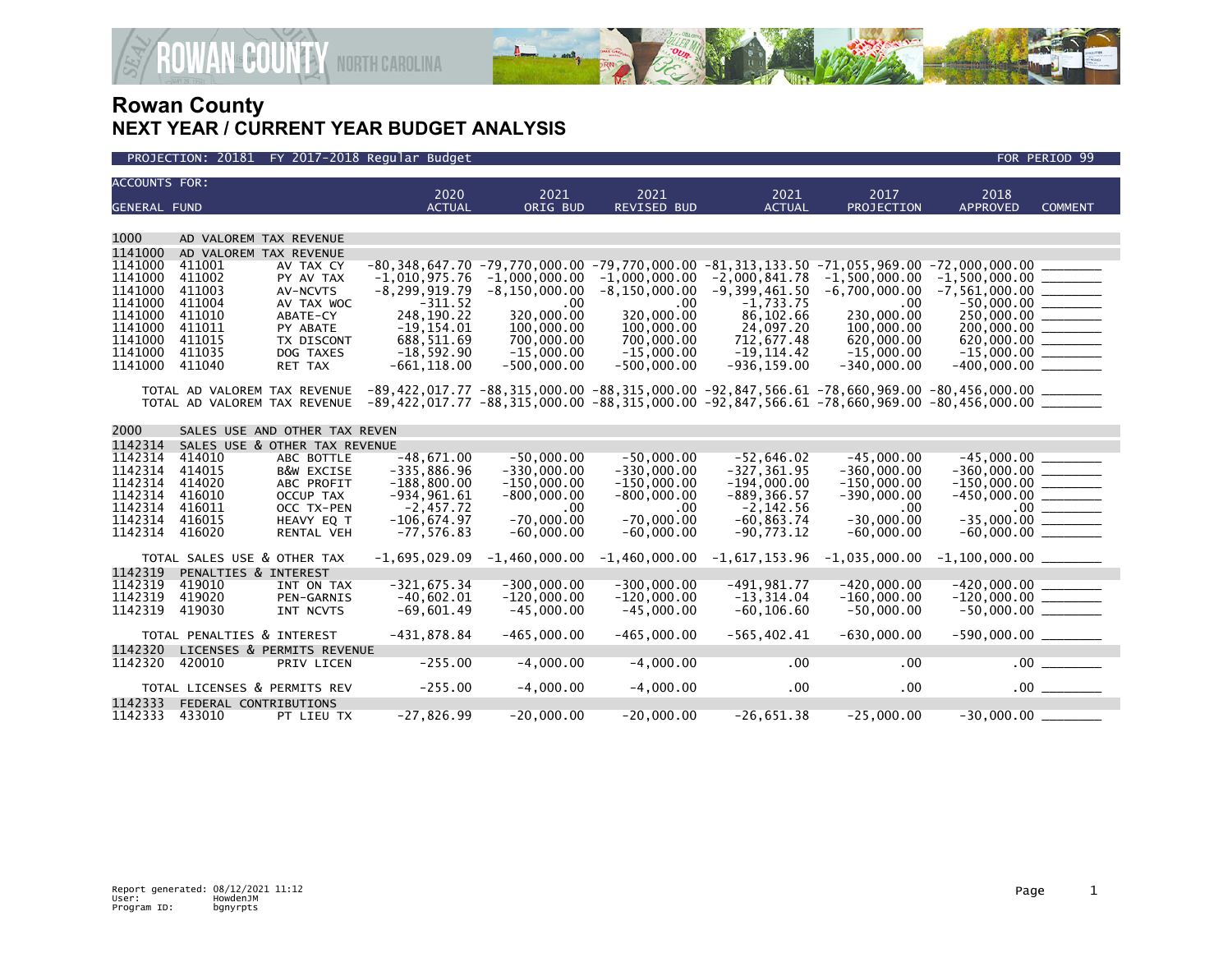

### PROJECTION: 20181 FY 2017-2018 Regular Budget FOR PERIOD 99

| <b>ACCOUNTS FOR:</b> |                                       |                                | 2020                               | 2021                                 | 2021                                                                                | 2021                                   | 2017                               | 2018                                                                                                                                                                                                       |                |
|----------------------|---------------------------------------|--------------------------------|------------------------------------|--------------------------------------|-------------------------------------------------------------------------------------|----------------------------------------|------------------------------------|------------------------------------------------------------------------------------------------------------------------------------------------------------------------------------------------------------|----------------|
| <b>GENERAL FUND</b>  |                                       |                                | <b>ACTUAL</b>                      | ORIG BUD                             | REVISED BUD                                                                         | <b>ACTUAL</b>                          | PROJECTION                         | <b>APPROVED</b>                                                                                                                                                                                            | <b>COMMENT</b> |
|                      |                                       |                                |                                    |                                      |                                                                                     |                                        |                                    |                                                                                                                                                                                                            |                |
|                      | TOTAL FEDERAL CONTRIBUTIONS           |                                | $-27,826.99$                       | $-20,000.00$                         | $-20,000.00$                                                                        | $-26,651.38$                           | $-25,000.00$                       | $-30,000.00$ ________                                                                                                                                                                                      |                |
| 1142335              | SALES TAXES                           |                                |                                    |                                      |                                                                                     |                                        |                                    |                                                                                                                                                                                                            |                |
| 1142335<br>1142335   | 435501<br>435502                      | <b>1CENT SAL</b><br>HLD HARMLE | 3,206,263.11                       | 2,850,000.00                         | $-12,091,211.74$ $-10,100,000.00$ $-10,100,000.00$ $-11,026,637.16$<br>2,850,000.00 | 2,691,146.12                           | 2,720,000.00                       | $-9,410,000.00 - 10,000,000.00$                                                                                                                                                                            |                |
| 1142335              | 435503                                | UN-ART 40                      | $-5, 291, 430.74$                  | $-4, 550, 000.00$                    | $-4,550,000.00$                                                                     | $-4, 944, 929.95$                      | $-4,480,000.00$                    |                                                                                                                                                                                                            |                |
| 1142335              | 435504                                | RE-ART 40                      | $-1,888,626.46$                    | $-1,650,000.00$                      | $-2, 150, 000.00$                                                                   | $-1,789,780.78$                        | $-1,610,000.00$                    |                                                                                                                                                                                                            |                |
| 1142335              | 435505                                | UN-ART 42                      | $-2, 142, 949.48$                  | $-1,600,000.00$                      | $-1,600,000.00$                                                                     | $-1,822,122.94$                        | $-1,400,000.00$                    | $-1,500,000.00$ ________                                                                                                                                                                                   |                |
| 1142335<br>1142335   | 435506<br>435507                      | RE-ART 42                      | $-3,777,252.93$                    | $-3,300,000.00$                      | $-4, 300, 000.00$                                                                   | $-3,579,561.58$                        | $-3,220,000.00$                    |                                                                                                                                                                                                            |                |
| 1142335              | 435508                                | UN-ART 44<br>UN-ART 46         | $-2,747,445.01$<br>$-3,798,468.41$ | $-2,300,000.00$<br>$-3, 150, 000.00$ | $-2, 300, 000.00$<br>$-3, 150, 000.00$                                              | $-2, 364, 249.11$<br>$-3, 501, 371.24$ | $-2,000,000.00$<br>$-2,800,000.00$ | $-2, 200, 000.00$ _________<br>$-3,100,000.00$ _______                                                                                                                                                     |                |
|                      |                                       |                                |                                    |                                      |                                                                                     |                                        |                                    |                                                                                                                                                                                                            |                |
|                      | TOTAL SALES TAXES                     |                                |                                    |                                      |                                                                                     |                                        |                                    | $-28,531,121.66$ $-23,800,000.00$ $-25,300,000.00$ $-26,337,506.64$ $-22,200,000.00$ $-23,600,000.00$ $\ldots$                                                                                             |                |
| 1142338              | LOCAL GOVNT                           | <b>CONTRIBUTIONS</b>           |                                    |                                      |                                                                                     |                                        |                                    |                                                                                                                                                                                                            |                |
| 1142338<br>1142338   | 438020<br>438070                      | LGC-KANNOP                     | $.00 \,$<br>$-50,000.00$           | $.00 \ \,$<br>$-50,000.00$           | $.00 \,$<br>$-50,000.00$                                                            | .00<br>$-50,000.00$                    | $.00 \,$<br>$-50,000.00$           | $-62,500.00$<br>$-50,000.00$<br>$\overline{\qquad \qquad }$<br>00                                                                                                                                          |                |
| 1142338              | 438080                                | LGC-SALISB<br>$N/R$ -GAAP      | 50,000.00                          | .00                                  | .00                                                                                 | 50,000.00                              | .00                                |                                                                                                                                                                                                            |                |
|                      |                                       |                                |                                    |                                      |                                                                                     |                                        |                                    |                                                                                                                                                                                                            |                |
|                      | TOTAL LOCAL GOVNT CONTRIBUTI          |                                |                                    |                                      |                                                                                     |                                        |                                    | $-50,000$ $-50,000$ $-50,000$ $-50,000$ $-50,000$ $-50,000$ $-50,000$ $-112,500.00$ $-20,686,111.58$ $-25,799,000.00$ $-27,299,000.00$ $-28,546,714.39$ $-23,940,000.00$ $-25,432,500.00$ $-25,432,500.00$ |                |
|                      | TOTAL SALES USE AND OTHER TA          |                                |                                    |                                      |                                                                                     |                                        |                                    |                                                                                                                                                                                                            |                |
| 3000                 | OTHER GENERAL REVENUE                 |                                |                                    |                                      |                                                                                     |                                        |                                    |                                                                                                                                                                                                            |                |
| 1143335              | FEE REVENUES                          |                                |                                    |                                      |                                                                                     |                                        |                                    |                                                                                                                                                                                                            |                |
| 1143335              | 453026                                | CABLE FRAN                     | $-330,018.94$                      | $-340,000.00$                        | $-340,000.00$                                                                       | $-245, 394.82$                         | $-390,000.00$                      | $-400,000.00$ ________                                                                                                                                                                                     |                |
|                      |                                       |                                |                                    |                                      |                                                                                     |                                        |                                    | $-400,000.00$ _________                                                                                                                                                                                    |                |
| 1143361              | TOTAL FEE REVENUES<br>INTEREST INCOME |                                | $-330,018.94$                      | $-340,000.00$                        | $-340,000.00$                                                                       | $-245, 394.82$                         | $-390,000.00$                      |                                                                                                                                                                                                            |                |
| 1143361              | 461010                                | INT-GEN FD                     | $-1, 531, 360.13$                  | $-900,000.00$                        | $-900,000.00$                                                                       | $-156, 383.90$                         | $-200,000.00$                      | $-310,000.00$ ________                                                                                                                                                                                     |                |
|                      |                                       |                                |                                    |                                      |                                                                                     |                                        |                                    |                                                                                                                                                                                                            |                |
|                      | TOTAL INTEREST INCOME                 |                                | $-1, 531, 360.13$                  | $-900,000.00$                        | $-900,000.00$                                                                       | $-156, 383.90$                         | $-200,000.00$                      | $-310,000.00$ ________                                                                                                                                                                                     |                |
| 1143363              | <b>RENT REVENUE</b>                   |                                |                                    |                                      |                                                                                     |                                        |                                    |                                                                                                                                                                                                            |                |
| 1143363<br>1143363   | 462010<br>462020                      | AG BLDG RT<br>CEL TOW RT       | $-18, 348.00$<br>$-13,687.92$      | $-18, 300.00$<br>$-13,600.00$        | $-18, 300.00$<br>$-13.600.00$                                                       | $-18, 348.00$<br>$-13,897.65$          | $-21, 350.00$<br>$-11,900.00$      | $-18,300.00$<br>$-13,600.00$                                                                                                                                                                               |                |
| 1143363              | 462995                                | OTHER RNT                      | $-18,801.00$                       | $-22,800.00$                         | $-22,800.00$                                                                        | $-22, 125.00$                          | $-31,500.00$                       |                                                                                                                                                                                                            |                |
|                      |                                       |                                |                                    |                                      |                                                                                     |                                        |                                    |                                                                                                                                                                                                            |                |
|                      | TOTAL RENT REVENUE                    |                                | $-50,836.92$                       | $-54,700.00$                         | $-54,700.00$                                                                        | $-54, 370.65$                          | $-64,750.00$                       | $-53,500.00$ ________                                                                                                                                                                                      |                |
| 1143389              | <b>OTHER REVENUE</b>                  |                                |                                    |                                      |                                                                                     |                                        |                                    |                                                                                                                                                                                                            |                |
| 1143389              | 489995                                | MISC RECPT                     | $-138,871.39$                      | $-130,000.00$                        | $-130,000.00$                                                                       | $-122,800.00$                          | $-70,000.00$                       | $-90,000.00$                                                                                                                                                                                               |                |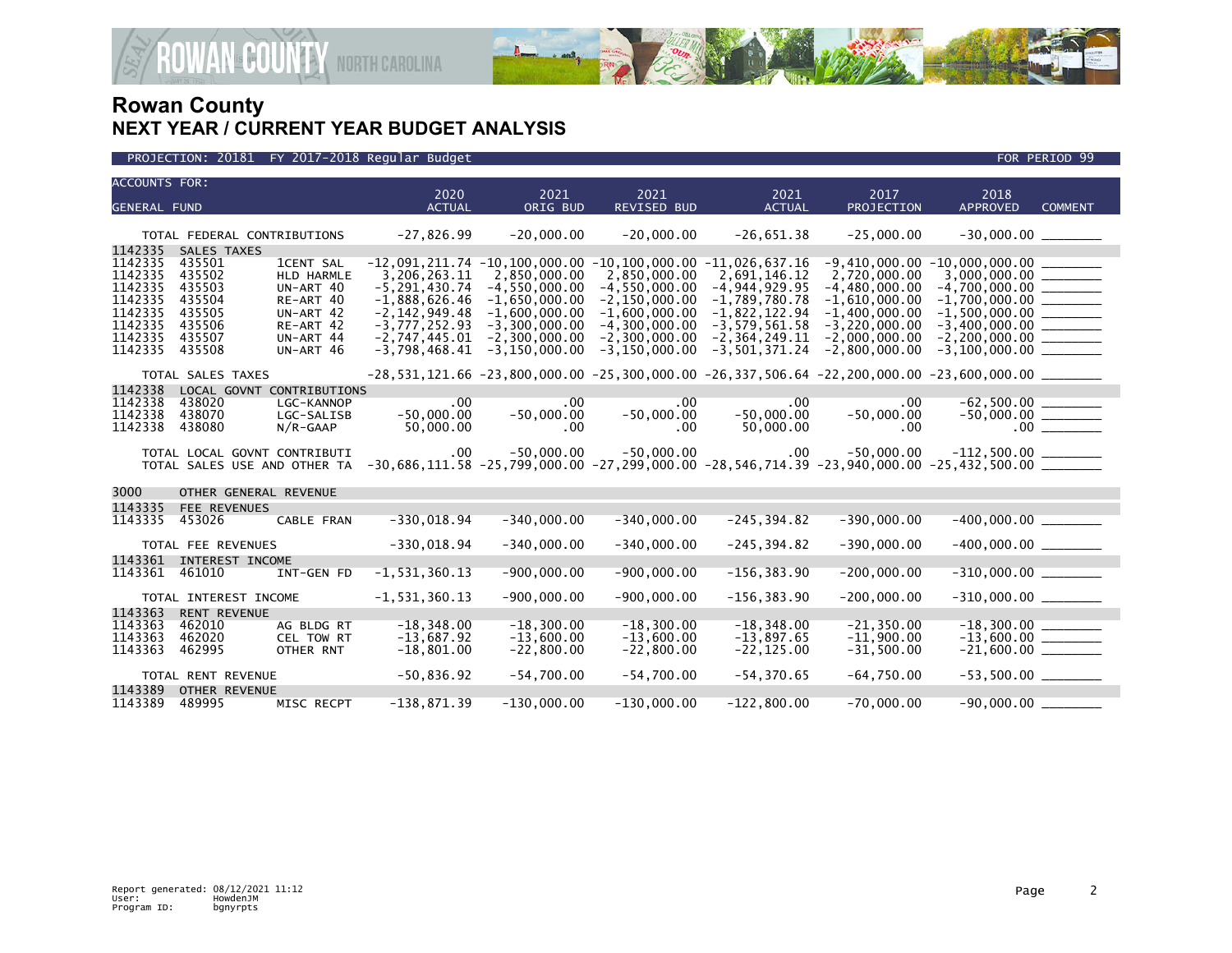

| <b>ACCOUNTS FOR:</b> |                                                             |                                 |                                    |                         |                                                                      |                          |                        |                                                                                                                        |                                         |
|----------------------|-------------------------------------------------------------|---------------------------------|------------------------------------|-------------------------|----------------------------------------------------------------------|--------------------------|------------------------|------------------------------------------------------------------------------------------------------------------------|-----------------------------------------|
| <b>GENERAL FUND</b>  |                                                             |                                 | 2020<br><b>ACTUAL</b>              | 2021<br>ORIG BUD        | 2021<br><b>REVISED BUD</b>                                           | 2021<br><b>ACTUAL</b>    | 2017<br>PROJECTION     | 2018<br><b>APPROVED</b>                                                                                                | <b>COMMENT</b>                          |
|                      |                                                             |                                 |                                    |                         |                                                                      |                          |                        |                                                                                                                        |                                         |
|                      | TOTAL OTHER REVENUE                                         |                                 | $-138,871.39$                      | $-130,000.00$           | $-130,000.00$                                                        | $-122,800.00$            | $-70,000.00$           | $-90,000.00$ ________                                                                                                  |                                         |
| 1143390<br>1143390   | OTHER FINANCING SOURCES<br>490010                           | OFS-INST P                      | $-1,600,000.00$                    | $-900,000.00$           | $-900,000.00$                                                        | $-900,000.00$            |                        | $-1,325,000.00$ $-1,000,000.00$ $\qquad \qquad$                                                                        |                                         |
| 1143390<br>1143390   | 492030<br>495000                                            | PROP SALE<br>APPFB-UNR          | $.00 \,$<br>$.00 \times$           | .00<br>$-5,887,752.00$  | $.00 \,$<br>$-9,538,225.00$                                          | $-52,774.64$<br>$.00\,$  | $.00 \,$               |                                                                                                                        | $.00$ $\frac{1}{\sqrt{1-\frac{1}{2}}}\$ |
|                      | TOTAL OTHER FINANCING SOURCE<br>TOTAL OTHER GENERAL REVENUE |                                 | $-1,600,000.00$<br>$-3,651,087.38$ |                         | $-6,787,752.00 -10,438,225.00$<br>$-8, 212, 452.00 -11, 862, 925.00$ |                          |                        | $-952, 774.64 -10, 505, 171.00 -10, 391, 094.00$ _________<br>$-1,531,724.01$ $-11,229,921.00$ $-11,244,594.00$ $\_\_$ |                                         |
| 4110                 | <b>GOVERNING BODY</b>                                       |                                 |                                    |                         |                                                                      |                          |                        |                                                                                                                        |                                         |
| 1154110              | GOVERNING BODY                                              |                                 |                                    |                         |                                                                      |                          |                        |                                                                                                                        |                                         |
| 1154110<br>1154110   | 510020<br>520005                                            | SA-PR DIEM<br><b>HLTH INSUR</b> | 71.827.04<br>70,637.00             | 72.349.00<br>69,720.00  | 72.349.00<br>85,720.00                                               | 71.566.23<br>76,758.50   | 66,880.00<br>41,700.00 | 67.400.00                                                                                                              |                                         |
| 1154110<br>1154110   | 520010<br>520020                                            | MEDI TAX<br>SS TAX              | 4,181.91<br>17,262.86              | 4,360.00<br>17,903.00   | 4,360.00<br>17,903.00                                                | 4,192.82<br>17, 183. 27  | 970.00<br>4,147.00     |                                                                                                                        |                                         |
| 1154110<br>1154110   | 520025<br>541000                                            | WKER COMP<br><b>COMMUN</b>      | 736.02<br>665.22                   | 748.00<br>760.00        | 748.00<br>760.00                                                     | 738.67<br>662.68         | 168.00<br>1,400.00     | 1,400.00 _______                                                                                                       | 220.00                                  |
| 1154110<br>1154110   | 558000<br>559000                                            | <b>TRAVEL</b><br>TRAINING       | 19,019.94<br>1,197.22              | 18,000.00<br>1,000.00   | 18,000.00<br>1,000.00                                                | 17,466.92<br>770.00      | 22,000.00<br>4,000.00  |                                                                                                                        |                                         |
| 1154110              | 576030                                                      | F/A-F&EQUI                      | .00                                | $.00 \,$                | .00                                                                  | .00                      | .00                    |                                                                                                                        |                                         |
|                      | TOTAL GOVERNING BODY                                        |                                 | 185,527.21<br>185,527.21           | 184,840.00              | 200,840.00                                                           | 189,339.09<br>189,339.09 | 141,265.00             | 145,250.00 ________<br>145,250.00 ________                                                                             |                                         |
|                      | TOTAL GOVERNING BODY                                        |                                 |                                    | 184,840.00              | 200,840.00                                                           |                          | 141,265.00             |                                                                                                                        |                                         |
| 4112                 | GENERAL GOVERNMENT                                          |                                 |                                    |                         |                                                                      |                          |                        |                                                                                                                        |                                         |
| 1144402              | DJJDP PROGRAM REVENUES                                      |                                 |                                    |                         |                                                                      |                          |                        |                                                                                                                        |                                         |
| 1144402              | 434018                                                      | <b>DJJDP REV</b>                | $-375, 552.00$                     | $-413,591.00$           | $-454, 891.00$                                                       | $-446, 143.00$           | $-322,700.00$          | $-322,700.00$ _________                                                                                                |                                         |
|                      | TOTAL DJJDP PROGRAM REVENUES                                |                                 | $-375, 552.00$                     | $-413,591.00$           | $-454,891.00$                                                        | $-446, 143.00$           | $-322,700.00$          | $-322,700.00$ ________                                                                                                 |                                         |
| 1154112              | GENERAL GOVERNMENT EXPENSES                                 |                                 |                                    |                         |                                                                      |                          |                        |                                                                                                                        |                                         |
| 1154112              | 510900                                                      | <b>COLA</b>                     | .00                                | .00                     | .00                                                                  | .00                      | 4,475.00               | 946, 315.00                                                                                                            |                                         |
| 1154112              | 510908                                                      | UNEMP COMP                      | 18,612.45                          | 30,000.00               | 32,100.00                                                            | 32,032.67                | 60,000.00              |                                                                                                                        |                                         |
| 1154112              | 520005                                                      | HLTH INSUR                      | .00                                | 882,249.00              | 53,664.00                                                            | .00                      | .00                    | $313,700.00$ $\overline{\hspace{1.5cm}}$<br>3,000.00 $\overline{\hspace{1.5cm}}$                                       |                                         |
| 1154112              | 532010                                                      | <b>ATTORNEY</b>                 | 35, 133.07                         | 20,000.00               | 20,000.00                                                            | .00                      | 180,000.00             |                                                                                                                        |                                         |
| 1154112              | 532015                                                      | AUDITING                        | 87,760.00                          | 85,000.00               | 83,300.00                                                            | 79.610.00                | 45,000,00              | 45,000.00 ______                                                                                                       |                                         |
| 1154112<br>1154112   | 532017<br>533001                                            | CONSULTING<br>CONTR SERV        | 187,997.38<br>22,785.72            | 100,000.00<br>20,000.00 | 207,000.00<br>13,700.00                                              | 121,594.50<br>.00        | 586,660.00<br>2,200.00 | $273,000.00$ ________<br>7,000.00                                                                                      |                                         |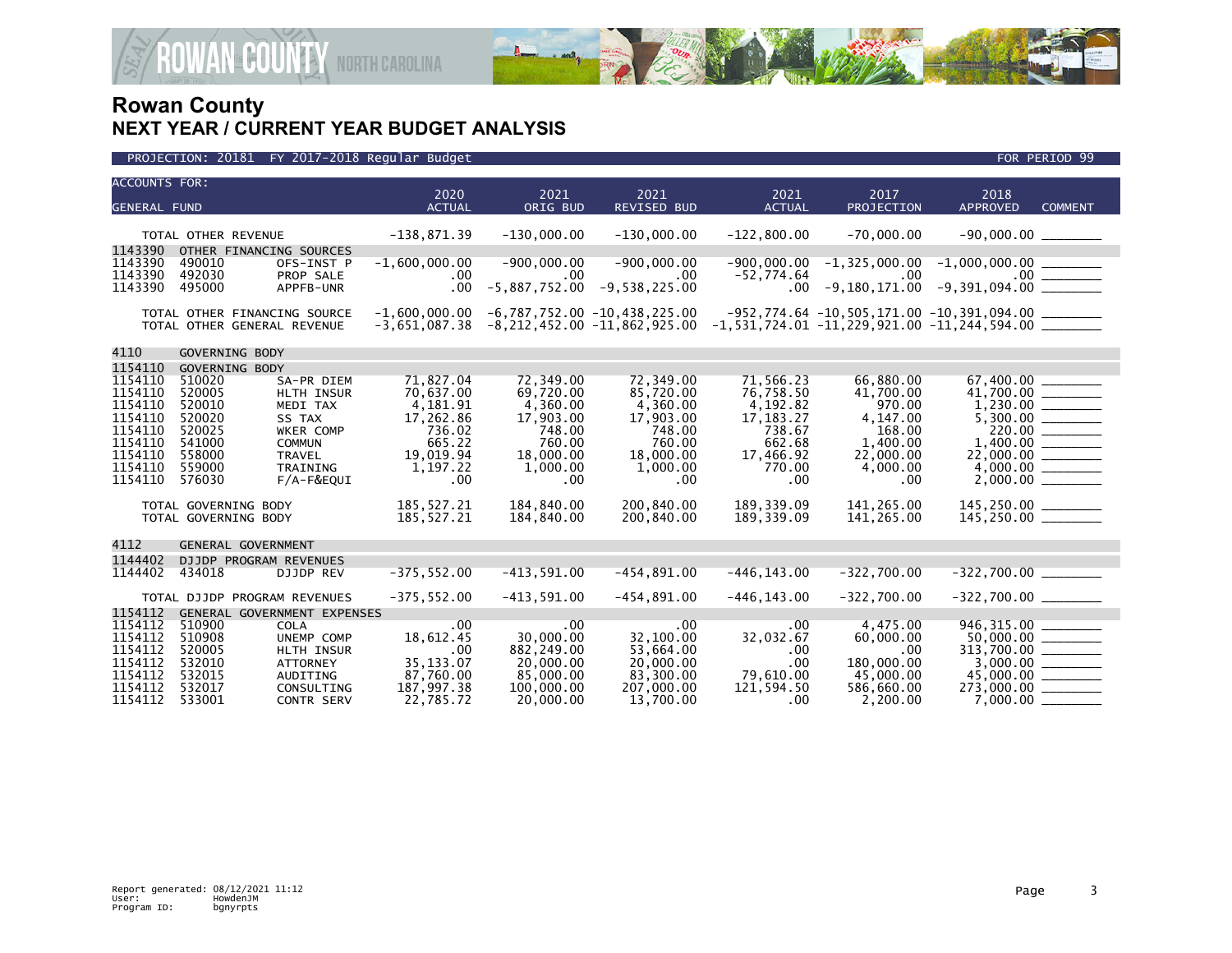

**ECOUNTY** NORTH CAROLINA

PROJECTION: 20181 FY 2017-2018 Regular Budget FOR PERIOD 99

| <b>ACCOUNTS FOR:</b> |                       |                              |                          |                           |                           |                         |                           |                                             |                             |
|----------------------|-----------------------|------------------------------|--------------------------|---------------------------|---------------------------|-------------------------|---------------------------|---------------------------------------------|-----------------------------|
|                      |                       |                              | 2020                     | 2021                      | 2021                      | 2021                    | 2017                      | 2018                                        |                             |
| <b>GENERAL FUND</b>  |                       |                              | <b>ACTUAL</b>            | ORIG BUD                  | REVISED BUD               | <b>ACTUAL</b>           | PROJECTION                | <b>APPROVED</b>                             | <b>COMMENT</b>              |
| 1154112              | 544020                | RENT-L&B                     | 4,200.00                 | 4,200.00                  | 4.200.00                  | 4,200.00                | 8,000.00                  |                                             |                             |
| 1154112              | 553005                | <b>TELEPHONE</b>             | 8,522.03                 | 11,000.00                 | 11,000.00                 | 4,629.41                | 10,000.00                 |                                             | 9,500.00 _______            |
| 1154112              | 554000                | ADVERTISNG                   | 5,531.99                 | 7,000.00                  | 7,000.00                  | 6,266.15                | 19,000.00                 | 10,000.00 _______                           |                             |
| 1154112              | 555000                | PRINTING                     | 844.36                   | 600.00                    | 600.00                    | .00                     | 3,500.00                  |                                             |                             |
| 1154112              | 561005                | OFFICE SUP                   | 5,703.31                 | 8,500.00                  | 8.500.00                  | 4,809.19                | 9.000.00                  |                                             |                             |
| 1154112              | 561068                | SECURITY S                   | .00                      | .00                       | .00                       | .00                     | 5,000.00                  |                                             |                             |
| 1154112              | 564050                | DUES&SUBS                    | 61,166.59                | 65,000.00                 | 65,000.00                 | 61,962.95               | 60,000.00                 | 59,000.00 ______                            |                             |
| 1154112              | 573019                | $C/A-WR$ EMS                 | 676,049.15               | .00                       | 301,000.00                | 119,285.42              | $.00 \,$                  |                                             |                             |
| 1154112              | 582002                | EMP APP PG                   | .00                      | .00                       | $.00 \,$                  | .00                     | 33,800.00                 |                                             |                             |
| 1154112              | 582007                | UNTD WAY                     | 5,338.78                 | 6,000.00                  | 6,000.00                  | 5,013.30                | 9,000.00                  |                                             |                             |
| 1154112              | 582008                | EMPL RETMN                   | 283.50                   | 700.00                    | 700.00                    | 97.74                   | 1,000.00                  |                                             |                             |
| 1154112              | 582009                | MTGS FOOD                    | 1,987.95                 | 2,500.00                  | 2,500.00                  | 1,271.52                | 2,500.00                  |                                             |                             |
| 1154112              | 582014                | EMP REC PG                   | 9,768.00                 | 12,000.00                 | 12,000.00                 | 10,451.00               | 11,000.00                 | $11,000.00$ ________                        |                             |
| 1154112<br>1154112   | 584001<br>590000      | LOC INCENT<br>OTH SERVIC     | 1,889,994.88<br>2.604.17 | 1,965,000.00<br>12,000.00 | 1,952,520.00<br>12,000.00 | 912, 476.15<br>1,195.00 | 2,685,000.00<br>13,000.00 | 2,370,000.00 ______<br>$18,000.00$ ________ |                             |
| 1154112              | 590006                | INDIRCT CO                   | .00                      | $.00 \,$                  | $.00 \,$                  | .00                     | $-11, 171.00$             |                                             |                             |
| 1154112              | 590049                | COD OF ORD                   | 6,781.34                 | 5,000.00                  | 5,000.00                  | 3,082.20                | 5,000.00                  |                                             |                             |
| 1154112              | 590050                | LF-INDIRCT                   | $-189,004.00$            | $-180, 952.00$            | $-180,952.00$             | $-180, 952.00$          | $-184, 264.00$            |                                             |                             |
| 1154112              | 590070                | ARP INDRCT                   | $-68.468.00$             | $-79,896.00$              | $-79,896.00$              | $-79,896.00$            | $-60, 308.00$             | $-59,809.00$ _______                        |                             |
| 1154112              | 590075                | RM INDIRCT                   | $-11,546.00$             | $-9.305.00$               | $-9.305.00$               | $-9.305.00$             | .00                       |                                             |                             |
| 1154112              | 595203                | <b>TRF TO 203</b>            | 2,828.50                 | .00                       | $.00 \,$                  | .00                     | .00                       |                                             |                             |
| 1154112              | 595317                | <b>TRF TO 317</b>            | 1,299,820.00             | 1,440,160.00              | 1,440,160.00              | 1,440,160.00            | 615,000.00                | 615,000.00 ______                           |                             |
| 1154112              | 595501                | <b>TRF TO 501</b>            | 480,000,00               | 480,000.00                | 480,000.00                | 480,000,00              | 475,000.00                | 525,000.00 ______                           |                             |
| 1154112              | 595603                | <b>TRF TO 603</b>            | 328,781.00               | 200,000.00                | 200,000.00                | 200,000.00              | 100,000.00                | 260,300.00                                  |                             |
| 1154112              | 599000                | <b>CONTGNCY</b>              | .00                      | 18,500.00                 | 14,000.00                 | .00                     | 70,000.00                 |                                             |                             |
|                      |                       | TOTAL GENERAL GOVERNMENT EXP | 4,873,476.17             | 5,105,256.00              | 4,661,791.00              | 3,217,984.20            | 4,757,392.00              | 5,453,096.00 _______                        |                             |
| 1154402              |                       | DJJDP PROGRAM EXPENDITURES   |                          |                           |                           |                         |                           |                                             |                             |
| 1154402              | 532023                | DJJDP EXP                    | 375,552.00               | 413,591.00                | 454,891.00                | 446,143.00              | 322,700.00                | 322,700.00                                  |                             |
|                      |                       |                              |                          |                           |                           |                         |                           |                                             |                             |
|                      |                       | TOTAL DJJDP PROGRAM EXPENDIT | 375,552.00               | 413,591.00                | 454,891.00                | 446,143.00              | 322,700.00                | 322,700.00                                  |                             |
|                      |                       | TOTAL GENERAL GOVERNMENT     | 4,873,476.17             | 5, 105, 256.00            | 4,661,791.00              | 3, 217, 984. 20         | 4,757,392.00              | $5,453,096.00$ ________                     |                             |
| 4120                 | <b>COUNTY MANAGER</b> |                              |                          |                           |                           |                         |                           |                                             |                             |
| 1154120              | <b>COUNTY MANAGER</b> |                              |                          |                           |                           |                         |                           |                                             |                             |
| 1154120              | 510005                | SAL-REG                      | 326,037.18               | 335,592.00                | 335,592.00                | 326, 336. 11            | 380,489.00                |                                             |                             |
| 1154120              | 520005                | HLTH INSUR                   | 34, 147. 21              | 36,852.00                 | 38,852.00                 | 37,943.27               | 46,332.00                 | 54,912.00 ______                            |                             |
| 1154120              | 520008                | <b>RETIRE HI</b>             | 4,980.00                 | 9,960.00                  | .00.                      | .00                     | 8,580.00                  |                                             | $\frac{9,000.00}{7,797.00}$ |
| 1154120              | 520010                | MEDI TAX                     | 4,604.36                 | 4,929.00                  | 4,929.00                  | 4,603.51                | 5,517.00                  |                                             |                             |
| 1154120              | 520015                | RETIREMENT                   | 29.145.18                | 35,545.00                 | 35.545.00                 | 33.964.63               | 27.928.00                 | 39,956.00 _______                           |                             |
| 1154120              | 520020                | SS TAX                       | 18,935.53                | 19,895.00                 | 19,895.00                 | 18,362.07               | 23,590.00                 | $33,368.00$ ________                        |                             |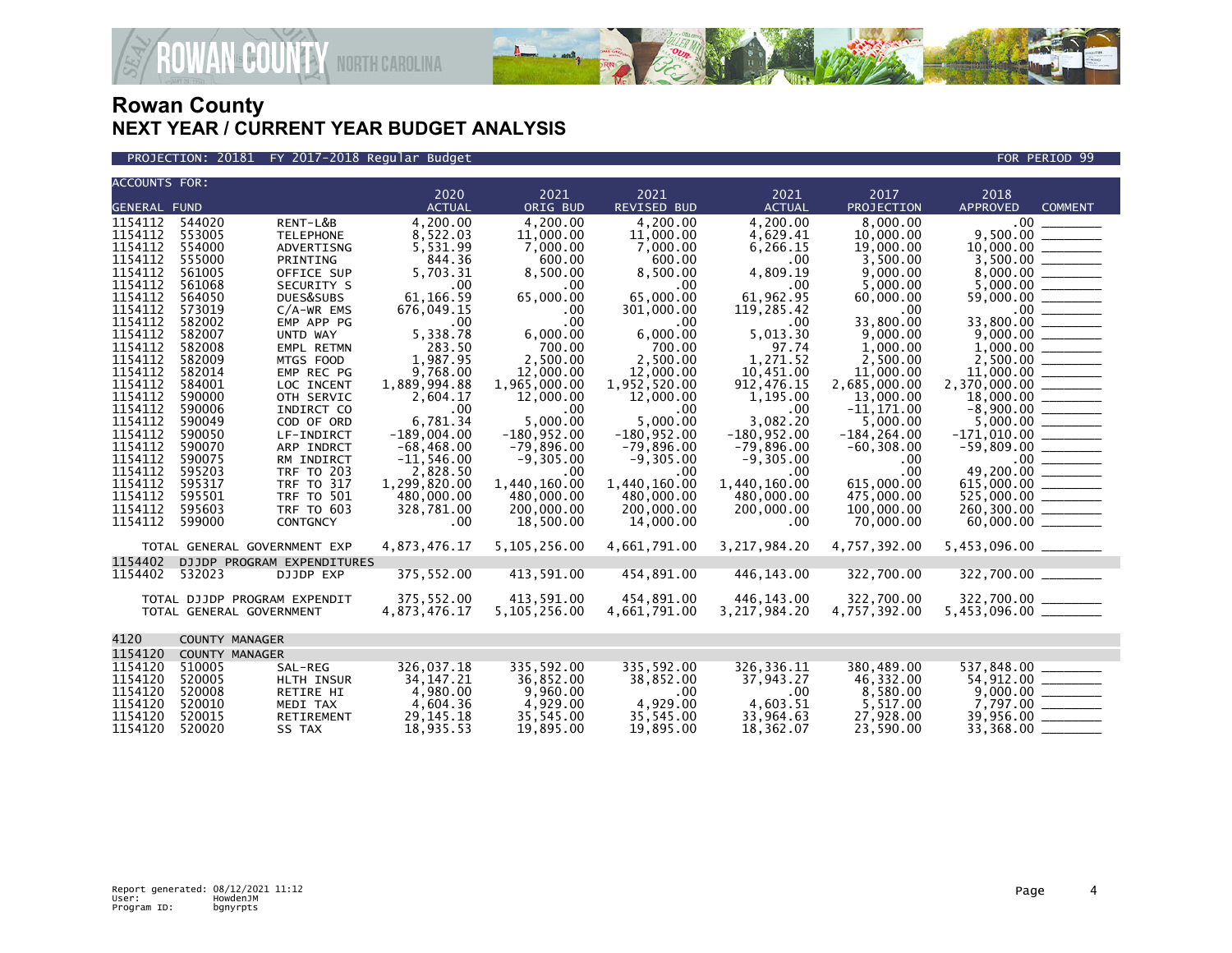

### PROJECTION: 20181 FY 2017-2018 Regular Budget FOR PERIOD 99

| <b>ACCOUNTS FOR:</b> |                      |                                    | 2020                  | 2021                  | 2021                      | 2021                  | 2017                  | 2018                                       |
|----------------------|----------------------|------------------------------------|-----------------------|-----------------------|---------------------------|-----------------------|-----------------------|--------------------------------------------|
| <b>GENERAL FUND</b>  |                      |                                    | <b>ACTUAL</b>         | ORIG BUD              | <b>REVISED BUD</b>        | <b>ACTUAL</b>         | PROJECTION            | <b>APPROVED</b><br><b>COMMENT</b>          |
| 1154120              | 520025               | WKER COMP                          | 830.70                | 886.00                | 886.00                    | 838.16                | 961.00                |                                            |
| 1154120              | 520030               | 401K CONTR                         | 9,748.44              | 10,445.00             | 10,445.00                 | 9,982.12              | 11,415.00             |                                            |
| 1154120              | 550007               | COST P COP                         | 976.52                | 1,300.00              | 1,300.00                  | 1,021.73              | 1,500.00              |                                            |
| 1154120<br>1154120   | 553005<br>557000     | <b>TELEPHONE</b><br><b>POSTAGE</b> | .00<br>381.65         | 1,450.00<br>700.00    | 1,600.00<br>350.00        | 1,554.90<br>335.96    | .00<br>350.00         |                                            |
| 1154120              | 558000               | <b>TRAVEL</b>                      | 1,900.26              | 3,000.00              | $.00 \,$                  | .00                   | 5,000.00              |                                            |
| 1154120              | 558005               | TRAVEL-CM                          | 6,046.17              | 9,000.00              | 9.000.00                  | 6,023.10              | 4,200.00              | $7,360.00$<br>$7,360.00$<br>$7,000.00$     |
| 1154120              | 559000               | TRAINING                           | 9,673.56              | 1,000.00              | 12,150.00                 | 11,803.10             | 3,000.00              |                                            |
| 1154120              | 561095               | OTH SM EQP                         | 776.67                | 500.00                | $.00 \,$                  | .00                   | 1,100.00              |                                            |
| 1154120<br>1154120   | 564050<br>576030     | DUES&SUBS                          | 1,501.52              | 2,000.00              | 2,000.00                  | 1,508.08<br>.00       | 1,300.00<br>1,500.00  |                                            |
|                      |                      | F/A-F&EQUI                         | .00                   | .00                   | .00                       |                       |                       |                                            |
|                      | TOTAL COUNTY MANAGER |                                    | 449,684.95            | 473,054.00            | 472,544.00                | 454,276.74            | 522,762.00            | 724,983.00 ________<br>724,983.00 ________ |
|                      | TOTAL COUNTY MANAGER |                                    | 449,684.95            | 473,054.00            | 472,544.00                | 454,276.74            | 522,762.00            |                                            |
| 4124                 | WEST END PLAZA       |                                    |                       |                       |                           |                       |                       |                                            |
| 1144124              |                      | WEST END PLAZA REVENUES            |                       |                       |                           |                       |                       |                                            |
| 1144124              | 462995               | OTHER RNT                          | -489,439.36           | $-370,000.00$         | $-370,000.00$             | $-407, 409.48$        | $-550,000.00$         |                                            |
| 1144124              | 489995               | MISC RECPT                         | $-69.00$              | $.00 \,$              | $.00 \,$                  | $-8,000.00$           | $.00 \,$              |                                            |
|                      |                      | TOTAL WEST END PLAZA REVENUE       | $-489,508.36$         | $-370,000.00$         | $-370,000.00$             | $-415, 409.48$        | $-550,000.00$         |                                            |
| 1154124              |                      | WEST END PLAZA EXPENDITURES        |                       |                       |                           |                       |                       |                                            |
| 1154124              | 510005               | SAL-REG                            | 160, 343. 33          | 160,280.00            | 160,280.00                | 162, 237. 78          | 144,497.00            |                                            |
| 1154124<br>1154124   | 510015<br>520005     | SAL-PT                             | 12,950.46             | 15,500.00             | 15,500.00                 | 14,423.99             | 14,746.00             |                                            |
| 1154124              | 520010               | HLTH INSUR<br>MEDI TAX             | 49,210.00<br>2,324.23 | 49,800.00<br>2,549.00 | 55,800.00<br>2,549.00     | 54,827.50<br>2,324.37 | 42,900.00<br>2,309.00 |                                            |
| 1154124              | 520015               | RETIREMENT                         | 14,535.09             | 16,368.00             | 16,368.00                 | 16,661.89             | 10,606.00             |                                            |
| 1154124              | 520020               | SS TAX                             | 9,937.92              | 10,898.00             | 10,898.00                 | 9,939.27              | 9,783.00              |                                            |
| 1154124              | 520025               | WKER COMP                          | 3,999.45              | 4,395.00              | 4,395.00                  | 4,077.88              | 5,206.00              |                                            |
| 1154124              | 520030               | 401K CONTR                         | 4,548.74              | 4,811.00              | 4,811.00                  | 4,703.76              | 4,335.00              |                                            |
| 1154124<br>1154124   | 533063<br>534030     | SNOW REMOV<br>TECH-S&M             | .00<br>8,894.69       | 1,500.00<br>14,000.00 | $.00 \times$<br>14,000.00 | .00<br>9,164.74       | 3,000.00<br>13,000.00 |                                            |
| 1154124              | 541040               | US-WATER                           | 4,542.14              | 7.000.00              | 7.000.00                  | 4,349.03              | 6,800.00              |                                            |
| 1154124              | 541041               | <b>STRM FEE</b>                    | 23,040.00             | 25,000,00             | 25,000,00                 | 21,542.40             | 5.000.00              |                                            |
| 1154124              | 542020               | <b>GRND MAINT</b>                  | 4,915.00              | 5,400.00              | 5,400.00                  | 2,604.00              | 6,000.00              |                                            |
| 1154124              | 543005               | R&M-BLDG                           | 15,608.25             | 23,000.00             | 26,500.00                 | 25,615.01             | 25,000.00             |                                            |
| 1154124<br>1154124   | 543015               | R&M-EQUIP                          | 120.55<br>109.59      | 1,000.00              | 1,000.00                  | 712.05                | 2,000.00              |                                            |
| 1154124              | 543020<br>543051     | R&M-VEHIC<br>R&M-PRKLOT            | 9,901.00              | 300.00<br>10,000.00   | 300.00<br>10,000.00       | 142.99<br>9,816.00    | $.00 \,$<br>10,000,00 |                                            |
| 1154124              | 553005               | <b>TELEPHONE</b>                   | 2,541.05              | 2,725.00              | 2,725.00                  | 2,665.49              | 4,900.00              | $2,800.00$ ________                        |
| 1154124              | 554000               | ADVERTISNG                         | .00                   | $.00 \times$          | $.00 \,$                  | $.00 \times$          | 500.00                | 500.00                                     |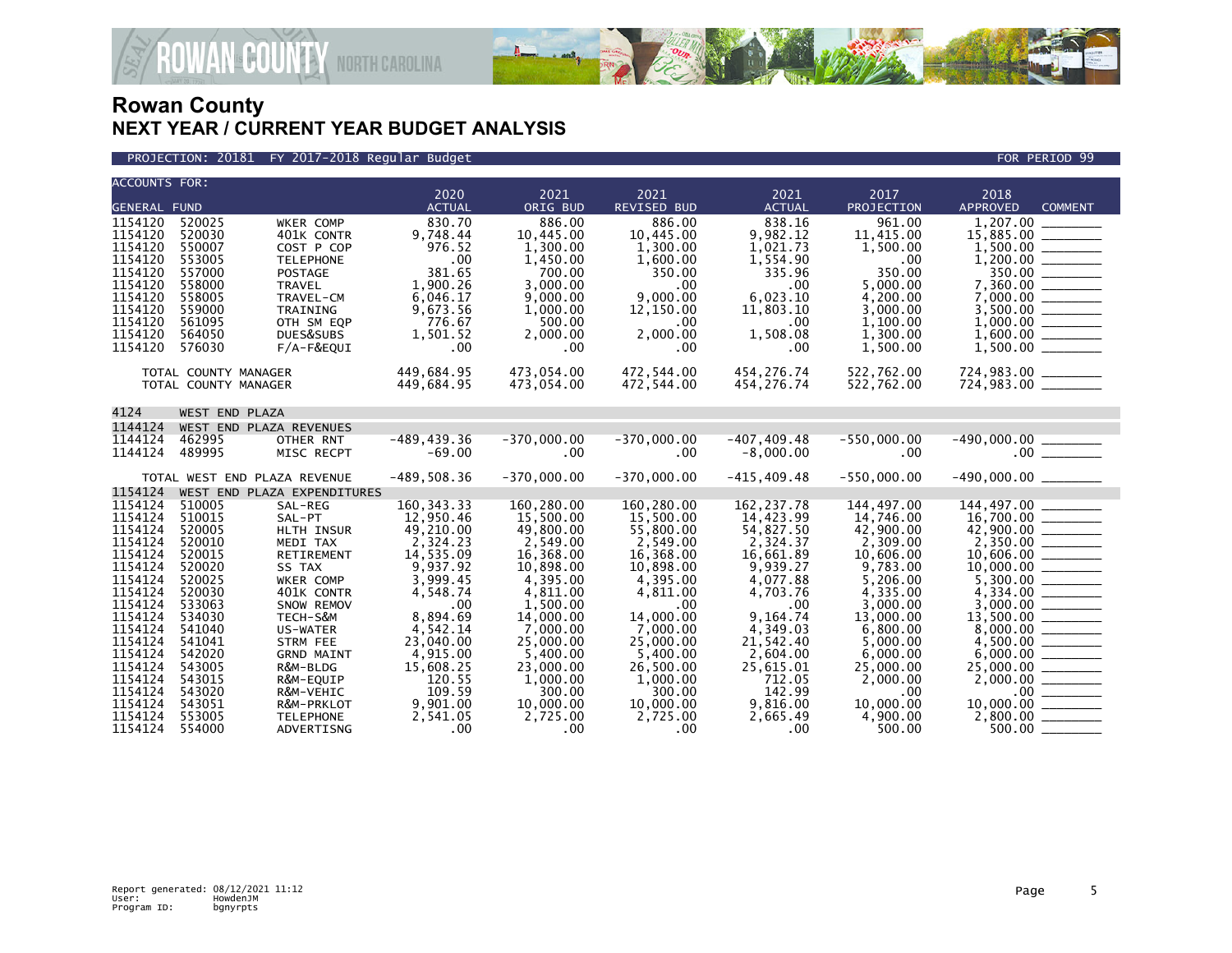

**AN&COUNTY NORTH CAROLINA** 

| <b>ACCOUNTS FOR:</b>                                                                                                                                                         |                                                                                                                                                              |                                                                                                                                                                                                                            | 2020                                                                                                                                                                                            | 2021                                                                                                                                                                                              | 2021                                                                                                                                                                                                   | 2021                                                                                                                                                                                        | 2017                                                                                                                                                                                            | 2018                                                                                                                                                                                                                                                                                                                                                                                                                                                                                                                                                                                                                                                                                                     |
|------------------------------------------------------------------------------------------------------------------------------------------------------------------------------|--------------------------------------------------------------------------------------------------------------------------------------------------------------|----------------------------------------------------------------------------------------------------------------------------------------------------------------------------------------------------------------------------|-------------------------------------------------------------------------------------------------------------------------------------------------------------------------------------------------|---------------------------------------------------------------------------------------------------------------------------------------------------------------------------------------------------|--------------------------------------------------------------------------------------------------------------------------------------------------------------------------------------------------------|---------------------------------------------------------------------------------------------------------------------------------------------------------------------------------------------|-------------------------------------------------------------------------------------------------------------------------------------------------------------------------------------------------|----------------------------------------------------------------------------------------------------------------------------------------------------------------------------------------------------------------------------------------------------------------------------------------------------------------------------------------------------------------------------------------------------------------------------------------------------------------------------------------------------------------------------------------------------------------------------------------------------------------------------------------------------------------------------------------------------------|
| <b>GENERAL FUND</b>                                                                                                                                                          |                                                                                                                                                              |                                                                                                                                                                                                                            | <b>ACTUAL</b>                                                                                                                                                                                   | ORIG BUD                                                                                                                                                                                          | <b>REVISED BUD</b>                                                                                                                                                                                     | <b>ACTUAL</b>                                                                                                                                                                               | PROJECTION                                                                                                                                                                                      | <b>APPROVED</b><br><b>COMMENT</b>                                                                                                                                                                                                                                                                                                                                                                                                                                                                                                                                                                                                                                                                        |
| 1154124<br>1154124<br>1154124<br>1154124<br>1154124<br>1154124<br>1154124<br>1154124<br>1154124<br>1154124<br>1154124<br>1154124<br>1154124<br>1154124<br>1154124            | 555000<br>556000<br>557000<br>558000<br>559000<br>561005<br>561012<br>561030<br>561040<br>561095<br>562005<br>562020<br>562025<br>575000<br>576030           | PRINTING<br><b>UNIFORMS</b><br>POSTAGE<br><b>TRAVEL</b><br>TRAINING<br>OFFICE SUP<br>SUPLY CONC<br>JANT'L-SUP<br>MAINT SUPP<br>OTH SM EQP<br><b>ELECTRICTY</b><br>FUEL&LUBIC<br>NATRAL GAS<br>$C/A$ -EQUIP<br>$F/A-F&EQUI$ | 52.47<br>797.42<br>45.25<br>161.11<br>.00<br>492.18<br>994.50<br>4,000.00<br>4,712.65<br>889.20<br>79,453.31<br>390.32<br>1,861.11<br>13,800.00<br>1,949.12                                     | 300.00<br>1,000.00<br>100.00<br>200.00<br>100.00<br>500.00<br>1,000.00<br>4,000.00<br>7,000.00<br>.00<br>105,000.00<br>650.00<br>3,500.00<br>14,000.00<br>.00                                     | 300.00<br>500.00<br>100.00<br>200.00<br>100.00<br>500.00<br>1,000.00<br>4,000.00<br>5,500.00<br>$.00 \,$<br>104,300.00<br>1,150.00<br>3,500.00<br>14,000.00<br>$.00 \,$                                | 119.76<br>459.48<br>.00<br>.00<br>.00<br>260.76<br>352.80<br>3,970.73<br>5,079.73<br>.00<br>79, 124. 34<br>849.09<br>3,341.76<br>.00<br>.00                                                 | 300.00<br>2,000.00<br>100.00<br>500.00<br>300.00<br>600.00<br>2,000.00<br>4.000.00<br>10,000.00<br>1,500.00<br>140,000.00<br>500.00<br>3.000.00<br>50,000.00<br>3,000.00                        | 300.00<br>$1,700.00$<br>50.00<br>10,000.00<br>$\begin{array}{cccccccccc} \multicolumn{2}{c}{} & \multicolumn{2}{c}{} & \multicolumn{2}{c}{} & \multicolumn{2}{c}{} & \multicolumn{2}{c}{} & \multicolumn{2}{c}{} & \multicolumn{2}{c}{} & \multicolumn{2}{c}{} & \multicolumn{2}{c}{} & \multicolumn{2}{c}{} & \multicolumn{2}{c}{} & \multicolumn{2}{c}{} & \multicolumn{2}{c}{} & \multicolumn{2}{c}{} & \multicolumn{2}{c}{} & \multicolumn{2}{c}{} & \multicolumn{2}{c}{} & \multicolumn{2}{c}{} & \multicolumn{2}{c}{} & \mult$<br>6,100.00<br>$\begin{array}{c} \begin{array}{c} \begin{array}{c} \begin{array}{c} \end{array} \\ \end{array} \end{array} \end{array}$<br>$120,000.00$<br>$300.00$ |
|                                                                                                                                                                              | TOTAL WEST END PLAZA EXPENDI<br>TOTAL WEST END PLAZA                                                                                                         |                                                                                                                                                                                                                            | 437, 120. 13<br>$-52, 388.23$                                                                                                                                                                   | 491,876.00<br>121,876.00                                                                                                                                                                          | 497,676.00<br>127,676.00                                                                                                                                                                               | 439,366.60<br>23,957.12                                                                                                                                                                     | 528,382.00<br>$-21,618.00$                                                                                                                                                                      | 460,237.00 ________<br>-29,763.00 ________                                                                                                                                                                                                                                                                                                                                                                                                                                                                                                                                                                                                                                                               |
| 4125                                                                                                                                                                         | <b>FINANCE</b>                                                                                                                                               |                                                                                                                                                                                                                            |                                                                                                                                                                                                 |                                                                                                                                                                                                   |                                                                                                                                                                                                        |                                                                                                                                                                                             |                                                                                                                                                                                                 |                                                                                                                                                                                                                                                                                                                                                                                                                                                                                                                                                                                                                                                                                                          |
| 1154125                                                                                                                                                                      | FINANCE EXPENDITURES                                                                                                                                         |                                                                                                                                                                                                                            |                                                                                                                                                                                                 |                                                                                                                                                                                                   |                                                                                                                                                                                                        |                                                                                                                                                                                             |                                                                                                                                                                                                 |                                                                                                                                                                                                                                                                                                                                                                                                                                                                                                                                                                                                                                                                                                          |
| 1154125<br>1154125<br>1154125<br>1154125<br>1154125<br>1154125<br>1154125<br>1154125<br>1154125<br>1154125<br>1154125<br>1154125<br>1154125<br>1154125<br>1154125<br>1154125 | 510005<br>520005<br>520008<br>520010<br>520015<br>520020<br>520025<br>520030<br>533000<br>534030<br>544045<br>550007<br>553005<br>555000<br>557000<br>558000 | SAL-REG<br>HLTH INSUR<br>RETIRE HI<br>MEDI TAX<br>RETIREMENT<br>SS TAX<br>WKER COMP<br>401K CONTR<br>OT PROF SE<br>TECH-S&M<br>RNT-POS MT<br>COST P COP<br><b>TELEPHONE</b><br>PRINTING<br>POSTAGE<br><b>TRAVEL</b>        | 690, 547.23<br>109,487.33<br>.00<br>9,839.89<br>64,554.69<br>41.976.66<br>1,784.92<br>21,363.79<br>10,499.98<br>1,404.00<br>2,473.09<br>4,885.30<br>1,605.78<br>4,654.83<br>10,385.46<br>824.36 | 725,008.00<br>108,066.00<br>.00<br>10.091.00<br>74,027.00<br>42,968.00<br>1,815.00<br>21,756.00<br>17,000.00<br>1,500.00<br>3.200.00<br>5,000.00<br>3,450.00<br>5,000.00<br>11,000.00<br>6.500.00 | 725,008.00<br>112,066.00<br>8,190.00<br>10.091.00<br>74,027.00<br>42,968.00<br>1,815.00<br>21,756.00<br>47,000.00<br>1,500.00<br>3,820.00<br>5,000.00<br>5,250.00<br>5,000.00<br>11,000.00<br>3.255.00 | 676,485.61<br>111, 172.06<br>8,190.00<br>9,685.30<br>71,568.24<br>40.811.94<br>1,748.90<br>20,928.65<br>15,827.27<br>.00<br>3.818.51<br>3,209.49<br>4,745.22<br>3,241.82<br>7,988.59<br>.00 | 644,808.00<br>93,093.00<br>.00<br>9.350.00<br>47,329.00<br>39.978.00<br>1,612.00<br>19,344.00<br>40,000.00<br>3,200.00<br>4,500.00<br>4,300.00<br>2,000.00<br>5,000.00<br>10,900.00<br>5.000.00 | 642,134.00<br>$\begin{array}{r} \n 93,093.00 \n 0.00 \n 0.315.00 \n 0.00 \n 0.00 \n 0.00 \n \end{array}$<br>39,812.00 ________<br>40,000.00 ______                                                                                                                                                                                                                                                                                                                                                                                                                                                                                                                                                       |
| 1154125<br>1154125<br>1154125<br>1154125<br>1154125                                                                                                                          | 559000<br>561005<br>561095<br>564010<br>564050                                                                                                               | TRAINING<br>OFFICE SUP<br>OTH SM EQP<br><b>BOOKS</b><br>DUES&SUBS                                                                                                                                                          | 4,829.00<br>9,283.29<br>1,681.32<br>159.00<br>2,737.00                                                                                                                                          | 8,000.00<br>7,000.00<br>1,500.00<br>600.00<br>3.000.00                                                                                                                                            | 8,000.00<br>9,500.00<br>4,000.00<br>600.00<br>3.000.00                                                                                                                                                 | 3,524.00<br>9,262.51<br>1,883.35<br>16.65<br>2,202.00                                                                                                                                       | 6,000.00<br>8,500.00<br>1,500.00<br>800.00<br>3.500.00                                                                                                                                          | 2,500.00<br>1,000.00<br>3,500.00                                                                                                                                                                                                                                                                                                                                                                                                                                                                                                                                                                                                                                                                         |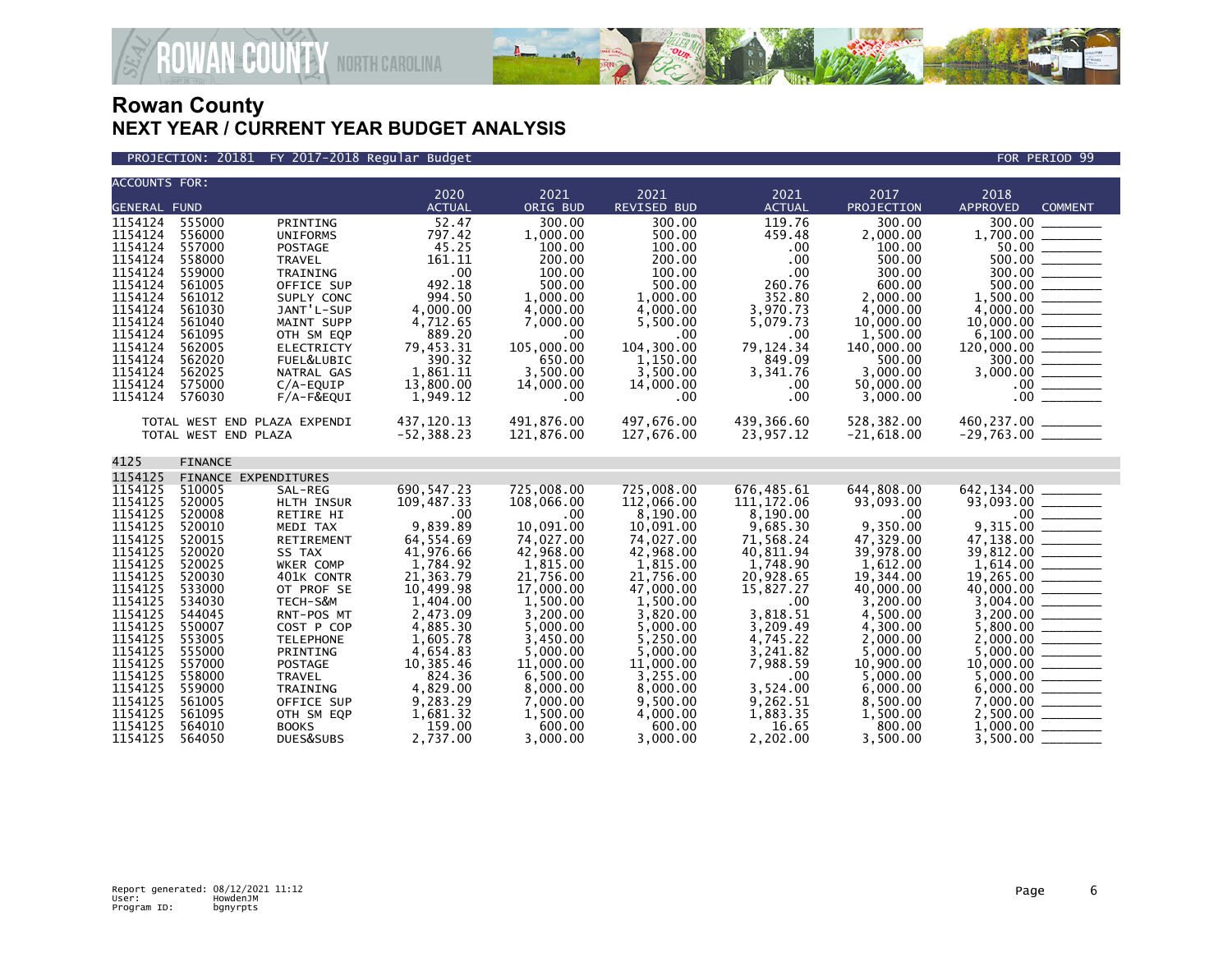

**GOUNTY** NORTH CAROLINA

| <b>ACCOUNTS FOR:</b>                                                                                                                                                         |                                                                                                                                                              |                                                                                                                                                                                                                       | 2020                                                                                                                                                          | 2021                                                                                                                                                                           | 2021                                                                                                                                                                           | 2021                                                                                                                                                           | 2017                                                                                                                                                                               | 2018                                                          |                                                         |
|------------------------------------------------------------------------------------------------------------------------------------------------------------------------------|--------------------------------------------------------------------------------------------------------------------------------------------------------------|-----------------------------------------------------------------------------------------------------------------------------------------------------------------------------------------------------------------------|---------------------------------------------------------------------------------------------------------------------------------------------------------------|--------------------------------------------------------------------------------------------------------------------------------------------------------------------------------|--------------------------------------------------------------------------------------------------------------------------------------------------------------------------------|----------------------------------------------------------------------------------------------------------------------------------------------------------------|------------------------------------------------------------------------------------------------------------------------------------------------------------------------------------|---------------------------------------------------------------|---------------------------------------------------------|
| <b>GENERAL FUND</b>                                                                                                                                                          |                                                                                                                                                              |                                                                                                                                                                                                                       | <b>ACTUAL</b>                                                                                                                                                 | ORIG BUD                                                                                                                                                                       | REVISED BUD                                                                                                                                                                    | <b>ACTUAL</b>                                                                                                                                                  | PROJECTION                                                                                                                                                                         | <b>APPROVED</b>                                               | <b>COMMENT</b>                                          |
| 1154125<br>1154125<br>1154125<br>1154125<br>1154125                                                                                                                          | 576020<br>576030<br>582008<br>582009<br>590010                                                                                                               | $F/A-DP$ EQU<br>F/A-F&EQUI<br>EMPL RETMN<br>MTG FOOD<br><b>BANK FEES</b>                                                                                                                                              | .00<br>2,235.10<br>.00<br>89.00<br>37,210.80                                                                                                                  | .00<br>2,500.00<br>.00<br>400.00<br>38,000.00                                                                                                                                  | .00 <sub>1</sub><br>2,500.00<br>125.00<br>400.00<br>38,000.00                                                                                                                  | .00<br>.00<br>84.00<br>137.43<br>34,945.66                                                                                                                     | 3,600.00<br>.00.<br>125.00<br>.00<br>37,000.00                                                                                                                                     | 3,600.00                                                      | $\frac{100}{300.00}$                                    |
|                                                                                                                                                                              | TOTAL FINANCE EXPENDITURES                                                                                                                                   |                                                                                                                                                                                                                       | 1,034,511.82                                                                                                                                                  | 1,097,381.00                                                                                                                                                                   | 1, 143, 871.00                                                                                                                                                                 | 1,031,477.20                                                                                                                                                   | 991,439.00                                                                                                                                                                         |                                                               |                                                         |
| 1154126                                                                                                                                                                      |                                                                                                                                                              | AMBULANCE BILLING/COLLECTIONS                                                                                                                                                                                         |                                                                                                                                                               |                                                                                                                                                                                |                                                                                                                                                                                |                                                                                                                                                                |                                                                                                                                                                                    |                                                               |                                                         |
| 1154126<br>1154126<br>1154126<br>1154126<br>1154126<br>1154126<br>1154126<br>1154126<br>1154126<br>1154126<br>1154126<br>1154126<br>1154126<br>1154126<br>1154126<br>1154126 | 510005<br>520005<br>520010<br>520015<br>520020<br>520025<br>520030<br>533000<br>533001<br>534030<br>550007<br>557000<br>558000<br>559000<br>561005<br>561095 | SAL-REG<br>HLTH INSUR<br>MEDI TAX<br><b>RETIREMENT</b><br>SS TAX<br>WKER COMP<br>401K CONTR<br>OT PROF SE<br><b>CONTR SERV</b><br>TECH-S&M<br>COST P COP<br>POSTAGE<br>TRAVEL<br>TRAINING<br>OFFICE SUP<br>OTH SM EQP | 33,282.98<br>7,568.27<br>391.43<br>3,017.30<br>1,673.44<br>83.33<br>998.55<br>60.00<br>270,725.42<br>1,560.00<br>.00<br>109.40<br>.00<br>.00<br>351.63<br>.00 | 33,924.00<br>7,470.00<br>421.00<br>3.464.00<br>1,796.00<br>86.00<br>1,019.00<br>300.00<br>280,000.00<br>2,000.00<br>700.00<br>300.00<br>1,000.00<br>500.00<br>600.00<br>500.00 | 33,924.00<br>8,470.00<br>421.00<br>3.464.00<br>1,796.00<br>86.00<br>1,019.00<br>300.00<br>275,925.00<br>2,000.00<br>700.00<br>300.00<br>1,000.00<br>500.00<br>600.00<br>500.00 | 30,790.19<br>7,788.82<br>375.11<br>3.152.51<br>1,603.63<br>77.18<br>923.70<br>80.00<br>285,613.93<br>1,560.00<br>3.30<br>145.64<br>.00<br>.00<br>460.28<br>.00 | 30,301.00<br>6,435.00<br>439.00<br>2,224.00<br>1,879.00<br>76.00<br>909.00<br>1,500.00<br>286,000.00<br>3,400.00<br>1,500.00<br>600.00<br>2,000.00<br>400.00<br>1,000.00<br>500.00 | 2,223.00<br>285,000.00 ______                                 | 76.00<br>909.00<br>$2,000.00$ $\overline{\hspace{1cm}}$ |
|                                                                                                                                                                              | TOTAL AMBULANCE BILLING/COLL<br>TOTAL FINANCE                                                                                                                |                                                                                                                                                                                                                       | 319,821.75<br>1,354,333.57                                                                                                                                    | 334,080.00<br>1,431,461.00                                                                                                                                                     | 331,005.00<br>1,474,876.00                                                                                                                                                     | 332, 574.29<br>1,364,051.49                                                                                                                                    | 339,163.00<br>1,330,602.00                                                                                                                                                         | 337,664.00 ________<br>$1,325,939.00$ ________                |                                                         |
| 4131                                                                                                                                                                         | HUMAN RESOURCES                                                                                                                                              |                                                                                                                                                                                                                       |                                                                                                                                                               |                                                                                                                                                                                |                                                                                                                                                                                |                                                                                                                                                                |                                                                                                                                                                                    |                                                               |                                                         |
| 1154131                                                                                                                                                                      | HUMAN RESOURCES                                                                                                                                              |                                                                                                                                                                                                                       |                                                                                                                                                               |                                                                                                                                                                                |                                                                                                                                                                                |                                                                                                                                                                |                                                                                                                                                                                    |                                                               |                                                         |
| 1154131<br>1154131<br>1154131<br>1154131<br>1154131<br>1154131<br>1154131<br>1154131<br>1154131<br>1154131<br>1154131                                                        | 510005<br>510015<br>520005<br>520008<br>520010<br>520015<br>520020<br>520025<br>520030<br>532018<br>532040                                                   | SAL-REG<br>SAL-PT<br>HLTH INSUR<br>RETIRE HI<br>MEDI TAX<br>RETIREMENT<br>SS TAX<br><b>WKER COMP</b><br>401K CONTR<br>EM ASST PG<br>PHYS FEES                                                                         | 331,697.74<br>11,448.11<br>60,546.00<br>9,960.00<br>5,100.59<br>31,694.11<br>21,809.56<br>914.61<br>10,489.03<br>14,592.00<br>11,724.00                       | 356.001.00<br>9,000,00<br>59,760.00<br>9,960.00<br>5,175.00<br>36, 351.00<br>22,058.00<br>944.00<br>10,683.00<br>16,000.00<br>15,000.00                                        | 356.001.00<br>9.000.00<br>68,760.00<br>10,920.00<br>5,175.00<br>36, 351.00<br>22,058.00<br>944.00<br>10,683.00<br>16,000.00<br>10,000.00                                       | 351.154.41<br>8,642.45<br>65,793.00<br>10,920.00<br>5.310.37<br>38,009.19<br>22,618.02<br>955.04<br>11,098.85<br>14,592.00<br>2,242.00                         | 259.108.00<br>9,890.00<br>42,900.00<br>8,580.00<br>3,900.00<br>19,019.00<br>16,678.00<br>673.00<br>7,773.00<br>14,500.00<br>9,000.00                                               | 309.890.00<br>19,848.00<br>14,500.00 _______<br>$13,000.00$ _ | 750.00 ______<br>4,637.00 _______                       |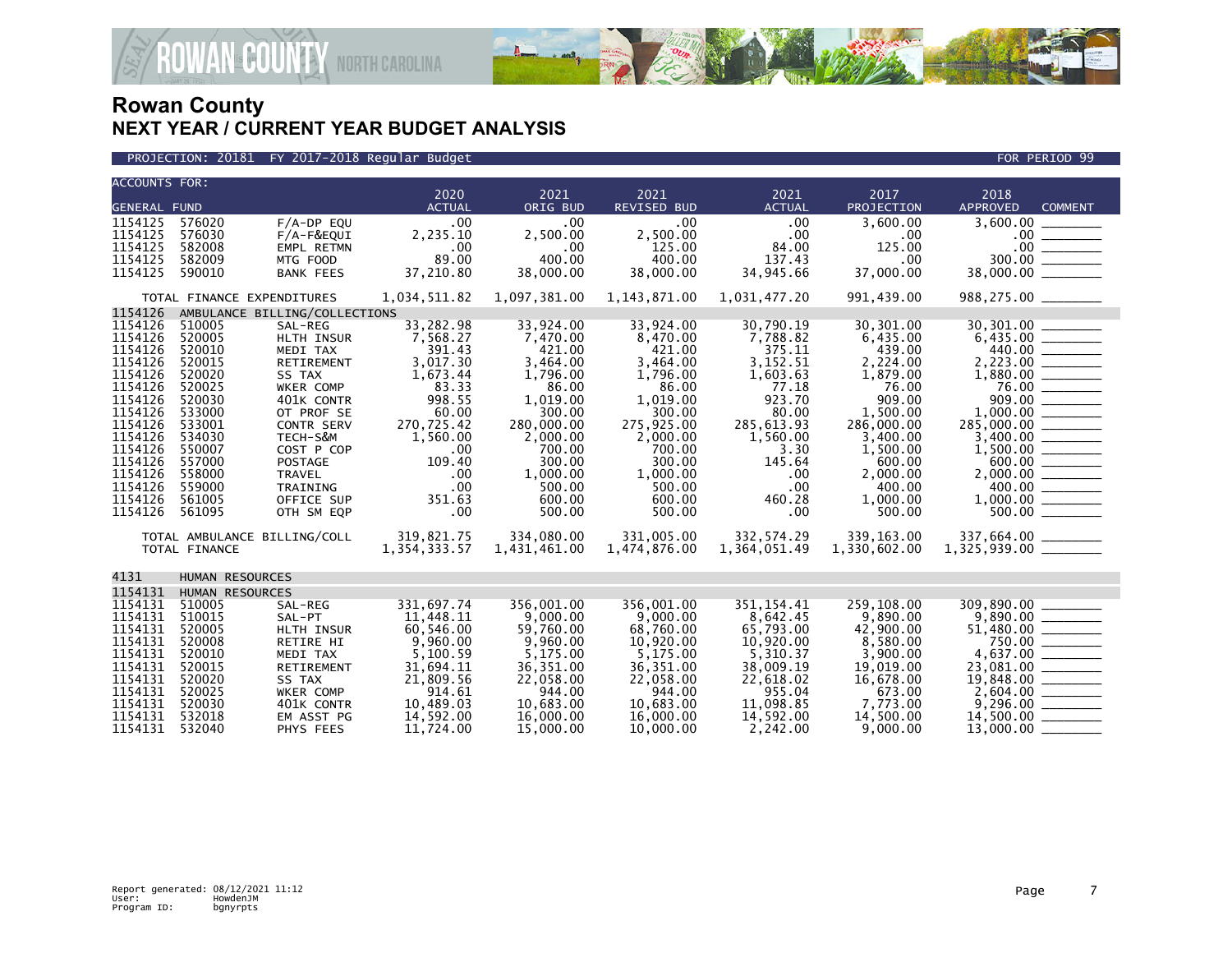

PROJECTION: 20181 FY 2017-2018 Regular Budget FOR PERIOD 99

| <b>ACCOUNTS FOR:</b> |                                      |                                 | 2020                   | 2021                 | 2021                   | 2021                   | 2017                 | 2018                                                                                                                                                                                                                                                                                                                                                                                                                                                                                                |
|----------------------|--------------------------------------|---------------------------------|------------------------|----------------------|------------------------|------------------------|----------------------|-----------------------------------------------------------------------------------------------------------------------------------------------------------------------------------------------------------------------------------------------------------------------------------------------------------------------------------------------------------------------------------------------------------------------------------------------------------------------------------------------------|
| <b>GENERAL FUND</b>  |                                      |                                 | <b>ACTUAL</b>          | ORIG BUD             | <b>REVISED BUD</b>     | <b>ACTUAL</b>          | PROJECTION           | <b>APPROVED</b><br><b>COMMENT</b>                                                                                                                                                                                                                                                                                                                                                                                                                                                                   |
| 1154131              | 533001                               | <b>CONTR SERV</b>               | 12,835.53              | 13,000.00            | 17.500.00              | 14.663.75              | 6.635.00             | 6.635.00                                                                                                                                                                                                                                                                                                                                                                                                                                                                                            |
| 1154131              | 534030                               | TECH-S&M                        | .00                    | .00                  | $.00 \,$               | $.00 \,$               | 5,600.00             | 4.100.00                                                                                                                                                                                                                                                                                                                                                                                                                                                                                            |
| 1154131              | 550007                               | COST P COP                      | 1,643.54               | 2,600.00             | 2,600.00               | 585.92                 | 3,600.00             |                                                                                                                                                                                                                                                                                                                                                                                                                                                                                                     |
| 1154131              | 553005                               | <b>TELEPHONE</b>                | 469.86                 | 2,550.00             | 2,550.00               | 1,511.01               | 1,600.00             |                                                                                                                                                                                                                                                                                                                                                                                                                                                                                                     |
| 1154131              | 554000                               | ADVERTISNG                      | 306.42                 | 400.00               | 400.00                 | 324.11                 | .00                  | $.00$ $\qquad$                                                                                                                                                                                                                                                                                                                                                                                                                                                                                      |
| 1154131              | 555000                               | PRINTING                        | 45.89                  | 300.00               | 300.00                 | 114.59                 | 300.00               | 300.00                                                                                                                                                                                                                                                                                                                                                                                                                                                                                              |
| 1154131<br>1154131   | 557000<br>558000                     | <b>POSTAGE</b><br><b>TRAVEL</b> | 485.85<br>903.46       | 1,200.00<br>2.000.00 | 1,200.00<br>2.000.00   | 280.66<br>.00          | 1,200.00<br>1,800.00 | 1.800.00                                                                                                                                                                                                                                                                                                                                                                                                                                                                                            |
| 1154131              | 559000                               | TRAINING                        | 2,009.12               | 4,000.00             | 5,000.00               | 3,598.00               | 3,000.00             | 8,500.00                                                                                                                                                                                                                                                                                                                                                                                                                                                                                            |
| 1154131              | 561005                               | OFFICE SUP                      | 1,571.75               | 2,700.00             | 2,700.00               | 1,610.05               | 2,700.00             |                                                                                                                                                                                                                                                                                                                                                                                                                                                                                                     |
| 1154131              | 561022                               | COPIER SUP                      | 907.78                 | 1,500.00             | 1,500.00               | 527.88                 | 1,450.00             |                                                                                                                                                                                                                                                                                                                                                                                                                                                                                                     |
| 1154131              | 561095                               | OTH SM EQP                      | 2,710.79               | 750.00               | 750.00                 | 688.16                 | 780.00               |                                                                                                                                                                                                                                                                                                                                                                                                                                                                                                     |
| 1154131              | 564050                               | DUES&SUBS                       | 344.00                 | 1,000.00             | 1,000.00               | 344.00                 | 1,500.00             |                                                                                                                                                                                                                                                                                                                                                                                                                                                                                                     |
| 1154131              | 576020                               | $F/A-DP$ EQU                    | .00                    | .00                  | $.00 \,$               | $.00 \times$           | .00                  |                                                                                                                                                                                                                                                                                                                                                                                                                                                                                                     |
| 1154131              | 583067                               | WELLNS PRG                      | 1,716.00               | 13,000.00            | 13,000.00              | 6,427.50               | 12,450.00            |                                                                                                                                                                                                                                                                                                                                                                                                                                                                                                     |
|                      | TOTAL HUMAN RESOURCES                |                                 | 535,925.74             | 585,932.00           | 596,392.00             | 562,010.96             | 434,636.00           | 509,351.00 _______                                                                                                                                                                                                                                                                                                                                                                                                                                                                                  |
|                      | TOTAL HUMAN RESOURCES                |                                 | 535,925.74             | 585,932.00           | 596,392.00             | 562,010.96             | 434,636.00           |                                                                                                                                                                                                                                                                                                                                                                                                                                                                                                     |
|                      |                                      |                                 |                        |                      |                        |                        |                      |                                                                                                                                                                                                                                                                                                                                                                                                                                                                                                     |
| 4134                 | FACILITIES MANAGEMENT                |                                 |                        |                      |                        |                        |                      |                                                                                                                                                                                                                                                                                                                                                                                                                                                                                                     |
| 1146250<br>1146250   | <b>FAIRGROUNDS REVENUE</b><br>462030 |                                 |                        | .00                  | .00                    | .00                    | $-6,500.00$          |                                                                                                                                                                                                                                                                                                                                                                                                                                                                                                     |
|                      |                                      | RNT-FAIRGD                      | $-11,924.66$           |                      |                        |                        |                      |                                                                                                                                                                                                                                                                                                                                                                                                                                                                                                     |
|                      | TOTAL FAIRGROUNDS REVENUE            |                                 | $-11,924.66$           | $.00 \,$             | $.00 \,$               | $.00 \,$               | $-6,500.00$          |                                                                                                                                                                                                                                                                                                                                                                                                                                                                                                     |
| 1154134              |                                      | FACILITIES MANAGEMENT EXPENSE   |                        |                      |                        |                        |                      |                                                                                                                                                                                                                                                                                                                                                                                                                                                                                                     |
| 1154134              | 510005                               | SAL-REG                         | 672,818.53             | 726,992.00           | 711.992.00             | 684, 814.24            | 514,828.00           | 483.780.00                                                                                                                                                                                                                                                                                                                                                                                                                                                                                          |
| 1154134<br>1154134   | 510010<br>520005                     | SAL-OT<br>HLTH INSUR            | .00<br>186,092.41      | .00<br>199.200.00    | 5,000.00<br>207,200.00 | 3,912.89<br>205,032.14 | .00<br>111,540.00    | 102,960.00                                                                                                                                                                                                                                                                                                                                                                                                                                                                                          |
| 1154134              | 520008                               | RETIRE HI                       | .00                    | 9,960.00             | $.00 \,$               | .00                    | .00                  |                                                                                                                                                                                                                                                                                                                                                                                                                                                                                                     |
| 1154134              | 520010                               | MEDI TAX                        | 9,229.54               | 10,052.00            | 10,052.00              | 9,469.49               | 7,465.00             |                                                                                                                                                                                                                                                                                                                                                                                                                                                                                                     |
| 1154134              | 520015                               | RETIREMENT                      | 61,199.69              | 74,234.00            | 74,234.00              | 71,595.36              | 37,788.00            |                                                                                                                                                                                                                                                                                                                                                                                                                                                                                                     |
| 1154134              | 520020                               | SS TAX                          | 39, 305.40             | 42,955.00            | 42,955.00              | 39,798.69              | 31,919.00            | 29,980.00<br>$\begin{array}{cccccccccc} \multicolumn{2}{c}{} & \multicolumn{2}{c}{} & \multicolumn{2}{c}{} & \multicolumn{2}{c}{} & \multicolumn{2}{c}{} & \multicolumn{2}{c}{} & \multicolumn{2}{c}{} & \multicolumn{2}{c}{} & \multicolumn{2}{c}{} & \multicolumn{2}{c}{} & \multicolumn{2}{c}{} & \multicolumn{2}{c}{} & \multicolumn{2}{c}{} & \multicolumn{2}{c}{} & \multicolumn{2}{c}{} & \multicolumn{2}{c}{} & \multicolumn{2}{c}{} & \multicolumn{2}{c}{} & \multicolumn{2}{c}{} & \mult$ |
| 1154134              | 520025                               | WKER COMP                       | 16,571.59              | 17,806.00            | 17,806.00              | 17, 136.98             | 17,609.00            |                                                                                                                                                                                                                                                                                                                                                                                                                                                                                                     |
| 1154134              | 520030                               | 401K CONTR                      | 17,024.64              | 21,822.00            | 21,822.00              | 18,699.95              | 15,445.00            |                                                                                                                                                                                                                                                                                                                                                                                                                                                                                                     |
| 1154134<br>1154134   | 533001<br>533013                     | <b>CONTR SERV</b><br>CLEANING   | 90,460.98<br>22,060.00 | 80,000,00<br>.00     | 80,000.00<br>15,000.00 | 79,452.84<br>7,200.00  | .00<br>170,000.00    | 160,000.00                                                                                                                                                                                                                                                                                                                                                                                                                                                                                          |
| 1154134              | 533063                               | SNOW REMOV                      | .00                    | 3,000.00             | 3,000.00               | .00                    | 4,000.00             |                                                                                                                                                                                                                                                                                                                                                                                                                                                                                                     |
| 1154134              | 534030                               | TECH-S&M                        | 72,199.92              | 78,000.00            | 78,880.00              | 78,879.21              | 162,000.00           | 162,000.00                                                                                                                                                                                                                                                                                                                                                                                                                                                                                          |
| 1154134              | 541040                               | US-WATER                        | 22,322.11              | 26,000.00            | 26,000.00              | 16,842.10              | 28,000.00            |                                                                                                                                                                                                                                                                                                                                                                                                                                                                                                     |
| 1154134              | 541042                               | US-STRM WT                      | 8,400.00               | 9,000.00             | 9,000.00               | 7,854.00               | 5,400.00             | 5,400.00                                                                                                                                                                                                                                                                                                                                                                                                                                                                                            |
| 1154134              | 543005                               | R&M-BLDG                        | 382, 511.48            | 410,000.00           | 393,440,00             | 349, 398.50            | 423,500.00           | 340,000,00                                                                                                                                                                                                                                                                                                                                                                                                                                                                                          |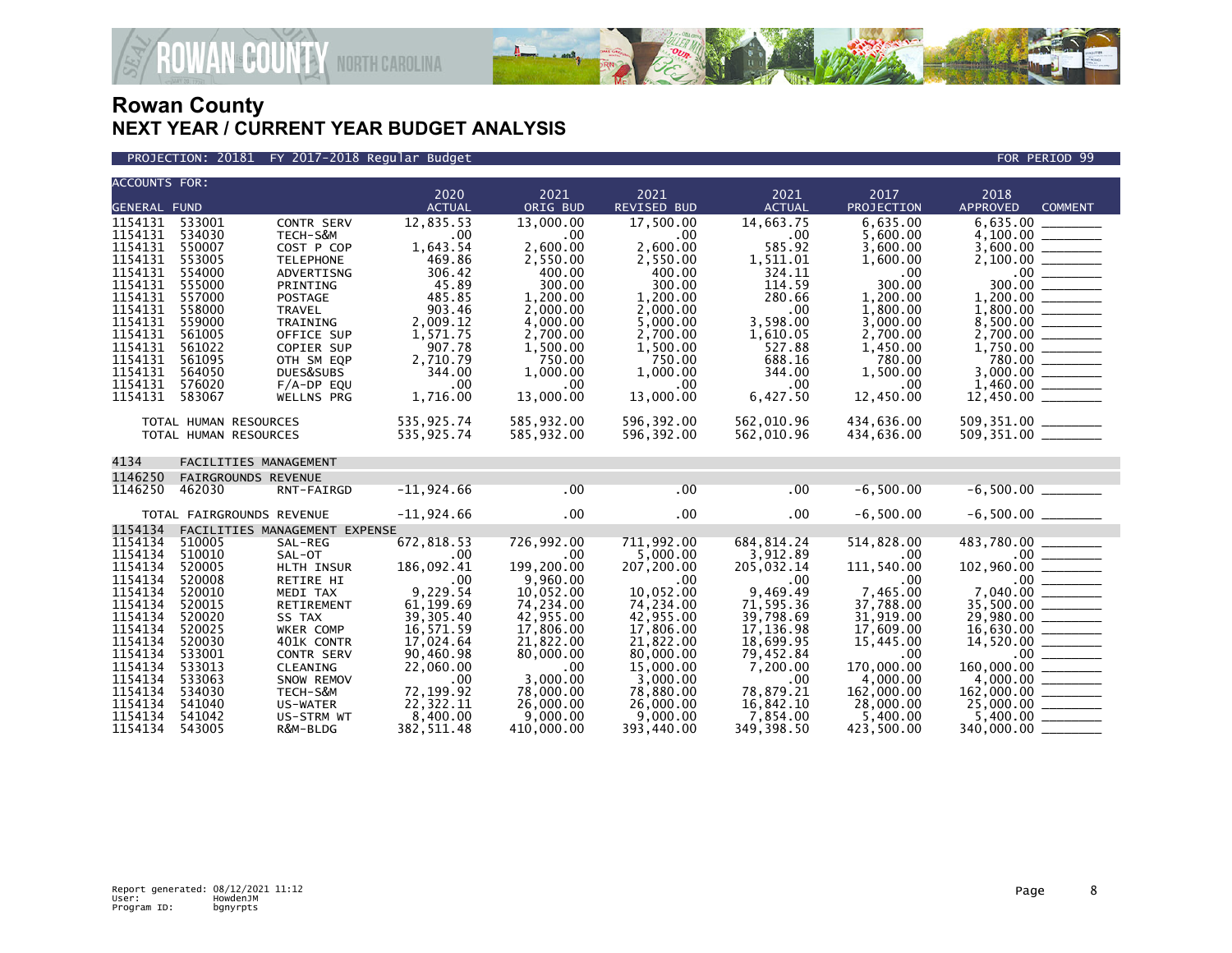

PROJECTION: 20181 FY 2017-2018 Regular Budget FOR PERIOD 99

| <b>ACCOUNTS FOR:</b> |                              |                               |                |               |               |                |               |                                   |
|----------------------|------------------------------|-------------------------------|----------------|---------------|---------------|----------------|---------------|-----------------------------------|
|                      |                              |                               | 2020           | 2021          | 2021          | 2021           | 2017          | 2018                              |
| <b>GENERAL FUND</b>  |                              |                               | <b>ACTUAL</b>  | ORIG BUD      | REVISED BUD   | <b>ACTUAL</b>  | PROJECTION    | <b>APPROVED</b><br><b>COMMENT</b> |
| 1154134              | 543015                       | R&M-EQUIP                     | 6,677.07       | 4.000.00      | 4.000.00      | 3,993.38       | 7.117.00      | 7.100.00                          |
| 1154134              | 543020                       | R&M-VEHIC                     | 4,357.13       | 5.000.00      | 4,300.00      | 4,296.77       | 6,500.00      |                                   |
| 1154134              | 544010                       | <b>EQUIP RNTL</b>             | 5,315.21       | 3,000.00      | 5,000.00      | 4,553.97       | 4,000.00      |                                   |
| 1154134              | 550007                       | COST P COP                    | 342.14         | 450.00        | 450.00        | 243.02         | 450.00        | 450.00                            |
| 1154134              | 553005                       | <b>TELEPHONE</b>              | 9,695.28       | 11,325.00     | 11,325.00     | 5,704.06       | 11,400,00     | 11,400.00 _______                 |
| 1154134              | 556000                       | <b>UNIFORMS</b>               | 5,673.27       | 5,000.00      | 6,100.00      | 6,011.48       | 6,000.00      |                                   |
| 1154134              | 557000                       | <b>POSTAGE</b>                | 85.85          | 100.00        | 100.00        | 71.53          | 100.00        |                                   |
| 1154134              | 558000                       | <b>TRAVEL</b>                 | 5,400.00       | 3,400.00      | 2,600.00      | 2,510.10       | 1,800.00      |                                   |
| 1154134              | 559000                       | TRAINING                      | 173.71         | 500.00        | 200.00        | 150.00         | 1,750.00      |                                   |
| 1154134              | 561005                       | OFFICE SUP                    | 994.86         | 800.00        | 800.00        | 1,295.55       | 850.00        |                                   |
| 1154134              | 561030                       | JANT'L-SUP                    | 236,000.00     | 215,000.00    | 215,000.00    | 201.987.88     | 185,000.00    | 210,000.00 ______                 |
| 1154134              | 561040                       | MAINT SUPP                    | 19,472.94      | 17,000.00     | 17,000.00     | 15, 198. 57    | 25,000.00     |                                   |
| 1154134              | 561080                       | SIGNAGE                       | 13,948.04      | 14,000.00     | 14,000.00     | 12,033.58      | 15,000.00     |                                   |
| 1154134              | 561085                       | <b>VEHICLE SU</b>             | 1,439.89       | 1,800.00      | 3,900.00      | 3,815.28       | 2,800.00      |                                   |
| 1154134              | 561095                       | OTH SM EQP                    | 15,725.21      | 15,000.00     | 22,675.00     | 20,386.77      | 7,000.00      |                                   |
| 1154134              | 562005                       | <b>ELECTRICTY</b>             | 157,423.67     | 200,000.00    | 200,000.00    | 119,548.75     | 220,000.00    |                                   |
| 1154134              | 562010                       | HEAT OIL                      | .00            | 1,000.00      | 1,000.00      | 26.05          | 1,000.00      |                                   |
| 1154134              | 562020                       | FUEL&LUBIC                    | 21.050.33      | 25,000.00     | 25,000.00     | 22,974.95      | 32,000.00     | 28,000.00 _______                 |
| 1154134              | 562025                       | NATRAL GAS                    | 21,190.89      | 32,000.00     | 32,000.00     | 25,804.63      | 37,000.00     |                                   |
| 1154134              | 564050                       | DUES&SUBS                     | 393.00         | 500.00        | 500.00        | 394.79         | 500.00        | 500.00                            |
| 1154134              | 573000                       | $C/A-BLDG$                    | 322,856.00     | .00           | .00           | .00            | .00           |                                   |
| 1154134              | 574000                       | $C/A$ -OTH IM                 | 18,336.00      | $.00 \,$      | $.00 \times$  | .00            | 683,360.00    |                                   |
| 1154134              | 575035                       | C/A-VECHL                     | .00.           | 51,000.00     | 106,000.00    | 97,979.44      | 35,000.00     | $.00$ _______                     |
| 1154134              | 575090                       | $C/A$ -FU&EQP                 | 211,039.10     | .00           | 310,000.00    | 204,738.00     | $.00 \,$      |                                   |
| 1154134              | 576030                       | F/A-F&EQUI                    | 3,051.70       | 2,000.00      | 48,605.00     | 33,506.17      | 19,100.00     |                                   |
| 1154134              | 576900                       | $F/A$ -OTHER                  | 1,279.00       | .00           | .00           | .00            | $.00 \,$      | 00                                |
|                      | TOTAL FACILITIES MANAGEMENT  |                               | 2,682,116.58   | 2,316,896.00  | 2,726,936.00  | 2,377,311.11   | 2,832,221.00  | 3,382,103.00 ________             |
|                      | TOTAL FACILITIES MANAGEMENT  |                               | 2,670,191.92   | 2,316,896.00  | 2,726,936.00  | 2,377,311.11   | 2,825,721.00  | $3,375,603.00$ ________           |
|                      |                              |                               |                |               |               |                |               |                                   |
| 4135                 | COURT FACILITIES             |                               |                |               |               |                |               |                                   |
| 1144135              |                              | COURT FACILITIES REVENUE      |                |               |               |                |               |                                   |
| 1144135              | 453032                       | CLK CRT FE                    | $-175.508.06$  | $-165.000.00$ | $-165.000.00$ | $-341.060.38$  | $-190.000.00$ |                                   |
| 1144135              | 453038                       | CT FAC FEE                    | $-154, 345.28$ | $-150,000.00$ | $-150,000.00$ | $-144, 572.16$ | $-230,000.00$ |                                   |
| 1144135              | 453040                       | CT OFF FEE                    | $-32,032.82$   | $-32,000.00$  | $-32,000.00$  | $-29, 292.28$  | $-60,000.00$  |                                   |
|                      | TOTAL COURT FACILITIES REVEN |                               | $-361,886.16$  | $-347,000.00$ | $-347,000.00$ | $-514, 924.82$ | $-480,000.00$ |                                   |
| 1154135              |                              | COURT FACILITIES EXPENDITURES |                |               |               |                |               |                                   |
| 1154135              | 510005                       | SAL-REG                       | 30,410.01      | 31,218.00     | 31,218.00     | 30,889.68      | 27,459.00     |                                   |
| 1154135              | 510020                       | SA-PR DIEM                    | 708.00         | 1,000.00      | 1,000.00      | 708.00         | 1.000.00      |                                   |
| 1154135              | 520005                       | <b>HLTH INSUR</b>             | 10.091.00      | 9,960.00      | 11,960.00     | 10.965.50      | 8,580.00      | $8,580.00$ __                     |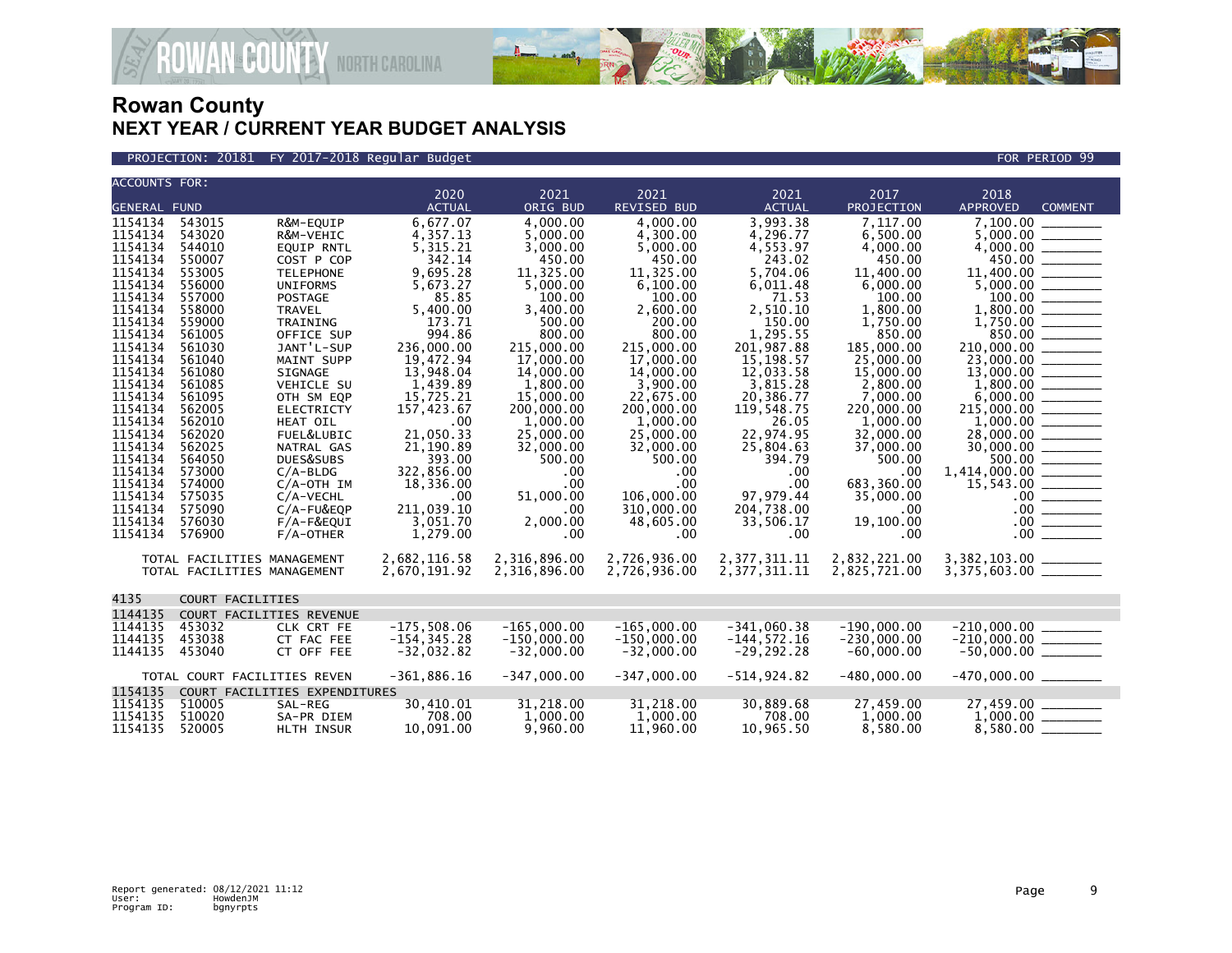

PROJECTION: 20181 FY 2017-2018 Regular Budget FOR PERIOD 99

| <b>ACCOUNTS FOR:</b> |                              |                              | 2020                   | 2021                   | 2021                    | 2021                    | 2017                   | 2018                              |  |
|----------------------|------------------------------|------------------------------|------------------------|------------------------|-------------------------|-------------------------|------------------------|-----------------------------------|--|
| <b>GENERAL FUND</b>  |                              |                              | <b>ACTUAL</b>          | ORIG BUD               | REVISED BUD             | <b>ACTUAL</b>           | PROJECTION             | <b>APPROVED</b><br><b>COMMENT</b> |  |
| 1154135              | 520010                       | MEDI TAX                     | 434.42                 | 443.00                 | 443.00                  | 439.59                  | 398.00                 | 400.00                            |  |
| 1154135              | 520015                       | RETIREMENT                   | 2,755.51               | 3,188.00               | 3,188.00                | 3,172.37                | 2,016.00               | 2,015.00 _______                  |  |
| 1154135              | 520020                       | SS TAX                       | 1,857.15               | 1,893.00               | 1,893.00                | 1,879.95                | 1,702.00               |                                   |  |
| 1154135              | 520025                       | <b>WKER COMP</b>             | 701.46                 | 719.00                 | 719.00                  | 713.88                  | 860.00                 | 860.00 ________                   |  |
| 1154135              | 520030                       | 401K CONTR                   | 911.87                 | 937.00                 | 937.00                  | 926.74                  | 824.00                 |                                   |  |
| 1154135              | 533001                       | <b>CONTR SERV</b>            | 128,487.05             | 155,000.00             | 155,000.00              | 157,762.37              | 60,444.00              |                                   |  |
| 1154135              | 533013                       | CLEANING                     | 12,350.00              | .00                    | .00                     | .00                     | 70,000.00              | 68,000.00 _______                 |  |
| 1154135              | 541040                       | <b>US-WATER</b>              | 31,992.15              | 37,000.00              | 37,000,00               | 27,811.57               | 33,500.00              |                                   |  |
| 1154135<br>1154135   | 542020<br>543005             | <b>GRND MAINT</b>            | 3,950.00               | 2,000.00               | 2,000.00                | 669.90                  | 1,500.00               |                                   |  |
| 1154135              | 544020                       | R&M-BLDG<br>RENT-L&B         | 80,185.42<br>97,854.00 | 80,000.00<br>98,000.00 | 80,000.00<br>103,500.00 | 28,746.27<br>103,354.00 | 95,000.00<br>88,000.00 | $90,000.00$ _________             |  |
| 1154135              | 553005                       | <b>TELEPHONE</b>             | 1,263.96               | 2,100.00               | 2,100.00                | 1,019.50                | 1,800.00               |                                   |  |
| 1154135              | 556000                       | <b>UNIFORMS</b>              | .00                    | 300.00                 | 300.00                  | 268.04                  | 300.00                 |                                   |  |
| 1154135              | 561005                       | OFFICE SUP                   | 618.49                 | 1.100.00               | 1.100.00                | 522.84                  | 1.020.00               |                                   |  |
| 1154135              | 561030                       | JANT'L-SUP                   | 12,981.43              | 14,000.00              | 14,000.00               | 13,069.08               | 11,900.00              |                                   |  |
| 1154135              | 561095                       | OTH SM EQP                   | 6,461.04               | 10,600.00              | 10,600.00               | 10,548.03               | 11,820.00              |                                   |  |
| 1154135              | 562005                       | <b>ELECTRICTY</b>            | 61,637.85              | 85,000.00              | 82,200.00               | 47,061.68               | 80,300.00              |                                   |  |
| 1154135              | 562025                       | NATRAL GAS                   | 9,698.58               | 23,000.00              | 23,000.00               | 12,958.57               | 21,000.00              |                                   |  |
| 1154135              | 573000                       | $C/A-BLDG$                   | 89,274.00              | .00                    | $.00 \,$                | .00                     | 690,000,00             |                                   |  |
| 1154135              | 576030                       | F/A-F&EQUI                   | 3,149.53               | 5,000.00               | 5,000.00                | 4,532.90                | 10.300.00              |                                   |  |
|                      | TOTAL COURT FACILITIES EXPEN |                              | 587,772.92             | 562,458.00             | 567,158.00              | 458,020.46              | 1,219,723.00           | 765,912.00 ______                 |  |
|                      | TOTAL COURT FACILITIES       |                              | 225,886.76             | 215,458.00             | 220,158.00              | $-56,904.36$            | 739,723.00             | 295,912.00 _______                |  |
|                      |                              |                              |                        |                        |                         |                         |                        |                                   |  |
| 4136                 | <b>GARAGE</b>                |                              |                        |                        |                         |                         |                        |                                   |  |
| 1154136              | GARAGE EXPENDITURES          |                              |                        |                        |                         |                         |                        |                                   |  |
| 1154136              | 533001                       | <b>CONTR SERV</b>            | 59,249.04              | 55,000.00              | 58,000.00               | 55,679.32               | 40,000.00              | 55,000.00 _______                 |  |
|                      | TOTAL GARAGE EXPENDITURES    |                              | 59,249.04              | 55,000.00              | 58,000,00               | 55,679.32               | 40,000.00              |                                   |  |
|                      | TOTAL GARAGE                 |                              | 59,249.04              | 55,000.00              | 58,000.00               | 55,679.32               | 40,000.00              |                                   |  |
|                      |                              |                              |                        |                        |                         |                         |                        |                                   |  |
| 4140                 | TAX ADMINISTRATION           |                              |                        |                        |                         |                         |                        |                                   |  |
| 1144140              | COUNTY ASSESSOR REVENUE      |                              |                        |                        |                         |                         |                        |                                   |  |
| 1144140              | 425011                       | MAP SALES                    | $-82.25$               | $-450.00$              | $-450.00$               | $-37.20$                | $-250.00$              |                                   |  |
|                      | TOTAL COUNTY ASSESSOR REVENU |                              | $-82.25$               | $-450.00$              | $-450.00$               | $-37.20$                | $-250.00$              |                                   |  |
| 1154140              |                              | COUNTY ASSESSOR EXPENDITURES |                        |                        |                         |                         |                        |                                   |  |
| 1154140              | 510005                       | SAL-REG                      | 676, 154.19            | 728,166.00             | 728,166.00              | 666,287.21              | 714, 113.00            |                                   |  |
| 1154140              | 510015                       | SAL-PT                       | 16,473.94              | 20,000.00              | 20,000.00               | 20,076.95               | 20,000.00              | 35,000.00 __                      |  |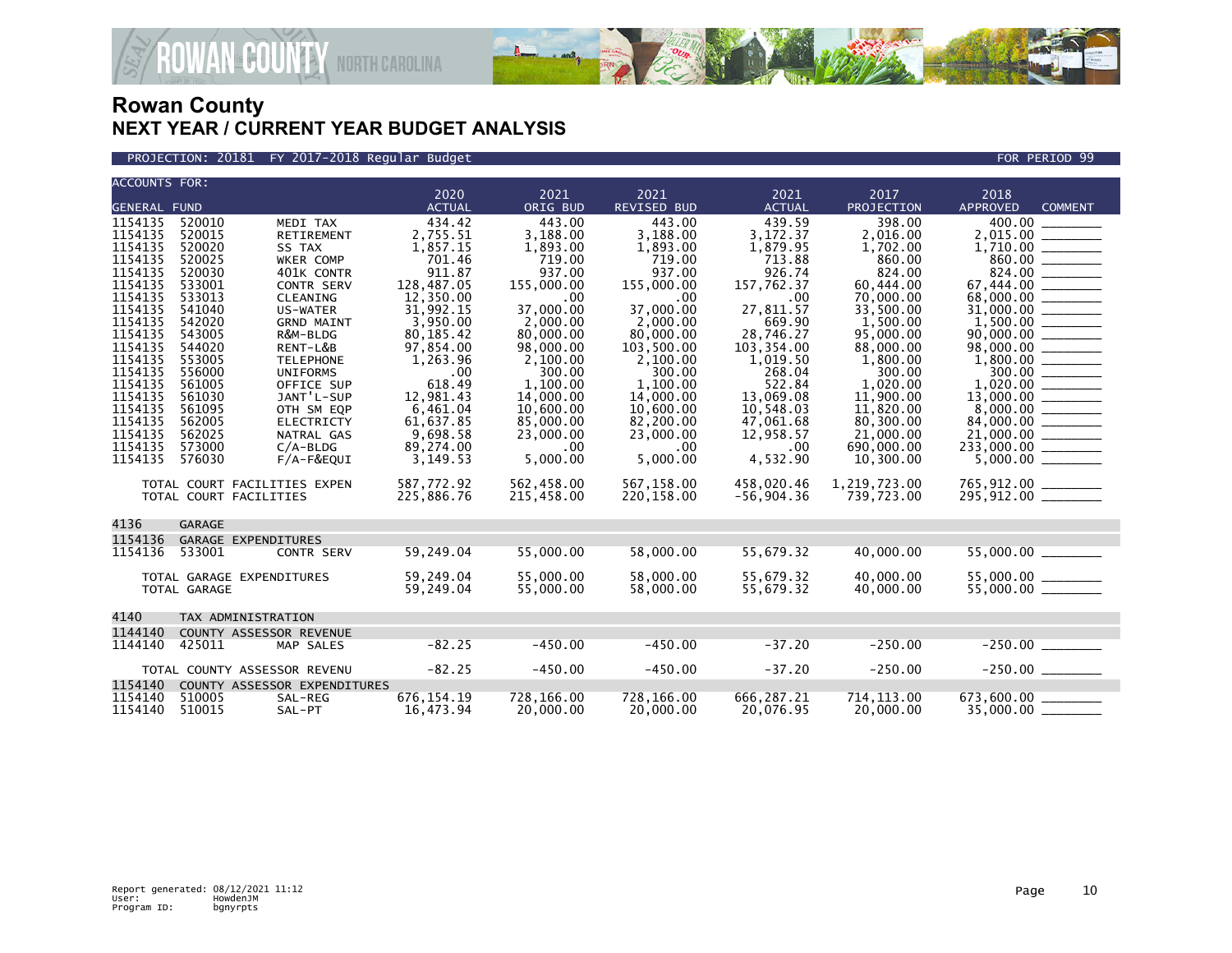

PROJECTION: 20181 FY 2017-2018 Regular Budget FOR PERIOD 99

| <b>ACCOUNTS FOR:</b> |                  |                              |                       |                        |                        |                       |                       |                                                                                                                                                                                                                                                                        |
|----------------------|------------------|------------------------------|-----------------------|------------------------|------------------------|-----------------------|-----------------------|------------------------------------------------------------------------------------------------------------------------------------------------------------------------------------------------------------------------------------------------------------------------|
|                      |                  |                              | 2020                  | 2021                   | 2021                   | 2021                  | 2017                  | 2018                                                                                                                                                                                                                                                                   |
| <b>GENERAL FUND</b>  |                  |                              | <b>ACTUAL</b>         | ORIG BUD               | <b>REVISED BUD</b>     | <b>ACTUAL</b>         | PROJECTION            | <b>APPROVED</b><br><b>COMMENT</b>                                                                                                                                                                                                                                      |
| 1154140              | 520005           | HLTH INSUR                   | 140, 124.85           | 149,400.00             | 154,400.00             | 152,813.74            | 137,280.00            | 128,700.00 _______                                                                                                                                                                                                                                                     |
| 1154140              | 520008           | RETIRE HI                    | 9,960.00              | 9,360.00               | 10,920.00              | 10,920.00             | .00                   |                                                                                                                                                                                                                                                                        |
| 1154140              | 520010           | MEDI TAX                     | 9,503.25              | 10,516.00              | 10,516.00              | 9,377.01              | 10,645.00             |                                                                                                                                                                                                                                                                        |
| 1154140              | 520015           | RETIREMENT                   | 61,366.42             | 74,352.00              | 74,352.00              | 68,544.24             | 52,416.00             |                                                                                                                                                                                                                                                                        |
| 1154140              | 520020           | SS TAX                       | 40,602.72             | 44,835.00              | 44,835.00              | 39,919.82             | 45,515.00             |                                                                                                                                                                                                                                                                        |
| 1154140              | 520025           | WKER COMP                    | 4, 296.37             | 5,237.00               | 5,237.00               | 4,292.84              | 6,473.00              | $49,450.00$<br>$43,200.00$<br>$6,350.00$                                                                                                                                                                                                                               |
| 1154140              | 520030           | 401K CONTR                   | 19,705.65             | 21,853.00              | 21,853.00              | 19,242.69             | 21,423.00             |                                                                                                                                                                                                                                                                        |
| 1154140              | 532014           | AUDIT-DISC                   | 65,800.00             | 70,000.00              | 70.000.00              | 60.600.00             | 60,000,00             |                                                                                                                                                                                                                                                                        |
| 1154140              | 533000           | OT PROF SE                   | 29,840.81             | 15,000.00              | 14,500.00              | 830.00                | 10,000.00             |                                                                                                                                                                                                                                                                        |
| 1154140              | 534006           | AUTO PR LT                   | .00                   | .00                    | .00                    | .00                   | 7,000.00              |                                                                                                                                                                                                                                                                        |
| 1154140              | 534007           | BOAT&MOTOR                   | 3,519.95              | 4,500.00               | 4,500.00               | 3.646.95              | 4,000.00              |                                                                                                                                                                                                                                                                        |
| 1154140              | 534030           | TECH-S&M                     | 96,631.39             | 87,000.00              | 87,000.00              | 78,356.70             | 9,500.00              |                                                                                                                                                                                                                                                                        |
| 1154140              | 543015           | R&M-EQUIP                    | .00                   | .00                    | .00                    | $.00 \,$              | 400.00                |                                                                                                                                                                                                                                                                        |
| 1154140              | 543055           | R&M-PHONE                    | .00                   | .00                    | .00                    | $.00 \,$              | 200.00                | $\begin{array}{r} 8,500.00 \ \hline 500.00 \ \hline 200.00 \ \hline 2,000.00 \ \hline 2,800.00 \ \hline \end{array}$                                                                                                                                                   |
| 1154140<br>1154140   | 550007<br>553005 | COST P COP                   | 890.06<br>3,792.45    | 3,000.00               | 3.000.00               | 2,328.02              | 2,000.00<br>2.700.00  |                                                                                                                                                                                                                                                                        |
| 1154140              |                  | <b>TELEPHONE</b>             |                       | 5,150.00               | 5,650.00               | 5,794.40              |                       |                                                                                                                                                                                                                                                                        |
| 1154140              | 554000<br>555000 | ADVERTISNG<br>PRINTING       | 2,010.53<br>11,874.51 | 3,000.00<br>25,000.00  | 3,000.00<br>25,000.00  | 2,999.98<br>24.739.23 | 3,000.00<br>59,000.00 |                                                                                                                                                                                                                                                                        |
| 1154140              | 557000           | POSTAGE                      | 15,354.61             | 15,000.00              | 15,000.00              | 14,087.63             | 20,000.00             |                                                                                                                                                                                                                                                                        |
| 1154140              | 558000           | TRAVEL                       | 2,742.89              | 5,000.00               | 5,000.00               | 1,791.67              | 7,000.00              |                                                                                                                                                                                                                                                                        |
| 1154140              | 559000           | TRAINING                     | 2,299.00              | 3,000.00               | 3,000.00               | 2,360.70              | 5,000.00              |                                                                                                                                                                                                                                                                        |
| 1154140              | 561005           | OFFICE SUP                   | 4,459.65              | 4,500.00               | 4,500.00               | 4,281.10              | 4,500.00              |                                                                                                                                                                                                                                                                        |
| 1154140              | 561089           | SOFTWARE L                   | .00                   | .00                    | $.00 \,$               | $.00 \,$              | 95,000,00             |                                                                                                                                                                                                                                                                        |
| 1154140              | 561095           | OTH SM EQP                   | 2,344.19              | 500.00                 | 500.00                 | 308.70                | 2,500.00              |                                                                                                                                                                                                                                                                        |
| 1154140              | 564010           | <b>BOOKS</b>                 | 282.25                | 1,500.00               | 1,500.00               | 550.64                | 1,500.00              |                                                                                                                                                                                                                                                                        |
| 1154140              | 564050           | DUES&SUBS                    | 741.71                | 2,000.00               | 2,000.00               | 1,704.24              | 900.00                |                                                                                                                                                                                                                                                                        |
| 1154140              | 590008           | SALES&USE                    | 5.38                  | 50.00                  | 50.00                  | 2.44                  | 25.00                 | $\begin{array}{r} 2,800.00 \ \hline 3,000.00 \ \hline 5,000.00 \ \hline 65,000.00 \ \hline 7,000.00 \ \hline 7,000.00 \ \hline 5,000.00 \ \hline 3,500.00 \ \hline 3,500.00 \ \hline 1,000.00 \ \hline 1,500.00 \ \hline 1,500.00 \ \hline 25.00 \ \hline \end{array}$ |
|                      |                  |                              |                       |                        |                        |                       |                       |                                                                                                                                                                                                                                                                        |
|                      |                  | TOTAL COUNTY ASSESSOR EXPEND | 1,220,776.77          | 1,307,919.00           | 1,314,479.00           | 1,195,856.90          | 1,302,090.00          | $1,286,585.00$ _________                                                                                                                                                                                                                                               |
| 1154141              |                  | REVALUATION EXPENDITURES     |                       |                        |                        |                       |                       |                                                                                                                                                                                                                                                                        |
| 1154141              | 510005           | SAL-REG                      | 152,635.95            | 214,468.00             | 214,468.00             | 204, 394.83           | 196,357.00            |                                                                                                                                                                                                                                                                        |
| 1154141              | 520005           | HLTH INSUR                   | 32,257.41             | 39,840.00              | 44,840.00              | 43,791.76             | 34,320.00             |                                                                                                                                                                                                                                                                        |
| 1154141              | 520010           | MEDI TAX                     | 2,095.94              | 3,036.00               | 3,036.00               | 2,820.04              | 2,847.00              |                                                                                                                                                                                                                                                                        |
| 1154141<br>1154141   | 520015           | RETIREMENT                   | 13,862.72             | 21,900.00<br>12,975.00 | 21,900.00<br>12,975.00 | 21,006.69             | 14,413.00             |                                                                                                                                                                                                                                                                        |
| 1154141              | 520020<br>520025 | SS TAX                       | 8,961.88              |                        | 1,516.00               | 12,057.27             | 12,174.00<br>2,725.00 |                                                                                                                                                                                                                                                                        |
| 1154141              | 520030           | WKER COMP<br>401K CONTR      | 1,026.60<br>4,578.64  | 1,516.00<br>6,436.00   | 6,436.00               | 1,439.60<br>6,137.32  | 5,891.00              | $2,850.00$<br>$14,413.00$<br>$12,180.00$<br>$2,725.00$<br>$152,900.00$<br>$8,000.00$<br>$2,000.00$<br>$17,000.00$<br>$17,000.00$                                                                                                                                       |
| 1154141              | 533000           | OT PROF SE                   | 5,341.60              | 100,000.00             | 100,000.00             | 50.00                 | 90,000.00             |                                                                                                                                                                                                                                                                        |
| 1154141              | 550007           | COST P COP                   | 6,432.31              | 7,000.00               | 7,000.00               | 4,035.71              | 6,000.00              |                                                                                                                                                                                                                                                                        |
| 1154141              | 554000           | ADVERTISNG                   | .00                   | 1,000.00               | 1,000.00               | $.00 \,$              | 2,000.00              |                                                                                                                                                                                                                                                                        |
| 1154141              | 555000           | PRINTING                     | .00                   | 1,000.00               | 1,000.00               | 818.00                | 15,000.00             |                                                                                                                                                                                                                                                                        |
| 1154141              | 557000           | POSTAGE                      | .00                   | 1.000.00               | 1.000.00               | $.00 \,$              | 15,000,00             |                                                                                                                                                                                                                                                                        |
| 1154141              | 558000           | TRAVEL                       | 20,854.89             | 20,000.00              | 20,000,00              | 18,901.12             | 30,000.00             |                                                                                                                                                                                                                                                                        |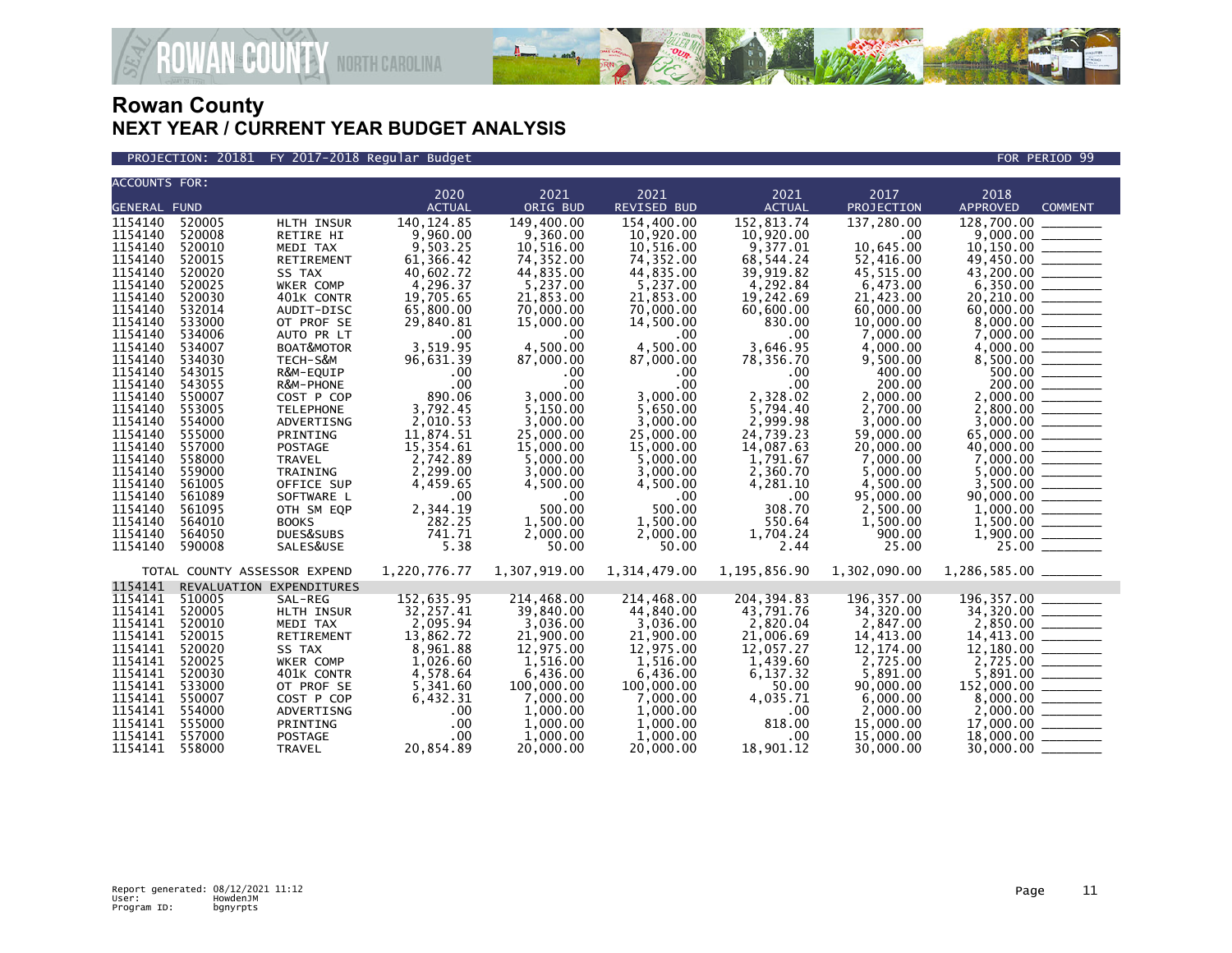

| <b>ACCOUNTS FOR:</b> |                              |                            |                                 |                               |                               |                               |                               |                                   |
|----------------------|------------------------------|----------------------------|---------------------------------|-------------------------------|-------------------------------|-------------------------------|-------------------------------|-----------------------------------|
|                      |                              |                            | 2020                            | 2021                          | 2021                          | 2021                          | 2017                          | 2018                              |
| <b>GENERAL FUND</b>  |                              |                            | <b>ACTUAL</b>                   | ORIG BUD                      | REVISED BUD                   | <b>ACTUAL</b>                 | PROJECTION                    | <b>APPROVED</b><br><b>COMMENT</b> |
| 1154141              | 559000                       | TRAINING                   | 2,586.25                        | 3.000.00                      | 3.000.00                      | 2,128.89                      | 2.500.00                      |                                   |
| 1154141              | 561005                       | OFFICE SUP                 | 2,209.81                        | 5.000.00                      | 5.000.00                      | 4,476.84                      | 7,500.00                      |                                   |
| 1154141<br>1154141   | 561089<br>564050             | SOFTWARE L<br>DUES&SUBS    | .00<br>1,185.20                 | 5,000.00<br>5,000.00          | 5,000.00<br>5,000.00          | $.00 \,$<br>2,263.90          | $.00 \,$<br>6,500.00          |                                   |
|                      |                              |                            |                                 |                               |                               |                               |                               |                                   |
|                      | TOTAL REVALUATION EXPENDITUR |                            | 254,029.20                      | 448.171.00                    | 453.171.00                    | 324, 321.97                   | 443,227.00                    |                                   |
|                      | TOTAL TAX ADMINISTRATION     |                            | 1,474,723.72                    | 1,755,640.00                  | 1,767,200.00                  | 1,520,141.67                  | 1,745,067.00                  |                                   |
|                      |                              |                            |                                 |                               |                               |                               |                               |                                   |
| 4150                 | TAX COLLECTIONS              |                            |                                 |                               |                               |                               |                               |                                   |
| 1144150              | TAX COLLECTOR REVENUE        |                            |                                 |                               |                               |                               |                               |                                   |
| 1144150              | 453805                       | TC-CH GR                   | $-28,045.85$                    | $-28,000.00$                  | $-28,000.00$                  | $-20, 132.30$                 | $-24,000.00$                  |                                   |
| 1144150              | 453815                       | TC-GR QUAR                 | $-20, 224.08$                   | $-20.000.00$                  | $-20.000.00$                  | $-11,748.14$                  | $-15.000.00$                  |                                   |
| 1144150              | 453825                       | TC-CLEVELD                 | $-6,654.18$                     | $-6.000.00$                   | $-6.000.00$                   | $-5,358.62$                   | $-5.000.00$                   |                                   |
| 1144150              | 453830                       | TC-E SPENC                 | $-10,689.86$                    | $-10,000.00$                  | $-10,000.00$                  | $-7,461.76$                   | $-7,000.00$                   |                                   |
| 1144150              | 453835                       | TC-FAITH                   | $-6, 159.21$                    | $-5,500.00$                   | $-5,500.00$                   | $-3, 172.21$                  | $-5,000.00$                   |                                   |
| 1144150              | 453840                       | TC-KANNAPO                 | $-65.093.56$                    | $-60.000.00$                  | $-60.000.00$                  | $-47, 529.45$                 | $-46,000,00$                  | $-48,500.00$<br>$-20,500.00$      |
| 1144150              | 453842                       | TC-LANDIS                  | $-31,864.04$                    | $-25,000.00$                  | $-25,000.00$                  | $-22,664.24$                  | $-17,000.00$                  |                                   |
| 1144150<br>1144150   | 453845<br>453850             | TC-ROCKWEL<br>TC-SALISBU   | $-14, 306.87$<br>$-216, 175.34$ | $-14,000.00$<br>$-210,000.00$ | $-14,000.00$<br>$-210,000.00$ | $-9,317.00$<br>$-235, 372.65$ | $-11,000.00$<br>$-165,000.00$ | $-180,000.00$ ________            |
| 1144150              | 453855                       | TC-SPENCER                 | $-21,368.96$                    | $-20.000.00$                  | $-20.000.00$                  | $-16.790.12$                  | $-16.000.00$                  | $-17,000.00$ ________             |
| 1144150              | 453860                       | TC-FIREDIS                 | $-23,851.85$                    | $-21,000.00$                  | $-21,000.00$                  | $-26, 151.14$                 | $-10,500.00$                  | $-17,500.00$ ________             |
|                      |                              |                            |                                 |                               |                               |                               |                               |                                   |
|                      | TOTAL TAX COLLECTOR REVENUE  |                            | $-444, 433.80$                  | $-419,500.00$                 | $-419.500.00$                 | $-405,697.63$                 | $-321.500.00$                 | $-354,500.00$ _________           |
| 1154150              |                              | TAX COLLECTOR EXPENDITURES |                                 |                               |                               |                               |                               |                                   |
| 1154150              | 510005                       | SAL-REG                    | 370,776.88                      | 402,613.00                    | 402,563.00                    | 389, 113.98                   | 261,643.00                    |                                   |
| 1154150              | 510010                       | SAL-OT                     | 500.34                          | .00                           | 50.00                         | 31.50                         | $.00 \,$                      |                                   |
| 1154150              | 510015                       | SAL-PT                     | 15,303.44                       | 15,000.00                     | 15,000.00                     | 14,551.19                     | 21,000.00                     |                                   |
| 1154150              | 520005                       | HLTH INSUR                 | 87,499.00                       | 79,680.00                     | 98,680.00                     | 97,451.85                     | 68,640.00                     |                                   |
| 1154150              | 520010                       | MEDI TAX                   | 5,402.98                        | 6,095.00                      | 6,095.00                      | 5,657.79                      | 4,098.00                      | $4,139.00$<br>19,416.00           |
| 1154150              | 520015                       | RETIREMENT                 | 33,643.75                       | 41,170.00                     | 41,170.00                     | 40,007.88                     | 19,205.00                     |                                   |
| 1154150<br>1154150   | 520020<br>520025             | SS TAX<br>WKER COMP        | 23,067.49                       | 25.931.00                     | 25,931.00<br>2,753.00         | 24.191.72                     | 17,524.00<br>706.00           | 17,665.00 _______                 |
| 1154150              | 520030                       | 401K CONTR                 | 1,627.06<br>10,459.46           | 2,753.00<br>12,102.00         | 12,102.00                     | 2,357.96<br>11, 127.86        | 7,849.00                      |                                   |
| 1154150              | 532010                       | <b>ATTORNEY</b>            | 30.00                           | 10,000.00                     | 10,000.00                     | 1,510.00                      | 5.000.00                      |                                   |
| 1154150              | 532021                       | LOCKBOX SV                 | 26, 185. 58                     | 27,000.00                     | 27,000.00                     | 25,676.39                     | 30,000.00                     |                                   |
| 1154150              | 532025                       | NCVTS RC                   | 307,461.14                      | 320,000.00                    | 320,000.00                    | 336,439.31                    | 260,000.00                    | $30,000.00$<br>270,000.00         |
| 1154150              | 532026                       | NCVTS MU                   | 148,734.86                      | 150,000.00                    | 150,000,00                    | 161, 153.59                   | 118,000,00                    |                                   |
| 1154150              | 534000                       | <b>TECH SERV</b>           | 3,172.35                        | .00                           | .00.                          | .00                           | 5,000.00                      |                                   |
| 1154150              | 534030                       | TECH-S&M                   | 66,756.22                       | 75,000.00                     | 91,200.00                     | 91,090.44                     | 7,000.00                      |                                   |
| 1154150              | 550007                       | COST P COP                 | 2,434.62                        | 3,000.00                      | 3,000.00                      | 1,554.82                      | 4,000.00                      |                                   |
| 1154150              | 553005                       | <b>TELEPHONE</b>           | 1.382.88                        | 3.175.00                      | 3.175.00                      | 793.13                        | 1.400.00                      | $1,400.00$ $-$                    |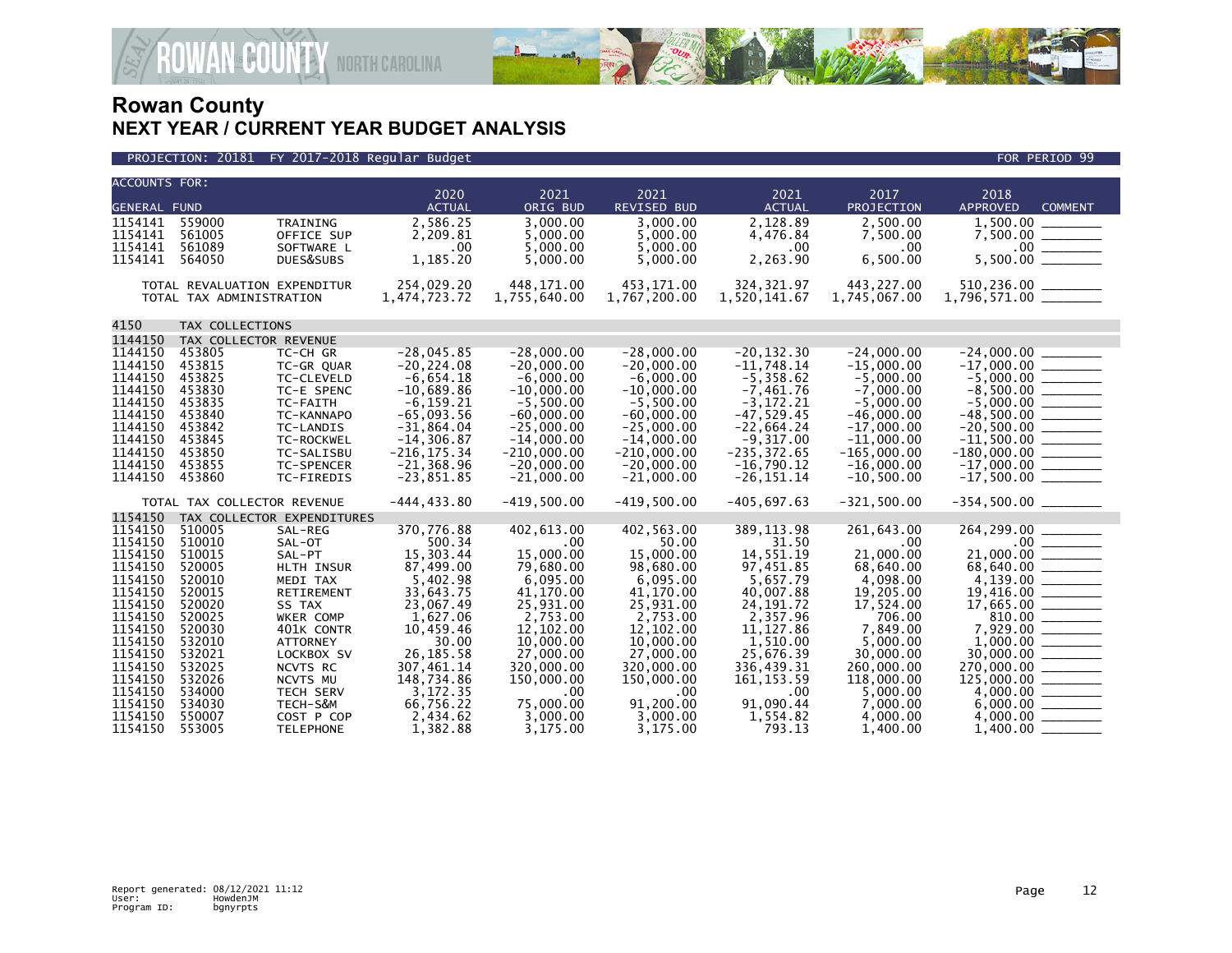

AN<sup>&</sup> COUNTY NORTH CAROLINA

| <b>ACCOUNTS FOR:</b> |                              |                   |               |              |                |               |               |                                            |
|----------------------|------------------------------|-------------------|---------------|--------------|----------------|---------------|---------------|--------------------------------------------|
|                      |                              |                   | 2020          | 2021         | 2021           | 2021          | 2017          | 2018                                       |
| <b>GENERAL FUND</b>  |                              |                   | <b>ACTUAL</b> | ORIG BUD     | REVISED BUD    | <b>ACTUAL</b> | PROJECTION    | <b>APPROVED</b><br><b>COMMENT</b>          |
| 1154150              | 554000                       | ADVERTISNG        | 16,190.38     | 13,000.00    | 13,000.00      | 14, 136. 10   | 12,000,00     | 12,000,00                                  |
| 1154150              | 555000                       | PRINTING          | 33,653.92     | 42,000,00    | 42,000.00      | 32,786.62     | 46,000,00     | 46,000.00 _______                          |
| 1154150              | 557000                       | POSTAGE           | 57,621.66     | 90,000.00    | 74,000.00      | 61, 358.35    | 130,000.00    |                                            |
| 1154150              | 558000                       | <b>TRAVEL</b>     | 3,417.64      | 3,000.00     | 3,000.00       | 1,044.54      | 6,000.00      |                                            |
| 1154150              | 559000                       | TRAINING          | 1,487.00      | 2,000.00     | 2,000.00       | 1,730.00      | 3,000.00      |                                            |
| 1154150              | 561005                       | OFFICE SUP        | 8,266.54      | 6,000,00     | 6,000.00       | 5,658.78      | 9,000.00      |                                            |
| 1154150              | 561095                       | OTH SM EQP        | 3,548.53      | 1,000.00     | 2,935.00       | 2,079.56      | 1,700.00      |                                            |
| 1154150              | 564010                       | <b>BOOKS</b>      | 61.00         | 400.00       | 400.00         | 27.56         | 300.00        |                                            |
| 1154150              | 564050                       | DUES&SUBS         | 494.00        | 500.00       | 500.00         | 344.00        | 300.00        | $\frac{300.00}{300.00} \ \frac{\ \ }{200}$ |
| 1154150              | 574000                       | $C/A$ -OTH IM     | .00           | 2,000.00     | 5,895.00       | .00           | .00.          | 24,900.00 _______                          |
| 1154150              | 575010                       | C/A-TECHNO        | 53,667.00     | .00          | 125,104.00     | $.00 \,$      | 425,000.00    |                                            |
| 1154150              | 576030                       | F/A-F&EQUI        | 4,259.01      | .00          | $.00 \ \,$     | $.00 \,$      | $.00 \,$      | 5,900.00                                   |
| 1154150              | 590002                       | <b>BNK-CC FEE</b> | 2.18          | 1,000.00     | 1,000.00       | 699.69        | .00           |                                            |
|                      |                              |                   |               |              |                |               |               |                                            |
|                      | TOTAL TAX COLLECTOR EXPENDIT |                   | 1,287,106.91  | 1,334,419.00 | 1,484,553.00   | 1,322,574.61  | 1,464,365.00  |                                            |
|                      | TOTAL TAX COLLECTIONS        |                   | 842,673.11    | 914, 919.00  | 1,065,053.00   | 916,876.98    | 1,142,865.00  | $721,898.00$ ________                      |
|                      |                              |                   |               |              |                |               |               |                                            |
| 4160                 | <b>INFORMATION SYSTEMS</b>   |                   |               |              |                |               |               |                                            |
| 1144160              | INFORMATION SYSTEMS REVENUE  |                   |               |              |                |               |               |                                            |
| 1144160              | 441002                       | DP REIMB D        | .00           | $-96.884.00$ | $-96,884.00$   | .00           | $-84, 540.00$ |                                            |
| 1144160              | 495010                       | APP FB-RES        | $.00 \,$      | $.00 \,$     | $-57,647.00$   | $.00 \,$      | .00           |                                            |
|                      |                              |                   |               |              |                |               |               |                                            |
|                      | TOTAL INFORMATION SYSTEMS RE |                   | .00           | $-96,884.00$ | $-154, 531.00$ | $.00 \,$      | $-84,540.00$  | $-84,500.00$ _________                     |
| 1154160              | INFORMATION SYSTEMS EXPENSES |                   |               |              |                |               |               |                                            |
| 1154160              | 510005                       | SAL-REG           | 883,567.38    | 882,498.00   | 882,498.00     | 874,715.35    | 662,300.00    | 685,514.00                                 |
| 1154160              | 520005                       | HLTH INSUR        | 149,601.08    | 146,412.00   | 163,412.00     | 160,601.35    | 102,960.00    |                                            |
| 1154160              | 520008                       | RETIRE HI         | 19,920.00     | 19,920.00    | 21,840.00      | 21,840.00     | 8,580.00      |                                            |
| 1154160              | 520010                       | MEDI TAX          | 12,063.72     | 12,252.00    | 12,252.00      | 11,935.81     | 9,603.00      |                                            |
| 1154160              | 520015                       | <b>RETIREMENT</b> | 80,085.47     | 90,109.00    | 90,109.00      | 91,236.08     | 48,613.00     |                                            |
| 1154160              | 520020                       | SS TAX            | 51, 557.11    | 52,368.00    | 52,368.00      | 50,967.51     | 41,063.00     |                                            |
| 1154160              | 520025                       | <b>WKER COMP</b>  | 2.212.52      | 2.214.00     | 2.214.00       | 2.224.27      | 1.656.00      |                                            |
| 1154160              | 520030                       | 401K CONTR        | 26,506.64     | 26,483.00    | 26,483.00      | 26,646.50     | 19,869.00     | 20,573.00 ________                         |
| 1154160              | 534030                       | TECH-S&M          | 733, 134.26   | 895,842.00   | 1,040,535.00   | 1,020,493.34  | 637,550.00    |                                            |
| 1154160              | 550007                       | COST P COP        | 632.09        | 600.00       | 10.600.00      | 11,077.68     | 400.00        | $714,250.00$ $\underbrace{600.00}$         |
| 1154160              | 553004                       | TELSYS MGT        | 5,998.79      | 4,000.00     | 4,000.00       | 2,956.35      | 6,000.00      | $6,000.00$<br>198,084.00                   |
| 1154160              | 553005                       | <b>TELEPHONE</b>  | 218,098.76    | 236,124.00   | 270,974.00     | 272,861.78    | 234,500.00    |                                            |
| 1154160              | 557000                       | <b>POSTAGE</b>    | 14.65         | 100.00       | 100.00         | 23.53         | 100.00        |                                            |
| 1154160              | 558000                       | <b>TRAVEL</b>     | 11,263.30     | 7,000.00     | 3,000.00       | 2,133.01      | 8,000.00      |                                            |
| 1154160              | 559000                       | TRAINING          | 6,178.97      | 8,000.00     | 10,500.00      | 8,735.94      | 8,500.00      |                                            |
| 1154160              | 561005                       | OFFICE SUP        | 5,647.44      | 6,500.00     | 6,500.00       | 6,078.19      | 6,500.00      | 6,500.00                                   |
| 1154160              | 561089                       | SOFTWARE L        | 144,059.49    | 140,000.00   | 140,000.00     | 139.907.93    | 140,000,00    | 140,000.00                                 |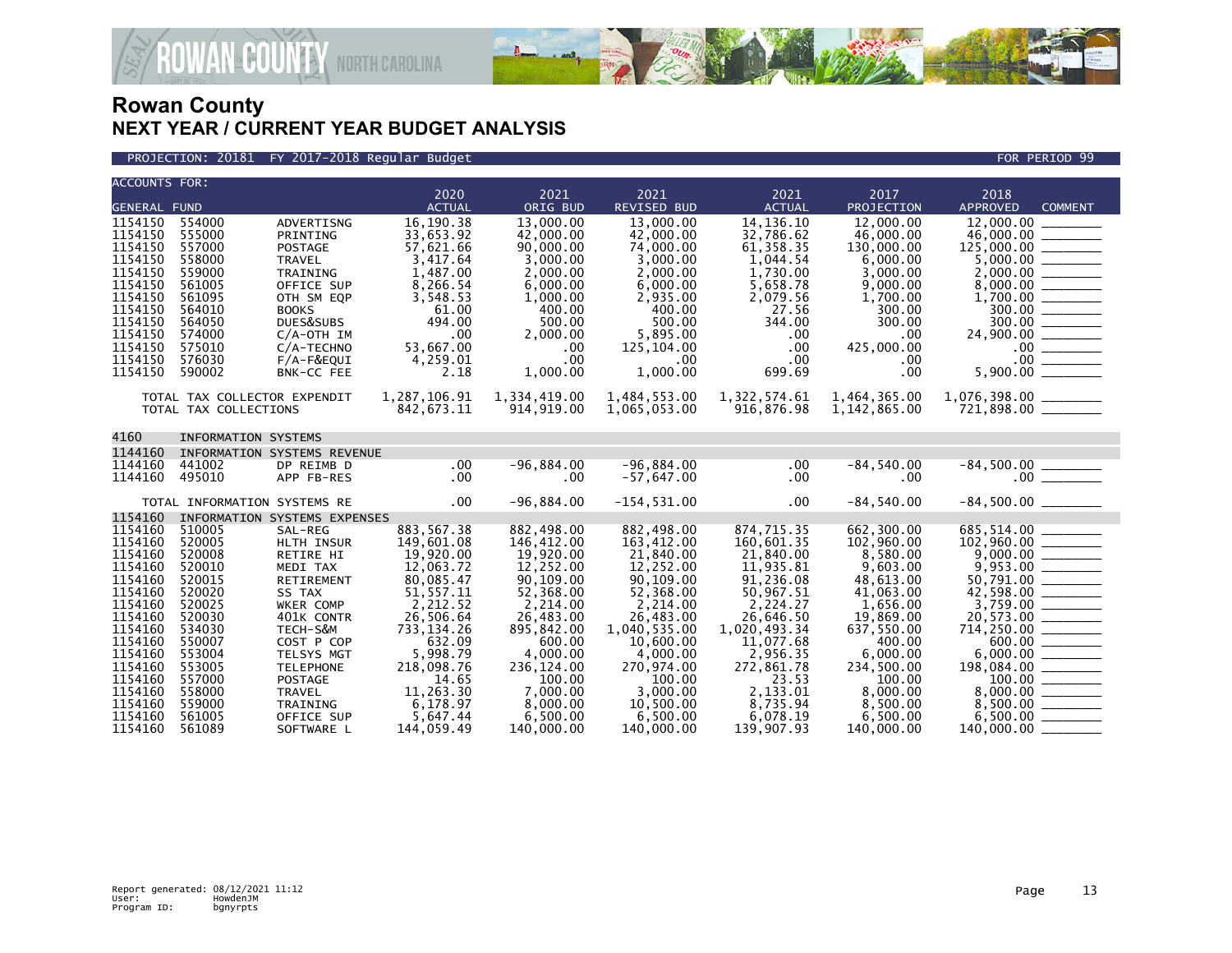

| <b>ACCOUNTS FOR:</b> |                              |                             |                       |                      |                            |                     |                      |                                                                                       |
|----------------------|------------------------------|-----------------------------|-----------------------|----------------------|----------------------------|---------------------|----------------------|---------------------------------------------------------------------------------------|
|                      |                              |                             | 2020<br><b>ACTUAL</b> | 2021<br>ORIG BUD     | 2021<br><b>REVISED BUD</b> | 2021                | 2017<br>PROJECTION   | 2018<br><b>APPROVED</b>                                                               |
| <b>GENERAL FUND</b>  |                              |                             |                       |                      |                            | <b>ACTUAL</b>       |                      | <b>COMMENT</b>                                                                        |
| 1154160              | 561095                       | OTH SM EQP                  | 45,290.41             | 42.000.00            | 42,000.00                  | 40,806.32           | 44,000,00            | 42,000,00                                                                             |
| 1154160<br>1154160   | 564050                       | DUES&SUBS                   | 160.00<br>73,498.71   | .00<br>7,500.00      | .00<br>.00                 | .00<br>.00          | 300.00<br>103,000.00 |                                                                                       |
| 1154160              | 575010<br>575030             | C/A-TECHNO<br>$C/A$ -SOFTWA | .00                   | .00                  | $.00 \,$                   | .00                 | 70,000.00            |                                                                                       |
| 1154160              | 576020                       | $F/A-DP$ EQU                | 28,984.23             | 40,000.00            | 58,000.00                  | 41,244.70           | 105,000.00           |                                                                                       |
| 1154160              | 576030                       | F/A-F&EQUI                  | .00                   | .00.                 | .00                        | .00                 | 2,000.00             | $225,000.00$<br>2,000.00                                                              |
| 1154160              | 576920                       | NONFA-TECH                  | 209,838.18            | 130,000.00           | 122,000.00                 | 112,052.59          | $.00 \,$             | $.00$ $\overline{\phantom{1.00}}$                                                     |
|                      |                              |                             |                       |                      |                            |                     |                      |                                                                                       |
|                      | TOTAL INFORMATION SYSTEMS EX |                             | 2,708,313.20          | 2,749,922.00         | 2,959,385.00               | 2,898,538.23        | 2,260,494.00         | 2,769,958.00 ________<br>2,685,458.00 ________                                        |
|                      | TOTAL INFORMATION SYSTEMS    |                             | 2,708,313.20          | 2,653,038.00         | 2,804,854.00               | 2,898,538.23        | 2,175,954.00         |                                                                                       |
|                      |                              |                             |                       |                      |                            |                     |                      |                                                                                       |
| 4170                 | <b>BOARD OF ELECTIONS</b>    |                             |                       |                      |                            |                     |                      |                                                                                       |
| 1144170              |                              | BOARD OF ELECTIONS REVENUE  |                       |                      |                            |                     |                      |                                                                                       |
| 1144170              | 425003                       | AB&MAP SAL                  | $-49.45$              | $-20.00$             | $-20.00$                   | $-30.55$            | .00                  | $.00$ $\qquad \qquad$                                                                 |
| 1144170              | 425006                       | MUNI ELECT                  | $-49, 370.13$         | .00                  | .00                        | $.00 \,$            | .00                  | $-30,000.00$<br>$-100.00$<br>$-1,500.00$                                              |
| 1144170              | 425025                       | MUNI ELECT                  | $.00 \,$              | .00                  | $.00 \,$                   | $.00 \,$            | .00                  |                                                                                       |
| 1144170              | 425026                       | <b>FUEL REIMB</b>           | .00<br>$-1,520.50$    | .00                  | .00                        | .00                 | $-100.00$            |                                                                                       |
| 1144170              | 453052                       | <b>FILING FEE</b>           |                       | $-40.00$             | $-40.00$                   | $-35.00$            | $-200.00$            |                                                                                       |
|                      | TOTAL BOARD OF ELECTIONS REV |                             | $-50,940.08$          | $-60.00$             | $-60.00$                   | $-65.55$            | $-300.00$            | $-31,600.00$ ________                                                                 |
| 1154170              |                              | BOARD OF ELECTIONS EXPENSES |                       |                      |                            |                     |                      |                                                                                       |
| 1154170              | 510005                       | SAL-REG                     | 171.087.99            | 204.572.00           | 223,072.00                 | 225,533.85          | 153.479.00           |                                                                                       |
| 1154170              | 510010                       | SAL-OT                      | 21,704.00             | 48,000.00            | 37,000.00                  | 36,117.69           | 10,000.00            | $10,000.00$<br>$40,000.00$<br>$6,067.00$<br>$34,320.00$<br>$34,320.00$<br>$34,300.00$ |
| 1154170              | 510015                       | SAL-PT                      | 75,973.76             | 80,600.00            | 80,600.00                  | 75,888.38           | 50,000.00            |                                                                                       |
| 1154170              | 510020                       | SA-PR DIEM                  | 8,888.67              | 8,158.00             | 8,158.00                   | 8,161.09            | 6,067.00             |                                                                                       |
| 1154170              | 520005                       | HLTH INSUR                  | 36,123.00             | 49,800,00            | 52,800.00                  | 52, 335.17          | 34,320.00            |                                                                                       |
| 1154170              | 520010                       | MEDI TAX                    | 3,968.42              | 5,230.00             | 5,230.00                   | 4,953.14            | 3,473.00             |                                                                                       |
| 1154170              | 520015                       | RETIREMENT                  | 16,047.58             | 26,479.00            | 26,479.00                  | 23,816.35           | 11,999.00            |                                                                                       |
| 1154170<br>1154170   | 520020<br>520025             | SS TAX                      | 16,964.18<br>697.78   | 22,289.00            | 22,289.00                  | 20,949.59<br>889.95 | 14,852.00<br>584.00  | $\frac{13,900.00}{620.00}$                                                            |
| 1154170              | 520030                       | WKER COMP<br>401K CONTR     | 5,178.48              | 4,203.00<br>7.999.00 | 4,203.00<br>7,999.00       | 5,861.61            | 4.904.00             |                                                                                       |
| 1154170              | 533001                       | CONTR SERV                  | 77,931.48             | 47,000.00            | 39,500.00                  | 17,250.98           | .00                  | 4,602.00 _______                                                                      |
| 1154170              | 534030                       | TECH-S&M                    | 37,926.05             | 42,950.00            | 42,950.00                  | 39,007.52           | 46,670.00            |                                                                                       |
| 1154170              | 534045                       | PREC WKERS                  | 50,304.67             | 42,000.00            | 42,000.00                  | 33,792.27           | 42,000.00            | 40,000.00 _______                                                                     |
| 1154170              | 543015                       | R&M-EQUIP                   | 977.81                | 500.00               | 500.00                     | 11.26               | 2,500.00             |                                                                                       |
| 1154170              | 544020                       | RENT-L&B                    | 705.00                | 750.00               | 750.00                     | 610.00              | .00                  |                                                                                       |
| 1154170              | 544045                       | RNT-POS MT                  | 4,803.91              | 4,500.00             | 4,534.00                   | 4,262.44            | .00                  |                                                                                       |
| 1154170              | 550007                       | COST P COP                  | 2,668.72              | 2,700.00             | 3,700.00                   | 3,778.40            | 2,500.00             |                                                                                       |
| 1154170              | 553005                       | <b>TELEPHONE</b>            | 1,637.96              | 3,794.00             | 3,794.00                   | 2,461.93            | 1,300.00             | $2,500.00$ ________<br>1,300.00 ________                                              |
| 1154170              | 554000                       | ADVERTISNG                  | 8,216.51              | 2,000.00             | 2,000.00                   | 953.72              | 1,000.00             |                                                                                       |
| 1154170              | 555000                       | PRINTING                    | 41.466.32             | 56,500.00            | 55,500.00                  | 30.497.09           | 65,000,00            | 52,000.00                                                                             |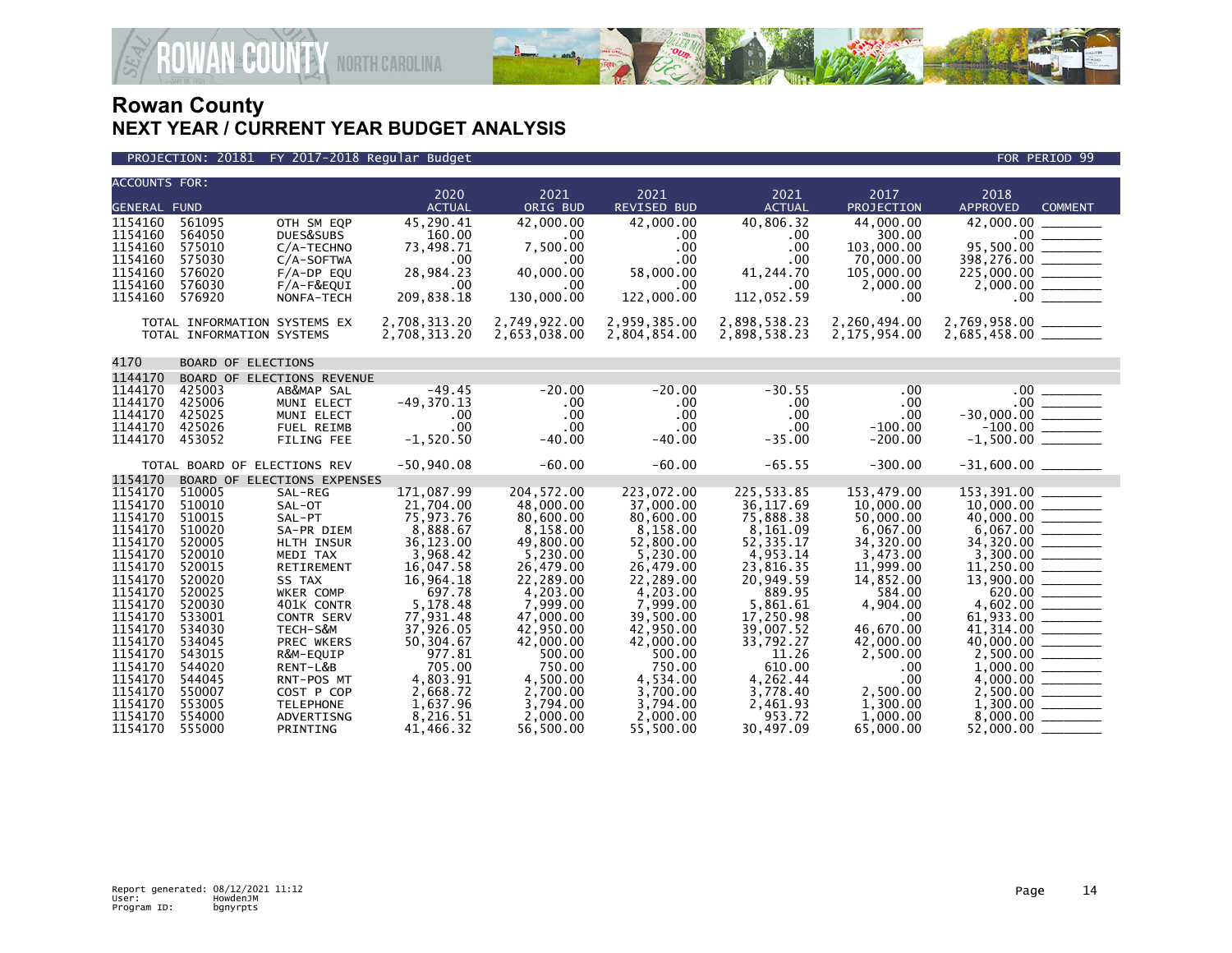

PROJECTION: 20181 FY 2017-2018 Regular Budget FOR PERIOD 99

| <b>ACCOUNTS FOR:</b>                                                                                                             |                                                                                                                      |                                                                                                                                                                  | 2020                                                                                                                                                | 2021                                                                                                                                                            | 2021                                                                                                                                                      | 2021                                                                                                                                                 | 2017                                                                                                                                                          | 2018                                                                                    |
|----------------------------------------------------------------------------------------------------------------------------------|----------------------------------------------------------------------------------------------------------------------|------------------------------------------------------------------------------------------------------------------------------------------------------------------|-----------------------------------------------------------------------------------------------------------------------------------------------------|-----------------------------------------------------------------------------------------------------------------------------------------------------------------|-----------------------------------------------------------------------------------------------------------------------------------------------------------|------------------------------------------------------------------------------------------------------------------------------------------------------|---------------------------------------------------------------------------------------------------------------------------------------------------------------|-----------------------------------------------------------------------------------------|
| <b>GENERAL FUND</b>                                                                                                              |                                                                                                                      |                                                                                                                                                                  | <b>ACTUAL</b>                                                                                                                                       | ORIG BUD                                                                                                                                                        | <b>REVISED BUD</b>                                                                                                                                        | <b>ACTUAL</b>                                                                                                                                        | PROJECTION                                                                                                                                                    | <b>APPROVED</b><br><b>COMMENT</b>                                                       |
| 1154170<br>1154170<br>1154170<br>1154170<br>1154170<br>1154170                                                                   | 557000<br>558000<br>559000<br>561005<br>561095<br>564050                                                             | <b>POSTAGE</b><br><b>TRAVEL</b><br>TRAINING<br>OFFICE SUP<br>OTH SM EQP<br>DUES&SUBS                                                                             | 9,223.20<br>7,798.42<br>2,418.00<br>6,947.76<br>98,089.02<br>400.00                                                                                 | 28,000.00<br>7,000.00<br>6.000.00<br>6,000.00<br>2,500.00<br>600.00                                                                                             | 28,000.00<br>6,966.00<br>3,000.00<br>9,000.00<br>27,500.00<br>600.00                                                                                      | 20,214.15<br>3,405.07<br>2,251.00<br>8,199.84<br>2,290.37<br>290.00                                                                                  | 20.000.00<br>7,000.00<br>3,400.00<br>7,000.00<br>2,500.00<br>700.00                                                                                           | 20,000.00<br>$2,500.00$ ________                                                        |
|                                                                                                                                  | TOTAL BOARD OF ELECTIONS EXP<br>TOTAL BOARD OF ELECTIONS                                                             |                                                                                                                                                                  | 708,148.69<br>657,208.61                                                                                                                            | 710, 124.00<br>710,064.00                                                                                                                                       | 738,124.00<br>738,064.00                                                                                                                                  | 623,782.86<br>623,717.31                                                                                                                             | 491,248.00<br>490,948.00                                                                                                                                      |                                                                                         |
| 4180                                                                                                                             | REGISTER OF DEEDS                                                                                                    |                                                                                                                                                                  |                                                                                                                                                     |                                                                                                                                                                 |                                                                                                                                                           |                                                                                                                                                      |                                                                                                                                                               |                                                                                         |
| 1144180<br>1144180<br>1144180                                                                                                    | 425000<br>425001                                                                                                     | REGISTER OF DEEDS REVENUE<br><b>ROD</b><br>VRAS-REV                                                                                                              | $-643.577.93$<br>$-3,659.00$                                                                                                                        | $-600.000.00$<br>$-3,200.00$                                                                                                                                    | $-600.000.00$<br>$-3,200.00$                                                                                                                              | $-807.124.25$<br>$-4,309.00$                                                                                                                         | $-522.000.00$<br>$-2,500.00$                                                                                                                                  |                                                                                         |
|                                                                                                                                  | TOTAL REGISTER OF DEEDS REVE                                                                                         |                                                                                                                                                                  | $-647, 236.93$                                                                                                                                      | $-603, 200.00$                                                                                                                                                  | $-603, 200.00$                                                                                                                                            | $-811, 433.25$                                                                                                                                       | $-524, 500.00$                                                                                                                                                | $-572,500.00$ ________                                                                  |
| 1144181<br>1144181<br>1144181                                                                                                    | 425002<br>495010                                                                                                     | ROD AUTOMATION FUND REVENUE<br>AUTO ENH/P<br>FB APP RES                                                                                                          | $-69, 413.67$<br>$.00 \,$                                                                                                                           | $-62,500.00$<br>$-54,500.00$                                                                                                                                    | $-62,500.00$<br>$-130,667.00$                                                                                                                             | $-87, 867.95$<br>$.00 \,$                                                                                                                            | $-55,000.00$<br>.00                                                                                                                                           | $-60,000.00$ _________<br>-63,000.00 ________                                           |
|                                                                                                                                  | TOTAL ROD AUTOMATION FUND RE                                                                                         |                                                                                                                                                                  | $-69, 413.67$                                                                                                                                       | $-117,000.00$                                                                                                                                                   | $-193, 167.00$                                                                                                                                            | $-87, 867.95$                                                                                                                                        | $-55,000.00$                                                                                                                                                  | $-123,000.00$ ________                                                                  |
| 1154180                                                                                                                          |                                                                                                                      | REGISTER OF DEEDS EXPENSES                                                                                                                                       |                                                                                                                                                     |                                                                                                                                                                 |                                                                                                                                                           |                                                                                                                                                      |                                                                                                                                                               |                                                                                         |
| 1154180<br>1154180<br>1154180<br>1154180<br>1154180<br>1154180<br>1154180<br>1154180<br>1154180<br>1154180<br>1154180<br>1154180 | 510015<br>520005<br>520010<br>520015<br>520016<br>520020<br>520025<br>520030<br>534030<br>543010<br>543015<br>543055 | SAL-REG<br>SAL-PT<br>HLTH INSUR<br>MEDI TAX<br>RETIREMENT<br>RETIRE-ROD<br>SS TAX<br>WKER COMP<br>401K CONTR<br>TECH-S&M<br>R&M-BINDER<br>R&M-EQUIP<br>R&M-PHONE | 341, 357.07<br>46,666.43<br>79,068.00<br>5,441.03<br>30,957.13<br>12,462.63<br>23,258.21<br>972.50<br>7,428.05<br>22,950.00<br>748.83<br>.00<br>.00 | 352,611.00<br>52,000.00<br>79,680.00<br>5,740.00<br>36, 115.00<br>12,000.00<br>24,405.00<br>1,116.00<br>8,202.00<br>29,000.00<br>1,000.00<br>1,000.00<br>200.00 | 352,611.00<br>52.000.00<br>88,680.00<br>5,740.00<br>36,115.00<br>15,500.00<br>24,405.00<br>1,116.00<br>8.202.00<br>29,000.00<br>1,000.00<br>.00<br>200.00 | 349,046.09<br>51,328.74<br>87,724.00<br>5,554.11<br>35,848.37<br>15,719.04<br>23,744.34<br>1,003.72<br>8,071.80<br>27,540.00<br>915.46<br>.00<br>.00 | 287,527.00<br>52,000,00<br>68,640.00<br>4,923.00<br>21, 105.00<br>11,500.00<br>21,051.00<br>849.00<br>8.626.00<br>26,000.00<br>1,000.00<br>1,500.00<br>200.00 | 290,351.00<br>$68,640.00$ $   -$ 4,982.00<br>$21,150.00$ ________<br>27,500.00 ________ |
| 1154180<br>1154180<br>1154180<br>1154180<br>1154180                                                                              | 550007<br>553005<br>555000<br>556000<br>557000                                                                       | COST P COP<br><b>TELEPHONE</b><br>PRINTING<br><b>UNIFORMS</b><br><b>POSTAGE</b>                                                                                  | 1,822.32<br>2,088.05<br>3,870.04<br>592.58<br>3.918.10                                                                                              | 2,500.00<br>2,800.00<br>4,000.00<br>600.00<br>4.000.00                                                                                                          | 2,500.00<br>2,800.00<br>4,000.00<br>600.00<br>4.000.00                                                                                                    | 2,083.11<br>2,137.39<br>1,844.66<br>593.12<br>2,550.53                                                                                               | 1,400.00<br>2,200.00<br>4,500.00<br>400.00<br>1.000.00                                                                                                        | 400.00 _______<br>$1,000.00$ $\_\_$                                                     |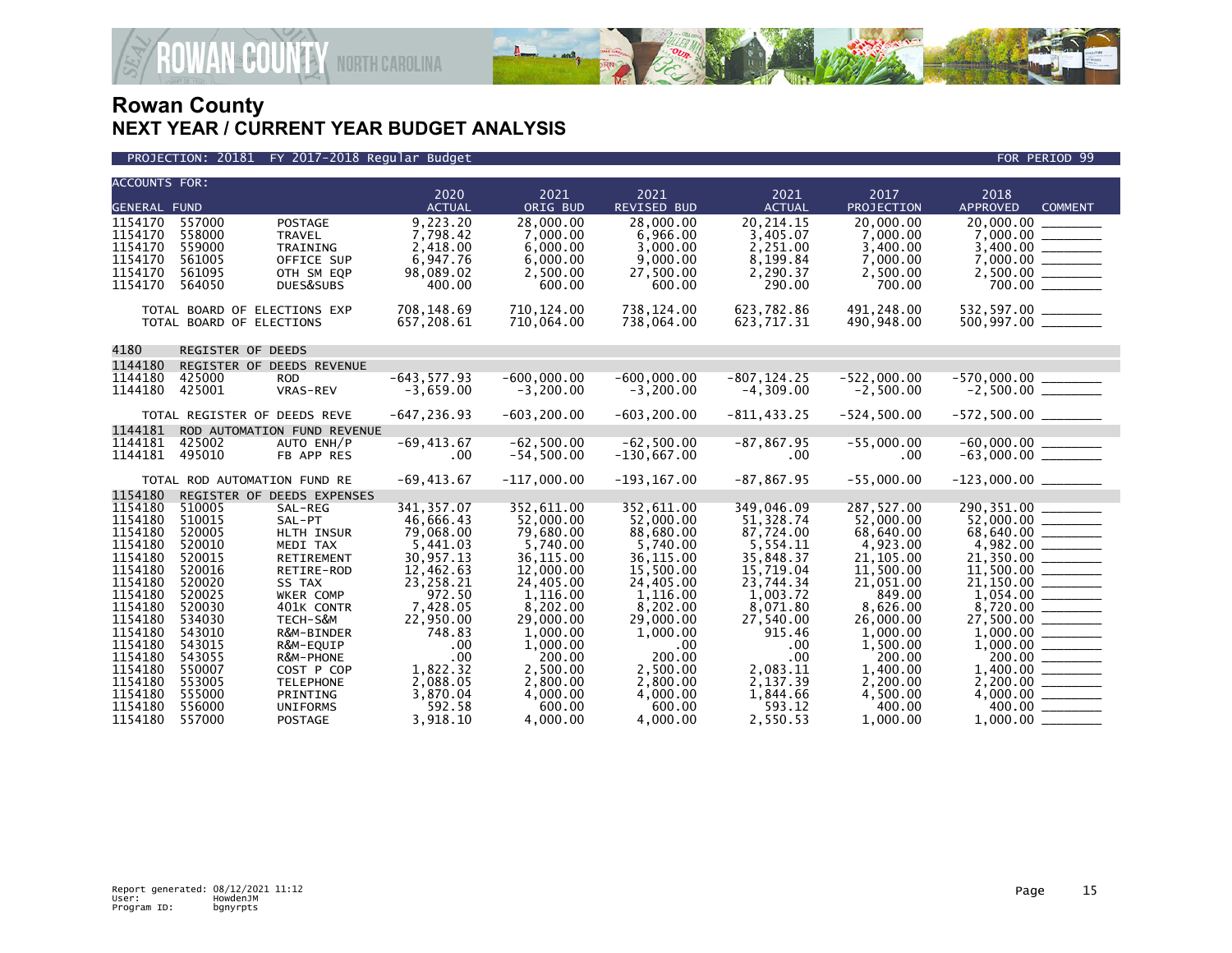

#### PROJECTION: 20181 FY 2017-2018 Regular Budget FOR PERIOD 99

|                    | <b>ACCOUNTS FOR:</b>          |                              |                        |                        |                            |                             |                       |                                                                                                                                                                                                                                                                                                                                                                                                                                     |
|--------------------|-------------------------------|------------------------------|------------------------|------------------------|----------------------------|-----------------------------|-----------------------|-------------------------------------------------------------------------------------------------------------------------------------------------------------------------------------------------------------------------------------------------------------------------------------------------------------------------------------------------------------------------------------------------------------------------------------|
|                    |                               |                              | 2020<br><b>ACTUAL</b>  | 2021<br>ORIG BUD       | 2021<br><b>REVISED BUD</b> | 2021<br><b>ACTUAL</b>       | 2017<br>PROJECTION    | 2018<br><b>APPROVED</b>                                                                                                                                                                                                                                                                                                                                                                                                             |
| 1154180            | <b>GENERAL FUND</b><br>558000 |                              | 500.88                 | 1,000.00               | 1,000.00                   | 947.80                      | 2,000.00              | <b>COMMENT</b><br>2,000.00                                                                                                                                                                                                                                                                                                                                                                                                          |
| 1154180            | 559000                        | <b>TRAVEL</b><br>TRAINING    | 250.00                 | 500.00                 | 500.00                     | 350.00                      | 2.000.00              |                                                                                                                                                                                                                                                                                                                                                                                                                                     |
| 1154180            | 561005                        | OFFICE SUP                   | 5,954.58               | 5,000.00               | 5,000.00                   | 4,953.31                    | 6,000.00              |                                                                                                                                                                                                                                                                                                                                                                                                                                     |
| 1154180            | 561095                        | OTH SM EQP                   | 839.59                 | 500.00                 | 500.00                     | 500.00                      | 1,000.00              |                                                                                                                                                                                                                                                                                                                                                                                                                                     |
| 1154180            | 564050                        | DUES&SUBS                    | 733.42                 | 1,000.00               | 1,000.00                   | 730.88                      | 1,000.00              |                                                                                                                                                                                                                                                                                                                                                                                                                                     |
| 1154180            | 564060                        | MICROFILM                    | .00                    | .00                    | .00                        | $.00 \,$                    | 3,000.00              |                                                                                                                                                                                                                                                                                                                                                                                                                                     |
| 1154180            | 576030                        | F/A-F&EQUI                   | .00                    | $.00 \,$               | .00                        | .00                         | 2,000.00              |                                                                                                                                                                                                                                                                                                                                                                                                                                     |
| 1154180            | 590052                        | <b>VRAS EXP</b>              | 3,649.00               | 3,000.00               | 4,000.00                   | 3,334.00                    | 2,500.00              |                                                                                                                                                                                                                                                                                                                                                                                                                                     |
|                    | TOTAL REGISTER OF DEEDS EXPE  |                              | 595, 528.44            | 627,969.00             | 640,469.00                 | 626,520.47                  | 533,921.00            | 537,947.00                                                                                                                                                                                                                                                                                                                                                                                                                          |
| 1154181            |                               | ROD AUTOMATION FUND EXPENSES |                        |                        |                            |                             |                       |                                                                                                                                                                                                                                                                                                                                                                                                                                     |
| 1154181            | 533001                        | <b>CONTR SERV</b>            | 39,968.00              | 40,000,00              | 90,000,00                  | 63.585.00                   | 40,000.00             | 40,000.00 _____                                                                                                                                                                                                                                                                                                                                                                                                                     |
| 1154181            | 561005                        | OFFICE SUP                   | 5,441.16               | 6,000.00               | 16,000.00                  | 3,478.82                    | .00                   |                                                                                                                                                                                                                                                                                                                                                                                                                                     |
| 1154181<br>1154181 | 564060<br>575000              | MICROFILM<br>C/A-EQUIP       | 1,911.00<br>.00        | 6,000.00<br>35,000.00  | 22,167.00<br>35,000.00     | 9,021.47<br>.00             | .00<br>.00            |                                                                                                                                                                                                                                                                                                                                                                                                                                     |
| 1154181            | 576030                        | F/A-F&EQUI                   | 8,827.48               | 30,000.00              | 28,000.00                  | 5,802.50                    | 40,000.00             | $30,000.00$ ________                                                                                                                                                                                                                                                                                                                                                                                                                |
|                    |                               |                              |                        |                        |                            |                             |                       |                                                                                                                                                                                                                                                                                                                                                                                                                                     |
|                    | TOTAL ROD AUTOMATION FUND EX  |                              | 56,147.64              | 117,000,00             | 191.167.00                 | 81.887.79                   | 80,000.00             | $123,000.00$ _______                                                                                                                                                                                                                                                                                                                                                                                                                |
|                    | TOTAL REGISTER OF DEEDS       |                              | $-64, 974.52$          | 24,769.00              | 35,269.00                  | $-190.892.94$               | 34,421.00             | $-34,553.00$ ________                                                                                                                                                                                                                                                                                                                                                                                                               |
| 4250               | INSPECTIONS                   |                              |                        |                        |                            |                             |                       |                                                                                                                                                                                                                                                                                                                                                                                                                                     |
| 1144250            | INSPECTIONS REVENUE           |                              |                        |                        |                            |                             |                       |                                                                                                                                                                                                                                                                                                                                                                                                                                     |
| 1144250            | 420001                        | <b>BLDG PERM</b>             | $-1, 324, 247.69$      | $-997.011.00$          | $-997.011.00$              | $-1.324.346.50$             | $-579.270.00$         |                                                                                                                                                                                                                                                                                                                                                                                                                                     |
| 1144250            | 420015                        | <b>BUILD FEES</b>            | $-1,049.38$            | $-1,000.00$            | $-1,000.00$                | $-5,590.54$                 | .00.                  | $\begin{array}{c c} .00 & \overline{\hspace{1.5cm}} \\ \hline \rule{0cm}{0.15cm} & 00 & \overline{\hspace{1.5cm}} \\ \hline \rule{0cm}{0.15cm} & 00 & \overline{\hspace{1.5cm}} \\ \hline \rule{0cm}{0.15cm} & 00 & \overline{\hspace{1.5cm}} \\ \hline \rule{0cm}{0.15cm} & 00 & \overline{\hspace{1.5cm}} \\ \hline \rule{0cm}{0.15cm} & 00 & \overline{\hspace{1.5cm}} \\ \hline \rule{0cm}{0.15cm} & 00 & \overline{\hspace{1.$ |
| 1144250            | 420020                        | <b>BUILD REMB</b>            | $-1,084.14$            | $-1,000.00$            | $-1,000.00$                | $-3, 295.62$                | .00                   |                                                                                                                                                                                                                                                                                                                                                                                                                                     |
|                    | TOTAL INSPECTIONS REVENUE     |                              | $-1,326,381.21$        | $-999,011.00$          |                            | $-999,011.00 -1,333,232.66$ | $-579, 270.00$        |                                                                                                                                                                                                                                                                                                                                                                                                                                     |
| 1154250            |                               | INSPECTIONS EXPENDITURES     |                        |                        |                            |                             |                       |                                                                                                                                                                                                                                                                                                                                                                                                                                     |
| 1154250            | 510005                        | SAL-REG                      | 588,006.93             | 613, 173.00            | 599,523.00                 | 592.763.21                  | 504,253.00            | 504,253.00                                                                                                                                                                                                                                                                                                                                                                                                                          |
| 1154250<br>1154250 | 520005<br>520010              | HLTH INSUR<br>MEDI TAX       | 109,756.00<br>8,272.62 | 110,058.00<br>8,467.00 | 120,058.00<br>8,467.00     | 118,800.50<br>8,330.58      | 85,800.00<br>7,312.00 | 85,800.00 _______                                                                                                                                                                                                                                                                                                                                                                                                                   |
| 1154250            | 520015                        | RETIREMENT                   | 54,564.85              | 62,610.00              | 62,610.00                  | 62,285.35                   | 37,012.00             |                                                                                                                                                                                                                                                                                                                                                                                                                                     |
| 1154250            | 520020                        | SS TAX                       | 35,262.50              | 36,176.00              | 36,176.00                  | 35, 347. 28                 | 31,264.00             |                                                                                                                                                                                                                                                                                                                                                                                                                                     |
| 1154250            | 520025                        | WKER COMP                    | 4,327.42               | 4,414.00               | 4,414.00                   | 4,325.51                    | 7,255.00              |                                                                                                                                                                                                                                                                                                                                                                                                                                     |
| 1154250            | 520030                        | 401K CONTR                   | 18,059.08              | 18,401.00              | 18,401.00                  | 17,522.21                   | 15,128.00             |                                                                                                                                                                                                                                                                                                                                                                                                                                     |
| 1154250            | 533000                        | OT PROF SE                   | .00                    | 2,000.00               | 2,000.00                   | .00                         | 5,500.00              |                                                                                                                                                                                                                                                                                                                                                                                                                                     |
| 1154250            | 543015                        | R&M-EQUIP                    | .00                    | 100.00                 | 100.00                     | .00                         | 100.00                |                                                                                                                                                                                                                                                                                                                                                                                                                                     |
| 1154250<br>1154250 | 543020<br>550007              | R&M-VEHIC<br>COST P COP      | 3,440.46<br>716.45     | 3,000.00<br>1,500.00   | 3,000.00<br>1,500.00       | 2,051.08<br>715.95          | 4,000.00<br>1,500.00  |                                                                                                                                                                                                                                                                                                                                                                                                                                     |
| 1154250            | 553005                        | <b>TELEPHONE</b>             | 9.451.14               | 10.075.00              | 10.075.00                  | 8,355.59                    | 8.500.00              | $8,500.00$ $-$                                                                                                                                                                                                                                                                                                                                                                                                                      |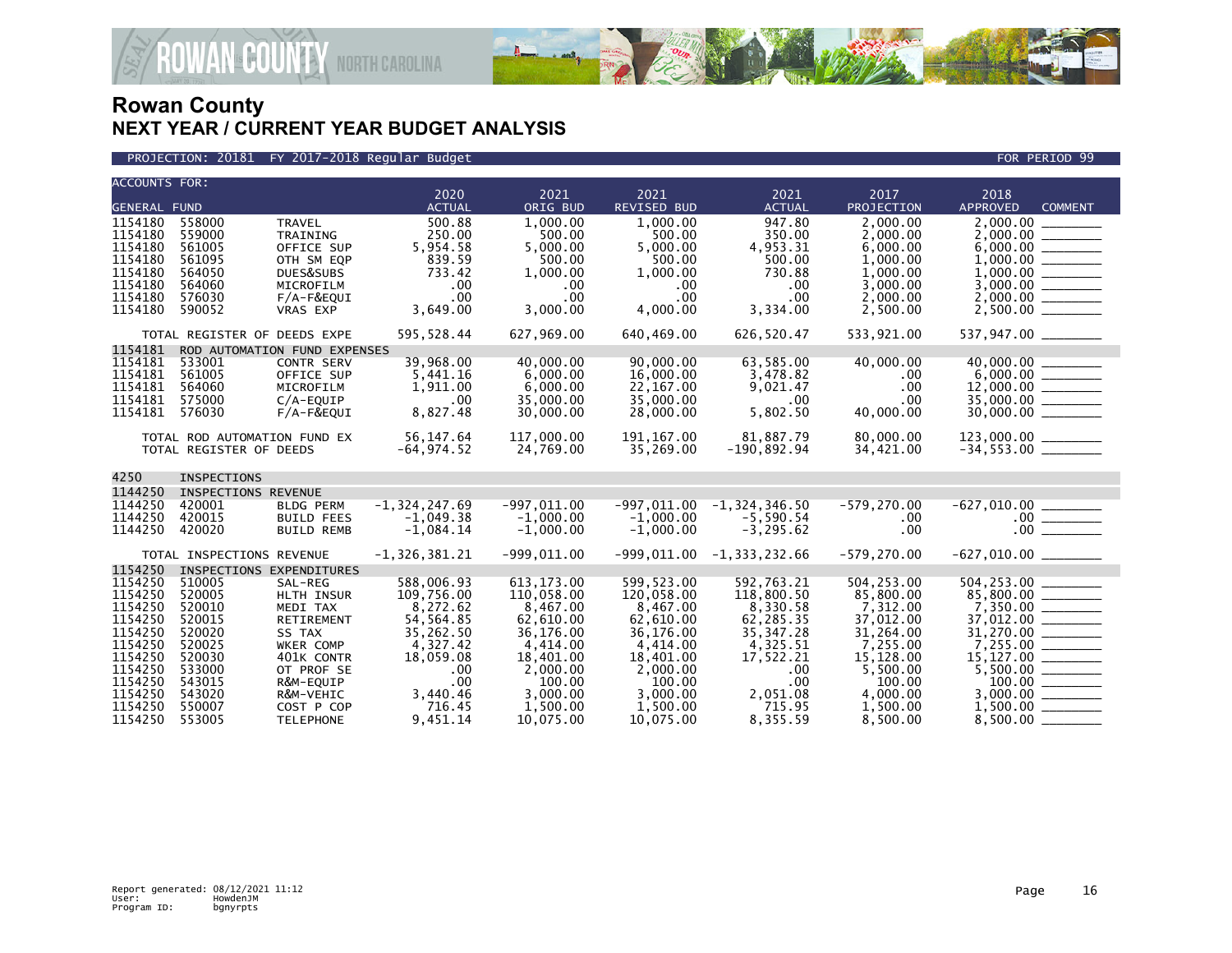

### PROJECTION: 20181 FY 2017-2018 Regular Budget FOR PERIOD 99

| <b>ACCOUNTS FOR:</b>                                |                                                          |                                                                                     | 2020                                                | 2021                                                   | 2021                                                      | 2021                                               | 2017                                                       | 2018                              |  |  |  |
|-----------------------------------------------------|----------------------------------------------------------|-------------------------------------------------------------------------------------|-----------------------------------------------------|--------------------------------------------------------|-----------------------------------------------------------|----------------------------------------------------|------------------------------------------------------------|-----------------------------------|--|--|--|
| <b>GENERAL FUND</b>                                 |                                                          |                                                                                     | <b>ACTUAL</b>                                       | ORIG BUD                                               | <b>REVISED BUD</b>                                        | <b>ACTUAL</b>                                      | PROJECTION                                                 | <b>APPROVED</b><br><b>COMMENT</b> |  |  |  |
| 1154250<br>1154250<br>1154250<br>1154250<br>1154250 | 556000<br>557000<br>558000<br>559000<br>561005           | <b>UNIFORMS</b><br><b>POSTAGE</b><br><b>TRAVEL</b><br><b>TRAINING</b><br>OFFICE SUP | 2.174.83<br>.00<br>2,043.32<br>2,150.00<br>1,600.61 | 1.400.00<br>400.00<br>2,000.00<br>2,500.00<br>1.750.00 | 1,400.00<br>400.00<br>800.00<br>3.700.00<br>1,750.00      | 1.218.92<br>.00<br>.00<br>3,065.00<br>1,746.49     | 2.400.00<br>400.00<br>2,500.00<br>4,000.00<br>4,000.00     | 2.400.00<br>400.00<br>3.000.00    |  |  |  |
| 1154250<br>1154250<br>1154250<br>1154250<br>1154250 | 561095<br>562020<br>564010<br>564050<br>575035           | OTH SM EQP<br>FUEL&LUBIC<br><b>BOOKS</b><br>DUES&SUBS<br>$C/A-VECHL$                | 877.07<br>13,053.60<br>2,019.71<br>502.00<br>.00    | 500.00<br>14,000.00<br>5,980.00<br>1,500.00<br>.00     | 2,500.00<br>14,000.00<br>3,980.00<br>1,500.00<br>$.00 \,$ | 1,398.71<br>14, 126. 13<br>238.50<br>495.00<br>.00 | 1,400.00<br>18,000.00<br>2,280.00<br>1,000.00<br>48,316.00 | 1,400.00                          |  |  |  |
| 1154250<br>1154250                                  | 576030<br>590002                                         | F/A-F&EQUI<br>BNK-CC FEE                                                            | .00<br>24,727.90                                    | .00<br>40.000.00                                       | .00.<br>40,000.00                                         | .00<br>30,622.95                                   | 2,000.00<br>23,000.00                                      |                                   |  |  |  |
|                                                     | TOTAL INSPECTIONS EXPENDITUR<br>TOTAL INSPECTIONS        |                                                                                     | 881,006.49<br>$-445, 374.72$                        | 940,004,00<br>$-59,007.00$                             | 936, 354.00<br>$-62,657.00$                               | 903,408.96<br>$-429,823.70$                        | 816,920.00<br>237,650.00                                   | $810, 845.00$<br>$183, 835.00$    |  |  |  |
| 4260<br>MEDICAL EXAMINER                            |                                                          |                                                                                     |                                                     |                                                        |                                                           |                                                    |                                                            |                                   |  |  |  |
| 1154260<br>1154260                                  | 532031                                                   | MEDICAL EXAMINER EXPENDITURES<br>MED EXAMER                                         | 132,350.00                                          | 190,000.00                                             | 190,000.00                                                | 137,650.00                                         | 140,000.00                                                 |                                   |  |  |  |
|                                                     | TOTAL MEDICAL EXAMINER EXPEN<br>TOTAL MEDICAL EXAMINER   |                                                                                     | 132,350.00<br>132,350.00                            | 190,000.00<br>190,000.00                               | 190,000,00<br>190,000.00                                  | 137,650.00<br>137,650.00                           | 140,000.00<br>140,000.00                                   |                                   |  |  |  |
| 4330                                                | <b>EMERGENCY SERVICES</b>                                |                                                                                     |                                                     |                                                        |                                                           |                                                    |                                                            |                                   |  |  |  |
| 1144211                                             |                                                          | TELCOMM NC 911 REIMB SALARY                                                         |                                                     |                                                        |                                                           |                                                    |                                                            |                                   |  |  |  |
| 1144211                                             | 434000                                                   | ST GOV GRT                                                                          | .00                                                 | .00                                                    | .00                                                       | .00                                                | $-87,427.00$                                               | $-79,332.00$ _________            |  |  |  |
| 1144330                                             | TOTAL TELCOMM NC 911 REIMB S<br>ES ADMINSTRATION REVENUE |                                                                                     | .00                                                 | $.00 \,$                                               | $.00 \,$                                                  | $.00 \times$                                       | $-87,427.00$                                               | $-79,332.00$ _________            |  |  |  |
| 1144330<br>1144330                                  | 434073<br>495010                                         | EM ST GRT<br>APP FB-RES                                                             | $-53, 279.03$<br>.00                                | $-50,000.00$<br>.00                                    | $-50.000.00$<br>$-36,792.00$                              | $-53,752.80$<br>.00                                | $-50,000.00$<br>.00                                        |                                   |  |  |  |
|                                                     | TOTAL ES ADMINSTRATION REVEN                             |                                                                                     | $-53, 279.03$                                       | $-50,000.00$                                           | $-86,792.00$                                              | $-53,752.80$                                       | $-50,000.00$                                               | $-50,000.00$ ________             |  |  |  |
| 1144332<br>1144332                                  | FIRE DIVISION REVENUES<br>420020                         | <b>BUILD REIM</b>                                                                   | $-366.48$                                           | .00                                                    | .00                                                       | $-1, 113.84$                                       | .00                                                        |                                   |  |  |  |
|                                                     | TOTAL FIRE DIVISION REVENUES                             |                                                                                     | $-366.48$                                           | $.00 \,$                                               | $.00 \,$                                                  | $-1, 113.84$                                       | $.00 \,$                                                   | .00                               |  |  |  |
| 1144371                                             | EMS DIVISION REVENUE                                     |                                                                                     |                                                     |                                                        |                                                           |                                                    |                                                            |                                   |  |  |  |
| 1144371 431017                                      |                                                          | MEDI MAXIM                                                                          | $-200, 810.00$                                      | $-380,000.00$                                          | $-380,000.00$                                             | -467,742.00                                        | $-350,000.00$                                              |                                   |  |  |  |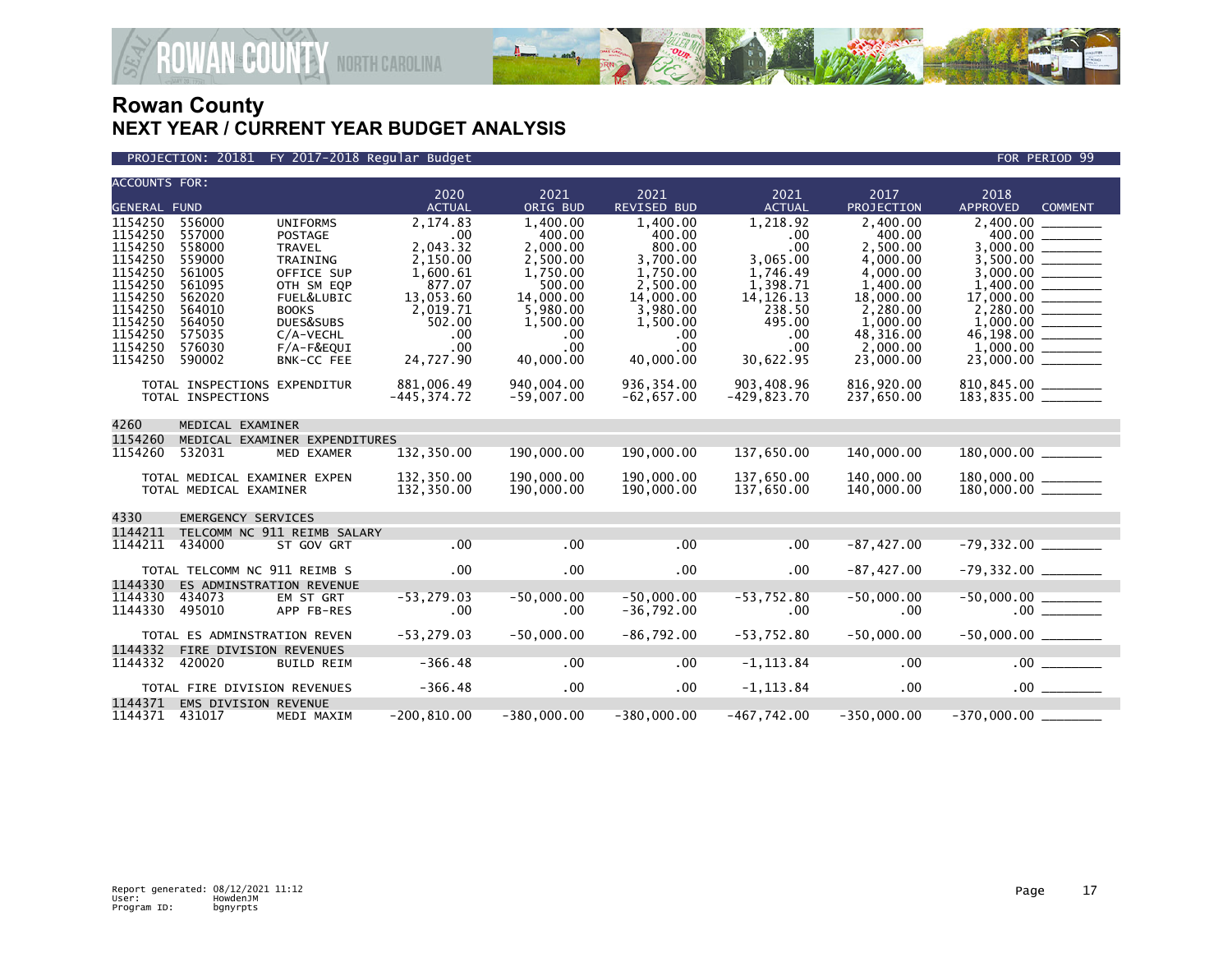

PROJECTION: 20181 FY 2017-2018 Regular Budget FOR PERIOD 99

| <b>ACCOUNTS FOR:</b>          |                            |                                      | 2020                           | 2021                           | 2021                           | 2021                           | 2017                                                                                                     | 2018                                                                                                                                                                                                                                                                                                                                                                                                                                                                            |                |
|-------------------------------|----------------------------|--------------------------------------|--------------------------------|--------------------------------|--------------------------------|--------------------------------|----------------------------------------------------------------------------------------------------------|---------------------------------------------------------------------------------------------------------------------------------------------------------------------------------------------------------------------------------------------------------------------------------------------------------------------------------------------------------------------------------------------------------------------------------------------------------------------------------|----------------|
| <b>GENERAL FUND</b>           |                            |                                      | <b>ACTUAL</b>                  | ORIG BUD                       | <b>REVISED BUD</b>             | <b>ACTUAL</b>                  | PROJECTION                                                                                               | <b>APPROVED</b>                                                                                                                                                                                                                                                                                                                                                                                                                                                                 | <b>COMMENT</b> |
| 1144371                       | 453101                     | AMBUL FEES                           | $-5,024,945.49$                | $-4,800,000.00$                | $-4,800,000.00$                | $-4, 933, 218.67$              | $-4, 100, 000.00$                                                                                        | $-4,600,000.00$                                                                                                                                                                                                                                                                                                                                                                                                                                                                 |                |
| 1144371                       | 453102                     | AF-GARNISH                           | $-278.95$                      | .00                            | .00                            | $-171.89$                      | .00                                                                                                      |                                                                                                                                                                                                                                                                                                                                                                                                                                                                                 |                |
| 1144371                       | 453103                     | AF-CAID NA                           | 856,980.43                     | 940,000.00                     | 940,000.00                     | 693, 146. 11                   | 880,000.00                                                                                               | 885,000.00                                                                                                                                                                                                                                                                                                                                                                                                                                                                      |                |
| 1144371                       | 453104                     | AF-CARE NA                           | 405,120.71                     | 450,000.00                     | 450,000.00                     | 280,457.56                     | 80,000.00                                                                                                | 885,000.00<br>460,000.00                                                                                                                                                                                                                                                                                                                                                                                                                                                        |                |
| 1144371                       | 453105                     | AF-MISC NA                           | 451,075.40                     | 460,000.00                     | 460,000.00                     | 406,572.62                     | 40,000.00                                                                                                |                                                                                                                                                                                                                                                                                                                                                                                                                                                                                 |                |
| 1144371                       | 453110                     | RESCUE SQD                           | $-78, 335.71$                  | $-10,000.00$                   | $-10,000.00$                   | $-9,321.34$                    | $-128,000.00$                                                                                            |                                                                                                                                                                                                                                                                                                                                                                                                                                                                                 |                |
| 1144371                       | 453111                     | RS-CAID NA                           | 12,842.60                      | 1,800.00                       | 1,800.00                       | 447.72                         | 24,500.00                                                                                                |                                                                                                                                                                                                                                                                                                                                                                                                                                                                                 |                |
| 1144371                       | 453112                     | RS-CARE NA                           | 4,550.46                       | 1,000.00                       | 1,000.00                       | 89.96                          | 1,500.00                                                                                                 |                                                                                                                                                                                                                                                                                                                                                                                                                                                                                 |                |
| 1144371                       | 453113                     | RS-MISC NA                           | 8,018.35                       | 1,100.00                       | 1,100.00                       | 304.27                         | 2,000.00                                                                                                 | $\begin{array}{r} 12,000.00 \overline{0} & \overline{0} & \overline{0} & \overline{0} & \overline{0} & \overline{0} & \overline{0} & \overline{0} & \overline{0} & \overline{0} & \overline{0} & \overline{0} & \overline{0} & \overline{0} & \overline{0} & \overline{0} & \overline{0} & \overline{0} & \overline{0} & \overline{0} & \overline{0} & \overline{0} & \overline{0} & \overline{0} & \overline{0} & \overline{0} & \overline{0} & \overline{0} & \overline{0} &$ |                |
| 1144371                       | 453120                     | ABUL C-OFF                           | $-44,828.75$                   | $-30,000.00$                   | $-30,000.00$                   | $-29,947.88$                   | .00.                                                                                                     |                                                                                                                                                                                                                                                                                                                                                                                                                                                                                 |                |
| 1144371                       | 464900                     | MISC DONAT                           | $-490.00$                      | .00                            | .00.                           | $.00 \,$                       | .00                                                                                                      |                                                                                                                                                                                                                                                                                                                                                                                                                                                                                 |                |
| 1144371                       | 495010                     | APP FB-RES                           | $.00 \,$                       | .00                            | $-211.00$                      | $.00 \,$                       | .00.                                                                                                     |                                                                                                                                                                                                                                                                                                                                                                                                                                                                                 |                |
|                               | TOTAL EMS DIVISION REVENUE |                                      |                                |                                |                                |                                | $-3,611,100.95$ $-3,366,100.00$ $-3,366,311.00$ $-4,059,383.54$ $-3,550,000.00$ $-3,415,000.00$ $\ldots$ |                                                                                                                                                                                                                                                                                                                                                                                                                                                                                 |                |
| 1154210                       |                            | TELECOMMUNICATIONS EXPENSES          |                                |                                |                                |                                |                                                                                                          |                                                                                                                                                                                                                                                                                                                                                                                                                                                                                 |                |
| 1154210                       | 510005                     | SAL-REG                              | 1,236,684.64                   | 1,330,446.00                   | 1,330,446.00                   | 1,210,392.90                   | 1,265,173.00                                                                                             |                                                                                                                                                                                                                                                                                                                                                                                                                                                                                 |                |
| 1154210                       | 510010                     | SAL-OT                               | 138,832.39                     | 165,400.00                     | 165,400.00                     | 133,980.06                     | 87,000.00                                                                                                | 98,000.00 ______                                                                                                                                                                                                                                                                                                                                                                                                                                                                |                |
| 1154210<br>1154210            | 510015<br>520005           | SAL-PT                               | 113, 211.22                    | 108,500.00                     | 108,500.00                     | 111, 365.39                    | 67,000.00                                                                                                |                                                                                                                                                                                                                                                                                                                                                                                                                                                                                 |                |
| 1154210                       | 520008                     | HLTH INSUR<br>RETIRE HI              | 342, 108.11<br>2,490.00        | 353,580.00<br>9,960.00         | 385,580.00<br>.00              | 380,675.73<br>$.00 \,$         | 323,037.00<br>8,580.00                                                                                   | $72,000.00$<br>314,457.00<br>8,580.00                                                                                                                                                                                                                                                                                                                                                                                                                                           |                |
| 1154210                       | 520010                     | MEDI TAX                             | 20,257.08                      | 22,470.00                      | 22,470.00                      | 19,983.19                      | 20,578.00                                                                                                |                                                                                                                                                                                                                                                                                                                                                                                                                                                                                 |                |
| 1154210                       | 520015                     | RETIREMENT                           | 124,616.88                     | 150,858.00                     | 150,858.00                     | 140,698.64                     | 99,249.00                                                                                                | $19,932.00$ $\overline{\hspace{1.5cm}}$<br>95,378.00                                                                                                                                                                                                                                                                                                                                                                                                                            |                |
| 1154210                       | 520020                     | SS TAX                               | 86,508.66                      | 94,510.00                      | 94,510.00                      | 83,935.79                      | 87,989.00                                                                                                | 85,188.00 _______                                                                                                                                                                                                                                                                                                                                                                                                                                                               |                |
| 1154210                       | 520025                     | WKER COMP                            | 3.728.82                       | 5,135.00                       | 5,135.00                       | 3.879.77                       | 3.550.00                                                                                                 |                                                                                                                                                                                                                                                                                                                                                                                                                                                                                 |                |
| 1154210                       | 520030                     | 401K CONTR                           | 34,630.92                      | 44,932.00                      | 44,932.00                      | 37,495.61                      | 37,955.00                                                                                                | $3,529.00$<br>36,642.00<br>207,127.00                                                                                                                                                                                                                                                                                                                                                                                                                                           |                |
| 1154210                       | 534030                     | TECH-S&M                             | 251,232.09                     | 255,055.00                     | 252,355.00                     | 210,714.28                     | 220, 107.00                                                                                              |                                                                                                                                                                                                                                                                                                                                                                                                                                                                                 |                |
| 1154210                       | 534070                     | TECH-RADIO                           | 166,920.00                     | 180,960.00                     | 180,960.00                     | 179,880.00                     | 155,760.00                                                                                               | $158,000.00$ _________                                                                                                                                                                                                                                                                                                                                                                                                                                                          |                |
| 1154210                       | 541040                     | US-WATER                             | 871.12                         | 1,200.00                       | 1,200.00                       | 769.00                         | 1,000.00                                                                                                 |                                                                                                                                                                                                                                                                                                                                                                                                                                                                                 |                |
| 1154210                       | 543015                     | R&M-EQUIP                            | 882.00                         | 1,000.00                       | 18,500.00                      | 5,623.87                       | 1,000.00                                                                                                 |                                                                                                                                                                                                                                                                                                                                                                                                                                                                                 |                |
| 1154210                       | 543020                     | R&M-VEHIC                            | .00                            | 2,000.00                       | 2,000.00                       | 554.90                         | 2.000.00                                                                                                 |                                                                                                                                                                                                                                                                                                                                                                                                                                                                                 |                |
| 1154210                       | 543023                     | R&M-RADIOS                           | 35,816.74                      | 30,000.00                      | 60,000.00                      | 56,183.00                      | 50,000.00                                                                                                | $2,000.00$<br>45,000.00                                                                                                                                                                                                                                                                                                                                                                                                                                                         |                |
| 1154210                       | 543055                     | R&M-PHONE                            | 469.00                         | 1,000.00                       | 1,000.00                       | .00                            | 1,000.00                                                                                                 |                                                                                                                                                                                                                                                                                                                                                                                                                                                                                 |                |
| 1154210                       | 544035                     | <b>RENT-PAGER</b>                    | 4,407.99                       | 5,000.00                       | 4,650.00                       | 3.586.94                       | 10,000.00                                                                                                |                                                                                                                                                                                                                                                                                                                                                                                                                                                                                 |                |
| 1154210                       | 544055                     | <b>RENT-TOWER</b>                    | 43, 194. 67                    | 44,923.00                      | 47,623.00                      | 45,219.39                      | 37,426.00                                                                                                |                                                                                                                                                                                                                                                                                                                                                                                                                                                                                 |                |
| 1154210                       | 550007                     | COST P COP                           | 1,407.55                       | 1,200.00                       | 1,200.00                       | 1,371.85                       | 1,200.00                                                                                                 |                                                                                                                                                                                                                                                                                                                                                                                                                                                                                 |                |
| 1154210                       | 553005                     | <b>TELEPHONE</b>                     | 10,516.99                      | 14,200.00                      | 14,200.00                      | 7,939.33                       | 12,900.00                                                                                                | $1,200.00$<br>12,900.00                                                                                                                                                                                                                                                                                                                                                                                                                                                         |                |
| 1154210                       | 555000                     | PRINTING                             | .00                            | 200.00                         | 200.00                         | $.00 \,$                       | 200.00                                                                                                   |                                                                                                                                                                                                                                                                                                                                                                                                                                                                                 |                |
| 1154210                       | 556000                     | <b>UNIFORMS</b>                      | 10,776.38                      | 9,000.00                       | 9,000.00                       | 7,457.35                       | 10,500.00                                                                                                |                                                                                                                                                                                                                                                                                                                                                                                                                                                                                 |                |
| 1154210                       | 557000                     | <b>POSTAGE</b>                       | 68.76                          | 200.00                         | 200.00                         | 21.98                          | 200.00                                                                                                   |                                                                                                                                                                                                                                                                                                                                                                                                                                                                                 | 200.00 _______ |
| 1154210                       | 558000                     | <b>TRAVEL</b>                        | 1,561.81                       | 2,160.00                       | 1,160.00                       | $.00 \,$                       | 8,160.00                                                                                                 |                                                                                                                                                                                                                                                                                                                                                                                                                                                                                 |                |
|                               |                            |                                      |                                |                                |                                |                                |                                                                                                          |                                                                                                                                                                                                                                                                                                                                                                                                                                                                                 |                |
|                               |                            |                                      |                                |                                |                                |                                |                                                                                                          |                                                                                                                                                                                                                                                                                                                                                                                                                                                                                 |                |
| 1154210<br>1154210<br>1154210 | 559000<br>561005<br>561015 | TRAINING<br>OFFICE SUP<br>EDU SUPPLY | 1,086.30<br>3,373.67<br>500.00 | 2,000.00<br>4,000.00<br>500.00 | 2,000.00<br>4,000.00<br>500.00 | 1,701.50<br>3,979.60<br>487.71 | 5,000.00<br>6,000.00<br>500.00                                                                           | $6,000.00$ ________                                                                                                                                                                                                                                                                                                                                                                                                                                                             | 500.00         |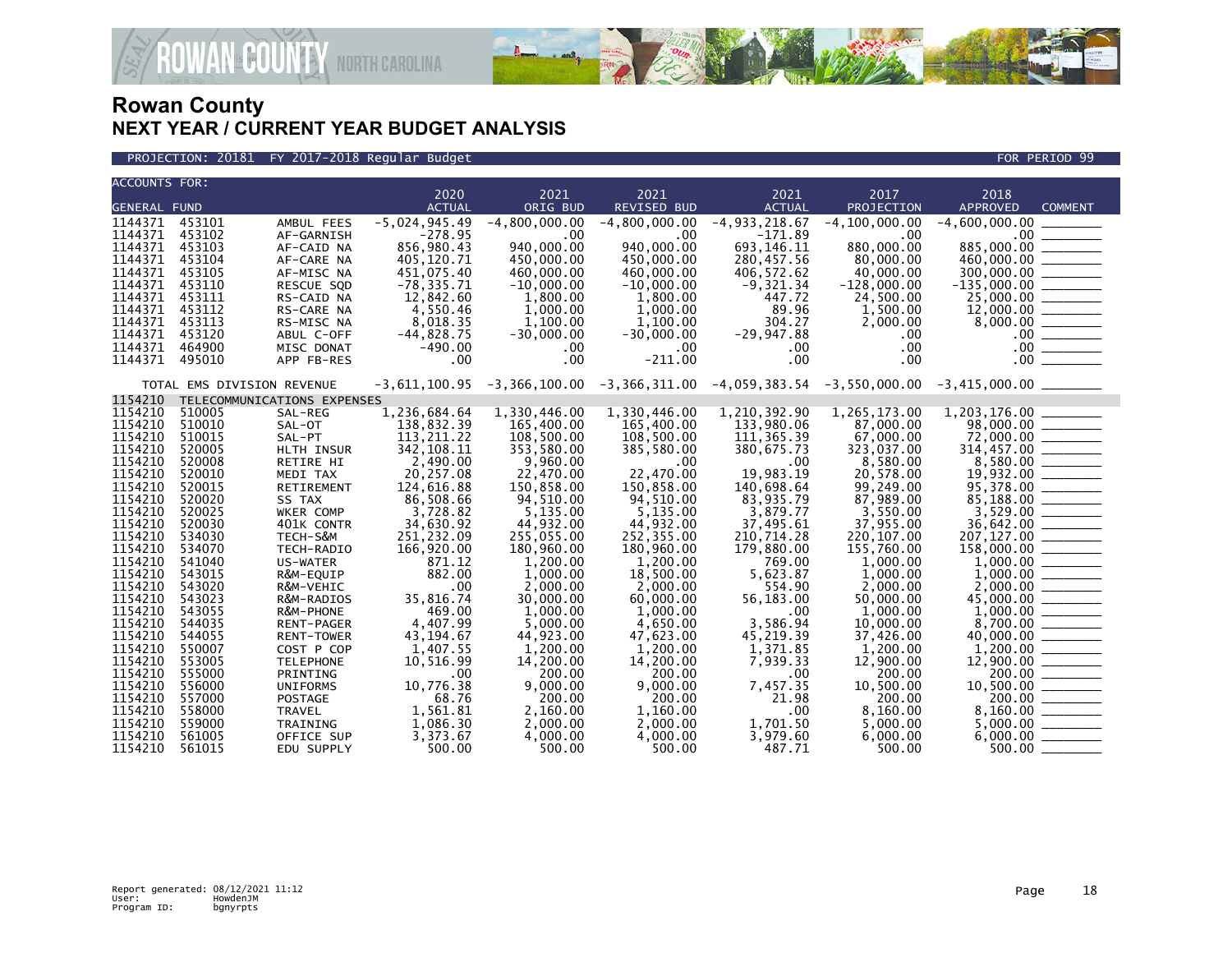

**GOUNTY** NORTH CAROLINA

| <b>ACCOUNTS FOR:</b> |                  |                                |                       |                       |                       |                       |                      |                                   |
|----------------------|------------------|--------------------------------|-----------------------|-----------------------|-----------------------|-----------------------|----------------------|-----------------------------------|
|                      |                  |                                | 2020                  | 2021                  | 2021                  | 2021                  | 2017                 | 2018                              |
| <b>GENERAL FUND</b>  |                  |                                | <b>ACTUAL</b>         | ORIG BUD              | REVISED BUD           | <b>ACTUAL</b>         | PROJECTION           | <b>APPROVED</b><br><b>COMMENT</b> |
| 1154210              | 561085           | <b>VEHICLE SU</b>              | 658.14                | 700.00                | 700.00                | 53.93                 | 700.00               | 700.00                            |
| 1154210              | 561095           | OTH SM EQP                     | 4,480.22              | 1.000.00              | 3,450.00              | 2,135.00              | 3.200.00             | 2,000.00                          |
| 1154210              | 562005           | <b>ELECTRICTY</b>              | 31,736.98             | 40,000.00             | 38,900.00             | 23, 323. 38           | 36,000.00            | 36,000.00                         |
| 1154210              | 562006           | ELE-TOW SI                     | 4,556.93              | 5,400.00              | 5,400.00              | 4,674.61              | 14,800.00            |                                   |
| 1154210              | 562020           | FUEL&LUBIC                     | 1.665.06              | 3.500.00              | 3.500.00              | 861.58                | 8.000.00             |                                   |
| 1154210<br>1154210   | 564010           | <b>BOOKS</b>                   | $.00 \times$          | 200.00                | 200.00                | $.00 \,$<br>1.287.00  | 200.00               |                                   |
| 1154210              | 564050<br>576050 | DUES&SUBS                      | 1,616.00              | 3,000.00              | 3,000.00              |                       | 2,275.00             | 2,275.00                          |
| 1154210              | 582009           | $F/A-RADIOS$<br>MTG FOOD       | $.00 \,$<br>1,186.96  | .00<br>1,500.00       | .00<br>1,500.00       | $.00 \,$<br>451.08    | .00<br>2,500.00      | 15,111.00 _______                 |
|                      |                  |                                |                       |                       |                       |                       |                      |                                   |
|                      |                  | TOTAL TELECOMMUNICATIONS EXP   | 2,682,054.08          | 2,895,689.00          | 2,965,229.00          | 2,680,684.36          | 2,590,739.00         | 2,525,855.00 _______              |
| 1154211              |                  | TELCOMM NC 911 SAL REIMB EXP   |                       |                       |                       |                       |                      |                                   |
| 1154211              | 510005           | SAL-REG                        | 21, 156. 17           | 20,264.00             | 20,264.00             | 20,058.49             | 62,977.00            |                                   |
| 1154211              | 520005           | HLTH INSUR                     | 5,346.66              | 4,980.00              | 5,980.00              | 5,482.77              | 12,960.00            |                                   |
| 1154211              | 520010           | MEDI TAX                       | 293.30                | 287.00                | 287.00                | 275.93                | 914.00               |                                   |
| 1154211              | 520015           | RETIREMENT                     | 1,916.66              | 2,069.00              | 2,069.00              | 2.060.12              | 4.623.00             |                                   |
| 1154211              | 520020           | SS TAX                         | 1,253.57              | 1,226.00              | 1,226.00              | 1,179.93              | 3,905.00             |                                   |
| 1154211              | 520025           | <b>WKER COMP</b>               | 53.31                 | 51.00                 | 51.00                 | 50.47                 | 158.00               | 150.00                            |
| 1154211              | 520030           | 401K CONTR                     | 634.51                | 608.00                | 608.00                | 601.70                | 1,890.00             |                                   |
| 1154211              | 533001           | CONTR SERV                     | $-54,803.25$          | .00                   | .00                   | $.00 \,$              | .00                  |                                   |
|                      |                  | TOTAL TELCOMM NC 911 SAL REI   | $-24, 149.07$         | 29,485.00             | 30,485.00             | 29,709.41             | 87,427.00            | 79,332.00 _______                 |
| 1154330              |                  | ES ADMINISTRATION EXPENDITURES |                       |                       |                       |                       |                      |                                   |
| 1154330              | 510005           | SAL-REG                        | 206,740.31            | 262,706.00            | 262,706.00            | 223,624.40            | 238,637.00           |                                   |
| 1154330              | 520005           | HLTH INSUR                     | 40,329.53             | 39,840.00             | 41,840.00             | 40.677.00             | 34,320.00            |                                   |
| 1154330              | 520008           | RETIRE HI                      | 9,960.00              | 9,960.00              | 10,920.00             | 10,920.00             | .00.                 | $\frac{00}{3,460.00}$             |
| 1154330              | 520010           | MEDI TAX                       | 3.499.71              | 3.567.00              | 3.567.00              | 3.111.24              | 3,460.00             |                                   |
| 1154330              | 520015           | RETIREMENT                     | 23,795.18             | 26,825.00             | 26,825.00             | 23,970.12             | 17,516.00            |                                   |
| 1154330              | 520020           | SS TAX                         | 14,964.71             | 15,247.00             | 15,247.00             | 13,303.07             | 14,795.00            |                                   |
| 1154330<br>1154330   | 520025           | WKER COMP                      | 2,478.36              | 1.863.00              | 3.163.00              | 3.217.33              | 5.643.00             |                                   |
| 1154330              | 520030<br>534030 | 401K CONTR<br>TECH-S&M         | 7,872.33<br>56,013.35 | 7,883.00<br>55,165.00 | 7,883.00<br>55,165.00 | 6.997.41<br>54,736.50 | 7,159.00<br>3,863.00 |                                   |
| 1154330              | 543005           | R&M-BLDG                       | 394.21                | 500.00                | 500.00                | 442.05                | 4,060.00             |                                   |
| 1154330              | 543015           | R&M-EQUIP                      | 237.03                | 500.00                | 500.00                | $.00 \,$              | 625.00               | 500.00                            |
| 1154330              | 543020           | R&M-VEHIC                      | 61,887.33             | 53,000.00             | 49,500.00             | 43,871.69             | 55,000.00            | 55,000.00 _______                 |
| 1154330              | 543055           | R&M-PHONE                      | .00                   | 800.00                | 800.00                | $.00 \,$              | 500.00               | 500.00 _______                    |
| 1154330              | 550007           | COST P COP                     | 1,763.71              | 2,005.00              | 2,005.00              | 2,101.81              | 2,025.00             | 2,025.00                          |
| 1154330              | 553005           | <b>TELEPHONE</b>               | 23,431.91             | 28,300.00             | 28,300.00             | 28,300.00             | 22,918.00            |                                   |
| 1154330              | 555000           | PRINTING                       | 773.09                | 1,300.00              | 1.300.00              | 461.64                | 1,000.00             |                                   |
| 1154330              | 556000           | <b>UNIFORMS</b>                | 53,077.18             | 35,000.00             | 46,500.00             | 46,453.92             | 41,550.00            |                                   |
| 1154330              | 557000           | POSTAGE                        | 94.81                 | 600.00                | 600.00                | 227.66                | 600.00               | 600.00 ______                     |
| 1154330              | 558000           | <b>TRAVEL</b>                  | 1.163.35              | 1.500.00              | 1.500.00              | .00                   | 2.000.00             | 2.000.00                          |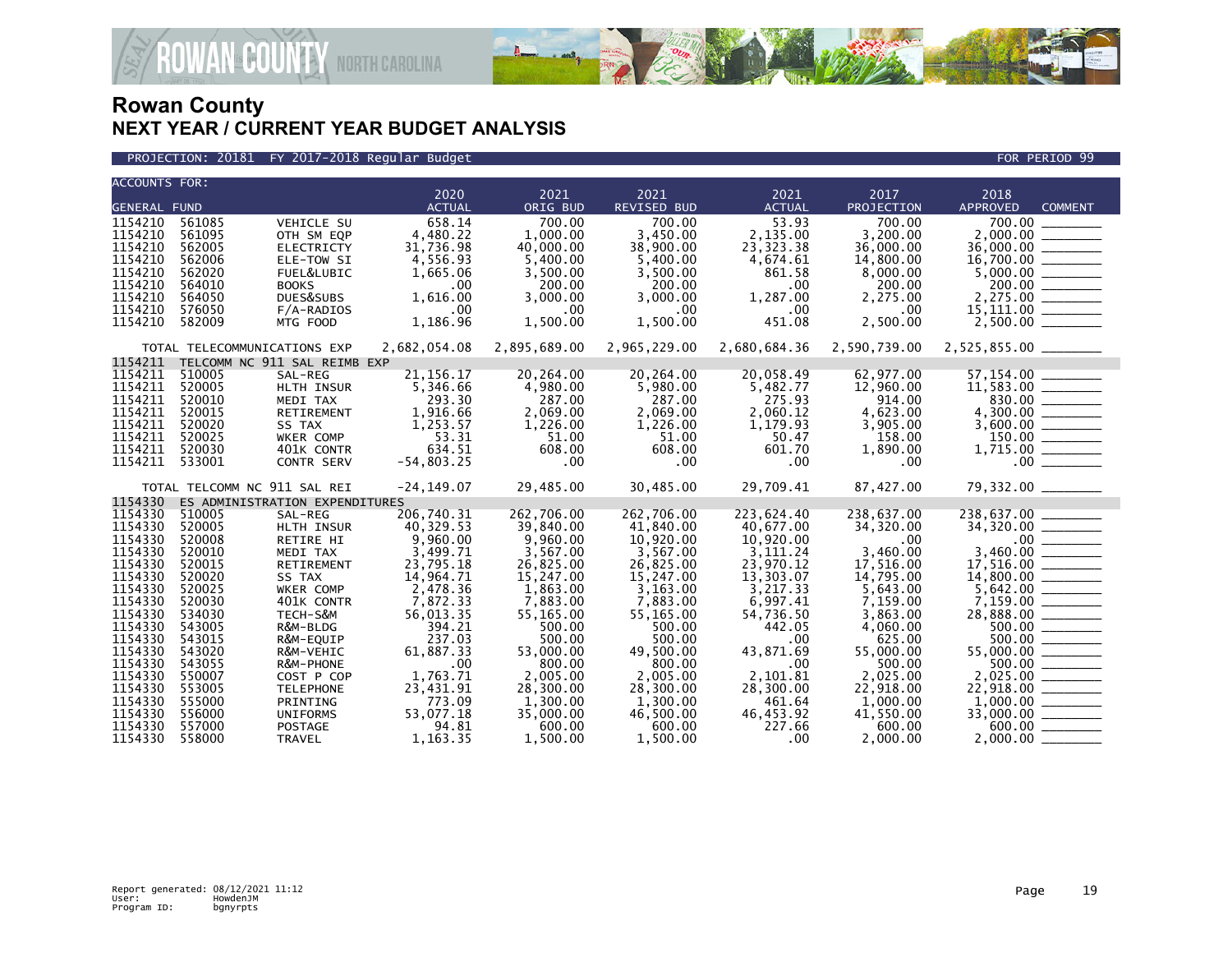

PROJECTION: 20181 FY 2017-2018 Regular Budget FOR PERIOD 99

| <b>ACCOUNTS FOR:</b>                                                                                                                        |                                                                                                                                                                |                                                                                                                                                                                          | 2020                                                                                                                                             | 2021                                                                                                                                           | 2021                                                                                                                                                              | 2021                                                                                                                                        | 2017                                                                                                                                                           | 2018                                                                                         |                |
|---------------------------------------------------------------------------------------------------------------------------------------------|----------------------------------------------------------------------------------------------------------------------------------------------------------------|------------------------------------------------------------------------------------------------------------------------------------------------------------------------------------------|--------------------------------------------------------------------------------------------------------------------------------------------------|------------------------------------------------------------------------------------------------------------------------------------------------|-------------------------------------------------------------------------------------------------------------------------------------------------------------------|---------------------------------------------------------------------------------------------------------------------------------------------|----------------------------------------------------------------------------------------------------------------------------------------------------------------|----------------------------------------------------------------------------------------------|----------------|
| <b>GENERAL FUND</b>                                                                                                                         |                                                                                                                                                                |                                                                                                                                                                                          | <b>ACTUAL</b>                                                                                                                                    | ORIG BUD                                                                                                                                       | <b>REVISED BUD</b>                                                                                                                                                | <b>ACTUAL</b>                                                                                                                               | PROJECTION                                                                                                                                                     | <b>APPROVED</b>                                                                              | <b>COMMENT</b> |
| 1154330<br>1154330<br>1154330<br>1154330<br>1154330<br>1154330<br>1154330<br>1154330<br>1154330<br>1154330<br>1154330                       | 559000<br>561005<br>561015<br>561090<br>561095<br>564010<br>564050<br>575090<br>582008<br>582009<br>585000                                                     | TRAINING<br>OFFICE SUP<br>EDU SUPPLY<br>OTH SUPPL<br>OTH SM EQP<br><b>BOOKS</b><br>DUES&SUBS<br>C/A-FU&EQP<br>EMPL RETMN<br>MTGS FOOD<br><b>GRANT EXP</b>                                | 4,574.49<br>1,394.19<br>301.12<br>2,074.00<br>4,100.00<br>.00<br>3,883.98<br>.00<br>.00<br>1,495.15<br>.00                                       | 500.00<br>1,500.00<br>.00<br>500.00<br>1,000.00<br>.00<br>16,500.00<br>.00<br>500.00<br>1,000.00<br>15,000.00                                  | 500.00<br>1,500.00<br>.00<br>500.00<br>1,000.00<br>.00<br>14,480.00<br>.00<br>500.00<br>1,000.00<br>39,097.00                                                     | 387.50<br>1,355.87<br>.00<br>321.32<br>745.44<br>$.00 \,$<br>2,570.99<br>$.00 \,$<br>$.00 \,$<br>132.59<br>.00                              | 2,000.00<br>2,500.00<br>500.00<br>400.00<br>300.00<br>1,100.00<br>400.00<br>.00<br>125.00<br>1,500.00<br>15,000.00                                             | 2,000.00<br>100,000,00<br>$\begin{array}{c} 7.7600.00 \end{array}$ =<br>$15,000.00$ ________ | $300.00$       |
|                                                                                                                                             | TOTAL ES ADMINISTRATION EXPE                                                                                                                                   |                                                                                                                                                                                          | 526,299.03                                                                                                                                       | 583,061.00                                                                                                                                     | 617,398.00                                                                                                                                                        | 507,929.55                                                                                                                                  | 479,496.00                                                                                                                                                     | 593,215.00 _______                                                                           |                |
| 1154331                                                                                                                                     | HAZMAT TEAM EXPENDITURE                                                                                                                                        |                                                                                                                                                                                          |                                                                                                                                                  |                                                                                                                                                |                                                                                                                                                                   |                                                                                                                                             |                                                                                                                                                                |                                                                                              |                |
| 1154331<br>1154331<br>1154331<br>1154331<br>1154331<br>1154331<br>1154331<br>1154331<br>1154331<br>1154331<br>1154331<br>1154331<br>1154331 | 532040<br>533030<br>543015<br>543020<br>556000<br>558000<br>559000<br>561015<br>561095<br>562020<br>564010<br>564050<br>576900<br>TOTAL HAZMAT TEAM EXPENDITUR | PHYS FEES<br>HAZMAT CON<br>R&M-EQUIP<br>R&M-VEHIC<br><b>UNIFORMS</b><br><b>TRAVEL</b><br>TRAINING<br>EDU SUPPLY<br>OTH SM EQP<br>FUEL&LUBIC<br><b>BOOKS</b><br>DUES&SUBS<br>$F/A$ -OTHER | $.00 \,$<br>49,036.61<br>.00<br>1,474.90<br>1,113.30<br>.00<br>.00<br>.00<br>2,369.69<br>417.02<br>.00<br>$.00 \,$<br>$.00 \,$<br>54,411.52      | 5,600.00<br>48,000.00<br>.00<br>500.00<br>500.00<br>1,000.00<br>300.00<br>250.00<br>500.00<br>400.00<br>.00<br>.00<br>1,000.00<br>58,050.00    | 5,600.00<br>48,000.00<br>.00.<br>500.00<br>$.00 \,$<br>$.00 \,$<br>$.00 \times$<br>$.00 \,$<br>2,550.00<br>400.00<br>.00<br>$.00 \times$<br>1,000.00<br>58,050.00 | $.00 \,$<br>37,743.08<br>$.00 \,$<br>479.03<br>.00<br>.00<br>.00<br>.00<br>500.00<br>83.73<br>.00<br>.00<br>.00<br>38,805.84                | 5,600.00<br>38,000.00<br>3,000.00<br>1,500.00<br>1,500.00<br>1,000.00<br>1,500.00<br>500.00<br>2,000.00<br>700.00<br>700.00<br>100.00<br>2,000.00<br>58,100.00 | 5,600.00<br>500.00 ______<br>700.00<br>68,850.00 ______                                      |                |
| 1154332                                                                                                                                     |                                                                                                                                                                | FIRE DIVISION EXPENDITURES                                                                                                                                                               |                                                                                                                                                  |                                                                                                                                                |                                                                                                                                                                   |                                                                                                                                             |                                                                                                                                                                |                                                                                              |                |
| 1154332<br>1154332<br>1154332<br>1154332<br>1154332<br>1154332<br>1154332<br>1154332<br>1154332<br>1154332<br>1154332<br>1154332            | 510005<br>510010<br>510015<br>520005<br>520010<br>520015<br>520020<br>520025<br>520030<br>543015<br>543017<br>558000                                           | SAL-REG<br>SAL-OT<br>SAL-PT<br>HLTH INSUR<br>MEDI TAX<br>RETIREMENT<br>SS TAX<br>WKER COMP<br>401K CONTR<br>R&M-EQUIP<br>R&M-MASS U<br><b>TRAVEL</b>                                     | 128,921.48<br>971.57<br>34,698.54<br>29,858.00<br>2,519.46<br>13,524.75<br>10,772.60<br>4,638.00<br>4,476.21<br>1,002.00<br>3,074.56<br>2,323.39 | 149, 199.00<br>.00<br>22,500.00<br>29,880.00<br>2,543.00<br>15,233.00<br>10.833.00<br>4,631.00<br>4,478.00<br>1,000.00<br>3,150.00<br>2,000.00 | 149, 199.00<br>.00<br>34,500.00<br>33,880.00<br>2,543.00<br>15,233.00<br>10.833.00<br>4,631.00<br>4,478.00<br>1,000.00<br>3,150.00<br>1.000.00                    | 143,025.40<br>.00<br>31,885.48<br>32,896.50<br>2,482.68<br>15,299.30<br>10,516.74<br>4,525.91<br>4,468.34<br>$.00 \,$<br>2,099.99<br>414.79 | 127,977.00<br>.00<br>10,500.00<br>25,740.00<br>2,008.00<br>9,394.00<br>8,586.00<br>4,002.00<br>3,839.00<br>2,340.00<br>3,150.00<br>2.000.00                    | 4,135.00<br>2.000.00                                                                         |                |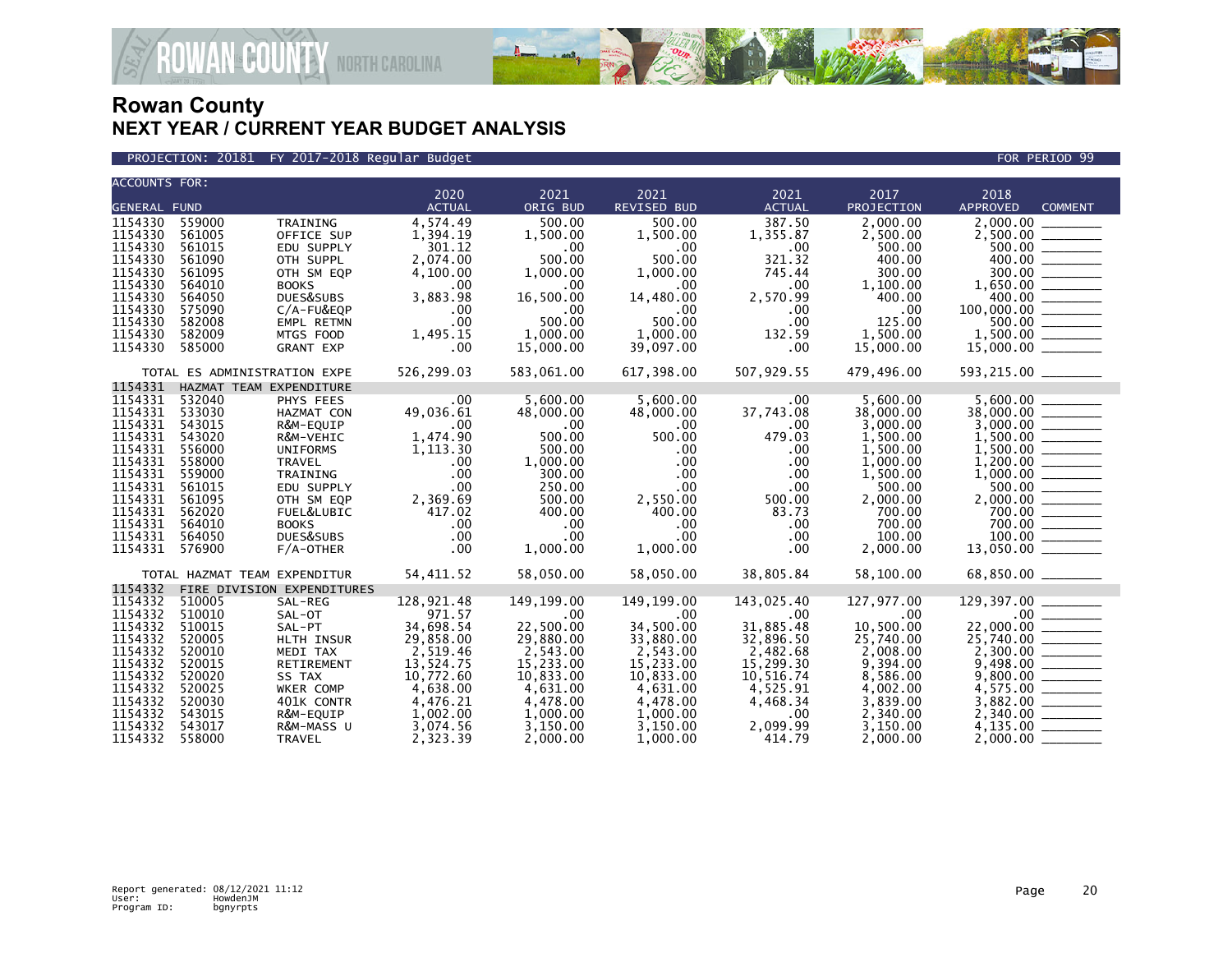

PROJECTION: 20181 FY 2017-2018 Regular Budget FOR PERIOD 99

| <b>ACCOUNTS FOR:</b> |                              |                           | 2020                    | 2021                    |                         | 2021                    | 2017                    | 2018                                                                                                     |
|----------------------|------------------------------|---------------------------|-------------------------|-------------------------|-------------------------|-------------------------|-------------------------|----------------------------------------------------------------------------------------------------------|
| <b>GENERAL FUND</b>  |                              |                           | <b>ACTUAL</b>           | ORIG BUD                | 2021<br>REVISED BUD     | <b>ACTUAL</b>           | PROJECTION              | APPROVED<br><b>COMMENT</b>                                                                               |
| 1154332              | 559000                       | TRAINING                  | 1,195.15                | 1.250.00                | 500.00                  | 40.00                   | 2,250.00                |                                                                                                          |
| 1154332              | 561015                       | EDU SUPPLY                | 240.69                  | 1,300.00                | 300.00                  | 300.00                  | 3,900.00                |                                                                                                          |
| 1154332              | 561060                       | PHOTO SUPP                | 29.97                   | 250.00                  | 250.00                  | 249.96                  | 450.00                  |                                                                                                          |
| 1154332              | 561090                       | OTH SUPPL                 | 414.61                  | 500.00                  | 26.00                   | 25.77                   | 500.00                  | $3,900.00$<br>450.00                                                                                     |
| 1154332              | 561095                       | OTH SM EQP                | 3,135.21                | 2,250.00                | 5,674.00                | 4,112.60                | 1,000.00                |                                                                                                          |
| 1154332              | 562020                       | FUEL&LUBIC                | 1,438.75                | 5,000.00                | 5,000.00                | 734.08                  | 9,900.00                |                                                                                                          |
| 1154332              | 564010                       | <b>BOOKS</b>              | 416.02                  | 500.00                  | 300.00                  | 166.19                  | 500.00                  | $1,100.00$<br>8,900.00                                                                                   |
| 1154332              | 564050                       | DUES&SUBS                 | 2.064.79                | 2.000.00                | 2.000.00                | 1,992.88                | 1,650.00                | $1,650.00$<br>$44,031.00$<br>$1,000.00$                                                                  |
| 1154332              | 575035                       | C/A-VECHL                 | $.00 \times$            | $.00 \,$                | $.00 \,$                | $.00 \,$                | $.00 \,$                |                                                                                                          |
| 1154332              | 576030                       | F/A-F&EQUI                | .00                     | .00                     | $.00 \,$                | $.00 \,$                | .00                     |                                                                                                          |
| 1154332              | 583041                       | <b>DONATIONS</b>          | .00                     | .00                     | 143.00                  | .00                     | .00                     |                                                                                                          |
| 1154332              | 591000                       | APPROPRIAT                | 112,500.00              | 115,400.00              | 115,400.00              | 112,500.00              | 115,400.00              |                                                                                                          |
|                      |                              |                           |                         |                         |                         |                         |                         |                                                                                                          |
|                      | TOTAL FIRE DIVISION EXPENDIT |                           | 358, 215.75             | 373,897.00              | 390,040.00              | 367,736.61              | 335,086.00              | 395,348.00 _______                                                                                       |
| 1154371              |                              | EMS DIVISION EXPENDITURES |                         |                         |                         |                         |                         |                                                                                                          |
| 1154371              | 510005                       | SAL-REG                   | 3,053,530.87            | 3,430,930.00            | 3,193,930.00            | 3,027,519.29            | 2,077,738.00            | 2,786,799.00                                                                                             |
| 1154371 510010       |                              | SAL-OT                    | 554,794.25              | 520,288.00              | 695,288.00              | 691,202.99              | 223,067.00              | 311,457.00 ______                                                                                        |
| 1154371              | 510015                       | SAL-PT                    | 368,467.34              | 351,496.00              | 401,496.00              | 414,489.56              | 243,346.00              |                                                                                                          |
| 1154371              | 520005                       | HLTH INSUR                | 760,947.47              | 826,680.00              | 828,475.00              | 804, 378.28             | 471.900.00              |                                                                                                          |
| 1154371<br>1154371   | 520008                       | RETIRE HI                 | 19,920.00               | 19,920.00               | 21,840.00               | 21,840.00               | 8.580.00                | $\begin{array}{r} 257,600.00 \\ 643,500.00 \\ 8,580.00 \\ 49,305.00 \\ 226,307.00 \\ \hline \end{array}$ |
| 1154371              | 520010<br>520015             | MEDI TAX<br>RETIREMENT    | 55,283.91<br>331,479.06 | 60,191.00<br>394,874.00 | 60,191.00<br>394,874.00 | 57,150.07<br>380,209.43 | 36,895.00<br>168,880.00 |                                                                                                          |
| 1154371              | 520020                       | SS TAX                    | 235,506.45              | 255,107.00              | 255, 107.00             | 242,434.02              | 157,738.00              | 209,839.00 ______                                                                                        |
| 1154371              | 520025                       | WKER COMP                 | 101,001.11              | 108,432.00              | 108,432.00              | 103,762.87              | 100,760.00              |                                                                                                          |
| 1154371              | 520030                       | 401K CONTR                | 101,775.00              | 118,104.00              | 118,104.00              | 99,966.85               | 69,025.00               | $131, 717.00$<br>$92, 115.00$<br>$15, 240.00$<br>$200.00$<br>$14, 000.00$<br>$75, 504.00$                |
| 1154371              | 532032                       | MED DIRECT                | 16,764.00               | 16,764.00               | 16,764.00               | 16,763.00               | 15,240.00               |                                                                                                          |
| 1154371              | 532040                       | PHYS FEES                 | .00                     | 200.00                  | 200.00                  | .00                     | 200.00                  |                                                                                                          |
| 1154371              | 533000                       | OT PROF SE                | 15,591.00               | 14,000.00               | 14,000.00               | .00                     | 14,000.00               |                                                                                                          |
| 1154371              | 533001                       | CONTR SERV                | 39,579.49               | 500.00                  | 17,275.00               | 15,431.68               | 75,500.00               |                                                                                                          |
| 1154371              | 533010                       | CONTR COLL                | 804.00                  | 900.00                  | 900.00                  | 816.00                  | 744.00                  |                                                                                                          |
| 1154371              | 534030                       | TECH-S&M                  | 4,220.55                | 3,540.00                | 9,000.00                | 8,323.91                | 300.00                  | $744.00$<br>300.00                                                                                       |
| 1154371              | 541040                       | US-WATER                  | 1,916.90                | 2,600.00                | 2,600.00                | 2,682.22                | 2,600.00                |                                                                                                          |
| 1154371              | 541042                       | US-STRM WT                | 48.00                   | 100.00                  | 100.00                  | 44.88                   | 60.00                   | $\frac{60.00}{300.00}$                                                                                   |
| 1154371              | 543005                       | R&M-BLDG                  | 1,846.94                | 10,000.00               | 10,000.00               | 800.03                  | $.00 \times$            |                                                                                                          |
| 1154371              | 543015                       | R&M-EQUIP                 | 21,293.29               | 9,000.00                | 19,000.00               | 8,981.79                | 7,500.00                | 7,500.00 _______                                                                                         |
| 1154371              | 544010                       | <b>EOUIP RNTL</b>         | 75.790.49               | 112.764.00              | 45.742.00               | 45.740.70               | 66.182.00               |                                                                                                          |
| 1154371              | 544020                       | RENT-L&B                  | 8,100.00                | 7,200.00                | 8,100.00                | 8,100.00                | 8.100.00                |                                                                                                          |
| 1154371              | 550015                       | LAUN/DRYCL                | 34.75                   | 200.00                  | 200.00                  | 143.84                  | 800.00                  | $75,846.00$<br>$8,100.00$<br>$8,100.00$<br>$7,297.00$<br>$9,800.00$<br>$144,500.00$                      |
| 1154371              | 558000                       | <b>TRAVEL</b>             | 5,768.91                | 4.000.00                | .00                     | $.00 \,$                | 7.297.00                |                                                                                                          |
| 1154371              | 559000                       | TRAINING                  | 11,928.21               | 6,000.00                | 6,000.00                | 5,029.68                | 8,760.00                |                                                                                                          |
| 1154371              | 561045                       | MEDICAL SU                | 151,881.24              | 150,000.00              | 150,000.00              | 149,963.41              | 140,000.00              |                                                                                                          |
| 1154371              | 561085                       | <b>VEHICLE SU</b>         | 10,850.00               | 10,000.00               | 10,000.00               | 9,998.48                | 12,750.00               |                                                                                                          |
| 1154371              | 561090                       | OTH SUPPL                 | 2,566.86                | 1,000.00                | 1,000.00                | 904.66                  | 2,110.00                |                                                                                                          |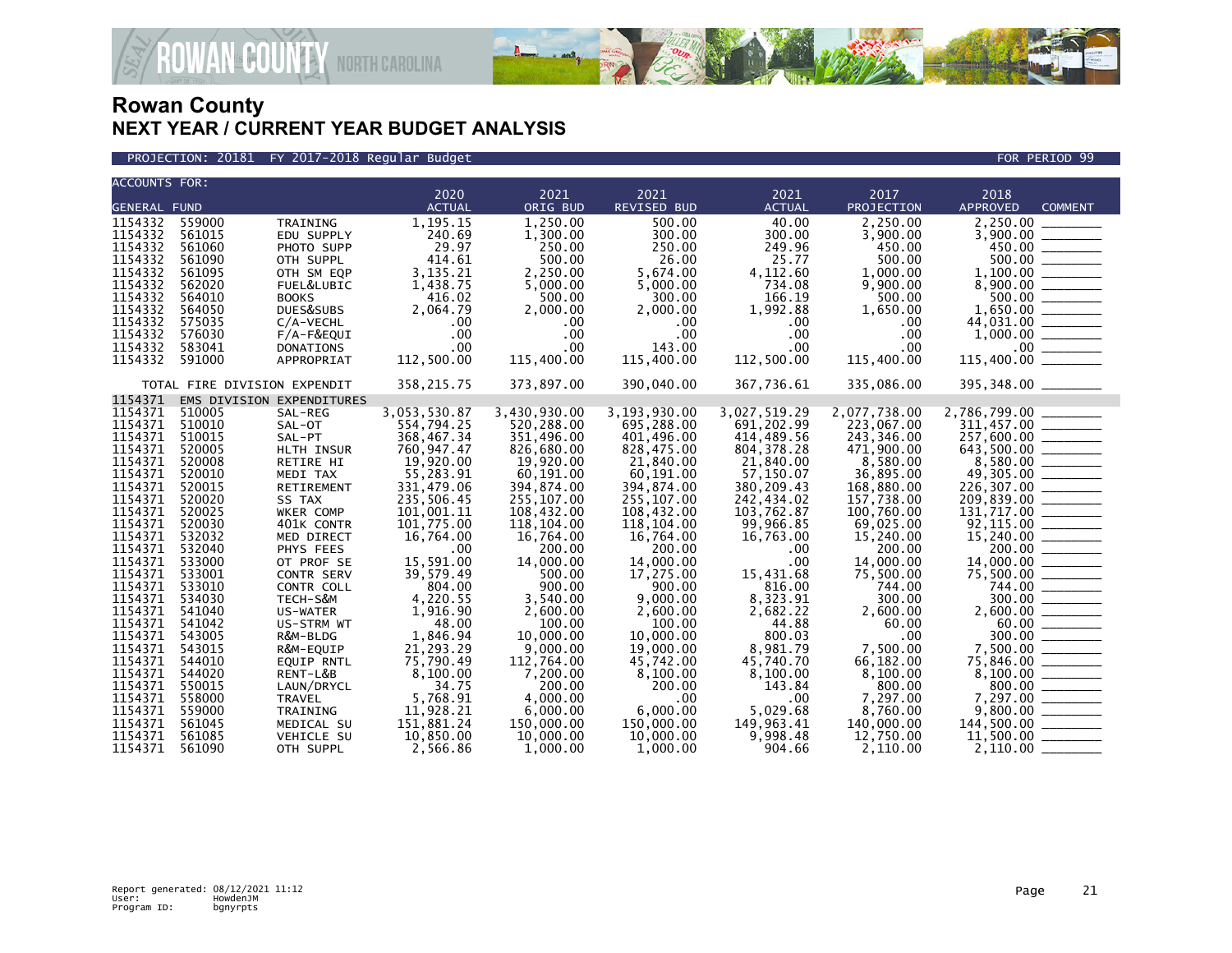

**JAN<sup>®</sup>COUNTY** NORTH CAROLINA

| <b>ACCOUNTS FOR:</b>                                                                                                                        |                                                                                                                                |                                                                                                                                                                                                    | 2020                                                                                                                                                          | 2021                                                                                                                                                  | 2021                                                                                                                                                                         | 2021                                                                                                                                                                            | 2017                                                                                                                                                   | 2018                                                                                                                       |                                                |
|---------------------------------------------------------------------------------------------------------------------------------------------|--------------------------------------------------------------------------------------------------------------------------------|----------------------------------------------------------------------------------------------------------------------------------------------------------------------------------------------------|---------------------------------------------------------------------------------------------------------------------------------------------------------------|-------------------------------------------------------------------------------------------------------------------------------------------------------|------------------------------------------------------------------------------------------------------------------------------------------------------------------------------|---------------------------------------------------------------------------------------------------------------------------------------------------------------------------------|--------------------------------------------------------------------------------------------------------------------------------------------------------|----------------------------------------------------------------------------------------------------------------------------|------------------------------------------------|
| <b>GENERAL FUND</b>                                                                                                                         |                                                                                                                                |                                                                                                                                                                                                    | <b>ACTUAL</b>                                                                                                                                                 | ORIG BUD                                                                                                                                              | <b>REVISED BUD</b>                                                                                                                                                           | <b>ACTUAL</b>                                                                                                                                                                   | PROJECTION                                                                                                                                             | <b>APPROVED</b>                                                                                                            | <b>COMMENT</b>                                 |
| 1154371<br>1154371<br>1154371<br>1154371<br>1154371<br>1154371<br>1154371<br>1154371<br>1154371<br>1154371<br>1154371<br>1154371<br>1154371 | 561095<br>562005<br>562020<br>562025<br>562030<br>564050<br>565000<br>575035<br>575090<br>576030<br>583001<br>584002<br>591000 | OTH SM EQP<br><b>ELECTRICTY</b><br>FUEL&LUBIC<br>NATRAL GAS<br>PROPANE GA<br>DUES&SUBS<br>MEDICATION<br>$C/A-VECHL$<br>C/A-FU&EQP<br>$F/A-F&EQUI$<br>DONAT EXP<br>1ST RES FA<br>APPROPRIAT         | 34,509.42<br>21.917.18<br>109, 126.69<br>871.02<br>3,718.75<br>362.52<br>76,603.58<br>452, 243.81<br>26,997.50<br>7,003.00<br>278.86<br>3,409.99<br>40,320.00 | 14,300.00<br>30,000,00<br>105,000,00<br>2,200.00<br>6,000.00<br>900.00<br>78,000.00<br>471,450.00<br>.00.<br>3,000.00<br>.00<br>3.410.00<br>40,320.00 | 22,300.00<br>30,000,00<br>130,000.00<br>2,200.00<br>6.000.00<br>900.00<br>81,100.00<br>446,450.00<br>68,636.00<br>3,000.00<br>211.00<br>3.410.00<br>40,320.00                | 19,996.91<br>24.854.02<br>128,591.11<br>1,433.60<br>4,421.33<br>430.00<br>81,058.27<br>12,064.86<br>68,635.66<br>.00<br>.00<br>3,393.76<br>40,320.00                            | 13,525.00<br>24,900,00<br>100,000.00<br>2,000.00<br>4.000.00<br>700.00<br>55,000.00<br>612,288.00<br>.00<br>105,625.00<br>.00<br>3.100.00<br>40,320.00 | 20,000.00<br>24.900.00<br>700.00<br>68,950.00 ______<br>433,672.00 _______<br>$11,850.00$ ________<br>$40,320.00$ ________ |                                                |
| 4400                                                                                                                                        | SHERIFF'S OFFICE                                                                                                               | TOTAL EMS DIVISION EXPENDITU<br>TOTAL EMERGENCY SERVICES                                                                                                                                           | 6,729,052.41<br>6,661,137.26                                                                                                                                  | 7,189,370.00<br>7,713,452.00                                                                                                                          | 7,223,145.00<br>7,831,244.00                                                                                                                                                 | 6,501,877.16<br>6,012,492.75                                                                                                                                                    | 4,881,530.00<br>4,744,951.00                                                                                                                           | 5,799,308.00 _______<br>$5,917,576.00$ ________                                                                            |                                                |
|                                                                                                                                             |                                                                                                                                |                                                                                                                                                                                                    |                                                                                                                                                               |                                                                                                                                                       |                                                                                                                                                                              |                                                                                                                                                                                 |                                                                                                                                                        |                                                                                                                            |                                                |
| 1144410<br>1144410<br>1144410<br>1144410<br>1144410<br>1144410<br>1144410<br>1144410<br>1144410<br>1144410<br>1144410<br>1144410<br>1144410 | 420003<br>420004<br>425020<br>442002<br>442003<br>442004<br>442005<br>442006<br>451001<br>464002<br>489995<br>495010           | SHERIFF ADMIN REVENUE<br>CONCEAL WP<br>PISTOL PER<br>DEP ESC SV<br><b>CALENDAR</b><br>COM REL DE<br>GREAT-DARE<br>RCCC-SECUR<br>SCH RES RE<br>CRT SEIZUR<br>PUB SAF DN<br>MISC RECPT<br>APP FB-RES | $-216, 265.00$<br>$-34.355.00$<br>$-7, 177.00$<br>$-6,000.00$<br>.00<br>.00<br>$-72,526.88$<br>$-324,991.00$<br>$-2,510.00$<br>.00<br>$-6, 559.97$<br>.00     | $-220,000.00$<br>$-23.000.00$<br>$-4.000.00$<br>$-6,000.00$<br>.00<br>$-3,500.00$<br>$-72,035.00$<br>$-328, 925.00$<br>$.00 \,$<br>.00<br>.00<br>.00  | $-350,000.00$<br>$-50.000.00$<br>$-5,910.00$<br>$-6,000.00$<br>$.00 \,$<br>$-3,500.00$<br>$-72,035.00$<br>$-340,609.00$<br>.00<br>$-20,600.00$<br>$-1,408.00$<br>$-6,629.00$ | $-371, 210.00$<br>$-43.695.00$<br>$-5,910.00$<br>$-4,800.00$<br>$-120.00$<br>$.00 \times$<br>$-74, 265.54$<br>$-340,608.96$<br>$.00 \,$<br>$-20,620.00$<br>$-28, 176.50$<br>.00 | $-185,000.00$<br>$-25.000.00$<br>$-1.000.00$<br>$-6,000.00$<br>.00<br>.00<br>$-3,000.00$<br>$-280, 886.00$<br>.00.<br>.00<br>.00<br>.00                | $-250,000.00$<br>$-26,000.00$ _______<br>$-1,000.00$ ________<br>$-3,000.00$ $\overline{\hspace{1cm}}$                     | $.00$ $\hspace{0.08cm}-\hspace{0.08cm}$<br>.00 |
|                                                                                                                                             |                                                                                                                                | TOTAL SHERIFF ADMIN REVENUE                                                                                                                                                                        | $-670, 384.85$                                                                                                                                                | $-657, 460.00$                                                                                                                                        | $-856,691.00$                                                                                                                                                                | $-889, 406.00$                                                                                                                                                                  | $-500,886.00$                                                                                                                                          |                                                                                                                            |                                                |
| 11444105 453034<br>11444105 453047<br>11444105 453084<br>11444105 453085                                                                    |                                                                                                                                | 11444105 SHERIFF LOCAL REVENUE<br>COM TRAN F<br>EVID STORA<br>SHERIFF FE<br>FINGERPRIN<br>TOTAL SHERIFF LOCAL REVENUE                                                                              | $-574.05$<br>$-1,605.00$<br>$-94, 214.06$<br>$-22,650.00$<br>$-119,043.11$                                                                                    | $-1.000.00$<br>$-500.00$<br>$-100,000.00$<br>$-20,000.00$<br>$-121.500.00$                                                                            | $-1.000.00$<br>$-500.00$<br>$-100,000.00$<br>$-28,000.00$<br>$-129,500.00$                                                                                                   | $-330.00$<br>$-17, 256.73$<br>$-80, 207.05$<br>$-32, 155.00$<br>$-129,948.78$                                                                                                   | $-6.500.00$<br>$-1,800.00$<br>$-150,000.00$<br>$-21,000.00$<br>$-179,300.00$                                                                           | $-28,000.00$ ________<br>$-185,500.00$ ________                                                                            |                                                |
| 11444106 464002                                                                                                                             |                                                                                                                                | 11444106 SHERIFF RESTRICT REVENUE<br>PUB SAF DN                                                                                                                                                    | $-6, 325.00$                                                                                                                                                  | $.00 \,$                                                                                                                                              | $-2, 200.00$                                                                                                                                                                 | -2,170.00                                                                                                                                                                       | .00                                                                                                                                                    | -500.00                                                                                                                    |                                                |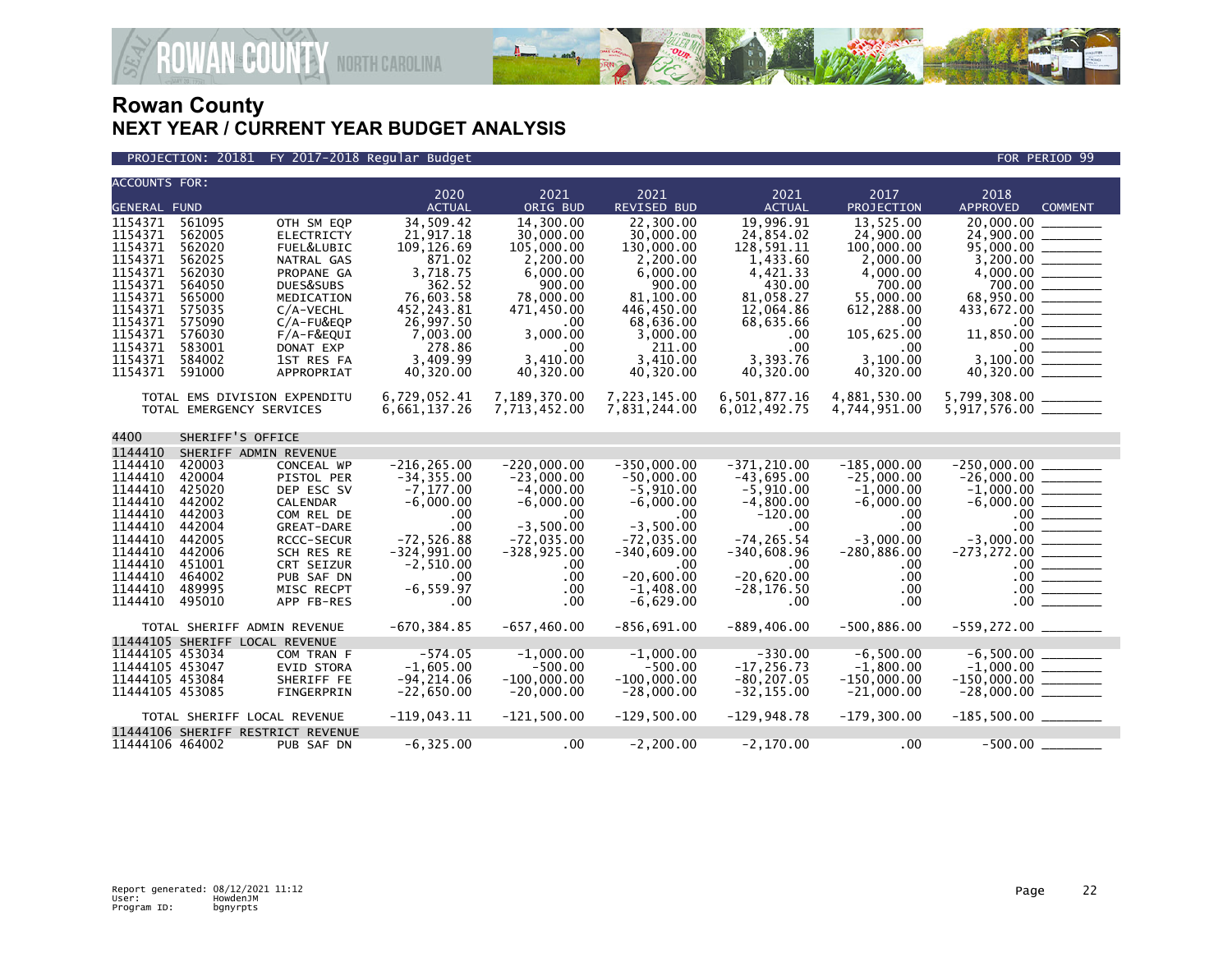

|  | PROJECTION: 20181 FY 2017-2018 Regular Budget |  |
|--|-----------------------------------------------|--|
|  |                                               |  |

| <b>ACCOUNTS FOR:</b><br><b>GENERAL FUND</b> |                                 |                                   | 2020<br><b>ACTUAL</b> | 2021<br>ORIG BUD | 2021<br><b>REVISED BUD</b> | 2021<br><b>ACTUAL</b> | 2017<br>PROJECTION | 2018<br><b>APPROVED</b> | <b>COMMENT</b> |
|---------------------------------------------|---------------------------------|-----------------------------------|-----------------------|------------------|----------------------------|-----------------------|--------------------|-------------------------|----------------|
|                                             |                                 |                                   |                       |                  |                            |                       |                    |                         |                |
| 11444106 464003                             |                                 | EXPLOR CON                        | $-500.00$             | .00              | .00                        | .00                   | .00                | $.00 \,$                |                |
|                                             | TOTAL SHERIFF RESTRICT REVEN    |                                   | $-6,825.00$           | .00              | $-2, 200.00$               | $-2,170.00$           | $.00 \,$           |                         |                |
| 1144412                                     | ALCOA GRANT REVENUE             |                                   |                       |                  |                            |                       |                    |                         |                |
| 1144412                                     | 442007                          | <b>SECUR REIM</b>                 | $-15,000.00$          | $-15,000.00$     | $-15,000.00$               | $-15,000.00$          | $-15,000.00$       |                         |                |
| 1144412                                     | 495010                          | APP FB-RES                        | .00                   | .00.             | $-19,662.00$               | .00                   | $.00 \,$           |                         | .00            |
|                                             | TOTAL ALCOA GRANT REVENUE       |                                   | $-15,000.00$          | $-15,000.00$     | $-34,662.00$               | $-15,000.00$          | $-15,000.00$       |                         |                |
| 1144413                                     | DSS REIMBURSEMENT REV           |                                   |                       |                  |                            |                       |                    |                         |                |
| 1144413                                     | 442012                          | IV-D CHSUP                        | $-244, 262.76$        | $-246,703.00$    | $-246,703.00$              | $-241, 371.35$        | $-225,851.00$      |                         |                |
|                                             | TOTAL DSS REIMBURSEMENT REV     |                                   | $-244, 262.76$        | $-246,703.00$    | $-246,703.00$              | $-241, 371.35$        | $-225,851.00$      |                         |                |
| 1144416                                     |                                 | ASSET FORTFEITURE REVENUE         |                       |                  |                            |                       |                    |                         |                |
| 1144416                                     | 461000                          | INT REV                           | $-1, 306.63$          | .00              | .00                        | $-1,640.49$           | .00                |                         |                |
| 1144416                                     | 495010                          | APP FB-RES                        | .00                   | $.00 \,$         | $-174, 579.00$             | .00                   | .00.               |                         |                |
|                                             | TOTAL ASSET FORTFEITURE REVE    |                                   | $-1, 306.63$          | .00              | $-174,579.00$              | $-1,640.49$           | $.00 \,$           |                         | $.00$ $\qquad$ |
|                                             |                                 | 11444162 ASSET FORT FEDERAL FUNDS |                       |                  |                            |                       |                    |                         |                |
| 11444162 432003                             |                                 | <b>FED FORFEI</b>                 | $-50, 426.77$         | $-5,000.00$      | $-5,000.00$                | $-4,656.07$           | .00                |                         |                |
| 11444162 489030                             |                                 | INS SETMNT                        | .00.                  | .00              | .00                        | $-1, 343.55$          | $.00 \,$           |                         |                |
|                                             | TOTAL ASSET FORT FEDERAL FUN    |                                   | $-50, 426.77$         | $-5,000.00$      | $-5,000.00$                | $-5,999.62$           | $.00 \,$           |                         | 00             |
|                                             | 11444165 ASSET FORT STATE FUNDS |                                   |                       |                  |                            |                       |                    |                         |                |
| 11444165 435033                             |                                 | ST FORFEIT                        | $-60, 369.24$         | $-35,000.00$     | $-61,726.00$               | $-83, 525.78$         | $-25,000.00$       | $-25,000.00$ ________   |                |
|                                             | TOTAL ASSET FORT STATE FUNDS    |                                   | $-60, 369.24$         | $-35,000.00$     | $-61,726.00$               | $-83,525.78$          | $-25,000.00$       |                         |                |
| 1144417                                     | LLEBG-EQUIP REVENUE             |                                   |                       |                  |                            |                       |                    |                         |                |
| 1144417                                     | 431018                          | <b>JUST ASST</b>                  | $-14,893.61$          | .00              | .00                        | .00                   | .00                | $-14,901.00$            |                |
|                                             | TOTAL LLEBG-EQUIP REVENUE       |                                   | $-14,893.61$          | .00              | $.00 \,$                   | $.00 \,$              | .00                |                         |                |
| 1144419                                     | OTHER SO GRANTS REVENUE         |                                   |                       |                  |                            |                       |                    |                         |                |
| 1144419                                     | 431006                          | JNT OPS RV                        | $-1, 217.71$          | .00              | .00                        | .00                   | .00                |                         | .00            |
| 1144419                                     | 431021                          | <b>SCAAP GRNT</b>                 | $-29, 160.00$         | .00              | $.00 \,$                   | .00                   | $.00 \,$           |                         |                |
| 1144419                                     | 495010                          | APP FB-RES                        | .00                   | .00              | $-52, 390.00$              | .00                   | $.00 \cdot$        |                         |                |
|                                             | TOTAL OTHER SO GRANTS REVENU    |                                   | $-30, 377.71$         | $.00 \times$     | $-52, 390.00$              | .00                   | $.00 \,$           |                         | .00            |
| 1144420                                     | DETENTION CTR REVENUE           |                                   |                       |                  |                            |                       |                    |                         |                |
| 1144420                                     | 432002                          | <b>SS REWARD</b>                  | $-30, 202.16$         | $-16,000.00$     | $-16,000.00$               | $-431, 156.68$        | $-16,000.00$       | $-16,000.00$            |                |

FOR PERIOD 99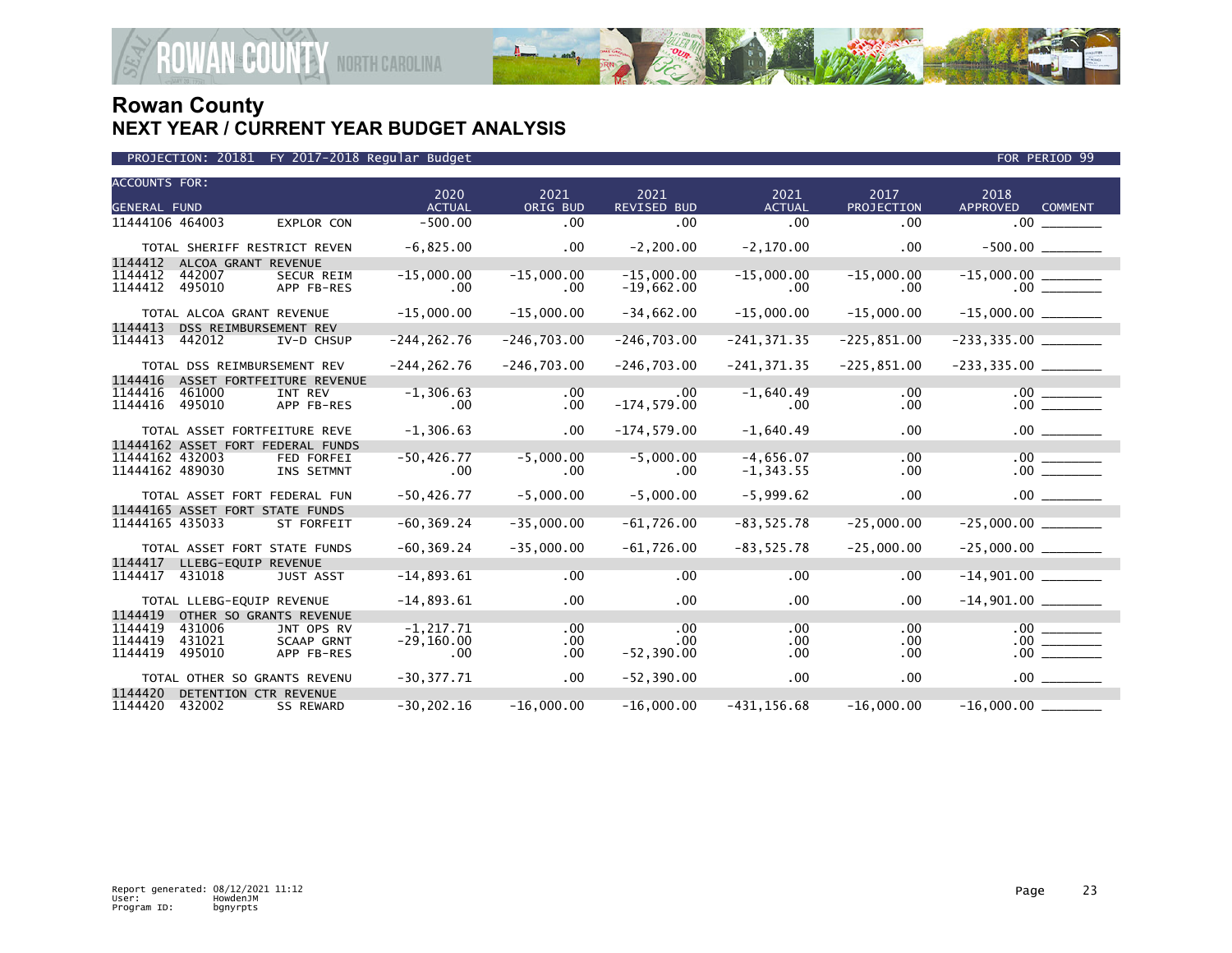

| <b>ACCOUNTS FOR:</b><br>2020<br>2021<br>2021<br>2021<br>2017<br>2018<br><b>ACTUAL</b><br><b>ACTUAL</b><br>PROJECTION<br><b>GENERAL FUND</b><br>ORIG BUD<br>REVISED BUD<br>APPROVED<br><b>COMMENT</b><br>$-5,682.01$<br>$-7,000.00$<br>$-7,000.00$<br>$-6, 406.53$<br>$-9,500.00$<br>$-9,500.00$<br>1144420<br>434015<br>DWI-LIC RE<br>1144420<br>$-471, 463.30$<br>$-400,000.00$<br>$-400,000.00$<br>$-244, 400.00$<br>435010<br>ST PRIS FE<br>$-235,000.00$<br>$-400,000.00$ _________<br>1144420<br>$-7, 200.00$<br>442008<br>INMATE HSG<br>$-10,000.00$<br>$-10,000.00$<br>$-1,800.00$<br>.00<br>1144420<br>489995<br>$-881.68$<br>$-500.00$<br>$-500.00$<br>$-298.50$<br>.00<br>MISC RECPT<br>$-515, 429.15$<br>$-433,500.00$<br>$-433,500.00$<br>$-684,061.71$<br>$-260, 500.00$<br>TOTAL DETENTION CTR REVENUE<br>1144422<br>INMATE FUNDS REVENUE<br>1144422<br>$-378,611.71$<br>$-330,000.00$<br>$-330,000.00$<br>$-415,762.53$<br>$-260,000.00$<br>$-330,000.00$ _________<br>425005<br>INMATE CON<br>1144422<br>442010<br>$-5,817.79$<br>$-4,000.00$<br>$-4,000.00$<br>$-4, 171.51$<br>$-5,000.00$<br>$-5,000.00$ _________<br>INDIG S RE<br>1144422<br>442011<br>$-131,752.41$<br>$-65,000.00$<br>$-65,000.00$<br>$-105, 385.50$<br>$-120,000.00$<br>$-20,000.00$<br>PHONE REV<br>$-100,000.00$<br>1144422<br>$-30,000.00$<br>453086<br>KIOSK FEES<br>$-40, 422.40$<br>$-30,000.00$<br>$-51,869.42$<br>$-16,000.00$<br>$-556,604.31$<br>$-429,000.00$<br>$-429,000.00$<br>$-577, 188.96$<br>$-381,000.00$<br>$-475,000.00$ _________<br>TOTAL INMATE FUNDS REVENUE<br>1144430<br>COURTHOUSE SECTY REV<br>$-300.00$<br>$-180.00$<br>$-300.00$<br>$-300.00$<br>1144430<br>$-330.00$<br>$-300.00$<br>425004<br>ID CARD SL<br>$-330.00$<br>$-300.00$<br>$-180.00$<br>$-300.00$<br>$-300.00$<br>TOTAL COURTHOUSE SECTY REV<br>1154410<br>SHERIFF ADMIN EXPENDITURES<br>5,939,756.75<br>1154410<br>6,020,552.00<br>6,020,552.00<br>5,971,906.30<br>4,641,850.00<br>4,964,750.00 ______<br>510005<br>SAL-REG<br>1154410<br>510010<br>21.018.19<br>25,000,00<br>25,000.00<br>20,190.87<br>4,000,00<br>SAL-OT<br>1154410<br>142,623.58<br>140,441.72<br>$110,000.00$<br>308,365.00<br>510015<br>SAL-PT<br>125,000.00<br>185,750.00<br>75,000.00<br>230,392.44<br>250,946.00<br>1154410<br>280,946.00<br>279, 381.35<br>308, 365.00<br>510025<br>SAL-LEO SP<br>1154410<br>520005<br>1, 184, 550. 73<br>1,185,240.00<br>1,285,313.62<br>943,800.00<br>1,008,150.00 _______<br>HLTH INSUR<br>1,294,240.00<br>1154410<br>82,515.00 ______<br>520008<br>108,730.00<br>121,940.00<br>121,030.00<br>86,515.00<br>RETIRE HI<br>105,960.00<br>1154410<br>88,462.56<br>90,723.00<br>73,069.00<br>78,127.00 _______<br>520010<br>90,723.00<br>89,685.59<br>MEDI TAX<br>1154410<br>520015<br>577,292.06<br>398,079.00 _______<br>RETIREMENT<br>650,720.00<br>650,720.00<br>653,896.71<br>371,988.00<br>1154410<br>520020<br>SS TAX<br>377,904.85<br>385,787.00<br>385,787.00<br>380,971.32<br>312,431.00<br>334,611.00 _______<br>183,987.00 _______<br>1154410<br>135,008.65<br>139,230.00<br>135,850.57<br>172,292.00<br>520025<br>WKER COMP<br>139,230.00<br>291, 253.57<br>1154410<br>520030<br>296,224.00<br>296,224.00<br>294,716.28<br>232,493.00<br>401K CONTR |                   |           |           |           |            |           |  |  |  |  |
|-------------------------------------------------------------------------------------------------------------------------------------------------------------------------------------------------------------------------------------------------------------------------------------------------------------------------------------------------------------------------------------------------------------------------------------------------------------------------------------------------------------------------------------------------------------------------------------------------------------------------------------------------------------------------------------------------------------------------------------------------------------------------------------------------------------------------------------------------------------------------------------------------------------------------------------------------------------------------------------------------------------------------------------------------------------------------------------------------------------------------------------------------------------------------------------------------------------------------------------------------------------------------------------------------------------------------------------------------------------------------------------------------------------------------------------------------------------------------------------------------------------------------------------------------------------------------------------------------------------------------------------------------------------------------------------------------------------------------------------------------------------------------------------------------------------------------------------------------------------------------------------------------------------------------------------------------------------------------------------------------------------------------------------------------------------------------------------------------------------------------------------------------------------------------------------------------------------------------------------------------------------------------------------------------------------------------------------------------------------------------------------------------------------------------------------------------------------------------------------------------------------------------------------------------------------------------------------------------------------------------------------------------------------------------------------------------------------------------------------------------------------------------------------------------------------------------------------------------------------------------------------------------------------------------------------------------------------------------------------------------------------------------------------------------------------------------------------------------------------------------------------------------------------------------------------------------------------------------------------------------------------|-------------------|-----------|-----------|-----------|------------|-----------|--|--|--|--|
|                                                                                                                                                                                                                                                                                                                                                                                                                                                                                                                                                                                                                                                                                                                                                                                                                                                                                                                                                                                                                                                                                                                                                                                                                                                                                                                                                                                                                                                                                                                                                                                                                                                                                                                                                                                                                                                                                                                                                                                                                                                                                                                                                                                                                                                                                                                                                                                                                                                                                                                                                                                                                                                                                                                                                                                                                                                                                                                                                                                                                                                                                                                                                                                                                                                             |                   |           |           |           |            |           |  |  |  |  |
|                                                                                                                                                                                                                                                                                                                                                                                                                                                                                                                                                                                                                                                                                                                                                                                                                                                                                                                                                                                                                                                                                                                                                                                                                                                                                                                                                                                                                                                                                                                                                                                                                                                                                                                                                                                                                                                                                                                                                                                                                                                                                                                                                                                                                                                                                                                                                                                                                                                                                                                                                                                                                                                                                                                                                                                                                                                                                                                                                                                                                                                                                                                                                                                                                                                             |                   |           |           |           |            |           |  |  |  |  |
|                                                                                                                                                                                                                                                                                                                                                                                                                                                                                                                                                                                                                                                                                                                                                                                                                                                                                                                                                                                                                                                                                                                                                                                                                                                                                                                                                                                                                                                                                                                                                                                                                                                                                                                                                                                                                                                                                                                                                                                                                                                                                                                                                                                                                                                                                                                                                                                                                                                                                                                                                                                                                                                                                                                                                                                                                                                                                                                                                                                                                                                                                                                                                                                                                                                             |                   |           |           |           |            |           |  |  |  |  |
|                                                                                                                                                                                                                                                                                                                                                                                                                                                                                                                                                                                                                                                                                                                                                                                                                                                                                                                                                                                                                                                                                                                                                                                                                                                                                                                                                                                                                                                                                                                                                                                                                                                                                                                                                                                                                                                                                                                                                                                                                                                                                                                                                                                                                                                                                                                                                                                                                                                                                                                                                                                                                                                                                                                                                                                                                                                                                                                                                                                                                                                                                                                                                                                                                                                             |                   |           |           |           |            |           |  |  |  |  |
|                                                                                                                                                                                                                                                                                                                                                                                                                                                                                                                                                                                                                                                                                                                                                                                                                                                                                                                                                                                                                                                                                                                                                                                                                                                                                                                                                                                                                                                                                                                                                                                                                                                                                                                                                                                                                                                                                                                                                                                                                                                                                                                                                                                                                                                                                                                                                                                                                                                                                                                                                                                                                                                                                                                                                                                                                                                                                                                                                                                                                                                                                                                                                                                                                                                             |                   |           |           |           |            |           |  |  |  |  |
|                                                                                                                                                                                                                                                                                                                                                                                                                                                                                                                                                                                                                                                                                                                                                                                                                                                                                                                                                                                                                                                                                                                                                                                                                                                                                                                                                                                                                                                                                                                                                                                                                                                                                                                                                                                                                                                                                                                                                                                                                                                                                                                                                                                                                                                                                                                                                                                                                                                                                                                                                                                                                                                                                                                                                                                                                                                                                                                                                                                                                                                                                                                                                                                                                                                             |                   |           |           |           |            |           |  |  |  |  |
|                                                                                                                                                                                                                                                                                                                                                                                                                                                                                                                                                                                                                                                                                                                                                                                                                                                                                                                                                                                                                                                                                                                                                                                                                                                                                                                                                                                                                                                                                                                                                                                                                                                                                                                                                                                                                                                                                                                                                                                                                                                                                                                                                                                                                                                                                                                                                                                                                                                                                                                                                                                                                                                                                                                                                                                                                                                                                                                                                                                                                                                                                                                                                                                                                                                             |                   |           |           |           |            |           |  |  |  |  |
|                                                                                                                                                                                                                                                                                                                                                                                                                                                                                                                                                                                                                                                                                                                                                                                                                                                                                                                                                                                                                                                                                                                                                                                                                                                                                                                                                                                                                                                                                                                                                                                                                                                                                                                                                                                                                                                                                                                                                                                                                                                                                                                                                                                                                                                                                                                                                                                                                                                                                                                                                                                                                                                                                                                                                                                                                                                                                                                                                                                                                                                                                                                                                                                                                                                             |                   |           |           |           |            |           |  |  |  |  |
|                                                                                                                                                                                                                                                                                                                                                                                                                                                                                                                                                                                                                                                                                                                                                                                                                                                                                                                                                                                                                                                                                                                                                                                                                                                                                                                                                                                                                                                                                                                                                                                                                                                                                                                                                                                                                                                                                                                                                                                                                                                                                                                                                                                                                                                                                                                                                                                                                                                                                                                                                                                                                                                                                                                                                                                                                                                                                                                                                                                                                                                                                                                                                                                                                                                             |                   |           |           |           |            |           |  |  |  |  |
|                                                                                                                                                                                                                                                                                                                                                                                                                                                                                                                                                                                                                                                                                                                                                                                                                                                                                                                                                                                                                                                                                                                                                                                                                                                                                                                                                                                                                                                                                                                                                                                                                                                                                                                                                                                                                                                                                                                                                                                                                                                                                                                                                                                                                                                                                                                                                                                                                                                                                                                                                                                                                                                                                                                                                                                                                                                                                                                                                                                                                                                                                                                                                                                                                                                             |                   |           |           |           |            |           |  |  |  |  |
|                                                                                                                                                                                                                                                                                                                                                                                                                                                                                                                                                                                                                                                                                                                                                                                                                                                                                                                                                                                                                                                                                                                                                                                                                                                                                                                                                                                                                                                                                                                                                                                                                                                                                                                                                                                                                                                                                                                                                                                                                                                                                                                                                                                                                                                                                                                                                                                                                                                                                                                                                                                                                                                                                                                                                                                                                                                                                                                                                                                                                                                                                                                                                                                                                                                             |                   |           |           |           |            |           |  |  |  |  |
|                                                                                                                                                                                                                                                                                                                                                                                                                                                                                                                                                                                                                                                                                                                                                                                                                                                                                                                                                                                                                                                                                                                                                                                                                                                                                                                                                                                                                                                                                                                                                                                                                                                                                                                                                                                                                                                                                                                                                                                                                                                                                                                                                                                                                                                                                                                                                                                                                                                                                                                                                                                                                                                                                                                                                                                                                                                                                                                                                                                                                                                                                                                                                                                                                                                             |                   |           |           |           |            |           |  |  |  |  |
|                                                                                                                                                                                                                                                                                                                                                                                                                                                                                                                                                                                                                                                                                                                                                                                                                                                                                                                                                                                                                                                                                                                                                                                                                                                                                                                                                                                                                                                                                                                                                                                                                                                                                                                                                                                                                                                                                                                                                                                                                                                                                                                                                                                                                                                                                                                                                                                                                                                                                                                                                                                                                                                                                                                                                                                                                                                                                                                                                                                                                                                                                                                                                                                                                                                             |                   |           |           |           |            |           |  |  |  |  |
|                                                                                                                                                                                                                                                                                                                                                                                                                                                                                                                                                                                                                                                                                                                                                                                                                                                                                                                                                                                                                                                                                                                                                                                                                                                                                                                                                                                                                                                                                                                                                                                                                                                                                                                                                                                                                                                                                                                                                                                                                                                                                                                                                                                                                                                                                                                                                                                                                                                                                                                                                                                                                                                                                                                                                                                                                                                                                                                                                                                                                                                                                                                                                                                                                                                             |                   |           |           |           |            |           |  |  |  |  |
|                                                                                                                                                                                                                                                                                                                                                                                                                                                                                                                                                                                                                                                                                                                                                                                                                                                                                                                                                                                                                                                                                                                                                                                                                                                                                                                                                                                                                                                                                                                                                                                                                                                                                                                                                                                                                                                                                                                                                                                                                                                                                                                                                                                                                                                                                                                                                                                                                                                                                                                                                                                                                                                                                                                                                                                                                                                                                                                                                                                                                                                                                                                                                                                                                                                             |                   |           |           |           |            |           |  |  |  |  |
|                                                                                                                                                                                                                                                                                                                                                                                                                                                                                                                                                                                                                                                                                                                                                                                                                                                                                                                                                                                                                                                                                                                                                                                                                                                                                                                                                                                                                                                                                                                                                                                                                                                                                                                                                                                                                                                                                                                                                                                                                                                                                                                                                                                                                                                                                                                                                                                                                                                                                                                                                                                                                                                                                                                                                                                                                                                                                                                                                                                                                                                                                                                                                                                                                                                             |                   |           |           |           |            |           |  |  |  |  |
|                                                                                                                                                                                                                                                                                                                                                                                                                                                                                                                                                                                                                                                                                                                                                                                                                                                                                                                                                                                                                                                                                                                                                                                                                                                                                                                                                                                                                                                                                                                                                                                                                                                                                                                                                                                                                                                                                                                                                                                                                                                                                                                                                                                                                                                                                                                                                                                                                                                                                                                                                                                                                                                                                                                                                                                                                                                                                                                                                                                                                                                                                                                                                                                                                                                             |                   |           |           |           |            |           |  |  |  |  |
|                                                                                                                                                                                                                                                                                                                                                                                                                                                                                                                                                                                                                                                                                                                                                                                                                                                                                                                                                                                                                                                                                                                                                                                                                                                                                                                                                                                                                                                                                                                                                                                                                                                                                                                                                                                                                                                                                                                                                                                                                                                                                                                                                                                                                                                                                                                                                                                                                                                                                                                                                                                                                                                                                                                                                                                                                                                                                                                                                                                                                                                                                                                                                                                                                                                             |                   |           |           |           |            |           |  |  |  |  |
|                                                                                                                                                                                                                                                                                                                                                                                                                                                                                                                                                                                                                                                                                                                                                                                                                                                                                                                                                                                                                                                                                                                                                                                                                                                                                                                                                                                                                                                                                                                                                                                                                                                                                                                                                                                                                                                                                                                                                                                                                                                                                                                                                                                                                                                                                                                                                                                                                                                                                                                                                                                                                                                                                                                                                                                                                                                                                                                                                                                                                                                                                                                                                                                                                                                             |                   |           |           |           |            |           |  |  |  |  |
|                                                                                                                                                                                                                                                                                                                                                                                                                                                                                                                                                                                                                                                                                                                                                                                                                                                                                                                                                                                                                                                                                                                                                                                                                                                                                                                                                                                                                                                                                                                                                                                                                                                                                                                                                                                                                                                                                                                                                                                                                                                                                                                                                                                                                                                                                                                                                                                                                                                                                                                                                                                                                                                                                                                                                                                                                                                                                                                                                                                                                                                                                                                                                                                                                                                             |                   |           |           |           |            |           |  |  |  |  |
|                                                                                                                                                                                                                                                                                                                                                                                                                                                                                                                                                                                                                                                                                                                                                                                                                                                                                                                                                                                                                                                                                                                                                                                                                                                                                                                                                                                                                                                                                                                                                                                                                                                                                                                                                                                                                                                                                                                                                                                                                                                                                                                                                                                                                                                                                                                                                                                                                                                                                                                                                                                                                                                                                                                                                                                                                                                                                                                                                                                                                                                                                                                                                                                                                                                             |                   |           |           |           |            |           |  |  |  |  |
|                                                                                                                                                                                                                                                                                                                                                                                                                                                                                                                                                                                                                                                                                                                                                                                                                                                                                                                                                                                                                                                                                                                                                                                                                                                                                                                                                                                                                                                                                                                                                                                                                                                                                                                                                                                                                                                                                                                                                                                                                                                                                                                                                                                                                                                                                                                                                                                                                                                                                                                                                                                                                                                                                                                                                                                                                                                                                                                                                                                                                                                                                                                                                                                                                                                             |                   |           |           |           |            |           |  |  |  |  |
|                                                                                                                                                                                                                                                                                                                                                                                                                                                                                                                                                                                                                                                                                                                                                                                                                                                                                                                                                                                                                                                                                                                                                                                                                                                                                                                                                                                                                                                                                                                                                                                                                                                                                                                                                                                                                                                                                                                                                                                                                                                                                                                                                                                                                                                                                                                                                                                                                                                                                                                                                                                                                                                                                                                                                                                                                                                                                                                                                                                                                                                                                                                                                                                                                                                             |                   |           |           |           |            |           |  |  |  |  |
|                                                                                                                                                                                                                                                                                                                                                                                                                                                                                                                                                                                                                                                                                                                                                                                                                                                                                                                                                                                                                                                                                                                                                                                                                                                                                                                                                                                                                                                                                                                                                                                                                                                                                                                                                                                                                                                                                                                                                                                                                                                                                                                                                                                                                                                                                                                                                                                                                                                                                                                                                                                                                                                                                                                                                                                                                                                                                                                                                                                                                                                                                                                                                                                                                                                             |                   |           |           |           |            |           |  |  |  |  |
|                                                                                                                                                                                                                                                                                                                                                                                                                                                                                                                                                                                                                                                                                                                                                                                                                                                                                                                                                                                                                                                                                                                                                                                                                                                                                                                                                                                                                                                                                                                                                                                                                                                                                                                                                                                                                                                                                                                                                                                                                                                                                                                                                                                                                                                                                                                                                                                                                                                                                                                                                                                                                                                                                                                                                                                                                                                                                                                                                                                                                                                                                                                                                                                                                                                             |                   |           |           |           |            |           |  |  |  |  |
|                                                                                                                                                                                                                                                                                                                                                                                                                                                                                                                                                                                                                                                                                                                                                                                                                                                                                                                                                                                                                                                                                                                                                                                                                                                                                                                                                                                                                                                                                                                                                                                                                                                                                                                                                                                                                                                                                                                                                                                                                                                                                                                                                                                                                                                                                                                                                                                                                                                                                                                                                                                                                                                                                                                                                                                                                                                                                                                                                                                                                                                                                                                                                                                                                                                             |                   |           |           |           |            |           |  |  |  |  |
|                                                                                                                                                                                                                                                                                                                                                                                                                                                                                                                                                                                                                                                                                                                                                                                                                                                                                                                                                                                                                                                                                                                                                                                                                                                                                                                                                                                                                                                                                                                                                                                                                                                                                                                                                                                                                                                                                                                                                                                                                                                                                                                                                                                                                                                                                                                                                                                                                                                                                                                                                                                                                                                                                                                                                                                                                                                                                                                                                                                                                                                                                                                                                                                                                                                             |                   |           |           |           |            |           |  |  |  |  |
|                                                                                                                                                                                                                                                                                                                                                                                                                                                                                                                                                                                                                                                                                                                                                                                                                                                                                                                                                                                                                                                                                                                                                                                                                                                                                                                                                                                                                                                                                                                                                                                                                                                                                                                                                                                                                                                                                                                                                                                                                                                                                                                                                                                                                                                                                                                                                                                                                                                                                                                                                                                                                                                                                                                                                                                                                                                                                                                                                                                                                                                                                                                                                                                                                                                             |                   |           |           |           |            |           |  |  |  |  |
|                                                                                                                                                                                                                                                                                                                                                                                                                                                                                                                                                                                                                                                                                                                                                                                                                                                                                                                                                                                                                                                                                                                                                                                                                                                                                                                                                                                                                                                                                                                                                                                                                                                                                                                                                                                                                                                                                                                                                                                                                                                                                                                                                                                                                                                                                                                                                                                                                                                                                                                                                                                                                                                                                                                                                                                                                                                                                                                                                                                                                                                                                                                                                                                                                                                             |                   |           |           |           |            |           |  |  |  |  |
|                                                                                                                                                                                                                                                                                                                                                                                                                                                                                                                                                                                                                                                                                                                                                                                                                                                                                                                                                                                                                                                                                                                                                                                                                                                                                                                                                                                                                                                                                                                                                                                                                                                                                                                                                                                                                                                                                                                                                                                                                                                                                                                                                                                                                                                                                                                                                                                                                                                                                                                                                                                                                                                                                                                                                                                                                                                                                                                                                                                                                                                                                                                                                                                                                                                             |                   |           |           |           |            |           |  |  |  |  |
| PHYS FEES                                                                                                                                                                                                                                                                                                                                                                                                                                                                                                                                                                                                                                                                                                                                                                                                                                                                                                                                                                                                                                                                                                                                                                                                                                                                                                                                                                                                                                                                                                                                                                                                                                                                                                                                                                                                                                                                                                                                                                                                                                                                                                                                                                                                                                                                                                                                                                                                                                                                                                                                                                                                                                                                                                                                                                                                                                                                                                                                                                                                                                                                                                                                                                                                                                                   | 1154410<br>532040 | 6,963.00  | 6,000.00  | 7,500.00  | 5,593.00   | 4,500.00  |  |  |  |  |
| 1154410<br>41,071.00<br>3,000.00<br>533001<br><b>CONTR SERV</b><br>3,000.00<br>3,000.00<br>.00                                                                                                                                                                                                                                                                                                                                                                                                                                                                                                                                                                                                                                                                                                                                                                                                                                                                                                                                                                                                                                                                                                                                                                                                                                                                                                                                                                                                                                                                                                                                                                                                                                                                                                                                                                                                                                                                                                                                                                                                                                                                                                                                                                                                                                                                                                                                                                                                                                                                                                                                                                                                                                                                                                                                                                                                                                                                                                                                                                                                                                                                                                                                                              |                   |           |           |           |            |           |  |  |  |  |
| 1154410<br>1,000.00<br>533045<br>.00<br>500.00<br>500.00<br>.00<br>PRE-EMP EX<br>1154410                                                                                                                                                                                                                                                                                                                                                                                                                                                                                                                                                                                                                                                                                                                                                                                                                                                                                                                                                                                                                                                                                                                                                                                                                                                                                                                                                                                                                                                                                                                                                                                                                                                                                                                                                                                                                                                                                                                                                                                                                                                                                                                                                                                                                                                                                                                                                                                                                                                                                                                                                                                                                                                                                                                                                                                                                                                                                                                                                                                                                                                                                                                                                                    |                   |           |           |           |            |           |  |  |  |  |
| 53,150.09<br>54, 319.00<br>54, 319.00<br>534030<br>TECH-S&M<br>51,734.21<br>22,015.00                                                                                                                                                                                                                                                                                                                                                                                                                                                                                                                                                                                                                                                                                                                                                                                                                                                                                                                                                                                                                                                                                                                                                                                                                                                                                                                                                                                                                                                                                                                                                                                                                                                                                                                                                                                                                                                                                                                                                                                                                                                                                                                                                                                                                                                                                                                                                                                                                                                                                                                                                                                                                                                                                                                                                                                                                                                                                                                                                                                                                                                                                                                                                                       |                   |           |           |           |            |           |  |  |  |  |
| 1154410<br>24,516.37<br>30,000.00<br>30,000,00<br>21,244.20<br>24,600,00<br>541040<br><b>US-WATER</b>                                                                                                                                                                                                                                                                                                                                                                                                                                                                                                                                                                                                                                                                                                                                                                                                                                                                                                                                                                                                                                                                                                                                                                                                                                                                                                                                                                                                                                                                                                                                                                                                                                                                                                                                                                                                                                                                                                                                                                                                                                                                                                                                                                                                                                                                                                                                                                                                                                                                                                                                                                                                                                                                                                                                                                                                                                                                                                                                                                                                                                                                                                                                                       |                   |           |           |           |            |           |  |  |  |  |
| 1154410<br>543015<br>3,047.09<br>5,000.00<br>5,000.00<br>2,180.98<br>7,000.00<br>R&M-EQUIP<br>1154410                                                                                                                                                                                                                                                                                                                                                                                                                                                                                                                                                                                                                                                                                                                                                                                                                                                                                                                                                                                                                                                                                                                                                                                                                                                                                                                                                                                                                                                                                                                                                                                                                                                                                                                                                                                                                                                                                                                                                                                                                                                                                                                                                                                                                                                                                                                                                                                                                                                                                                                                                                                                                                                                                                                                                                                                                                                                                                                                                                                                                                                                                                                                                       |                   |           |           |           |            |           |  |  |  |  |
| 68,717.41<br>74,000.00<br>74,000.00<br>63,853.06<br>75,000.00<br>543020<br>R&M-VEHIC<br>1154410<br>21,420.00<br>22,980.00<br>21,533.70<br>19.644.00<br>544010                                                                                                                                                                                                                                                                                                                                                                                                                                                                                                                                                                                                                                                                                                                                                                                                                                                                                                                                                                                                                                                                                                                                                                                                                                                                                                                                                                                                                                                                                                                                                                                                                                                                                                                                                                                                                                                                                                                                                                                                                                                                                                                                                                                                                                                                                                                                                                                                                                                                                                                                                                                                                                                                                                                                                                                                                                                                                                                                                                                                                                                                                               |                   |           |           |           |            |           |  |  |  |  |
| 22,980.00<br><b>EQUIP RNTL</b><br>1154410<br>2,169.72<br>2,208.00<br>2,208.00<br>2,208.00<br>2,850.00<br>544045                                                                                                                                                                                                                                                                                                                                                                                                                                                                                                                                                                                                                                                                                                                                                                                                                                                                                                                                                                                                                                                                                                                                                                                                                                                                                                                                                                                                                                                                                                                                                                                                                                                                                                                                                                                                                                                                                                                                                                                                                                                                                                                                                                                                                                                                                                                                                                                                                                                                                                                                                                                                                                                                                                                                                                                                                                                                                                                                                                                                                                                                                                                                             |                   |           |           |           |            |           |  |  |  |  |
| $\frac{2}{10}$ , 364.00<br>RNT-POS MT<br>COST P COP                                                                                                                                                                                                                                                                                                                                                                                                                                                                                                                                                                                                                                                                                                                                                                                                                                                                                                                                                                                                                                                                                                                                                                                                                                                                                                                                                                                                                                                                                                                                                                                                                                                                                                                                                                                                                                                                                                                                                                                                                                                                                                                                                                                                                                                                                                                                                                                                                                                                                                                                                                                                                                                                                                                                                                                                                                                                                                                                                                                                                                                                                                                                                                                                         | 1154410<br>550007 | 12,975.90 | 15,500.00 | 15,500.00 | 11, 154.66 | 10,000.00 |  |  |  |  |
|                                                                                                                                                                                                                                                                                                                                                                                                                                                                                                                                                                                                                                                                                                                                                                                                                                                                                                                                                                                                                                                                                                                                                                                                                                                                                                                                                                                                                                                                                                                                                                                                                                                                                                                                                                                                                                                                                                                                                                                                                                                                                                                                                                                                                                                                                                                                                                                                                                                                                                                                                                                                                                                                                                                                                                                                                                                                                                                                                                                                                                                                                                                                                                                                                                                             |                   |           |           |           |            |           |  |  |  |  |
| 1154410<br>55,000.00<br>37,000.00 _______<br>550010<br><b>INFORMERS</b><br>65,589.97<br>55,000,00<br>54,999.98<br>30,000.00                                                                                                                                                                                                                                                                                                                                                                                                                                                                                                                                                                                                                                                                                                                                                                                                                                                                                                                                                                                                                                                                                                                                                                                                                                                                                                                                                                                                                                                                                                                                                                                                                                                                                                                                                                                                                                                                                                                                                                                                                                                                                                                                                                                                                                                                                                                                                                                                                                                                                                                                                                                                                                                                                                                                                                                                                                                                                                                                                                                                                                                                                                                                 |                   |           |           |           |            |           |  |  |  |  |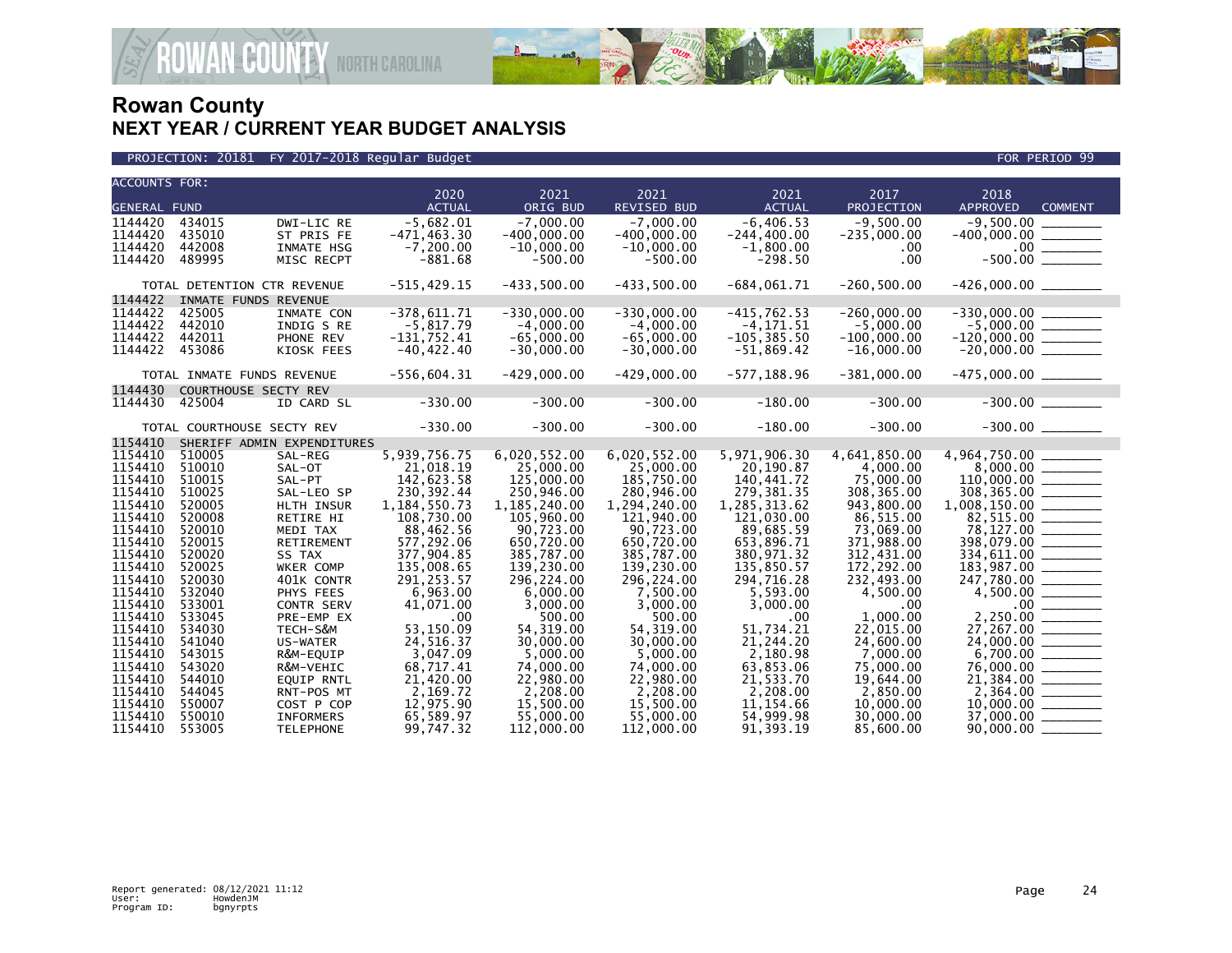

**AN<sup>&</sup>COUNTY** NORTH CAROLINA

| <b>ACCOUNTS FOR:</b> |        |                              |               |             |                                                                 |               |              |                                                                                                                                                                                                                                                                                                                                                                                                                                                                                                     |
|----------------------|--------|------------------------------|---------------|-------------|-----------------------------------------------------------------|---------------|--------------|-----------------------------------------------------------------------------------------------------------------------------------------------------------------------------------------------------------------------------------------------------------------------------------------------------------------------------------------------------------------------------------------------------------------------------------------------------------------------------------------------------|
|                      |        |                              | 2020          | 2021        | 2021                                                            | 2021          | 2017         | 2018                                                                                                                                                                                                                                                                                                                                                                                                                                                                                                |
| <b>GENERAL FUND</b>  |        |                              | <b>ACTUAL</b> | ORIG BUD    | REVISED BUD                                                     | <b>ACTUAL</b> | PROJECTION   | <b>APPROVED</b><br><b>COMMENT</b>                                                                                                                                                                                                                                                                                                                                                                                                                                                                   |
| 1154410              | 555000 | PRINTING                     | 2,285.65      | 3.000.00    | 2.000.00                                                        | 2,000.00      | 2.500.00     | 2,500.00                                                                                                                                                                                                                                                                                                                                                                                                                                                                                            |
| 1154410              | 556000 | <b>UNIFORMS</b>              | 63,774.48     | 65,000.00   | 65,000.00                                                       | 42,486.65     | 45,000.00    | 52,000.00                                                                                                                                                                                                                                                                                                                                                                                                                                                                                           |
| 1154410              | 556010 | CLOTHING                     | 1,500.00      | 1,000.00    | 1,000.00                                                        | 1,000.00      | 1,500.00     |                                                                                                                                                                                                                                                                                                                                                                                                                                                                                                     |
| 1154410              | 556020 | SPEC DEPUT                   | 120.41        | 1,000.00    | 1,000.00                                                        | 110.72        | 3,000.00     |                                                                                                                                                                                                                                                                                                                                                                                                                                                                                                     |
| 1154410              | 557000 | <b>POSTAGE</b>               | 5,863.91      | 8,500.00    | 8,500.00                                                        | 6,900.36      | 8,500.00     | 8,500.00                                                                                                                                                                                                                                                                                                                                                                                                                                                                                            |
| 1154410              | 558000 | <b>TRAVEL</b>                | 9,932.41      | 11,000.00   | 10.500.00                                                       | 7.606.58      | 15,000,00    |                                                                                                                                                                                                                                                                                                                                                                                                                                                                                                     |
| 1154410              | 559000 | TRAINING                     | 21,524.76     | 12,323.00   | 18,323.00                                                       | 12,803.34     | 15,000.00    | 15,500.00                                                                                                                                                                                                                                                                                                                                                                                                                                                                                           |
| 1154410              | 561005 | OFFICE SUP                   | 14,481.67     | 17,500.00   | 17.500.00                                                       | 14,389.55     | 19,000,00    |                                                                                                                                                                                                                                                                                                                                                                                                                                                                                                     |
| 1154410              | 561010 | ANIMAL&VET                   | 11,578.69     | 9.500.00    | 10,958.00                                                       | 6,809.76      | 9.900.00     |                                                                                                                                                                                                                                                                                                                                                                                                                                                                                                     |
| 1154410              | 561020 | EVIDSUPPLY                   | 1,694.59      | 3,500.00    | 3,000.00                                                        | 2,897.09      | 3,500.00     |                                                                                                                                                                                                                                                                                                                                                                                                                                                                                                     |
| 1154410              | 561035 | LAW ENF SU                   | 33,765.81     | 45,000.00   | 55,234.00                                                       | 42,712.29     | 50,000.00    | 53,155.00<br>$\begin{array}{cccccccccc} \multicolumn{2}{c}{} & \multicolumn{2}{c}{} & \multicolumn{2}{c}{} & \multicolumn{2}{c}{} & \multicolumn{2}{c}{} & \multicolumn{2}{c}{} & \multicolumn{2}{c}{} & \multicolumn{2}{c}{} & \multicolumn{2}{c}{} & \multicolumn{2}{c}{} & \multicolumn{2}{c}{} & \multicolumn{2}{c}{} & \multicolumn{2}{c}{} & \multicolumn{2}{c}{} & \multicolumn{2}{c}{} & \multicolumn{2}{c}{} & \multicolumn{2}{c}{} & \multicolumn{2}{c}{} & \multicolumn{2}{c}{} & \mult$ |
| 1154410              | 561060 | PHOTO SUPP                   | 3,000.00      | 3,500.00    | 3,000.00                                                        | 3,000.00      | 3,500.00     |                                                                                                                                                                                                                                                                                                                                                                                                                                                                                                     |
| 1154410              | 561085 | VEHICLE SU                   | 37,990.24     | 37,000.00   | 56,594.00                                                       | 39,776.65     | 35,000.00    | 37,000.00 ________                                                                                                                                                                                                                                                                                                                                                                                                                                                                                  |
| 1154410              | 561087 | STREET SUP                   | 962.09        | 1,000.00    | 1,000.00                                                        | 974.92        | 1,500.00     |                                                                                                                                                                                                                                                                                                                                                                                                                                                                                                     |
| 1154410              | 561095 | OTH SM EQP                   | 41,934.01     | 67,992.00   | 75,058.00                                                       | 53,404.00     | 25,000.00    | 44,672.00 _______                                                                                                                                                                                                                                                                                                                                                                                                                                                                                   |
| 1154410              |        | 561095 44101 OTH SM EQP      | 543.94        | .00         | 65.00                                                           | 65.00         | .00          |                                                                                                                                                                                                                                                                                                                                                                                                                                                                                                     |
| 1154410              | 562005 | <b>ELECTRICTY</b>            | 49, 144, 23   | 65,000,00   | 65.000.00                                                       | 39,264.51     | 60.500.00    | 71,000,00                                                                                                                                                                                                                                                                                                                                                                                                                                                                                           |
| 1154410              | 562020 | FUEL&LUBIC                   | 277.744.02    | 300,000,00  | 300,000,00                                                      | 301.090.69    | 350,000.00   |                                                                                                                                                                                                                                                                                                                                                                                                                                                                                                     |
| 1154410              | 564050 | DUES&SUBS                    | 2,805.30      | 5,830.00    | 5,830.00                                                        | 5.299.52      | 5,830.00     |                                                                                                                                                                                                                                                                                                                                                                                                                                                                                                     |
| 1154410              | 565000 | MEDICATION                   | 446.10        | 1,500.00    | 1,500.00                                                        | 70.00         | 2,500.00     |                                                                                                                                                                                                                                                                                                                                                                                                                                                                                                     |
| 1154410              | 575035 | $C/A-VECHL$                  | 577.308.02    | 526,169.00  | 565,360.00                                                      | 419.990.79    | 413,835.00   |                                                                                                                                                                                                                                                                                                                                                                                                                                                                                                     |
| 1154410              | 575036 | $C/A-VEH$ EQ                 | 169,501.14    | 116,832.00  | 118,831.00                                                      | 113,328.11    | 91,576.00    | $113,700.00$ ________                                                                                                                                                                                                                                                                                                                                                                                                                                                                               |
| 1154410              | 575037 | $C/A$ -INSTAL                | 38, 163. 54   | 38,000.00   | 45,036.00                                                       | 34, 303. 16   | 33,100.00    |                                                                                                                                                                                                                                                                                                                                                                                                                                                                                                     |
| 1154410              | 575090 | C/A-FU&EQP                   | 27,755.00     | .00.        | .00.                                                            | .00           | .00          |                                                                                                                                                                                                                                                                                                                                                                                                                                                                                                     |
| 1154410              | 576900 | $F/A$ -OTHER                 | 159,276.44    | 133, 392.00 | 133,392.00                                                      | 129,262.00    | 134,004.00   |                                                                                                                                                                                                                                                                                                                                                                                                                                                                                                     |
| 1154410              | 582008 | EMPL RETMN                   | .00           | 875.00      | 875.00                                                          | 379.91        | 500.00       | 625.00                                                                                                                                                                                                                                                                                                                                                                                                                                                                                              |
| 1154410              | 582009 | MTNG FOOD                    | 4,180.82      | 1,000.00    | 25,936.00                                                       | 196.94        | 3,500.00     | 1,000.00                                                                                                                                                                                                                                                                                                                                                                                                                                                                                            |
| 1154410              | 582015 | CALENDAR                     | 4,442.52      | 6,000.00    | 6,000.00                                                        | 3,522.60      | 6,000.00     | 6,000.00                                                                                                                                                                                                                                                                                                                                                                                                                                                                                            |
| 1154410              | 582032 | EXPLOR EXP                   | 941.30        | .00         | 365.00                                                          | .00           | .00          | $.00 \,$                                                                                                                                                                                                                                                                                                                                                                                                                                                                                            |
| 1154410              | 582071 | INFOSYSTEM                   | .00           | 2.000.00    | 2.000.00                                                        | .00           | .00          |                                                                                                                                                                                                                                                                                                                                                                                                                                                                                                     |
| 1154410              | 583017 | <b>GREAT</b>                 | 969.02        | 6,500.00    | 6,500.00                                                        | 2,634.32      | .00          |                                                                                                                                                                                                                                                                                                                                                                                                                                                                                                     |
| 1154410              | 583089 | SD XMAS CA                   | 6.378.25      | .00         | 4,013.00                                                        | 1,527.96      | .00          | $.00 \,$                                                                                                                                                                                                                                                                                                                                                                                                                                                                                            |
| 1154410              | 590028 | <b>EVID STORA</b>            | .00           | 500.00      | 500.00                                                          | $.00 \,$      | 1,800.00     | 1.000.00                                                                                                                                                                                                                                                                                                                                                                                                                                                                                            |
| 1154410              | 590053 | CONCEAL WP                   | 117,790.00    | 121,000.00  | 217,250.00                                                      | 181, 180.00   | 101,750.00   | 137,500.00 ______                                                                                                                                                                                                                                                                                                                                                                                                                                                                                   |
| 1154410              | 594000 | EDU APPROP                   | 49,058.50     | 50,000.00   | 50,000.00                                                       | 4,053.55      | .00          | .00                                                                                                                                                                                                                                                                                                                                                                                                                                                                                                 |
|                      |        |                              |               |             |                                                                 |               |              |                                                                                                                                                                                                                                                                                                                                                                                                                                                                                                     |
|                      |        | TOTAL SHERIFF ADMIN EXPENDIT |               |             | 11, 233, 218.11 11, 317, 302.00 11, 750, 239.00 11, 175, 320.28 |               | 8,946,807.00 |                                                                                                                                                                                                                                                                                                                                                                                                                                                                                                     |
| 1154412              |        | ALCOA GRANT EXPENSES         |               |             |                                                                 |               |              |                                                                                                                                                                                                                                                                                                                                                                                                                                                                                                     |
| 1154412              | 510015 | SAL-PT                       | 8,031.36      | 10,000.00   | 10,000.00                                                       | 9,561.75      | 8,500.00     | 8,500.00                                                                                                                                                                                                                                                                                                                                                                                                                                                                                            |
| 1154412              | 520010 | MEDI TAX                     | 116.47        | 150.00      | 150.00                                                          | 138.64        | 123.00       |                                                                                                                                                                                                                                                                                                                                                                                                                                                                                                     |
| 1154412              | 520020 | SS TAX                       | 497.93        | 650.00      | 650.00                                                          | 592.81        | 527.00       |                                                                                                                                                                                                                                                                                                                                                                                                                                                                                                     |
| 1154412              | 520025 | <b>WKER COMP</b>             | 184.75        | 300.00      | 300.00                                                          | 219.96        | 400.00       | 400.00                                                                                                                                                                                                                                                                                                                                                                                                                                                                                              |
| 1154412              | 543012 | R&M-BOATS                    | 2,369.79      | 1,000.00    | 1,000.00                                                        | 683.36        | 1,100.00     | 1,100.00                                                                                                                                                                                                                                                                                                                                                                                                                                                                                            |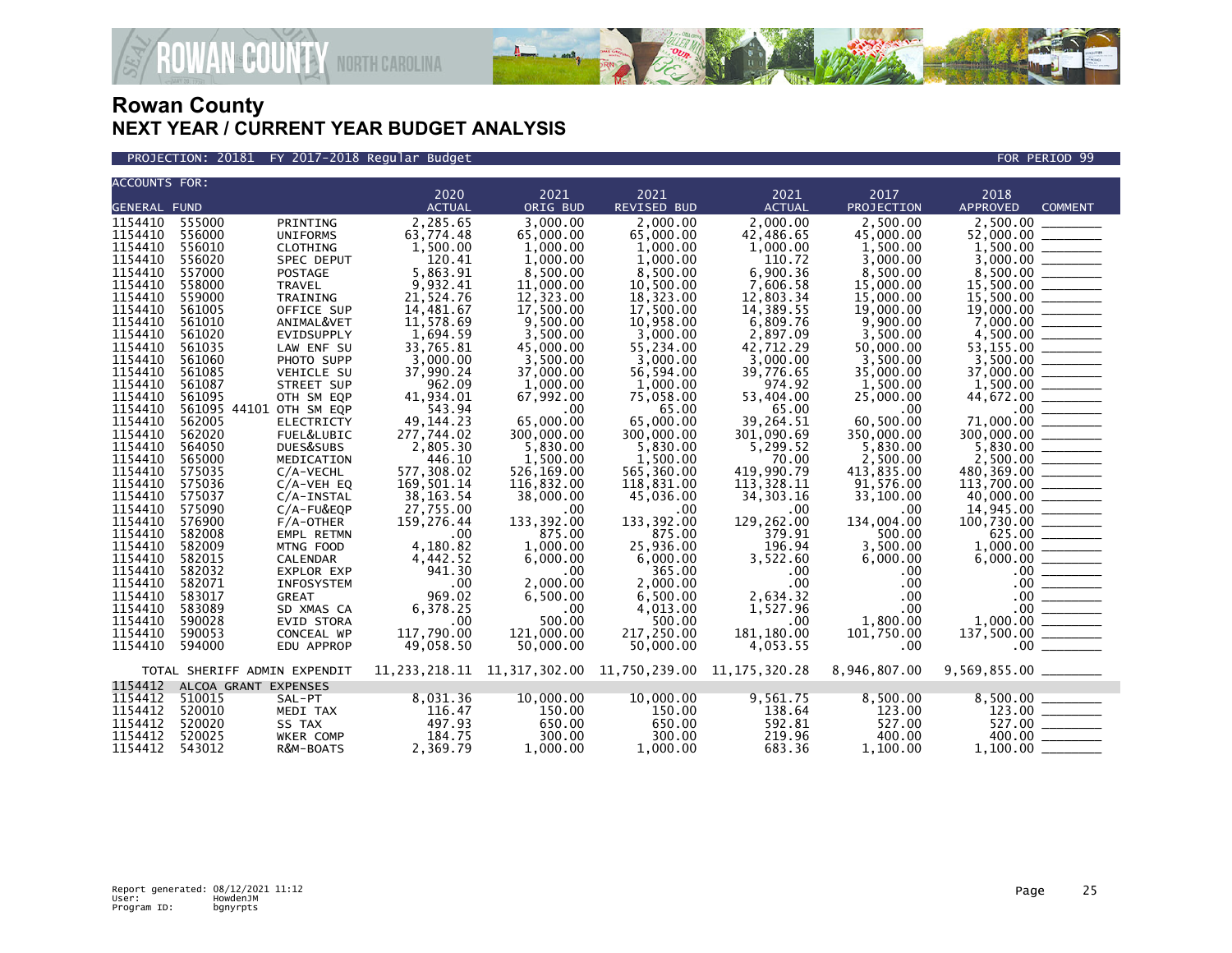

| <b>ACCOUNTS FOR:</b> |        |                                   |               |            |                    |               |            |                                       |
|----------------------|--------|-----------------------------------|---------------|------------|--------------------|---------------|------------|---------------------------------------|
|                      |        |                                   | 2020          | 2021       | 2021               | 2021          | 2017       | 2018                                  |
| <b>GENERAL FUND</b>  |        |                                   | <b>ACTUAL</b> | ORIG BUD   | <b>REVISED BUD</b> | <b>ACTUAL</b> | PROJECTION | <b>APPROVED</b><br><b>COMMENT</b>     |
| 1154412              | 561090 | OTH SUPPL                         | 999.79        | 400.00     | 20,062.00          | .00           | 1,595.00   | 1,595.00                              |
| 1154412              | 562020 | FUEL&LUBIC                        | 155.37        | 2,500.00   | 2,500.00           | 69.96         | 2,755.00   | $2,755.00$ $\overline{\phantom{277}}$ |
|                      |        | TOTAL ALCOA GRANT EXPENSES        | 12,355.46     | 15,000.00  | 34,662.00          | 11,266.48     | 15,000.00  |                                       |
| 1154413              |        | DSS REIMBURSEMENT EXP             |               |            |                    |               |            |                                       |
| 1154413              | 510005 | SAL-REG                           | 92,998.67     | 93.256.00  | 93.256.00          | 93.302.07     | 122.142.00 | 112,179.00                            |
| 1154413              | 520005 | <b>HLTH INSUR</b>                 | 20,182.00     | 19,920.00  | 22.920.00          | 21.931.00     | 25,740.00  | 25.740.00                             |
| 1154413              | 520010 | MEDI TAX                          | 1,306.95      | 1,308.00   | 1,308.00           | 1,309.18      | 1,771.00   |                                       |
| 1154413              | 520015 | <b>RETIREMENT</b>                 | 8,827.98      | 9,828.00   | 9,828.00           | 10, 107. 26   | 9,772.00   |                                       |
| 1154413              | 520020 | SS TAX                            | 5,588.34      | 5,588.00   | 5,588.00           | 5,531.68      | 7,573.00   |                                       |
| 1154413              | 520025 | WKER COMP                         | 2,141.32      | 2,146.00   | 2,146.00           | 2,148.49      | 4,642.00   |                                       |
| 1154413              | 520030 | 401K CONTR                        | 4.526.49      | 4.534.00   | 4.534.00           | 4,636.02      | 6.107.00   | 5.609.00                              |
| 1154413              | 556000 | <b>UNIFORMS</b>                   | 3,000.00      | 3.000.00   | 3.000.00           | .00           | 3.000.00   |                                       |
| 1154413              | 561095 | OTH SM EOP                        | 3, 175. 14    | 6,000.00   | 6,000.00           | 2,447.06      | 6,000.00   |                                       |
|                      |        | TOTAL DSS REIMBURSEMENT EXP       | 141,746.89    | 145,580.00 | 148,580.00         | 141,412.76    | 186,747.00 |                                       |
| 1154416              |        | ASSET FORTFEITURE EXPENSE         |               |            |                    |               |            |                                       |
| 1154416              | 534030 | TECH-S&M                          | 575.00        | .00        | 31,726.00          | 13,600.27     | .00        |                                       |
| 1154416              | 543020 | R&M-VEHIC                         | .00           | .00        | 10,000.00          | 125.00        | .00        |                                       |
| 1154416              | 553005 | <b>TELEPHONE</b>                  | 5,346.40      | 5,000.00   | 8,000.00           | 6,361.07      | 4,100.00   |                                       |
| 1154416              | 561095 | OTH SM EQP                        | 957.98        | 2,500.00   | 22,500.00          | 12,627.13     | .00        |                                       |
| 1154416              | 561910 | OTH ST SUP                        | 9,677.67      | 10,000.00  | 26,426.00          | 15,382.99     | 4,000.00   |                                       |
|                      |        | TOTAL ASSET FORTFEITURE EXPE      | 16,557.05     | 17.500.00  | 98,652.00          | 48,096.46     | 8,100.00   | 8.500.00                              |
|                      |        | 11544162 ASSET FORT FEDERAL EXP   |               |            |                    |               |            |                                       |
| 11544162 558026      |        | TRAV-FED                          | 1,536.25      | .00        | 3.000.00           | .00           | .00        | .00                                   |
| 11544162 559026      |        | TRAIN-FED                         | $.00 \,$      | $.00 \,$   | 3,000.00           | $.00 \,$      | .00        |                                       |
| 11544162 561099      |        | <b>WEAPON-FED</b>                 | .00           | .00        | 8,000,00           | .00           | .00        | $.00$ $\qquad$                        |
| 11544162 575005      |        | CA-FOR-FED                        | .00           | .00        | 7,000.00           | .00           | .00        |                                       |
| 11544162 576006      |        | FA-FORT-ST                        | 5,285.80      | .00        | 20,000.00          | .00           | .00        |                                       |
| 11544162 582013      |        | DRUG ED-FE                        | 3,169.83      | 2.500.00   | 14,653.00          | 4,493.25      | .00        | .00                                   |
| 11544162 582018      |        | AT FOR-FED                        | .00           | .00        | 20,000.00          | .00           | .00        | $.00$ $\qquad$                        |
|                      |        | TOTAL ASSET FORT FEDERAL EXP      | 9,991.88      | 2.500.00   | 75.653.00          | 4,493.25      | .00        | 00                                    |
|                      |        | 11544165 ASSET FORF STATE EXPENSE |               |            |                    |               |            |                                       |
| 11544165 558065      |        | TRAV-STATE                        | 727.49        | 4,500.00   | 4,500.00           | 4,422.12      | 1,900.00   | 2.000.00                              |
| 11544165 559050      |        | TRAIN-ST                          | 500.00        | 4,500.00   | 4,500.00           | 2,400.00      | 2,000.00   |                                       |
| 11544165 561098      |        | WEAPONS-ST                        | 4,851.25      | 5,000.00   | 11,000.00          | 1,022.22      | 3,000.00   |                                       |
| 11544165 575085      |        | CA-FORT-ST                        | 9,500.00      | .00        | 10,000.00          | 8,709.00      | .00        |                                       |
| 11544165 576005      |        | FA-FOR-FED                        | 4.704.80      | .00        | 18,000,00          | 4.721.29      | .00        | $.00 \,$                              |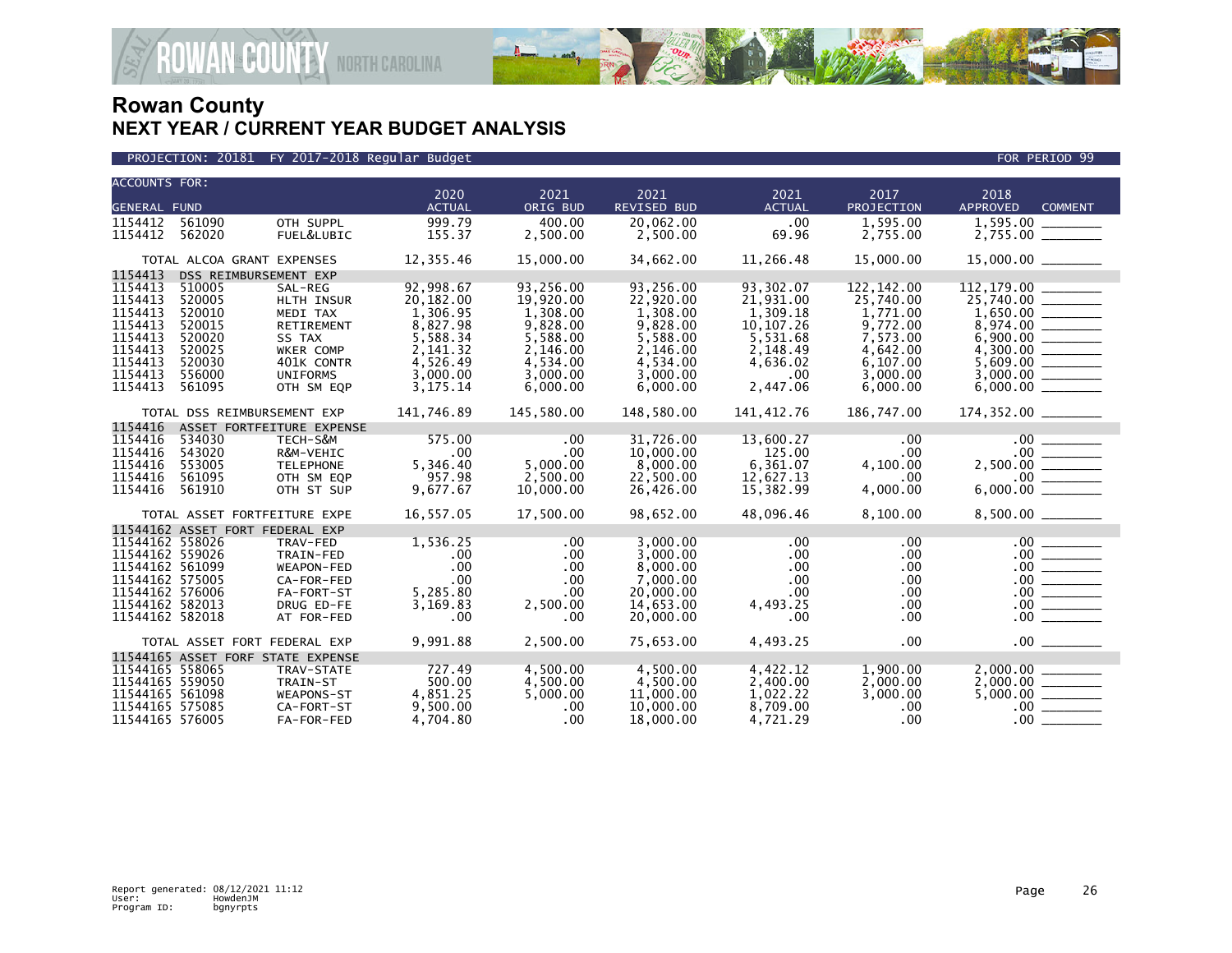

|                      |                            |                              | PROJECTION: 20181 FY 2017-2018 Regular Budget |                         |                         |                         |                         | FOR PERIOD 99                                                                                                                                                                                                                                                           |
|----------------------|----------------------------|------------------------------|-----------------------------------------------|-------------------------|-------------------------|-------------------------|-------------------------|-------------------------------------------------------------------------------------------------------------------------------------------------------------------------------------------------------------------------------------------------------------------------|
| <b>ACCOUNTS FOR:</b> |                            |                              |                                               |                         |                         |                         |                         |                                                                                                                                                                                                                                                                         |
|                      |                            |                              | 2020                                          | 2021                    | 2021                    | 2021                    | 2017                    | 2018                                                                                                                                                                                                                                                                    |
| <b>GENERAL FUND</b>  |                            |                              | <b>ACTUAL</b>                                 | ORIG BUD                | <b>REVISED BUD</b>      | <b>ACTUAL</b>           | PROJECTION              | <b>APPROVED</b><br><b>COMMENT</b>                                                                                                                                                                                                                                       |
| 11544165 582019      |                            | AT FOR-ST                    | .00                                           | 6,000.00                | 19,000.00               | 1,705.81                | 10,000.00               | 7,500.00                                                                                                                                                                                                                                                                |
|                      |                            | TOTAL ASSET FORF STATE EXPEN | 20,283.54                                     | 20,000.00               | 67,000.00               | 22,980.44               | 16,900.00               | $16,500.00$ ________                                                                                                                                                                                                                                                    |
| 1154417              | LLEBG-EQUIP EXPENSES       |                              |                                               |                         |                         |                         |                         |                                                                                                                                                                                                                                                                         |
| 1154417              | 561095                     | OTH SM EQP                   | 1,733.61                                      | .00                     | .00                     | .00                     | .00                     |                                                                                                                                                                                                                                                                         |
| 1154417              | 576900                     | F/A-OTHER                    | 13,160.00                                     | $.00 \,$                | $.00 \times$            | $.00 \,$                | .00.                    |                                                                                                                                                                                                                                                                         |
|                      | TOTAL LLEBG-EQUIP EXPENSES |                              | 14,893.61                                     | $.00 \,$                | $.00 \,$                | $.00 \,$                | .00                     | 14,901.00 _______                                                                                                                                                                                                                                                       |
| 1154419              |                            | OTHER SO GRANTS EXPENSES     |                                               |                         |                         |                         |                         |                                                                                                                                                                                                                                                                         |
| 1154419              | 561095                     | OTH SM EOP                   | $.00 \times$                                  | $.00 \,$                | 18,004.00               | 12,302.26               | .00                     | $\begin{array}{c c} 00 & \overline{\hspace{1cm}} \\ \hline 00 & \overline{\hspace{1cm}} \\ 00 & \overline{\hspace{1cm}} \\ 00 & \overline{\hspace{1cm}} \\ 00 & \overline{\hspace{1cm}} \\ 00 & \overline{\hspace{1cm}} \\ 00 & \overline{\hspace{1cm}} \\ \end{array}$ |
| 1154419              | 576040                     | FA-FED GRT                   | 4,671.70                                      | $.00 \,$                | .00                     | $.00 \,$                | .00                     |                                                                                                                                                                                                                                                                         |
| 1154419              | 576900                     | $F/A$ -OTHER                 | .00                                           | .00                     | 10,000.00               | 3,999.99                | .00                     |                                                                                                                                                                                                                                                                         |
| 1154419              | 582024                     | KATRINIA                     | .00                                           | .00                     | 20,386.00               | .00                     | .00                     |                                                                                                                                                                                                                                                                         |
| 1154419              | 582070                     | JNT OPS EX                   | .00                                           | .00                     | .00                     | 1,875.00                | .00.                    |                                                                                                                                                                                                                                                                         |
|                      |                            | TOTAL OTHER SO GRANTS EXPENS | 4,671.70                                      | $.00 \,$                | 48,390.00               | 18, 177. 25             | .00                     | .00                                                                                                                                                                                                                                                                     |
| 1154420              | DETENTION CTR EXPENSE      |                              |                                               |                         |                         |                         |                         |                                                                                                                                                                                                                                                                         |
| 1154420              | 510005                     | SAL-REG                      | 3,222,969.13                                  | 3,350,031.00            | 3,350,031.00            | 3,206,955.71            | 2,581,049.00            |                                                                                                                                                                                                                                                                         |
| 1154420              | 510010                     | SAL-OT                       | 45,328.22                                     | 50,400.00               | 50,400.00               | 1,461.35                | 10,000,00               | $\begin{array}{ c c } \hline 24,000.00 & \text{---} \ \hline 120,000.00 & \text{---} \ \hline 635,000.00 & \text{---} \ \hline 8,580.00 & \text{---} \ \hline \end{array}$                                                                                              |
| 1154420              | 510015                     | SAL-PT                       | 65,688.31                                     | 90,000.00               | 90,000.00               | 61,385.15               | 120,000.00              |                                                                                                                                                                                                                                                                         |
| 1154420              | 520005                     | HLTH INSUR                   | 707,360.51                                    | 737,040.00              | 776,040.00              | 764,516.11              | 634,440.00              |                                                                                                                                                                                                                                                                         |
| 1154420              | 520008                     | <b>RETIRE HI</b>             | 7.470.00                                      | 9.960.00                | 1.630.00                | .00                     | 8.580.00                |                                                                                                                                                                                                                                                                         |
| 1154420<br>1154420   | 520010<br>520015           | MEDI TAX<br>RETIREMENT       | 46,105.21<br>299,504.36                       | 48,990.00<br>349,950.00 | 48,990.00<br>349,950.00 | 45,014.70<br>333,637.58 | 39,383.00<br>195,365.00 | 39,800.00 ______                                                                                                                                                                                                                                                        |
| 1154420              | 520020                     | SS TAX                       | 196,451.97                                    | 207,733.00              | 207,733.00              | 190, 352.16             | 168,395.00              | $197,500.00$<br>170,000.00                                                                                                                                                                                                                                              |
| 1154420              | 520025                     | WKER COMP                    | 76,088.04                                     | 81,041.00               | 81,041.00               | 74,986.95               | 102, 147.00             |                                                                                                                                                                                                                                                                         |
| 1154420              | 520030                     | 401K CONTR                   | 88,773.01                                     | 109,120.00              | 109,120.00              | 94,057.62               | 129,552.00              | $\overline{103,500.00}$                                                                                                                                                                                                                                                 |
| 1154420              | 532028                     | PSYCH ASST                   | 22,650.00                                     | 67,437.00               | 67,437.00               | 67,338.25               | 20,400.00               | 20,400.00 _______                                                                                                                                                                                                                                                       |
| 1154420              | 533039                     | <b>INMATE HTH</b>            | 771,736.34                                    | 816,800.00              | 816,800.00              | 821,062.97              | 398.650.00              |                                                                                                                                                                                                                                                                         |
| 1154420              | 533041                     | FOOD SERV                    | 452, 103.55                                   | 533,445.00              | 533,445.00              | 475,057.00              | 459,000.00              |                                                                                                                                                                                                                                                                         |
| 1154420              | 534025                     | MED/SAFEK                    | 394,474.79                                    | 262,000.00              | 262,000.00              | 296,590.31              | 130,000.00              |                                                                                                                                                                                                                                                                         |
| 1154420              | 534030                     | TECH-S&M                     | 53,922.00                                     | 60,172.00               | 60,172.00               | 53,952.96               | 58,569.00               | $130,000.00$<br>58,799.00                                                                                                                                                                                                                                               |
| 1154420              | 541040                     | US-WATER                     | 101,792.26                                    | 115,000.00              | 115,000.00              | 84,432.65               | 86,000.00               |                                                                                                                                                                                                                                                                         |
| 1154420              | 543015                     | R&M-EQUIP                    | 25,301.88                                     | 25,000.00               | 25,000,00               | 18,019.47               | 30.230.00               |                                                                                                                                                                                                                                                                         |
| 1154420              | 550007                     | COST P COP                   | 5,599.04                                      | 6,450.00                | 6,450.00                | 5,317.61                | 5,000.00                |                                                                                                                                                                                                                                                                         |
| 1154420              | 550015                     | LAUN/DRYCL                   | .00                                           | 300.00                  | 300.00                  | 59.00                   | 300.00                  |                                                                                                                                                                                                                                                                         |
| 1154420              | 553005                     | <b>TELEPHONE</b>             | 3,564.00                                      | 6,500.00                | 6,500.00                | 5,722.09                | 3,700.00                | $\begin{array}{r} 30,230.00 \ \hline 5,000.00 \ \hline 300.00 \ \hline \end{array}$                                                                                                                                                                                     |
| 1154420              | 555000                     | PRINTING                     | 648.91                                        | 1,000.00                | 1,000.00                | 110.72                  | 750.00                  | $750.00$ $\overline{\phantom{256657}}$                                                                                                                                                                                                                                  |
| 1154420              | 556000                     | <b>UNIFORMS</b>              | 23,761.42                                     | 29,800.00               | 29,800.00               | 14,750.11               | 22,000.00               | 22,000.00 ______                                                                                                                                                                                                                                                        |
| 1154420              | 556015                     | INMATE CLO                   | .00                                           | 5,000.00                | 5.000.00                | 666.00                  | .00.                    | $\frac{.00}{.00}$                                                                                                                                                                                                                                                       |
| 1154420              | 557000                     | <b>POSTAGE</b>               | 300.00                                        | 300.00                  | 300.00                  | 248.14                  | 250.00                  | 250.00                                                                                                                                                                                                                                                                  |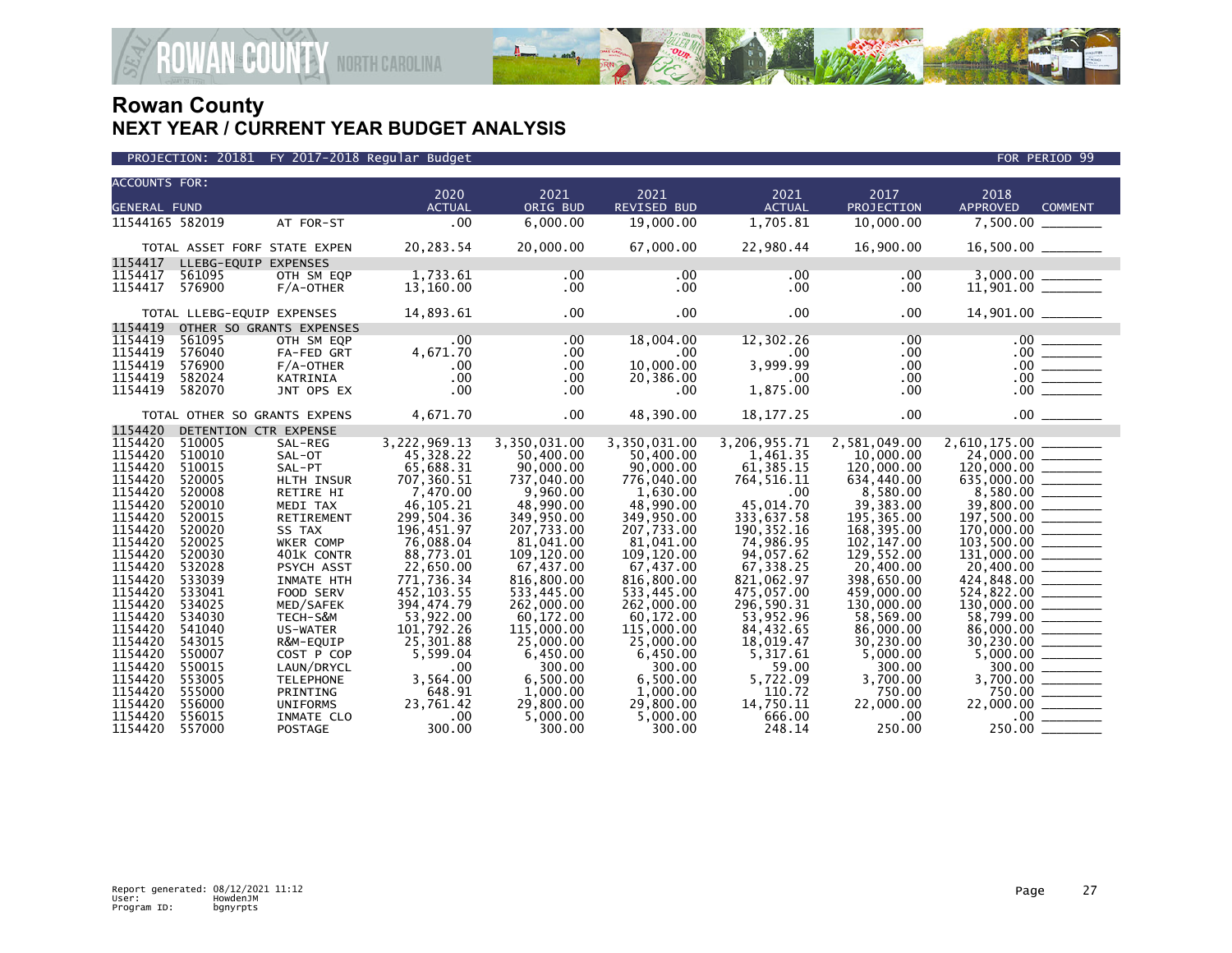

PROJECTION: 20181 FY 2017-2018 Regular Budget FOR PERIOD 99

| <b>ACCOUNTS FOR:</b> |                  |                             |                        |                      |                      |                       |                       |                                  |                                                         |
|----------------------|------------------|-----------------------------|------------------------|----------------------|----------------------|-----------------------|-----------------------|----------------------------------|---------------------------------------------------------|
|                      |                  |                             | 2020<br><b>ACTUAL</b>  | 2021<br>ORIG BUD     | 2021                 | 2021<br><b>ACTUAL</b> | 2017                  | 2018                             | <b>COMMENT</b>                                          |
| <b>GENERAL FUND</b>  |                  |                             |                        |                      | <b>REVISED BUD</b>   |                       | PROJECTION            | APPROVED                         |                                                         |
| 1154420              | 558000           | <b>TRAVEL</b>               | 1,986.54               | 2,500.00             | 2,500.00             | 524.71                | 5,000.00              | 5,000.00                         |                                                         |
| 1154420              | 558055           | PRIS TRANS                  | 1,805.92               | 2.000.00             | 2,000.00             | 1,779.34              | 1.000.00              |                                  |                                                         |
| 1154420<br>1154420   | 559000<br>561005 | TRAINING<br>OFFICE SUP      | 2,477.45<br>6,847.71   | 4,800.00<br>8,500.00 | 4,800.00<br>8,500.00 | 3,959.80<br>8,011.43  | 4,000.00<br>10,500.00 | 4,000.00                         |                                                         |
| 1154420              | 561011           | BEDDIG&LIN                  | 17,615.62              | 18,000.00            | 18,000.00            | 17,169.36             | 18,000.00             |                                  |                                                         |
| 1154420              | 561020           | FRINGPRTNG                  | .00                    | 650.00               | 650.00               | .00                   | 650.00                |                                  | 650.00 _______                                          |
| 1154420              | 561030           | JANT'L-SUP                  | 21,534.51              | 23,000.00            | 23,000.00            | 19,260.47             | 18,000.00             | 23,000.00 _______                |                                                         |
| 1154420              | 561033           | <b>KITCH SUPP</b>           | 4,172.61               | 4,500.00             | 4,500.00             | 1.795.76              | 5,000.00              |                                  |                                                         |
| 1154420              | 561035           | LAW ENF SU                  | 18,485.10              | 18,000.00            | 18,000.00            | 16,472.92             | 20,000.00             | 29,450.00 _______                |                                                         |
| 1154420              | 561040           | MAIN-SUPP                   | 7,324.00               | 7,324.00             | 7,324.00             | 7,324.00              | .00                   |                                  |                                                         |
| 1154420              | 561045           | MEDICAL SU                  | 8,020.00               | 9,000.00             | 9,000.00             | 9,000.00              | 8,000.00              |                                  |                                                         |
| 1154420              | 561060           | PHOTO SUPP                  | .00                    | 500.00               | 500.00               | 407.29                | 500.00                |                                  | 500.00 ______                                           |
| 1154420              | 561090           | OTH SUPPL                   | .00                    | 5,000.00             | 5,000.00             | 3.461.95              | .00                   | $\frac{1}{21,849.00}$            |                                                         |
| 1154420              | 561095           | OTH SM EQP                  | 19,492.80              | 9.510.00             | 9.510.00             | 6,599.63              | 12,000.00             |                                  |                                                         |
| 1154420              | 562005           | <b>ELECTRICTY</b>           | 145,685.44             | 190,000.00           | 190,000.00           | 112,772.57            | 204,750.00            | $210,000.00$ _________           |                                                         |
| 1154420              | 562025           | NATRAL GAS                  | 59,214.27              | 75,000.00            | 75,000.00            | 61,693.10             | 75,000.00             |                                  |                                                         |
| 1154420              | 564050           | DUES&SUBS                   | 210.00                 | 650.00               | 650.00               | 105.00                | 650.00                |                                  | 650.00 _______                                          |
| 1154420              | 575090           | C/A-FU&EQP                  | 79,587.00              | 78,200.00            | 103,700.00           | 99,680.20             | .00                   |                                  |                                                         |
| 1154420              | 576900           | $F/A$ -OTHER                | 11, 176.67             | 22,000.00            | 22,000.00            | 15,643.55             | 50,000.00             |                                  |                                                         |
| 1154420<br>1154420   | 584003<br>584004 | INMATE HSG                  | 36,340.00<br>39,772.00 | .00<br>50,000.00     | .00<br>50,000.00     | .00<br>13,542.00      | .00<br>75,000.00      | 75,000.00                        | $\begin{array}{c}\n 00 \\  \hline\n 0.00\n \end{array}$ |
|                      |                  | <b>JUV DENT</b>             |                        |                      |                      |                       |                       |                                  |                                                         |
|                      |                  | TOTAL DETENTION CTR EXPENSE | 7,093,340.59           | 7,492,603.00         | 7,548,773.00         | 7,014,897.69          | 5,711,810.00          | 5,851,253.00 ________            |                                                         |
| 1154422              |                  | INMATE FUNDS EXPENSES       |                        |                      |                      |                       |                       |                                  |                                                         |
| 1154422              | 556015           | INMATE CLO                  | 11,304.96              | 15,000.00            | 15,000.00            | 14, 127.04            | 10,000.00             | 12,000.00                        |                                                         |
| 1154422              | 561012           | CONCES-SUP                  | 294,799.51             | 280,000.00           | 280,000.00           | 338,713.11            | 185,200.00            | $260,000.00$ _______             |                                                         |
| 1154422              | 561090           | OTH SUPPL                   | 17,364.58              | 36,000,00            | 36,000,00            | 15,334.60             | 51.800.00             | $60,000.00$ _________            |                                                         |
| 1154422              | 590054           | BANK/KIOSK                  | 21,311.00              | 24,000.00            | 24,000.00            | 18,928.50             | 16,000.00             | $18,000.00$ _______              |                                                         |
|                      |                  | TOTAL INMATE FUNDS EXPENSES | 344,780.05             | 355,000.00           | 355,000.00           | 387, 103.25           | 263,000.00            | 350,000.00 ______                |                                                         |
| 1154430              |                  | COURTHOUSE SECTY EXP        |                        |                      |                      |                       |                       |                                  |                                                         |
| 1154430              | 510005           | SAL-REG                     | 189, 197.45            | 186,057.00           | 186,057.00           | 165,463.94            | 155,597.00            | $152, 358.00$ _________          |                                                         |
| 1154430              | 510010           | SAL-OT                      | .00                    | .00                  | 2,000.00             | 1,435.12              | .00                   |                                  |                                                         |
| 1154430              | 510015           | SAL-PT                      | 137,691.66             | 177,000.00           | 177,000.00           | 126,514.88            | 127,000.00            | 150,000.00 _______               |                                                         |
| 1154430              | 520005           | HLTH INSUR                  | 41,572.81              | 39,840.00            | 44,840.00            | 43,690.71             | 34,320.00             |                                  |                                                         |
| 1154430              | 520010           | MEDI TAX                    | 4,525.48               | 5,499.00             | 5,499.00             | 4,317.81              | 4,214.00              |                                  |                                                         |
| 1154430              | 520015           | RETIREMENT                  | 18,450.94              | 20,169.00            | 20,169.00            | 20,771.13             | 12,448.00             |                                  |                                                         |
| 1154430              | 520020           | SS TAX                      | 19,326.30              | 21,678.00            | 21,678.00            | 18,291.11             | 18,017.00             |                                  |                                                         |
| 1154430              | 520025           | WKER COMP                   | 7,521.87               | 9,280.00             | 9,280.00             | 7,297.99              | 11,043.00             |                                  |                                                         |
| 1154430              | 520030           | 401K CONTR                  | 9,460.01               | 9,304.00             | 9,304.00             | 9,533.67              | 7,780.00              |                                  |                                                         |
| 1154430<br>1154430   | 543015<br>553005 | R&M-EQUIP                   | 456.63<br>1,263.96     | 3,400.00<br>2,050.00 | 3,400.00<br>2,050.00 | 3,400.00<br>2,050.00  | 1,200.00<br>1.300.00  | $1,200.00$ _________<br>1,300.00 |                                                         |
|                      |                  | <b>TELEPHONE</b>            |                        |                      |                      |                       |                       |                                  |                                                         |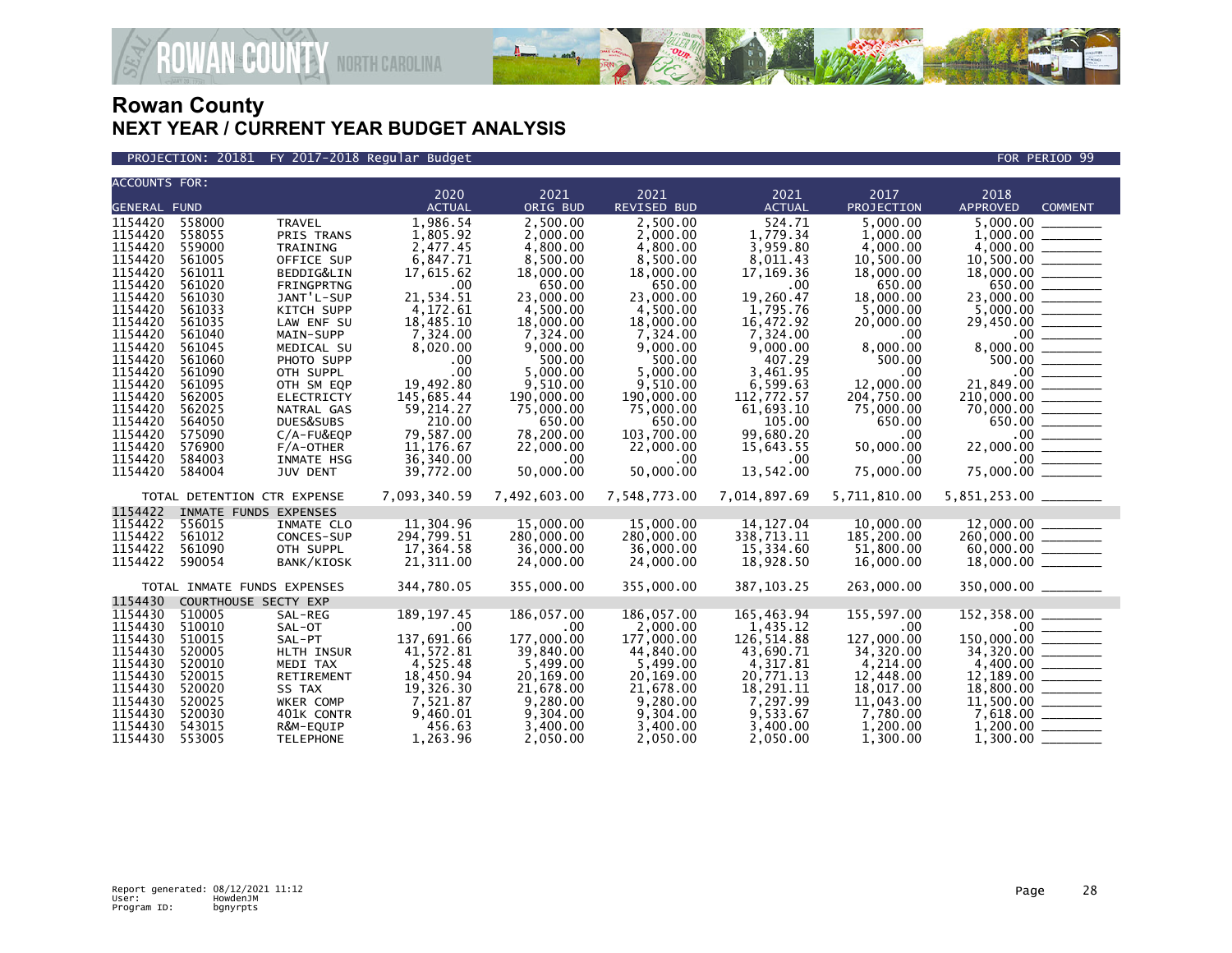

### PROJECTION: 20181 FY 2017-2018 Regular Budget FOR PERIOD 99

| <b>ACCOUNTS FOR:</b> |                          |                                      |                       |                    |                             |                       |                    |                                           |
|----------------------|--------------------------|--------------------------------------|-----------------------|--------------------|-----------------------------|-----------------------|--------------------|-------------------------------------------|
| <b>GENERAL FUND</b>  |                          |                                      | 2020<br><b>ACTUAL</b> | 2021<br>ORIG BUD   | 2021<br>REVISED BUD         | 2021<br><b>ACTUAL</b> | 2017<br>PROJECTION | 2018<br><b>APPROVED</b><br><b>COMMENT</b> |
| 1154430              | 556000                   | <b>UNIFORMS</b>                      | 5.000.00              | 5.000.00           | 5.000.00                    | 4.796.47              | 2.000.00           |                                           |
| 1154430              | 558000                   | <b>TRAVEL</b>                        | 96.88                 | 300.00             | 300.00                      | 126.00                | 300.00             | 300.00                                    |
| 1154430              | 559000                   | TRAINING                             | 500.00                | 500.00             | 500.00                      | 500.00                | 500.00             |                                           |
| 1154430              | 561010                   | ANIMAL&VET                           | 817.66                | 2,000.00           | 2,000.00                    | 1,772.41              | 2,000.00           |                                           |
| 1154430<br>1154430   | 561035<br>576030         | LAW ENF SU<br>$F/A-F\&EQUI$          | 4,711.95<br>3,900.00  | 7,500.00<br>.00    | 7,500.00<br>.00.            | 6,120.81<br>$.00 \,$  | 7,500.00<br>.00.   | $.00$ $\qquad \qquad$                     |
|                      |                          |                                      |                       |                    |                             |                       |                    |                                           |
|                      |                          | TOTAL COURTHOUSE SECTY EXP           | 444,493.60            | 489,577.00         | 496.577.00                  |                       |                    |                                           |
|                      | TOTAL SHERIFF'S OFFICE   |                                      | 17,051,079.34         |                    | 17,911,599.00 18,197,275.00 |                       |                    |                                           |
|                      |                          |                                      |                       |                    |                             |                       |                    |                                           |
| 4425                 | PRE-TRIAL SERVICES       |                                      |                       |                    |                             |                       |                    |                                           |
| 1144425<br>1144425   | 453023                   | PRE-TRIAL SERV REVENUE<br>BND-PTRIAL | $-4, 305.02$          | $-6,000.00$        | $-6,000.00$                 | $-5, 120.00$          | $-10.000.00$       |                                           |
| 1144425              | 495010                   | APP FB-RES                           | .00                   | .00                | .00                         | $.00 \,$              | $-20,000.00$       |                                           |
|                      |                          |                                      |                       |                    |                             |                       |                    |                                           |
|                      |                          | TOTAL PRE-TRIAL SERV REVENUE         | $-4, 305.02$          | $-6,000.00$        | $-6,000.00$                 | $-5, 120.00$          | $-30,000.00$       |                                           |
| 1154425              |                          | PRE-TRIAL SERV EXPENSE               |                       |                    |                             |                       |                    |                                           |
| 1154425              | 510005                   | SAL-REG                              | 27,328.06             | 27,442.00          | 32,722.00                   | 32,495.29             | 24,858.00          | $24,858.00$ _________                     |
| 1154425<br>1154425   | 520005<br>520010         | <b>HLTH INSUR</b><br>MEDI TAX        | 10,091.00<br>391.71   | 9,960.00<br>393.00 | 11,920,00<br>473.00         | 10,965.50<br>469.65   | 8,580.00<br>360.00 |                                           |
| 1154425              | 520015                   | RETIREMENT                           | 2,480.04              | 2,802.00           | 3,342.00                    | 3,360.96              | 1,989.00           |                                           |
| 1154425              | 520020                   | SS TAX                               | 1,674.87              | 1,677.00           | 2,007.00                    | 2,008.19              | 1,541.00           |                                           |
| 1154425              | 520025                   | WKER COMP                            | 219.34                | 220.00             | 350.00                      | 262.47                | 398.00             |                                           |
| 1154425              | 520030                   | 401K CONTR                           | 820.74                | 824.00             | 984.00                      | 981.63                | 1,243.00           |                                           |
| 1154425              | 550005                   | BND/PTRIAL                           | 23,795.00             | 25,000.00          | 25,000.00                   | 22,937.50             | 20,000,00          | 35,000.00 ________                        |
| 1154425<br>1154425   | 550007<br>553005         | COST P COP<br><b>TELEPHONE</b>       | 232.56<br>1,151.94    | 300.00<br>1,750.00 | 300.00<br>1,750.00          | 108.07<br>1,168.85    | 300.00<br>1,300.00 | 300.00                                    |
| 1154425              | 557000                   | <b>POSTAGE</b>                       | .00                   | 100.00             | 100.00                      | $.00 \,$              | 50.00              |                                           |
| 1154425              | 561005                   | OFFICE SUP                           | .00                   | 250.00             | 250.00                      | 44.99                 | 250.00             | 250.00                                    |
| 1154425              | 561095                   | OTH SM EQP                           | .00                   | 200.00             | 200.00                      | $.00 \,$              | 200.00             |                                           |
|                      |                          | TOTAL PRE-TRIAL SERV EXPENSE         | 68,185.26             | 70,918.00          | 79,398.00                   | 74,803.10             | 61,069.00          |                                           |
|                      | TOTAL PRE-TRIAL SERVICES |                                      | 63,880.24             | 64,918.00          | 73,398.00                   | 69,683.10             | 31,069.00          | $31,634.00$ _________                     |
|                      |                          |                                      |                       |                    |                             |                       |                    |                                           |
| 4500                 | ROWAN AREA TRANSIT       |                                      |                       |                    |                             |                       |                    |                                           |
| 1144520              |                          | ROWAN AREA TRANSIT REVENUES          |                       |                    |                             |                       |                    |                                           |
| 1144520              | 434119                   | CTP CAP GT                           | $-266, 913.00$        | $-172, 147.00$     | $-172, 147.00$              | .00.                  | $-312, 300.00$     | $-267,750.00$                             |
| 1144520              | 434120                   | CTP ADM GT                           | $-170,053.00$         | $-205,649.00$      | $-205,649.00$               | $-93, 194.00$         | $-149,061.00$      | $-154,974.00$ ________                    |
| 1144520              |                          | 434224 64520 RGP TRANSP              | $-100, 248.00$        | $-100.247.00$      | $-100.247.00$               | $.00 \,$              | $-57,378.00$       | $-85,467.00$ ______                       |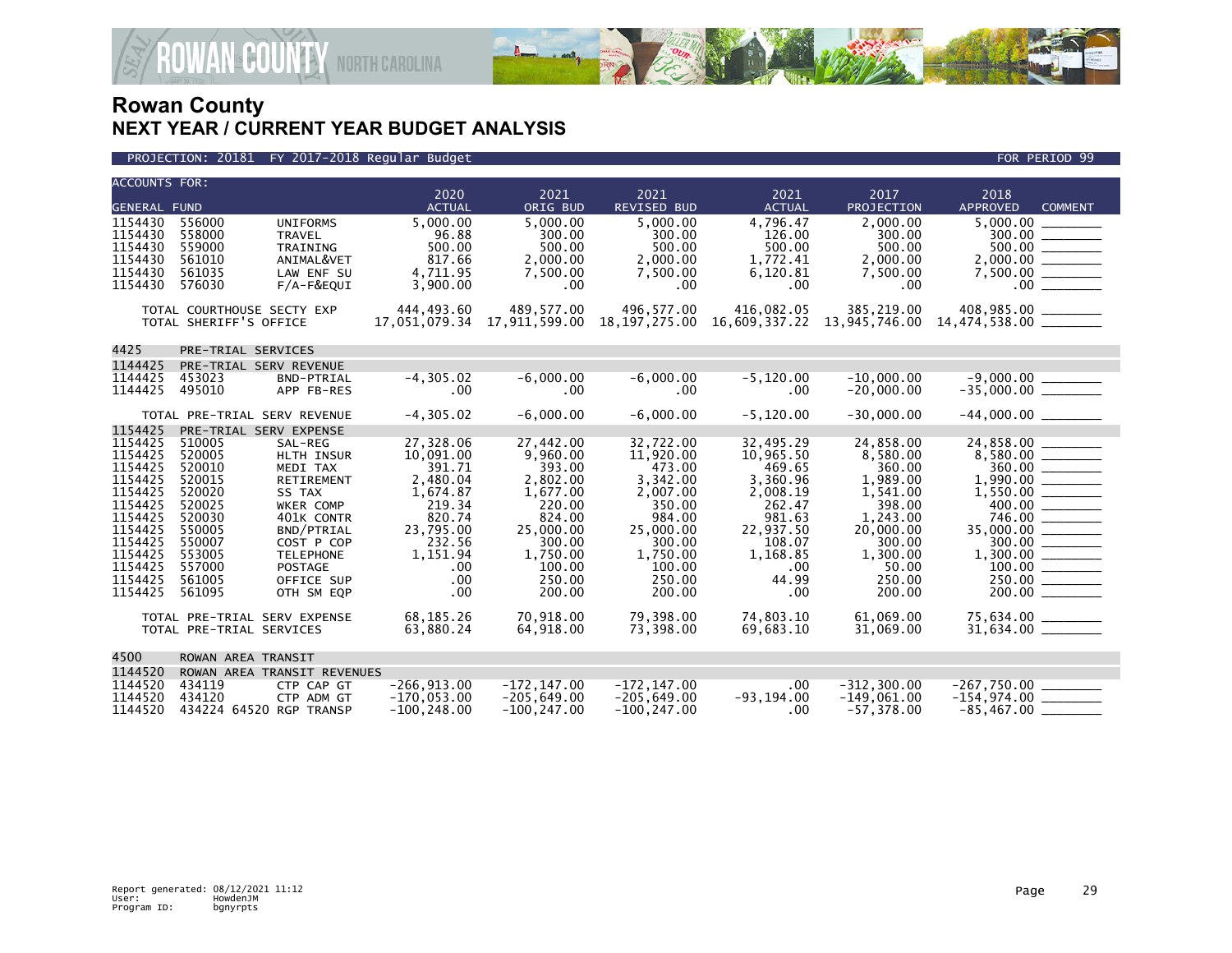

PROJECTION: 20181 FY 2017-2018 Regular Budget FOR PERIOD 99

| <b>ACCOUNTS FOR:</b> |                                                             | 2020                            | 2021                           | 2021                           | 2021                          | 2017                        | 2018                              |
|----------------------|-------------------------------------------------------------|---------------------------------|--------------------------------|--------------------------------|-------------------------------|-----------------------------|-----------------------------------|
| <b>GENERAL FUND</b>  |                                                             | <b>ACTUAL</b>                   | ORIG BUD                       | <b>REVISED BUD</b>             | <b>ACTUAL</b>                 | PROJECTION                  | <b>APPROVED</b><br><b>COMMENT</b> |
| 1144520              | 434225 64520 E&D TRANSP                                     | $-121, 324.00$                  | $-121, 324.00$                 | $-121, 324.00$                 | .00                           | $-92,482.00$                |                                   |
| 1144520<br>1144520   | 453087<br>RGP FARES<br>453091<br>RTS PASS                   | $-2,416.00$<br>$-4,054.00$      | $-5,500.00$<br>$-3,600.00$     | $-5.500.00$<br>$-3,600.00$     | $-1,062.00$<br>$-1,220.00$    | $-2,600.00$<br>$-14,000.00$ |                                   |
| 1144520              | 461025<br>INT-E&D TP                                        | $-50.00$                        | $-50.00$                       | $-50.00$                       | .00                           | $-50.00$                    | $-50.00$                          |
|                      | TOTAL ROWAN AREA TRANSIT REV                                | $-665,058.00$                   | $-608, 517.00$                 | $-608, 517.00$                 | $-95,476.00$                  | $-627,871.00$               |                                   |
| 1144521              | ROWAN AREA TRAN GRANT REV                                   |                                 |                                |                                |                               |                             |                                   |
| 1144521              | 425109 64527 RTS CON TP                                     | $-27, 250.84$                   | $-26,000.00$                   | $-26, 328.00$                  | $-11,865.92$                  | $.00 \,$                    | $-59,000.00$ _______              |
| 1144521              | 431001 64527 FED GRANT                                      | $-109.003.44$                   | $-104,000.00$                  | $-105, 309.00$                 | $-47, 463.67$                 | .00.                        | $-236,000.00$ _________           |
| 1144521<br>1144521   | 431001 64528 FED GRANT<br>434121 64528 EMPL TRANS           | $-80,000.00$<br>$-37,924.00$    | $-80,000.00$<br>$-37,925.00$   | $-80,000.00$<br>$-37,925.00$   | $.00 \,$<br>$.00 \,$          | .00.<br>.00.                |                                   |
| 1144521              | 438025 64528 LGC-KANNAP                                     | $-15,400.00$                    | $-10.700.00$                   | $-10.700.00$                   | $.00 \times$                  | .00.                        |                                   |
| 1144521              | 438040 64528 LGC-CH GR                                      | $-7,500.00$                     | $-7.500.00$                    | $-7.500.00$                    | $.00 \,$                      | .00.                        |                                   |
| 1144521              | 438045 64528 LGC-LANDIS                                     | $-10,800.00$                    | $-7,500.00$                    | $-7,500.00$                    | $.00 \,$                      | .00                         |                                   |
| 1144521<br>1144521   | 438070 64528 LGC-SALISB<br>453091 64528 RTS PASS            | $-15,400.00$<br>$-8,381.00$     | $-10,700.00$<br>$.00 \,$       | $-10,700.00$<br>$.00 \cdot$    | $.00 \,$<br>$-5, 261.00$      | .00.<br>.00.                |                                   |
|                      |                                                             |                                 |                                |                                |                               |                             |                                   |
|                      | TOTAL ROWAN AREA TRAN GRANT                                 | $-311,659.28$                   | $-284, 325.00$                 | $-285,962.00$                  | $-64,590.59$                  | .00                         | $-433,560.00$ ________            |
| 1144522              | MEDICAID TRANS REVENUES                                     |                                 |                                |                                |                               |                             |                                   |
| 1144522              | 425008<br><b>MEDI TRANS</b>                                 | $-342, 563.29$                  | $-500,000.00$                  | $-500,000.00$                  | $-281,062.29$                 | $-300.000.00$               | $-300,000.00$ _________           |
|                      | TOTAL MEDICAID TRANS REVENUE                                | $-342, 563.29$                  | $-500,000.00$                  | $-500,000.00$                  | $-281,062.29$                 | $-300,000.00$               | $-300,000.00$ ________            |
| 1144525              | PROPANE CONVERSION REVENUE                                  |                                 |                                |                                |                               |                             |                                   |
| 1144525              | 425010<br>FUEL REIMB                                        | .00                             | .00                            | .00                            | .00                           | $-75,000.00$                | $-30,000.00$ ________             |
|                      | TOTAL PROPANE CONVERSION REV                                | .00                             | $.00 \,$                       | .00 <sub>1</sub>               | $.00 \times$                  | $-75,000.00$                | $-30,000.00$ ________             |
| 1144526              | <b>CONTRACTED TRANS REVENUES</b>                            |                                 |                                |                                |                               |                             |                                   |
| 1144526<br>1144526   | 425110 64526 SAL CON TP<br>425111<br>OTH CON TP             | $-148,786.62$<br>$-118, 266.13$ | $-250.000.00$<br>$-260,000.00$ | $-250.000.00$<br>$-260,000.00$ | $-14,722.36$<br>$-122,733.90$ | $.00 \,$<br>$-185,000.00$   | $-180,000.00$ ________            |
| 1144526              | 453091 64526 RTS PASS                                       | $-10,683.00$                    | .00                            | $.00 \,$                       | $-30.00$                      | .00                         |                                   |
|                      |                                                             | $-277,735.75$                   | $-510,000.00$                  | $-510,000.00$                  | $-137, 486.26$                | $-185,000.00$               |                                   |
| 1154520              | TOTAL CONTRACTED TRANS REVEN<br>ROWAN AREA TRANSIT EXPENSES |                                 |                                |                                |                               |                             | $-250,000.00$ ________            |
| 1154520              | 510005<br>SAL-REG                                           | 101,963.68                      | 132,792.00                     | 132,792.00                     | 122,771.92                    | 84,117.00                   |                                   |
| 1154520              | 520005<br>HLTH INSUR                                        | 17,910.40                       | 13,944.00                      | 25,944.00                      | 24,952.20                     | 15,787.00                   |                                   |
| 1154520              | 520010<br>MEDI TAX                                          | 1,418.90                        | 1.926.00                       | 1.926.00                       | 1,675.38                      | 1,220.00                    |                                   |
| 1154520<br>1154520   | 520015<br>RETIREMENT<br>520020<br>SS TAX                    | 9,049.68<br>6,067.08            | 13,558.00<br>8,233.00          | 13,558.00<br>8,233.00          | 12,610.65<br>7,163.41         | 6,174.00<br>5,215.00        |                                   |
| 1154520              | 520025<br>WKER COMP                                         | 1.042.98                        | 1.581.00                       | 1.581.00                       | 1,495.41                      | 1,346.00                    | $1,346.00$ $-$                    |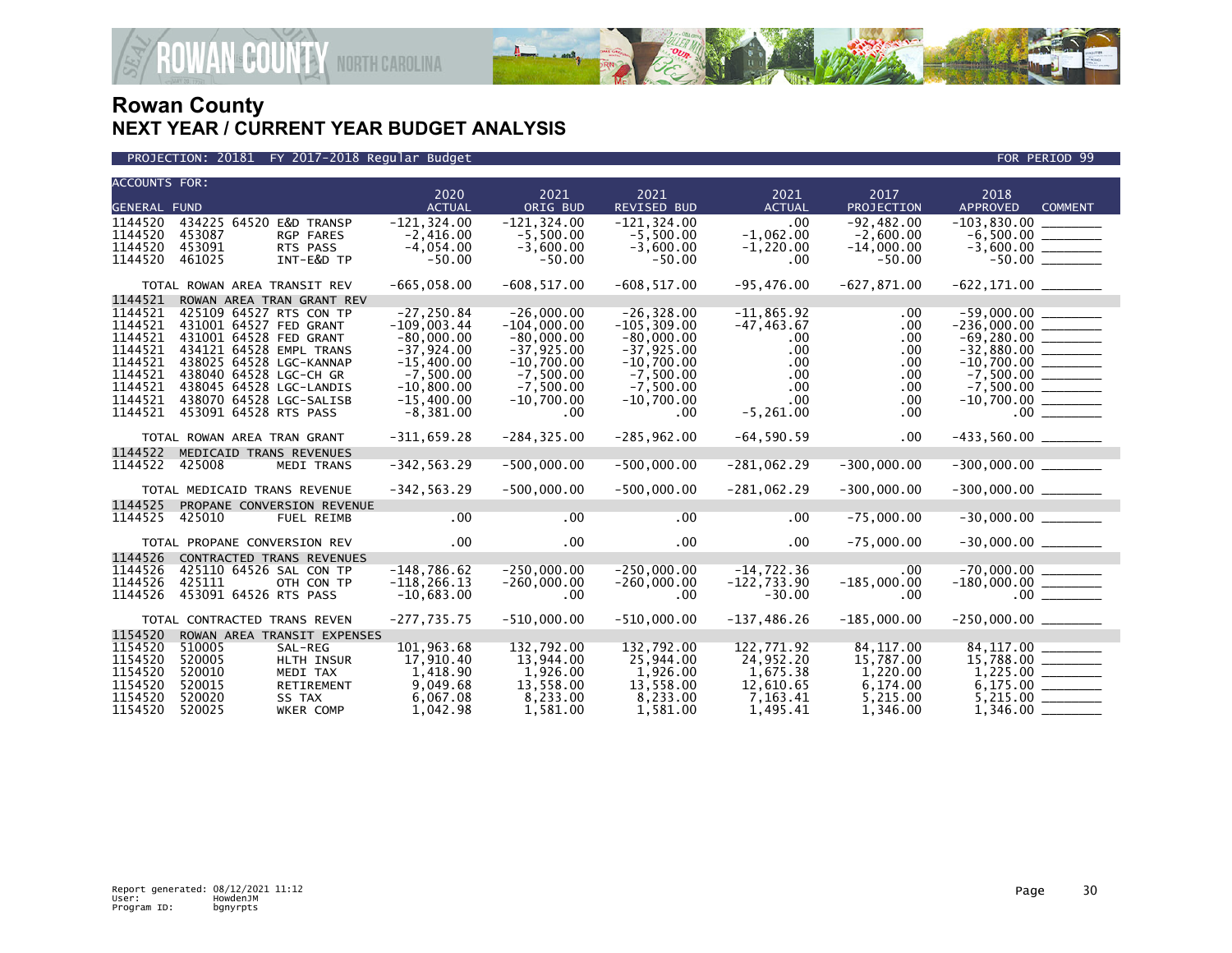

PROJECTION: 20181 FY 2017-2018 Regular Budget FOR PERIOD 99

|                              | <b>ACCOUNTS FOR:</b> |  |                              | 2020          | 2021                 | $\sqrt{2021}$        | 2021               | 2017               | 2018                   |                |
|------------------------------|----------------------|--|------------------------------|---------------|----------------------|----------------------|--------------------|--------------------|------------------------|----------------|
|                              | <b>GENERAL FUND</b>  |  |                              | <b>ACTUAL</b> | ORIG BUD             | <b>REVISED BUD</b>   | <b>ACTUAL</b>      | PROJECTION         | <b>APPROVED</b>        | <b>COMMENT</b> |
| 1154520                      | 520030               |  | 401K CONTR                   | 2,118.49      | 3,986.00             | 3,986.00             | 2,623.34           | 2,524.00           | 2,524.00               |                |
| 1154520                      | 532000               |  | PROF SERV                    | 22,454.88     | 30,188.00            | 30,188.00            | 22,800.00          | 12,025.00          |                        |                |
| 1154520                      | 533007               |  | CONTR LAWN                   | 2,400.00      | 2,800.00             | 2,800.00             | 2,800.00           | .00                |                        |                |
| 1154520                      | 533008               |  | <b>CONTR TRSH</b>            | 216.00        | 500.00               | 500.00               | 216.00             | .00                |                        |                |
| 1154520                      | 533013               |  | CLEANING                     | 790.00        | .00                  | .00                  | .00                | 2,880.00           |                        |                |
| 1154520                      | 534030               |  | TECH-S&M                     | 1,166.19      | 1,300.00             | 1,300.00             | 331.50             | 200.00             |                        | 200.00         |
| 1154520                      | 541040               |  | US-WATER                     | 1,050.13      | 1,000.00             | 1,000.00             | 402.52             | 400.00             |                        | 403.00         |
| 1154520                      | 543005               |  | R&M-BLDG                     | .00           | 400.00               | 675.00               | 661.50             | 200.00             |                        | 200.00         |
| 1154520                      | 544004               |  | RNT-COMM E                   | 4,200.00      | 5,000.00             | 5,000.00             | 4,200.00           | 4,200.00           | 4,200.00               |                |
| 1154520                      | 544020               |  | RENT-L&B                     | 4,200.00      | 8,400.00             | 6,400.00             | 4,200.00           | 4,200.00           | 4,200.00               |                |
| 1154520                      | 550007               |  | COST P COP                   | 651.74        | 2.000.00             | 2.000.00             | 1,461.20           | 1.000.00           | 1,000.00               |                |
| 1154520                      | 552000               |  | INSURANCE                    | 19,200.00     | 19,200.00            | 19,200.00            | .00                | 19,200.00          |                        |                |
| 1154520                      | 553005               |  | <b>TELEPHONE</b>             | 2,616.71      | 3,700.00             | 3,700.00             | 1,895.33           | 2,600.00           |                        |                |
| 1154520                      | 554000               |  | ADVERTISNG                   | 2,521.13      | 6,400.00             | 6,125.00             | 2,418.56           | 4,500.00           | 4,450.00               |                |
| 1154520                      | 555000               |  | PRINTING                     | 146.89        | 1,000.00             | 3.000.00             | 2,641.00           | 500.00             |                        | 500.00         |
| 1154520                      | 557000               |  | POSTAGE                      | 612.85        | 1,000.00             | 1,000.00             | 87.42              | 300.00             |                        |                |
| 1154520                      | 558000               |  | <b>TRAVEL</b>                | 857.42        | 3,000.00             | 1,575.00             | 305.75             | 2,500.00           |                        |                |
| 1154520<br>1154520           | 559000<br>561005     |  | <b>TRAINING</b>              | .00<br>847.59 | 1,100.00<br>3,000,00 | 3,100.00<br>3.000.00 | 1,853.22           | 750.00<br>1,608.00 |                        | 750.00         |
| 1154520                      | 561030               |  | OFFICE SUP<br>JANT'L-SUP     | 721.51        | 2,000.00             | 1,000.00             | 2,698.42<br>279.95 | 250.00             | 400.00                 |                |
| 1154520                      | 562005               |  | <b>ELECTRICTY</b>            | 4,987.60      | 5,000.00             | 5,000.00             | 3,606.17           | 5,400.00           | 5,400.00               |                |
| 1154520                      | 562025               |  | NATRAL GAS                   | 1,273.68      | 2,200.00             | 2,200.00             | 1,533.68           | 2,000.00           |                        |                |
| 1154520                      | 564050               |  | DUES&SUBS                    | 600.00        | 1.000.00             | 1.425.00             | 1,025.00           | 400.00             |                        | 600.00         |
| 1154520                      | 575035               |  | C/A-VECHL                    | 305,507.00    | 196,993.00           | 196,993.00           | 162.00             | 357,936.00         |                        |                |
| 1154520                      |                      |  | 584005 64520 E&D TRANSP      | 121,374.00    | 121,374.00           | 121,374.00           | .00                | 92,532.00          | $103,880.00$ _________ |                |
| 1154520                      |                      |  | 585005 64520 RGP TRANSP      | 111,387.00    | 111,387.00           | 111,387.00           | .00                | 63,753.00          |                        |                |
| 1154520                      | 590006               |  | INDIRCT CO                   | .00           | $.00 \ \,$           | .00                  | .00                | 1,450.00           |                        |                |
|                              |                      |  |                              |               |                      |                      |                    |                    |                        |                |
|                              |                      |  | TOTAL ROWAN AREA TRANSIT EXP | 749,353.53    | 705,962.00           | 717,962.00           | 228,871.53         | 697,167.00         |                        |                |
| 1154521                      |                      |  | ROWAN AREA TRAN GRANT EXP    |               |                      |                      |                    |                    |                        |                |
| 1154521                      |                      |  | 533001 64528 CONTR SERV      | 214,429.19    | 160,000,00           | 160.000.00           | .00                | .00                | 138,560.00             |                |
| 1154521                      |                      |  | 584005 64527 E&D TRANSP      | 143, 145. 31  | 130,000.00           | 131,637.00           | 59,329.59          | .00                |                        |                |
|                              |                      |  | TOTAL ROWAN AREA TRAN GRANT  | 357, 574.50   | 290,000,00           | 291,637.00           | 59,329.59          | .00                | 433,560.00 _______     |                |
|                              |                      |  |                              |               |                      |                      |                    |                    |                        |                |
| 1154522                      |                      |  | MEDICAID TRANS EXPENDITURES  |               |                      |                      |                    |                    |                        |                |
| 1154522                      | 558045               |  | TRAV-VOLUN                   | 342,299.03    | 500,000.00           | 500,000.00           | 100,576.94         | 300,000.00         | 300,000.00             |                |
| TOTAL MEDICAID TRANS EXPENDI |                      |  |                              | 342,299.03    | 500,000.00           | 500,000.00           | 100,576.94         | 300,000,00         | 300,000.00 ______      |                |
| 1154525                      |                      |  | PROPANE CONVERSION EXPENSES  |               |                      |                      |                    |                    |                        |                |
| 1154525                      | 543020               |  | R&M-VEHIC                    | .00           | .00                  | .00                  | $.00 \,$           | 5,000.00           |                        |                |
| 1154525                      | 561090               |  | OTH SUPPL                    | $.00 \,$      | $.00 \,$             | $.00 \ \,$           | $.00 \,$           | 400.00             |                        |                |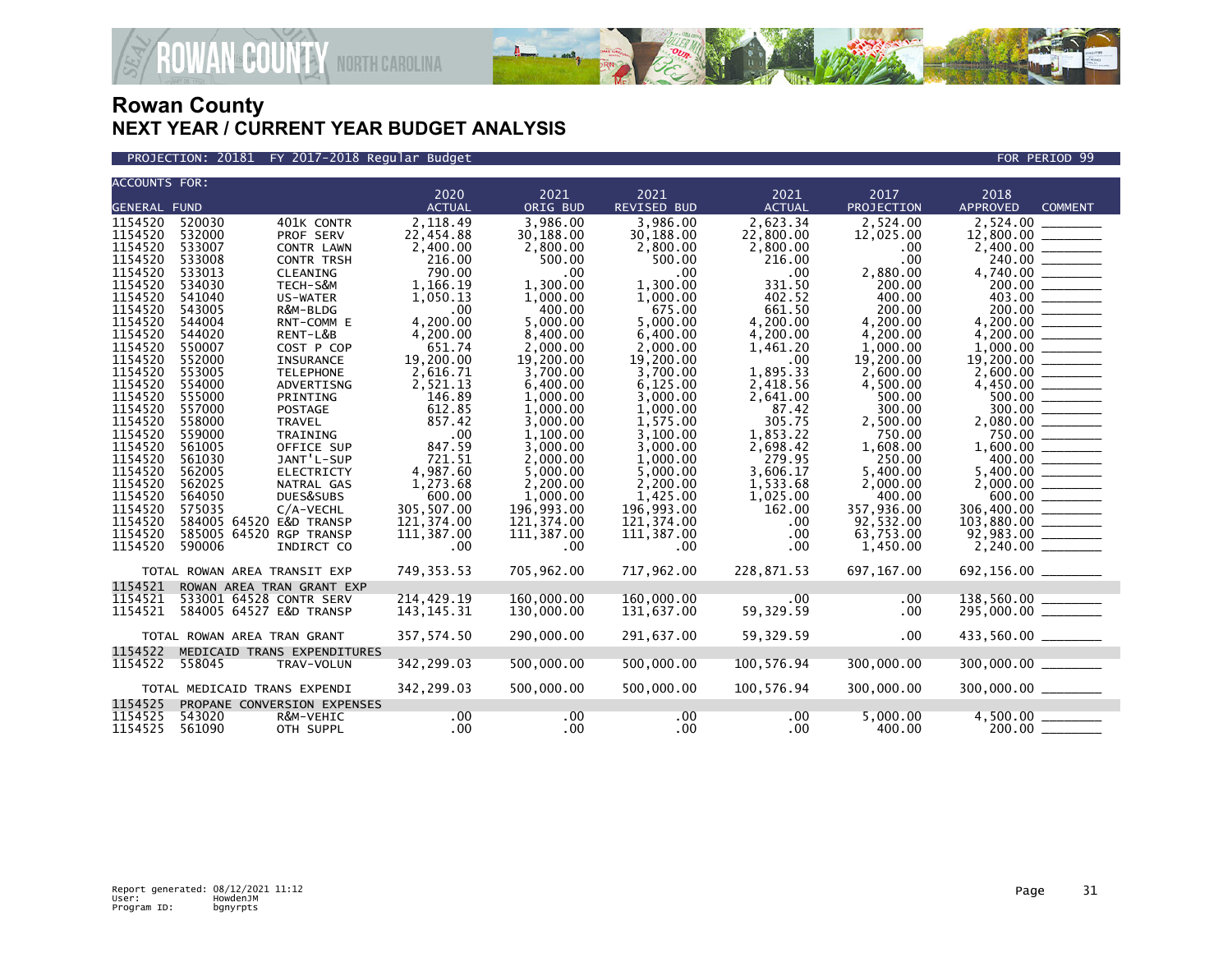

| PROJECTION: 20181 FY 2017-2018 Regular Budget | FOR PERIOD 99 |
|-----------------------------------------------|---------------|

| <b>ACCOUNTS FOR:</b> |                                   |                               | 2020                      | 2021                     | 2021                     | 2021                   | 2017              | 2018                     |                |
|----------------------|-----------------------------------|-------------------------------|---------------------------|--------------------------|--------------------------|------------------------|-------------------|--------------------------|----------------|
| <b>GENERAL FUND</b>  |                                   |                               | <b>ACTUAL</b>             | ORIG BUD                 | <b>REVISED BUD</b>       | <b>ACTUAL</b>          | <b>PROJECTION</b> | <b>APPROVED</b>          | <b>COMMENT</b> |
| 1154525              | 562030                            | PROPANE GA                    | .00                       | .00                      | .00                      | .00                    | 50,000.00         |                          |                |
|                      | TOTAL PROPANE CONVERSION EXP      |                               | .00                       | .00                      | .00                      | $.00 \,$               | 55,400.00         | 39,700.00 _______        |                |
| 1154526              |                                   | CONTRACTED TRANS EXPENSES     |                           |                          |                          |                        |                   |                          |                |
| 1154526<br>1154526   | 533001<br>533001 64526 CONTR SERV | <b>CONTR SERV</b>             | 121,636.85<br>166, 349.50 | 260,000.00<br>250,000.00 | 260,000,00<br>250,000.00 | 20,228.82<br>14,752.36 | 250,000.00<br>.00 | 180,000.00 ______        |                |
|                      | TOTAL CONTRACTED TRANS EXPEN      |                               | 287.986.35                | 510,000.00               | 510.000.00               | 34,981.18              | 250,000,00        | 250,000.00 _______       |                |
|                      | TOTAL ROWAN AREA TRANSIT          |                               | 140, 197.09               | 103,120.00               | 115,120.00               | $-154, 855.90$         | 114,696.00        | 79,685.00 _______        |                |
| 4805                 |                                   | DIV OF ECONOMIC DEVELOPMENT   |                           |                          |                          |                        |                   |                          |                |
| 1144805              | ECONOMIC DEVELOPMENT REV          |                               |                           |                          |                          |                        |                   |                          |                |
| 1144805              | 434016                            | INCENTIVE                     | .00 <sub>1</sub>          | $-401,650.00$            | $-501,650.00$            | $-216,650.00$          | .00               |                          | .00            |
|                      | TOTAL ECONOMIC DEVELOPMENT R      |                               | $.00 \,$                  | $-401,650.00$            | $-501,650.00$            | $-216,650.00$          | .00               |                          | $.00$ $\qquad$ |
| 1154805              | ECONONIC DEVELOPMENT EXP          |                               |                           |                          |                          |                        |                   |                          |                |
| 1154805              | 574000                            | $C/A$ -OTH IM                 | .00                       | .00                      | $.00 \times$             | .00                    | .00.              | 350,000.00               |                |
| 1154805              | 583000                            | PROG ACTIV                    | 10,044.86                 | 1,015,000.00             | 905,954.00               | 5,425.08               | .00.              | $650,000.00$ $-$ 000.000 |                |
| 1154805              | 585002                            | ST-PUB ACC                    | .00                       | 401,650.00               | 501,650.00               | 50,000.00              | .00               |                          |                |
| 1154805              | 591014                            | CHAR REGL                     | 42.193.20                 | 42,400.00                | 42,400.00                | 42,378.60              | .00               |                          |                |
| 1154805              | 591017                            | ECODEV COM                    | 158,000.00                | 158,000.00               | 158,000.00               | 158,000.00             | .00               |                          |                |
|                      | TOTAL ECONONIC DEVELOPMENT E      |                               | 210,238.06                | 1,617,050.00             | 1,608,004.00             | 255,803.68             | .00               |                          |                |
|                      | TOTAL DIV OF ECONOMIC DEVELO      |                               | 210,238.06                | 1,215,400.00             | 1,106,354.00             | 39,153.68              | .00               |                          |                |
| 4810                 |                                   | TOURISM DEVELOPMENT AUTHORITY |                           |                          |                          |                        |                   |                          |                |
| 1154810              |                                   | TOURISM DEVELOPMENT AUTHORITY |                           |                          |                          |                        |                   |                          |                |
| 1154810              | 583044                            | OCC TAX RE                    | 925, 344.69               | 792,000.00               | 792,000.00               | 880,469.65             | 386,100.00        | 445,500.00               |                |
|                      | TOTAL TOURISM DEVELOPMENT AU      |                               | 925.344.69                | 792,000,00               | 792,000.00               | 880.469.65             | 386,100.00        |                          |                |
|                      | TOTAL TOURISM DEVELOPMENT AU      |                               | 925, 344.69               | 792,000.00               | 792,000.00               | 880,469.65             | 386,100.00        |                          |                |
|                      |                                   |                               |                           |                          |                          |                        |                   |                          |                |
| 4820                 | INDUSTRIAL PARK                   |                               |                           |                          |                          |                        |                   |                          |                |
| 1144820              | INDUSTRIAL PARK REVENUE           |                               |                           |                          |                          |                        |                   |                          |                |
| 1144820              | 462035                            | RENT-NCQMA                    | $-18,401.76$              | $-18,400.00$             | $-18,400.00$             | $-18,401.76$           | $-17,080.00$      |                          |                |
|                      | TOTAL INDUSTRIAL PARK REVENU      |                               | $-18,401.76$              | $-18,400.00$             | $-18,400.00$             | $-18,401.76$           | $-17,080.00$      |                          |                |
| 1154820              |                                   | INDUSTRIAL PARK EXPEDITURE    |                           |                          |                          |                        |                   |                          |                |
| 1154820              | 541040                            | US-WATER                      | 221.40                    | 2,400.00                 | 2,400.00                 | 202.95                 | 3,500.00          | 3,500.00                 |                |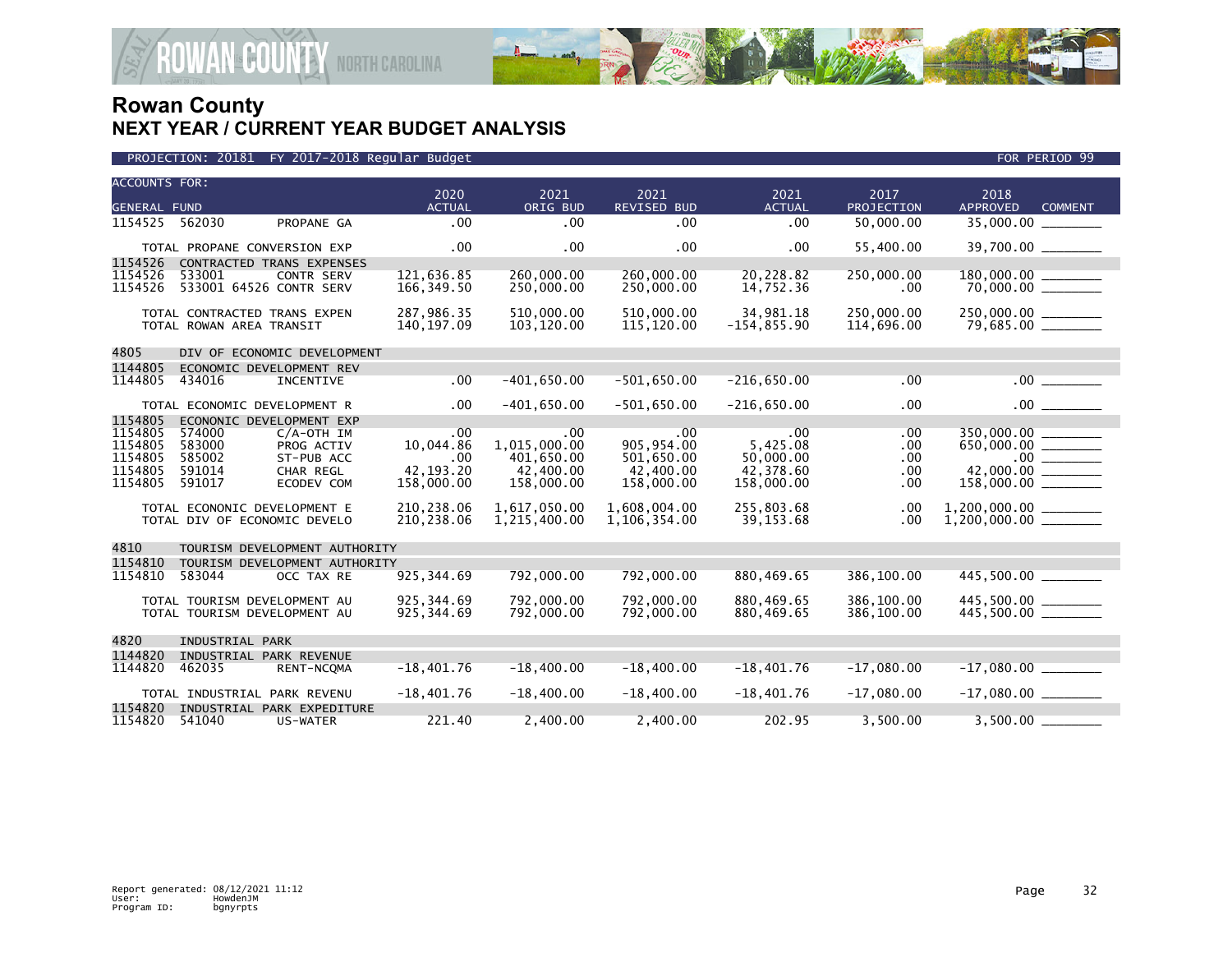

|                                                                           | PROJECTION: 20181                                                  |                                                                                      | FY 2017-2018 Regular Budget                                                            |                                                                                         |                                                                                        |                                                                                        |                                                                                       | FOR PERIOD 99                                                                           |
|---------------------------------------------------------------------------|--------------------------------------------------------------------|--------------------------------------------------------------------------------------|----------------------------------------------------------------------------------------|-----------------------------------------------------------------------------------------|----------------------------------------------------------------------------------------|----------------------------------------------------------------------------------------|---------------------------------------------------------------------------------------|-----------------------------------------------------------------------------------------|
| <b>ACCOUNTS FOR:</b>                                                      |                                                                    |                                                                                      |                                                                                        |                                                                                         |                                                                                        |                                                                                        |                                                                                       |                                                                                         |
| <b>GENERAL FUND</b>                                                       |                                                                    |                                                                                      | 2020<br><b>ACTUAL</b>                                                                  | 2021<br>ORIG BUD                                                                        | 2021<br><b>REVISED BUD</b>                                                             | 2021<br><b>ACTUAL</b>                                                                  | 2017<br><b>PROJECTION</b>                                                             | 2018<br><b>APPROVED</b><br><b>COMMENT</b>                                               |
| 1154820 562005                                                            |                                                                    | <b>ELECTRICTY</b>                                                                    | 11,747.12                                                                              | 16,000.00                                                                               | 16,000.00                                                                              | 8,893.65                                                                               | 17,000.00                                                                             | 17,000.00                                                                               |
|                                                                           | TOTAL INDUSTRIAL PARK                                              | TOTAL INDUSTRIAL PARK EXPEDI                                                         | 11,968.52<br>$-6,433.24$                                                               | 18,400.00<br>.00                                                                        | 18,400.00<br>.00                                                                       | 9.096.60<br>$-9,305.16$                                                                | 20,500.00<br>3,420.00                                                                 |                                                                                         |
| 4830                                                                      | PLANNING                                                           |                                                                                      |                                                                                        |                                                                                         |                                                                                        |                                                                                        |                                                                                       |                                                                                         |
| 1144830                                                                   | PLANNING REVENUE                                                   |                                                                                      |                                                                                        |                                                                                         |                                                                                        |                                                                                        |                                                                                       |                                                                                         |
| 1144830<br>1144830<br>1144830<br>1144830<br>1144830                       | 425011<br>425012<br>425040<br>453029<br>453077                     | MAP SALES<br>ORD COPY S<br>RD SGN SAL<br>CELL TOW F<br>PEN&INT                       | $-37.00$<br>.00<br>.00<br>.00<br>.00                                                   | $-25.00$<br>.00<br>$-75.00$<br>$-6,000.00$<br>.00                                       | $-25.00$<br>$.00 \times$<br>$-75.00$<br>$-6.000.00$<br>$.00 \times$                    | $-80.00$<br>$-1.61$<br>.00<br>$-1,000.00$<br>$-75.00$                                  | $-45.00$<br>$.00 \,$<br>.00<br>$-5,000.00$<br>.00                                     | $-45.00$                                                                                |
| 1144830<br>1144830<br>1144830                                             | 453081<br>453082<br>453088                                         | PLAN'G FEE<br>REZONE-VAR<br>SUBDIV REV                                               | $-5,880.00$<br>$-2, 240.00$<br>$-3,360.00$                                             | $-3,000.00$<br>$-2,000.00$<br>$-3,000.00$                                               | $-3.000.00$<br>$-2,000.00$<br>$-3,000.00$                                              | $-6.690.00$<br>$-4, 100.00$<br>$-8,460.00$                                             | $-26, 400.00$<br>$-3,450.00$<br>$-3,700.00$                                           | $-6,250.00$                                                                             |
|                                                                           | TOTAL PLANNING REVENUE                                             |                                                                                      | $-11, 517.00$                                                                          | $-14, 100.00$                                                                           | $-14, 100.00$                                                                          | $-20, 406.61$                                                                          | $-38,595.00$                                                                          | $-18,545.00$ ________                                                                   |
| 1154830                                                                   | PLANNING                                                           |                                                                                      |                                                                                        |                                                                                         |                                                                                        |                                                                                        |                                                                                       |                                                                                         |
| 1154830<br>1154830<br>1154830<br>1154830<br>1154830<br>1154830<br>1154830 | 510005<br>520005<br>520010<br>520015<br>520020<br>520025<br>520030 | SAL-REG<br>HLTH INSUR<br>MEDI TAX<br>RETIREMENT<br>SS TAX<br>WKER COMP<br>401K CONTR | 312, 257.31<br>55,435.00<br>4,363.90<br>28,298.42<br>18,654.13<br>2,191.78<br>8,831.03 | 420, 185.00<br>70,218.00<br>5,954.00<br>41,987.00<br>25,445.00<br>4,107.00<br>12,610.00 | 420.185.00<br>64,388.00<br>5,954.00<br>41,987.00<br>25,445.00<br>4,107.00<br>12,610.00 | 372,933.00<br>63,634.56<br>5,106.52<br>38,451.27<br>21,642.67<br>2,771.44<br>10,242.85 | 291,723.00<br>51,480.00<br>4,230.00<br>21,413.00<br>18,087.00<br>3,777.00<br>8,752.00 | 300, 305.00 _____<br>$51,480.00$<br>$4,350.00$<br>$22,042.00$<br>3,891.00               |
| 1154830<br>1154830<br>1154830<br>1154830                                  | 532017<br>533021<br>534030<br>543015                               | CONSULTING<br>FORUM EXP<br>TECH-S&M<br>R&M-EQUIP                                     | .00<br>182.83<br>.00<br>.00                                                            | 6,000.00<br>200.00<br>.00<br>300.00                                                     | 26,000.00<br>200.00<br>$.00 \,$<br>300.00                                              | 6,900.00<br>.00<br>.00<br>.00                                                          | 5,000.00<br>200.00<br>300.00<br>300.00                                                | $9,009.00$ ________<br>5,000.00 ________<br>200.00<br>300.00<br>300.00<br>$\frac{1}{1}$ |
| 1154830<br>1154830<br>1154830<br>1154830                                  | 543020<br>550007<br>553005<br>554000                               | R&M-VEHIC<br>COST P COP<br><b>TELEPHONE</b><br>ADVERTISNG                            | 65.54<br>1,293.63<br>2,779.76<br>3,252.48                                              | 2,800.00<br>1,500.00<br>5,000.00<br>3,000.00                                            | 2,800.00<br>1,500.00<br>5,000.00<br>5,000.00                                           | 447.68<br>1,005.71<br>3,901.19<br>4,005.02                                             | 1,000.00<br>1,500.00<br>2,600.00<br>2,400.00                                          | 1,500.00<br>$\overline{\phantom{a}}$                                                    |
| 1154830<br>1154830<br>1154830<br>1154830                                  | 555000<br>556000<br>557000<br>558000                               | PRINTING<br><b>UNIFORMS</b><br><b>POSTAGE</b><br><b>TRAVEL</b>                       | 334.71<br>.00<br>1,130.55<br>1,309.18                                                  | 500.00<br>200.00<br>1,500.00<br>3,800.00                                                | 500.00<br>200.00<br>2,100.00<br>1.200.00                                               | 122.65<br>197.15<br>2,194.97<br>.00                                                    | 700.00<br>225.00<br>1,500.00<br>2.800.00                                              | 700.00<br>225.00<br>1,500.00                                                            |
| 1154830<br>1154830<br>1154830<br>1154830                                  | 559000<br>561005<br>561095<br>562020                               | TRAINING<br>OFFICE SUP<br>OTH SM EQP<br>FUEL&LUBIC                                   | 1,424.00<br>2,073.21<br>645.56<br>967.54                                               | 2,500.00<br>2,500.00<br>500.00<br>3.150.00                                              | 2,500.00<br>2,500.00<br>500.00<br>3.150.00                                             | 756.50<br>2,482.64<br>81.98<br>1,539.37                                                | 2,000.00<br>3,000.00<br>650.00<br>2.650.00                                            | 650.00 _______<br>2,650.00                                                              |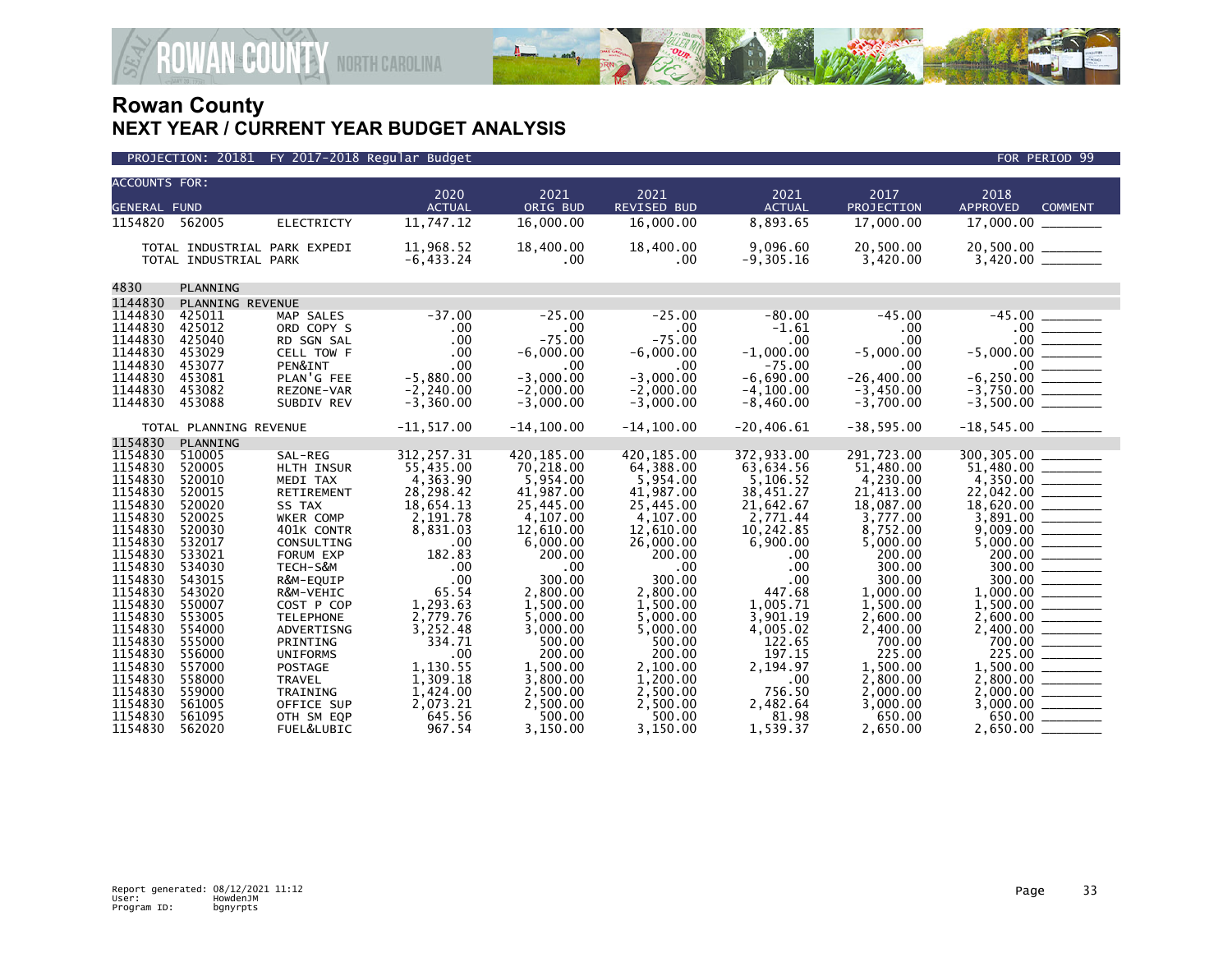



| <b>ACCOUNTS FOR:</b>                                                                                                                                                                                          |                                                                                                                                                                                                                 |                                                                                                                                                                                                                                                          |                                                                                                                                    |                                                                                                                                                                                                                         |                                                                                                                                                                                                                        |                                                                                                                            |                                                                                                                                                                                                      |                                                                                                                                              |
|---------------------------------------------------------------------------------------------------------------------------------------------------------------------------------------------------------------|-----------------------------------------------------------------------------------------------------------------------------------------------------------------------------------------------------------------|----------------------------------------------------------------------------------------------------------------------------------------------------------------------------------------------------------------------------------------------------------|------------------------------------------------------------------------------------------------------------------------------------|-------------------------------------------------------------------------------------------------------------------------------------------------------------------------------------------------------------------------|------------------------------------------------------------------------------------------------------------------------------------------------------------------------------------------------------------------------|----------------------------------------------------------------------------------------------------------------------------|------------------------------------------------------------------------------------------------------------------------------------------------------------------------------------------------------|----------------------------------------------------------------------------------------------------------------------------------------------|
| <b>GENERAL FUND</b>                                                                                                                                                                                           |                                                                                                                                                                                                                 |                                                                                                                                                                                                                                                          | 2020<br><b>ACTUAL</b>                                                                                                              | 2021<br>ORIG BUD                                                                                                                                                                                                        | 2021<br><b>REVISED BUD</b>                                                                                                                                                                                             | 2021<br><b>ACTUAL</b>                                                                                                      | 2017<br>PROJECTION                                                                                                                                                                                   | 2018<br><b>APPROVED</b><br><b>COMMENT</b>                                                                                                    |
| 1154830<br>1154830<br>1154830<br>1154830<br>1154830<br>1154830<br>1154830                                                                                                                                     | 564010<br>564050<br>582000<br>582005<br>582011<br>590008<br>591103                                                                                                                                              | <b>BOOKS</b><br>DUES&SUBS<br>SPEC PROJ<br>SP-MFG REM<br>DEMO EXP<br>SALES&USE<br><b>HISTLANDCO</b>                                                                                                                                                       | .00<br>1,249.00<br>2,409.73<br>5,100.00<br>4,738.08<br>.00<br>.00                                                                  | .00<br>2,000.00<br>500.00<br>35,000.00<br>6,000.00<br>25.00<br>500.00                                                                                                                                                   | .00<br>2,000.00<br>500.00<br>31,700.00<br>9,300.00<br>25.00<br>32,531.00                                                                                                                                               | .00<br>1,060.00<br>.00<br>10,811.60<br>9,254.92<br>.11<br>.00                                                              | 500.00<br>1,500.00<br>.00<br>3,000.00<br>4,000.00<br>25.00<br>.00                                                                                                                                    | 500.00<br>500.00<br>.00                                                                                                                      |
| TOTAL PLANNING                                                                                                                                                                                                |                                                                                                                                                                                                                 | 458,987.37                                                                                                                                                                                                                                               | 657,981.00                                                                                                                         | 704,182.00                                                                                                                                                                                                              | 559,543.80                                                                                                                                                                                                             | 435,312.00                                                                                                                 | 446,047.00 ________                                                                                                                                                                                  |                                                                                                                                              |
| 1154835<br>1154835<br>1154835<br>1154835<br>1154835<br>1154835<br>1154835<br>1154835<br>1154835<br>1154835<br>1154835<br>1154835<br>1154835<br>1154835<br>1154835<br>1154835<br>1154835<br>1154835<br>1154835 | <b>GIS MAPPING EXPENSES</b><br>510005<br>520005<br>520010<br>520015<br>520020<br>520025<br>520030<br>533050<br>534030<br>543015<br>550007<br>553005<br>558000<br>559000<br>561005<br>561042<br>561095<br>564050 | SAL-REG<br>HLTH INSUR<br>MEDI TAX<br>RETIREMENT<br>SS TAX<br>WKER COMP<br>401K CONTR<br>PROGR SERV<br>TECH-S&M<br>R&M-EQUIP<br>COST P COP<br><b>TELEPHONE</b><br><b>TRAVEL</b><br><b>TRAINING</b><br>OFFICE SUP<br>MAPPING SU<br>OTH SM EQP<br>DUES&SUBS | $.00 \,$<br>.00<br>.00<br>.00<br>.00<br>.00<br>.00<br>.00<br>.00<br>.00<br>763.73<br>.00<br>.00<br>.00<br>.00<br>.00<br>.00<br>.00 | .00<br>$.00 \,$<br>$.00 \,$<br>$.00 \,$<br>$.00 \,$<br>$.00 \,$<br>$.00 \,$<br>$.00 \,$<br>$.00 \times$<br>$.00 \,$<br>$.00 \,$<br>$.00 \,$<br>$.00 \,$<br>$.00 \,$<br>$.00 \,$<br>$.00 \,$<br>$.00 \,$<br>$.00 \times$ | $.00 \ \,$<br>$.00 \,$<br>$.00 \,$<br>$.00 \,$<br>$.00 \,$<br>$.00 \times$<br>$.00 \,$<br>$.00 \times$<br>$.00 \times$<br>$.00 \,$<br>.00<br>$.00 \,$<br>$.00 \times$<br>.00<br>$.00 \times$<br>$.00 \,$<br>.00<br>.00 | .00<br>.00<br>.00<br>.00<br>.00<br>.00<br>.00<br>.00<br>.00<br>.00<br>.00<br>.00<br>.00<br>.00<br>.00<br>.00<br>.00<br>.00 | 58,226.00<br>8,580.00<br>844.00<br>4,274.00<br>3,610.00<br>146.00<br>1,747.00<br>12,000.00<br>29,000.00<br>500.00<br>.00<br>1,000.00<br>1,800.00<br>1,900.00<br>200.00<br>900.00<br>300.00<br>200.00 | 58,226.00<br>850.00<br>$4,274.00$<br>$3,610.00$<br>$\frac{12,000.00}{29,000.00}$<br>1,000.00<br>$200.00$ $\frac{1}{200}$<br>300.00<br>200.00 |
|                                                                                                                                                                                                               | TOTAL GIS MAPPING EXPENSES<br>TOTAL PLANNING                                                                                                                                                                    |                                                                                                                                                                                                                                                          | 763.73<br>448,234.10                                                                                                               | $.00 \times$<br>643,881.00                                                                                                                                                                                              | .00<br>690,082.00                                                                                                                                                                                                      | .00<br>539, 137. 19                                                                                                        | 125,227.00<br>521,944.00                                                                                                                                                                             | $127, 233.00$ _________<br>554,735.00 _________                                                                                              |
| 4950                                                                                                                                                                                                          | COOPERATIVE EXTENSION                                                                                                                                                                                           |                                                                                                                                                                                                                                                          |                                                                                                                                    |                                                                                                                                                                                                                         |                                                                                                                                                                                                                        |                                                                                                                            |                                                                                                                                                                                                      |                                                                                                                                              |
| 1144955<br>1144955<br>1144955<br>1144955<br>1144955<br>1144955<br>1144955<br>1144955                                                                                                                          | CE-OTHER PROG REVENUES<br>449001<br>449002<br>449003<br>449005<br>449006<br>453089<br>495000                                                                                                                    | EXT GEN RE<br>HORT REV<br>4-H GEN RE<br>FOOD REV<br>LIVESTOCK<br>FCS REV<br>APP FB-UNR                                                                                                                                                                   | $-12, 965.65$<br>$-4, 379.37$<br>$-13,636.59$<br>$-660.87$<br>$-887.62$<br>$-1,935.87$<br>$-100.00$                                | $-1,500.00$<br>$.00 \,$<br>$-5,000.00$<br>$.00 \,$<br>$.00 \,$<br>$.00 \,$<br>$.00 \times$                                                                                                                              | .00<br>.00<br>5,000.00<br>.00.<br>$-11,774.00$<br>.00.<br>$.00 \,$                                                                                                                                                     | $-9,370.45$<br>$-690.00$<br>$-15,816.00$<br>$-122.43$<br>$-11,774.88$<br>$-730.00$<br>.00                                  | .00<br>.00<br>.00<br>.00<br>.00<br>.00<br>.00                                                                                                                                                        | $-1,500.00$<br>$.00 \,$<br>$-5,000.00$<br>$.00 \,$<br>$.00 \,$<br>.00.<br>$.00 \,$                                                           |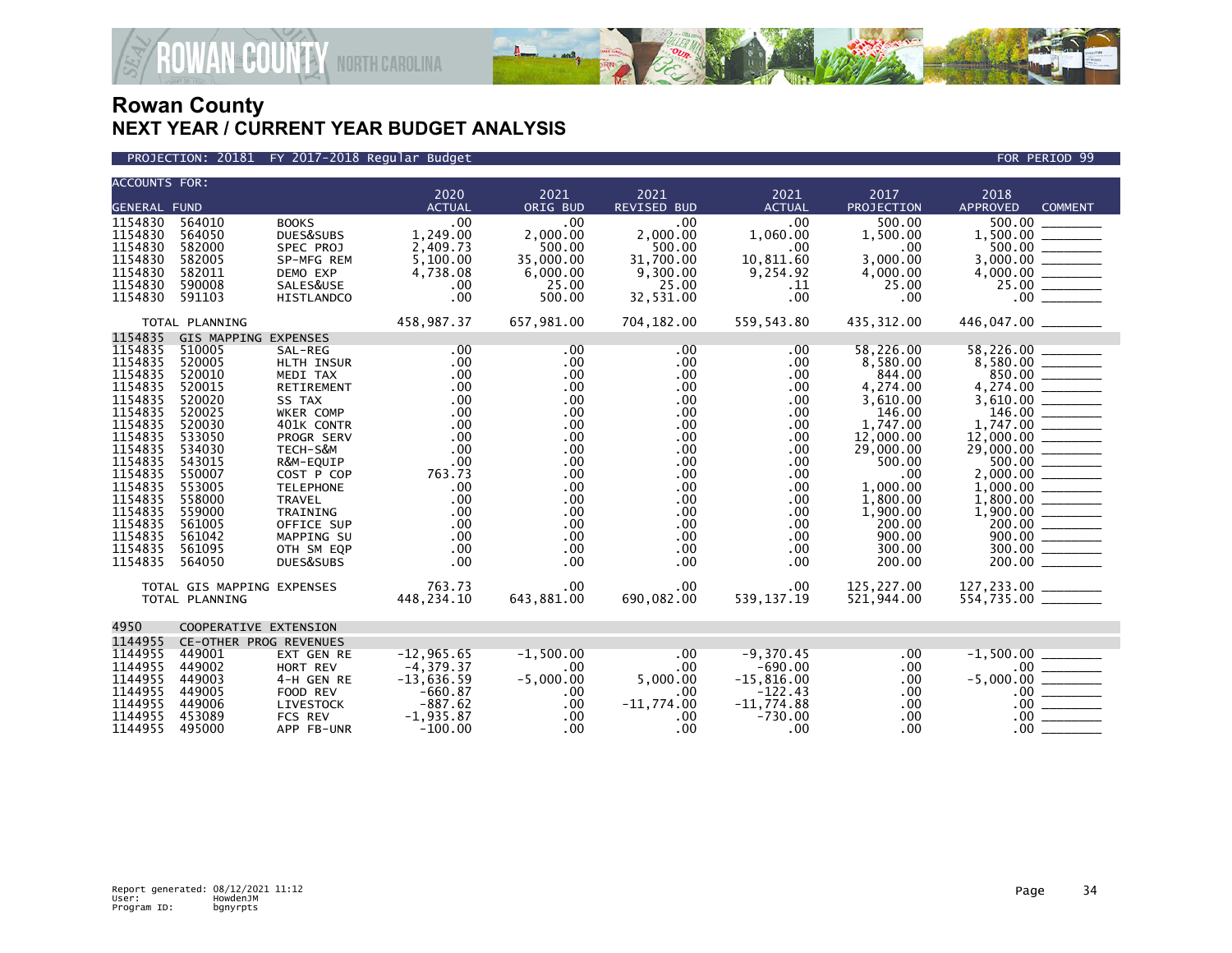

| <b>ACCOUNTS FOR:</b>                 |                              |                             | 2020                 | 2021                 | 2021                  | 2021                | 2017            | 2018                                                                                                                                                                                                                                                                                                                                                                                                                                                                                                              |  |
|--------------------------------------|------------------------------|-----------------------------|----------------------|----------------------|-----------------------|---------------------|-----------------|-------------------------------------------------------------------------------------------------------------------------------------------------------------------------------------------------------------------------------------------------------------------------------------------------------------------------------------------------------------------------------------------------------------------------------------------------------------------------------------------------------------------|--|
| <b>GENERAL FUND</b>                  |                              |                             | <b>ACTUAL</b>        | ORIG BUD             | <b>REVISED BUD</b>    | <b>ACTUAL</b>       | PROJECTION      | <b>APPROVED</b><br><b>COMMENT</b>                                                                                                                                                                                                                                                                                                                                                                                                                                                                                 |  |
| 1144955 495010                       |                              | APP FB-RES                  | .00                  | .00                  | $-65, 170.00$         | .00                 | .00             | .00                                                                                                                                                                                                                                                                                                                                                                                                                                                                                                               |  |
|                                      |                              |                             |                      |                      |                       |                     |                 |                                                                                                                                                                                                                                                                                                                                                                                                                                                                                                                   |  |
| TOTAL CE-OTHER PROG REVENUES         |                              |                             | $-34, 565.97$        | $-6,500.00$          | $-71,944.00$          | $-38,503.76$        | .00             |                                                                                                                                                                                                                                                                                                                                                                                                                                                                                                                   |  |
| 1154950                              |                              |                             |                      |                      |                       |                     |                 |                                                                                                                                                                                                                                                                                                                                                                                                                                                                                                                   |  |
| 1154950                              | 532022                       | <b>INTERPRETR</b>           | .00.                 | 250.00               | 250.00                | $.00 \,$            | 250.00          | 250.00                                                                                                                                                                                                                                                                                                                                                                                                                                                                                                            |  |
| 1154950                              | 533001                       | <b>CONTR SERV</b>           | 246,736.70           | 248,134.00           | 248,134.00            | 242,466.86          | 228,700.00      |                                                                                                                                                                                                                                                                                                                                                                                                                                                                                                                   |  |
| 1154950                              | 543015                       | R&M-EQUIP                   | .00                  | 500.00               | 500.00                | .00                 | .00             | 250.00                                                                                                                                                                                                                                                                                                                                                                                                                                                                                                            |  |
| 1154950<br>1154950                   | 543020<br>544045             | R&M-VEHIC<br>RNT-POS MT     | .00<br>1,050.00      | 250.00               | 250.00                | 69.79<br>420.00     | .00<br>1,400.00 | 750.00<br>1,400.00                                                                                                                                                                                                                                                                                                                                                                                                                                                                                                |  |
| 1154950                              | 550007                       | COST P COP                  | 2,835.05             | 1,400.00<br>4,000.00 | 1,400.00<br>4,000.00  | 1,106.85            | 4,000.00        |                                                                                                                                                                                                                                                                                                                                                                                                                                                                                                                   |  |
| 1154950                              | 553005                       | <b>TELEPHONE</b>            | 663.60               | 2,100.00             | 2,100.00              | 1,295.15            | 600.00          |                                                                                                                                                                                                                                                                                                                                                                                                                                                                                                                   |  |
| 1154950                              | 555000                       | PRINTING                    | 172.34               | 500.00               | 500.00                | .00                 | 1,000.00        |                                                                                                                                                                                                                                                                                                                                                                                                                                                                                                                   |  |
| 1154950                              | 558000                       | <b>TRAVEL</b>               | 2,888.46             | 2.000.00             | 2.000.00              | 15.68               | 6,400.00        |                                                                                                                                                                                                                                                                                                                                                                                                                                                                                                                   |  |
| 1154950                              | 559000                       | TRAINING                    | 1,617.00             | 2,000.00             | 2,000.00              | 251.00              | 2,000.00        |                                                                                                                                                                                                                                                                                                                                                                                                                                                                                                                   |  |
| 1154950                              | 561005                       | OFFICE SUP                  | 4,291.66             | 3,500.00             | 3,500.00              | 1,931.75            | 5,500.00        |                                                                                                                                                                                                                                                                                                                                                                                                                                                                                                                   |  |
| 1154950                              | 561015                       | EDU SUPPLY                  | .00                  | 400.00               | 400.00                | 38.95               | 400.00          | 400.00 ______                                                                                                                                                                                                                                                                                                                                                                                                                                                                                                     |  |
| 1154950                              | 561095                       | OTH SM EQP                  | 1,464.87             | 500.00               | 500.00                | .00                 | 500.00          |                                                                                                                                                                                                                                                                                                                                                                                                                                                                                                                   |  |
| 1154950<br>1154950                   | 562020                       | FUEL&LUBIC                  | 192.09               | 500.00               | 500.00                | 170.13<br>.00       | .00<br>300.00   | 600.00                                                                                                                                                                                                                                                                                                                                                                                                                                                                                                            |  |
| 1154950                              | 564010<br>564050             | <b>BOOKS</b><br>DUES&SUBS   | .00<br>1,299.77      | .00<br>1,400.00      | $.00 \,$<br>1,400.00  | 854.58              | 1,400.00        |                                                                                                                                                                                                                                                                                                                                                                                                                                                                                                                   |  |
| 1154950                              | 575035                       | C/A-VEHICL                  | .00                  | .00                  | .00                   | .00                 | .00             | 18,180.00<br>$\label{eq:1} \begin{array}{lll} \hline \textbf{1}_{\text{max}} & \textbf{1}_{\text{max}} & \textbf{1}_{\text{max}} \\ \hline \textbf{1}_{\text{max}} & \textbf{1}_{\text{max}} & \textbf{1}_{\text{max}} & \textbf{1}_{\text{max}} \\ \hline \textbf{1}_{\text{max}} & \textbf{1}_{\text{max}} & \textbf{1}_{\text{max}} & \textbf{1}_{\text{max}} \\ \hline \textbf{1}_{\text{max}} & \textbf{1}_{\text{max}} & \textbf{1}_{\text{max}} & \textbf{1}_{\text{max}} \\ \hline \textbf{1}_{\text{max$ |  |
| 1154950                              | 576030                       | $F/A-F\&EQUI$               | 4,412.42             | .00                  | .00                   | .00                 | .00             |                                                                                                                                                                                                                                                                                                                                                                                                                                                                                                                   |  |
|                                      |                              |                             |                      |                      |                       |                     |                 |                                                                                                                                                                                                                                                                                                                                                                                                                                                                                                                   |  |
|                                      | TOTAL COOPERATIVE EXT EXPENS |                             | 267,623.96           | 267,434.00           | 267,434.00            | 248,620.74          | 252,450.00      | 280, 341.00 _______                                                                                                                                                                                                                                                                                                                                                                                                                                                                                               |  |
| 1154955<br>CE-OTHER PROGRAM EXPENSES |                              |                             |                      |                      |                       |                     |                 |                                                                                                                                                                                                                                                                                                                                                                                                                                                                                                                   |  |
| 1154955                              | 583005                       | ADVIS BOAR                  | .00                  | .00                  | 64.00                 | .00                 | .00             | .00                                                                                                                                                                                                                                                                                                                                                                                                                                                                                                               |  |
| 1154955                              | 583033                       | FCS EXP                     | 734.35               | .00                  | 5,661.00              | 266.43              | .00             | .00 <sub>1</sub>                                                                                                                                                                                                                                                                                                                                                                                                                                                                                                  |  |
| 1154955                              | 583073                       | 4-H GEN RE                  | 14,499.69            | 5,000.00             | 27,277.00             | 7,112.56            | .00             | 5,000.00                                                                                                                                                                                                                                                                                                                                                                                                                                                                                                          |  |
| 1154955<br>1154955                   | 583079<br>583081             | EXT GEN RE<br>HORT REV      | 8,436.54<br>3.133.90 | 1,500.00<br>.00      | 17,349.00<br>5.863.00 | 12,064.08<br>767.38 | .00<br>.00      | 1,500.00<br>$\frac{100}{00}$                                                                                                                                                                                                                                                                                                                                                                                                                                                                                      |  |
| 1154955                              | 583082                       | LIVESTOCK                   | 1,086.11             | .00                  | 14,033.00             | 6,218.87            | .00             | $.00 \,$<br>$\begin{tabular}{ccccc} \multicolumn{2}{c }{\textbf{1} & \multicolumn{2}{c }{\textbf{2} & \multicolumn{2}{c }{\textbf{3} & \multicolumn{2}{c }{\textbf{4} & \multicolumn{2}{c }{\textbf{5} & \multicolumn{2}{c }{\textbf{6} & \multicolumn{2}{c }{\textbf{6} & \multicolumn{2}{c }{\textbf{6} & \multicolumn{2}{c }{\textbf{6} & \multicolumn{2}{c }{\textbf{6} & \multicolumn{2}{c }{\textbf{6} & \multicolumn{2}{c }{\textbf{6} & \multicolumn{2}{$                                                 |  |
| 1154955                              | 583106                       | FOOD EXP                    | 502.99               | .00                  | 1,091.00              | 37.10               | .00             | .00 <sub>1</sub>                                                                                                                                                                                                                                                                                                                                                                                                                                                                                                  |  |
|                                      |                              |                             |                      |                      |                       |                     |                 |                                                                                                                                                                                                                                                                                                                                                                                                                                                                                                                   |  |
| TOTAL CE-OTHER PROGRAM EXPEN         |                              |                             | 28,393.58            | 6,500.00             | 71,338.00             | 26,466.42           | $.00 \,$        |                                                                                                                                                                                                                                                                                                                                                                                                                                                                                                                   |  |
|                                      | TOTAL COOPERATIVE EXTENSION  |                             | 261,451.57           | 267,434.00           | 266,828.00            | 236,583.40          | 252,450.00      |                                                                                                                                                                                                                                                                                                                                                                                                                                                                                                                   |  |
|                                      |                              |                             |                      |                      |                       |                     |                 |                                                                                                                                                                                                                                                                                                                                                                                                                                                                                                                   |  |
| 5010<br>SOIL & WATER CONSERVATION    |                              |                             |                      |                      |                       |                     |                 |                                                                                                                                                                                                                                                                                                                                                                                                                                                                                                                   |  |
| 1145010                              |                              | SOIL & WATER CONSER REVENUE |                      |                      |                       |                     |                 |                                                                                                                                                                                                                                                                                                                                                                                                                                                                                                                   |  |
| 1145010                              | 434027                       | S&W GRANT                   | $-24,886.00$         | $-24,886.00$         | $-24,886.00$          | $-24,531.00$        | $-24,500.00$    | $-24,500.00$                                                                                                                                                                                                                                                                                                                                                                                                                                                                                                      |  |
| 1145010                              | 434028                       | SOIL CONSE                  | $-3.600.00$          | $-3.600.00$          | $-3.600.00$           | $-3.600.00$         | $-3.600.00$     | $-3.600.00$                                                                                                                                                                                                                                                                                                                                                                                                                                                                                                       |  |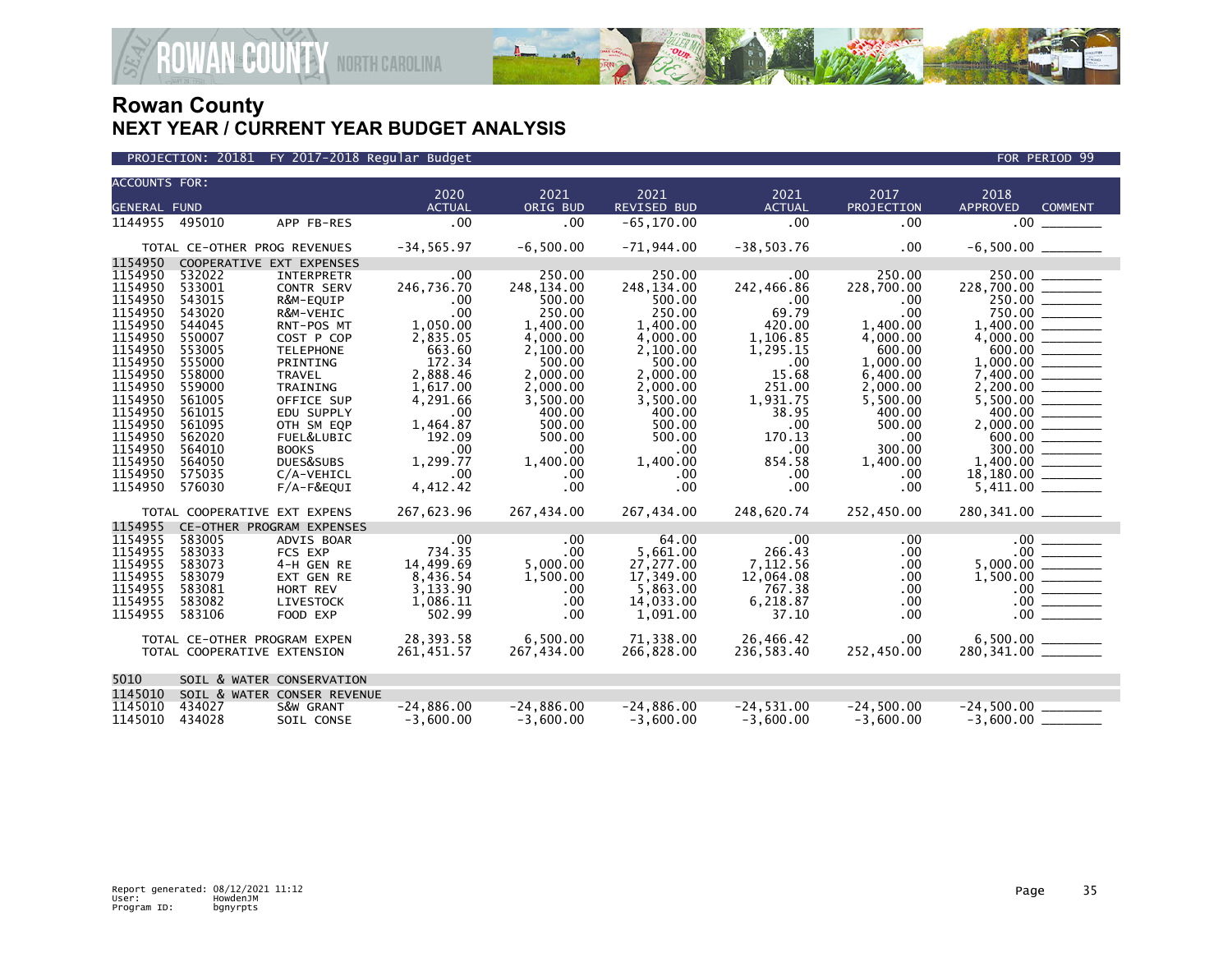



### PROJECTION: 20181 FY 2017-2018 Regular Budget FOR PERIOD 99 (FOR PERIOD 99 FOR PERIOD 99 FOR PERIOD 99 FOR PERIOD 99

| <b>ACCOUNTS FOR:</b> |                              |                              |                       |                  |                            |                       |                    |                                            |  |  |
|----------------------|------------------------------|------------------------------|-----------------------|------------------|----------------------------|-----------------------|--------------------|--------------------------------------------|--|--|
| <b>GENERAL FUND</b>  |                              |                              | 2020<br><b>ACTUAL</b> | 2021<br>ORIG BUD | 2021<br><b>REVISED BUD</b> | 2021<br><b>ACTUAL</b> | 2017<br>PROJECTION | 2018<br><b>APPROVED</b><br><b>COMMENT</b>  |  |  |
| 1145010              |                              |                              |                       |                  | .00.                       |                       |                    |                                            |  |  |
|                      | 464900                       | MISC DONAT                   | $-1,500.00$           | .00              |                            | $-1.750.00$           | $-500.00$          | .00 <sub>1</sub>                           |  |  |
| 1145010              | 495010                       | APP FB-RES                   | .00                   | .00              | $-1,775.00$                | .00                   | $.00 \,$           | .00 <sub>1</sub>                           |  |  |
|                      |                              | TOTAL SOIL & WATER CONSER RE | $-29,986.00$          | $-28,486.00$     | $-30, 261.00$              | $-29,881.00$          | $-28,600.00$       |                                            |  |  |
| 1155010              | SOIL & WATER CONSER EXPENSES |                              |                       |                  |                            |                       |                    |                                            |  |  |
| 1155010              | 510005                       | SAL-REG                      | 81,048.94             | 82,381.00        | 82,381.00                  | 81,429.80             | 42,713.00          | 42,713.00                                  |  |  |
| 1155010              | 520005                       | <b>HLTH INSUR</b>            | 20,182.00             | 19,920.00        | 22,920.00                  | 21,931.00             | 8,580.00           |                                            |  |  |
| 1155010              | 520010                       | MEDI TAX                     | 1,163.10              | 1,181.00         | 1,181.00                   | 1,168.16              | 619.00             | 619.00 _______                             |  |  |
| 1155010              | 520015                       | RETIREMENT                   | 7,808.85              | 8,883.00         | 8,883.00                   | 8,842.84              | 3,541.00           | 3,541.00 _______                           |  |  |
| 1155010              | 520020                       | SS TAX                       | 4,972.91              | 5,047.00         | 5,047.00                   | 4,994.40              | 2,648.00           |                                            |  |  |
| 1155010              | 520025                       | WKER COMP                    | 462.58                | 471.00           | 471.00                     | 466.31                | 683.00             |                                            |  |  |
| 1155010              | 520030                       | 401K CONTR                   | 2,431.22              | 2,472.00         | 2,472.00                   | 2,446.77              | 1,281.00           |                                            |  |  |
| 1155010              | 533060                       | CLERICAL                     | .00                   | 200.00           | 200.00                     | .00                   | 600.00             |                                            |  |  |
| 1155010              | 543015                       | R&M-EQUIP                    | 301.27                | 200.00           | 200.00                     | 79.82                 | 425.00             | 425.00                                     |  |  |
| 1155010              | 550007                       | COST P COP                   | 401.40                | 400.00           | 400.00                     | 348.76                | 200.00             | 200.00                                     |  |  |
| 1155010              | 553005                       | <b>TELEPHONE</b>             | 160.14                | 1,400.00         | 1.400.00                   | 685.98                | 600.00             | 600.00                                     |  |  |
| 1155010              | 557000                       | <b>POSTAGE</b>               | 97.00                 | 100.00           | 100.00                     | 49.89                 | 100.00             |                                            |  |  |
| 1155010              | 558000                       | <b>TRAVEL</b>                | 1,872.01              | 1,900.00         | 1,900.00                   | 857.55                | 2,840.00           | 2,840.00 _______                           |  |  |
| 1155010              | 559000                       | TRAINING                     | 1,234.11              | 600.00           | 600.00                     | 405.00                | 600.00             | 600.00 ________                            |  |  |
| 1155010              | 561005                       | OFFICE SUP                   | 557.67                | 300.00           | 300.00                     | 244.06                | 500.00             | $500.00$ _______                           |  |  |
| 1155010              | 564050                       | DUES&SUBS                    | 1,364.00              | 1,500.00         | 1,500.00                   | 875.00                | 1,500.00           |                                            |  |  |
| 1155010              | 583001                       | DONAT EXP                    | 765.36                | $.00 \times$     | 1,775.00                   | 895.17                | 500.00             | 1,269.00<br>$\overline{\phantom{a}}$       |  |  |
| 1155010              | 583016                       | EDU PROJ                     | 5,009.16              | 3,500.00         | 3,500.00                   | 3,355.98              | 600.00             |                                            |  |  |
|                      |                              | TOTAL SOIL & WATER CONSER EX | 129,831.72            | 130,455.00       | 135,230.00                 | 129,076.49            | 68,530.00          |                                            |  |  |
|                      |                              | TOTAL SOIL & WATER CONSERVAT | 99,845.72             | 101,969.00       | 104,969.00                 | 99,195.49             | 39,930.00          | $69,299.00$<br>41,199.00                   |  |  |
|                      |                              |                              |                       |                  |                            |                       |                    |                                            |  |  |
| 5090                 |                              | SPECIAL APPROPRIATIONS-ED    |                       |                  |                            |                       |                    |                                            |  |  |
| 1155090              |                              | SPECIAL APPROP EXPENSES      |                       |                  |                            |                       |                    |                                            |  |  |
| 1155090              | 591003                       | CAB/RO MPO                   | 15.665.58             | 15.703.00        | 21,360.00                  | 18.746.50             | 14,771.00          | 14,286.00                                  |  |  |
| 1155090              | 591005                       | <b>3RD CRK WS</b>            | 5,534.00              | 5.534.00         | 5.534.00                   | 5.534.00              | 5.534.00           |                                            |  |  |
| 1155090              | 591006                       | ROW RES SQ                   | 398,000.00            | 398,000.00       | 398,000.00                 | 398,000.00            | 433,580.00         | 433,580.00                                 |  |  |
| 1155090              | 591007                       | ARMY AV FL                   | 2,000.00              | 2,000.00         | 2,000.00                   | 2,000.00              | 2,500.00           |                                            |  |  |
| 1155090              | 591008                       | SAL/RO HRC                   | 5,000.00              | 5,000.00         | 5,000.00                   | 5,000.00              | 5,000.00           |                                            |  |  |
| 1155090              | 591009                       | PREVENT CA                   | 10,000.00             | 10,000.00        | 10,000.00                  | 10,000.00             | 5,000.00           | 5,000.00                                   |  |  |
| 1155090              | 591010                       | <b>NCTRAN MUS</b>            | 30,000.00             | 30,000.00        | 30,000.00                  | 30,000.00             | 30,000.00          | 30,000.00                                  |  |  |
| 1155090              | 591011                       | <b>ROW MUSEUM</b>            | 18,000.00             | 18,000.00        | 18,000.00                  | 18,000.00             | 18,000,00          | 18,000.00 ______                           |  |  |
| 1155090              | 591012                       | ROW ARTS C                   | 34,692.00             | 34,692.00        | 34,692.00                  | 34,692.00             | 24,692.00          | 24,692.00 _______                          |  |  |
| 1155090              | 591013                       | NC CIVIL W                   | .00                   | .00              | .00                        | .00                   | 200.00             | $200.00$ $\frac{\phantom{0}}{\phantom{0}}$ |  |  |
| 1155090              | 591015                       | FORESTRY S                   | 56,000.00             | 56,000,00        | 56,000,00                  | 54,389.60             | 53,809.00          | 53,809.00                                  |  |  |
| 1155090              | 591016                       | YP ASSOC                     | 5.000.00              | 5.000.00         | 5.000.00                   | 5.000.00              | .00                | 5.000.00                                   |  |  |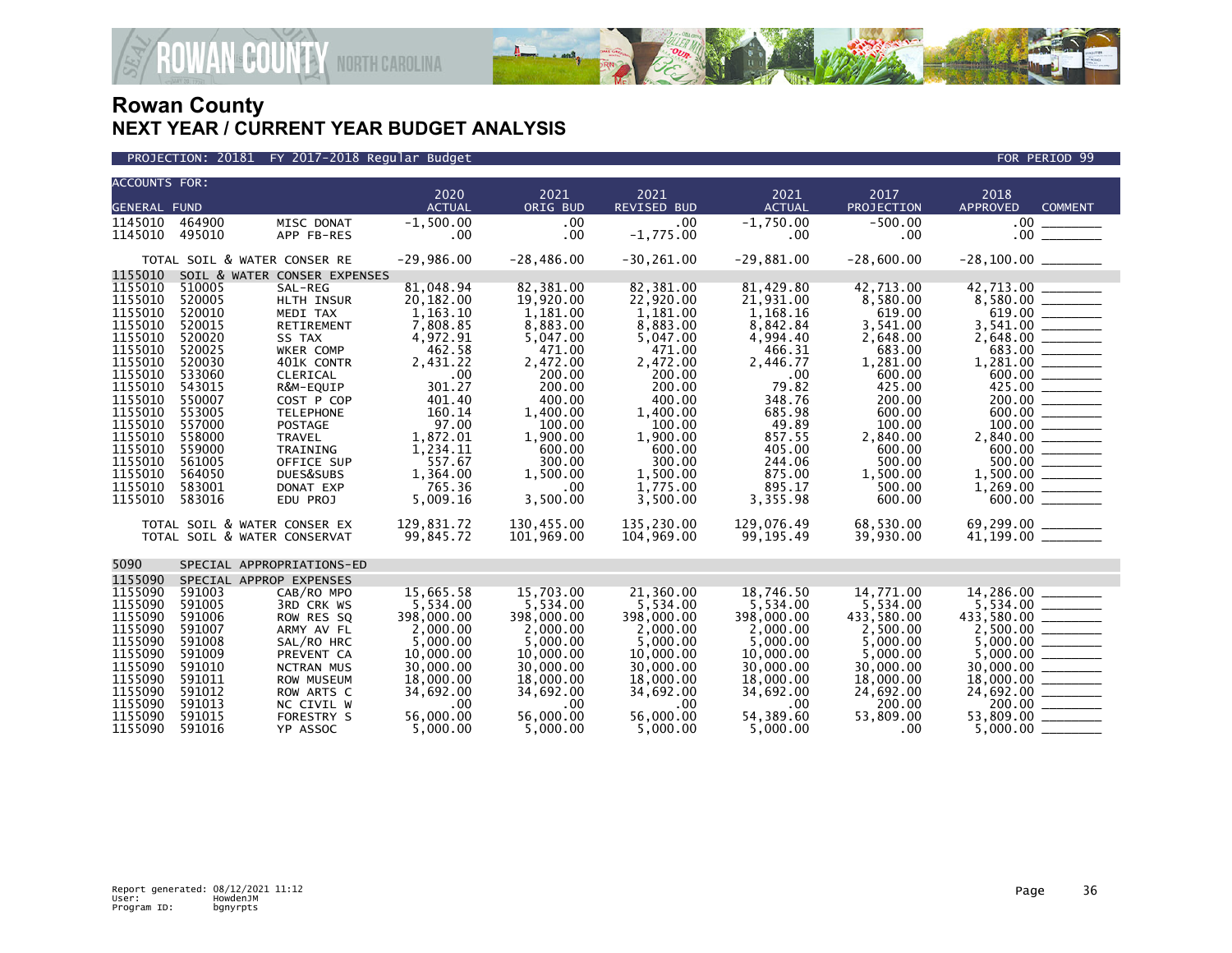

#### PROJECTION: 20181 FY 2017-2018 Regular Budget FOR PERIOD 99

| <b>ACCOUNTS FOR:</b>                                                                                                                        |                                                                                                                                |                                                                                                                                                                                     | 2020                                                                                                                                                | 2021                                                                                                                                                        | 2021                                                                                                                                                        | 2021                                                                                                                                               | 2017                                                                                                                          | 2018                              |  |
|---------------------------------------------------------------------------------------------------------------------------------------------|--------------------------------------------------------------------------------------------------------------------------------|-------------------------------------------------------------------------------------------------------------------------------------------------------------------------------------|-----------------------------------------------------------------------------------------------------------------------------------------------------|-------------------------------------------------------------------------------------------------------------------------------------------------------------|-------------------------------------------------------------------------------------------------------------------------------------------------------------|----------------------------------------------------------------------------------------------------------------------------------------------------|-------------------------------------------------------------------------------------------------------------------------------|-----------------------------------|--|
| <b>GENERAL FUND</b>                                                                                                                         |                                                                                                                                |                                                                                                                                                                                     | <b>ACTUAL</b>                                                                                                                                       | ORIG BUD                                                                                                                                                    | <b>REVISED BUD</b>                                                                                                                                          | <b>ACTUAL</b>                                                                                                                                      | <b>PROJECTION</b>                                                                                                             | <b>APPROVED</b><br><b>COMMENT</b> |  |
| 1155090<br>1155090<br>1155090<br>1155090<br>1155090<br>1155090<br>1155090<br>1155090<br>1155090<br>1155090<br>1155090<br>1155090<br>1155090 | 591017<br>591018<br>591020<br>591026<br>591036<br>591061<br>591097<br>591098<br>591099<br>591100<br>591101<br>591102<br>591115 | ECODEV COM<br>CHMBR COMM<br>RO VOC OPP<br>FOOD 4 THO<br>COMM SCHLS<br>RVPK-BULLH<br>COMM FOUND<br>UNITED WAY<br><b>NCMOM</b><br>SAV GRACE<br>CCOG<br><b>CRIME STOP</b><br>CRSBY SCH | 416,403.00<br>2.600.00<br>66,532.00<br>5,000.00<br>1.400.00<br>17,500.00<br>10,000.00<br>3,000.00<br>.00<br>3,500.00<br>2,000.00<br>.00<br>5,500.00 | 416,403.00<br>2,600.00<br>66,532.00<br>5,000.00<br>1.400.00<br>10,000.00<br>.00<br>3,000.00<br>$.00 \times$<br>3,500.00<br>2.000.00<br>1,500.00<br>5,500.00 | 416,403.00<br>2,600.00<br>66,532.00<br>5,000.00<br>1.400.00<br>10,000.00<br>$.00 \times$<br>3,000.00<br>.00<br>3,500.00<br>2,000.00<br>1,500.00<br>5,500.00 | 416,403.00<br>2,600.00<br>66,532.00<br>5,000.00<br>1,400.00<br>10,000.00<br>.00<br>3,000.00<br>.00<br>3,500.00<br>2,000.00<br>1,500.00<br>5,500.00 | 416,403.00<br>2,500.00<br>66,532.00<br>5,000.00<br>1,400.00<br>3,000.00<br>.00<br>.00<br>.00<br>.00<br>.00<br>.00<br>5,500.00 | 416,403.00<br>1.400.00            |  |
|                                                                                                                                             |                                                                                                                                | TOTAL SPECIAL APPROP EXPENSE<br>TOTAL SPECIAL APPROPRIATIONS                                                                                                                        | 1, 113, 326.58<br>1, 113, 326.58                                                                                                                    | 1,097,364.00<br>1,097,364.00                                                                                                                                | 1,103,021.00<br>1,103,021.00                                                                                                                                | 1,098,797.10<br>1,098,797.10                                                                                                                       | 1,093,421.00<br>1,093,421.00                                                                                                  | 1,122,336.00 ______               |  |
| 5100                                                                                                                                        | HEALTH DEPARTMENT                                                                                                              |                                                                                                                                                                                     |                                                                                                                                                     |                                                                                                                                                             |                                                                                                                                                             |                                                                                                                                                    |                                                                                                                               |                                   |  |
| 1145110                                                                                                                                     |                                                                                                                                | HEALTH ADMIN REVENUES                                                                                                                                                               |                                                                                                                                                     |                                                                                                                                                             |                                                                                                                                                             |                                                                                                                                                    |                                                                                                                               |                                   |  |
| 1145110<br>1145110                                                                                                                          | 434038<br>489995                                                                                                               | ST AID HD<br>MISC RECPT                                                                                                                                                             | $-66,033.00$<br>$-10.50$                                                                                                                            | $-66,033.00$<br>.00                                                                                                                                         | $-66,033.00$<br>$.00 \,$                                                                                                                                    | $-66,033.00$<br>.00                                                                                                                                | $-66,010.00$<br>.00                                                                                                           | $.00$ $\qquad$                    |  |
|                                                                                                                                             |                                                                                                                                | TOTAL HEALTH ADMIN REVENUES                                                                                                                                                         | $-66,043.50$                                                                                                                                        | $-66,033.00$                                                                                                                                                | $-66,033.00$                                                                                                                                                | $-66,033.00$                                                                                                                                       | $-66,010.00$                                                                                                                  |                                   |  |
|                                                                                                                                             |                                                                                                                                | 11451853 ENVIRONMENTAL HLTH STATE REV                                                                                                                                               |                                                                                                                                                     |                                                                                                                                                             |                                                                                                                                                             |                                                                                                                                                    |                                                                                                                               |                                   |  |
|                                                                                                                                             | 11451853 434030<br>11451853 434038                                                                                             | ENV HLTH G<br>ST AID HD                                                                                                                                                             | $-14.558.00$<br>$-8,765.00$                                                                                                                         | $-13,444.00$<br>$-8,765.00$                                                                                                                                 | $-13,444.00$<br>$-8,765.00$                                                                                                                                 | $-13,899.80$<br>$-8,765.00$                                                                                                                        | $-26, 497.00$<br>$-8,762.00$                                                                                                  |                                   |  |
|                                                                                                                                             |                                                                                                                                | TOTAL ENVIRONMENTAL HLTH STA                                                                                                                                                        | $-23, 323.00$                                                                                                                                       | $-22, 209.00$                                                                                                                                               | $-22, 209.00$                                                                                                                                               | $-22,664.80$                                                                                                                                       | $-35, 259.00$                                                                                                                 | $-28,730.00$ _________            |  |
|                                                                                                                                             | 11451855 453044                                                                                                                | 11451855 ENVIRONMENTAL HLTH LOCAL REV<br>ENV HLTH F<br>11451855 453044 52425 ENV HLTH F                                                                                             | $-221,017.50$<br>.00                                                                                                                                | $-175,000.00$<br>.00                                                                                                                                        | $-175,000.00$<br>$.00 \,$                                                                                                                                   | $-267, 280.00$<br>.00                                                                                                                              | $-138, 130.00$<br>.00                                                                                                         |                                   |  |
|                                                                                                                                             |                                                                                                                                | TOTAL ENVIRONMENTAL HLTH LOC                                                                                                                                                        | $-221,017.50$                                                                                                                                       | $-175,000.00$                                                                                                                                               | $-175,000.00$                                                                                                                                               | $-267, 280.00$                                                                                                                                     | $-138, 130.00$                                                                                                                |                                   |  |
|                                                                                                                                             |                                                                                                                                | 11452101 CHILD HEALTH FEDERAL REVENUE                                                                                                                                               |                                                                                                                                                     |                                                                                                                                                             |                                                                                                                                                             |                                                                                                                                                    |                                                                                                                               |                                   |  |
|                                                                                                                                             | 11452101 431086                                                                                                                | TXIX-CHHLT                                                                                                                                                                          | $-129,843.01$                                                                                                                                       | $-69,000.00$                                                                                                                                                | $-69,000.00$                                                                                                                                                | $-32,629.39$                                                                                                                                       | $-25,000.00$                                                                                                                  |                                   |  |
|                                                                                                                                             |                                                                                                                                |                                                                                                                                                                                     |                                                                                                                                                     |                                                                                                                                                             |                                                                                                                                                             |                                                                                                                                                    | $-25,000.00$                                                                                                                  | $-65,768.00$ _________            |  |
|                                                                                                                                             |                                                                                                                                | TOTAL CHILD HEALTH FEDERAL R<br>11452103 CHILD HEALTH STATE REVENUE                                                                                                                 | $-129,843.01$                                                                                                                                       | $-69,000.00$                                                                                                                                                | $-69,000.00$                                                                                                                                                | $-32,629.39$                                                                                                                                       |                                                                                                                               |                                   |  |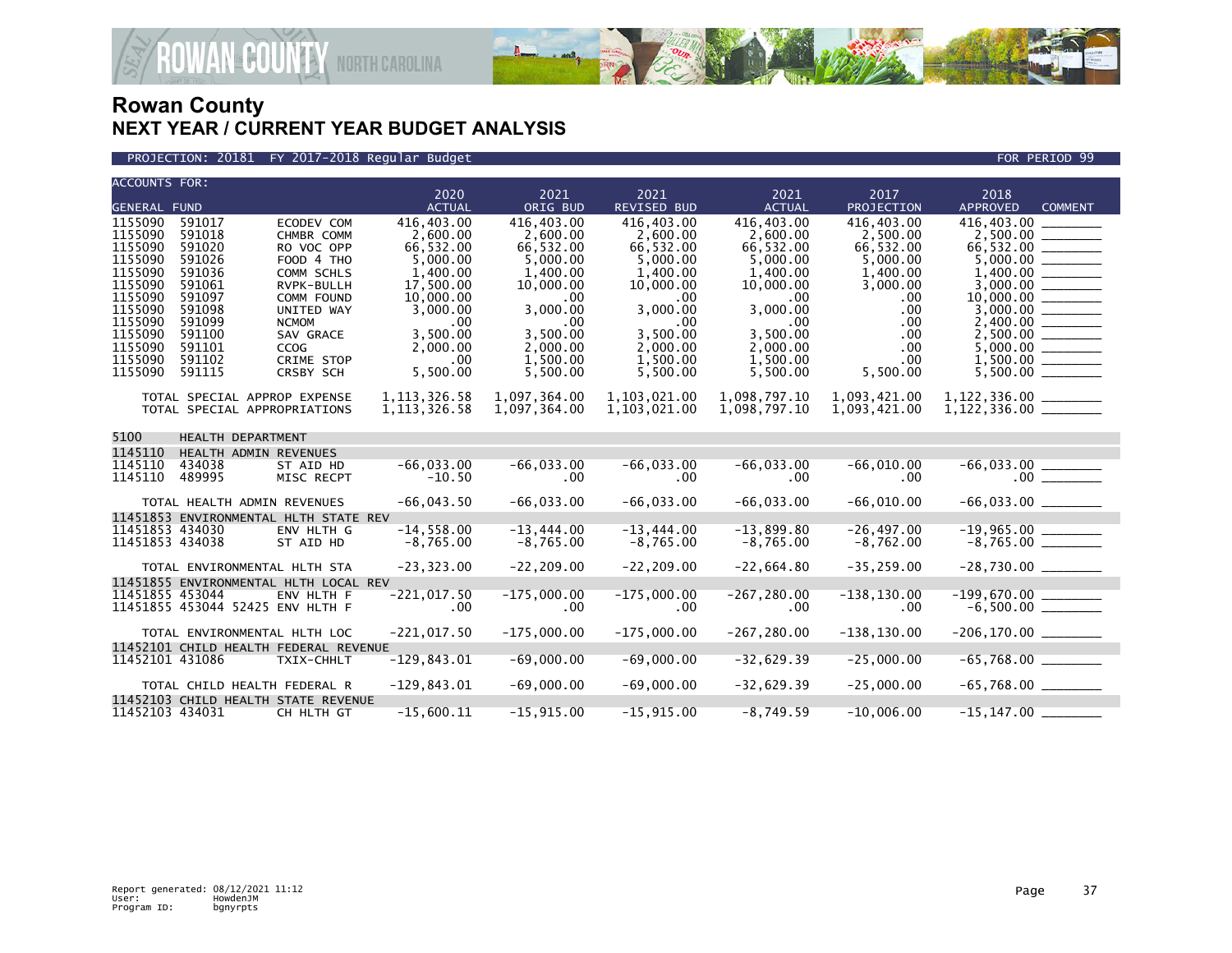

|                                    | PROJECTION: 20181 FY 2017-2018 Regular Budget                 |                           |                           |                          |                          |                          | FOR PERIOD 99                             |
|------------------------------------|---------------------------------------------------------------|---------------------------|---------------------------|--------------------------|--------------------------|--------------------------|-------------------------------------------|
| ACCOUNTS FOR:<br>GENERAL FUND      |                                                               | 2020<br><b>ACTUAL</b>     | 2021<br>ORIG BUD          | 2021<br>REVISED BUD      | 2021<br><b>ACTUAL</b>    | 2017<br>PROJECTION       | 2018<br><b>APPROVED</b><br><b>COMMENT</b> |
| 11452103 434033                    | SS HLTH BG                                                    | $-14, 305.35$             | $-10,000.00$              | $-10,000.00$             | $-21, 542.57$            | $-22,492.00$             |                                           |
|                                    | TOTAL CHILD HEALTH STATE REV                                  | $-29,905.46$              | $-25, 915.00$             | $-25,915.00$             | $-30, 292.16$            | $-32,498.00$             |                                           |
| 11452105 453005<br>11452105 453030 | 11452105 CHILD HEALTH LOCAL REVEUE<br>INS CLDHLH<br>CH HLTH F | $-732.95$<br>$-2, 218.75$ | $-300.00$<br>$-2, 300.00$ | $-300.00$<br>$-2,300.00$ | $-934.95$<br>$-2,754.03$ | $-325.00$<br>$-2,000.00$ | .00<br>$-2,000.00$                        |
|                                    | TOTAL CHILD HEALTH LOCAL REV                                  | $-2,951.70$               | $-2,600.00$               | $-2,600.00$              | $-3,688.98$              | $-2, 325.00$             |                                           |
| 11452106 495010                    | 11452106 CHILD HLTH RSTRCT REVENUE<br>APP FB-RES              | .00                       | $-30,000.00$              | $-30,000.00$             | .00                      | $-50,000.00$             |                                           |
|                                    | TOTAL CHILD HLTH RSTRCT REVE                                  | .00                       | $-30,000.00$              | $-30,000.00$             | .00                      | $-50,000.00$             |                                           |
| 11452151 431088                    | 11452151 CHILD CARE 4 FEDERAL REVENUE<br>CH SERV CO           | $-302, 396.40$            | $-304,000.00$             | $-304,000.00$            | $-305, 419.68$           | $-280, 279.00$           |                                           |
|                                    | TOTAL CHILD CARE 4 FEDERAL R                                  | $-302, 396.40$            | $-304,000.00$             | $-304,000.00$            | $-305, 419.68$           | $-280, 279.00$           |                                           |
| 11452153 434034                    | 11452153 CHILD CARE 4 STATE REVENUE<br>CH SERV CO             | $-22,770.00$              | $-22,770.00$              | $-22,770.00$             | $-22,770.00$             | $-22,770.00$             | $-22,770.00$                              |
|                                    | TOTAL CHILD CARE 4 STATE REV                                  | $-22,770.00$              | $-22,770.00$              | $-22,770.00$             | $-22,770.00$             | $-22,770.00$             |                                           |
|                                    | 11452159 CHILD CARE 4 APPROP FUND BAL                         |                           |                           |                          |                          |                          |                                           |
| 11452159 495010                    | APP FB-RES                                                    | .00                       | $-126, 509.00$            | $-433,984.00$            | .00                      | $-25,000.00$             |                                           |
|                                    | TOTAL CHILD CARE 4 APPROP FU                                  | .00                       | $-126, 509.00$            | $-433,984.00$            | $.00 \,$                 | $-25,000.00$             |                                           |
| 11452233 434029                    | 11452233 BIOTERRORISM STATE REVENUE<br>PREP/RESP              | $-42,560.88$              | $-50,996.00$              | $-50,996.00$             | $-15,703.18$             | $-40,996.00$             | $-40,996.00$                              |
|                                    | TOTAL BIOTERRORISM STATE REV                                  | $-42,560.88$              | $-50,996.00$              | $-50,996.00$             | $-15,703.18$             | $-40,996.00$             |                                           |
| 11452243 434032                    | 11452243 CRI - CITY READINESS REVENUE<br>ST AID HD            | $.00 \,$                  | .00                       | .00                      | .00                      | $-10,000.00$             | $-10,000.00$                              |
|                                    | TOTAL CRI - CITY READINESS R                                  | .00                       | $.00 \,$                  | $.00 \times$             | .00                      | $-10,000.00$             |                                           |
| 11452253 434035                    | 11452253 COMM DISEASE STATE REVENUE<br>CD/TB GRNT             | $-11,271.00$              | $-11,271.00$              | $-11,271.00$             | $-11,271.00$             | $-11,271.00$             |                                           |
|                                    | TOTAL COMM DISEASE STATE REV                                  | $-11,271.00$              | $-11,271.00$              | $-11,271.00$             | $-11,271.00$             | $-11,271.00$             |                                           |
| 11452281 431027                    | 11452281 DENTAL CLINIC FEDRL REVENUE<br>TXIX-DENTL            | $-697, 399.98$            | $-425, 599.00$            | $-425, 599.00$           | $-539.240.74$            | $-522,800.00$            | $-483,606.00$                             |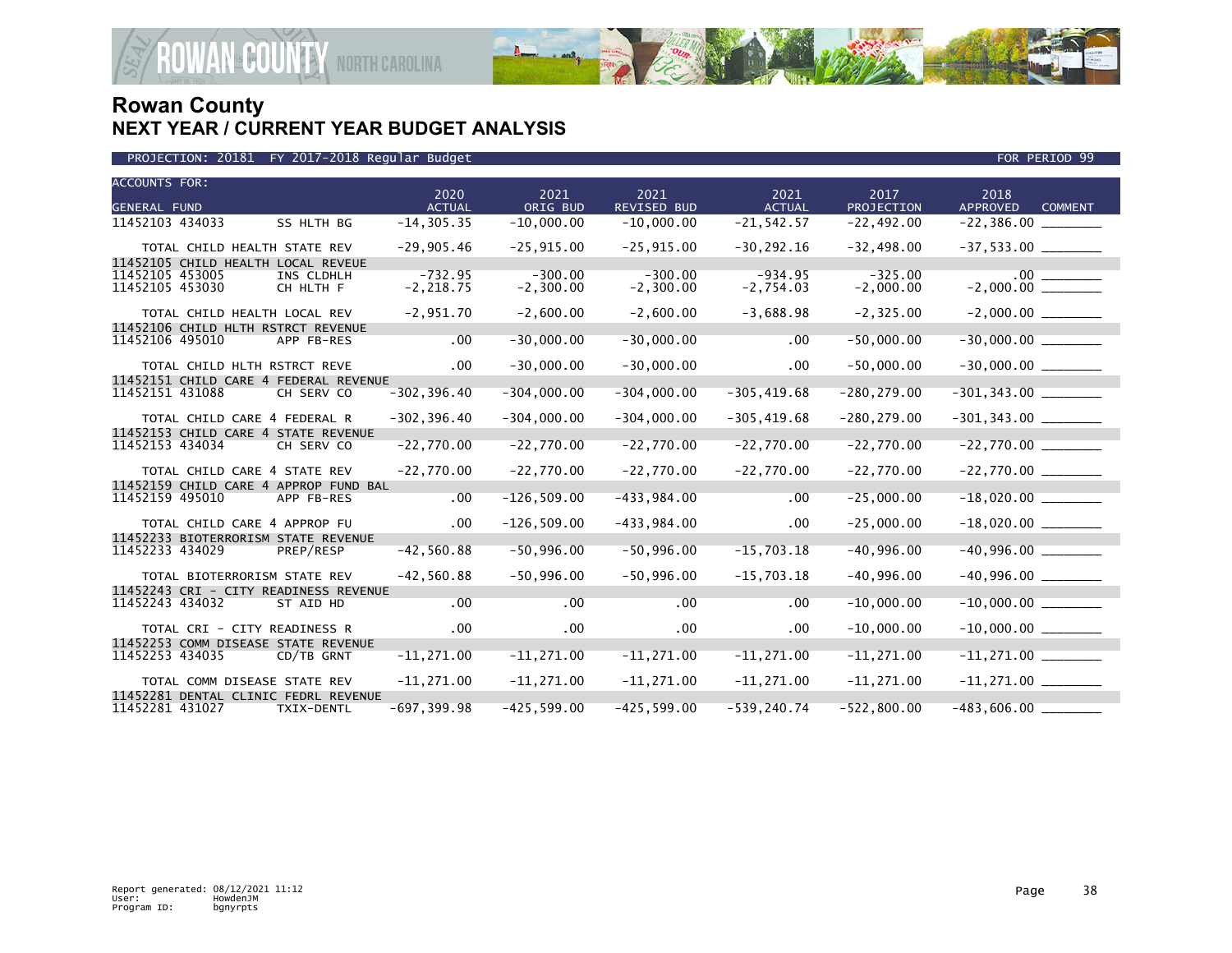

| <b>ACCOUNTS FOR:</b>                   | 2020           | 2021           | 2021           | 2021           | 2017           | 2018                              |
|----------------------------------------|----------------|----------------|----------------|----------------|----------------|-----------------------------------|
| <b>GENERAL FUND</b>                    | <b>ACTUAL</b>  | ORIG BUD       | REVISED BUD    | <b>ACTUAL</b>  | PROJECTION     | <b>APPROVED</b><br><b>COMMENT</b> |
|                                        |                |                |                |                |                |                                   |
| TOTAL DENTAL CLINIC FEDRL RE           | $-697, 399.98$ | $-425, 599.00$ | $-425,599.00$  | $-539, 240.74$ | $-522,800.00$  |                                   |
| 11452285 DENTAL CLINIC LOCAL REVENUE   |                |                |                |                |                |                                   |
| 11452285 453004<br>INS DENTAL          | $-13.378.40$   | $-8,000.00$    | $-8,000.00$    | $-16, 319.74$  | $-9.000.00$    | $-12,478.00$                      |
| 11452285 453043<br>DENTAL FEE          | $-29, 256.60$  | $-8,000.00$    | $-8,000.00$    | $-16,960.02$   | $-14,500.00$   |                                   |
| 11452285 453097<br>HLTH CH IN          | $-106.00$      | $.00 \,$       | .00            | $.00 \,$       | $.00 \,$       | .00                               |
| TOTAL DENTAL CLINIC LOCAL RE           | $-42,741.00$   | $-16,000.00$   | $-16,000.00$   | $-33, 279.76$  | $-23,500.00$   |                                   |
| 11452286 DENTAL CLINIC RSTRCT REVENUE  |                |                |                |                |                |                                   |
| 11452286 434017 52428 RULHLTH CC       | $-61,076.83$   | .00            | $-66,000.00$   | $-54,695.30$   | .00            | $\frac{00}{00}$                   |
| 11452286 464099 52411 LOC GRANTS       | $-5,000.00$    | $.00 \,$       | $.00 \,$       | .00            | $.00 \,$       |                                   |
| 11452286 495010<br>APP FB-RES          | .00            | $.00 \,$       | $-5,000.00$    | .00            | $.00 \,$       |                                   |
| TOTAL DENTAL CLINIC RSTRCT R           | $-66,076.83$   | $.00 \,$       | $-71,000.00$   | $-54,695.30$   | .00            |                                   |
| 11452289 DENTAL CLINIC APPROP FUND BAL |                |                |                |                |                |                                   |
| 11452289 495010<br>APP FB-RES          | .00            | $-70,000.00$   | $-538, 817.00$ | .00            | .00            | $-75,000.00$ _________            |
| TOTAL DENTAL CLINIC APPROP F           | $.00 \,$       | $-70,000.00$   | $-538, 817.00$ | .00            | $.00 \,$       | $-75,000.00$ _________            |
| 11452293 SMART START STATE REVENUE     |                |                |                |                |                |                                   |
| 11452293 434036<br>SS CH CONS          | .00            | .00            | $.00 \times$   | .00            | $-70, 151.00$  | $-70, 151.00$ _________           |
| TOTAL SMART START STATE REVE           | .00            | $.00 \times$   | $.00 \times$   | .00            | $-70, 151.00$  |                                   |
| 11452301 FAMILY PLNG FEDERAL REVENUE   |                |                |                |                |                |                                   |
| 11452301 431028<br><b>TANF</b>         | $-21.127.00$   | $-21.127.00$   | $-21.127.00$   | $-21.127.00$   | $-21.127.00$   |                                   |
| 11452301 431029<br>TXIX-FP FE          | $-196, 253.62$ | $-150,000.00$  | $-150,000.00$  | $-131, 447.21$ | $-134,686.00$  |                                   |
| 11452301 431130<br>XVIII FEES          | $-253.64$      | $-200.00$      | $-200.00$      | .00            | $.00 \,$       |                                   |
| TOTAL FAMILY PLNG FEDERAL RE           | $-217,634.26$  | $-171, 327.00$ | $-171, 327.00$ | $-152, 574.21$ | $-155, 813.00$ | $-156,079.00$ ________            |
| 11452303 FAMILY PLANNING STATE REVENUE |                |                |                |                |                |                                   |
| 11452303 434037<br>FAM PLANNG          | $-193, 145.44$ | $-196,614.00$  | $-196,614.00$  | $-168, 615.45$ | $-168,614.00$  |                                   |
| 11452303 434038<br>ST AID HD           | $-6,877.00$    | $-13,754.00$   | $-13,754.00$   | $-9,904.03$    | $-6,875.00$    |                                   |
| TOTAL FAMILY PLANNING STATE            | $-200,022.44$  | $-210, 368.00$ | $-210, 368.00$ | $-178, 519.48$ | $-175,489.00$  | $-175, 273.00$ ________           |
| 11452305 FAMILY PLNG LOCAL REVENUE     |                |                |                |                |                |                                   |
| 11452305 453001<br>INS FAM PL          | $-5, 165.03$   | $-5,000.00$    | $-5,000.00$    | $-4,816.01$    | $-150.00$      |                                   |
| 11452305 453050<br>FAM PL FEE          | $-8,844.92$    | $-9,500.00$    | $-9,500.00$    | $-12,870.49$   | $-15,000.00$   |                                   |
|                                        |                |                |                |                |                |                                   |
| TOTAL FAMILY PLNG LOCAL REVE           | $-14,009.95$   | $-14,500.00$   | $-14,500.00$   | $-17,686.50$   | $-15, 150.00$  | $-16,000.00$ _________            |
| 11452309 FAMILY PLNG FUND BALANCE      |                |                |                |                |                |                                   |
| 11452309 495010<br>APP FB-RES          | .00            | $-70,000.00$   | $-70,000.00$   | $.00 \,$       | $-90,000.00$   | $-70,000.00$ __                   |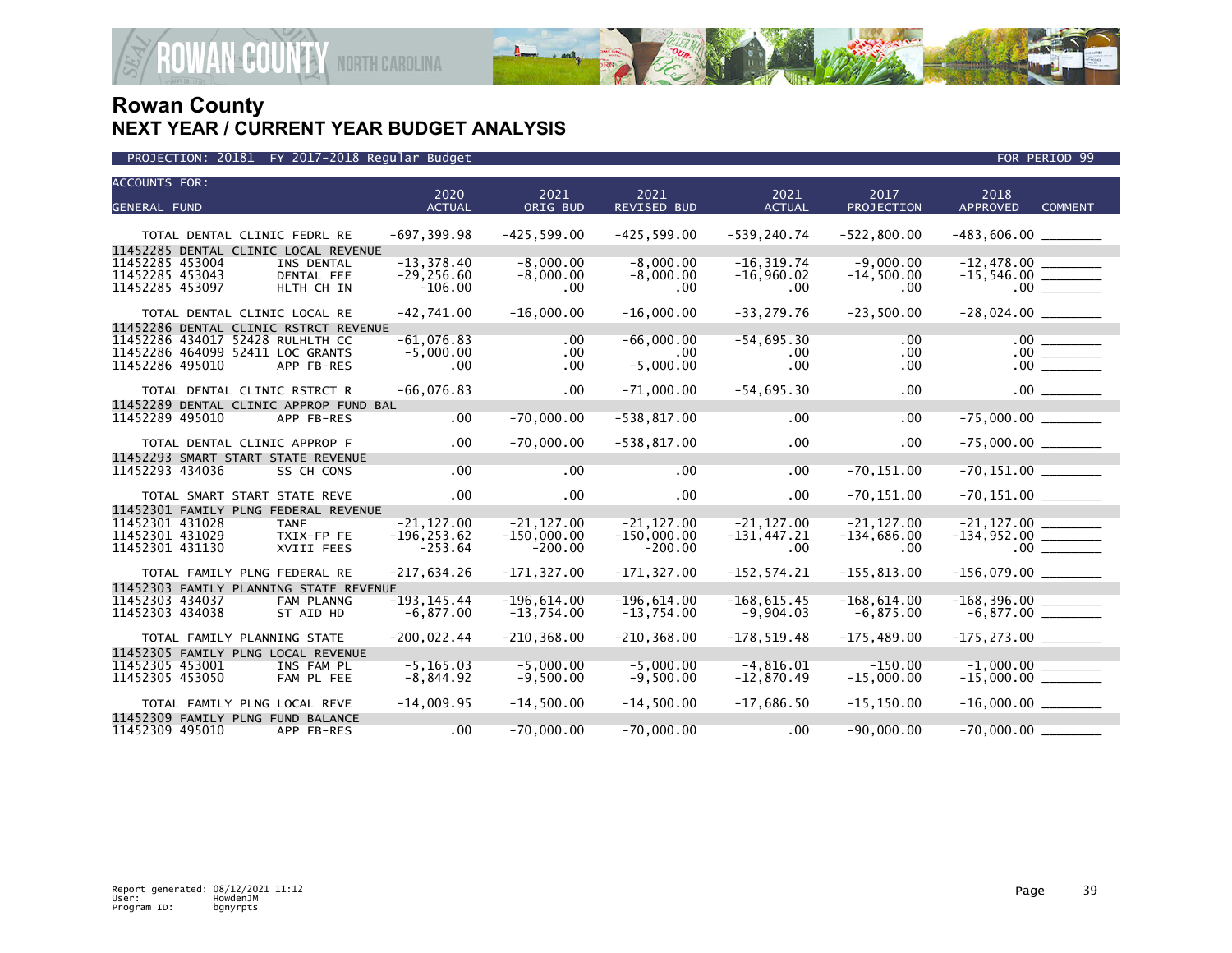

| <b>ACCOUNTS FOR:</b>                  |                       |                  |                     |                       |                    | 2018                                  |                |
|---------------------------------------|-----------------------|------------------|---------------------|-----------------------|--------------------|---------------------------------------|----------------|
| <b>GENERAL FUND</b>                   | 2020<br><b>ACTUAL</b> | 2021<br>ORIG BUD | 2021<br>REVISED BUD | 2021<br><b>ACTUAL</b> | 2017<br>PROJECTION | <b>APPROVED</b>                       | <b>COMMENT</b> |
|                                       |                       |                  |                     |                       |                    |                                       |                |
| TOTAL FAMILY PLNG FUND BALAN          | $.00 \,$              | $-70,000.00$     | $-70,000.00$        | $.00 \,$              | $-90,000.00$       |                                       |                |
| 11452403 HEALTH PROM STATE REVENUE    |                       |                  |                     |                       |                    |                                       |                |
| 11452403 434038<br>ST AID HD          | $-20.195.00$          | $-20.195.00$     | $-20.195.00$        | $-17.167.97$          | $-20.188.00$       | $-20,195.00$                          |                |
| 11452403 434040<br>HLTHY COMM         | $-34, 127.70$         | $-34, 354.00$    | $-34, 354.00$       | $-34, 354.00$         | $-26,832.00$       |                                       |                |
| 11452403 434043 52422 SNFI-NURFD      | $-100,000.00$         | $-100,000.00$    | $-100,000.00$       | $-100,000.00$         | .00                | $-100,000.00$ _________               |                |
| TOTAL HEALTH PROM STATE REVE          | $-154, 322.70$        | $-154, 549.00$   | $-154, 549.00$      | $-151, 521.97$        | $-47.020.00$       | $-156, 369.00$ ________               |                |
| 11452451 HIV-STD FEDERAL REVENUE      |                       |                  |                     |                       |                    |                                       |                |
| 11452451 431030<br>TXIX-STD           | $-34, 221.48$         | $-15,000.00$     | $-15,000.00$        | $-16, 577.59$         | $-20.000.00$       | $-22,000.00$<br>$-1,300.00$           |                |
| 11452451 431130<br>XVIII FEES         | $-301.21$             | $-500.00$        | $-500.00$           | $-61.88$              | $-100.00$          |                                       |                |
| TOTAL HIV-STD FEDERAL REVENU          | $-34, 522.69$         | $-15,500.00$     | $-15,500.00$        | $-16,639.47$          | $-20, 100.00$      | $-23,300.00$ ________                 |                |
| 11452453 HIV-STD STATE REVENUE        |                       |                  |                     |                       |                    |                                       |                |
| 11452453 434045<br>AIDS CNTRL         | $-12.500.00$          | $-12.500.00$     | $-12.500.00$        | $-10,000.00$          | $-13.079.00$       | $-12,600.00$                          |                |
| 11452453 434078<br><b>STD MEDS</b>    | $-864.78$             | $-4.081.00$      | $-4.081.00$         | $-696.08$             | $-4,081.00$        |                                       |                |
| 11452453 434081<br>STD PREV           | $-42.00$              | $-100.00$        | $-100.00$           | $-58.00$              | .00                |                                       |                |
| TOTAL HIV-STD STATE REVENUE           | $-13,406.78$          | $-16,681.00$     | $-16,681.00$        | $-10,754.08$          | $-17, 160.00$      |                                       |                |
| 11452455 HIV-STD LOCAL REVENUE        |                       |                  |                     |                       |                    |                                       |                |
| 11452455 453012<br>HIV/STD FE         | $-2,090.67$           | $-1,800.00$      | $-1,800.00$         | $-1, 189.36$          | $-100.00$          |                                       |                |
| TOTAL HIV-STD LOCAL REVENUE           | $-2,090.67$           | $-1,800.00$      | $-1,800.00$         | $-1,189.36$           | $-100.00$          |                                       |                |
| 11452501 IMMUNIZATION FEDERAL REVENUE |                       |                  |                     |                       |                    |                                       |                |
| 11452501 431031<br>MCARE-F/PN         | .00                   | .00              | .00                 | $-179.22$             | $-160.00$          | $-25,000.00$<br>-25,000.00<br>-300.00 |                |
| 11452501 431032<br>TXIX-IMMUN         | $-23, 537.67$         | $-22,000.00$     | $-22,000.00$        | $-10, 167.19$         | $-25,000.00$       |                                       |                |
| 11452501 431132<br>XVIII FEES         | $-552.86$             | $-800.00$        | $-800.00$           | $-117.17$             | .00                |                                       |                |
| TOTAL IMMUNIZATION FEDERAL R          | $-24,090.53$          | $-22.800.00$     | $-22.800.00$        | $-10.463.58$          | $-25.160.00$       |                                       |                |
| 11452503 IMMUNIZATION STATE REVENUE   |                       |                  |                     |                       |                    |                                       |                |
| 11452503 434032<br>ST AID HD          | $-12.146.00$          | $-12.146.00$     | $-12.146.00$        | $-12, 146.00$         | $-12.142.00$       | $-12, 146.00$                         |                |
| 11452503 434046<br>IMMUN ACT          | $-35, 368.00$         | $-35, 368.00$    | $-35, 368.00$       | $-35, 368.00$         | $-35, 368.00$      | $-35,368.00$ _________                |                |
| 11452503 453006<br>INS IMMUN          | $-14,627.86$          | $-15,000.00$     | $-15,000.00$        | $-6,966.37$           | .00                |                                       |                |
| TOTAL IMMUNIZATION STATE REV          | $-62, 141.86$         | $-62, 514.00$    | $-62, 514.00$       | $-54, 480.37$         | $-47,510.00$       | $-48,414.00$ ________                 |                |
| 11452504 IMMUNIZATION GENERAL REVENUE |                       |                  |                     |                       |                    |                                       |                |
| 11452504 425014<br>FLU SHOTS          | .00                   | $-150.00$        | $-150.00$           | $.00 \,$              | .00                |                                       | .00            |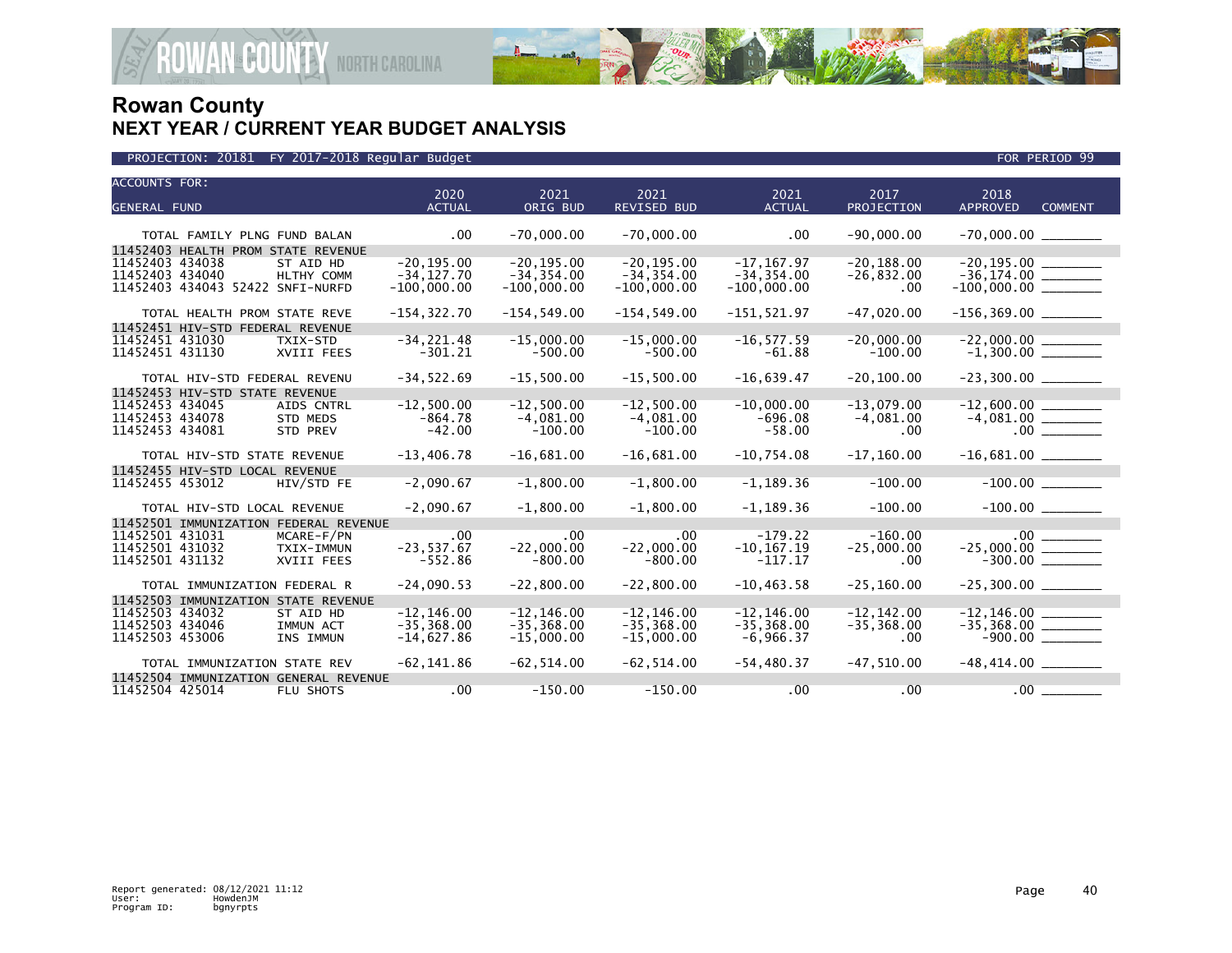

| <b>ACCOUNTS FOR:</b>               |                              |                                                   | 2020                         | 2021                         | 2021                         | 2021                          | 2017                         | 2018                     |                |
|------------------------------------|------------------------------|---------------------------------------------------|------------------------------|------------------------------|------------------------------|-------------------------------|------------------------------|--------------------------|----------------|
| <b>GENERAL FUND</b>                |                              |                                                   | <b>ACTUAL</b>                | ORIG BUD                     | <b>REVISED BUD</b>           | <b>ACTUAL</b>                 | <b>PROJECTION</b>            | <b>APPROVED</b>          | <b>COMMENT</b> |
|                                    | TOTAL IMMUNIZATION GENERAL R |                                                   | $.00 \times$                 | $-150.00$                    | $-150.00$                    | $.00 \,$                      | .00                          |                          | $.00$ ______   |
| 11452505 453009                    |                              | 11452505 IMMUNIZATION LOCAL REVENUE<br>ADULT IMMU | $-7,952.31$                  | $-7,000.00$                  | $-7,000.00$                  | $-4, 277.11$                  | $-10,000.00$                 |                          |                |
|                                    | TOTAL IMMUNIZATION LOCAL REV |                                                   | $-7,952.31$                  | $-7,000.00$                  | $-7,000.00$                  | $-4, 277.11$                  | $-10,000.00$                 |                          |                |
| 11452509 495010                    |                              | 11452509 IMMUNIZATION FUND BALANCE<br>APP FB-RES  | .00                          | $-60,000.00$                 | $-60,000.00$                 | .00                           | $-60,000.00$                 |                          |                |
|                                    | TOTAL IMMUNIZATION FUND BALA |                                                   | $.00 \,$                     | $-60,000.00$                 | $-60,000.00$                 | $.00 \,$                      | $-60,000.00$                 |                          |                |
|                                    |                              | 11452551 MATERNAL HLTH FDRL REVENUE               |                              |                              |                              |                               |                              |                          |                |
| 11452551 431034                    |                              | TXIX-MAT H                                        | $-223,016.88$                | $-120,000.00$                | $-120,000.00$                | $-113,758.21$                 | $-90,000.00$                 | $-110,000.00$            |                |
|                                    | TOTAL MATERNAL HLTH FDRL REV |                                                   | $-223,016.88$                | $-120,000.00$                | $-120,000.00$                | $-113,758.21$                 | $-90,000.00$                 |                          |                |
|                                    |                              | 11452553 MATERNAL HLTH STATE REVENUE              |                              |                              |                              |                               |                              |                          |                |
| 11452553 434032<br>11452553 434033 |                              | ST AID HD<br>SS HLTH BG                           | $-20.980.00$<br>$-69.194.65$ | $-20,980.00$<br>$-63,000.00$ | $-20,980.00$<br>$-63,000.00$ | $-20,980.00$<br>$-48, 252.99$ | $-20,973.00$<br>$-48,682.00$ |                          |                |
| 11452553 434047                    |                              | MATHLTH GT                                        | $-33,831.00$                 | $-33,831.00$                 | $-33,831.00$                 | $-33,831.00$                  | $-32, 439.00$                |                          |                |
|                                    | TOTAL MATERNAL HLTH STATE RE |                                                   | $-124,005.65$                | $-117,811.00$                | $-117,811.00$                | $-103,063.99$                 | $-102,094.00$                | $-103, 264.00$ _________ |                |
|                                    |                              | 11452555 MATERNAL HLTH LOCAL REVENUE              |                              |                              |                              |                               |                              |                          |                |
| 11452555 453003<br>11452555 453078 |                              | INS MATHLT<br>PRENATAL F                          | 18.40<br>$-19,405.44$        | $.00 \,$<br>$-20,000.00$     | .00<br>$-20,000.00$          | .00<br>$-21, 255.62$          | .00<br>$-9, 200.00$          |                          |                |
|                                    | TOTAL MATERNAL HLTH LOCAL RE |                                                   | $-19,387.04$                 | $-20,000.00$                 | $-20,000.00$                 | $-21, 255.62$                 | $-9,200.00$                  |                          |                |
|                                    |                              | 11452559 MATERNAL HLTH FUND BAL RESTR             |                              |                              |                              |                               |                              |                          |                |
| 11452559 495010                    |                              | APP FB-RES                                        | .00                          | $-60,000.00$                 | $-60,000.00$                 | .00                           | $-20,000.00$                 | $-20,000.00$             |                |
|                                    | TOTAL MATERNAL HLTH FUND BAL |                                                   | $.00 \,$                     | $-60,000.00$                 | $-60,000.00$                 | .00                           | $-20,000.00$                 | $-20,000.00$ _________   |                |
|                                    |                              | 11452561 PREGNANCY CARE FEDERAL REV               |                              |                              |                              |                               |                              |                          |                |
| 11452561 431033                    |                              | TXIX-MAT C                                        | $-343, 440.32$               | $-350,000.00$                | $-350,000.00$                | $-398,064.80$                 | $-340, 918.00$               |                          |                |
|                                    | TOTAL PREGNANCY CARE FEDERAL |                                                   | $-343, 440.32$               | $-350,000.00$                | $-350,000.00$                | $-398,064.80$                 | $-340, 918.00$               | $-365, 100.00$ _________ |                |
| 11452569 495010                    |                              | 11452569 PREGNANCY CARE FUND BALANCE              | .00                          | $-13, 186.00$                | $-13, 186.00$                | .00                           | .00                          |                          |                |
|                                    |                              | APP FB-RES                                        |                              |                              |                              |                               |                              |                          |                |
|                                    | TOTAL PREGNANCY CARE FUND BA |                                                   | .00                          | $-13, 186.00$                | $-13, 186.00$                | $.00 \times$                  | $.00 \,$                     | $-23,551.00$ ________    |                |
| 11452601 431035                    | 11452601 WIC FEDERAL REVENUE | WIC GRANT                                         | .00 <sub>1</sub>             | $-502,902.00$                | $-503,940.00$                | .00                           | $-574, 139.00$               | $-532,413.00$ $-$        |                |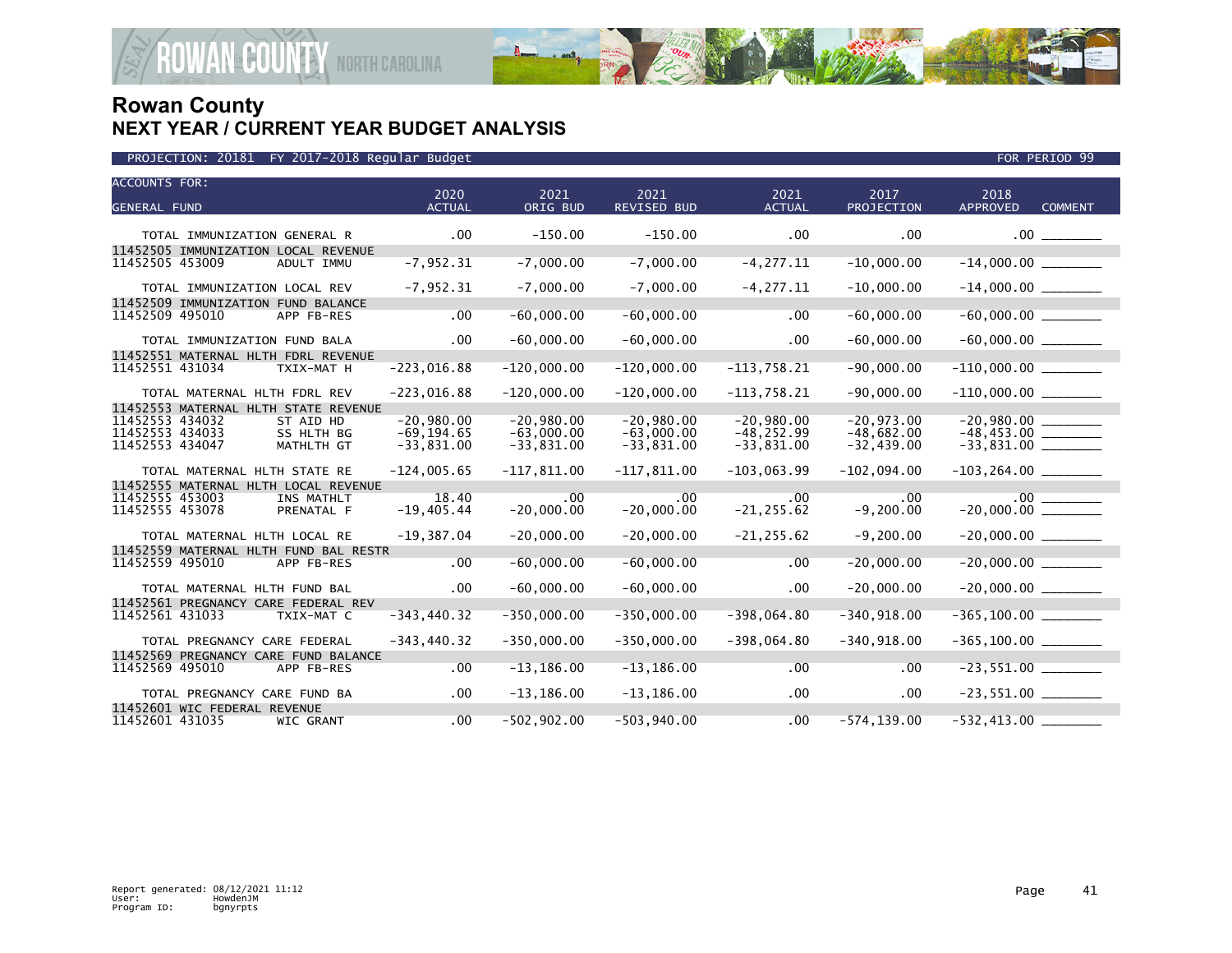

| <b>ACCOUNTS FOR:</b>                                                                 | 2020                          | 2021                        | 2021                        | 2021                          | 2017                      | 2018                              |
|--------------------------------------------------------------------------------------|-------------------------------|-----------------------------|-----------------------------|-------------------------------|---------------------------|-----------------------------------|
| <b>GENERAL FUND</b>                                                                  | <b>ACTUAL</b>                 | ORIG BUD                    | <b>REVISED BUD</b>          | <b>ACTUAL</b>                 | PROJECTION                | <b>APPROVED</b><br><b>COMMENT</b> |
| 11452601 431035 5260<br><b>WIC GRANT</b>                                             | $-12.392.14$                  | .00                         | .00.                        | $-9,987.40$                   | .00                       | $.00 \,$                          |
| 11452601 431035 5261<br><b>WIC GRANT</b>                                             | $-331,987.00$                 | .00                         | $-12,012.00$                | $-350,649.95$                 | .00                       | .00.                              |
| 11452601 431035 5262<br><b>WIC GRANT</b><br>11452601 431035 5263<br><b>WIC GRANT</b> | $-99,987.26$<br>$-23, 319.81$ | .00<br>.00                  | .00<br>.00                  | $-86, 476.18$<br>$-19,893.55$ | .00<br>.00                | $.00 \,$                          |
| 11452601 431035 5264<br><b>WIC GRANT</b>                                             | $-20,908.34$                  | .00                         | .00                         | $-17,797.03$                  | .00.                      | .00 <sub>1</sub>                  |
| 11452601 431235 5264<br><b>PCBF</b>                                                  | .00                           | .00                         | $.00 \,$                    | .00.                          | .00.                      | $-25,688.00$                      |
|                                                                                      |                               |                             |                             |                               |                           |                                   |
| TOTAL WIC FEDERAL REVENUE                                                            | $-488, 594.55$                | $-502, 902.00$              | $-515,952.00$               | $-484, 804.11$                | $-574, 139.00$            | $-558, 101.00$ _________          |
| 11452651 ADULT HLTH FEDERAL REV                                                      |                               | $-70,000.00$                | $-70,000.00$                |                               |                           |                                   |
| 11452651 431036<br>TXIX-PRIM<br>11452651 431136<br>XVIII FEES                        | $-127,962.98$<br>$-1,630.97$  | $-2, 200.00$                | $-2, 200.00$                | $-230, 559.51$<br>$-269.38$   | $-62,000.00$<br>$-300.00$ | $-70,000.00$<br>-5,000.00         |
|                                                                                      |                               |                             |                             |                               |                           |                                   |
| TOTAL ADULT HLTH FEDERAL REV                                                         | $-129,593.95$                 | $-72, 200.00$               | $-72, 200.00$               | $-230,828.89$                 | $-62, 300.00$             |                                   |
| 11452655 ADULT HLTH LOCAL REVENUE                                                    |                               |                             |                             |                               |                           |                                   |
| 11452655 445001<br>PRI CAR FE<br>11452655 453002<br>INS PRIMCR                       | $-41, 118.95$<br>$-3, 565.11$ | $-35,000.00$<br>$-1,000.00$ | $-35,000.00$<br>$-1,000.00$ | $-29, 186.86$<br>$-1,911.38$  | $-30,000.00$<br>$-250.00$ |                                   |
|                                                                                      |                               |                             |                             |                               |                           |                                   |
| TOTAL ADULT HLTH LOCAL REVEN                                                         | $-44,684.06$                  | $-36,000.00$                | $-36,000.00$                | $-31,098.24$                  | $-30, 250.00$             |                                   |
| 11452659 ADULT HLTH APPROP FUND BAL                                                  |                               |                             |                             |                               |                           |                                   |
| 11452659 495010<br>APP FB-RES                                                        | .00                           | $-100,000.00$               | $-100,000.00$               | .00                           | .00                       |                                   |
| TOTAL ADULT HLTH APPROP FUND                                                         | $.00 \,$                      | $-100,000.00$               | $-100,000.00$               | $.00 \times$                  | .00                       |                                   |
| 11452751 TB PROG FEDERAL REVENUE                                                     |                               |                             |                             |                               |                           |                                   |
| 11452751 431089<br>TXIX FE-TB                                                        | $-5,786.42$                   | $-5,000.00$                 | $-5,000.00$                 | $-1,755.24$                   | $-1,000.00$               | $-1,000.00$                       |
|                                                                                      |                               |                             |                             |                               |                           |                                   |
| TOTAL TB PROG FEDERAL REVENU                                                         | $-5,786.42$                   | $-5,000.00$                 | $-5,000.00$                 | $-1,755.24$                   | $-1,000.00$               |                                   |
| 11452753 TB PROG STATE REVENUE<br>11452753 434035<br>CD/TB GRNT                      | $-18,460.00$                  | $-18,510.00$                | $-18,510.00$                | $-14, 123.46$                 | $-18,460.00$              |                                   |
|                                                                                      |                               |                             |                             |                               |                           |                                   |
| TOTAL TB PROG STATE REVENUE                                                          | $-18,460.00$                  | $-18, 510.00$               | $-18,510.00$                | $-14, 123.46$                 | $-18,460.00$              |                                   |
| 11452755 TB PROG LOCAL REVENUE                                                       |                               |                             |                             |                               |                           |                                   |
| 11452755 453090<br>TB FEES                                                           | $-2,433.00$                   | $-3, 200.00$                | $-3, 200.00$                | $-4, 447.85$                  | $-2,000.00$               |                                   |
| TOTAL TB PROG LOCAL REVENUE                                                          | $-2,433.00$                   | $-3, 200.00$                | $-3,200.00$                 | $-4, 447.85$                  | $-2,000.00$               |                                   |
| 11452759 TB PROG APPROP FUND BAL                                                     |                               |                             |                             |                               |                           |                                   |
| 11452759 495010<br>APP FB-RES                                                        | .00                           | $-30,000.00$                | $-30,000.00$                | $.00 \,$                      | .00                       |                                   |
|                                                                                      |                               |                             |                             |                               |                           |                                   |
| TOTAL TB PROG APPROP FUND BA                                                         | .00                           | $-30,000.00$                | $-30,000.00$                | .00                           | .00                       |                                   |
| 1155110<br>HEALTH ADMIN EXPENDITURES                                                 |                               |                             |                             |                               |                           |                                   |
| 1155110<br>510001<br>SAL-CLEAR                                                       | .00                           | .00                         | .00                         | $-2,950.15$                   | .00                       | $.00 \,$                          |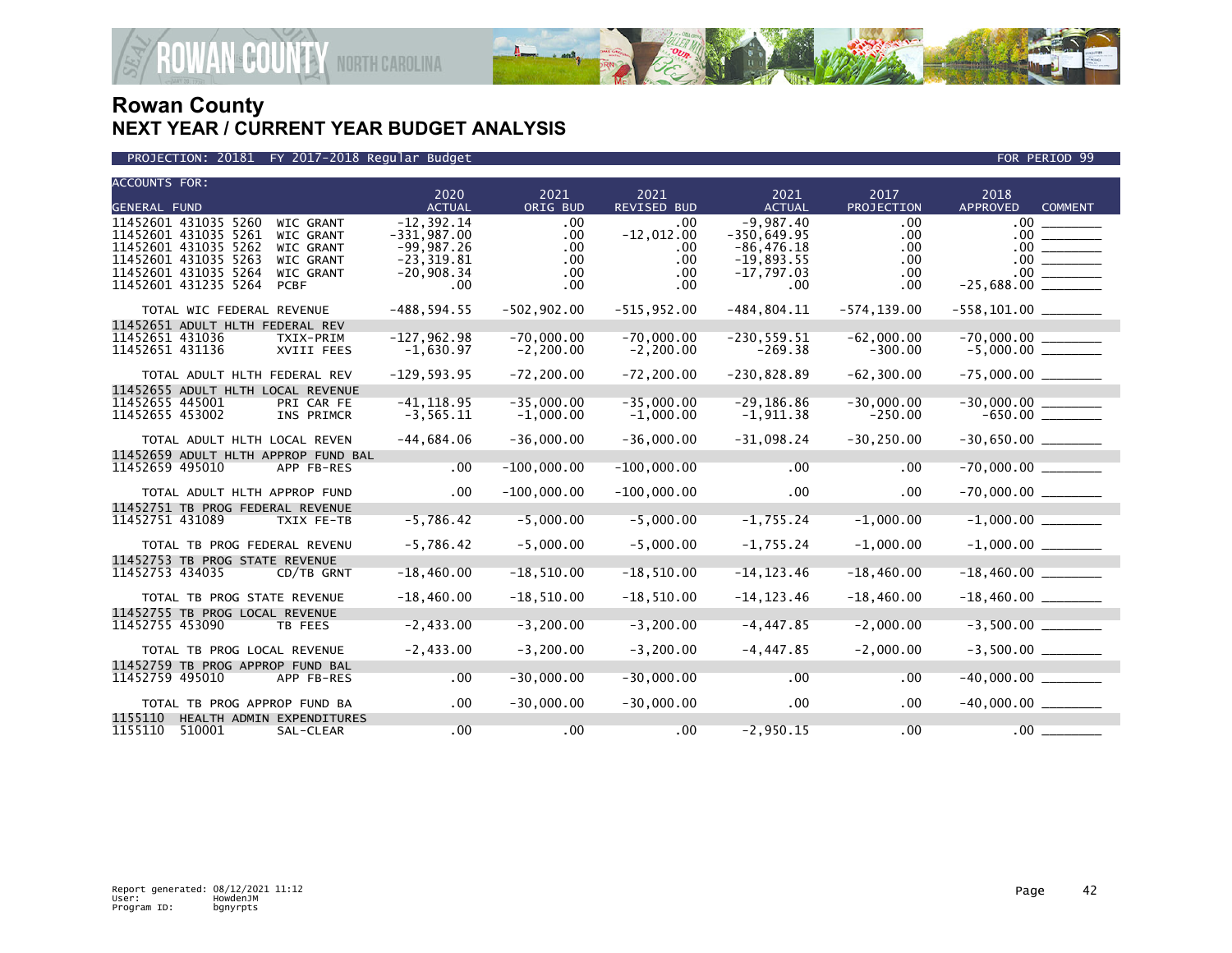

PROJECTION: 20181 FY 2017-2018 Regular Budget FOR PERIOD 99

| <b>ACCOUNTS FOR:</b> |                              |                             | 2020          | 2021        | 2021               | 2021          | 2017       | 2018                                                                                                                                                                                                                                                                                                                                                                                                                                                                                   |
|----------------------|------------------------------|-----------------------------|---------------|-------------|--------------------|---------------|------------|----------------------------------------------------------------------------------------------------------------------------------------------------------------------------------------------------------------------------------------------------------------------------------------------------------------------------------------------------------------------------------------------------------------------------------------------------------------------------------------|
| <b>GENERAL FUND</b>  |                              |                             | <b>ACTUAL</b> | ORIG BUD    | <b>REVISED BUD</b> | <b>ACTUAL</b> | PROJECTION | <b>APPROVED</b><br><b>COMMENT</b>                                                                                                                                                                                                                                                                                                                                                                                                                                                      |
| 1155110              | 510005                       |                             |               | 278,406.00  | 278,406.00         | 158,927.23    | 248,986.00 | 227,624.00                                                                                                                                                                                                                                                                                                                                                                                                                                                                             |
|                      |                              | SAL-REG                     | 178, 335.73   |             |                    |               |            |                                                                                                                                                                                                                                                                                                                                                                                                                                                                                        |
| 1155110              | 510015                       | SAL-PT                      | 13,516.80     | 13,000.00   | 13,000.00          | 14,282.61     | 15,050.00  |                                                                                                                                                                                                                                                                                                                                                                                                                                                                                        |
| 1155110              | 510020                       | SA-PR DIEM                  | 804.06        | 1,600.00    | 1,700.00           | 1,698.27      | 1,600.00   |                                                                                                                                                                                                                                                                                                                                                                                                                                                                                        |
| 1155110              | 520005                       | HLTH INSUR                  | 42,976.95     | 49,095.00   | 70,095.00          | 41,022.97     | 47,207.00  |                                                                                                                                                                                                                                                                                                                                                                                                                                                                                        |
| 1155110              | 520008                       | RETIRE HI                   | 49,800.00     | 49,800.00   | 49,800.00          | 47,320.00     | 25,740.00  | 25,740.00 _______                                                                                                                                                                                                                                                                                                                                                                                                                                                                      |
| 1155110              | 520010                       | MEDI TAX                    | 3.449.80      | 3,875.00    | 3.875.00           | 3.118.90      | 3,361.00   |                                                                                                                                                                                                                                                                                                                                                                                                                                                                                        |
| 1155110              | 520015                       | <b>RETIREMENT</b>           | 20,946.07     | 28,417.00   | 28,417.00          | 21,024.58     | 18,302.00  |                                                                                                                                                                                                                                                                                                                                                                                                                                                                                        |
| 1155110              | 520020                       | SS TAX                      | 14,747.40     | 16.593.00   | 16,593.00          | 13,332.83     | 14,645.00  |                                                                                                                                                                                                                                                                                                                                                                                                                                                                                        |
| 1155110              | 520025                       | WKER COMP                   | 5,021.37      | 5,669.00    | 5.669.00           | 4,195.53      | 5,218.00   |                                                                                                                                                                                                                                                                                                                                                                                                                                                                                        |
| 1155110              | 520030                       | 401K CONTR                  | 6,949.24      | 8,339.00    | 8,339.00           | 6,069.65      | 7,470.00   |                                                                                                                                                                                                                                                                                                                                                                                                                                                                                        |
| 1155110              | 533001                       | CONTR SERV                  | 5,145.00      | 2.000.00    | 2.000.00           | 325.00        | 2,750.00   |                                                                                                                                                                                                                                                                                                                                                                                                                                                                                        |
| 1155110              | 534030                       | TECH-S&M                    | 33,817.44     | 49,000.00   | 49,000.00          | 47,243.04     | 69,000.00  | 36,000.00                                                                                                                                                                                                                                                                                                                                                                                                                                                                              |
| 1155110              | 541040                       | US-WATER                    | 49.78         | 4,000.00    | 4,000.00           | 2,853.44      | 4,000.00   |                                                                                                                                                                                                                                                                                                                                                                                                                                                                                        |
| 1155110              | 541042                       | US-STRM WT                  | 1,589.52      | 1,000.00    | 1,000.00           | 1,618.67      | 800.00     |                                                                                                                                                                                                                                                                                                                                                                                                                                                                                        |
| 1155110              | 544020                       | RENT-L&B                    | 4,640.00      | 5,500.00    | 5,500.00           | 5,415.00      | 4,200.00   | 4,200.00 ________                                                                                                                                                                                                                                                                                                                                                                                                                                                                      |
| 1155110              | 544045                       | RNT-POS MT                  | 715.68        | 1,000.00    | 1,000.00           | 690.24        | 2,400.00   | 2,400.00                                                                                                                                                                                                                                                                                                                                                                                                                                                                               |
| 1155110              | 550007                       | COST P COP                  | 590.04        | 600.00      | 600.00             | 2,962.23      | .00        | .00                                                                                                                                                                                                                                                                                                                                                                                                                                                                                    |
| 1155110              | 553005                       | <b>TELEPHONE</b>            | 3,043.64      | 10.900.00   | 10,900.00          | 12,082.02     | 2,800.00   |                                                                                                                                                                                                                                                                                                                                                                                                                                                                                        |
| 1155110              | 555000                       | PRINTING                    | 142.00        | 300.00      | 300.00             | 278.50        | 300.00     | 300.00 ______                                                                                                                                                                                                                                                                                                                                                                                                                                                                          |
| 1155110              | 557000                       | POSTAGE                     | 1,018.88      | 1,500.00    | 1,500.00           | 1,124.15      | 1,500.00   |                                                                                                                                                                                                                                                                                                                                                                                                                                                                                        |
| 1155110              | 558000                       | <b>TRAVEL</b>               | 4,920.64      | 5.000.00    | 4,900.00           | 1,214.56      | 7.300.00   |                                                                                                                                                                                                                                                                                                                                                                                                                                                                                        |
| 1155110              | 559000                       | TRAINING                    | 754.00        | 3,400.00    | 3,400.00           | 418.70        | 2,000.00   |                                                                                                                                                                                                                                                                                                                                                                                                                                                                                        |
| 1155110              | 561005                       | OFFICE SUP                  | 2,230.93      | 2,300.00    | 2,300.00           | 2,276.48      | 2,300.00   |                                                                                                                                                                                                                                                                                                                                                                                                                                                                                        |
| 1155110              | 561095                       | OTH SM EQP                  | 1,500.00      | 1,350.00    | 1,350.00           | 359.44        | 700.00     | 700.00                                                                                                                                                                                                                                                                                                                                                                                                                                                                                 |
| 1155110              | 562005                       | ELECTRICTY                  | 27,512.76     | 35,000.00   | 35,000.00          | 24,579.82     | 33,000.00  | 33,000.00 _______                                                                                                                                                                                                                                                                                                                                                                                                                                                                      |
| 1155110              | 562025                       | NATRAL GAS                  | 1,329.85      | 2,000.00    | 2,000.00           | 2,022.23      | 3,000.00   |                                                                                                                                                                                                                                                                                                                                                                                                                                                                                        |
| 1155110              | 564050                       | DUES&SUBS                   | 6,100.00      | 7,500.00    | 7,500.00           | 6,583.62      | 4,200.00   | $4,200.00$<br>$-00$<br>$500.00$                                                                                                                                                                                                                                                                                                                                                                                                                                                        |
| 1155110              | 576020                       | $F/A-DP$ EQU                | .00           | $.00 \,$    | 1,310.00           | $-87.86$      | .00        |                                                                                                                                                                                                                                                                                                                                                                                                                                                                                        |
| 1155110              | 582009                       | MTG FOOD                    | 2,060.18      | 3,000.00    | 3,000.00           | $.00 \times$  | 500.00     |                                                                                                                                                                                                                                                                                                                                                                                                                                                                                        |
|                      | TOTAL HEALTH ADMIN EXPENDITU |                             | 433,707.76    | 590, 144.00 | 612,454.00         | 420.001.70    | 528,329.00 | 466,046.00 _______                                                                                                                                                                                                                                                                                                                                                                                                                                                                     |
| 1155185              |                              | ENVIRONMENTAL HLTH EXPENSES |               |             |                    |               |            |                                                                                                                                                                                                                                                                                                                                                                                                                                                                                        |
| 1155185              | 510005                       | SAL-REG                     | 429,002.05    | 524,964.00  | 627,231.00         | 595,332.85    | 518,252.00 | 463,667.00                                                                                                                                                                                                                                                                                                                                                                                                                                                                             |
| 1155185              | 510010                       | SAL-OT                      | .00           | .00         | 15,200,00          | 9,887.61      | .00        | $.00 \,$<br>$\frac{1}{2} \left( \frac{1}{2} \right) \left( \frac{1}{2} \right) \left( \frac{1}{2} \right) \left( \frac{1}{2} \right) \left( \frac{1}{2} \right) \left( \frac{1}{2} \right) \left( \frac{1}{2} \right) \left( \frac{1}{2} \right) \left( \frac{1}{2} \right) \left( \frac{1}{2} \right) \left( \frac{1}{2} \right) \left( \frac{1}{2} \right) \left( \frac{1}{2} \right) \left( \frac{1}{2} \right) \left( \frac{1}{2} \right) \left( \frac{1}{2} \right) \left( \frac$ |
| 1155185              | 520005                       | HLTH INSUR                  | 70,195.79     | 91,931.00   | 102,306.00         | 95,122.28     | 96,901.00  | $\overline{\phantom{a}}$<br>77,220.00                                                                                                                                                                                                                                                                                                                                                                                                                                                  |
| 1155185              | 520010                       | MEDI TAX                    | 6,415.48      | 7,434.00    | 10,039.00          | 9,112.20      | 7,137.00   |                                                                                                                                                                                                                                                                                                                                                                                                                                                                                        |
| 1155185              | 520015                       | RETIREMENT                  | 36,471.75     | 53,605.00   | 71,951.00          | 52,345.96     | 38,040.00  |                                                                                                                                                                                                                                                                                                                                                                                                                                                                                        |
| 1155185              | 520020                       | SS TAX                      | 27,431.11     | 31,761.00   | 44,161.00          | 38,823.18     | 30,442.00  | $6,750.00$<br>34,033.00<br>28,750.00                                                                                                                                                                                                                                                                                                                                                                                                                                                   |
| 1155185              | 520025                       | WKER COMP                   | 4,137.44      | 4,879.00    | 9,011.00           | 6,147.63      | 8,866.00   |                                                                                                                                                                                                                                                                                                                                                                                                                                                                                        |
| 1155185              | 520030                       | 401K CONTR                  | 8,954.86      | 15,757.00   | 21, 147, 00        | 10,497.66     | 15,548.00  |                                                                                                                                                                                                                                                                                                                                                                                                                                                                                        |
| 1155185              | 534030                       | TECH-S&M                    | 17,829.40     | 20,000.00   | 55,000.00          | 47,981.67     | 16,500.00  | $16,500.00$ ________                                                                                                                                                                                                                                                                                                                                                                                                                                                                   |
| 1155185              | 550007                       | COST P COP                  | 853.71        | 900.00      | 900.00             | 591.34        | 650.00     | 650.00                                                                                                                                                                                                                                                                                                                                                                                                                                                                                 |
| 1155185              | 553005                       | <b>TELEPHONE</b>            | 6,629.49      | 7,650.00    | 7,650.00           | 6,409.96      | 6.000.00   | 6.000.00                                                                                                                                                                                                                                                                                                                                                                                                                                                                               |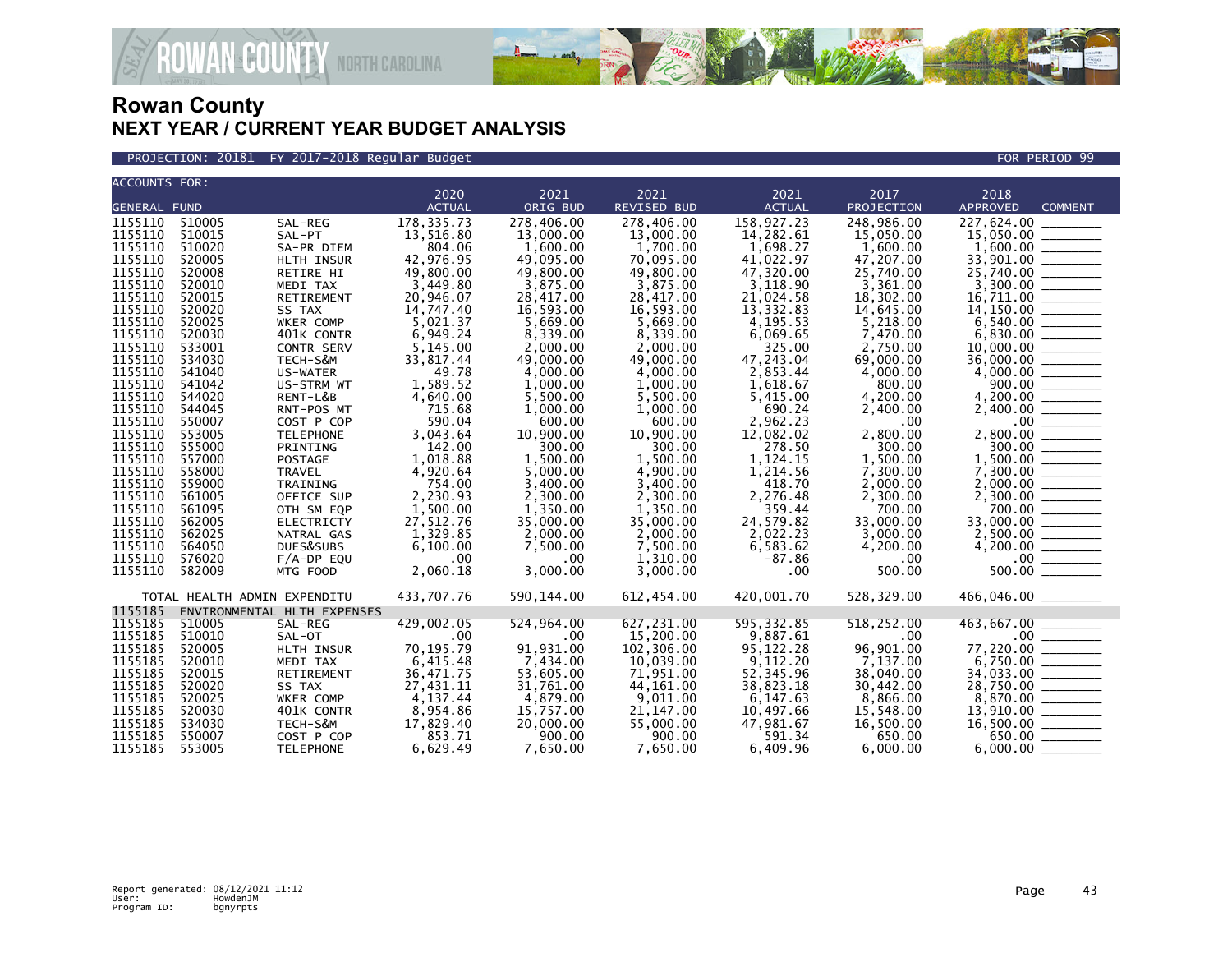

PROJECTION: 20181 FY 2017-2018 Regular Budget FOR PERIOD 99

| <b>ACCOUNTS FOR:</b> |                              |                             | 2020              | 2021                 | 2021               | 2021               | 2017                 | 2018                                                                      |
|----------------------|------------------------------|-----------------------------|-------------------|----------------------|--------------------|--------------------|----------------------|---------------------------------------------------------------------------|
| <b>GENERAL FUND</b>  |                              |                             | <b>ACTUAL</b>     | ORIG BUD             | REVISED BUD        | <b>ACTUAL</b>      | PROJECTION           | APPROVED<br><b>COMMENT</b>                                                |
| 1155185              | 555000                       | PRINTING                    | 374.00            | 500.00               | 500.00             | 168.00             | 1.000.00             | 500.00                                                                    |
| 1155185              | 557000                       | <b>POSTAGE</b>              | 2,499.94          | 2,500.00             | 5,000.00           | 3,682.36           | 3,000.00             |                                                                           |
| 1155185              | 558000                       | <b>TRAVEL</b>               | 27,359.30         | 38,000.00            | 38,000.00          | 37,535.91          | 38,000.00            |                                                                           |
| 1155185              | 559000                       | TRAINING                    | 375.00            | 3,000.00             | 1,000.00           | 145.00             | 2,000.00             |                                                                           |
| 1155185              | 561005                       | OFFICE SUP                  | 3,932.13          | 7,000.00             | 7,000.00           | 5,759.78           | 2,000.00             |                                                                           |
| 1155185              |                              | 561005 52425 OFFICE SUP     | 2,385.79          | $.00 \,$             | .00.               | $.00 \,$           | $.00 \,$             |                                                                           |
| 1155185              | 561034                       | LAB SUPP                    | 9,161.59          | 11,000.00            | 8.500.00           | 7.914.99           | 18,000.00            | $\frac{5,000.00}{17,000.00}$                                              |
| 1155185              | 561095                       | OTH SM EQP                  | 8,367.21          | 4,000.00             | 8,500.00           | 6,540.05           | 4,000.00             |                                                                           |
| 1155185              | 590002                       | BNK-CC FEE                  | 2,698.36          | 2,200.00             | 4,200.00           | 4,160.92           | 3,100.00             |                                                                           |
|                      |                              |                             |                   |                      |                    |                    |                      |                                                                           |
|                      | TOTAL ENVIRONMENTAL HLTH EXP |                             | 665,074.40        | 827,081.00           | 1,037,296.00       | 938,159.35         | 809,436.00           | 730,450.00 ________                                                       |
| 1155210              |                              | CHILD HEALTH EXPENDITURES   |                   |                      |                    |                    |                      |                                                                           |
| 1155210              | 510005                       | SAL-REG                     | 181,098.50        | 177,264.00           | 90.405.00          | 73,602.92          | 192.701.00           | 182,680.00                                                                |
| 1155210              | 520005                       | HLTH INSUR                  | 36, 303.55        | 34,978.00            | 17,899.00          | 16,250.47          | 36,031.00            | 33,069.00 ______                                                          |
| 1155210              | 520010                       | MEDI TAX                    | 2.432.35          | 2,358.00             | 1.207.00           | 986.23             | 2,654.00             | $2,650.00$ $\overline{\phantom{0}}$<br>13,409.00 $\overline{\phantom{0}}$ |
| 1155210              | 520015                       | RETIREMENT                  | 16,355.89         | 18,062.00            | 9,243.00           | 7,514.46           | 14, 144, 00          |                                                                           |
| 1155210<br>1155210   | 520020                       | SS TAX                      | 10,400.94         | 10,161.00            | 5,200.00           | 4,165.73           | 11,287.00            |                                                                           |
| 1155210              | 520025<br>520030             | WKER COMP                   | 4,330.37          | 4,203.00<br>5,295.00 | 2,144.00           | 1,741.73           | 5,703.00<br>5,781.00 |                                                                           |
| 1155210              | 532022                       | 401K CONTR<br>INTERPRETR    | 5,152.31<br>43.20 | 300.00               | 2,700.00<br>300.00 | 2,104.77<br>117.00 | 300.00               | $5,480.00$ $\overline{\hspace{1cm}}$ 300.00 $\overline{\hspace{1cm}}$     |
| 1155210              | 532036                       | PH NUR SVS                  | .00               | 1,000.00             | 1,000.00           | .00                | 1,000.00             |                                                                           |
| 1155210              | 532040                       | PHYS FEES                   | 9,350.00          | 9,956.00             | 13,056.00          | 13,056.00          | 12,456.00            |                                                                           |
| 1155210              | 533001                       | CONTR SERV                  | 440.00            | 450.00               | 450.00             | 450.00             | .00                  | 400.00                                                                    |
| 1155210              | 533065                       | TELE AN SV                  | 1.650.00          | 2,450.00             | 2,450.00           | 2,450.00           | 1.300.00             |                                                                           |
| 1155210              | 534019                       | LAB FEES                    | 100.00            | 200.00               | 200.00             | 199.15             | .00                  |                                                                           |
| 1155210              | 543015                       | R&M-EQUIP                   | 1,000.00          | $.00 \,$             | $.00 \cdot$        | $.00 \,$           | 1,000.00             | $2,450.00$<br>$100.00$<br>$1,000.00$                                      |
| 1155210              | 543055                       | R&M-PHONE                   | .00               | $.00 \,$             | .00                | .00                | 250.00               | 250.00                                                                    |
| 1155210              | 550007                       | COST P COP                  | 1.880.55          | 2.000.00             | 2.000.00           | 493.88             | 2,000.00             |                                                                           |
| 1155210              | 552010                       | INS-P&PL                    | 130.96            | 200.00               | 200.00             | 124.00             | 160.00               |                                                                           |
| 1155210              | 553005                       | <b>TELEPHONE</b>            | 1,297.32          | 6,750.00             | 6,750.00           | 173.16             | 1,300.00             |                                                                           |
| 1155210              | 555000                       | PRINTING                    | 52.50             | 500.00               | 500.00             | 399.94             | 300.00               |                                                                           |
| 1155210              | 557000                       | <b>POSTAGE</b>              | 400.25            | 800.00               | 800.00             | 570.50             | 800.00               | 800.00 _______                                                            |
| 1155210              | 558000                       | TRAVEL                      | 670.53            | 2,750.00             | 750.00             | .00                | 2,960.00             | 2,960.00 _______                                                          |
| 1155210              | 559000                       | TRAINING                    | 359.30            | 2,000,00             | 900.00             | $.00 \,$           | 2,000,00             |                                                                           |
| 1155210              | 561005                       | OFFICE SUP                  | 1,846.00          | 1,846.00             | 1,846.00           | 1,744.28           | 1,846.00             |                                                                           |
| 1155210              | 561045                       | MEDICAL SU                  | 6,897.12          | 7,422.00             | 7,422.00           | 708.39             | 7,422.00             |                                                                           |
| 1155210              | 583021                       | CH FATL CM                  | 453.11            | 768.00               | 768.00             | $.00 \,$           | 828.00               |                                                                           |
| 1155210              | 590002                       | BNK-CC FEE                  | 376.96            | 1,400.00             | 1,400.00           | 455.46             | 1,000.00             |                                                                           |
|                      | TOTAL CHILD HEALTH EXPENDITU |                             | 283,021.71        | 293,113.00           | 169,590.00         | 127,308.07         | 305,223.00           | 292,780.00 _______                                                        |
| 1155215              |                              | CHILD CARE 4 COORD EXPENSES |                   |                      |                    |                    |                      |                                                                           |
| 1155215 510005       |                              | SAL-REG                     | 265,603.84        | 301,201.00           | 301,201.00         | 279,255.97         | 219,766.00           | 232,275.00                                                                |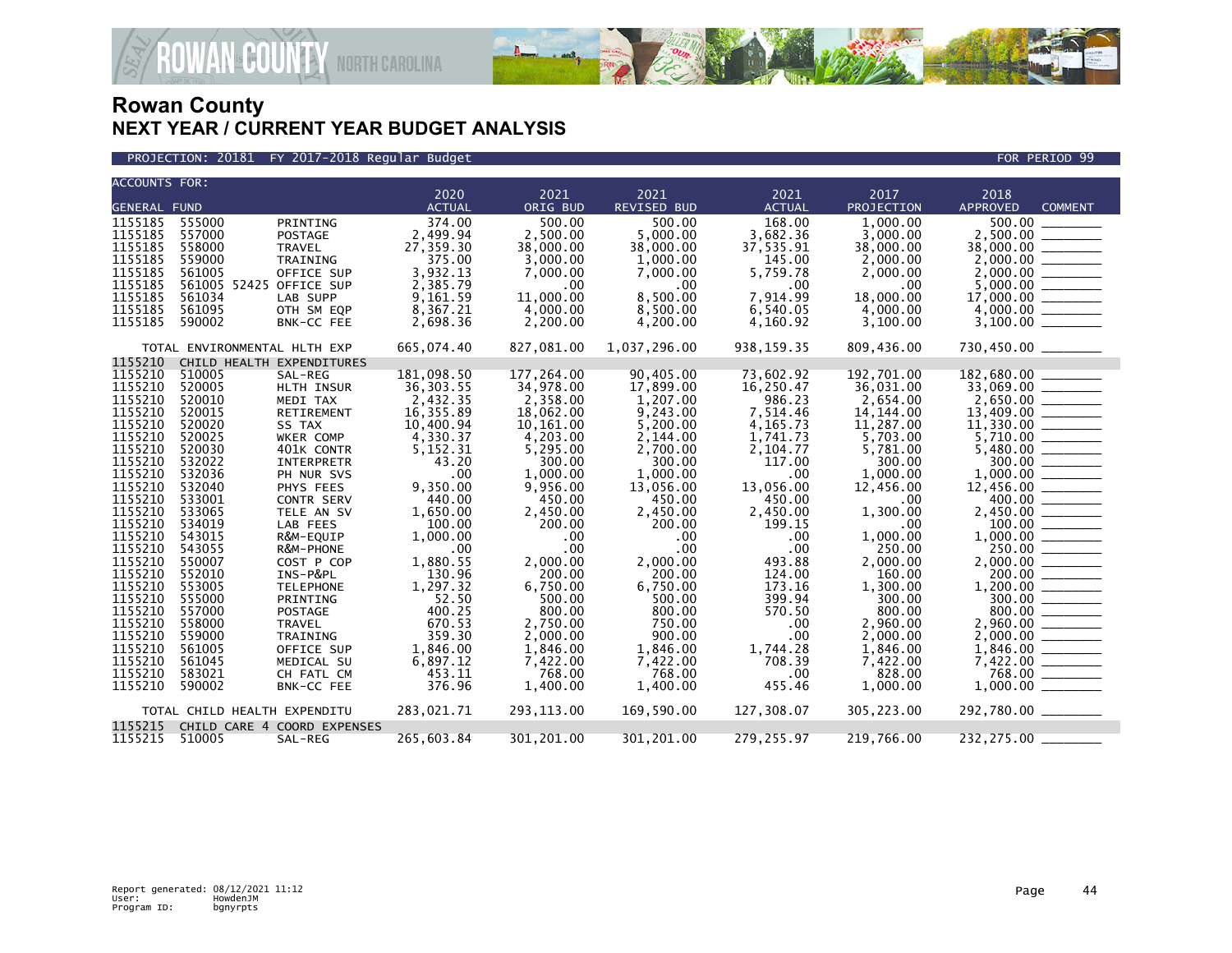

#### PROJECTION: 20181 FY 2017-2018 Regular Budget FOR PERIOD 99

| <b>ACCOUNTS FOR:</b> |                  |                              |                    |                      |                    |                    |                      |                                                                                                                                                                               |
|----------------------|------------------|------------------------------|--------------------|----------------------|--------------------|--------------------|----------------------|-------------------------------------------------------------------------------------------------------------------------------------------------------------------------------|
|                      |                  |                              | 2020               | 2021                 | 2021               | 2021               | 2017                 | 2018                                                                                                                                                                          |
| <b>GENERAL FUND</b>  |                  |                              | <b>ACTUAL</b>      | ORIG BUD             | <b>REVISED BUD</b> | <b>ACTUAL</b>      | PROJECTION           | <b>APPROVED</b><br><b>COMMENT</b>                                                                                                                                             |
| 1155215              | 520005           | HLTH INSUR                   | 55,537.02          | 59,760.00            | 67,260.00          | 62,882.88          | 40.412.00            | 42,900.00 _____                                                                                                                                                               |
| 1155215              | 520010           | MEDI TAX                     | 3,495.15           | 3,984.00             | 3,984.00           | 3,635.02           | 3,029.00             |                                                                                                                                                                               |
| 1155215              | 520015           | RETIREMENT                   | 23,930.63          | 30,754.00            | 30,754.00          | 28,511.44          | 16,131.00            |                                                                                                                                                                               |
| 1155215              | 520020           | SS TAX                       | 14,945.71          | 17,028.00            | 17,028.00          | 15,536.18          | 12,922.00            |                                                                                                                                                                               |
| 1155215              | 520025           | WKER COMP                    | 2,912.88           | 3,686.00             | 3,686.00           | 3,267.34           | 5,384.00             | $\begin{array}{r} 5,390.00 \\ 6,968.00 \\ 2,800.00 \\ 900.00 \end{array}$                                                                                                     |
| 1155215              | 520030           | 401K CONTR                   | 7,804.42           | 9,039.00             | 9,039.00           | 8,137.28           | 6,593.00             |                                                                                                                                                                               |
| 1155215              | 532022           | INTERPRETR                   | 4,481.31           | 4,500.00             | 5,700.00           | 5,659.00           | $.00 \,$             |                                                                                                                                                                               |
| 1155215              | 550007           | COST P COP                   | 873.64             | 450.00               | 905.00             | 1,225.82           | 900.00               |                                                                                                                                                                               |
| 1155215              | 552010           | INS-P&PL                     | 1,178.67           | 1,400.00             | 1,400.00           | 1,114.00           | 1,120.00             | $1,200.00$<br>$4,000.00$<br>$450.00$<br>$450.00$<br>$7,300.00$                                                                                                                |
| 1155215              | 553005           | <b>TELEPHONE</b>             | 4,709.27           | 7,400.00             | 7,400.00           | 2,610.62           | 4,200.00             |                                                                                                                                                                               |
| 1155215              | 555000           | PRINTING                     | 635.85             | 750.00               | 750.00             | 750.00             | 1,200.00             |                                                                                                                                                                               |
| 1155215<br>1155215   | 557000<br>558000 | <b>POSTAGE</b>               | 176.55             | 350.00               | 350.00             | 316.74             | 400.00               |                                                                                                                                                                               |
|                      |                  | TRAVEL                       | 7,555.37           | 13,000.00            | 13,000.00          | 3,577.47           | 9,000.00             |                                                                                                                                                                               |
| 1155215<br>1155215   | 559000<br>561005 | TRAINING                     | 360.00<br>2,500.00 | 2,500.00             | 1,300.00           | 480.00<br>1,500.00 | 1,875.00             | $1,500.00$<br>$1,800.00$<br>$1,000.00$                                                                                                                                        |
| 1155215              | 561095           | OFFICE SUP                   | 977.41             | 1,500.00<br>3,000.00 | 1,500.00           | 260.91             | 3,000.00<br>1,200.00 |                                                                                                                                                                               |
|                      |                  | OTH SM EQP                   |                    |                      | 2,545.00           |                    |                      |                                                                                                                                                                               |
|                      |                  | TOTAL CHILD CARE 4 COORD EXP | 397,677.72         | 460,302.00           | 467,802.00         | 418,720.67         | 327,132.00           | 343,782.00 ________                                                                                                                                                           |
| 1155223              |                  | BIOTERRORISM EXPENDITURES    |                    |                      |                    |                    |                      |                                                                                                                                                                               |
| 1155223              | 510005           | SAL-REG                      | 3,320.20           | .00                  | 32,825.00          | 3,303.12           | 4,534.00             | $\frac{4,534.00}{874.00}$<br>$\frac{62.00}{306.00}$<br>$\frac{280.00}{200}$                                                                                                   |
| 1155223              | 520005           | HLTH INSUR                   | 476.32             | $.00 \times$         | 7,470.00           | 589.20             | 874.00               |                                                                                                                                                                               |
| 1155223              | 520010           | MEDI TAX                     | 43.56              | $.00 \,$             | 476.00             | 44.97              | 62.00                |                                                                                                                                                                               |
| 1155223              | 520015           | RETIREMENT                   | 299.13             | $.00 \,$             | 3,352.00           | 337.25             | 306.00               |                                                                                                                                                                               |
| 1155223              | 520020           | SS TAX                       | 186.32             | $.00 \,$             | 2,036.00           | 192.34             | 266.00               |                                                                                                                                                                               |
| 1155223              | 520025           | WKER COMP                    | 82.99              | .00                  | 755.00             | 27.53              | 107.00               |                                                                                                                                                                               |
| 1155223              | 520030           | 401K CONTR                   | 99.61              | .00                  | 985.00             | 1.93               | 136.00               |                                                                                                                                                                               |
| 1155223              | 533001           | CONTR SERV                   | 39,895.13          | 52,269.00            | 4,370.00           | 4,369.75           | 33,000.00            |                                                                                                                                                                               |
| 1155223              | 558000           | <b>TRAVEL</b>                | 183.29             | .00                  | $.00 \times$       | .00                | 1,611.00             |                                                                                                                                                                               |
| 1155223              | 559000           | TRAINING                     | .00                | .00                  | .00                | .00                | 100.00               |                                                                                                                                                                               |
| 1155223              | 561005           | OFFICE SUP                   | 284.80             | 250.00               | 250.00             | .00                | $.00 \,$             |                                                                                                                                                                               |
| 1155223<br>1155223   | 561045           | MEDICAL SU                   | 36.74              | 1,550.00             | 1,550.00           | $.00 \,$           | $.00 \,$             |                                                                                                                                                                               |
|                      | 561095           | OTH SM EQP                   | 239.88             | 527.00               | 527.00             | .00                | $.00 \,$             | $\begin{array}{r} 200.00 \ \hline 107.00 \ \hline 136.00 \ \hline 33,000.00 \ \hline 1,597.00 \ \hline 100.00 \ \hline 0.00 \ \hline 0.00 \ \hline 0.00 \ \hline \end{array}$ |
|                      |                  | TOTAL BIOTERRORISM EXPENDITU | 45,147.97          | 54,596.00            | 54,596.00          | 8,866.09           | 40,996.00            | 40,996.00 _______                                                                                                                                                             |
| 1155224              |                  | CRI - CITY READINESS EXPEND  |                    |                      |                    |                    |                      |                                                                                                                                                                               |
| 1155224              | 510005           | SAL-REG                      | $.00 \,$           | $.00 \,$             | $.00 \,$           | .00                | 2,940.00             | $\begin{array}{r} 2,940.00 \\ 480.00 \\ 43.00 \\ 208.00 \\ 182.00 \\ \hline \end{array}$                                                                                      |
| 1155224              | 520005           | HLTH INSUR                   | .00                | $.00 \,$             | .00                | $.00 \,$           | 480.00               |                                                                                                                                                                               |
| 1155224              | 520010           | MEDI TAX                     | .00                | $.00 \,$             | $.00 \,$           | $.00 \,$           | 43.00                |                                                                                                                                                                               |
| 1155224              | 520015           | RETIREMENT                   | .00                | .00                  | $.00 \,$           | .00                | 208.00               |                                                                                                                                                                               |
| 1155224              | 520020           | SS TAX                       | .00                | $.00 \,$             | .00                | .00.               | 182.00               |                                                                                                                                                                               |
| 1155224              | 520025           | WKER COMP                    | .00                | $.00 \,$             | $.00 \,$           | .00.               | 59.00                | 59.00                                                                                                                                                                         |
| 1155224              | 520030           | 401K CONTR                   | .00                | .00                  | $.00 \times$       | .00 <sub>1</sub>   | 88.00                | 88.00                                                                                                                                                                         |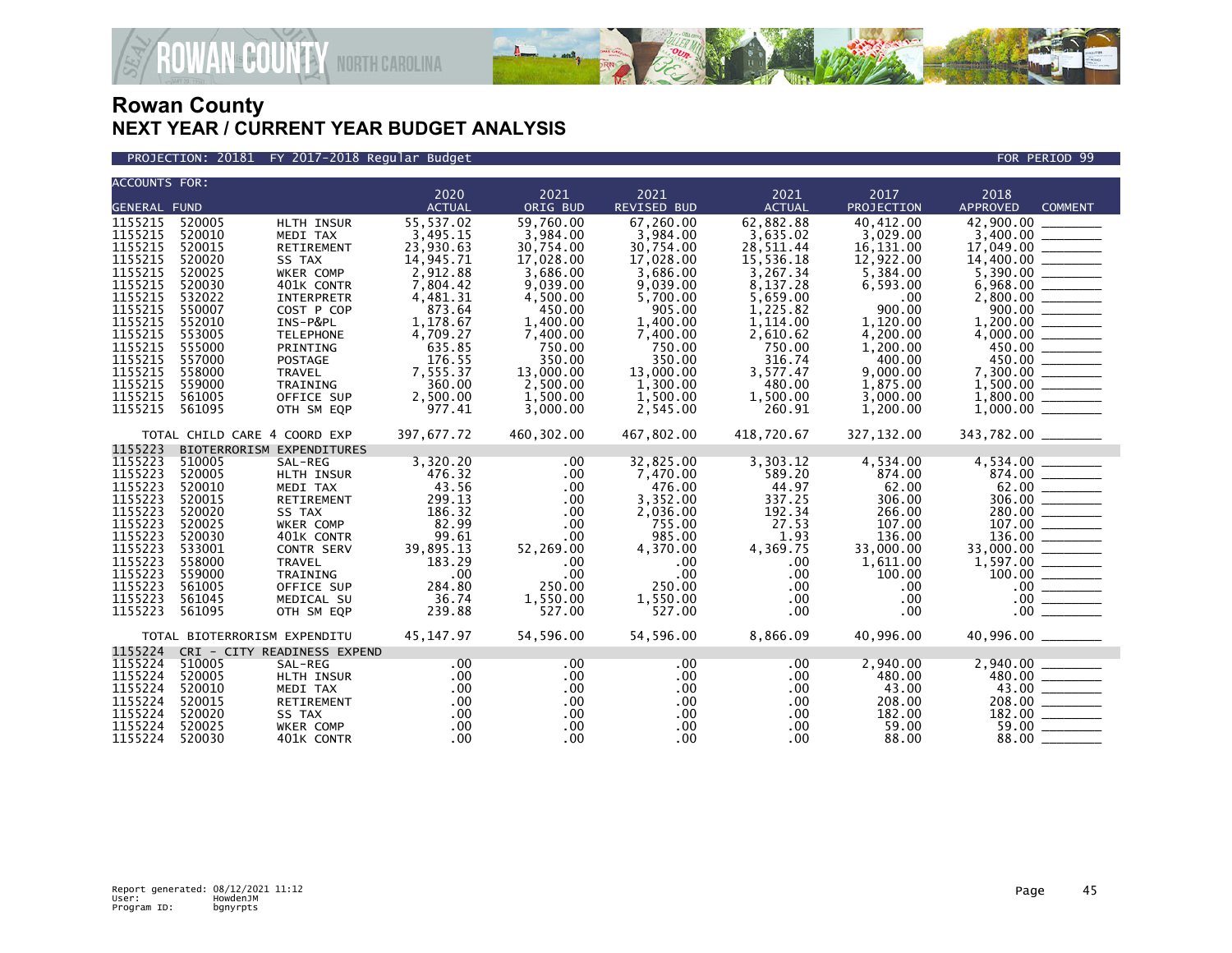



| <b>ACCOUNTS FOR:</b> |                              |                            |               |              |                    |               |                  |                                                                                                                                                                                  |
|----------------------|------------------------------|----------------------------|---------------|--------------|--------------------|---------------|------------------|----------------------------------------------------------------------------------------------------------------------------------------------------------------------------------|
|                      |                              |                            | 2020          | 2021         | 2021               | 2021          | 2017             | 2018                                                                                                                                                                             |
| <b>GENERAL FUND</b>  |                              |                            | <b>ACTUAL</b> | ORIG BUD     | <b>REVISED BUD</b> | <b>ACTUAL</b> | PROJECTION       | <b>APPROVED</b><br><b>COMMENT</b>                                                                                                                                                |
| 1155224              | 533001                       | CONTR SERV                 | .00           | .00          | .00                | .00           | 4,000.00         | 2,000.00                                                                                                                                                                         |
| 1155224              | 555000                       | PRINTING                   | .00           | $.00 \,$     | .00                | .00           | .00              | 500.00                                                                                                                                                                           |
| 1155224              | 558000                       | <b>TRAVEL</b>              | .00           | .00          | $.00 \times$       | .00           | 1,000.00         |                                                                                                                                                                                  |
| 1155224              | 559000                       | TRAINING                   | .00           | $.00 \,$     | $.00 \,$           | $.00 \,$      | $.00 \,$         |                                                                                                                                                                                  |
| 1155224              | 561005                       | OFFICE SUP                 | .00           | $.00 \,$     | $.00 \times$       | $.00 \,$      | .00              | $1,300.00$<br>$200.00$<br>$500.00$<br>$700.00$<br>$800.00$                                                                                                                       |
| 1155224              | 561045                       | MEDICAL SU                 | .00           | $.00 \times$ | $.00 \,$           | $.00 \,$      | .00.             |                                                                                                                                                                                  |
| 1155224              | 561095                       | OTH SM EQP                 | .00           | $.00 \,$     | $.00 \,$           | .00           | 1,000.00         |                                                                                                                                                                                  |
|                      | TOTAL CRI - CITY READINESS E |                            | .00           | $.00 \times$ | $.00 \times$       | .00           | 10,000.00        | 10,000.00 _______                                                                                                                                                                |
| 1155225              |                              | COMM DISEASE EXPENDITURES  |               |              |                    |               |                  |                                                                                                                                                                                  |
| 1155225              | 510005                       | SAL-REG                    | 86,705.99     | 117,943.00   | 44,818.00          | 49,377.97     | 55,231.00        | 84,615.00 ________                                                                                                                                                               |
| 1155225              | 520005                       | HLTH INSUR                 | 13,076.97     | 19,922.00    | 10,635.00          | 9,338.61      | 12,055.00        | $15,316.00$<br>1,250.00<br>6,245.00                                                                                                                                              |
| 1155225              | 520010                       | MEDI TAX                   | 1,180.46      | 1,620.00     | 621.00             | 651.26        | 801.00           |                                                                                                                                                                                  |
| 1155225              | 520015                       | RETIREMENT                 | 7,820.56      | 12,046.00    | 4,616.00           | 5,041.51      | 4,061.00         |                                                                                                                                                                                  |
| 1155225              | 520020                       | SS TAX                     | 5,048.13      | 6,920.00     | 2,652.00           | 2,769.69      | 3,425.00         | $5,250.00$<br>2,247.00                                                                                                                                                           |
| 1155225              | 520025                       | WKER COMP                  | 2,150.28      | 2,906.00     | 1,104.00           | 1,214.03      | 971.00           |                                                                                                                                                                                  |
| 1155225              | 520030                       | 401K CONTR                 | 2,506.31      | 3,541.00     | 1,346.00           | 1,390.66      | 1,665.00         |                                                                                                                                                                                  |
| 1155225              | 532022                       | <b>INTERPRETR</b>          | $.00 \,$      | 150.00       | 150.00             | .00           | 300.00           |                                                                                                                                                                                  |
| 1155225              | 532040                       | PHYS FEES                  | 7,212.50      | 9,187.00     | 9,187.00           | 6,807.00      | 11,687.00        |                                                                                                                                                                                  |
| 1155225              | 534019                       | LAB FEES                   | .00           | 325.00       | 325.00             | 325.00        | 325.00           |                                                                                                                                                                                  |
| 1155225              | 543055                       | R&M-PHONE                  | .00           | .00          | .00.               | .00           | 100.00           |                                                                                                                                                                                  |
| 1155225              | 550007                       | COST P COP                 | .00           | .00          | 400.00             | .00           | .00.             |                                                                                                                                                                                  |
| 1155225              | 552010                       | INS-P&PL                   | 261.93        | 400.00       | 400.00             | 248.00        | 399.00           |                                                                                                                                                                                  |
| 1155225              | 553005                       | <b>TELEPHONE</b>           | 581.04        | 2,000.00     | 2,000.00           | 189.00        | 500.00           | $\begin{array}{r} 300.00 \ \hline 399.00 \ \hline 2,000.00 \ \hline 200.00 \ \hline 200.00 \ \hline 500.00 \ \hline 500.00 \ \hline 800.00 \ \hline 800.00 \ \hline \end{array}$ |
| 1155225              | 555000                       | PRINTING                   | 52.50         | 200.00       | 200.00             | $.00 \times$  | 200.00           |                                                                                                                                                                                  |
| 1155225              | 557000                       | <b>POSTAGE</b>             | 600.00        | 600.00       | 600.00             | 319.89        | 600.00           |                                                                                                                                                                                  |
| 1155225              | 558000                       | <b>TRAVEL</b>              | 432.22        | 2,000.00     | 2.000.00           | .00           | 3,500.00         |                                                                                                                                                                                  |
| 1155225              | 559000                       | TRAINING                   | 100.00        | 500.00       | 500.00             | $.00 \times$  | 1,500.00         |                                                                                                                                                                                  |
| 1155225              | 561005                       | OFFICE SUP                 | 327.53        | 800.00       | 800.00             | 440.63        | 800.00           |                                                                                                                                                                                  |
| 1155225              | 561045                       | MEDICAL SU                 | 2,389.17      | 2,500.00     | 2,500.00           | 606.80        | 3,400.00         |                                                                                                                                                                                  |
| 1155225              | 564050                       | DUES&SUBS                  | 120.00        | 200.00       | 200.00             | .00           | 150.00           |                                                                                                                                                                                  |
|                      | TOTAL COMM DISEASE EXPENDITU |                            | 130,565.59    | 183.760.00   | 85.054.00          | 78,720.05     | 101.670.00       | 139,073.00 _______                                                                                                                                                               |
| 1155228              |                              | DENTAL CLINIC EXPENDITURES |               |              |                    |               |                  |                                                                                                                                                                                  |
| 1155228              | 510005                       | SAL-REG                    | 272,499.55    | 266,289.00   | 266,289.00         | 273,286.99    | 337,740.00       | 247,950.00                                                                                                                                                                       |
| 1155228              | 520005                       | HLTH INSUR                 | 49,885.38     | 49,800.00    | 58,800.00          | 54,677.91     | 62,107.00        | $42,900.00$<br>$3,600.00$<br>$18,200.00$<br>$18,200.00$                                                                                                                          |
| 1155228              | 520010                       | MEDI TAX                   | 3,770.61      | 3,724.00     | 3,724.00           | 3,748.39      | 4,655.00         |                                                                                                                                                                                  |
| 1155228              | 520015                       | RETIREMENT                 | 24,604.76     | 27,191.00    | 27,191.00          | 27,902.67     | 24,790.00        |                                                                                                                                                                                  |
| 1155228              | 520020                       | SS TAX                     | 16,091.23     | 15,914.00    | 15,914.00          | 16,026.94     | 19,859.00        | $15,370.00$ $-$ 6,680.00                                                                                                                                                         |
| 1155228              | 520025                       | WKER COMP                  | 5,608.67      | 5,454.00     | 5,454.00           | 5,584.73      | 8,274.00         |                                                                                                                                                                                  |
| 1155228              | 520030                       | 401K CONTR                 | 8,192.44      | 7,991.00     | 7,991.00           | 8,184.13      | 10,133.00        |                                                                                                                                                                                  |
| 1155228              | 533000                       | OT PROF SE                 | 425.00        | 425.00       | 425.00             | $.00 \,$      | .00 <sub>1</sub> |                                                                                                                                                                                  |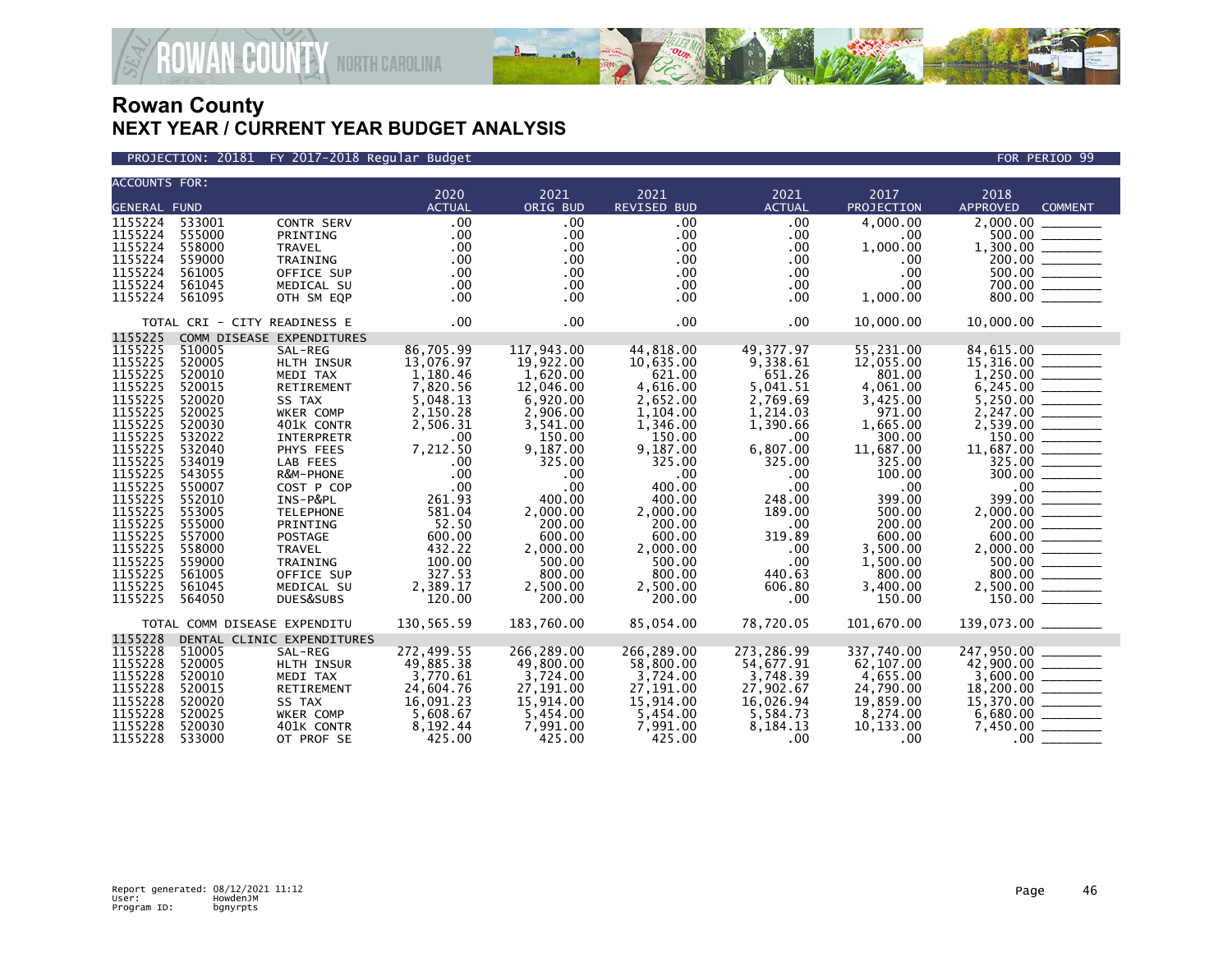

PROJECTION: 20181 FY 2017-2018 Regular Budget FOR PERIOD 99

| <b>ACCOUNTS FOR:</b> |                              |                   |               |            |              |               |            |                                                                                                                                                                                                                                                                                                                                                                                                                                      |
|----------------------|------------------------------|-------------------|---------------|------------|--------------|---------------|------------|--------------------------------------------------------------------------------------------------------------------------------------------------------------------------------------------------------------------------------------------------------------------------------------------------------------------------------------------------------------------------------------------------------------------------------------|
|                      |                              |                   | 2020          | 2021       | 2021         | 2021          | 2017       | 2018                                                                                                                                                                                                                                                                                                                                                                                                                                 |
| <b>GENERAL FUND</b>  |                              |                   | <b>ACTUAL</b> | ORIG BUD   | REVISED BUD  | <b>ACTUAL</b> | PROJECTION | <b>APPROVED</b><br><b>COMMENT</b>                                                                                                                                                                                                                                                                                                                                                                                                    |
| 1155228              | 533001                       | <b>CONTR SERV</b> | 43,979.75     | 70,000.00  | 70,000.00    | 54,791.20     | 80,000.00  | 112,879.00                                                                                                                                                                                                                                                                                                                                                                                                                           |
| 1155228              | 533001 52428 CONTR SERV      |                   | .00           | .00        | 9,640.00     | .00           | .00        | .00                                                                                                                                                                                                                                                                                                                                                                                                                                  |
| 1155228              | 534030                       | TECH-S&M          | 2,532.11      | 3,000.00   | 3,000.00     | 1,683.11      | 3,000.00   | 6,000.00                                                                                                                                                                                                                                                                                                                                                                                                                             |
| 1155228              | 543015                       | R&M-EQUIP         | 1,335.46      | 2,350.00   | 3,850.00     | 3,037.66      | 2,350.00   | 2,350.00                                                                                                                                                                                                                                                                                                                                                                                                                             |
| 1155228              | 543015 52428 R&M-EQUIP       |                   | 1,616.27      | .00        | 2,000.00     | 2,000.00      | .00        | $.00 \,$                                                                                                                                                                                                                                                                                                                                                                                                                             |
| 1155228              | 550007                       | COST P COP        | 405.16        | 450.00     | 450.00       | 498.57        | 400.00     | 400.00                                                                                                                                                                                                                                                                                                                                                                                                                               |
| 1155228              | 552010                       | INS-P&PL          | 1,309.64      | 1,600.00   | 1,600.00     | 1,238.00      | 1,600.00   |                                                                                                                                                                                                                                                                                                                                                                                                                                      |
| 1155228              | 553005                       | <b>TELEPHONE</b>  | 1,355.04      | 1,500.00   | 1,500.00     | 192.00        | 1,400.00   |                                                                                                                                                                                                                                                                                                                                                                                                                                      |
| 1155228              | 554000                       | ADVERTISNG        | .00           | 1,000.00   | 1.000.00     | .00           | 475.00     | 475.00                                                                                                                                                                                                                                                                                                                                                                                                                               |
| 1155228              | 554000 52428 ADVERTISNG      |                   | 7,652.37      | .00        | 6,600.00     | 6,595.22      | .00        | $.00 \,$<br>$\frac{1}{1}$                                                                                                                                                                                                                                                                                                                                                                                                            |
| 1155228              | 555000                       | PRINTING          | 60.00         | 400.00     | 400.00       | 306.23        | 900.00     | <b>Contract Contract</b><br>900.00                                                                                                                                                                                                                                                                                                                                                                                                   |
| 1155228              | 557000                       | <b>POSTAGE</b>    | 400.00        | 500.00     | 500.00       | 309.20        | 675.00     | 400.00                                                                                                                                                                                                                                                                                                                                                                                                                               |
| 1155228              | 558000                       | <b>TRAVEL</b>     | 260.26        | 1,000.00   | 1,000.00     | 111.74        | 1,000.00   |                                                                                                                                                                                                                                                                                                                                                                                                                                      |
| 1155228              | 558000 52428 TRAVEL          |                   | 363.90        | .00        | 1.200.00     | 51.09         | .00        | .00                                                                                                                                                                                                                                                                                                                                                                                                                                  |
| 1155228              | 559000                       | TRAINING          | 2,748.15      | 1,500.00   | 1,500.00     | 1,095.00      | 1,200.00   | 1,200.00                                                                                                                                                                                                                                                                                                                                                                                                                             |
| 1155228              | 561005                       | OFFICE SUP        | 515.88        | 1,000.00   | 1,000.00     | 867.67        | 1,760.00   | 1,760.00                                                                                                                                                                                                                                                                                                                                                                                                                             |
| 1155228              | 561005 52428 OFFICE SUP      |                   | 3,000.00      | .00        | 3,000.00     | 3,000.00      | .00        | .00                                                                                                                                                                                                                                                                                                                                                                                                                                  |
| 1155228              | 561015                       | EDU SUPPLY        | .00           | 400.00     | 400.00       | .00           | 620.00     | 400.00                                                                                                                                                                                                                                                                                                                                                                                                                               |
| 1155228              | 561015 52428 EDU SUPPLY      |                   | 419.00        | .00        | 1,000.00     | 993.17        | .00        | .00                                                                                                                                                                                                                                                                                                                                                                                                                                  |
| 1155228              | 561044 52411 CLNT CARE       |                   | 1,613.00      | .00        | 5,000.00     | 5,000.00      | .00        | $.00 \,$<br>$\begin{tabular}{lcccccc} \multicolumn{2}{c }{\textbf{1} & \textbf{2} & \textbf{3} & \textbf{4} & \textbf{5} & \textbf{5} & \textbf{6} & \textbf{7} & \textbf{8} & \textbf{8} & \textbf{9} & \textbf{10} & \textbf{10} & \textbf{10} & \textbf{10} & \textbf{10} & \textbf{10} & \textbf{10} & \textbf{10} & \textbf{10} & \textbf{10} & \textbf{10} & \textbf{10} & \textbf{10} & \textbf{10} & \textbf{10} & \textbf$  |
| 1155228              | 561045                       | MEDICAL SU        | 1,391.02      | 35,000.00  | 33,500.00    | 16,462.59     | 45,000.00  | 45,000.00                                                                                                                                                                                                                                                                                                                                                                                                                            |
| 1155228              | 561045 52428 MEDICAL SU      |                   | 48,000.00     | .00        | 41,560.00    | 41,560.00     | .00        | $.00 \,$                                                                                                                                                                                                                                                                                                                                                                                                                             |
| 1155228              | 561095                       | OTH SM EOP        | 114.00        | 1.400.00   | 1.400.00     | .00           | 1.000.00   | 1.000.00                                                                                                                                                                                                                                                                                                                                                                                                                             |
| 1155228              | 564050                       | DUES&SUBS         | 4.755.35      | 5,000.00   | 5.000.00     | 5,000.00      | 4,500.00   |                                                                                                                                                                                                                                                                                                                                                                                                                                      |
| 1155228              | 576025                       | FA-SOFT LI        | .00           | .00        | $.00 \ \,$   | .00           | 1,955.00   |                                                                                                                                                                                                                                                                                                                                                                                                                                      |
| 1155228              | 576030                       | F/A-F&EQUI        | 1,880.20      | .00        | .00          | .00           | 3,456.00   |                                                                                                                                                                                                                                                                                                                                                                                                                                      |
| 1155228              | 590002                       | BNK-CC FEE        | 243.90        | 240.00     | 240.00       | 449.61        | 500.00     |                                                                                                                                                                                                                                                                                                                                                                                                                                      |
|                      |                              |                   |               |            |              |               |            |                                                                                                                                                                                                                                                                                                                                                                                                                                      |
|                      | TOTAL DENTAL CLINIC EXPENDIT |                   | 507,028.10    | 503,128.00 | 582,128.00   | 534,653.82    | 619,349.00 |                                                                                                                                                                                                                                                                                                                                                                                                                                      |
| 1155229              | SMART START EXPENDITURES     |                   |               |            |              |               |            |                                                                                                                                                                                                                                                                                                                                                                                                                                      |
| 1155229              | 510005                       | SAL-REG           | .00           | .00        | .00          | .00           | 45,297.00  | 45.004.00                                                                                                                                                                                                                                                                                                                                                                                                                            |
| 1155229              | 520005                       | HLTH INSUR        | .00           | $.00 \,$   | $.00 \,$     | .00           | 8,580.00   |                                                                                                                                                                                                                                                                                                                                                                                                                                      |
| 1155229              | 520010                       | MEDI TAX          | .00           | .00        | $.00 \,$     | .00           | 657.00     |                                                                                                                                                                                                                                                                                                                                                                                                                                      |
| 1155229              | 520015                       | RETIREMENT        | .00           | .00        | $.00 \,$     | .00           | 3,325.00   | 3,303.00                                                                                                                                                                                                                                                                                                                                                                                                                             |
| 1155229              | 520020                       | SS TAX            | .00           | .00        | $.00 \,$     | .00           | 2,528.00   | 2,790.00                                                                                                                                                                                                                                                                                                                                                                                                                             |
| 1155229              | 520025                       | WKER COMP         | .00           | .00        | $.00 \,$     | .00           | 1,105.00   | 1,098.00                                                                                                                                                                                                                                                                                                                                                                                                                             |
| 1155229              | 520030                       | 401K CONTR        | .00           | .00.       | $.00 \,$     | $.00 \,$      | 1,359.00   | 1,350.00                                                                                                                                                                                                                                                                                                                                                                                                                             |
| 1155229              | 555000                       | PRINTING          | .00           | $.00 \,$   | $.00 \,$     | .00.          | 1,500.00   |                                                                                                                                                                                                                                                                                                                                                                                                                                      |
| 1155229              | 557000                       | <b>POSTAGE</b>    | .00           | .00        | $.00 \times$ | .00.          | 200.00     | 200.00                                                                                                                                                                                                                                                                                                                                                                                                                               |
| 1155229              | 558000                       | <b>TRAVEL</b>     | .00           | $.00 \,$   | $.00 \times$ | $.00 \times$  | 2,500.00   | 2,551.00<br>$\begin{array}{ccccccccc} \multicolumn{2}{c }{\textbf{1} & \textbf{2} & \textbf{3} & \textbf{4} & \textbf{5} & \textbf{5} & \textbf{6} & \textbf{6} & \textbf{7} & \textbf{8} & \textbf{8} & \textbf{9} & \textbf{10} & \textbf{10} & \textbf{10} & \textbf{10} & \textbf{10} & \textbf{10} & \textbf{10} & \textbf{10} & \textbf{10} & \textbf{10} & \textbf{10} & \textbf{10} & \textbf{10} & \textbf{10} & \textbf{1$ |
| 1155229              | 559000                       | TRAINING          | .00           | $.00 \,$   | $.00 \,$     | $.00 \,$      | 400.00     | 400.00                                                                                                                                                                                                                                                                                                                                                                                                                               |
| 1155229              | 561005                       | OFFICE SUP        | .00           | .00        | .00          | .00           | 750.00     | 750.00                                                                                                                                                                                                                                                                                                                                                                                                                               |
| 1155229              | 561015                       | EDU SUPPLY        | .00           | .00        | $.00 \,$     | .00           | 300.00     | 300.00                                                                                                                                                                                                                                                                                                                                                                                                                               |
|                      |                              |                   |               |            |              |               |            |                                                                                                                                                                                                                                                                                                                                                                                                                                      |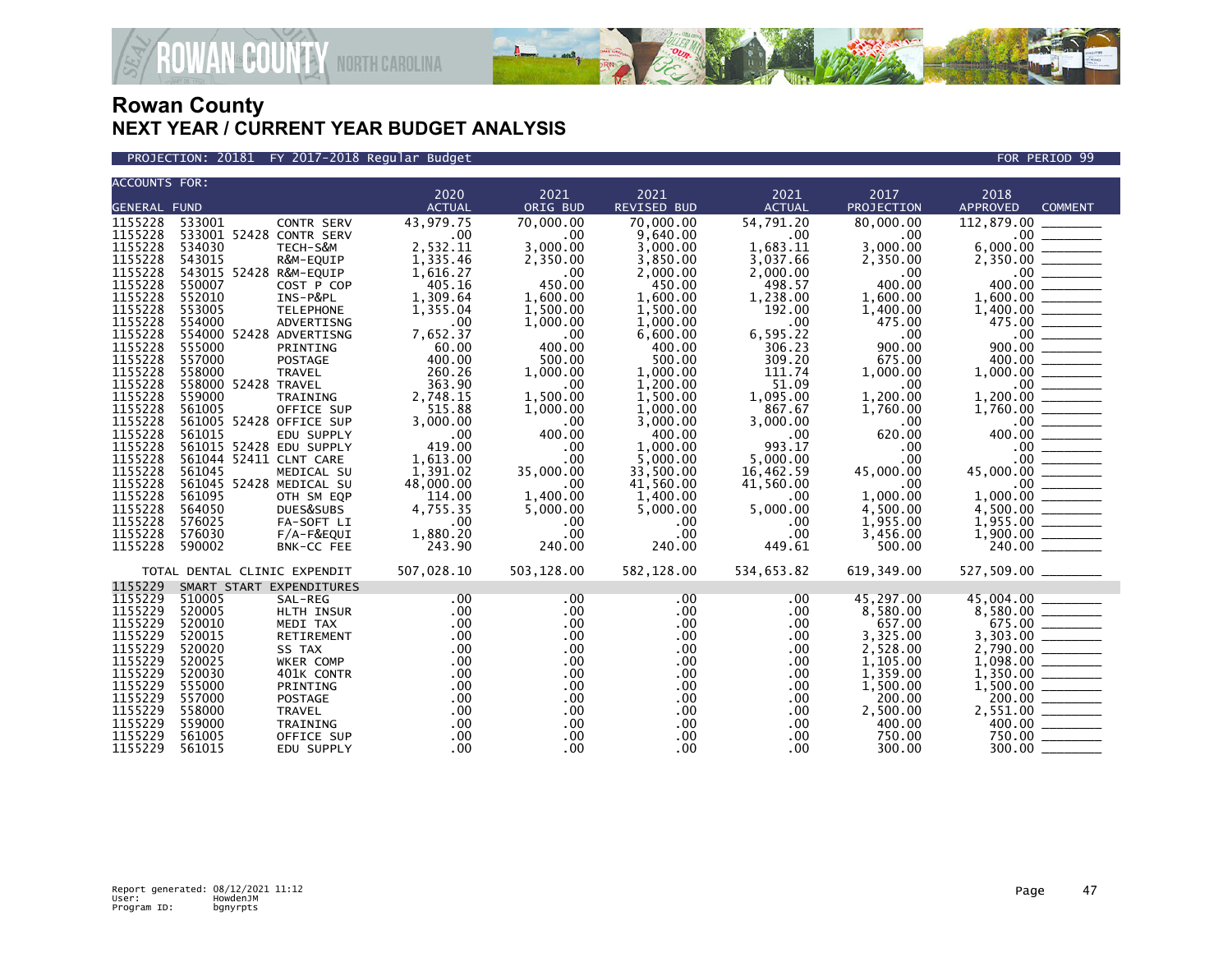



| <b>ACCOUNTS FOR:</b> |                  |                              | 2020                   | 2021                 | 2021                 |                       | 2017               |                                                                                                                                                                                                                                                                                                                         |
|----------------------|------------------|------------------------------|------------------------|----------------------|----------------------|-----------------------|--------------------|-------------------------------------------------------------------------------------------------------------------------------------------------------------------------------------------------------------------------------------------------------------------------------------------------------------------------|
| <b>GENERAL FUND</b>  |                  |                              | <b>ACTUAL</b>          | ORIG BUD             | <b>REVISED BUD</b>   | 2021<br><b>ACTUAL</b> | <b>PROJECTION</b>  | 2018<br><b>APPROVED</b><br><b>COMMENT</b>                                                                                                                                                                                                                                                                               |
|                      |                  |                              |                        |                      |                      |                       |                    |                                                                                                                                                                                                                                                                                                                         |
| 1155229              | 564050           | DUES&SUBS                    | .00                    | .00                  | .00                  | .00                   | 150.00             |                                                                                                                                                                                                                                                                                                                         |
| 1155229              | 583053           | <b>NONCASH</b>               | $.00 \,$               | $.00 \,$             | $.00 \,$             | .00                   | 1,500.00           |                                                                                                                                                                                                                                                                                                                         |
|                      |                  | TOTAL SMART START EXPENDITUR | .00                    | $.00 \times$         | $.00 \,$             | $.00 \times$          | 70,151.00          | 70,151.00 ______                                                                                                                                                                                                                                                                                                        |
| 1155230              |                  | FAMILY PLANNING EXPENDITURES |                        |                      |                      |                       |                    |                                                                                                                                                                                                                                                                                                                         |
| 1155230              | 510005           | SAL-REG                      | 296,924.57             | 407,083.00           | 252.391.00           | 244,432.70            | 357,289.00         |                                                                                                                                                                                                                                                                                                                         |
| 1155230              | 520005           | HLTH INSUR                   | 60,502.28              | 79,985.00            | 59,399.00            | 54,811.85             | 66,805.00          |                                                                                                                                                                                                                                                                                                                         |
| 1155230              | 520010           | MEDI TAX                     | 4,100.69               | 5,582.00             | 3,447.00             | 3,273.96              | 4,921.00           |                                                                                                                                                                                                                                                                                                                         |
| 1155230              | 520015           | RETIREMENT                   | 27,110.10              | 41,575.00            | 25,677.00            | 24,969.03             | 26,225.00          | $\begin{array}{r} 62,635.00 \ \hline 62,635.00 \ \hline 5,050.00 \ \hline 25,398.00 \ \hline 21,460.00 \ \hline 9,720.00 \ \hline \end{array}$                                                                                                                                                                          |
| 1155230              | 520020           | SS TAX                       | 17,535.66              | 23,831.00            | 14,718.00            | 13,894.24             | 20,987.00          |                                                                                                                                                                                                                                                                                                                         |
| 1155230              | 520025           | WKER COMP                    | 7,204.75               | 9,802.00             | 6,077.00             | 5,820.54              | 9,710.00           |                                                                                                                                                                                                                                                                                                                         |
| 1155230              | 520030           | 401K CONTR                   | 8,741.47               | 12,222.00            | 7,578.00             | 6,765.44              | 10,719.00          |                                                                                                                                                                                                                                                                                                                         |
| 1155230              | 532022           | <b>INTERPRETR</b>            | 147.60                 | 1,000.00             | 1.000.00             | 999.00                | 1.000.00           |                                                                                                                                                                                                                                                                                                                         |
| 1155230              | 532036           | PH NUR SVS                   | 2,537.25               | 3,500.00             | 3,500.00             | .00                   | 3,500.00           |                                                                                                                                                                                                                                                                                                                         |
| 1155230              | 532040           | PHYS FEES                    | 10,131.25              | 10,547.00            | 10,547.00            | 9,726.75              | 13.047.00          |                                                                                                                                                                                                                                                                                                                         |
| 1155230              | 533001           | CONTR SERV                   | 440.00                 | 440.00               | 440.00               | .00                   | $.00 \,$           |                                                                                                                                                                                                                                                                                                                         |
| 1155230              | 534019           | LAB FEES                     | 10,400.88              | 11,000.00            | 11,000.00            | 10,990.74             | 13,000.00          |                                                                                                                                                                                                                                                                                                                         |
| 1155230              | 543015           | R&M-EQUIP                    | 100.00                 | 300.00               | 300.00               | 250.00                | 300.00             |                                                                                                                                                                                                                                                                                                                         |
| 1155230              | 543055           | R&M-PHONE                    | .00                    | 300.00               | 300.00               | .00                   | 250.00             |                                                                                                                                                                                                                                                                                                                         |
| 1155230              | 550007           | COST P COP                   | 2,864.03               | 3,000.00             | 2,800.00             | 4,355.94              | 2,000.00           | $\begin{array}{r} 9,720.00 \ \hline 10,380.00 \ \hline 1,000.00 \ \hline 3,500.00 \ \hline 13,047.00 \ \hline 13,047.00 \ \hline 13,000.00 \ \hline 250.00 \ \hline 250.00 \ \hline 2,400.00 \ \hline 3,150.00 \ \hline 500.00 \ \hline 5,000.00 \ \hline 5,000.00 \ \hline 3,900.00 \ \hline 1,000.00 \ \hline 1,000.$ |
| 1155230              | 552010           | INS-P&PL                     | 2,619.28               | 3,150.00             | 3,150.00             | 2,475.00              | 3,150.00           |                                                                                                                                                                                                                                                                                                                         |
| 1155230              | 553005           | <b>TELEPHONE</b>             | 1,382.52               | 1,500.00             | 1,500.00             | 200.88                | 1,600.00           |                                                                                                                                                                                                                                                                                                                         |
| 1155230              | 554000           | ADVERTISNG                   | .00                    | .00                  | $.00 \,$             | $.00 \,$              | 500.00             |                                                                                                                                                                                                                                                                                                                         |
| 1155230              | 555000           | PRINTING                     | 658.76                 | 900.00               | 900.00               | 674.60                | 900.00             |                                                                                                                                                                                                                                                                                                                         |
| 1155230              | 557000           | <b>POSTAGE</b>               | 3,746.48               | 3,900.00             | 3,900.00             | 2,461.83              | 3,900.00           |                                                                                                                                                                                                                                                                                                                         |
| 1155230<br>1155230   | 558000           | TRAVEL                       | 840.01                 | 2,000.00             | 2,000.00             | $.00 \,$              | 2,000.00           |                                                                                                                                                                                                                                                                                                                         |
| 1155230              | 559000           | TRAINING                     | 92.18                  | 1,000.00             | 1,000.00             | 145.00                | 4,000.00           |                                                                                                                                                                                                                                                                                                                         |
| 1155230              | 561005           | OFFICE SUP                   | 7,528.15<br>19,521.05  | 3,450.00             | 3,450.00             | 3,322.34              | 3,450.00           |                                                                                                                                                                                                                                                                                                                         |
| 1155230              | 561045           | MEDICAL SU                   |                        | 20,000.00            | 20,000.00            | 7,525.68              | 50,000.00          |                                                                                                                                                                                                                                                                                                                         |
| 1155230              | 561047<br>561095 | WHSF MEDS                    | 11,852.44<br>11,428.96 | 13,813.00            | 13,813.00            | 6,941.45<br>93.71     | $.00 \,$<br>875.00 | $\frac{13,813.00}{875.00}$                                                                                                                                                                                                                                                                                              |
| 1155230              | 564050           | OTH SM EQP<br>DUES&SUBS      | 398.87                 | 1,800.00<br>1,000.00 | 1,145.00<br>1,000.00 | 275.00                | 900.00             |                                                                                                                                                                                                                                                                                                                         |
|                      |                  |                              |                        |                      |                      |                       |                    |                                                                                                                                                                                                                                                                                                                         |
|                      |                  | TOTAL FAMILY PLANNING EXPEND | 508,809.23             | 662,680.00           | 451,032.00           | 404,405.68            | 601,028.00         | 574,139.00 _______                                                                                                                                                                                                                                                                                                      |
| 1155240              |                  | HEALTH PROMOTION EXPENSES    |                        |                      |                      |                       |                    |                                                                                                                                                                                                                                                                                                                         |
| 1155240              | 510005           | SAL-REG                      | 98,945.68              | 118,566.00           | 88,924.00            | 57,551.05             | 106,871.00         |                                                                                                                                                                                                                                                                                                                         |
| 1155240              | 520005           | HLTH INSUR                   | 15,397.91              | 19,920.00            | 14,940.00            | 10,156.39             | 17.194.00          | $\begin{array}{r} 139,788.00 \\ 25,740.00 \\ 2,050.00 \\ 10,260.00 \\ 8,670.00 \\ \hline \end{array}$                                                                                                                                                                                                                   |
| 1155240              | 520010           | MEDI TAX                     | 1,419.42               | 1,694.00             | 1,270.00             | 819.67                | 1,514.00           |                                                                                                                                                                                                                                                                                                                         |
| 1155240              | 520015           | <b>RETIREMENT</b>            | 8,915.12               | 12,107.00            | 9,080.00             | 5,875.98              | 7,844.00           |                                                                                                                                                                                                                                                                                                                         |
| 1155240              | 520020           | SS TAX                       | 6,069.28               | 7,241.00             | 5,431.00             | 3,504.83              | 6,448.00           |                                                                                                                                                                                                                                                                                                                         |
| 1155240              | 520025           | WKER COMP                    | 792.19                 | 949.00               | 712.00               | 460.86                | 662.00             |                                                                                                                                                                                                                                                                                                                         |
| 1155240              | 520030           | 401K CONTR                   | 2,028.92               | 3,558.00             | 2,668.00             | 1,726.58              | 3.206.00           | 4,193.00                                                                                                                                                                                                                                                                                                                |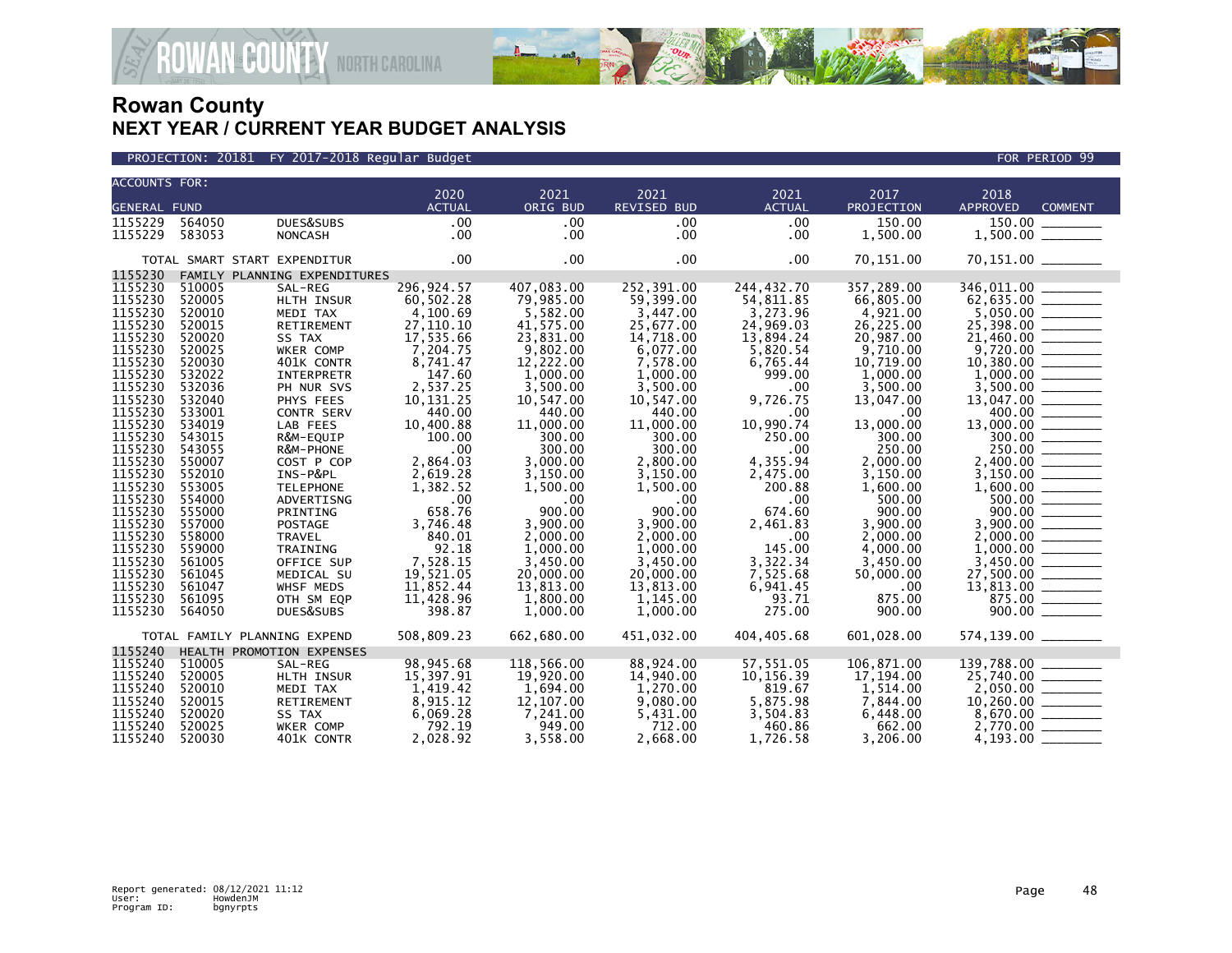

PROJECTION: 20181 FY 2017-2018 Regular Budget FOR PERIOD 99

| <b>ACCOUNTS FOR:</b> |                              |                            |               |            |             |               |            |                                                                          |                |
|----------------------|------------------------------|----------------------------|---------------|------------|-------------|---------------|------------|--------------------------------------------------------------------------|----------------|
|                      |                              |                            | 2020          | 2021       | 2021        | 2021          | 2017       | 2018                                                                     |                |
| <b>GENERAL FUND</b>  |                              |                            | <b>ACTUAL</b> | ORIG BUD   | REVISED BUD | <b>ACTUAL</b> | PROJECTION | APPROVED                                                                 | <b>COMMENT</b> |
| 1155240              | 550007                       | COST P COP                 | 208.71        | 400.00     | 400.00      | 3.777.08      | .00.       | 100.00                                                                   |                |
| 1155240              | 553005                       | <b>TELEPHONE</b>           | 1,490.90      | 1,750.00   | 1,750.00    | 189.00        | 1,400.00   |                                                                          |                |
| 1155240              | 554000                       | ADVERTISNG                 | .00           | 150.00     | 150.00      | 70.92         | 150.00     |                                                                          |                |
| 1155240              | 555000                       | PRINTING                   | .00           | 1,000.00   | 1,000.00    | .00           | 500.00     | $500.00$ _________                                                       |                |
| 1155240              | 557000                       | <b>POSTAGE</b>             | 100.00        | 100.00     | 100.00      | 45.25         | 100.00     |                                                                          |                |
| 1155240              | 558000                       | TRAVEL                     | 714.39        | 1,500.00   | 1,500.00    | 197.66        | 1,250.00   | $500.00$ ______                                                          |                |
| 1155240              | 559000                       | TRAINING                   | 139.80        | 1,150.00   | 1,150.00    | 285.00        | 1,450.00   |                                                                          |                |
| 1155240              | 561005                       | OFFICE SUP                 | 377.27        | 600.00     | 600.00      | 459.92        | 500.00     | 600.00                                                                   |                |
| 1155240              | 561015                       | EDU SUPPLY                 | 518.98        | 750.00     | 750.00      | 745.06        | 642.00     | $642.00$ $\overline{\phantom{27721}}$                                    |                |
| 1155240              | 564050                       | DUES&SUBS                  | 30.00         | 370.00     | 370.00      | $.00 \,$      | 250.00     | $250.00$ $\frac{1}{250}$                                                 |                |
| 1155240              | 585000 52422 GRANT EXP       |                            | 100,000.00    | 100,000.00 | 100,000.00  | 100,000.00    | $.00 \,$   | 100,000.00 _______                                                       |                |
| 1155240              | 585007                       | HLTHY COMM                 | 34,127.70     | 34, 354.00 | 34,354.00   | 34,354.00     | 26,832.00  | 36,174.00 _______                                                        |                |
|                      |                              |                            |               |            |             |               |            |                                                                          |                |
|                      | TOTAL HEALTH PROMOTION EXPEN |                            | 271,276.27    | 306,159.00 | 265,149.00  | 220, 219. 25  | 176,813.00 |                                                                          |                |
| 1155245              |                              | HIV-STD STATE EXPENDITURES |               |            |             |               |            |                                                                          |                |
| 1155245              | 510005                       | SAL-REG                    | 198, 577.47   | 179,708.00 | 141.969.00  | 139, 186. 34  | 216,466.00 | 197,990.00                                                               |                |
| 1155245              | 520005                       | HLTH INSUR                 | 36,850.39     | 34,218.00  | 32,039.00   | 29,184.53     | 40,474.00  | 34,194.00 ______                                                         |                |
| 1155245              | 520010                       | MEDI TAX                   | 2,649.68      | 2,440.00   | 1,928.00    | 1,836.54      | 2,981.00   |                                                                          |                |
| 1155245              | 520015                       | RETIREMENT                 | 17,689.13     | 18,356.00  | 14,505.00   | 14,210.60     | 15,889.00  |                                                                          |                |
| 1155245              | 520020                       | SS TAX                     | 11,329.67     | 10,418.00  | 8,232.00    | 7,797.87      | 12,715.00  |                                                                          |                |
| 1155245              | 520025                       | WKER COMP                  | 4,715.40      | 4,309.00   | 3,404.00    | 3,319.68      | 5,968.00   |                                                                          |                |
| 1155245              | 520030                       | 401K CONTR                 | 5,761.45      | 5,398.00   | 4,264.00    | 3,999.86      | 6,494.00   | $5,940.00$ $\overline{\phantom{0}}$                                      |                |
| 1155245              | 532022                       | INTERPRETR                 | .00           | 100.00     | 100.00      | .00           | 100.00     |                                                                          |                |
| 1155245              | 532040                       | PHYS FEES                  | 11,553.00     | 10,500.00  | 10,500.00   | 10, 102.50    | 13,047.00  | 13,000.00 _______                                                        |                |
| 1155245              | 533001                       | CONTR SERV                 | 440.00        | 450.00     | 450.00      | 450.00        | .00.       | 400.00                                                                   |                |
| 1155245              | 534019                       | LAB FEES                   | 12,000.00     | 12,000.00  | 12,000.00   | 11,986.11     | 9,825.00   | 12,000.00 _______                                                        |                |
| 1155245              | 543015                       | R&M-EQUIP                  | 400.00        | 400.00     | 400.00      | 300.00        | 400.00     |                                                                          |                |
| 1155245              | 552010                       | INS-P&PL                   | 1,309.64      | 1,525.00   | 1,525.00    | 1,238.00      | 1,365.00   | $400.00$ $\overline{\hspace{1cm}}$<br>1,365.00 $\overline{\hspace{1cm}}$ |                |
| 1155245              | 553005                       | <b>TELEPHONE</b>           | 526.20        | 550.00     | 550.00      | 171.12        | 500.00     | 500.00                                                                   |                |
| 1155245              | 555000                       | PRINTING                   | 52.50         | 200.00     | 200.00      | 100.00        | 200.00     | 200.00                                                                   |                |
| 1155245              | 557000                       | POSTAGE                    | 3,500.00      | 5,500.00   | 5,500.00    | 3,995.41      | 3,500.00   | 3,500.00 _______                                                         |                |
| 1155245              | 558000                       | TRAVEL                     | 462.22        | 1,500.00   | 1,500.00    | .00           | 2,000.00   |                                                                          |                |
| 1155245              | 559000                       | TRAINING                   | 125.00        | 500.00     | 500.00      | .00           | 1,200.00   | 500.00 ________                                                          |                |
| 1155245              | 561005                       | OFFICE SUP                 | 828.48        | 1.000.00   | 1.000.00    | 369.04        | 1,600.00   |                                                                          |                |
| 1155245              | 561015                       | EDU SUPPLY                 | 698.32        | 1,100.00   | 1,100.00    | .00           | 1,500.00   | $1,500.00$ _________                                                     |                |
| 1155245              | 561045                       |                            |               | 4.000.00   | 4.000.00    |               | 4.050.00   |                                                                          |                |
|                      |                              | MEDICAL SU                 | 4,000.00      |            |             | 3,511.15      |            |                                                                          |                |
| 1155245              | 561046                       | STD MEDS                   | 864.78        | 4,081.00   | 4,081.00    | 696.08        | 4,081.00   |                                                                          |                |
| 1155245              | 561066                       | STD PREV                   | 100.00        | 100.00     | 100.00      | 100.00        | $.00 \,$   |                                                                          |                |
| 1155245              | 564050                       | DUES&SUBS                  | 220.00        | 300.00     | 300.00      | 100.00        | 300.00     | 300.00                                                                   |                |
|                      | TOTAL HIV-STD STATE EXPENDIT |                            | 314,653.33    | 298,653.00 | 250,147.00  | 232,654.83    | 344,655.00 | 318,848.00 _______                                                       |                |
| 1155250              | IMMUNIZATION EXPENDITURES    |                            |               |            |             |               |            |                                                                          |                |
| 1155250              | 510005                       | SAL-REG                    | 90,778.35     | 70,463.00  | 49,324.00   | 62,901.20     | 71,787.00  | 105,344.00                                                               |                |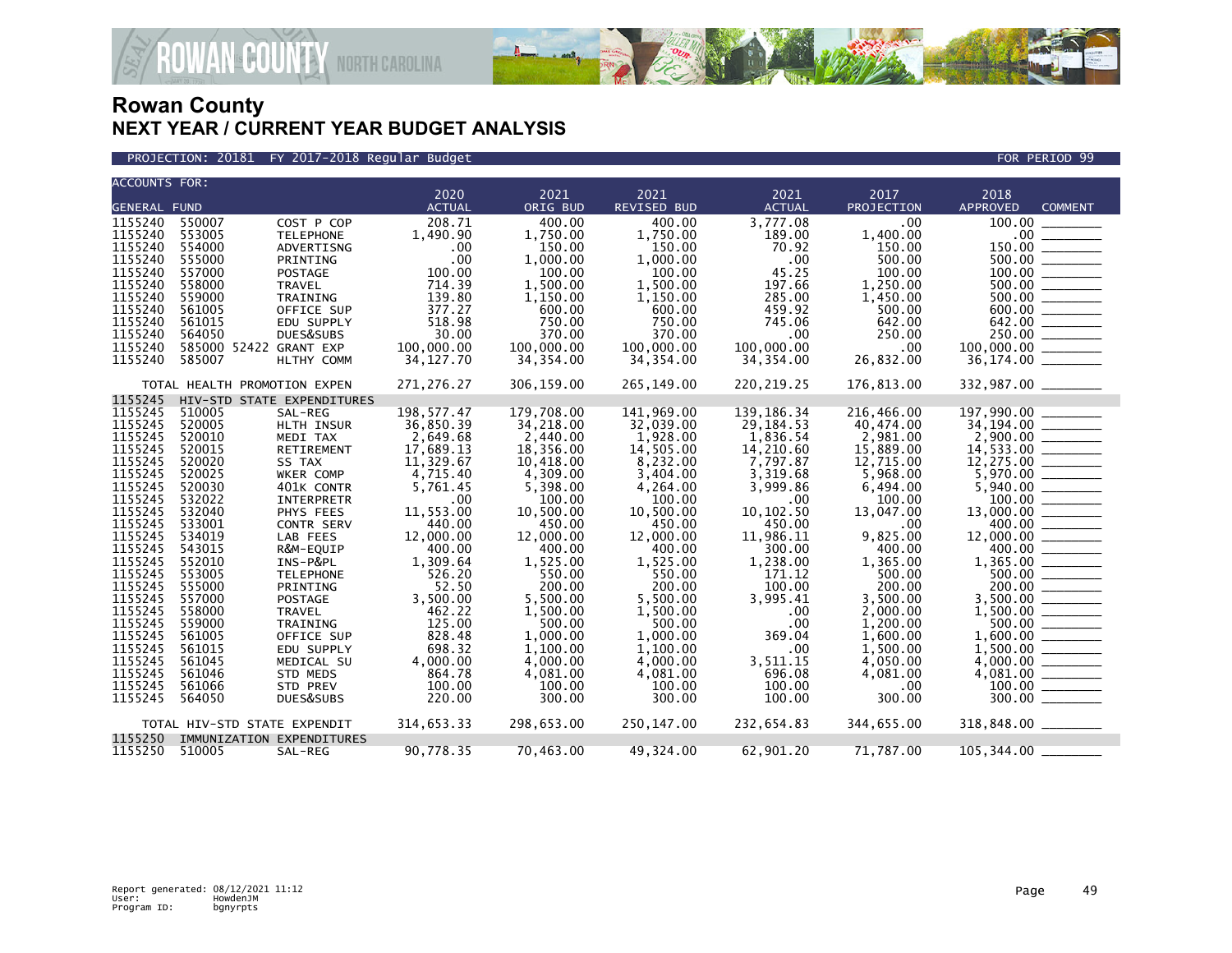

PROJECTION: 20181 FY 2017-2018 Regular Budget FOR PERIOD 99

| <b>ACCOUNTS FOR:</b> |                              |                              |               |            |             |               |            |                                                                                                                                                                                                                                                                                                                              |
|----------------------|------------------------------|------------------------------|---------------|------------|-------------|---------------|------------|------------------------------------------------------------------------------------------------------------------------------------------------------------------------------------------------------------------------------------------------------------------------------------------------------------------------------|
|                      |                              |                              | 2020          | 2021       | 2021        | 2021          | 2017       | 2018                                                                                                                                                                                                                                                                                                                         |
| <b>GENERAL FUND</b>  |                              |                              | <b>ACTUAL</b> | ORIG BUD   | REVISED BUD | <b>ACTUAL</b> | PROJECTION | APPROVED<br><b>COMMENT</b>                                                                                                                                                                                                                                                                                                   |
| 1155250              | 520005                       | HLTH INSUR                   | 18,776.08     | 18,830.00  | 19,105.00   | 18,054.04     | 13,423.00  | 19,070.00                                                                                                                                                                                                                                                                                                                    |
| 1155250              | 520010                       | MEDI TAX                     | 1,266.59      | 960.00     | 668.00      | 842.45        | 989.00     |                                                                                                                                                                                                                                                                                                                              |
| 1155250              | 520015                       | RETIREMENT                   | 8,180.86      | 7,199.00   | 5,010.00    | 6,422.21      | 5,269.00   |                                                                                                                                                                                                                                                                                                                              |
| 1155250              | 520020                       | SS TAX                       | 5,415.57      | 4,084.00   | 2,842.00    | 3,566.29      | 4,217.00   |                                                                                                                                                                                                                                                                                                                              |
| 1155250              | 520025                       | WKER COMP                    | 2,212.52      | 1,689.00   | 1,182.00    | 1,507.95      | 1,857.00   |                                                                                                                                                                                                                                                                                                                              |
| 1155250              | 520030                       | 401K CONTR                   | 2,213.57      | 2,120.00   | 1,484.00    | 1,146.44      | 2,154.00   |                                                                                                                                                                                                                                                                                                                              |
| 1155250              | 532022                       | INTERPRETR                   | .00           | 100.00     | 100.00      | $.00 \,$      | 100.00     |                                                                                                                                                                                                                                                                                                                              |
| 1155250              | 532036                       | PH NUR SVS                   | .00           | 1,400.00   | 1,400.00    | $.00 \,$      | 1,400.00   |                                                                                                                                                                                                                                                                                                                              |
| 1155250              | 532040                       | PHYS FEES                    | 6,412.50      | 8,129.00   | 8,129.00    | 8,127.50      | 10,629.00  |                                                                                                                                                                                                                                                                                                                              |
| 1155250              | 533001                       | CONTR SERV                   | 275.00        | 300.00     | 300.00      | 300.00        | $.00 \,$   |                                                                                                                                                                                                                                                                                                                              |
| 1155250              | 543015                       | R&M-EQUIP                    | 145.00        | 1,500.00   | 1,500.00    | 750.00        | 500.00     |                                                                                                                                                                                                                                                                                                                              |
| 1155250              | 543055                       | R&M-PHONE                    | .00           | 200.00     | 200.00      | $.00 \times$  | 200.00     |                                                                                                                                                                                                                                                                                                                              |
| 1155250              | 550007                       | COST P COP                   | 825.70        | 1,000.00   | 1,000.00    | 742.38        | 1,900.00   |                                                                                                                                                                                                                                                                                                                              |
| 1155250              | 552010                       | INS-P&PL                     | 673.53        | 1,050.00   | 1,050.00    | 636.00        | 1,050.00   |                                                                                                                                                                                                                                                                                                                              |
| 1155250              | 553005                       | <b>TELEPHONE</b>             | 1,309.08      | 1,500.00   | 1,500.00    | 177.00        | 1,300.00   |                                                                                                                                                                                                                                                                                                                              |
| 1155250              | 555000                       | PRINTING                     | 323.75        | 1,500.00   | 1,500.00    | 1,305.17      | 1,500.00   |                                                                                                                                                                                                                                                                                                                              |
| 1155250              | 557000                       | POSTAGE                      | 322.35        | 400.00     | 400.00      | 400.00        | 400.00     |                                                                                                                                                                                                                                                                                                                              |
| 1155250              | 558000                       | TRAVEL                       | 374.50        | 600.00     | 600.00      | $.00 \times$  | 600.00     |                                                                                                                                                                                                                                                                                                                              |
| 1155250              | 559000                       | TRAINING                     | 250.00        | 600.00     | 600.00      | $.00 \,$      | 600.00     | $\begin{array}{r} 6,530.00 \ \hline 2,761.00 \ \hline 3,161.00 \ \hline 100.00 \ \hline 1,400.00 \ \hline 1,400.00 \ \hline 10,629.00 \ \hline 250.00 \ \hline 500.00 \ \hline 1,000.00 \ \hline 1,050.00 \ \hline 2,000.00 \ \hline 4,000.00 \ \hline 600.00 \ \hline 600.00 \ \hline 500.00 \ \hline 500.00 \ \hline 500.$ |
| 1155250              | 561005                       | OFFICE SUP                   | 336.70        | 500.00     | 500.00      | 269.81        | 500.00     |                                                                                                                                                                                                                                                                                                                              |
| 1155250              | 561045                       | MEDICAL SU                   | 32,665.27     | 34,000.00  | 34,000.00   | 21,067.94     | 28,000.00  |                                                                                                                                                                                                                                                                                                                              |
| 1155250              | 561095                       | OTH SM EQP                   | 446.68        | 750.00     | 750.00      | .00.          | .00        |                                                                                                                                                                                                                                                                                                                              |
| 1155250              | 576030                       | $F/A-F\&EQUI$                | .00           | .00        | .00         | .00           | 1,200.00   | $\frac{500.00}{1,200.00}$                                                                                                                                                                                                                                                                                                    |
|                      |                              |                              |               |            |             |               |            |                                                                                                                                                                                                                                                                                                                              |
|                      | TOTAL IMMUNIZATION EXPENDITU |                              | 173,203.60    | 158,874.00 | 133,144.00  | 128,216.38    | 149,575.00 | 196,577.00 _______                                                                                                                                                                                                                                                                                                           |
| 1155255              |                              | MATERNAL HEALTH EXPENDITURES |               |            |             |               |            |                                                                                                                                                                                                                                                                                                                              |
| 1155255              | 510005                       | SAL-REG                      | 233,473.96    | 293,434.00 | 231,813.00  | 214,842.33    | 252,635.00 | 267,732.00                                                                                                                                                                                                                                                                                                                   |
| 1155255              | 520005                       | HLTH INSUR                   | 43,794.70     | 54,986.00  | 47,594.00   | 44,229.91     | 47,237.00  |                                                                                                                                                                                                                                                                                                                              |
| 1155255              | 520010                       | MEDI TAX                     | 3,249.72      | 4,174.00   | 3,309.00    | 2,959.90      | 3,479.00   |                                                                                                                                                                                                                                                                                                                              |
| 1155255              | 520015                       | RETIREMENT                   | 20,862.58     | 29,969.00  | 23,760.00   | 21,934.09     | 18,543.00  | $\begin{array}{r} 207,732.00 \ \hline 48,465.00 \ \hline 3,900.00 \ \hline 19,652.00 \ \hline 15,600.00 \ \hline 7,017.00 \ \hline 8,032.00 \ \hline 1,000.00 \ \hline \end{array}$                                                                                                                                          |
| 1155255              | 520020                       | SS TAX                       | 13,894.84     | 17,814.00  | 14, 123.00  | 12,515.57     | 14,840.00  |                                                                                                                                                                                                                                                                                                                              |
| 1155255              | 520025                       | WKER COMP                    | 5,012.19      | 6,402.00   | 5,058.00    | 4,507.43      | 6,549.00   |                                                                                                                                                                                                                                                                                                                              |
| 1155255              | 520030                       | 401K CONTR                   | 6,834.54      | 8,811.00   | 6,961.00    | 6,063.64      | 7,579.00   |                                                                                                                                                                                                                                                                                                                              |
| 1155255              | 532022                       | INTERPRETR                   | 786.70        | 1,000.00   | 1,000.00    | 999.60        | 1,000.00   |                                                                                                                                                                                                                                                                                                                              |
| 1155255              | 532036                       | PH NUR SVS                   | 150.00        | 1,000.00   | 1,000.00    | $.00 \,$      | 1,000.00   |                                                                                                                                                                                                                                                                                                                              |
| 1155255              | 532040                       | PHYS FEES                    | 95,723.25     | 109,332.00 | 109, 332.00 | 109,332.00    | 111,832.00 |                                                                                                                                                                                                                                                                                                                              |
| 1155255              | 533001                       | CONTR SERV                   | 385.00        | 400.00     | 400.00      | 400.00        | .00        | $1,000.00$<br>$11,832.00$<br>$111,832.00$<br>$350.00$<br>$7,500.00$<br>$100.00$<br>$1,000.00$<br>$200.00$                                                                                                                                                                                                                    |
| 1155255              | 534019                       | LAB FEES                     | 2,780.06      | 4,000.00   | 4,000.00    | 3,995.46      | 9,410.00   |                                                                                                                                                                                                                                                                                                                              |
| 1155255              | 534030                       | TECH-S&M                     | .00           | 100.00     | 100.00      | $.00 \,$      | 1.000.00   |                                                                                                                                                                                                                                                                                                                              |
| 1155255              | 543015                       | R&M-EQUIP                    | 400.00        | 1,000.00   | 1,000.00    | 650.00        | 1,500.00   |                                                                                                                                                                                                                                                                                                                              |
| 1155255              | 543055                       | R&M-PHONE                    | .00           | 200.00     | 200.00      | $.00 \times$  | 200.00     |                                                                                                                                                                                                                                                                                                                              |
| 1155255              | 550007                       | COST P COP                   | 3,725.85      | 5,000.00   | 4,800.00    | 2,611.78      | 2.700.00   | 4,195.00 ______                                                                                                                                                                                                                                                                                                              |
| 1155255              | 552010                       | INS-P&PL                     | 1,309.64      | 1.600.00   | 1,600.00    | 1,237.00      | 2,100.00   |                                                                                                                                                                                                                                                                                                                              |
|                      |                              |                              |               |            |             |               |            |                                                                                                                                                                                                                                                                                                                              |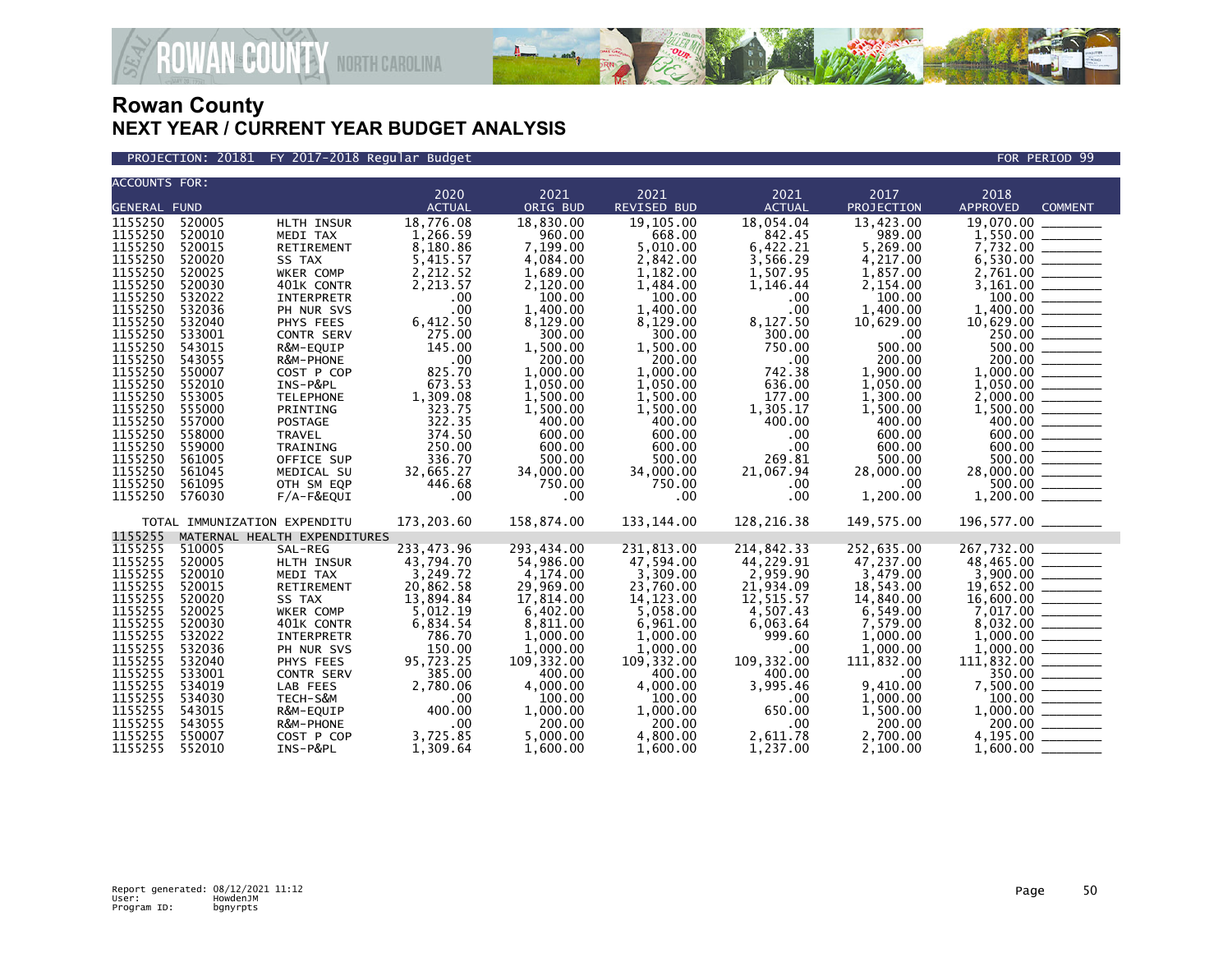

PROJECTION: 20181 FY 2017-2018 Regular Budget FOR PERIOD 99

| <b>ACCOUNTS FOR:</b> |                              |                             |               |            |                    |               |            |                                                       |                                                                                                                                                               |
|----------------------|------------------------------|-----------------------------|---------------|------------|--------------------|---------------|------------|-------------------------------------------------------|---------------------------------------------------------------------------------------------------------------------------------------------------------------|
|                      |                              |                             | 2020          | 2021       | 2021               | 2021          | 2017       | 2018                                                  |                                                                                                                                                               |
| <b>GENERAL FUND</b>  |                              |                             | <b>ACTUAL</b> | ORIG BUD   | <b>REVISED BUD</b> | <b>ACTUAL</b> | PROJECTION | <b>APPROVED</b>                                       | <b>COMMENT</b>                                                                                                                                                |
| 1155255              | 553005                       | <b>TELEPHONE</b>            | 834.03        | 950.00     | 950.00             | 947.70        | 1,000.00   | 800.00                                                |                                                                                                                                                               |
| 1155255              | 555000                       | PRINTING                    | 200.00        | 200.00     | 200.00             | .00           | 500.00     |                                                       |                                                                                                                                                               |
| 1155255              | 557000                       | <b>POSTAGE</b>              | 2,338.35      | 2,500.00   | 2,500.00           | 1,268.23      | 2,500.00   |                                                       |                                                                                                                                                               |
| 1155255              | 558000                       | TRAVEL                      | 222.63        | 800.00     | 800.00             | .00           | 1,400.00   |                                                       |                                                                                                                                                               |
| 1155255              | 559000                       | TRAINING                    | 401.30        | 1,000.00   | 1,000.00           | 505.00        | 800.00     |                                                       |                                                                                                                                                               |
| 1155255              | 561005                       | OFFICE SUP                  | 708.55        | 850.00     | 850.00             | 850.00        | 1,850.00   |                                                       |                                                                                                                                                               |
| 1155255              | 561015                       | EDU SUPPLY                  | .00           | 1,500.00   | 1,500.00           | .00           | .00.       | $800.00$<br>1,850.00                                  |                                                                                                                                                               |
| 1155255              | 561045                       | MEDICAL SU                  | 4,194.65      | 5,700.00   | 5,700.00           | 4,843.61      | 6.500.00   | 5,700.00 ______                                       |                                                                                                                                                               |
| 1155255              | 561095                       | OTH SM EQP                  | 411.86        | 3,000.00   | 2,345.00           | 919.90        | 1,000.00   |                                                       |                                                                                                                                                               |
| 1155255              | 590002                       | BNK-CC FEE                  | 257.27        | 500.00     | 500.00             | 224.76        | .00        |                                                       |                                                                                                                                                               |
|                      |                              |                             |               |            |                    |               |            |                                                       |                                                                                                                                                               |
|                      | TOTAL MATERNAL HEALTH EXPEND |                             | 441,951.67    | 556,222.00 | 472,395.00         | 435,837.91    | 497,154.00 |                                                       |                                                                                                                                                               |
| 1155256              |                              | PREGNANCY CARE EXPENDITURES |               |            |                    |               |            |                                                       |                                                                                                                                                               |
| 1155256              | 510005                       | SAL-REG                     | 237,418.18    | 240,770.00 | 240,770.00         | 227,892.17    | 242,033.00 | 257,776.00                                            |                                                                                                                                                               |
| 1155256              | 520005                       | HLTH INSUR                  | 49,918.49     | 49,800.00  | 54,800.00          | 50,348.84     | 44,507.00  |                                                       |                                                                                                                                                               |
| 1155256              | 520010                       | MEDI TAX                    | 3,356.05      | 3,418.00   | 3,418.00           | 3,155.66      | 3,337.00   | $51,480.00$<br>3,750.00                               |                                                                                                                                                               |
| 1155256              | 520015                       | RETIREMENT                  | 21,390.78     | 24,586.00  | 24,586.00          | 23,267.38     | 17,765.00  | 18,921.00 _______                                     |                                                                                                                                                               |
| 1155256              | 520020                       | SS TAX                      | 14,349.14     | 14,606.00  | 14,606.00          | 13,487.03     | 14,232.00  | $15,930.00$<br>$5,930.00$<br>$7,733.00$<br>$7,733.00$ |                                                                                                                                                               |
| 1155256              | 520025                       | WKER COMP                   | 2,161.57      | 2,162.00   | 2,162.00           | 2,066.46      | 5,929.00   |                                                       |                                                                                                                                                               |
| 1155256              | 520030                       | 401K CONTR                  | 6,966.35      | 7,226.00   | 7,226.00           | 5,953.22      | 7,261.00   |                                                       |                                                                                                                                                               |
| 1155256              | 532022                       | <b>INTERPRETR</b>           | 185.40        | 500.00     | 500.00             | 499.60        | .00        | 575.00                                                |                                                                                                                                                               |
| 1155256              | 553005                       | <b>TELEPHONE</b>            | 3,110.76      | 5,000.00   | 5,000.00           | 2,541.70      | 3,400.00   |                                                       |                                                                                                                                                               |
| 1155256              | 555000                       | PRINTING                    | 602.28        | 700.00     | 700.00             | 700.00        | 1,500.00   |                                                       |                                                                                                                                                               |
| 1155256              | 557000                       | POSTAGE                     | 289.50        | 350.00     | 350.00             | 350.00        | 1,000.00   | 550.00                                                |                                                                                                                                                               |
| 1155256              | 558000                       | <b>TRAVEL</b>               | 9,276.77      | 14,500.00  | 14,500.00          | 5,277.64      | 19,399.00  |                                                       |                                                                                                                                                               |
| 1155256              | 559000                       | TRAINING                    | 595.00        | 2,000.00   | 2,000.00           | 813.95        | 1,500.00   |                                                       |                                                                                                                                                               |
| 1155256              | 561005                       | OFFICE SUP                  | 2,750.00      | 2,000.00   | 2,000.00           | 2,000.00      | 3,347.00   |                                                       |                                                                                                                                                               |
| 1155256              | 561095                       | OTH SM EQP                  | 549.99        | 2,400.00   | 2,400.00           | 288.04        | 1,850.00   |                                                       |                                                                                                                                                               |
|                      |                              |                             |               |            |                    |               |            |                                                       |                                                                                                                                                               |
|                      | TOTAL PREGNANCY CARE EXPENDI |                             | 352,920.26    | 370,018.00 | 375,018.00         | 338,641.69    | 367,060.00 | 389,545.00 _______                                    |                                                                                                                                                               |
| 1155260              | <b>WIC EXPENDITURES</b>      |                             |               |            |                    |               |            |                                                       |                                                                                                                                                               |
| 1155260              | 510005                       | SAL-REG                     | $-355.97$     | .00        | .00                | $.00 \,$      | 410,776.00 | 364,958.00                                            |                                                                                                                                                               |
| 1155260              | 510005 5260                  | SAL-REG                     | 9,111.16      | 10,001.00  | 10,001.00          | 6,941.03      | .00.       |                                                       |                                                                                                                                                               |
| 1155260              | 510005 5261                  | SAL-REG                     | 240,054.65    | 260,497.00 | 260,497.00         | 220,598.41    | .00.       |                                                       | $\frac{100}{00}$ = 00.                                                                                                                                        |
| 1155260              | 510005 5262                  | SAL-REG                     | 69,679.76     | 49,804.00  | 49,804.00          | 58,498.21     | .00        |                                                       |                                                                                                                                                               |
| 1155260              | 510005 5263                  | SAL-REG                     | 16,666.13     | 32, 132.00 | 32,132.00          | 13,321.21     | .00        |                                                       |                                                                                                                                                               |
| 1155260              | 510005 5264                  | SAL-REG                     | 1,662.09      | 2,410.00   | 2,410.00           | 1,753.38      | .00        |                                                       |                                                                                                                                                               |
| 1155260              | 520005                       | HLTH INSUR                  | .00           | $.00 \,$   | 5,000.00           | .00.          | 75,536.00  | 85,800.00 _______                                     |                                                                                                                                                               |
| 1155260              | 520005 5260                  | HLTH INSUR                  | 1,946.35      | 1,992.00   | 1,992.00           | 1,649.83      | .00        |                                                       | $\begin{array}{c c} .00 & \overline{\hspace{1.5cm}} \\ \hline \rule{0cm}{0.15cm} & 00 & \overline{\hspace{1.5cm}} \\ \hline \rule{0cm}{0.15cm} & \end{array}$ |
| 1155260              | 520005 5261                  | HLTH INSUR                  | 65,416.52     | 69,222.00  | 69,222.00          | 64,060.95     | .00        |                                                       |                                                                                                                                                               |
| 1155260              | 520005 5262                  | HLTH INSUR                  | 14,956.64     | 10,956.00  | 10,956.00          | 13,993.85     | .00        | $.00 \,$                                              |                                                                                                                                                               |
| 1155260              | 520005 5263                  | HLTH INSUR                  | 3,787.87      | 6,972.00   | 6,972.00           | 3,078.81      | $.00 \,$   | $.00 \,$                                              |                                                                                                                                                               |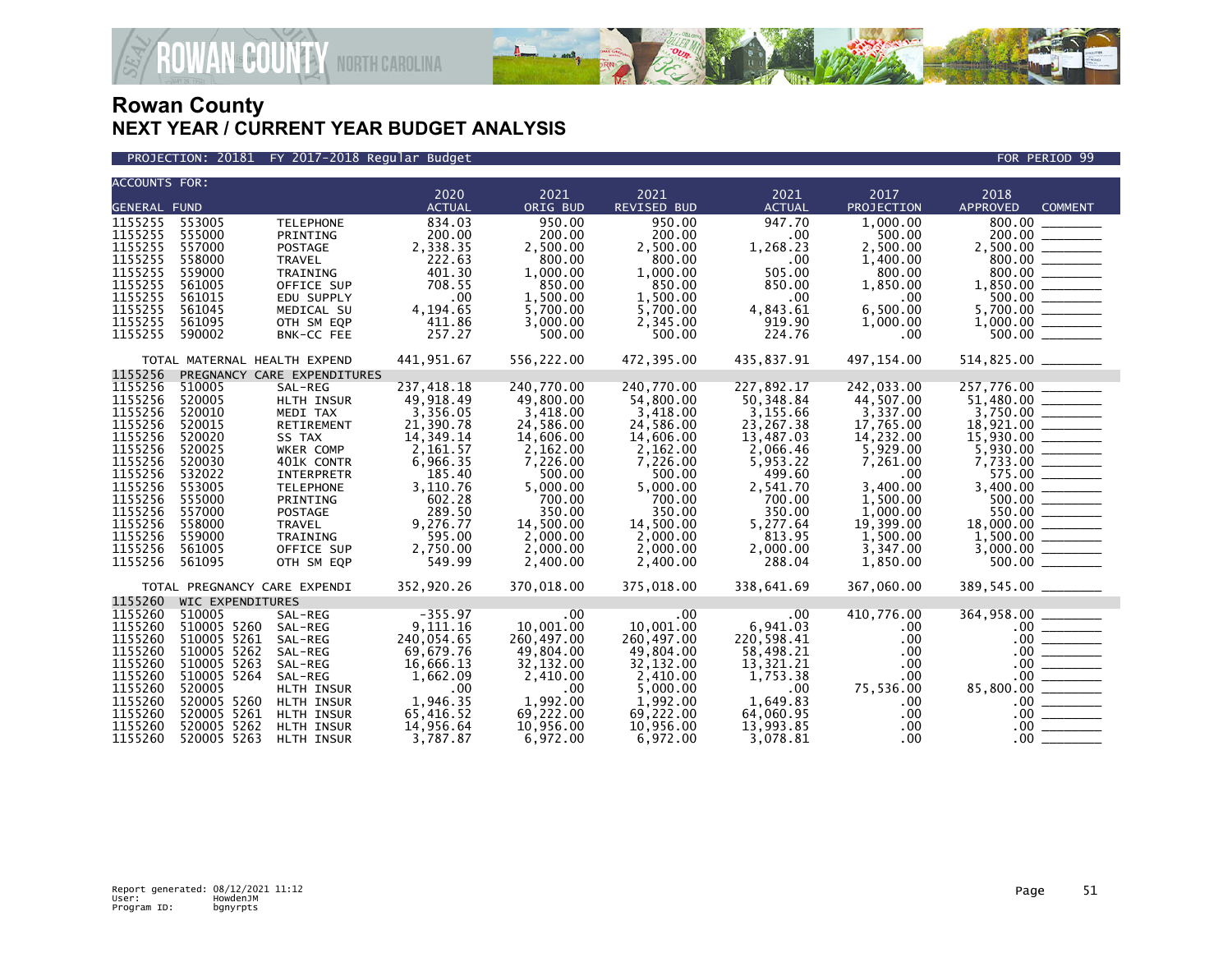

PROJECTION: 20181 FY 2017-2018 Regular Budget FOR PERIOD 99

| <b>ACCOUNTS FOR:</b> |                        |                   |                                                                  |                              |                              |                                        |                                                                               |                                                                                                                                                                                                                                                                                                                                                                                                                                                                                                                                                                                                                                       |
|----------------------|------------------------|-------------------|------------------------------------------------------------------|------------------------------|------------------------------|----------------------------------------|-------------------------------------------------------------------------------|---------------------------------------------------------------------------------------------------------------------------------------------------------------------------------------------------------------------------------------------------------------------------------------------------------------------------------------------------------------------------------------------------------------------------------------------------------------------------------------------------------------------------------------------------------------------------------------------------------------------------------------|
|                      |                        |                   | 2020                                                             | 2021                         | 2021                         | 2021                                   | 2017                                                                          | 2018                                                                                                                                                                                                                                                                                                                                                                                                                                                                                                                                                                                                                                  |
| <b>GENERAL FUND</b>  |                        |                   | <b>ACTUAL</b>                                                    | ORIG BUD                     | <b>REVISED BUD</b>           | <b>ACTUAL</b>                          | PROJECTION                                                                    | APPROVED<br><b>COMMENT</b>                                                                                                                                                                                                                                                                                                                                                                                                                                                                                                                                                                                                            |
| 1155260              | 520005 5264 HLTH INSUR |                   | 320.47                                                           | 498.00                       | 498.00                       | 399.76                                 | .00                                                                           | $.00 \,$                                                                                                                                                                                                                                                                                                                                                                                                                                                                                                                                                                                                                              |
| 1155260              | 520010                 | MEDI TAX          | $\overline{\phantom{0}}$ .00                                     | $\sim$ .00                   | .00                          | .00                                    | 5,662.00                                                                      | 5,300.00                                                                                                                                                                                                                                                                                                                                                                                                                                                                                                                                                                                                                              |
| 1155260              | 520010 5260            | MEDI TAX          | 129.99                                                           | 143.00                       | 143.00                       | 97.83                                  | .00.                                                                          | $.00 \,$                                                                                                                                                                                                                                                                                                                                                                                                                                                                                                                                                                                                                              |
| 1155260              | 520010 5261            | MEDI TAX          | 3,323.96                                                         | 3,608.00                     | 3,608.00                     | 3,065.08                               | .00                                                                           |                                                                                                                                                                                                                                                                                                                                                                                                                                                                                                                                                                                                                                       |
| 1155260              | 520010 5262            | MEDI TAX          | 956.67                                                           | 705.00                       | 705.00                       | 821.94                                 | .00                                                                           |                                                                                                                                                                                                                                                                                                                                                                                                                                                                                                                                                                                                                                       |
| 1155260              | 520010 5263            | MEDI TAX          | 240.32                                                           | 456.00                       | 456.00                       | 188.50                                 | .00                                                                           |                                                                                                                                                                                                                                                                                                                                                                                                                                                                                                                                                                                                                                       |
| 1155260              | 520010 5264            | MEDI TAX          | 24.58                                                            | 35.00                        | 35.00                        | 25.14                                  | .00                                                                           |                                                                                                                                                                                                                                                                                                                                                                                                                                                                                                                                                                                                                                       |
| 1155260              | 520015                 | RETIREMENT        | $\overline{\phantom{0}}$ .00                                     | $\overline{\phantom{0}}$ .00 | .00                          | .00                                    | 30,151.00                                                                     | 26,788.00                                                                                                                                                                                                                                                                                                                                                                                                                                                                                                                                                                                                                             |
| 1155260              | 520015 5260            | RETIREMENT        | 820.89                                                           | 1,021.00                     | 1,021.00                     | 708.69                                 | $.00 \,$                                                                      |                                                                                                                                                                                                                                                                                                                                                                                                                                                                                                                                                                                                                                       |
| 1155260              | 520015 5261            | RETIREMENT        | 21,742.75                                                        | 26,597.00                    | 26,597.00                    | 22,521.39                              |                                                                               |                                                                                                                                                                                                                                                                                                                                                                                                                                                                                                                                                                                                                                       |
| 1155260              | 520015 5262            | RETIREMENT        | 6,128.29                                                         | 5,086.00                     | 5,086.00                     | 5,972.25                               |                                                                               |                                                                                                                                                                                                                                                                                                                                                                                                                                                                                                                                                                                                                                       |
| 1155260              | 520015 5263            | RETIREMENT        | 1,530.97                                                         | 3,282.00                     | 3,282.00                     | 1,359.83                               |                                                                               |                                                                                                                                                                                                                                                                                                                                                                                                                                                                                                                                                                                                                                       |
| 1155260              | 520015 5264            | RETIREMENT        | 154.90                                                           | 247.00                       | 247.00                       | 178.98                                 | $\begin{array}{r} .00\ 0.00\ 0.00\ 0.00\ 0.00\ 0.00\ 0.00\ 0.00\ \end{array}$ |                                                                                                                                                                                                                                                                                                                                                                                                                                                                                                                                                                                                                                       |
| 1155260              | 520020                 | SS TAX            |                                                                  | $\sim$ .00                   | .00                          | $\overline{\phantom{0}}$ .00           |                                                                               | 22,630.00                                                                                                                                                                                                                                                                                                                                                                                                                                                                                                                                                                                                                             |
| 1155260              | 520020 5260            | SS TAX            | $00$<br>555.00<br>555.99                                         | 611.00                       | 611.00                       | 418.43                                 | $.00 \,$                                                                      |                                                                                                                                                                                                                                                                                                                                                                                                                                                                                                                                                                                                                                       |
| 1155260              | 520020 5261            | SS TAX            | 14, 190. 78                                                      | 15,422.00                    | 15,422.00                    | 13,106.30                              | .00                                                                           |                                                                                                                                                                                                                                                                                                                                                                                                                                                                                                                                                                                                                                       |
| 1155260              | 520020 5262            | SS TAX            | 4,091.03                                                         | 3,010.00                     | 3,010.00                     | 3,514.66                               | $.00 \,$                                                                      |                                                                                                                                                                                                                                                                                                                                                                                                                                                                                                                                                                                                                                       |
| 1155260              | 520020 5263            | SS TAX            | 1,027.50                                                         | 1,948.00                     | 1,948.00                     | 806.14                                 | .00                                                                           |                                                                                                                                                                                                                                                                                                                                                                                                                                                                                                                                                                                                                                       |
| 1155260              | 520020 5264            | SS TAX            | 105.16                                                           | 148.00                       | 148.00                       | 107.49                                 | $.00 \,$                                                                      |                                                                                                                                                                                                                                                                                                                                                                                                                                                                                                                                                                                                                                       |
| 1155260              | 520025                 | WKER COMP         | $\sim$ 00                                                        | $\sim$ .00                   | $\overline{\phantom{0}}$ .00 | $\overline{\phantom{0}}$ .00           | 10,063.00                                                                     | 11,058.00                                                                                                                                                                                                                                                                                                                                                                                                                                                                                                                                                                                                                             |
| 1155260              | 520025 5260            | WKER COMP         | 209.55                                                           | 230.00                       | 230.00                       | 159.63                                 | .00                                                                           | $\begin{tabular}{ c c } \hline \quad \quad & \quad \quad & \quad \quad & \quad \quad & \quad \quad \\ \hline \quad \quad & \quad \quad & \quad \quad & \quad \quad \\ \hline \quad \quad & \quad \quad & \quad \quad & \quad \quad \\ \hline \quad \quad & \quad \quad & \quad \quad \\ \hline \quad \quad & \quad \quad & \quad \quad \\ \hline \quad \quad & \quad \quad & \quad \quad \\ \hline \quad \quad & \quad \quad & \quad \quad \\ \hline \quad \quad & \quad \quad & \quad \quad \\ \hline \quad \quad & \quad \quad & \quad \quad \\ \hline \quad \quad & \quad \quad & \quad \quad \\ \hline \quad \quad &$<br>$.00 \,$ |
| 1155260              | 520025 5261            | WKER COMP         | 5,555.27                                                         | 5,991.00                     | 5,991.00                     | 5,078.79                               | .00                                                                           | $.00 \,$                                                                                                                                                                                                                                                                                                                                                                                                                                                                                                                                                                                                                              |
| 1155260              | 520025 5262            | WKER COMP         | 1,564.67                                                         | 1,147.00                     | 1,147.00                     | 1,345.91                               | .00                                                                           | $.00 \,$                                                                                                                                                                                                                                                                                                                                                                                                                                                                                                                                                                                                                              |
| 1155260              | 520025 5263            | <b>WKER COMP</b>  | 390.94                                                           | 741.00                       | 741.00                       | 306.68                                 | $.00 \,$                                                                      | $.00 \,$                                                                                                                                                                                                                                                                                                                                                                                                                                                                                                                                                                                                                              |
| 1155260              | 520025 5264            | WKER COMP         | 39.56                                                            | 56.00                        | 56.00                        | 40.37                                  | $.00 \,$                                                                      |                                                                                                                                                                                                                                                                                                                                                                                                                                                                                                                                                                                                                                       |
| 1155260              | 520030                 | 401K CONTR        | .00                                                              | .00                          | .00                          | .00                                    | 12,323.00                                                                     |                                                                                                                                                                                                                                                                                                                                                                                                                                                                                                                                                                                                                                       |
| 1155260              | 520030 5260            | 401K CONTR        | 273.28                                                           | 300.00                       | 300.00                       | 208.22                                 | .00                                                                           |                                                                                                                                                                                                                                                                                                                                                                                                                                                                                                                                                                                                                                       |
| 1155260              | 520030 5261            | 401K CONTR        | 7,218.61                                                         | 7,816.00                     | 7,816.00                     | 6,617.53                               | .00                                                                           |                                                                                                                                                                                                                                                                                                                                                                                                                                                                                                                                                                                                                                       |
| 1155260              | 520030 5262            | 401K CONTR        | 1,843.55                                                         | 1,495.00                     | 1,495.00                     | 1,754.94                               | .00                                                                           |                                                                                                                                                                                                                                                                                                                                                                                                                                                                                                                                                                                                                                       |
| 1155260              | 520030 5263            | 401K CONTR        | 477.85                                                           | 965.00                       | 965.00                       | 399.57                                 | $.00 \,$                                                                      |                                                                                                                                                                                                                                                                                                                                                                                                                                                                                                                                                                                                                                       |
| 1155260              | 520030 5264            |                   | 51.58                                                            | 73.00                        | 73.00                        | 52.59                                  | $.00 \,$                                                                      |                                                                                                                                                                                                                                                                                                                                                                                                                                                                                                                                                                                                                                       |
|                      | 533001                 | 401K CONTR        |                                                                  | 22,000.00                    | 22,000.00                    | $\overline{\phantom{0}}$ .00           |                                                                               |                                                                                                                                                                                                                                                                                                                                                                                                                                                                                                                                                                                                                                       |
| 1155260<br>1155260   | 533001 5261            | <b>CONTR SERV</b> | 00.<br>675.50                                                    | .00                          | $.00 \times$                 | 160.00                                 | 11,475.00<br>.00                                                              |                                                                                                                                                                                                                                                                                                                                                                                                                                                                                                                                                                                                                                       |
| 1155260              |                        | CONTR SERV        |                                                                  |                              |                              |                                        | .00                                                                           |                                                                                                                                                                                                                                                                                                                                                                                                                                                                                                                                                                                                                                       |
|                      | 533001 5264            | CONTR SERV        | 18,684.75                                                        | .00                          | 1,038.00                     | 22,176.00                              |                                                                               |                                                                                                                                                                                                                                                                                                                                                                                                                                                                                                                                                                                                                                       |
| 1155260              | 550007                 | COST P COP        | $\begin{array}{c} 00 \\ 213.69 \end{array}$                      | 300.00                       | 300.00                       | 154.97                                 | 1,600.00                                                                      |                                                                                                                                                                                                                                                                                                                                                                                                                                                                                                                                                                                                                                       |
| 1155260              | 550007 5261            | COST P COP        |                                                                  | $.00 \,$                     | $.00 \cdot$                  | 381.02                                 | $.00 \,$                                                                      |                                                                                                                                                                                                                                                                                                                                                                                                                                                                                                                                                                                                                                       |
| 1155260              | 553005                 | <b>TELEPHONE</b>  | .00                                                              | 1,900.00                     | 1,900.00                     | .00                                    | 1,900.00                                                                      |                                                                                                                                                                                                                                                                                                                                                                                                                                                                                                                                                                                                                                       |
| 1155260              | 553005 5261 TELEPHONE  |                   |                                                                  |                              | $\sim$ .00                   | 1,180.65                               | $\sim$ .00                                                                    |                                                                                                                                                                                                                                                                                                                                                                                                                                                                                                                                                                                                                                       |
| 1155260              | 557000                 | <b>POSTAGE</b>    |                                                                  | 400.00                       | 400.00                       | .00                                    | 100.00                                                                        |                                                                                                                                                                                                                                                                                                                                                                                                                                                                                                                                                                                                                                       |
| 1155260              | 557000 5261            | POSTAGE           | E<br>E<br>1,875.76<br>0.00<br>274.53<br>271.92<br>38.86<br>71.92 | .00                          | 4,500.00                     | $2,814.71$<br>.00<br>$112.71$<br>42.55 | $\overline{\phantom{0}}$ .00                                                  | $10,949.00$<br>$10,949.00$<br>$00$<br>$00$<br>$00$<br>$00$<br>$00$<br>$00$<br>$00$<br>$00$<br>$00$<br>$1,700.00$<br>$1,000.00$<br>$1,000.00$<br>$0,00$<br>$0,00$<br>$0,00$<br>$0,00$<br>$0,00$<br>$0,00$<br>$0,00$                                                                                                                                                                                                                                                                                                                                                                                                                    |
| 1155260              | 558000                 | TRAVEL            |                                                                  | 1,240.00                     | 1,240.00                     |                                        | 4,000.00                                                                      |                                                                                                                                                                                                                                                                                                                                                                                                                                                                                                                                                                                                                                       |
| 1155260              | 558000 5260            | TRAVEL            |                                                                  | $.00 \,$                     | $.00 \,$                     |                                        | $\begin{array}{c} .00 \\ .00 \end{array}$                                     |                                                                                                                                                                                                                                                                                                                                                                                                                                                                                                                                                                                                                                       |
| 1155260              | 558000 5261            | TRAVEL            |                                                                  | $.00 \,$                     | $.00 \,$                     |                                        |                                                                               | $.00 \,$                                                                                                                                                                                                                                                                                                                                                                                                                                                                                                                                                                                                                              |
| 1155260              | 558000 5263            | TRAVEL            | 222.32                                                           | $.00 \,$                     | $.00 \times$                 | $\overline{\phantom{0}}$ .00           | .00                                                                           | $.00 \,$                                                                                                                                                                                                                                                                                                                                                                                                                                                                                                                                                                                                                              |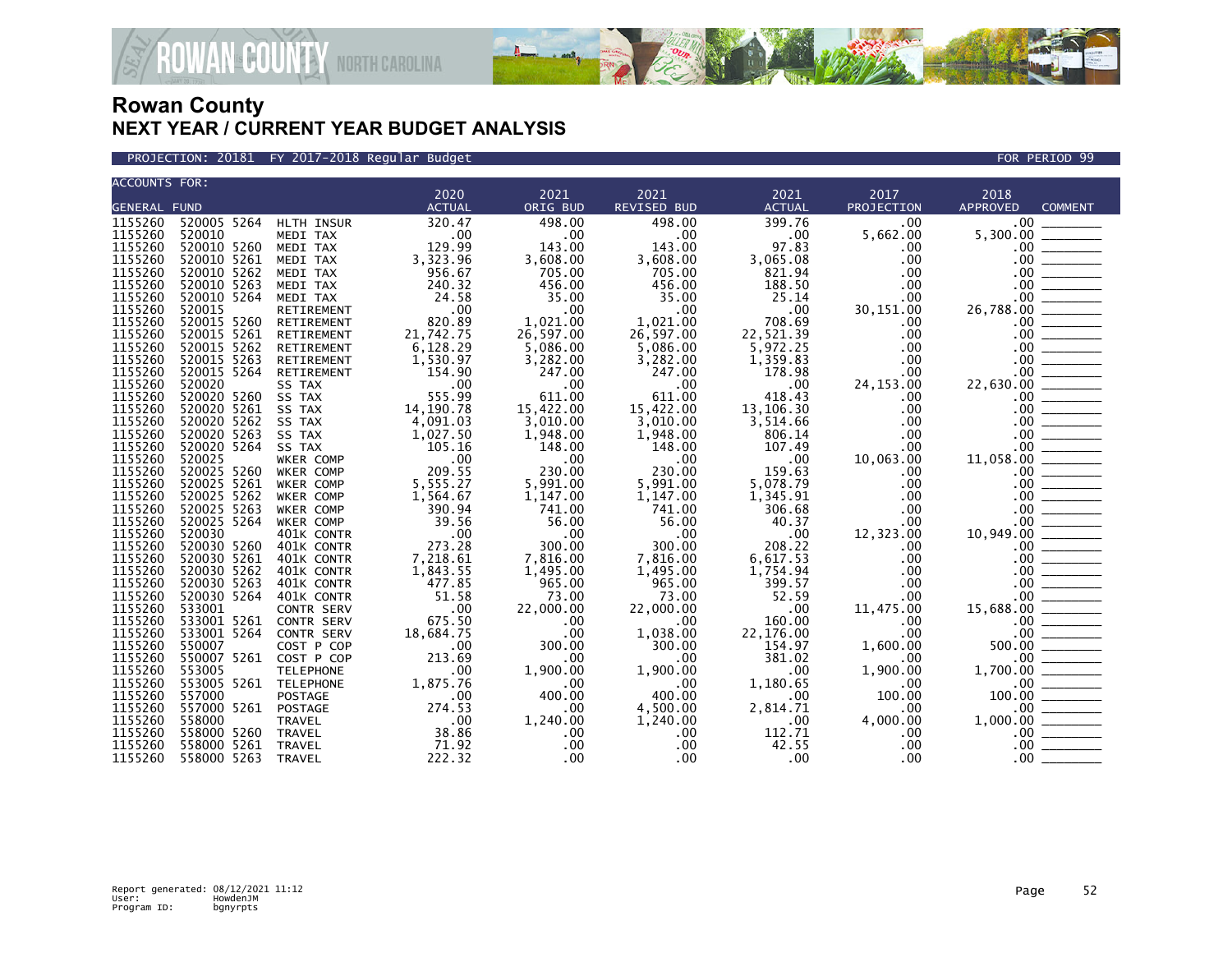



| <b>ACCOUNTS FOR:</b> |                              |                   | 2020          | 2021       | 2021               | 2021          | 2017       | 2018                                |  |
|----------------------|------------------------------|-------------------|---------------|------------|--------------------|---------------|------------|-------------------------------------|--|
| <b>GENERAL FUND</b>  |                              |                   | <b>ACTUAL</b> | ORIG BUD   | <b>REVISED BUD</b> | <b>ACTUAL</b> | PROJECTION | <b>APPROVED</b><br><b>COMMENT</b>   |  |
| 1155260              | 561005                       | OFFICE SUP        | .00           | 650.00     | 650.00             | $.00 \times$  | 300.00     | 455.00                              |  |
| 1155260              | 561005 5261                  | OFFICE SUP        | 500.00        | .00        | 2,800.00           | 994.43        | .00        | $.00 \,$                            |  |
| 1155260              | 561045                       | MEDICAL SU        | .00           | 4,200.00   | 4,200.00           | .00           | 5,754.00   |                                     |  |
| 1155260              | 561045 5261                  | MEDICAL SU        | 3,953.41      | .00        | 4,712.00           | 4,656.06      | .00.       |                                     |  |
| 1155260              | 598000                       | <b>RESERVE</b>    | .00           | .00        | .00.               | .00           | .00        |                                     |  |
|                      | TOTAL WIC EXPENDITURES       |                   | 522,405.05    | 556,307.00 | 574,357.00         | 485,825.42    | 593,793.00 | 559,826.00 ________                 |  |
| 1155265              | ADULT HLTH EXPENDITURES      |                   |               |            |                    |               |            |                                     |  |
| 1155265              | 510005                       | SAL-REG           | 182,807.69    | 198,581.00 | 126, 352.00        | 130,619.87    | 150,985.00 |                                     |  |
| 1155265              | 520005                       | HLTH INSUR        | 36,552.08     | 39,004.00  | 32,102.00          | 29,965.02     | 28,231.00  | 29,376.00 _______                   |  |
| 1155265              | 520010                       | MEDI TAX          | 2,447.25      | 2,690.00   | 1,707.00           | 1,684.24      | 2,079.00   |                                     |  |
| 1155265              | 520015                       | RETIREMENT        | 16,444.07     | 20,287.00  | 12,953.00          | 13,070.44     | 11,082.00  |                                     |  |
| 1155265              | 520020                       | SS TAX            | 10,464.55     | 11,465.00  | 7,274.00           | 7,139.84      | 8,869.00   |                                     |  |
| 1155265              | 520025                       | WKER COMP         | 4,362.88      | 4,769.00   | 3,045.00           | 3,015.01      | 4,113.00   |                                     |  |
| 1155265              | 520030                       | 401K CONTR        | 5,184.01      | 5,969.00   | 3,798.00           | 3,395.69      | 4,530.00   |                                     |  |
| 1155265              | 532022                       | INTERPRETR        | 463.50        | 600.00     | 600.00             | 36.00         | 600.00     |                                     |  |
| 1155265              | 532036                       | PH NUR SVS        | 1,899.00      | 2,000.00   | 2,000.00           | .00           | 2,000.00   | 2,000.00 ______                     |  |
| 1155265              | 532040                       | PHYS FEES         | 9,076.00      | 10,500.00  | 8,000.00           | 7,826.75      | 13,047.00  | $13,047.00$<br>$400.00$<br>2,600.00 |  |
| 1155265              | 533001                       | <b>CONTR SERV</b> | 440.00        | 450.00     | 450.00             | 450.00        | .00        |                                     |  |
| 1155265              | 533065                       | TELE AN SV        | 1,515.00      | 2,600.00   | 2,600.00           | 2,330.00      | 2,600.00   |                                     |  |
| 1155265              | 534019                       | LAB FEES          | 567.61        | 1,500.00   | 1,500.00           | 1,496.53      | 1,585.00   |                                     |  |
| 1155265              | 543015                       | R&M-EQUIP         | 250.00        | 280.00     | 280.00             | 250.00        | 280.00     | 280.00 ______                       |  |
| 1155265              | 553005                       | <b>TELEPHONE</b>  | 1,920.54      | 2,100.00   | 2,100.00           | 1,207.86      | 1,900.00   |                                     |  |
| 1155265              | 555000                       | PRINTING          | 328.95        | 700.00     | 700.00             | 320.00        | 300.00     |                                     |  |
| 1155265              | 557000                       | <b>POSTAGE</b>    | 300.00        | 1,000.00   | 1,000.00           | 817.00        | 1,000.00   | 1,000.00                            |  |
| 1155265              | 558000                       | TRAVEL            | 815.11        | 1,442.00   | 1,442.00           | .00           | 1,442.00   |                                     |  |
| 1155265              | 559000                       | TRAINING          | 522.25        | 1,300.00   | 1,300.00           | 105.00        | 1,300.00   |                                     |  |
| 1155265              | 561005                       | OFFICE SUP        | 1,937.42      | 2,080.00   | 2,080.00           | 1,941.41      | 2,080.00   |                                     |  |
| 1155265              | 561045                       | MEDICAL SU        | 4,186.08      | 4,700.00   | 4,700.00           | 4,699.49      | 4,700.00   |                                     |  |
|                      | TOTAL ADULT HLTH EXPENDITURE |                   | 282,483.99    | 314,017.00 | 215,983.00         | 210,370.15    | 242,723.00 | $257,946.00$ ________               |  |
| 1155275              | TB PROGRAM EXPENDITURES      |                   |               |            |                    |               |            |                                     |  |
| 1155275              | 510005                       | SAL-REG           | 23,031.31     | 29,541.00  | 10,635.00          | 12,634.89     | 85,585.00  |                                     |  |
| 1155275              | 520005                       | HLTH INSUR        | 3,719.15      | 5,331.00   | 2,909.00           | 2,421.13      | 5,836.00   |                                     |  |
| 1155275              | 520010                       | MEDI TAX          | 305.31        | 411.00     | 147.00             | 170.64        | 1,252.00   |                                     |  |
| 1155275              | 520015                       | RETIREMENT        | 1,971.26      | 3,019.00   | 1,081.00           | 1,289.96      | 6,282.00   | 2,336.00 _______                    |  |
| 1155275              | 520020                       | SS TAX            | 1.305.57      | 1,745.00   | 625.00             | 724.97        | 5,352.00   |                                     |  |
| 1155275              | 520025                       | WKER COMP         | 535.94        | 725.00     | 261.00             | 309.44        | 3,458.00   |                                     |  |
| 1155275              | 520030                       | 401K CONTR        | 653.27        | 889.00     | 320.00             | 377.26        | 2,567.00   | $\frac{956.00}{300.00}$             |  |
| 1155275              | 532022                       | INTERPRETR        | $.00 \,$      | 300.00     | 300.00             | $.00 \,$      | 300.00     |                                     |  |
| 1155275              | 532040                       | PHYS FEES         | 5,564.18      | 9,889.00   | 9,889.00           | 5,393.74      | 12,389.00  | $12,389.00$ ________                |  |
| 1155275              | 533001                       | <b>CONTR SERV</b> | 165.00        | 200.00     | 200.00             | 200.00        | .00        | $150.00$ $\_$                       |  |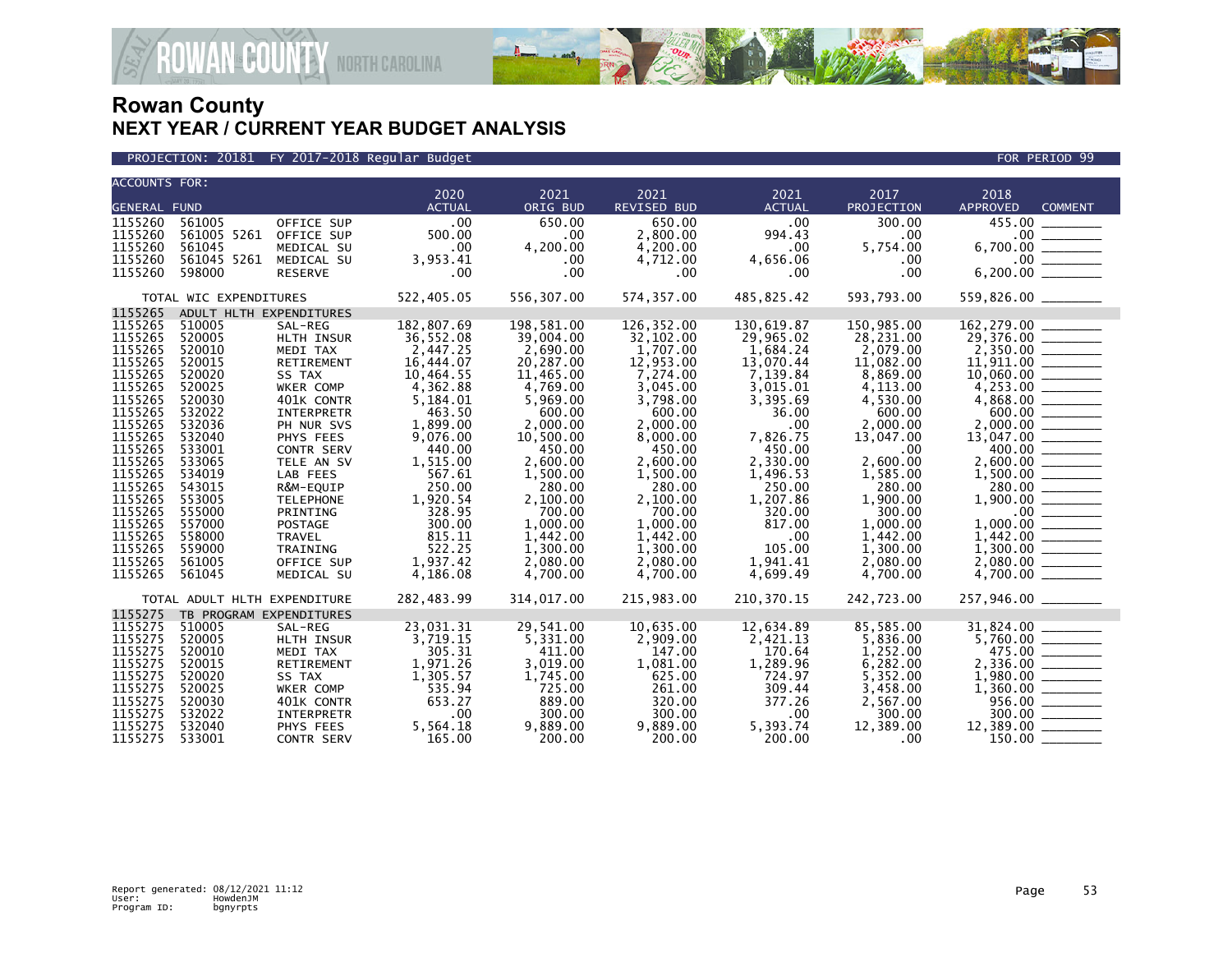

#### PROJECTION: 20181 FY 2017-2018 Regular Budget FOR PERIOD 99

| <b>ACCOUNTS FOR:</b>                                                                            |                                                                                        |                                                                                                            | 2020                                                                              | 2021                                                                                               | 2021                                                                                          | 2021                                                                        | 2017                                                                                            | 2018                                                         |  |
|-------------------------------------------------------------------------------------------------|----------------------------------------------------------------------------------------|------------------------------------------------------------------------------------------------------------|-----------------------------------------------------------------------------------|----------------------------------------------------------------------------------------------------|-----------------------------------------------------------------------------------------------|-----------------------------------------------------------------------------|-------------------------------------------------------------------------------------------------|--------------------------------------------------------------|--|
| <b>GENERAL FUND</b>                                                                             |                                                                                        |                                                                                                            | <b>ACTUAL</b>                                                                     | ORIG BUD                                                                                           | REVISED BUD                                                                                   | <b>ACTUAL</b>                                                               | <b>PROJECTION</b>                                                                               | <b>APPROVED</b><br><b>COMMENT</b>                            |  |
| 1155275<br>1155275<br>1155275<br>1155275<br>1155275<br>1155275<br>1155275<br>1155275<br>1155275 | 534019<br>552010<br>555000<br>557000<br>558000<br>559000<br>561005<br>561045<br>564050 | LAB FEES<br>INS-P&PL<br>PRINTING<br>POSTAGE<br>TRAVEL<br>TRAINING<br>OFFICE SUP<br>MEDICAL SU<br>DUES&SUBS | 100.00<br>1.047.71<br>.00<br>50.00<br>371.48<br>175.00<br>350.00<br>910.37<br>.00 | 1.500.00<br>1.225.00<br>$.00 \,$<br>300.00<br>1,975.00<br>1,000.00<br>350.00<br>1,500.00<br>150.00 | 1.500.00<br>1.225.00<br>.00<br>300.00<br>1,975.00<br>1,000.00<br>350.00<br>1.500.00<br>150.00 | 956.00<br>990.00<br>.00<br>257.00<br>69.00<br>.00<br>14.53<br>367.60<br>.00 | 2.100.00<br>1,050.00<br>75.00<br>600.00<br>1,600.00<br>1,000.00<br>350.00<br>1,500.00<br>150.00 | 2,100.00<br>$75.00$ $\overline{\phantom{25.00}}$<br>1,600.00 |  |
|                                                                                                 | TOTAL TB PROGRAM EXPENDITURE<br>TOTAL HEALTH DEPARTMENT                                |                                                                                                            | 40,255.55<br>1,582,285.88                                                         | 60,050.00<br>2,521,204.00                                                                          | 34, 367.00<br>1,246,270.00                                                                    | 26, 176. 16<br>1,602,502.69                                                 | 131,446.00<br>2,646,681.00                                                                      |                                                              |  |
| 5300                                                                                            | DSS ADMINISTRATION                                                                     |                                                                                                            |                                                                                   |                                                                                                    |                                                                                               |                                                                             |                                                                                                 |                                                              |  |
| 1145310                                                                                         | DSS ADMIN REVENUES                                                                     |                                                                                                            |                                                                                   |                                                                                                    |                                                                                               |                                                                             |                                                                                                 |                                                              |  |
| 1145310<br>1145310<br>1145310                                                                   | 446001<br>453036<br>489050                                                             | DSS IP CLR<br>COPY M FEE<br>MIS DSS CL                                                                     | $.00 \,$<br>$-47.15$<br>$-54.98$                                                  | 547,241.00<br>$-60.00$<br>$.00 \,$                                                                 | 547,241.00<br>$-60.00$<br>.00                                                                 | $.00 \,$<br>$-33.70$<br>$-555.33$                                           | .00<br>$-60.00$<br>.00                                                                          |                                                              |  |
|                                                                                                 | TOTAL DSS ADMIN REVENUES                                                               |                                                                                                            | $-102.13$                                                                         | 547,181.00                                                                                         | 547,181.00                                                                                    | $-589.03$                                                                   | $-60.00$                                                                                        |                                                              |  |
| 1145311                                                                                         |                                                                                        | ADULT SERV CO PROG REVENUES                                                                                |                                                                                   |                                                                                                    |                                                                                               |                                                                             |                                                                                                 |                                                              |  |
| 1145311                                                                                         | 495010                                                                                 | APP FB-RES                                                                                                 | .00                                                                               | .00                                                                                                | $-100.00$                                                                                     | .00                                                                         | .00                                                                                             | $.00$ $\qquad \qquad$                                        |  |
|                                                                                                 | TOTAL ADULT SERV CO PROG REV                                                           |                                                                                                            | $.00 \,$                                                                          | .00                                                                                                | $-100.00$                                                                                     | .00                                                                         | .00                                                                                             |                                                              |  |
| 1145312<br>1145312                                                                              | 464012                                                                                 | CHLD SERV CO PROG REVENUES<br>1CHU 1CHLD                                                                   | $-87,589.31$                                                                      | $-10,000.00$                                                                                       | $-14,507.00$                                                                                  | $-15, 518.17$                                                               | $-5,000.00$                                                                                     | $-10,000.00$                                                 |  |
|                                                                                                 | TOTAL CHLD SERV CO PROG REVE                                                           |                                                                                                            | $-87,589.31$                                                                      | $-10,000.00$                                                                                       | $-14,507.00$                                                                                  | $-15, 518.17$                                                               | $-5,000.00$                                                                                     |                                                              |  |
| 1145314<br>1145314                                                                              | 464017                                                                                 | ECON SERV CO PROG REVENUES<br>INC MAIN D                                                                   | $-500.00$                                                                         | .00                                                                                                | $-340.00$                                                                                     | $-340.00$                                                                   | .00                                                                                             | .00                                                          |  |
|                                                                                                 | TOTAL ECON SERV CO PROG REVE                                                           |                                                                                                            | $-500.00$                                                                         | $.00 \times$                                                                                       | $-340.00$                                                                                     | $-340.00$                                                                   | $.00 \times$                                                                                    | .00                                                          |  |
| 1145315<br>1145315<br>1145315<br>1145315                                                        | 431074<br>431075<br>431078                                                             | SENIOR SERV HCCBG REVENUES<br><b>HCCBGADC</b><br><b>HCCBGADH</b><br>HCCBG-IN-H                             | $-1,755.00$<br>$-35, 387.00$<br>$-212.880.00$                                     | $-15,708.00$<br>$-22, 319.00$<br>$-209,972.00$                                                     | $-15,708.00$<br>$-22, 319.00$<br>$-202, 288.00$                                               | $-1,488.00$<br>$-23,724.00$<br>$-184, 122.00$                               | -39,494.00<br>$-12.036.00$<br>$-162, 851.00$                                                    | $-39,494.00$ _________<br>$-12,036.00$ ________              |  |
|                                                                                                 | TOTAL SENIOR SERV HCCBG REVE                                                           |                                                                                                            | $-250,022.00$                                                                     | $-247,999.00$                                                                                      | $-240, 315.00$                                                                                | $-209, 334.00$                                                              | $-214, 381.00$                                                                                  |                                                              |  |
| 11453201 431000                                                                                 | 11453201 SSBG FEDERAL REVENUES                                                         | <b>FED GRANTS</b>                                                                                          | $-219,420.19$                                                                     | $-248,789.00$                                                                                      | $-248,789.00$                                                                                 | $-238,622.81$                                                               | $-293,735.00$                                                                                   |                                                              |  |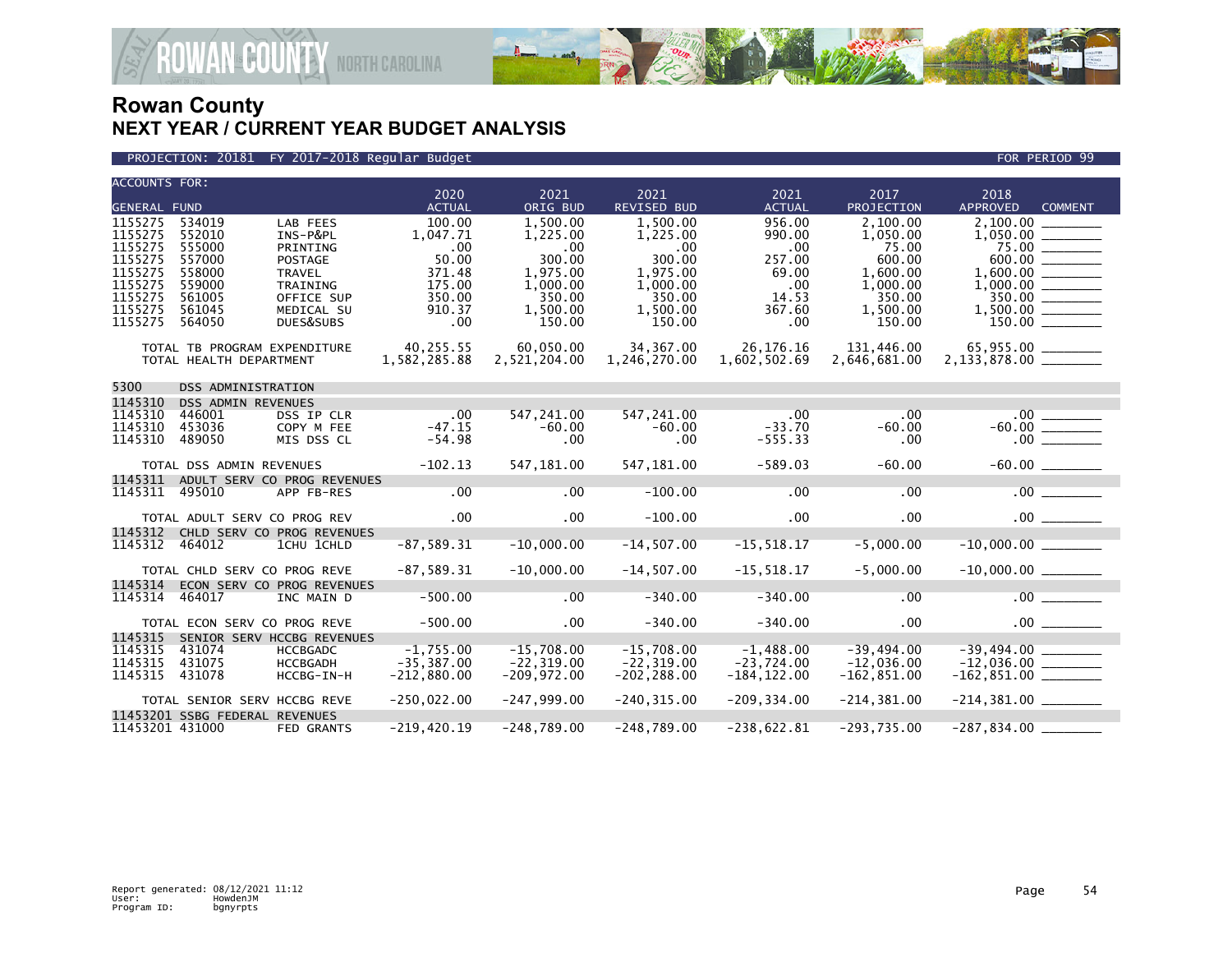

| <b>ACCOUNTS FOR:</b><br><b>GENERAL FUND</b>              |                        | 2020<br><b>ACTUAL</b>          | 2021<br>ORIG BUD               | 2021<br><b>REVISED BUD</b>     | 2021<br><b>ACTUAL</b>           | 2017<br>PROJECTION           | 2018<br><b>APPROVED</b><br><b>COMMENT</b> |
|----------------------------------------------------------|------------------------|--------------------------------|--------------------------------|--------------------------------|---------------------------------|------------------------------|-------------------------------------------|
| 11453201 431038<br>11453201 431065                       | ADLT DAYC<br>TANF-SSBG | $-27,767.20$<br>$-193, 355.15$ | $-29,682.00$<br>$-163, 181.00$ | $-29,682.00$<br>$-163, 181.00$ | $-23, 467.16$<br>$-164, 381.68$ | $-28,827.00$<br>$-51,679.00$ | $-29,682.00$ ________                     |
| TOTAL SSBG FEDERAL REVENUES                              |                        | $-440, 542.54$                 | $-441,652.00$                  | $-441,652.00$                  | $-426, 471.65$                  | $-374, 241.00$               |                                           |
| 11453203 SSBG STATE REVENUES<br>11453203 434049          | AD DAYC FD             | $-23,835.36$                   | $-27,053.00$                   | $-27,053.00$                   | $-26, 963.42$                   | $-26, 273.00$                |                                           |
| 11453203 489995                                          | SSBG FNDS              | .00.                           | $.00 \,$                       | .00.                           | $.00 \,$                        | $-34, 336.00$                |                                           |
| TOTAL SSBG STATE REVENUES                                |                        | $-23,835.36$                   | $-27,053.00$                   | $-27,053.00$                   | $-26, 963.42$                   | $-60,609.00$                 |                                           |
| 11453205 SSBG LOCAL REVENUES<br>11453205 453008          | ADPT INTER             | .00                            | $-1,500.00$                    | $-1,500.00$                    | .00                             | $-1,500.00$                  |                                           |
| 11453205 453054                                          | HOME STUDY             | $-3,200.00$                    | $-4,000.00$                    | $-4,000.00$                    | $-5,800.00$                     | $-4,000.00$                  |                                           |
| TOTAL SSBG LOCAL REVENUES                                |                        | $-3, 200.00$                   | $-5,500.00$                    | $-5,500.00$                    | $-5,800.00$                     | $-5,500.00$                  |                                           |
| 11453251 ADLT CARE CASE FEDRL REV<br>11453251 431040     | ADT HME SP             | $-33,432.32$                   | $-45, 171.00$                  | $-45, 171.00$                  | $-16,956.97$                    | $-51,964.00$                 |                                           |
| TOTAL ADLT CARE CASE FEDRL R                             |                        | $-33,432.32$                   | $-45, 171.00$                  | $-45, 171.00$                  | $-16,956.97$                    | $-51,964.00$                 |                                           |
| 11453253 ADLT CARE CASE STATE REV<br>11453253 434051     | ADT HME SP             | $-11, 291.71$                  | $-11,938.00$                   | $-11,938.00$                   | $-8,478.40$                     | $-11, 173.00$                |                                           |
| TOTAL ADLT CARE CASE STATE R                             |                        | $-11, 291.71$                  | $-11,938.00$                   | $-11,938.00$                   | $-8,478.40$                     | $-11, 173.00$                | $-13,343.00$ ________                     |
| 11453261 ADLT PROT SERV FDRL REVENUE<br>11453261 431091  | ADLT PROT              | $-72,832.61$                   | $-52,703.00$                   | $-52,703.00$                   | $-53,695.49$                    | $-24,825.00$                 |                                           |
| TOTAL ADLT PROT SERV FDRL RE                             |                        | $-72,832.61$                   | $-52,703.00$                   | $-52,703.00$                   | $-53,695.49$                    | $-24,825.00$                 |                                           |
| 11453301 IN-HOME AIDE FDRL REVENUE<br>11453301 431041    | INHOME SER             | $-30, 340.57$                  | $-23,542.00$                   | $-23,542.00$                   | $-25,781.54$                    | $-23,547.00$                 |                                           |
| TOTAL IN-HOME AIDE FDRL REVE                             |                        | $-30, 340.57$                  | $-23,542.00$                   | $-23,542.00$                   | $-25,781.54$                    | $-23, 547.00$                | $-23,542.00$ ________                     |
| 11453401 PERMNCY PLNG FDRL REV<br>11453401 431042        | F-PERM PL              | $-31,848.79$                   | $-34, 915.00$                  | $-34,915.00$                   | $-35, 164.94$                   | $-36,708.00$                 | $-36,708.00$ ________                     |
| TOTAL PERMNCY PLNG FDRL REV                              |                        | $-31,848.79$                   | $-34, 915.00$                  | $-34,915.00$                   | $-35, 164.94$                   | $-36,708.00$                 |                                           |
| 11453451 INDEP LVNG/LINK FDRL REVENUE<br>11453451 431043 | F-INDEP LI             | $-19, 251.73$                  | $-19,873.00$                   | $-19,873.00$                   | $-19,984.47$                    | $-23,018.00$                 | $-10,000.00$                              |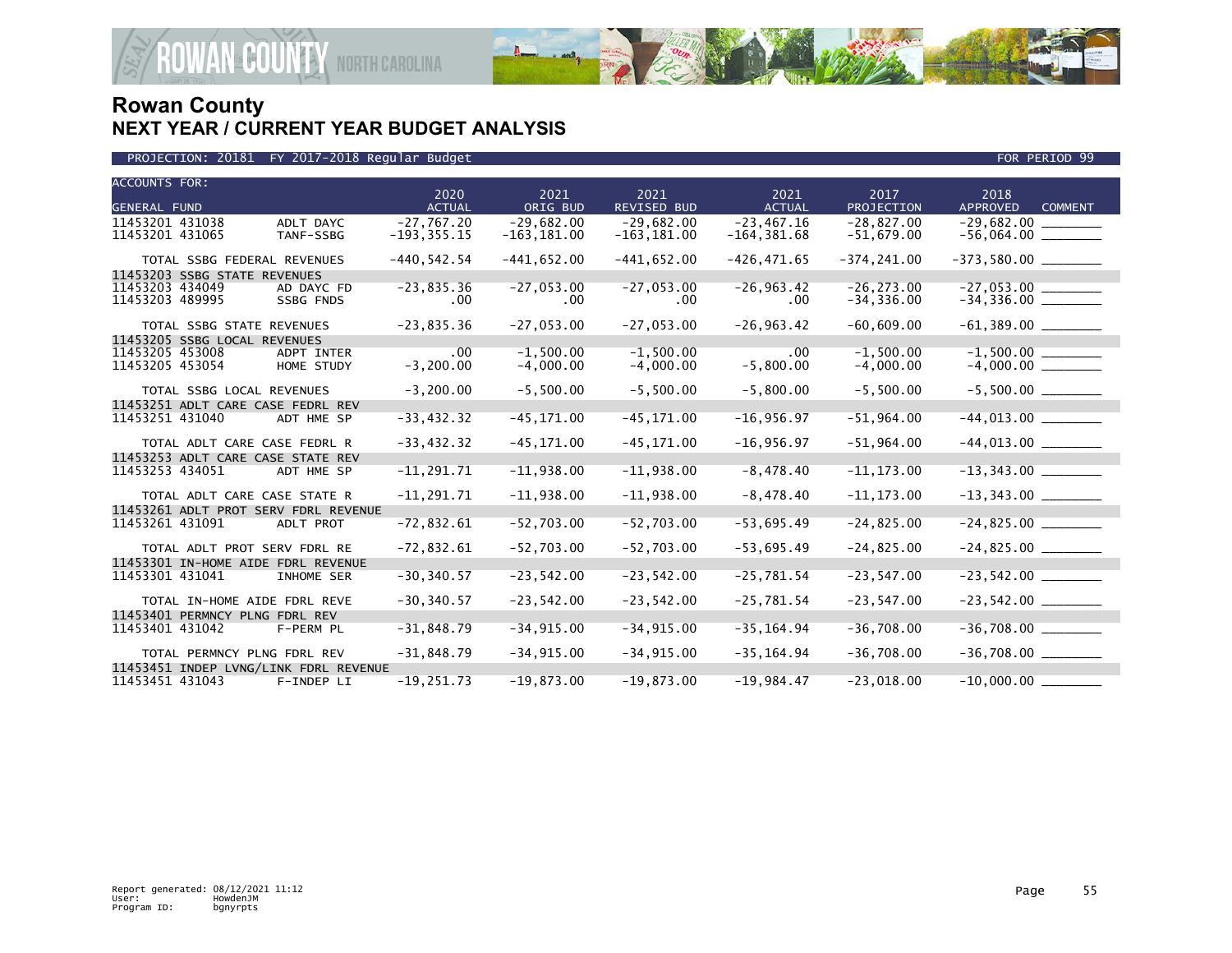

|  |  |  | PROJECTION: 20181 FY 2017-2018 Regular Budget |
|--|--|--|-----------------------------------------------|
|--|--|--|-----------------------------------------------|

| <b>ACCOUNTS FOR:</b><br><b>GENERAL FUND</b> |                                         |                                 | 2020<br><b>ACTUAL</b>          | 2021<br>ORIG BUD              | 2021<br>REVISED BUD           | 2021<br><b>ACTUAL</b>           | 2017<br>PROJECTION            | 2018<br><b>APPROVED</b><br><b>COMMENT</b> |
|---------------------------------------------|-----------------------------------------|---------------------------------|--------------------------------|-------------------------------|-------------------------------|---------------------------------|-------------------------------|-------------------------------------------|
| 11453451 431044                             |                                         | LINKS SPEC                      | $-2,883.09$                    | $-10,000.00$                  | $-10,000.00$                  | $-2,945.64$                     | $-15,000.00$                  |                                           |
|                                             | TOTAL INDEP LVNG/LINK FDRL R            |                                 | $-22, 134.82$                  | $-29,873.00$                  | $-29,873.00$                  | $-22,930.11$                    | $-38,018.00$                  |                                           |
| 11453453 434053                             | 11453453 INDEP LVNG/LINK STATE REVENUE  | S-INDEP LI                      | $-4,812.90$                    | $-4,968.00$                   | $-4,968.00$                   | $-4,996.10$                     | $-5,755.00$                   | $-4,830.00$                               |
|                                             | TOTAL INDEP LVNG/LINK STATE             |                                 | $-4,812.90$                    | $-4,968.00$                   | $-4,968.00$                   | $-4,996.10$                     | $-5,755.00$                   |                                           |
| 11453461 431045                             | 11453461 FAMILY REUNIF FDRL REVENUES    | FAM REUNIF                      | $-43,724.90$                   | $-43,735.00$                  | $-43,735.00$                  | $-43,735.00$                    | $-33,601.00$                  |                                           |
|                                             | TOTAL FAMILY REUNIF FDRL REV            |                                 | $-43,724.90$                   | $-43,735.00$                  | $-43,735.00$                  | $-43,735.00$                    | $-33,601.00$                  | $-33, 242.00$ _________                   |
| 11453501 431046                             | 11453501 TITLE IV-E SERV FEDRL REVENUE  | T IV-E ADM                      | $-647, 965.96$                 | $-684,971.00$                 | $-684,971.00$                 | $-606, 907.65$                  | $-600,000.00$                 |                                           |
|                                             | TOTAL TITLE IV-E SERV FEDRL             |                                 | $-647, 965.96$                 | $-684, 971.00$                | $-684, 971.00$                | $-606, 907.65$                  | $-600,000.00$                 | $-550,000.00$ _________                   |
| 11453503 434054<br>11453503 434075          | 11453503 TITLE IV-E SERV STATE REVENUE  | CH WELF IH<br>TIV-E ADM         | $-82, 446.63$<br>$-202,020.00$ | $-77,919.00$<br>$-202,020.00$ | $-77,919.00$<br>$-202,020.00$ | $-96, 265.43$<br>$-202, 493.67$ | $-77,919.00$<br>$-202,020.00$ | $-77,919.00$<br>$-202,020.00$             |
| 11453503 434079<br>11453503 434165          |                                         | <b>CSELD REDC</b><br>IV-E TRANS | $-61,796.21$<br>$-13,494.17$   | $-52,419.00$<br>$-15,000.00$  | $-52,419.00$<br>$-15,000.00$  | $-57,785.22$<br>$-3,794.21$     | $-52,419.00$<br>.00           |                                           |
|                                             | TOTAL TITLE IV-E SERV STATE             |                                 | $-359,757.01$                  | $-347, 358.00$                | $-347, 358.00$                | $-360, 338.53$                  | $-332, 358.00$                |                                           |
| 11453521 434055                             | 11453521 FOSTER CARE VISIT FDRL REVENUE | F CARE VIS                      | $-8,520.14$                    | .00                           | $-9,776.00$                   | $-9,786.00$                     | .00                           |                                           |
|                                             | TOTAL FOSTER CARE VISIT FDRL            |                                 | $-8,520.14$                    | .00                           | $-9,776.00$                   | $-9,786.00$                     | $.00 \,$                      |                                           |
| 11453533 434056                             | 11453533 SPEC CHLD ADOPT STATE REV      | SP CH ADPT                      | $-8,995.00$                    | .00                           | $-8,994.00$                   | $-33,947.00$                    | .00                           | .00                                       |
|                                             | TOTAL SPEC CHLD ADOPT STATE             |                                 | $-8,995.00$                    | .00                           | $-8,994.00$                   | $-33,947.00$                    | .00                           |                                           |
| 11453539 495010                             | 11453539 SPEC CHLD ADOPT FUND BAL REV   | APP FB-RES                      | .00                            | $-20,000.00$                  | $-82,624.00$                  | .00                             | .00                           | $-20,000.00$                              |
|                                             | TOTAL SPEC CHLD ADOPT FUND B            |                                 | $.00 \,$                       | $-20,000.00$                  | $-82,624.00$                  | $.00 \,$                        | $.00 \,$                      | $-20,000.00$ ________                     |
| 11453721 431048                             | 11453721 CHLD SUPP INCENT FEDERAL REV   | T IV-D INC                      | $-175,633.00$                  | $-104,094.00$                 | $-104,094.00$                 | $-259, 334.00$                  | $-89, 258.00$                 |                                           |

FOR PERIOD 99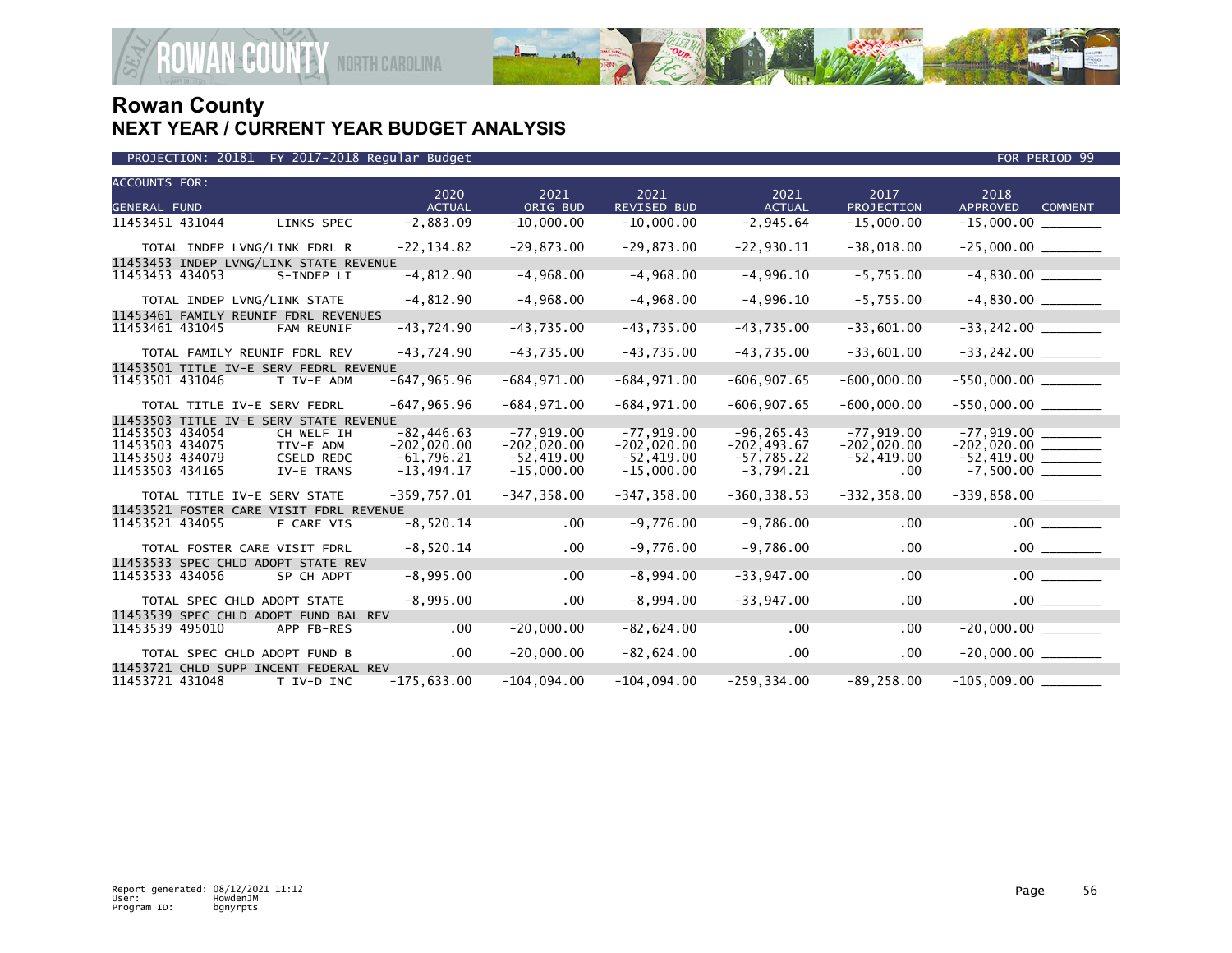

| <b>ACCOUNTS FOR:</b>                                           |                                    |                                   |                                                |                                 |                                                                                                        |                                         |                       |
|----------------------------------------------------------------|------------------------------------|-----------------------------------|------------------------------------------------|---------------------------------|--------------------------------------------------------------------------------------------------------|-----------------------------------------|-----------------------|
|                                                                | 2020<br><b>ACTUAL</b>              | 2021                              | 2021                                           | 2021                            | 2017<br>PROJECTION                                                                                     | 2018<br><b>APPROVED</b>                 |                       |
| <b>GENERAL FUND</b>                                            |                                    | ORIG BUD                          | REVISED BUD                                    | <b>ACTUAL</b>                   |                                                                                                        |                                         | <b>COMMENT</b>        |
| TOTAL CHLD SUPP INCENT FEDER                                   | $-175,633.00$                      | $-104.094.00$                     | $-104.094.00$                                  | $-259, 334.00$                  | $-89, 258.00$                                                                                          |                                         |                       |
| 11453731 CHLD SUPP/ENFOR FEDREL REV                            |                                    |                                   |                                                |                                 |                                                                                                        |                                         |                       |
| 11453731 431049<br>T IV-D CHS<br>11453731 431050<br>T IV-D OFS | $-1, 100, 083.96$<br>$-16, 155.50$ | $-1, 143, 296.00$<br>$-20,000.00$ | $-1, 143, 296.00$<br>$-20,000.00$              | $-1,069,549.02$<br>$-22,718.87$ | $-999.104.00$<br>$-20,000.00$                                                                          | $-15,000.00$ ________                   |                       |
| TOTAL CHLD SUPP/ENFOR FEDREL                                   |                                    |                                   |                                                |                                 | $-1,116,239.46$ $-1,163,296.00$ $-1,163,296.00$ $-1,092,267.89$ $-1,019,104.00$ $-1,016,826.00$ $\_\_$ |                                         |                       |
| 11453735 CHLD SUPP/ENFOR LOCAL REV                             |                                    |                                   |                                                |                                 |                                                                                                        |                                         |                       |
| 11453735 434166<br>PRNT LOCAT<br>11453735 453096<br>PAT TEST F | $-930.00$<br>$-292.50$             | $-2,000.00$<br>$-1,000.00$        | $-2,000.00$<br>$-1,000.00$                     | $-1,080.00$<br>$-604.50$        | $-3,000.00$<br>$-2,000.00$                                                                             |                                         |                       |
| TOTAL CHLD SUPP/ENFOR LOCAL                                    | $-1,222.50$                        | $-3,000.00$                       | $-3.000.00$                                    | $-1,684.50$                     | $-5,000.00$                                                                                            | $-5,000.00$                             |                       |
| 11453741 CHILD DAY CARE FEDERAL REV                            |                                    |                                   |                                                |                                 |                                                                                                        |                                         |                       |
| 11453741 431051<br>CC DEV<br>11453741 431052<br>CC DEV         | $-222,672.05$<br>.00.              | $-216,625.00$<br>.00              | $-210,087.00$<br>$.00 \,$                      | $-208, 522.73$                  | $-177,723.00$<br>$.00 - 3,961,997.00$                                                                  | $-3,961,997.00$ _______                 |                       |
| TOTAL CHILD DAY CARE FEDERAL                                   | $-222,672.05$                      | $-216,625.00$                     | $-210,087.00$                                  |                                 | $-208, 522.73$ $-4, 139, 720.00$ $-4, 141, 818.00$ $\_\_\_\_\_\_\_\_\_\_\_$                            |                                         |                       |
| 11453801 PUBLIC ASST ADMIN FEDERAL REV                         |                                    |                                   |                                                |                                 |                                                                                                        |                                         |                       |
| 11453801 431053<br>FD ASST                                     | $-1, 198, 139.42$                  | $-1, 100, 000.00$                 | $-1, 100, 000.00$                              | $-1, 295, 681.95$               | $-930, 287.00$                                                                                         | $-1, 206, 698.00$                       |                       |
| 11453801 431054<br>FS CR INCE                                  | $-14,783.03$                       | $-16,500.00$                      | $-16,500.00$                                   | $-634.04$                       | $-24.170.00$                                                                                           | $-24.170.00$                            |                       |
| 11453801 431055<br>LOWINC ENG<br>11453801 431057<br>MCAID ASST | $-95,863.53$<br>$-2,883,698.37$    | $-97,430.00$                      | $-97,430.00$<br>$-2,500,000.00 - 2,500,000.00$ | $-91,471.00$<br>$-2,791,262.46$ | $-95,986.00$<br>$-2,764,208.00$                                                                        | $-87,616.00$ _________                  |                       |
| 11453801 431058<br>REFUGEE AS                                  | .00                                | .00                               | .00                                            | .00                             | $-1,587.00$                                                                                            |                                         |                       |
| TOTAL PUBLIC ASST ADMIN FEDE                                   |                                    |                                   |                                                |                                 | $-4,192,484.35$ $-3,713,930.00$ $-3,713,930.00$ $-4,179,049.45$ $-3,816,238.00$ $-3,682,427.00$ $\_\_$ |                                         |                       |
| 11453803 PUBLIC ASST ADMIN STATE REV                           |                                    |                                   |                                                |                                 |                                                                                                        |                                         |                       |
| 11453803 431059<br>TXIX MC TP<br>11453803 434076<br>MCAID TRAN | $-111,789.81$<br>$-4, 461.18$      | $-111, 317.00$<br>$-5,560.00$     | $-111, 317.00$<br>$-5,560.00$                  | $-108, 396.09$<br>$-3,250.12$   | $-356.901.00$<br>$-133, 106.00$                                                                        | $-3,257.00$ $\overline{\qquad \qquad }$ |                       |
| TOTAL PUBLIC ASST ADMIN STAT                                   | $-116, 250.99$                     | $-116, 877.00$                    | $-116.877.00$                                  | $-111.646.21$                   | $-490.007.00$                                                                                          |                                         |                       |
| 11453809 PUBLIC ASST ADMIN FUND BAL REV                        |                                    |                                   |                                                |                                 |                                                                                                        |                                         |                       |
| 11453809 495010<br>APP FB-RES                                  | .00                                | .00                               | $-995.00$                                      | $.00 \,$                        | .00                                                                                                    |                                         | $.00$ $\qquad \qquad$ |
| TOTAL PUBLIC ASST ADMIN FUND                                   | $.00 \,$                           | $.00 \times$                      | $-995.00$                                      | $.00 \,$                        | .00                                                                                                    |                                         |                       |
| 1145381<br>MEDICAID CASE MNGT REVENUE                          |                                    |                                   |                                                |                                 |                                                                                                        |                                         |                       |
| 1145381 431092<br>MCAID CASE                                   | $-37,793.81$                       | $-41,714.00$                      | $-41,714.00$                                   | $-61,341.04$                    | $-56,626.00$                                                                                           | $-50,383.00$ ________                   |                       |
| TOTAL MEDICAID CASE MNGT REV                                   | $-37,793.81$                       | $-41,714.00$                      | $-41,714.00$                                   | $-61, 341.04$                   | $-56,626.00$                                                                                           | $-50,383.00$ ________                   |                       |
| 11453831 WORK FIRST BLK GRT REVENUE                            |                                    |                                   |                                                |                                 |                                                                                                        |                                         |                       |
| 11453831 431062<br>TANF CPS/F                                  | $-234, 214.92$                     | $-227,759.00$                     | $-227,759.00$                                  | $-260.612.29$                   | $-226.293.00$                                                                                          | $-225, 209.00$                          |                       |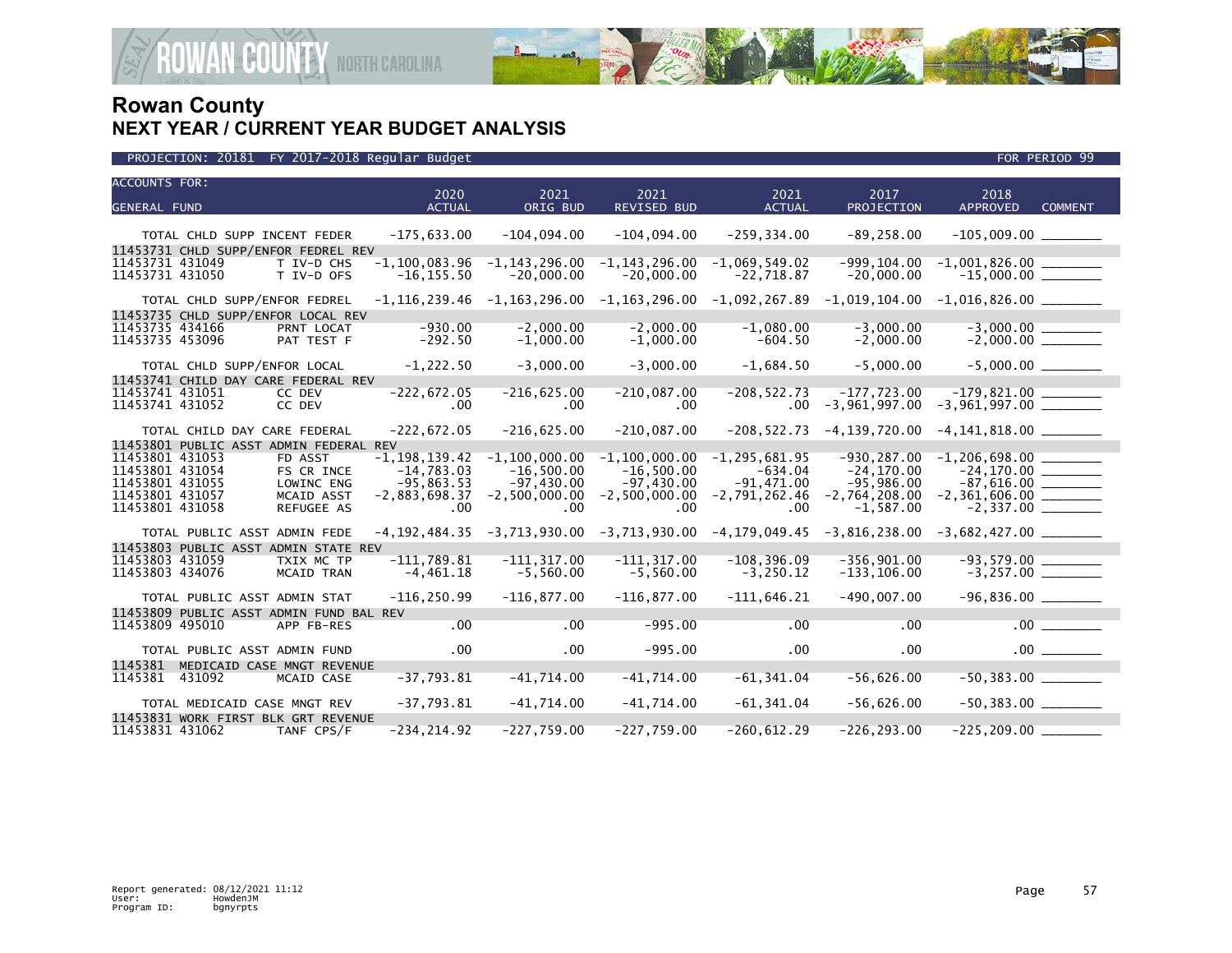

| <b>ACCOUNTS FOR:</b>                                                     | 2020                       | 2021                          | 2021                          | 2021                 | 2017                          | 2018                              |
|--------------------------------------------------------------------------|----------------------------|-------------------------------|-------------------------------|----------------------|-------------------------------|-----------------------------------|
| <b>GENERAL FUND</b>                                                      | <b>ACTUAL</b>              | ORIG BUD                      | <b>REVISED BUD</b>            | <b>ACTUAL</b>        | PROJECTION                    | <b>APPROVED</b><br><b>COMMENT</b> |
| 11453831 431063<br>WRK 1ST IN<br>11453831 431064<br>WRK 1ST SE           | $-293.30$<br>$-593,991.99$ | $-2.000.00$<br>$-629, 234.00$ | $-2.000.00$<br>$-629, 234.00$ | .00<br>$-629,691.88$ | $-3.000.00$<br>$-612, 503.00$ | $-3.000.00$                       |
| TOTAL WORK FIRST BLK GRT REV                                             | $-828,500.21$              | $-858, 993.00$                | $-858,993.00$                 | $-890, 304.17$       | $-841,796.00$                 | $-857, 443.00$ _________          |
| 11453841 CHLD WELFR FEDERAL REVENUE<br>11453841 431066<br>CPS EXPAN      | $-84,012.86$               | $-83,713.00$                  | $-83,713.00$                  | $-83, 442.83$        | $-83,713.00$                  |                                   |
| TOTAL CHLD WELFR FEDERAL REV                                             | $-84,012.86$               | $-83,713.00$                  | $-83,713.00$                  | $-83, 442.83$        | $-83,713.00$                  | $-83,713.00$ ________             |
| 11453843 CHLD WELFR STATE REVENUE<br>11453843 434077<br>CPS EXPAN        | $-117, 945.74$             | $-121,709.00$                 | $-121,709.00$                 | $-94,644.39$         | $-121,709.00$                 | $-121,709.00$                     |
| TOTAL CHLD WELFR STATE REVE                                              | $-117, 945.74$             | $-121,709.00$                 | $-121,709.00$                 | $-94,644.39$         | $-121,709.00$                 | $-121,709.00$ ________            |
| 11453853 CHLD PROT SERV STATE REVENUE                                    |                            |                               |                               |                      |                               |                                   |
| 11453853 434060<br>ST-CH PROT                                            | $-131,022.60$              | $-131,633.00$                 | $-131,633.00$                 | $-128, 252.72$       | $-131,633.00$                 |                                   |
| TOTAL CHLD PROT SERV STATE R                                             | $-131,022.60$              | $-131,633.00$                 | $-131,633.00$                 | $-128, 252.72$       | $-131,633.00$                 | $-131,633.00$ _______             |
| 11454103 IV-B ADOPT ASST STATE REVENUES                                  |                            |                               |                               |                      |                               |                                   |
| 11454103 434061<br>T IV-B ADP                                            | .00                        | $-2,000.00$                   | $-2,000.00$                   | .00                  | $-1,000.00$                   |                                   |
| TOTAL IV-B ADOPT ASST STATE                                              | .00                        | $-2,000.00$                   | $-2,000.00$                   | .00.                 | $-1,000.00$                   |                                   |
| 11454151 IV-E ADOPT ASST FEDERAL REV                                     |                            |                               |                               |                      |                               |                                   |
| 11454151 431067<br>IV-E ADPT                                             | $-10,997.00$               | $-13,000.00$                  | $-13,000.00$                  | $-14, 425.00$        | $-4,700.00$                   | $-13,000.00$ ________             |
| TOTAL IV-E ADOPT ASST FEDERA                                             | $-10,997.00$               | $-13,000.00$                  | $-13,000.00$                  | $-14, 425.00$        | $-4,700.00$                   |                                   |
| 11454153 IV-E ADOPT ASST STATE REV<br>11454153 434062<br>IV-E AD ST      | $-5,498.50$                | $-6, 500.00$                  | $-6, 500.00$                  | $-7, 212.50$         | $-2, 350.00$                  |                                   |
| TOTAL IV-E ADOPT ASST STATE                                              | $-5,498.50$                | $-6, 500.00$                  | $-6,500.00$                   | $-7, 212.50$         | $-2, 350.00$                  |                                   |
| 11454203 IV-B FOST CARE STATE REVENUE                                    |                            |                               |                               |                      |                               |                                   |
| 11454203 434063<br>IV-B FCBP                                             | $-440,651.20$              | $-468,700.00$                 | $-468,700.00$                 | $-296,001.26$        | $-358,000.00$                 | $-250,000.00$                     |
| TOTAL IV-B FOST CARE STATE R                                             | $-440,651.20$              | $-468,700.00$                 | $-468,700.00$                 | $-296,001.26$        | $-358,000.00$                 |                                   |
| 11454251 IV-E FOST CARE FEDERAL REVENUE<br>11454251 431068<br>IV-E FC PY | $-1, 173, 506.39$          | $-1, 235, 000.00$             | $-1, 235, 000.00$             | $-1,074,388.13$      | $-540,000.00$                 |                                   |
| TOTAL IV-E FOST CARE FEDERAL                                             | $-1, 173, 506.39$          | $-1, 235, 000.00$             | $-1, 235, 000.00$             | $-1,074,388.13$      | $-540,000.00$                 | $-560,000.00$ _________           |
| 11454253 IV-E FOST CARE STATE REVENUE                                    |                            |                               |                               |                      |                               |                                   |
| 11454253 434064<br>HR RESD FD                                            | $-2, 258.36$               | $-6,000.00$                   | $-6,000.00$                   | $-11,762.38$         | $-15,000.00$                  | $-10,000.00$                      |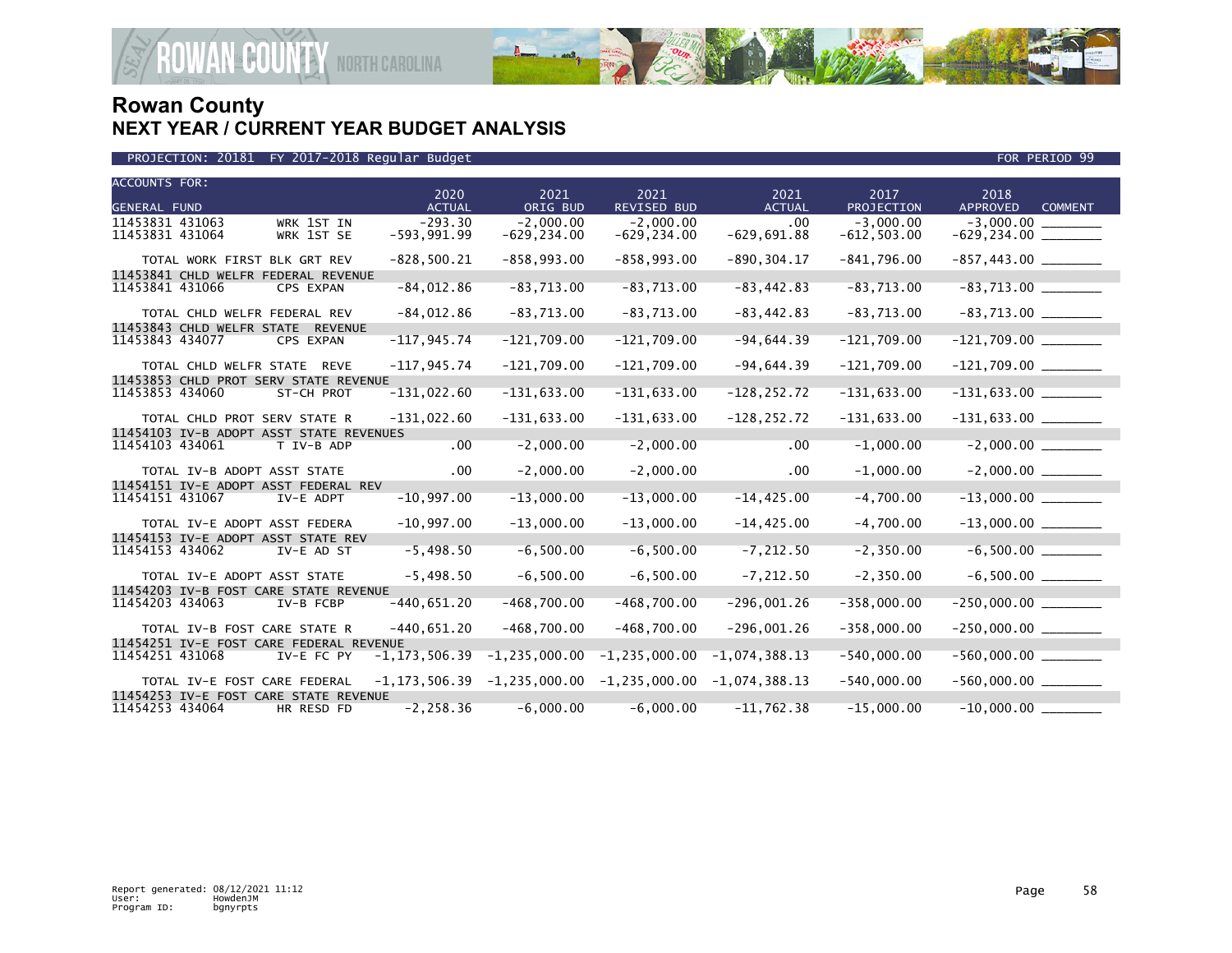

| PROJECTION: 20181 FY 2017-2018 Regular Budget | FOR PERIOD 99 |
|-----------------------------------------------|---------------|

| <b>ACCOUNTS FOR:</b> |                           |                                       | 2020            | 2021              | 2021               | 2021           | 2017              | 2018                   |                |
|----------------------|---------------------------|---------------------------------------|-----------------|-------------------|--------------------|----------------|-------------------|------------------------|----------------|
| <b>GENERAL FUND</b>  |                           |                                       | <b>ACTUAL</b>   | ORIG BUD          | <b>REVISED BUD</b> | <b>ACTUAL</b>  | PROJECTION        | APPROVED               | <b>COMMENT</b> |
| 11454253 434065      |                           | IV-E FC ST                            | $-302, 867.47$  | $-342,000.00$     | $-342,000.00$      | $-241, 838.55$ | $-175,000.00$     | $-177,000.00$          |                |
|                      |                           | TOTAL IV-E FOST CARE STATE R          | $-305, 125.83$  | $-348,000.00$     | $-348,000.00$      | $-253,600.93$  | $-190,000.00$     |                        |                |
|                      |                           | 11454351 CRISIS INTER FEDERAL REVENUE |                 |                   |                    |                |                   |                        |                |
| 11454351 431069      |                           | CRISIS INT                            | $-393.098.65$   | $-613,769.00$     | $-417, 916.00$     | $-267, 223.74$ | $-584, 449.00$    |                        |                |
| 11454351 431070      |                           | LOW INC EN                            | $-630, 234.71$  | $-613,769.00$     | $-567,051.00$      | $-566, 997.58$ | $-584, 449.00$    | $-533,485.00$ ________ |                |
|                      |                           | TOTAL CRISIS INTER FEDERAL R          | $-1,023,333.36$ | $-1, 227, 538.00$ | $-984, 967.00$     | $-834, 221.32$ | $-1, 168, 898.00$ |                        |                |
|                      |                           | 11454353 CRISIS INTER STATE REVENUE   |                 |                   |                    |                |                   |                        |                |
| 11454353 434067      |                           | <b>SHARETHEWA</b>                     | $-1, 511.12$    | $-5,000.00$       | $-5,000.00$        | $-181.15$      | $-3,500.00$       | $-4,200.00$            |                |
|                      |                           | TOTAL CRISIS INTER STATE REV          | $-1, 511.12$    | $-5,000.00$       | $-5,000.00$        | $-181.15$      | $-3,500.00$       | $-4,200.00$            |                |
|                      |                           | 11454451 MEDICAID FEDERAL REVENUE     |                 |                   |                    |                |                   |                        |                |
| 11454451 431072      |                           | NCHLTH-FED                            | $-120,041.38$   | $-51,003.00$      | $-51,003.00$       | $-96, 366.89$  | $-106, 206.00$    | $-92, 299.00$          |                |
|                      |                           | TOTAL MEDICAID FEDERAL REVEN          | $-120,041.38$   | $-51,003.00$      | $-51,003.00$       | $-96, 366.89$  | $-106, 206.00$    |                        |                |
|                      |                           | 11454453 MEDICAID STATE REVENUE       |                 |                   |                    |                |                   |                        |                |
| 11454453 434068      |                           | NCHLTH-STA                            | 1,316.03        | $-5, 245.00$      | $-5, 245.00$       | $-1, 502.55$   | $-76.00$          |                        |                |
|                      |                           | TOTAL MEDICAID STATE REVENUE          | 1,316.03        | $-5, 245.00$      | $-5, 245.00$       | $-1,502.55$    | $-76.00$          |                        |                |
|                      |                           | 11454455 MEDICAID LOCAL REVENUE       |                 |                   |                    |                |                   |                        |                |
| 11454455 453097      |                           | HLTH CH IN                            | $-22,550.00$    | $-37,500.00$      | $-37,500.00$       | $.00 \,$       | $-35,000.00$      |                        |                |
| 11454455 453098      |                           | HLTH CH WD                            | $-400.00$       | $-200.00$         | $-200.00$          | $.00 \,$       | $-100.00$         |                        |                |
|                      |                           | TOTAL MEDICAID LOCAL REVENUE          | $-22,950.00$    | $-37,700.00$      | $-37,700.00$       | $.00 \,$       | $-35, 100.00$     |                        |                |
| 1145465              |                           | WFFA-INITIAL REVENUES                 |                 |                   |                    |                |                   |                        |                |
| 1145465              | 431093                    | WFFA-IN PY                            | $-114.32$       | $-500.00$         | $-500.00$          | .00            | $-5,000.00$       | $-1,000.00$            |                |
|                      |                           | TOTAL WFFA-INITIAL REVENUES           | $-114.32$       | $-500.00$         | $-500.00$          | $.00 \,$       | $-5,000.00$       |                        |                |
| 1155310              | <b>DSS ADMIN EXPENSES</b> |                                       |                 |                   |                    |                |                   |                        |                |
| 1155310              | 510005                    | SAL-REG                               | 498, 353. 97    | 534,483.00        | 534,483.00         | 503,496.83     | 430,546.00        | 418,804.00 ______      |                |
| 1155310              | 510020                    | SA-PR DIEM                            | 2,222.98        | 3,000.00          | 4,700.00           | 4,305.94       | 2,520.00          |                        |                |
| 1155310              | 520005                    | HLTH INSUR                            | 95.609.68       | 105,571.00        | 114,571.00         | 107.456.12     | 88,609.00         | 73,120.00 ________     |                |
| 1155310              | 520008                    | RETIRE HI                             | 116,200.00      | 119,520.00        | 119,520.00         | 129,220.00     | 45,045.00         |                        |                |
| 1155310              | 520010                    | MEDI TAX                              | 6.756.09        | 7,322.00          | 7,322.00           | 6.761.33       | 6,280.00          | 6.084.00               |                |
| 1155310              | 520015                    | <b>RETIREMENT</b>                     | 44,901.56       | 54,570.00         | 54,570.00          | 51.409.31      | 31,602.00         |                        |                |
| 1155310              | 520020                    | SS TAX                                | 28.851.43       | 31.293.00         | 31.293.00          | 28.820.64      | 26.850.00         | 26,030.00              |                |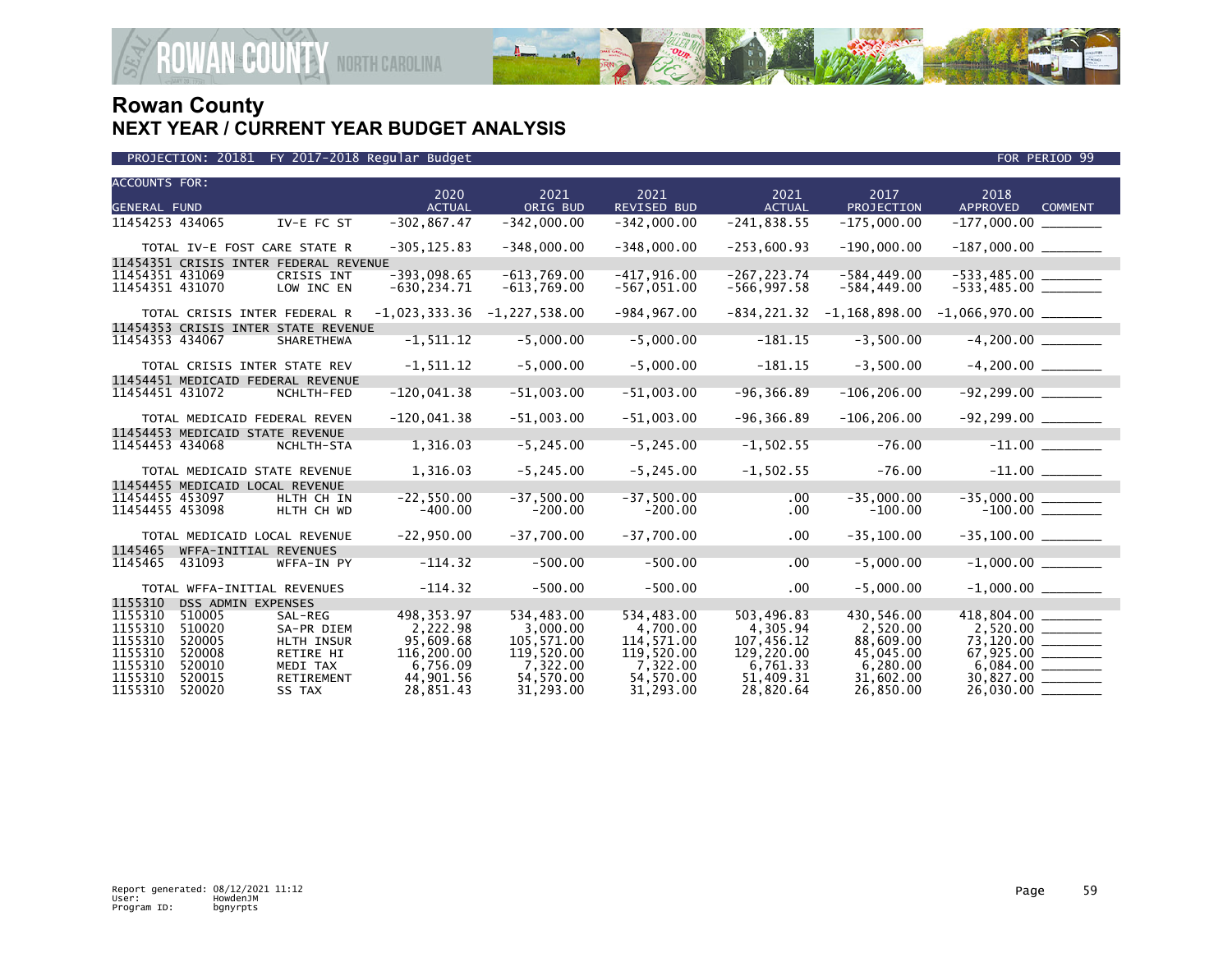

PROJECTION: 20181 FY 2017-2018 Regular Budget FOR PERIOD 99

| <b>ACCOUNTS FOR:</b> |                          |                                    | 2020                         | 2021         | 2021               | 2021                      | 2017         | 2018                                                                                                                                             |
|----------------------|--------------------------|------------------------------------|------------------------------|--------------|--------------------|---------------------------|--------------|--------------------------------------------------------------------------------------------------------------------------------------------------|
| <b>GENERAL FUND</b>  |                          |                                    | <b>ACTUAL</b>                | ORIG BUD     | <b>REVISED BUD</b> | <b>ACTUAL</b>             | PROJECTION   | <b>APPROVED</b><br><b>COMMENT</b>                                                                                                                |
|                      |                          |                                    |                              |              |                    |                           |              |                                                                                                                                                  |
| 1155310              | 520025                   | WKER COMP                          | 1,254.30                     | 1,343.00     | 1,343.00           | 1,265.19                  | .00          | $.00 \,$                                                                                                                                         |
| 1155310              | 520026                   | WC DSS CON                         | $\overline{\phantom{0}}$ .00 | .00          | 5,866.00           | .00                       | 72,875.00    | 69,619.00                                                                                                                                        |
| 1155310              | 520030                   | 401K CONTR                         | 14,087.61                    | 16,035.00    | 16,035.00          | 14,977.42                 | 12,920.00    |                                                                                                                                                  |
| 1155310              | 532022                   | <b>INTERPRETR</b>                  | 13,233.39                    | 16,000.00    | 16,000.00          | 3,989.36                  | 3,000.00     |                                                                                                                                                  |
| 1155310              | 533002                   | BOARD EXP                          | 1,596.26                     | 2,280.00     | 580.00             | 361.68                    | 2,280.00     |                                                                                                                                                  |
| 1155310              | 533050                   | PROGR SERV                         | .00                          | .00          | .00                | .00                       | 84,540.00    |                                                                                                                                                  |
| 1155310              | 534030                   | TECH-S&M                           | 49,482.24                    | 45,919.00    | 45,919.00          | 42,717.16                 | 80,157.00    | 63,780.00 _______                                                                                                                                |
| 1155310              | 534031                   | SERV&MT NR                         | 55,613.00                    | 63,000.00    | 63,000.00          | 62,979.00                 | 43,500.00    | 56,100.00 ________                                                                                                                               |
| 1155310              | 541040                   | US-WATER                           | 8,438.30                     | 10,000.00    | 10,000.00          | 4,555.80                  | 6,700.00     |                                                                                                                                                  |
| 1155310              | 541042                   | US-STRM WT                         | 2,538.48                     | 2,800.00     | 2,800.00           | 2,585.01                  | 1,300.00     |                                                                                                                                                  |
| 1155310              | 543015                   | R&M-EQUIP                          | 4,525.00                     | 1.000.00     | 1,000.00           | .00                       | 1,000.00     |                                                                                                                                                  |
| 1155310              | 543020                   | R&M-VEHIC                          | 1,164.01                     | 1,100.00     | 1,100.00           | 364.17                    | .00          | $.00 \,$                                                                                                                                         |
| 1155310              | 543055                   | R&M-PHONE                          | .00                          | 2,375.00     | 2.185.00           | .00                       | 2,375.00     |                                                                                                                                                  |
| 1155310              | 544045                   | RNT-POS MT                         | 4,342.68                     | 4,500.00     | 4,500.00           | 4,443.55                  | 4.500.00     | $4,500.00$<br>67,000.00                                                                                                                          |
| 1155310              | 550007                   | COST P COP                         | 40,256.74                    | 42,000.00    | 42,000.00          | 26,140.97                 | 46,000.00    |                                                                                                                                                  |
| 1155310              | 550050                   | <b>ROD</b>                         | .00                          | 500.00       | 500.00             | .00                       | 500.00       |                                                                                                                                                  |
| 1155310              | 553005                   | <b>TELEPHONE</b>                   | 53, 125.88                   | 75,000.00    | 75,000.00          | 61,667.85                 | 50,140.00    | 52,000.00 _______                                                                                                                                |
| 1155310              | 555000                   | PRINTING                           | 9,999.96                     | 10,000.00    | 10,000.00          | 10,000.00                 | 12,000.00    |                                                                                                                                                  |
| 1155310              | 556000                   | <b>UNIFORMS</b>                    | 566.93                       | 300.00       | 300.00             | 300.00                    | 600.00       | $600.00$ _______                                                                                                                                 |
| 1155310              | 557000                   | POSTAGE                            | 2,039.82                     | 2,200.00     | 2,200.00           | 1,617.92                  | 2,500.00     |                                                                                                                                                  |
| 1155310              | 557001                   | MAIL MACHN                         | 60,000.00                    | 70,000.00    | 70,000.00          | 70,000.00                 | 85,000.00    | 85,000.00                                                                                                                                        |
| 1155310              | 558000                   | <b>TRAVEL</b>                      | 4,549.16                     | 4,000.00     | 4,000.00           | 733.31                    | 7,000.00     |                                                                                                                                                  |
| 1155310              | 559000                   | TRAINING                           | 1,197.00                     | 1,600.00     | 1,600.00           | 555.00                    | 1,300.00     |                                                                                                                                                  |
| 1155310              | 561005                   | OFFICE SUP                         | 40,003.41                    | 30,000.00    | 30,000.00          | 28,684.56                 | 60,800.00    | $50,800.00$ _________                                                                                                                            |
| 1155310              | 561089                   | SOFTWARE L                         | 80,014.84                    | 100,000.00   | 111,705.00         | 107,783.20                | 83,000.00    |                                                                                                                                                  |
| 1155310              | 561095                   | OTH SM EQP                         | 28,863.35                    | 1,000.00     | 21.038.00          | 7,894.29                  | 21,000.00    | 21,000.00 _____                                                                                                                                  |
| 1155310              | 562005                   | <b>ELECTRICTY</b>                  | 43,923.83                    | 60,000.00    | 60,000.00          | 39,241.48                 | 52,800.00    | $\frac{52,800.00}{0.00}$                                                                                                                         |
| 1155310              | 562020                   | FUEL&LUBIC                         | 4,704.37                     | 6,000.00     | 6,000.00           | 4,225.66                  | .00          |                                                                                                                                                  |
| 1155310              | 562025                   | NATRAL GAS                         | 3,526.25                     | 7,000.00     | 7,000.00           | 6,242.97                  | 7,000.00     |                                                                                                                                                  |
| 1155310              | 564050                   | DUES&SUBS                          | 3,497.02                     | 4,000.00     | 4,000.00           | 3,456.71                  | 4,000.00     |                                                                                                                                                  |
| 1155310              | 575035                   | C/A-VEHICL                         | .00                          | .00          | .00                | .00                       | .00          |                                                                                                                                                  |
| 1155310              | 576020                   | $F/A-DP$ EQU                       | 5,880.00                     | $.00 \,$     | .00                | .00                       | 40,000.00    |                                                                                                                                                  |
| 1155310              | 576021                   | FA-DP NR                           | 6,750.00                     | .00          | $.00 \times$       | .00                       | 2,000.00     |                                                                                                                                                  |
| 1155310              | 576900                   | $F/A$ -OTHER                       | 1,474.00                     | $.00 \,$     | $.00 \times$       | .00                       | .00          |                                                                                                                                                  |
| 1155310              | 576920                   | NONFA-TECH                         | 81, 351.36                   | $.00 \,$     | 6,409.00           | 4,600.00                  | $.00 \,$     | $.00$ $\_\_$                                                                                                                                     |
| 1155310              | 582008                   | EMPL RET                           | 193.39                       | 1,500.00     | 1,200.00           | .00                       | 1,500.00     | 1,500.00<br>$\begin{array}{c} \begin{array}{c} \begin{array}{c} \begin{array}{c} \end{array} \\ \end{array} \end{array} \end{array} \end{array}$ |
| 1155310              | 582009                   | MTG FOOD                           | 523.63                       | 2,200.00     | 700.00             | .00                       | 2,200.00     |                                                                                                                                                  |
|                      |                          |                                    |                              |              |                    |                           |              |                                                                                                                                                  |
|                      | TOTAL DSS ADMIN EXPENSES |                                    | 1,421,611.92                 | 1,439,411.00 |                    | 1,490,439.00 1,342,852.43 | 1,425,939.00 |                                                                                                                                                  |
|                      |                          | 11553102 DSS ADMINISTRATION PART 2 |                              |              |                    |                           |              |                                                                                                                                                  |
| 11553102 510005      |                          | SAL-REG                            | 58,996.98                    | 61,724.00    | 61,724.00          | 61,978.31                 | .00          | $55,900.00$ ________                                                                                                                             |
| 11553102 520005      |                          | HLTH INSUR                         | 19,920.00                    | 19,920.00    | 23,920.00          | 21,840.00                 | .00          | 18,600.00 _______                                                                                                                                |
| 11553102 520010      |                          | MEDI TAX                           | 818.13                       | 865.00       | 865.00             | 861.83                    | $.00 \,$     | 800.00                                                                                                                                           |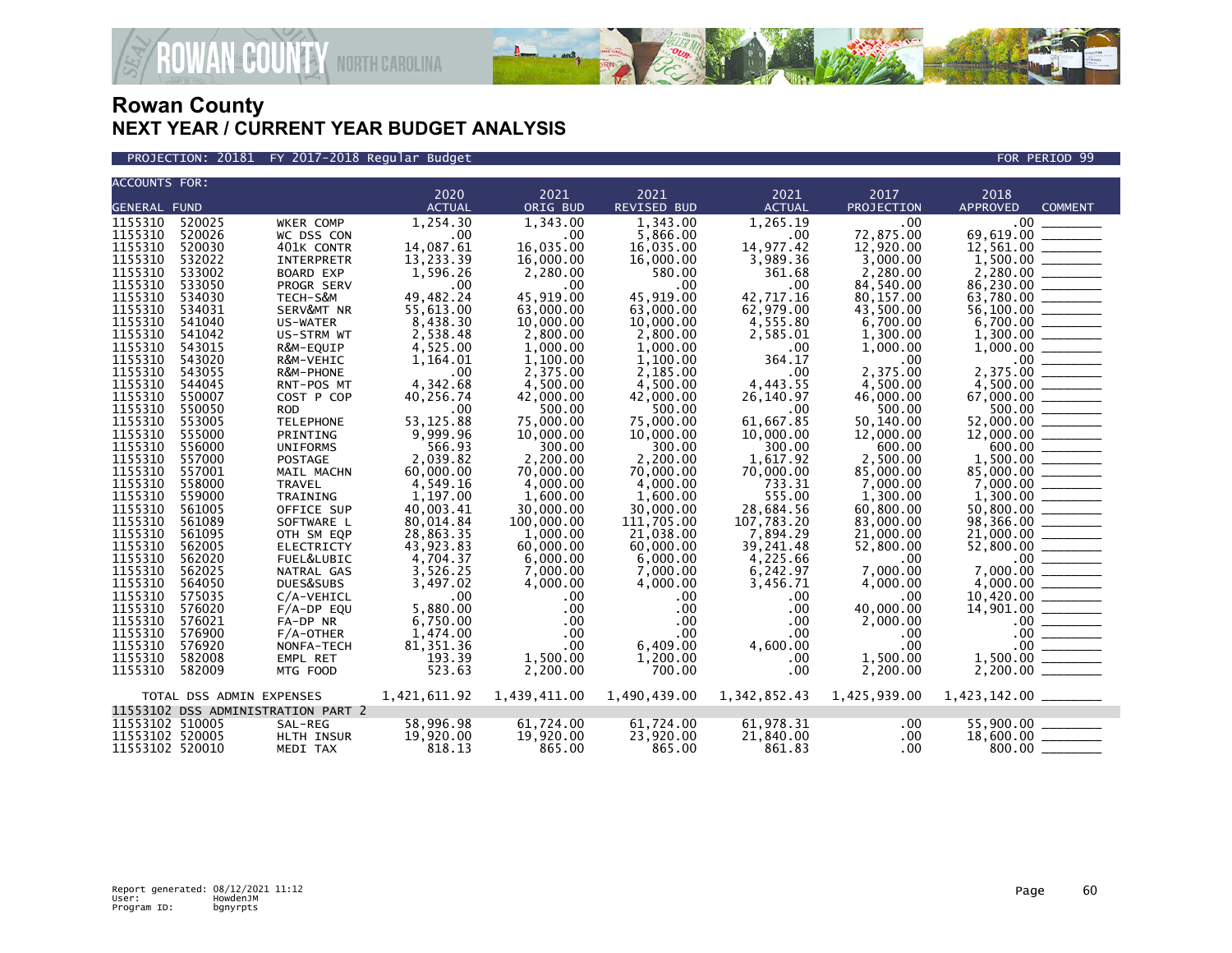

| <b>ACCOUNTS FOR:</b> |                              |                             |                         |                         |                         |                        |            |                                   |
|----------------------|------------------------------|-----------------------------|-------------------------|-------------------------|-------------------------|------------------------|------------|-----------------------------------|
|                      |                              |                             | 2020                    | 2021                    | 2021                    | 2021                   | 2017       | 2018                              |
| <b>GENERAL FUND</b>  |                              |                             | <b>ACTUAL</b>           | ORIG BUD                | REVISED BUD             | <b>ACTUAL</b>          | PROJECTION | <b>APPROVED</b><br><b>COMMENT</b> |
| 11553102 520015      |                              | RETIREMENT                  | 5.315.72                | 6.303.00                | 6.303.00                | 6,326.61               | .00        | $\overline{4}$ , 100.00           |
| 11553102 520020      |                              | SS TAX                      | 3,498.26                | 3.696.00                | 3,696.00                | 3,656.96               | .00        |                                   |
| 11553102 520025      |                              | WKER COMP                   | 1,361.18                | 1,420.00                | 1,420.00                | 1,431.13               | .00        |                                   |
| 11553102 520030      |                              | 401K CONTR                  | 1,770.05                | 1,852.00                | 1,852.00                | 1,858.85               | .00.       | $1,680.00$ ________               |
|                      | TOTAL DSS ADMINISTRATION PAR |                             | 91,680.32               | 95,780.00               | 99,780.00               | 97,953.69              | .00        | 86,470.00 _______                 |
| 1155311              |                              | ADULT SERV CO PROG EXPENSES |                         |                         |                         |                        |            |                                   |
| 1155311              | 583007                       | ADLT SVC D                  | .00                     | .00                     | 100.00                  | .00                    | $.00 \,$   | 10,000.00                         |
| 1155311              | 583098                       | GA-ADLT SV                  | 15,757.17               | 20,000.00               | 20,000,00               | 5,710.25               | 10,000.00  |                                   |
|                      | TOTAL ADULT SERV CO PROG EXP |                             | 15,757.17               | 20,000.00               | 20,100.00               | 5,710.25               | 10,000.00  |                                   |
| 1155312              |                              | CHLD SERV CO PROG EXPENSES  |                         |                         |                         |                        |            |                                   |
| 1155312              | 583002                       | 1CHU 1CHLD                  | 65,399.08               | 10,000.00               | 77,131.00               | 13,022.47              | 5,000.00   |                                   |
| 1155312              | 583006                       | XMAS FR FC                  | 631.61                  | 700.00                  | 700.00                  | 387.87                 | 500.00     |                                   |
| 1155312              | 583022                       | DRUG SCRN                   | 39,400.00               | 38,400.00               | 38,400.00               | 36,426.00              | 26,400.00  | $26,400.00$ ________              |
| 1155312              | 583093                       | GA-CHLD SV                  | 3,575.15                | 7,000.00                | 7,000.00                | 2,093.07               | 7,000.00   |                                   |
|                      | TOTAL CHLD SERV CO PROG EXPE |                             | 109,005.84              | 56,100.00               | 123,231.00              | 51,929.41              | 38,900.00  | 43,900.00 _______                 |
| 1155314              |                              | ECON SERV CO PROG EXPENSES  |                         |                         |                         |                        |            |                                   |
| 1155314              | 583088                       | INC MAIN D                  | 414.12                  | .00                     | 1,335.00                | .00                    | .00        |                                   |
| 1155314              | 583094                       | GA-INC MAN                  | 2,770.43                | 3,000.00                | 3,000.00                | 735.00                 | 3,000.00   |                                   |
|                      | TOTAL ECON SERV CO PROG EXPE |                             | 3,184.55                | 3,000.00                | 4,335.00                | 735.00                 | 3,000.00   |                                   |
| 1155315              |                              | SENIOR SERV HCCBG EXPENSES  |                         |                         |                         |                        |            |                                   |
| 1155315              | 510005                       | SAL-REG                     | 25,754.33               | 26,172.00               | 26,172.00               | 26,369.20              | .00.       |                                   |
| 1155315              | 520005                       | HLTH INSUR                  | 5,072.73                | 5,078.00                | 6,078.00                | 5,569.21               | .00.       | $43,679.00$<br>9,063.00           |
| 1155315              | 520010                       | MEDI TAX                    | 360.72                  | 366.00                  | 366.00                  | 369.54                 | .00        | $633.00$ _________                |
| 1155315              | 520015                       | RETIREMENT                  | 2,320.49                | 2,673.00                | 2,673.00                | 2,691.95               | $.00 \,$   |                                   |
| 1155315              | 520020<br>520025             | SS TAX                      | 1,542.45<br>206.26      | 1,565.00                | 1,565.00                | 1,580.15<br>211.38     | .00.       |                                   |
| 1155315<br>1155315   | 520030                       | WKER COMP                   | 725.83                  | 208.00<br>785.00        | 208.00<br>785.00        | 791.26                 | .00<br>.00 |                                   |
| 1155315              | 584008                       | 401K CONTR<br>ADLT DAYC     | 41,271.13               | 42,252.00               | 42,252.00               | 30,773.50              | 43,882.00  |                                   |
| 1155315              | 584014                       | AID CNTRT                   | 171,498.28              | 233,302.00              | 224,764.00              | 181,322.00             | 180,946.00 | $57,257.00$<br>180,946.00         |
|                      |                              |                             |                         |                         |                         |                        |            |                                   |
|                      | TOTAL SENIOR SERV HCCBG EXPE |                             | 248,752.22              | 312,401.00              | 304,863.00              | 249,678.19             | 224,828.00 |                                   |
| 1155320              | <b>SSBG EXPENSES</b>         |                             |                         |                         |                         |                        |            |                                   |
| 1155320              | 510005                       | SAL-REG                     | 751,748.64              | 774,270.00              | 793,617.00              | 737,257.00             | 838,455.00 | 835,298.00                        |
| 1155320<br>1155320   | 520005<br>520010             | HLTH INSUR                  | 158,706.35<br>10,121.13 | 161,648.00<br>10,631.00 | 178,905.00<br>10,912.00 | 168,702.94<br>9,943.46 | 169,710.00 | $173,308.00$ ________             |
|                      |                              | MEDI TAX                    |                         |                         |                         |                        | 12,214.00  |                                   |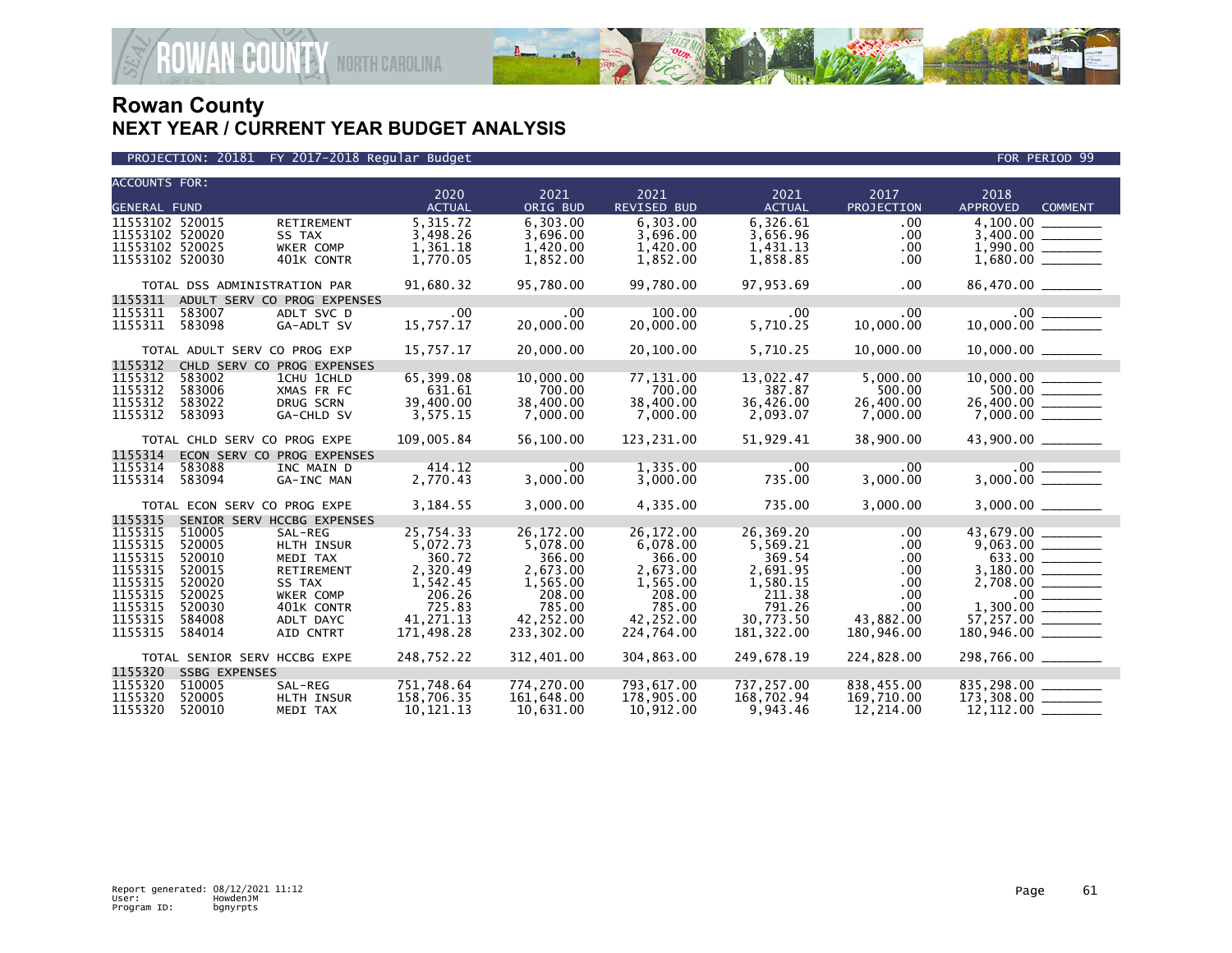

#### PROJECTION: 20181 FY 2017-2018 Regular Budget FOR PERIOD 99

| <b>ACCOUNTS FOR:</b> |                     |                                 |                         |                       |                            |                        |                        |                                           |
|----------------------|---------------------|---------------------------------|-------------------------|-----------------------|----------------------------|------------------------|------------------------|-------------------------------------------|
| <b>GENERAL FUND</b>  |                     |                                 | 2020<br><b>ACTUAL</b>   | 2021<br>ORIG BUD      | 2021<br><b>REVISED BUD</b> | 2021<br><b>ACTUAL</b>  | 2017<br>PROJECTION     | 2018<br><b>APPROVED</b><br><b>COMMENT</b> |
| 1155320              | 520015              | <b>RETIREMENT</b>               | 67,729.78               | 79.056.00             | 80.711.00                  | 75,344.20              | 61.383.00              |                                           |
| 1155320              | 520020              | SS TAX                          | 43,277.65               | 45.418.00             | 46,619.00                  | 42,346.08              | 52,224.00              |                                           |
| 1155320              | 520025              | <b>WKER COMP</b>                | 5,851.15                | 6,026.00              | 6,026.00                   | 5,801.53               | .00                    |                                           |
| 1155320              | 520030              | 401K CONTR                      | 21,046.35               | 23,234.00             | 23,815.00                  | 22,129.59              | 25.088.00              | 24,855.00 ________                        |
| 1155320<br>1155320   | 533011<br>533014    | CHILD SERV<br><b>SERV SUPPT</b> | 34,000.00<br>778.00     | 25,000.00<br>5,000.00 | 45,000.00<br>5,000.00      | 34,842.18<br>66.56     | 19,500.00<br>1,200.00  |                                           |
| 1155320              | 554000              | ADVERTISNG                      | $.00 \,$                | .00                   | $.00 \,$                   | .00                    | 2,500.00               |                                           |
| 1155320              | 558030              | TRAV-SERV                       | 17,073.11               | 20,000,00             | 20,000.00                  | 6,587.95               | 26,500.00              |                                           |
| 1155320              | 558032              | TRAV-CH SV                      | 160,000.00              | 160,000.00            | 160,000.00                 | 130,464.49             | 189,000.00             | $189,000.00$ ________                     |
| 1155320              | 583010              | ADLT DAYC                       | 58,974.35               | 64,840.00             | 64,840.00                  | 57,634.93              | 62,971.00              | $64,840.00$ ________                      |
|                      | TOTAL SSBG EXPENSES |                                 | 1,329,306.51            | 1,375,123.00          | 1,435,445.00               | 1,291,120.91           | 1,460,745.00           |                                           |
| 1155330              |                     | IN-HOME AIDE SERV EXPENSES      |                         |                       |                            |                        |                        |                                           |
| 1155330              | 583015              | INHOME AID                      | 77,770.54               | 80,000.00             | 80,000.00                  | 76,946.25              | 85,000.00              | 85,000.00 ______                          |
|                      |                     | TOTAL IN-HOME AIDE SERV EXPE    | 77,770.54               | 80,000.00             | 80,000.00                  | 76,946.25              | 85,000.00              | 85,000.00 _______                         |
| 1155345              |                     | INDEP LIVING/LINKS EXPENSES     |                         |                       |                            |                        |                        |                                           |
| 1155345              | 533000              | OT PROF SE                      | .00.<br>2,941.48        | 1.500.00              | 1,500.00                   | .00<br>2,945.64        | 1.500.00<br>15,000.00  |                                           |
| 1155345              | 583038              | LINKS SPEC                      |                         | 10,000.00             | 5,000.00                   |                        |                        |                                           |
|                      |                     | TOTAL INDEP LIVING/LINKS EXP    | 2,941.48                | 11,500.00             | 6,500.00                   | 2,945.64               | 16,500.00              | 11,500.00 ______                          |
| 1155346              |                     | FAMILY REUNIF EXPENSES          |                         |                       |                            |                        |                        |                                           |
| 1155346              | 533000              | OT PROF SE                      | 43,724.90               | 43,735.00             | 43,735.00                  | 43,735.00              | 33,601.00              | 33,242.00 _______                         |
|                      |                     | TOTAL FAMILY REUNIF EXPENSES    | 43,724.90               | 43,735.00             | 43,735.00                  | 43,735.00              | 33,601.00              | 33,242.00 _______                         |
| 1155349              |                     | CHILDREN'S SERVICES EXPENSE     |                         |                       |                            |                        |                        |                                           |
| 1155349              | 510005              | SAL-REG                         | 3, 356, 412.65          | 3,462,115.00          | 3,461,254.00               | 3, 354, 959. 33        | 3,019,697.00           |                                           |
| 1155349<br>1155349   | 510010<br>520005    | SAL-OT                          | 11,057.54<br>621,823.86 | .00<br>633,260.00     | 1,310.00<br>722,752.00     | 1,309.92<br>682,008.04 | $.00 \,$<br>608.411.00 | 619,125.00                                |
| 1155349              | 520010              | HLTH INSUR<br>MEDI TAX          | 46,111.48               | 47,525.00             | 47,623.00                  | 45,799.85              | 43,786.00              |                                           |
| 1155349              | 520015              | RETIREMENT                      | 303,638.95              | 353, 513.00           | 354, 124.00                | 343, 329. 38           | 220,057.00             |                                           |
| 1155349              | 520020              | SS TAX                          | 197,023.27              | 203,103.00            | 203,523.00                 | 194,894.16             | 187,221.00             | $217,241.00$<br>185,009.00<br>.00         |
| 1155349              | 520025              | WKER COMP                       | 25,066.26               | 25,732.00             | 25,702.00                  | 25,307.83              | .00.                   |                                           |
| 1155349              | 520030              | 401K CONTR                      | 89,634.67               | 103,893.00            | 104,097.00                 | 97,736.83              | 89,942.00              | 88,791.00 _______                         |
|                      |                     | TOTAL CHILDREN'S SERVICES EX    | 4,650,768.68            | 4,829,141.00          | 4,920,385.00               | 4,745,345.34           | 4,169,114.00           | 4, 137, 449.00                            |
| 1155350              |                     | TITLE IV-E SERVICES             |                         |                       |                            |                        |                        |                                           |
| 1155350<br>1155350   | 559001<br>593108    | TR-FOST PT<br>IV-E TRAN         | 151.37<br>26,988.31     | 300.00<br>30,000,00   | 300.00<br>30,000,00        | 65.83<br>7.588.40      | 300.00<br>$.00 \,$     | 300.00<br>15,000,00                       |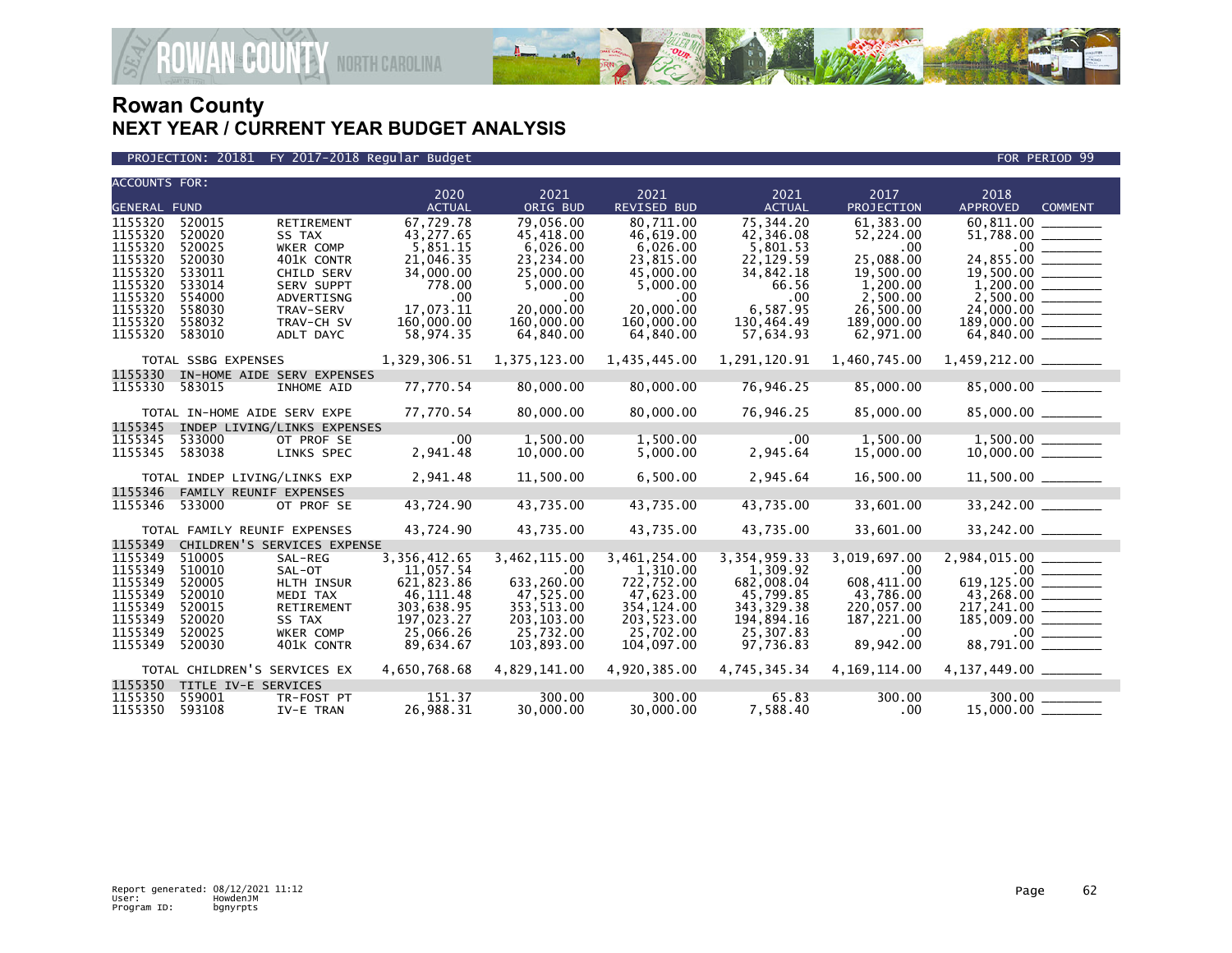

| <b>ACCOUNTS FOR:</b><br><b>GENERAL FUND</b>                               |                                                                    |                                                                                             | 2020<br><b>ACTUAL</b>                                                                        | 2021<br>ORIG BUD                                                                            | 2021<br><b>REVISED BUD</b>                                                                  | 2021<br><b>ACTUAL</b>                                                                       | 2017<br>PROJECTION                                                                        | 2018<br><b>APPROVED</b><br><b>COMMENT</b>                                                           |
|---------------------------------------------------------------------------|--------------------------------------------------------------------|---------------------------------------------------------------------------------------------|----------------------------------------------------------------------------------------------|---------------------------------------------------------------------------------------------|---------------------------------------------------------------------------------------------|---------------------------------------------------------------------------------------------|-------------------------------------------------------------------------------------------|-----------------------------------------------------------------------------------------------------|
|                                                                           | TOTAL TITLE IV-E SERVICES                                          |                                                                                             | 27,139.68                                                                                    | 30,300.00                                                                                   | 30,300.00                                                                                   | 7,654.23                                                                                    | 300.00                                                                                    | $15,300.00$ ________                                                                                |
| 1155353<br>1155353                                                        | SPEC CHLD ADOPT EXPENSES<br>582000                                 | SPEC PROJ                                                                                   | 23, 189. 78                                                                                  | 20,000.00                                                                                   | 193, 332.00                                                                                 | 26,289.05                                                                                   | 20,000.00                                                                                 | $20,000.00$ ________                                                                                |
| 1155372                                                                   | TOTAL SPEC CHLD ADOPT EXPENS                                       | CHLD SUPP INCENT EXPENSES                                                                   | 23,189.78                                                                                    | 20,000.00                                                                                   | 193, 332.00                                                                                 | 26,289.05                                                                                   | 20,000.00                                                                                 | 20,000.00 ______                                                                                    |
| 1155372<br>1155372<br>1155372<br>1155372<br>1155372<br>1155372<br>1155372 | 510005<br>520005<br>520010<br>520015<br>520020<br>520025<br>520030 | SAL-REG<br>HLTH INSUR<br>MEDI TAX<br>RETIREMENT<br>SS TAX<br><b>WKER COMP</b><br>401K CONTR | 1,008,895.73<br>226,620.18<br>13,588.29<br>90,898.96<br>58, 103. 11<br>3,131.14<br>29,920.48 | 1,027,390.00<br>228,483.00<br>13,956.00<br>104,908.00<br>59,638.00<br>3,193.00<br>30,832.00 | 1,027,390.00<br>266,483.00<br>13,956.00<br>104,908.00<br>59,638.00<br>3,193.00<br>30,832.00 | 1,018,489.26<br>249,594.80<br>13,717.47<br>103,983.37<br>58,549.85<br>3,168.35<br>30,553.83 | 934,046.00<br>188, 192.00<br>13,544.00<br>68,068.00<br>57,911.00<br>$.00 \,$<br>27,821.00 | 932,665.00<br>$193,510.00$ $13,524.00$<br>$57,825.00$<br>$\overline{\hspace{1.5cm}}$<br>$27,752.00$ |
|                                                                           | TOTAL CHLD SUPP INCENT EXPEN                                       |                                                                                             | 1,431,157.89                                                                                 | 1,468,400.00                                                                                | 1,506,400.00                                                                                | 1,478,056.93                                                                                | 1,289,582.00                                                                              |                                                                                                     |
| 1155373                                                                   |                                                                    | CHLD SUPP & ENFOR EXPENSES                                                                  |                                                                                              |                                                                                             |                                                                                             |                                                                                             |                                                                                           |                                                                                                     |
| 1155373<br>1155373<br>1155373                                             | 534020<br>534080<br>558000                                         | PAT TEST<br>IV-D COOP<br>TRAVEL                                                             | 2,969.00<br>43,403.01<br>5,282.78                                                            | 5,500.00<br>54,000.00<br>7,000.00                                                           | 5,500.00<br>54,000.00<br>7,000.00                                                           | 3,832.50<br>50,222.21<br>968.80                                                             | 8,000.00<br>52,000.00<br>11,000.00                                                        |                                                                                                     |
|                                                                           | TOTAL CHLD SUPP & ENFOR EXPE                                       |                                                                                             | 51,654.79                                                                                    | 66,500.00                                                                                   | 66,500.00                                                                                   | 55,023.51                                                                                   | 71,000.00                                                                                 | $76,000.00$ ________                                                                                |
| 1155374                                                                   | CHILD DAY CARE EXPENSES                                            |                                                                                             |                                                                                              |                                                                                             |                                                                                             |                                                                                             |                                                                                           |                                                                                                     |
| 1155374                                                                   | 583020                                                             | CH DAYC PY                                                                                  | .00                                                                                          | .00                                                                                         | .00                                                                                         | .00                                                                                         | 3,961,997.00                                                                              | 3,961,997.00 ______                                                                                 |
|                                                                           | TOTAL CHILD DAY CARE EXPENSE                                       |                                                                                             | $.00 \times$                                                                                 | .00                                                                                         | $.00 \,$                                                                                    | $.00 \,$                                                                                    | 3,961,997.00                                                                              | 3,961,997.00 _______                                                                                |
| 1155380                                                                   |                                                                    | PUBLIC ASST ADMIN EXPENSES                                                                  |                                                                                              |                                                                                             |                                                                                             |                                                                                             |                                                                                           |                                                                                                     |
| 1155380<br>1155380<br>1155380<br>1155380                                  | 510005<br>510015<br>520005<br>520010                               | SAL-REG<br>SAL-PT<br>HLTH INSUR<br>MEDI TAX                                                 | 3,682,190.86<br>59.941.63<br>928,704.14<br>50,667.50                                         | 3,957,687.00<br>113,428.00<br>997,400.00<br>55,659.00                                       | 3,972,295.00<br>86,766.00<br>1,096,615.00<br>55,871.00                                      | 3,723,599.23<br>6,505.87<br>1,030,273.89<br>49,975.00                                       | 3,390,352.00<br>59,442.00<br>695,067.00<br>50,022.00                                      | 3,387,651.00<br>$716,826.00$ _______<br>50,096.00 _______                                           |
| 1155380<br>1155380<br>1155380                                             | 520015<br>520020<br>520025                                         | <b>RETIREMENT</b><br>SS TAX<br><b>WKER COMP</b>                                             | 332,038.56<br>216,491.39<br>10,252.34                                                        | 404,131.00<br>237,836.00<br>11,180.00                                                       | 405,271.00<br>238,742.00<br>11,180.00                                                       | 380,709.44<br>212,926.99<br>10.010.71                                                       | 251,400.00<br>213,887.00<br>$.00 \,$                                                      | $214, 204.00$ ________                                                                              |
| 1155380<br>1155380<br>1155380                                             | 520030<br>533000<br>533020                                         | $401(K)$ CON<br>OT PROF S<br>FD STMP IS                                                     | 94.505.95<br>.00<br>44.958.26                                                                | 118,783.00<br>$.00 \,$<br>40,000,00                                                         | 119,221.00<br>$.00 \times$<br>45,000,00                                                     | 106.354.81<br>.00<br>38,840.09                                                              | 102,752.00<br>40,000.00<br>45,000.00                                                      | 102,802.00 _______<br>58,300.00 ______                                                              |
| 1155380<br>1155380                                                        | 558010<br>558045                                                   | TR-INC MTN<br>TR-VOLNRL                                                                     | 1.786.38<br>9,281.03                                                                         | 3,000.00<br>10,000.00                                                                       | 3.000.00<br>10,000.00                                                                       | 855.00<br>5,095.60                                                                          | 9.500.00<br>400,000.00                                                                    |                                                                                                     |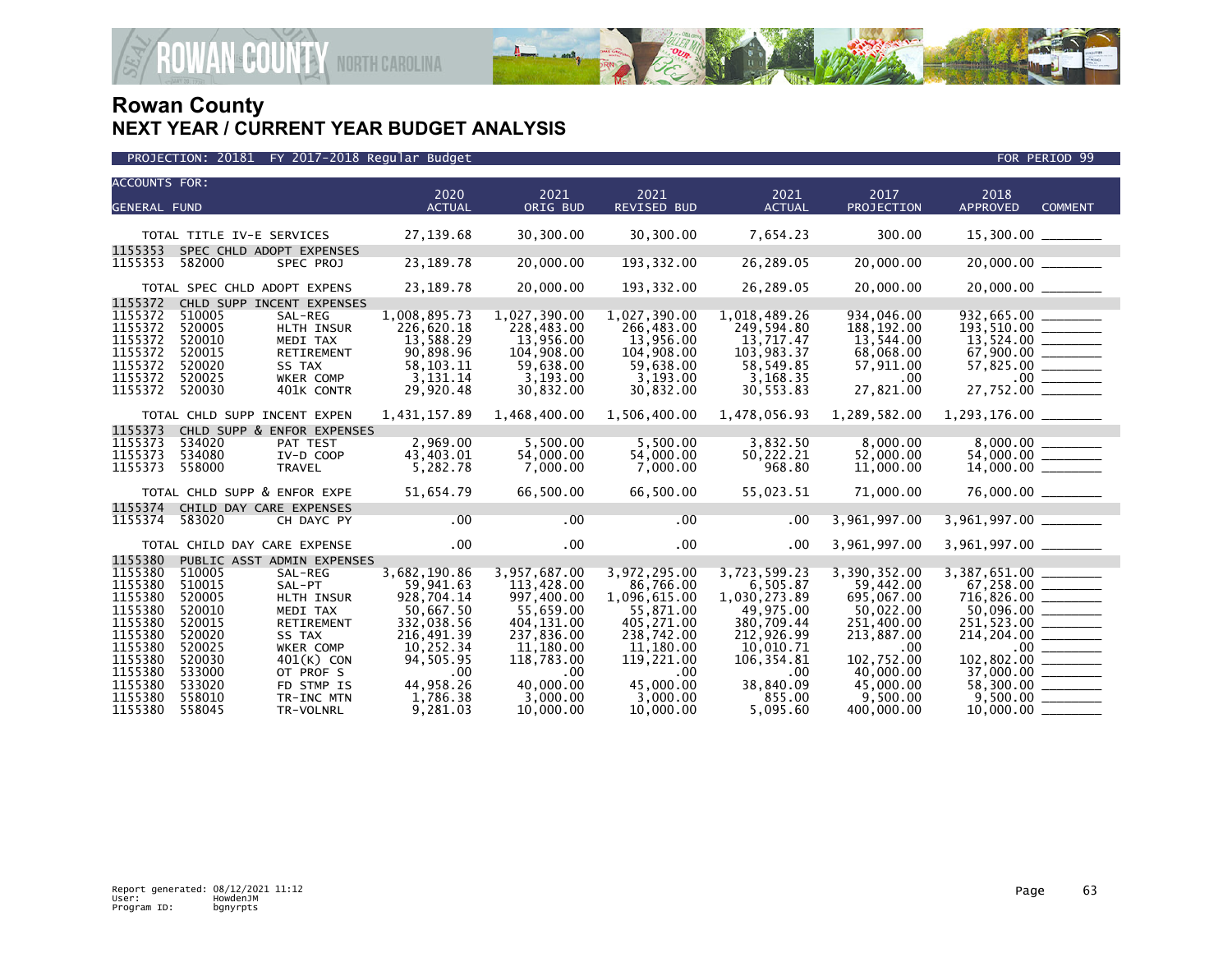

| <b>ACCOUNTS FOR:</b> |                  |                                 | 2020                  | 2021                   | 2021                   | 2021                  | 2017                  | 2018                              |  |
|----------------------|------------------|---------------------------------|-----------------------|------------------------|------------------------|-----------------------|-----------------------|-----------------------------------|--|
| <b>GENERAL FUND</b>  |                  |                                 | <b>ACTUAL</b>         | ORIG BUD               | <b>REVISED BUD</b>     | <b>ACTUAL</b>         | PROJECTION            | <b>APPROVED</b><br><b>COMMENT</b> |  |
| 1155380              | 558050           | TRV NREIM                       | 2,366.47              | 4,000.00               | 4,000.00               | 2,009.53              | 5,000.00              | 5,000.00                          |  |
| 1155380              | 590059           | BK FEE-MAI                      | 330.00                | 500.00                 | 500.00                 | 295.00                | 3,000.00              |                                   |  |
|                      |                  |                                 |                       |                        |                        |                       |                       |                                   |  |
|                      |                  | TOTAL PUBLIC ASST ADMIN EXPE    | 5,433,514.51          | 5,953,604.00           | 6,048,461.00           | 5,567,451.16          | 5,265,422.00          | $4,913,160.00$ _________          |  |
| 1155383              |                  | WORK FIRST BLK GRt EXPENSE      |                       |                        |                        |                       |                       |                                   |  |
| 1155383<br>1155383   | 533001<br>558091 | <b>CONTR SERV</b><br>TR WRK FST | 36,252.57<br>1,901.46 | .00<br>6,000.00        | 2.139.00<br>6,000.00   | 2,139.00<br>1,800.17  | .00<br>20,000.00      | .00                               |  |
| 1155383              | 559001           | TR-FOST PT                      | 163.24                | 300.00                 | 300.00                 | 72.90                 | 300.00                |                                   |  |
| 1155383              | 559004           | TRAIN-WK 1                      | .00                   | 500.00                 | 500.00                 | .00                   | 1,000.00              |                                   |  |
| 1155383              | 583040           | JOB SEARCH                      | .00.                  | 500.00                 | 500.00                 | .00                   | 1,000.00              |                                   |  |
| 1155383              | 583045           | PART ASST                       | 1,095.35              | 3,000.00               | 3,000.00               | 405.73                | 5,000.00              |                                   |  |
|                      |                  |                                 |                       |                        |                        |                       |                       |                                   |  |
|                      |                  | TOTAL WORK FIRST BLK GRt EXP    | 39,412.62             | 10,300.00              | 12,439.00              | 4,417.80              | 27,300.00             | $13,300.00$ _________             |  |
| 1155410              |                  | IV-B ADOPT ASST EXPENSES        |                       |                        |                        |                       |                       |                                   |  |
| 1155410              | 593001           | IV-B APT A                      | 68,501.25             | 100,600.00             | 100,600.00             | 62, 191.75            | 135,600.00            | $135,600.00$ _________            |  |
|                      |                  | TOTAL IV-B ADOPT ASST EXPENS    | 68,501.25             | 100,600.00             | 100,600.00             | 62, 191.75            | 135,600.00            | $135,600.00$ ________             |  |
| 1155415              |                  | IV-E ADOPT ASST EXPENSES        |                       |                        |                        |                       |                       |                                   |  |
| 1155415              | 593002           | IV-E AD AT                      | 167,278.97            | 200,000.00             | 200,000.00             | 154,657.26            | 190,600.00            | 195,000.00                        |  |
|                      |                  | TOTAL IV-E ADOPT ASST EXPENS    | 167,278.97            | 200,000.00             | 200,000.00             | 154,657.26            | 190,600.00            | $195,000.00$ _______              |  |
| 1155420              |                  | IV-B FOST CARE EXPENSES         |                       |                        |                        |                       |                       |                                   |  |
| 1155420              | 593003           | IV-B FC CL                      | 52,936.26             | 62,000.00              | 62,000.00              | 44,305.73             | 47,628.00             | 47,628.00                         |  |
| 1155420              | 593004           | IV-B FC MI                      | 1,513.95              | 4,000.00               | 4,000.00               | 2,346.20              | 3,800.00              |                                   |  |
| 1155420              | 593005           | IV-B PYMT                       | 889, 268.48           | 1,090,000.00           | 1,065,200.00           | 610,922.50            | 600,000.00            | 591,750.00 _______                |  |
|                      |                  |                                 |                       |                        |                        |                       |                       |                                   |  |
|                      |                  | TOTAL IV-B FOST CARE EXPENSE    | 943,718.69            | 1,156,000.00           | 1,131,200.00           | 657,574.43            | 651,428.00            | 643,378.00 _______                |  |
| 1155425              |                  | IV-E FOST CARE EXPENSES         |                       |                        |                        |                       |                       |                                   |  |
| 1155425<br>1155425   | 593006<br>593007 | IV-E FC CL<br>IV-B FC MI        | 98,046.51<br>7,951.14 | 110,700.00<br>8,000.00 | 110,700.00<br>8,000.00 | 91,990.99<br>3,726.48 | 65,772.00<br>5,700.00 |                                   |  |
| 1155425              | 593008           | IV-E PYMT                       | 1,776,653.37          | 1,900,000.00           | 1,900,000.00           | 1,518,725.91          | 1,200,000.00          |                                   |  |
|                      |                  |                                 |                       |                        |                        |                       |                       |                                   |  |
|                      |                  | TOTAL IV-E FOST CARE EXPENSE    | 1,882,651.02          | 2,018,700.00           | 2,018,700.00           | 1,614,443.38          | 1,271,472.00          |                                   |  |
| 1155430              |                  | BLIND ASSISTANCE EXPENSES       |                       |                        |                        |                       |                       |                                   |  |
| 1155430              | 593009           | ASST-BLND                       | 5,952.01              | 5,884.00               | 5,884.00               | 5,883.59              | 5,460.00              |                                   |  |
|                      |                  | TOTAL BLIND ASSISTANCE EXPEN    | 5,952.01              | 5,884.00               | 5,884.00               | 5,883.59              | 5,460.00              |                                   |  |
| 1155435              |                  | CRISIS INTER EXPENSES           |                       |                        |                        |                       |                       |                                   |  |
| 1155435              | 582044           | STW EXPEND                      | 1,511.12              | 5,000.00               | 5,000.00               | 181.15                | 3,500.00              | 4,200.00                          |  |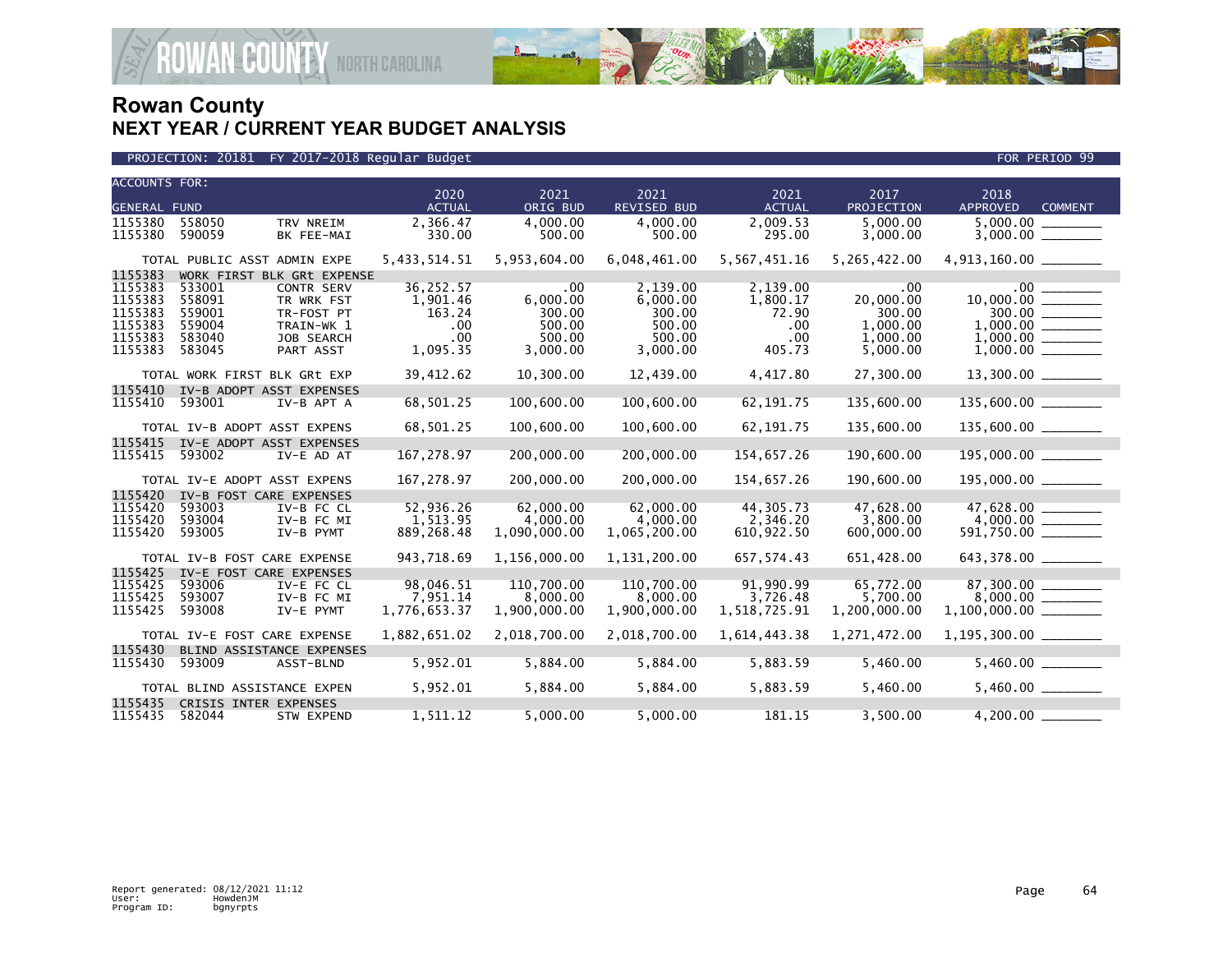

| FY 2017-2018 Regular Budget<br>PROJECTION: 20181 |
|--------------------------------------------------|
|--------------------------------------------------|

| <b>ACCOUNTS FOR:</b> |                              |                            | 2020          | 2021         | 2021               | 2021           | 2017         | 2018                 |                |
|----------------------|------------------------------|----------------------------|---------------|--------------|--------------------|----------------|--------------|----------------------|----------------|
| <b>GENERAL FUND</b>  |                              |                            | <b>ACTUAL</b> | ORIG BUD     | <b>REVISED BUD</b> | <b>ACTUAL</b>  | PROJECTION   | <b>APPROVED</b>      | <b>COMMENT</b> |
| 1155435              | 593010                       | CRISIS INT                 | 393,098.65    | 613,769.00   | 417,916.00         | 267, 223.74    | 584,449.00   |                      |                |
| 1155435              | 593011                       | LOW INC EN                 | 630, 199.84   | 613,769.00   | 567,051.00         | 566,997.58     | 584,449.00   |                      |                |
|                      |                              |                            |               |              |                    |                |              |                      |                |
|                      | TOTAL CRISIS INTER EXPENSES  |                            | 1,024,809.61  | 1,232,538.00 | 989,967.00         | 834,402.47     | 1,172,398.00 |                      |                |
| 1155445              | MEDICAID EXPENDITURES        |                            |               |              |                    |                |              |                      |                |
| 1155445              | 593013                       | MCAID PYMT                 | .00           | .00          | 208.00             | 207.77         | 20,500.00    | 46,500.00 ______     |                |
|                      |                              |                            |               |              |                    |                |              |                      |                |
|                      |                              |                            | .00           | .00          | 208.00             | 207.77         | 20,500.00    | 46,500.00            |                |
|                      | TOTAL MEDICAID EXPENDITURES  |                            |               |              |                    |                |              |                      |                |
| 1155450              |                              | SPCL ASSIST-AGED EXPENSES  |               |              |                    |                |              |                      |                |
| 1155450              | 593014                       | SP ASST AG                 | 243,578.62    | 275,000.00   | 274,792.00         | 189,367.50     | 478,414.00   | 425,000.00           |                |
|                      |                              |                            |               |              |                    |                |              |                      |                |
|                      | TOTAL SPCL ASSIST-AGED EXPEN |                            | 243,578.62    | 275,000.00   | 274,792.00         | 189, 367.50    | 478,414.00   | 425,000.00 _______   |                |
| 1155455              |                              | SPCL ASSIST-DSBLD EXPENSES |               |              |                    |                |              |                      |                |
| 1155455              | 593015                       | SP ASST DI                 | 330,857.91    | 430,500.00   | 430,500.00         | 255,430.47     | 499,982.00   | 470,500.00           |                |
|                      |                              |                            |               |              |                    |                |              |                      |                |
|                      | TOTAL SPCL ASSIST-DSBLD EXPE |                            | 330,857.91    | 430,500.00   | 430,500.00         | 255,430.47     | 499,982.00   | 470,500.00 _______   |                |
|                      |                              |                            |               |              |                    |                |              |                      |                |
| 1155460              | WFFA-EA EXPENSES             |                            |               |              |                    |                |              |                      |                |
| 1155460              | 593016                       | WFFA-EA                    | 6,563.30      | 10,000.00    | 10,000.00          | 5,187.81       | 22,000.00    | $10,000.00$ ________ |                |
|                      |                              |                            |               |              |                    |                |              |                      |                |
|                      | TOTAL WFFA-EA EXPENSES       |                            | 6,563.30      | 10,000.00    | 10,000.00          | 5,187.81       | 22,000.00    |                      |                |
| 1155465              | WFFA-INITIAL EXPENSES        |                            |               |              |                    |                |              |                      |                |
| 1155465              | 593017                       | WFFA-IN PY                 | .00           | 500.00       | 500.00             | .00            | 5,000.00     |                      |                |
|                      |                              |                            |               |              |                    |                |              |                      |                |
|                      | TOTAL WFFA-INITIAL EXPENSES  |                            | .00           | 500.00       | 500.00             | $.00 \,$       | 5.000.00     |                      |                |
|                      | TOTAL DSS ADMINISTRATION     |                            | 7,466,846.07  | 9,805,050.00 | 10,278,086.00      | 7,231,067.56   | 7,528,708.00 |                      |                |
|                      |                              |                            |               |              |                    |                |              |                      |                |
|                      |                              |                            |               |              |                    |                |              |                      |                |
| 5510                 | MENTAL HEALTH                |                            |               |              |                    |                |              |                      |                |
| 1155510              | MENTAL HEALTH                |                            |               |              |                    |                |              |                      |                |
| 1155510              | 591001                       | ABC BOT TX                 | 48.671.00     | 50,000,00    | 50.000.00          | 52.646.02      | 45,000,00    | 45,000.00            |                |
| 1155510              | 591002                       | MENT HLTH                  | 492,000.00    | 492,000.00   | 492,000.00         | 492,000.00     | 492,000.00   | 492,000.00 _______   |                |
|                      |                              |                            |               |              |                    |                |              |                      |                |
|                      | TOTAL MENTAL HEALTH          |                            | 540,671.00    | 542,000,00   | 542,000.00         | 544,646.02     | 537,000.00   | 537,000.00 ______    |                |
|                      | TOTAL MENTAL HEALTH          |                            | 540,671.00    | 542,000.00   | 542,000.00         | 544,646.02     | 537,000.00   |                      |                |
|                      |                              |                            |               |              |                    |                |              |                      |                |
| 5550                 | SENIOR SERVICES              |                            |               |              |                    |                |              |                      |                |
|                      |                              |                            |               |              |                    |                |              |                      |                |
| 1145550              |                              | SENIOR SERVICES-HCCBG REV  |               |              |                    |                |              |                      |                |
| 1145550              | 431073                       | <b>HCCBG SERV</b>          | .00           | .00          | .00                | $-109, 169.00$ | .00          | $.00 \,$             |                |

FOR PERIOD 99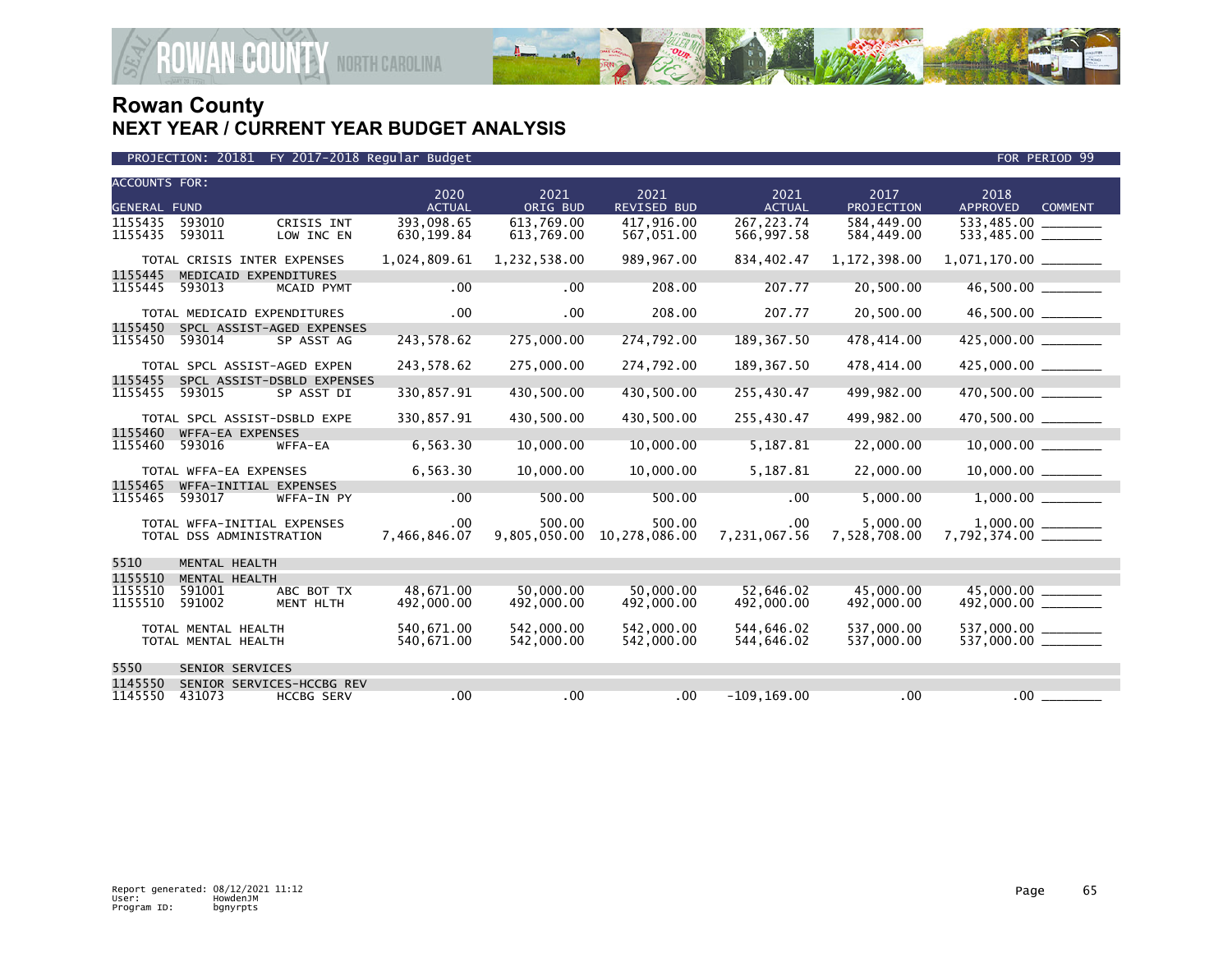

**COUNTY** NORTH CAROLINA

| <b>ACCOUNTS FOR:</b>                                                                                                                                                         |                                                                                                                                                              |                                                                                                                                                                                                                               | 2020                                                                                                                                                                              | 2021                                                                                                                                                                                        | 2021                                                                                                                                                                                         | 2021                                                                                                                                                                                | 2017                                                                                                                                                                                        | 2018                                                                                                                                                                                                                                                            |
|------------------------------------------------------------------------------------------------------------------------------------------------------------------------------|--------------------------------------------------------------------------------------------------------------------------------------------------------------|-------------------------------------------------------------------------------------------------------------------------------------------------------------------------------------------------------------------------------|-----------------------------------------------------------------------------------------------------------------------------------------------------------------------------------|---------------------------------------------------------------------------------------------------------------------------------------------------------------------------------------------|----------------------------------------------------------------------------------------------------------------------------------------------------------------------------------------------|-------------------------------------------------------------------------------------------------------------------------------------------------------------------------------------|---------------------------------------------------------------------------------------------------------------------------------------------------------------------------------------------|-----------------------------------------------------------------------------------------------------------------------------------------------------------------------------------------------------------------------------------------------------------------|
| <b>GENERAL FUND</b>                                                                                                                                                          |                                                                                                                                                              |                                                                                                                                                                                                                               | <b>ACTUAL</b>                                                                                                                                                                     | ORIG BUD                                                                                                                                                                                    | <b>REVISED BUD</b>                                                                                                                                                                           | <b>ACTUAL</b>                                                                                                                                                                       | PROJECTION                                                                                                                                                                                  | <b>APPROVED</b><br><b>COMMENT</b>                                                                                                                                                                                                                               |
| 1145550<br>1145550<br>1145550<br>1145550<br>1145550                                                                                                                          | 431076<br>431079<br>431080<br>431081<br>464018                                                                                                               | <b>HCCBG-CONG</b><br>HCCBG-SSOP<br><b>HCCBG-TRAN</b><br>USDA GRANT<br>HCCBG-T DO                                                                                                                                              | $-287.711.00$<br>$-98,426.00$<br>$-153,838.00$<br>$-23,792.00$<br>$-1, 166.59$                                                                                                    | $-283.689.00$<br>$-98,425.00$<br>$-193,897.00$<br>$-25,000.00$<br>$.00 \,$                                                                                                                  | $-279.302.00$<br>$-98,425.00$<br>$-189,510.00$<br>$-22, 563.00$<br>$.00 \,$                                                                                                                  | $-270.419.00$<br>$-98, 425.00$<br>$-78,087.00$<br>$-23,023.00$<br>$-1, 248.25$                                                                                                      | $-302.500.00$<br>$-93,988.00$<br>$-183,683.00$<br>$-25,000.00$<br>$.00 \,$                                                                                                                  | $-302.500.00$<br>$-183,683.00$ ________<br>.00                                                                                                                                                                                                                  |
|                                                                                                                                                                              |                                                                                                                                                              | TOTAL SENIOR SERVICES-HCCBG                                                                                                                                                                                                   | $-564, 933.59$                                                                                                                                                                    | $-601,011.00$                                                                                                                                                                               | $-589, 800.00$                                                                                                                                                                               | $-580, 371.25$                                                                                                                                                                      | $-605, 171.00$                                                                                                                                                                              |                                                                                                                                                                                                                                                                 |
| 1155550                                                                                                                                                                      |                                                                                                                                                              | SENIOR SERVICES-HCCBG EXP                                                                                                                                                                                                     |                                                                                                                                                                                   |                                                                                                                                                                                             |                                                                                                                                                                                              |                                                                                                                                                                                     |                                                                                                                                                                                             |                                                                                                                                                                                                                                                                 |
| 1155550<br>1155550<br>1155550<br>1155550<br>1155550<br>1155550<br>1155550<br>1155550<br>1155550<br>1155550<br>1155550<br>1155550<br>1155550<br>1155550<br>1155550<br>1155550 | 510005<br>520005<br>520010<br>520015<br>520020<br>520025<br>520030<br>550007<br>558000<br>559000<br>561005<br>584009<br>585008<br>585010<br>590061<br>591044 | SAL-REG<br>HLTH INSUR<br>MEDI TAX<br>RETIREMENT<br>SS TAX<br>WKER COMP<br>401K CONTR<br>COST P COP<br><b>TRAVEL</b><br>TRAINING<br>OFFICE SUP<br><b>TRANSPORT</b><br>HCCBG-AG<br><b>GRT MATCH</b><br>MGMT IS MA<br>APP HOLMES | 40,723.27<br>10,091.00<br>567.01<br>3,691.52<br>2,424.40<br>102.07<br>1,221.78<br>.00<br>181.87<br>.00<br>228.38<br>264,706.78<br>409,929.00<br>199,053.00<br>818.72<br>83,530.00 | 41,420.00<br>9,960.00<br>577.00<br>4,229.00<br>2,464.00<br>104.00<br>1,243.00<br>500.00<br>800.00<br>600.00<br>1,100.00<br>242,371.00<br>407,114.00<br>199,053.00<br>1,200.00<br>123,530.00 | 48,920.00<br>12,710.00<br>687.00<br>4,229.00<br>2,964.00<br>154.00<br>1,493.00<br>500.00<br>800.00<br>600.00<br>1,100.00<br>227,728.00<br>402,727.00<br>198,566.00<br>1,200.00<br>123,530.00 | 48,035.66<br>10,965.50<br>674.01<br>4,933.71<br>2,881.66<br>120.51<br>1.440.87<br>.00.<br>210.70<br>68.94<br>313.51<br>33.352.29<br>390,558.00<br>198,566.00<br>565.42<br>83,530.00 | 84,248.00<br>18,069.00<br>1,201.00<br>6,159.00<br>5,135.00<br>891.00<br>2,518.00<br>700.00<br>800.00<br>600.00<br>800.00<br>229.604.00<br>421,488.00<br>200,650.00<br>1.200.00<br>73,530.00 | $\begin{array}{r} 40,000.00 \ \hline 8,580.00 \ \hline 600.00 \end{array}$<br>$3,000.00$<br>$2,500.00$<br>$300.00$<br>$1,400.00$<br>$700.00$<br>$800.00$<br>$600.00$<br>$-1,100.00$<br>$-1,100.00$<br>$229,604.00$ ________<br>421,488.00 _______<br>200,650.00 |
|                                                                                                                                                                              | TOTAL SENIOR SERVICES                                                                                                                                        | TOTAL SENIOR SERVICES-HCCBG                                                                                                                                                                                                   | 1,017,268.80<br>452,335.21                                                                                                                                                        | 1,036,265.00<br>435,254.00                                                                                                                                                                  | 1,027,908.00<br>438,108.00                                                                                                                                                                   | 776,216.78<br>195,845.53                                                                                                                                                            | 1,047,593.00<br>442,422.00                                                                                                                                                                  | 986,052.00 _______<br>380,881.00 _______                                                                                                                                                                                                                        |
| 5580                                                                                                                                                                         | <b>VETERAN SERVICES</b>                                                                                                                                      |                                                                                                                                                                                                                               |                                                                                                                                                                                   |                                                                                                                                                                                             |                                                                                                                                                                                              |                                                                                                                                                                                     |                                                                                                                                                                                             |                                                                                                                                                                                                                                                                 |
| 1145580<br>1145580                                                                                                                                                           | VETERAN SERV REVENUIE<br>434072                                                                                                                              | VET SER GT                                                                                                                                                                                                                    | $-2,181.78$                                                                                                                                                                       | $-3,000.00$                                                                                                                                                                                 | $-3,000.00$                                                                                                                                                                                  | $-2,083.87$                                                                                                                                                                         | .00                                                                                                                                                                                         | $.00$ $\qquad \qquad$                                                                                                                                                                                                                                           |
|                                                                                                                                                                              | TOTAL VETERAN SERV REVENUIE                                                                                                                                  |                                                                                                                                                                                                                               | $-2,181.78$                                                                                                                                                                       | $-3,000.00$                                                                                                                                                                                 | $-3,000.00$                                                                                                                                                                                  | $-2,083.87$                                                                                                                                                                         | .00                                                                                                                                                                                         | .00                                                                                                                                                                                                                                                             |
| 1155580<br>1155580<br>1155580<br>1155580<br>1155580<br>1155580<br>1155580                                                                                                    | 510005<br>520005<br>520010<br>520015<br>520020<br>520025                                                                                                     | VETERAN SERV EXPENDITURES<br>SAL-REG<br>HLTH INSUR<br>MEDI TAX<br>RETIREMENT<br>SS TAX<br>WKER COMP                                                                                                                           | 127,866.42<br>30,273.00<br>1,795.12<br>11,593.31<br>7,675.31<br>635.59                                                                                                            | 133,778.00<br>29,880.00<br>1,944.00<br>16,982.00<br>8,128.00<br>696.00                                                                                                                      | 133.778.00<br>33,880.00<br>1,944.00<br>16,982.00<br>8,128.00<br>696.00                                                                                                                       | 127.128.80<br>32,896.50<br>1,831.12<br>13,231.34<br>7,829.57<br>640.49                                                                                                              | 103.124.00<br>27,113.00<br>1,495.00<br>7,569.00<br>6,394.00<br>388.00                                                                                                                       | 103, 124.00<br>$\frac{1,500.00}{7,569.00}$ ________<br>$388.00$ $-$                                                                                                                                                                                             |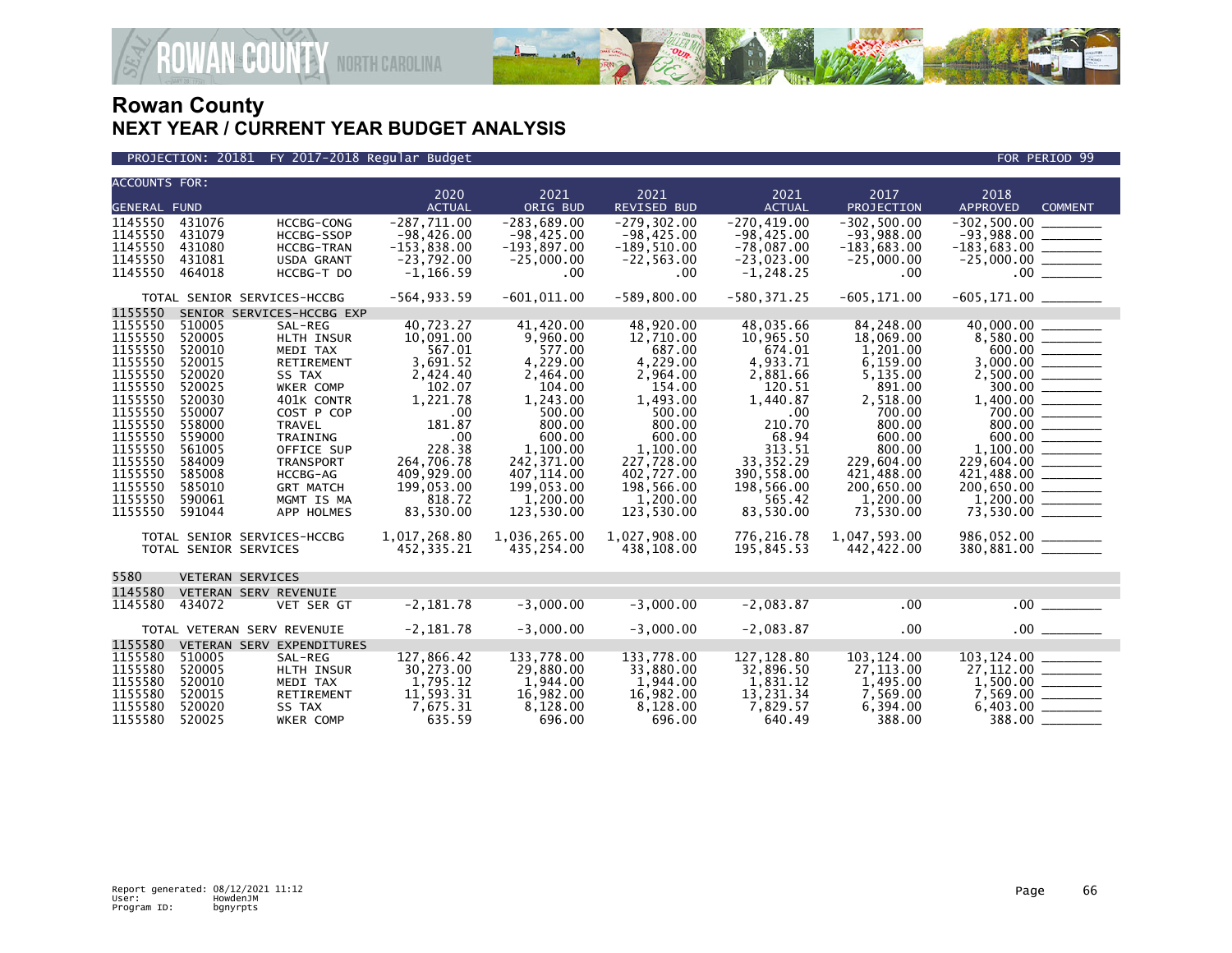

#### PROJECTION: 20181 FY 2017-2018 Regular Budget FOR PERIOD 99

| <b>ACCOUNTS FOR:</b> |                              |                           |                              |               |                             |                              |                             |                                              |
|----------------------|------------------------------|---------------------------|------------------------------|---------------|-----------------------------|------------------------------|-----------------------------|----------------------------------------------|
|                      |                              |                           | 2020                         | 2021          | 2021                        | 2021                         | 2017                        | 2018                                         |
| <b>GENERAL FUND</b>  |                              |                           | <b>ACTUAL</b>                | ORIG BUD      | REVISED BUD                 | <b>ACTUAL</b>                | PROJECTION                  | <b>APPROVED</b><br><b>COMMENT</b>            |
| 1155580              | 520030                       | 401K CONTR                | 3,836.63                     | 4,029.00      | 4,029.00                    | 3,864.81                     | 3,094.00                    | 3,093.00                                     |
| 1155580              | 550007                       | COST P COP                | 768.62                       | 800.00        | 800.00                      | 551.65                       | 800.00                      |                                              |
| 1155580              | 553005                       | <b>TELEPHONE</b>          | 1,273.32                     | 2,175.00      | 2,175.00                    | 451.49                       | 1,500.00                    |                                              |
| 1155580              | 557000                       | <b>POSTAGE</b>            | .00                          | 50.00         | 50.00                       | .00                          | 200.00                      |                                              |
| 1155580              | 558000                       | <b>TRAVEL</b>             | 2,434.32                     | 6,400.00      | 5,400.00                    | 45.08                        | 4,000.00                    | $1,500.00$<br>$200.00$<br>$5,000.00$         |
| 1155580              | 559000                       | TRAINING                  | 225.00                       | 450.00        | 1,450.00                    | 1,100.00                     | 360.00                      |                                              |
| 1155580              | 561005                       | OFFICE SUP                | 335.84                       | 1,600.00      | 1,600.00                    | 551.78                       | 900.00                      |                                              |
| 1155580              | 561089                       | SOFTWARE L                | 2,446.00                     | 3,600.00      | 3.600.00                    | 1,347.00                     | .00                         | $\frac{100}{700.00}$                         |
| 1155580              | 561095                       | OTH SM EQP                | .00                          | 1,702.00      | 1,702.00                    | 84.99                        | 500.00                      |                                              |
| 1155580              | 564050                       | DUES&SUBS                 | .00                          | 400.00        | 400.00                      | $.00 \,$                     | 400.00                      |                                              |
|                      | TOTAL VETERAN SERV EXPENDITU |                           | 191, 158.48                  | 212,614.00    | 216,614.00                  | 191,554.62                   | 157,837.00                  |                                              |
|                      | TOTAL VETERAN SERVICES       |                           | 188,976.70                   | 209,614.00    | 213,614.00                  | 189,470.75                   | 157,837.00                  | 159,339.00 ________<br>159,339.00 ________   |
|                      |                              |                           |                              |               |                             |                              |                             |                                              |
| 6100                 | LIBRARY DEPARTMENT           |                           |                              |               |                             |                              |                             |                                              |
| 1146110              | <b>LIBRARY REVENUES</b>      |                           |                              |               |                             |                              |                             |                                              |
| 1146110              | 431083                       | LIB FED AD                | $-16,054.38$                 | .00           | $.00 \ \,$                  | .00                          | .00                         | $-178,000.00$                                |
| 1146110              | 434069                       | LIB STATE                 | $-173,964.00$                | $-173,964.00$ | $-173,569.00$               | $-173, 569.00$               | $-175,000.00$               |                                              |
| 1146110              | 451002                       | LIB FINES                 | $-31, 234.11$                | $-40,000.00$  | $-40,000.00$                | $-14,849.82$                 | $-55,000.00$                |                                              |
| 1146110<br>1146110   | 453060<br>489010             | LIB FEES<br>LIB MISC      | $-34, 199.43$<br>$-3,709.45$ | $-40,000.00$  | $-40,000.00$<br>$-5,000.00$ | $-17, 138.56$<br>$-4,507.51$ | $-34,000.00$<br>$-7,000.00$ | $-60,000.00$<br>$-30,000.00$<br>$-10,000.00$ |
|                      |                              |                           |                              | $-5,000.00$   |                             |                              |                             |                                              |
|                      | TOTAL LIBRARY REVENUES       |                           | $-259, 161.37$               | $-258,964.00$ | $-258,569.00$               | $-210,064.89$                | $-271,000.00$               | $-278,000.00$ _________                      |
| 1146115              |                              | LIBRARY DONATIONS REVENUE |                              |               |                             |                              |                             |                                              |
| 1146115              | 464100                       | <b>REST DONAT</b>         | $-5, 267.67$                 | $.00 \ \,$    | $-59, 343.00$               | $-68,641.72$                 | $.00 \,$                    |                                              |
| 1146115              | 495010                       | APP FB-RES                | .00                          | $.00 \ \,$    | $-19,877.00$                | $.00 \,$                     | $.00 \,$                    |                                              |
|                      | TOTAL LIBRARY DONATIONS REVE |                           | $-5, 267.67$                 | $.00 \,$      | $-79,220.00$                | $-68,641.72$                 | $.00 \,$                    |                                              |
| 1156110              | LIBRARY EXPENDITURES         |                           |                              |               |                             |                              |                             |                                              |
| 1156110              | 510005                       | SAL-REG                   | 1, 363, 255.65               | 1,590,492.00  | 1,590,492.00                | 1,298,980.73                 | 1,382,868.00                |                                              |
| 1156110              | 510015                       | SAL-PT                    | 148,059.23                   | 180,000.00    | 180,000.00                  | 110,649.34                   | 212,000.00                  |                                              |
| 1156110              | 520005                       | HLTH INSUR                | 388,154.00                   | 383,440.00    | 424,440.00                  | 420,238.00                   | 343,200.00                  | $\frac{213,410.00}{343,200.00}$              |
| 1156110              | 520008                       | RETIRE HI                 | 29,050.00                    | 29,880.00     | 32,760.00                   | 32,760.00                    | 18,590.00                   | $18,590.00$ ________                         |
| 1156110              | 520010                       | MEDI TAX                  | 20,757.80                    | 25.618.00     | 25.618.00                   | 19,882.92                    | 23,126.00                   |                                              |
| 1156110              | 520015                       | <b>RETIREMENT</b>         | 124,324.41                   | 156,783.00    | 156,783.00                  | 138,946.48                   | 101.503.00                  |                                              |
| 1156110              | 520020                       | SS TAX                    | 88,669.89                    | 109,245.00    | 109,245.00                  | 84,617.26                    | 98,882.00                   |                                              |
| 1156110              | 520025                       | WKER COMP                 | 8,605.58                     | 11,436.00     | 11,436.00                   | 8,463.54                     | 12,080.00                   |                                              |
| 1156110              | 520030                       | 401K CONTR                | 38,046.08                    | 47,735.00     | 47,735.00                   | 39,922.13                    | 41,486.00                   | $11,750.00$<br>40,400.00                     |
| 1156110              | 532046                       | SECURITY                  | 392.50                       | 730.00        | 730.00                      | 412.90                       | 810.00                      |                                              |
| 1156110              | 533001                       | <b>CONTR SERV</b>         | 31, 167. 17                  | 36.500.00     | 36.500.00                   | 31,037.22                    | .00                         |                                              |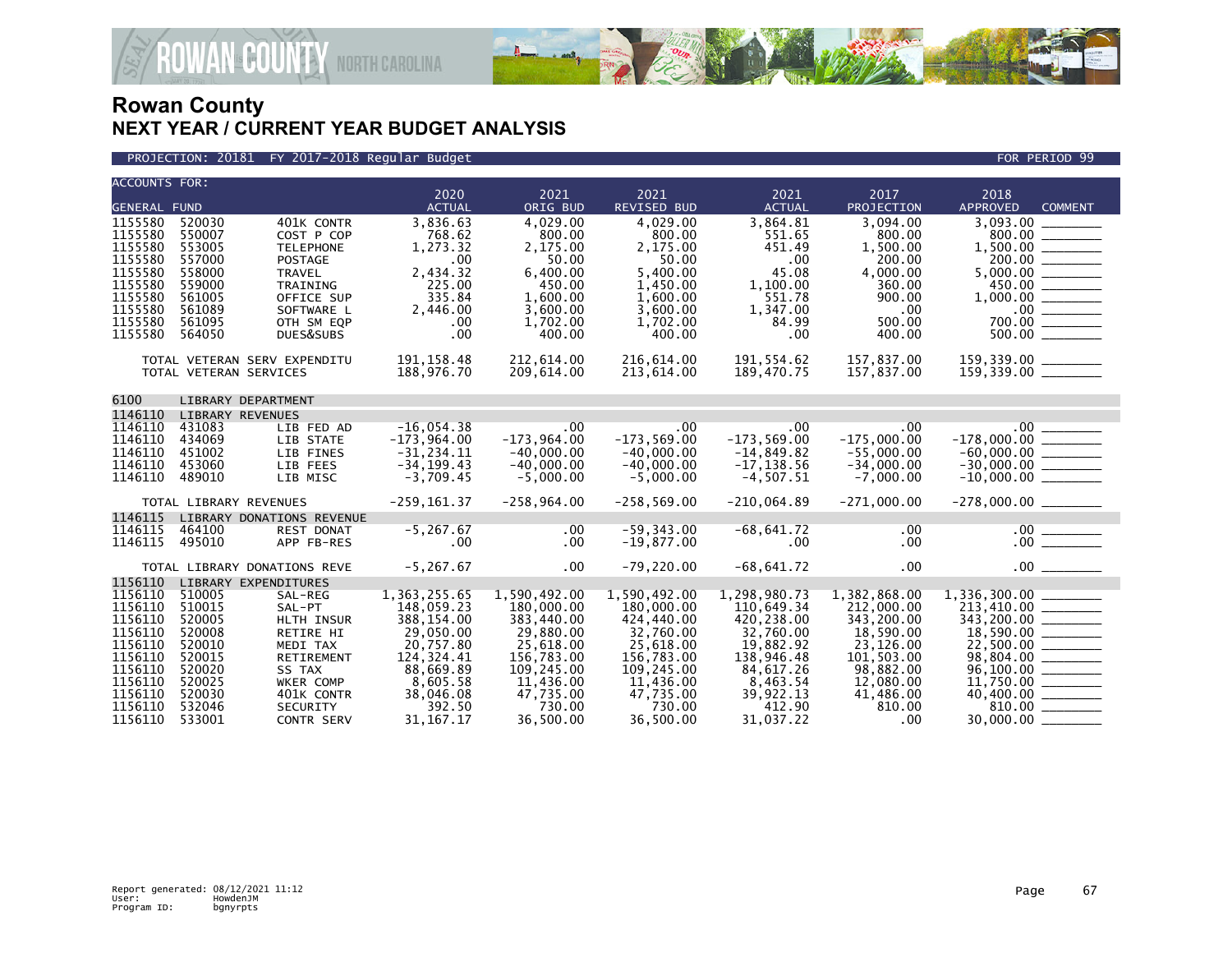

PROJECTION: 20181 FY 2017-2018 Regular Budget FOR PERIOD 99

| <b>ACCOUNTS FOR:</b> |        |                            |               |              |                    |               |              |                                                                                                                                                                                                                                                                                                                                                                                                                                     |
|----------------------|--------|----------------------------|---------------|--------------|--------------------|---------------|--------------|-------------------------------------------------------------------------------------------------------------------------------------------------------------------------------------------------------------------------------------------------------------------------------------------------------------------------------------------------------------------------------------------------------------------------------------|
|                      |        |                            | 2020          | 2021         | 2021               | 2021          | 2017         | 2018                                                                                                                                                                                                                                                                                                                                                                                                                                |
| <b>GENERAL FUND</b>  |        |                            | <b>ACTUAL</b> | ORIG BUD     | <b>REVISED BUD</b> | <b>ACTUAL</b> | PROJECTION   | <b>APPROVED</b><br><b>COMMENT</b>                                                                                                                                                                                                                                                                                                                                                                                                   |
| 1156110              | 533006 | CATAL&PROC                 | 47,082.48     | 58,000.00    | 58,000,00          | 46, 377.46    | 57.000.00    | 60.000.00                                                                                                                                                                                                                                                                                                                                                                                                                           |
| 1156110              | 533013 | CLEANING                   | 7,750.00      | .00          | .00                | .00           | 44,400.00    | 45,600.00<br>$\begin{tabular}{ccccc} \multicolumn{2}{c }{\textbf{1} & \textbf{2} & \textbf{3} & \textbf{4} & \textbf{5} & \textbf{5} & \textbf{6} & \textbf{7} & \textbf{8} & \textbf{8} & \textbf{9} & \textbf{10} & \textbf{10} & \textbf{10} & \textbf{10} & \textbf{10} & \textbf{10} & \textbf{10} & \textbf{10} & \textbf{10} & \textbf{10} & \textbf{10} & \textbf{10} & \textbf{10} & \textbf{10} & \textbf{10} & \textbf{$ |
| 1156110              | 534009 | BINDING                    | 1,039.79      | 1,500.00     | 1,500.00           | 1,336.17      | 1,000.00     |                                                                                                                                                                                                                                                                                                                                                                                                                                     |
| 1156110              | 534030 | TECH-S&M                   | 33,478.25     | 52,565.00    | 49,419.00          | 41,985.35     | 66,850.00    |                                                                                                                                                                                                                                                                                                                                                                                                                                     |
| 1156110              | 541040 | US-WATER                   | 7,840.09      | 14,000.00    | 14,000.00          | 6,963.62      | 13,000.00    |                                                                                                                                                                                                                                                                                                                                                                                                                                     |
| 1156110              | 541042 | US-STRM WT                 | 1,176.00      | 1,500.00     | 1,500.00           | 1,107.36      | 500.00       |                                                                                                                                                                                                                                                                                                                                                                                                                                     |
| 1156110              | 543005 | R&M-BLDG                   | 121,238.56    | 57,000.00    | 59,680.00          | 58,237.10     | 77,500.00    |                                                                                                                                                                                                                                                                                                                                                                                                                                     |
| 1156110              | 543015 | R&M-EQUIP                  | 441.28        | 1,000.00     | 2,766.00           | 2,744.26      | 5,600.00     | $\begin{array}{r} 1,200.00 \ \hline 66,500.00 \ \hline 13,000.00 \ \hline 500.00 \ \hline 74,500.00 \ \hline 74,500.00 \ \hline 6,850.00 \ \hline 6,850.00 \ \hline 7,800.00 \ \hline 12,500.00 \ \hline 6,000.00 \ \hline 6,000.00 \ \hline \end{array}$                                                                                                                                                                           |
| 1156110              | 543020 | R&M-VEHIC                  | 1,273.40      | 3,000.00     | 1,700.00           | 1,615.13      | 3,000.00     |                                                                                                                                                                                                                                                                                                                                                                                                                                     |
| 1156110              | 543055 | R&M-PHONE                  | 15.49         | .00          | .00                | .00           | 500.00       |                                                                                                                                                                                                                                                                                                                                                                                                                                     |
| 1156110              | 544020 | RENT-L&B                   | 7,800.00      | 9,360.00     | 9,360.00           | .00           | 7,800.00     |                                                                                                                                                                                                                                                                                                                                                                                                                                     |
| 1156110              | 550007 | COST P COP                 | 8,094.18      | 15,000.00    | 15,000.00          | 6,084.20      | 10,000.00    |                                                                                                                                                                                                                                                                                                                                                                                                                                     |
| 1156110              | 553005 | <b>TELEPHONE</b>           | 7,539.85      | 13,000.00    | 13,000.00          | 8,029.93      | 6,000.00     |                                                                                                                                                                                                                                                                                                                                                                                                                                     |
| 1156110              | 554000 | ADVERTISNG                 | 962.62        | 1.000.00     | 1.000.00           | 645.00        | 750.00       | $750.00$<br>$2,500.00$<br>$10,000.00$                                                                                                                                                                                                                                                                                                                                                                                               |
| 1156110              | 555000 | PRINTING                   | 3,644.83      | 3,500.00     | 3,500.00           | 3,456.47      | 2,500.00     |                                                                                                                                                                                                                                                                                                                                                                                                                                     |
| 1156110              | 557000 | POSTAGE                    | 7,346.21      | 10,000.00    | 10,000.00          | 4,749.32      | 10,000.00    |                                                                                                                                                                                                                                                                                                                                                                                                                                     |
| 1156110              | 558000 | TRAVEL                     | 6,749.43      | 4,500.00     | 4,500.00           | 1,685.46      | 6,000.00     | $7,500.00$<br>2,500.00<br>2,500.00                                                                                                                                                                                                                                                                                                                                                                                                  |
| 1156110              | 559000 | TRAINING                   | 2,442.97      | 1,100.00     | 1,100.00           | 1,056.53      | 2,000.00     |                                                                                                                                                                                                                                                                                                                                                                                                                                     |
| 1156110              | 561003 | PROG MISC                  | 368.75        | 400.00       | 400.00             | 397.72        | 400.00       |                                                                                                                                                                                                                                                                                                                                                                                                                                     |
| 1156110              | 561005 | OFFICE SUP                 | 14,560.09     | 12,000,00    | 12,000.00          | 11,411.98     | 17,850.00    | 15,700.00 _______                                                                                                                                                                                                                                                                                                                                                                                                                   |
| 1156110              | 561030 | JANT'L-SUP                 | 14,328.18     | 10,000.00    | 10,000.00          | 9,910.26      | 12,000.00    |                                                                                                                                                                                                                                                                                                                                                                                                                                     |
| 1156110              | 561037 | LIBRA SUPP                 | 16,747.74     | 10,000.00    | 10,000.00          | 9,992.60      | 15,000.00    | $\frac{12,000.00}{15,000.00}$                                                                                                                                                                                                                                                                                                                                                                                                       |
| 1156110              | 561085 | VEHICLE SU                 | 830.70        | 750.00       | 750.00             | 740.31        | 1,500.00     | $1,500.00$ 12,000.00                                                                                                                                                                                                                                                                                                                                                                                                                |
| 1156110              | 561095 | OTH SM EQP                 | 10,452.19     | .00          | .00                | .00           | 12,000.00    |                                                                                                                                                                                                                                                                                                                                                                                                                                     |
| 1156110              | 562005 | <b>ELECTRICTY</b>          | 108,558.89    | 135,000.00   | 135,000.00         | 93,084.60     | 140,000.00   |                                                                                                                                                                                                                                                                                                                                                                                                                                     |
| 1156110              | 562020 | FUEL&LUBIC                 | 2,233.34      | 5,500.00     | 5.500.00           | 1.800.67      | 5.500.00     | $5,500.00$ _________                                                                                                                                                                                                                                                                                                                                                                                                                |
| 1156110              | 562025 | NATRAL GAS                 | 22,706.29     | 32,810.00    | 32,810.00          | 27,494.97     | 32,000.00    |                                                                                                                                                                                                                                                                                                                                                                                                                                     |
| 1156110              | 564005 | AUD-VISUAL                 | 34,942.29     | 25,000.00    | 24,605.00          | 24,548.52     | 25,000.00    | $32,000.00$<br>25,000.00                                                                                                                                                                                                                                                                                                                                                                                                            |
| 1156110              | 564010 | <b>BOOKS</b>               | 197,656.59    | 162,500.00   | 162,500.00         | 162, 225.92   | 170,000.00   | 180,000.00                                                                                                                                                                                                                                                                                                                                                                                                                          |
| 1156110              | 564040 | E-RESOURCE                 | 34,898.28     | 47,000.00    | 47,000,00          | 40,678.19     | 39,300.00    | 33,000.00                                                                                                                                                                                                                                                                                                                                                                                                                           |
| 1156110              | 564050 | DUES&SUBS                  | 1,284.99      | 1,700.00     | 1,700.00           | 1,488.99      | 800.00       |                                                                                                                                                                                                                                                                                                                                                                                                                                     |
| 1156110              | 564060 | MICROFILM                  | 4,892.75      | 5,000.00     | 5.000.00           | 1,905.00      | 5,000.00     |                                                                                                                                                                                                                                                                                                                                                                                                                                     |
| 1156110              | 564070 | PERIODICAL                 | 15,235.35     | 15,850.00    | 15,850.00          | 12,664.38     | 17,300.00    | 17,300.00                                                                                                                                                                                                                                                                                                                                                                                                                           |
| 1156110              | 564092 | OTHR A/YA                  | 149.60        | 150.00       | 150.00             | 149.76        | 150.00       | $(300.00$<br>150.00<br>150.00<br>080.00                                                                                                                                                                                                                                                                                                                                                                                             |
| 1156110              | 575035 | $C/A-VECHL$                | 23,878.61     | .00          | .00 <sub>1</sub>   | .00           | .00          |                                                                                                                                                                                                                                                                                                                                                                                                                                     |
| 1156110              | 575090 | $C/A$ -FU&EQP              | .00           | 14,811.00    | 14.811.00          | 14.668.05     | $.00 \,$     | 9,080.00                                                                                                                                                                                                                                                                                                                                                                                                                            |
| 1156110              | 576030 | $F/A-F\&EQUI$              | 15,556.74     | 2,710.00     | 2,710.00           | 2,710.00      | $.00 \,$     | $20,000.00$<br>$5,000.00$<br>$5,000.00$                                                                                                                                                                                                                                                                                                                                                                                             |
| 1156110              | 583000 | PROG ACTIV                 | 19.409.59     | 15,000.00    | 15,000.00          | 14,603.52     | 20,000.00    | 20,000.00                                                                                                                                                                                                                                                                                                                                                                                                                           |
| 1156110              | 585073 | LSTA GRANT                 | 20,869.53     | .00          | .00.               | .00           | .00          |                                                                                                                                                                                                                                                                                                                                                                                                                                     |
| 1156110              | 590002 | BNK-CC FEE                 | 1,665.81      | 5,000.00     | 5.000.00           | 1,134.69      | 5,000.00     |                                                                                                                                                                                                                                                                                                                                                                                                                                     |
| 1156110              | 590008 | SALES&USE                  | 2,242.86      | 3,500.00     | 3.500.00           | 1.118.80      | 3.000.00     | 3,000.00                                                                                                                                                                                                                                                                                                                                                                                                                            |
| 1156110              | 590062 | NETWORKING                 | $.00 \times$  | $.00 \,$     | .00.               | .00           | 6,000.00     | 6,000.00                                                                                                                                                                                                                                                                                                                                                                                                                            |
|                      |        | TOTAL LIBRARY EXPENDITURES | 3,069,866.90  | 3,322,565.00 | 3,366,050.00       | 2,804,712.81  | 3,076,745.00 | 3,074,399.00 _______                                                                                                                                                                                                                                                                                                                                                                                                                |
| 1156115              |        | LIBRARY DONATIONS EXPENSE  |               |              |                    |               |              |                                                                                                                                                                                                                                                                                                                                                                                                                                     |
| 1156115              | 564060 | MICROFILM                  | $.00 \cdot$   | .00          | 48,375.00          | 48,375.00     | $.00 \cdot$  | $.00 \,$                                                                                                                                                                                                                                                                                                                                                                                                                            |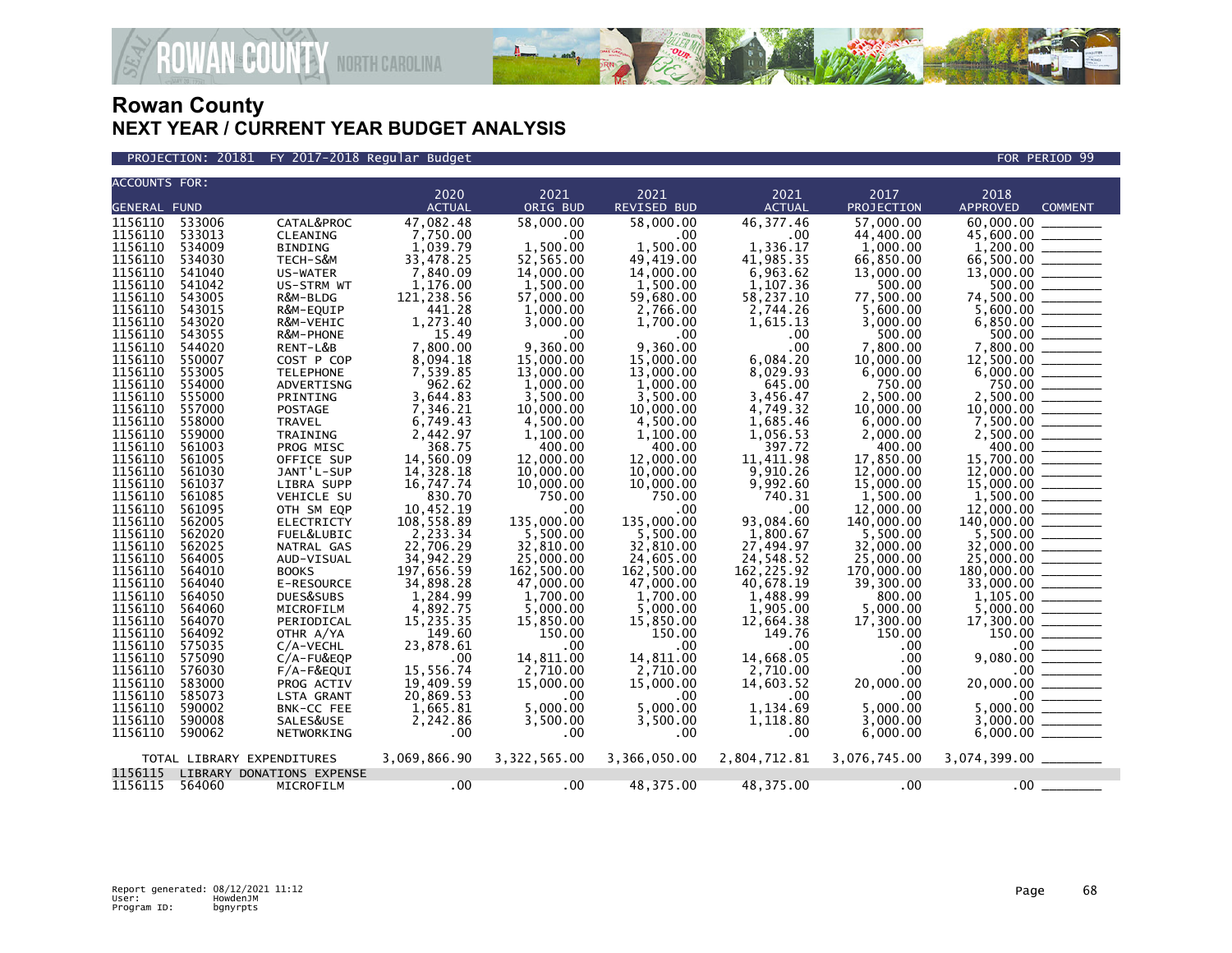

| PROJECTION: 20181 FY 2017-2018 Regular Budget | FOR PERIOD 99 |
|-----------------------------------------------|---------------|

| <b>ACCOUNTS FOR:</b><br><b>GENERAL FUND</b> |                          |                                 | 2020<br><b>ACTUAL</b>          | 2021<br>ORIG BUD              | 2021<br><b>REVISED BUD</b>   | 2021<br><b>ACTUAL</b>         | 2017<br>PROJECTION             | 2018<br>APPROVED<br><b>COMMENT</b> |
|---------------------------------------------|--------------------------|---------------------------------|--------------------------------|-------------------------------|------------------------------|-------------------------------|--------------------------------|------------------------------------|
| 1156115                                     | 575090                   | C/A-FU&EQP                      | 6,424.93                       | .00                           | .00.                         | .00.                          | .00                            | .00 <sub>1</sub>                   |
| 1156115                                     | 582035                   | MEM/GIFT                        | 3,617.16                       | .00                           | 30,845.00                    | 10,230.00                     | .00                            |                                    |
|                                             | TOTAL LIBRARY DEPARTMENT | TOTAL LIBRARY DONATIONS EXPE    | 10,042.09<br>2,815,479.95      | .00<br>3,063,601.00           | 79,220.00<br>3,107,481.00    | 58,605.00<br>2,584,611.20     | $.00 \,$<br>2,805,745.00       |                                    |
| 6200                                        |                          | PARKS AND RECREATION DEPT       |                                |                               |                              |                               |                                |                                    |
| 1146230                                     |                          | PARKS ADMIN REVENUES            |                                |                               |                              |                               |                                |                                    |
| 1146230                                     | 425015                   | PARK CONCE                      | $-107.665.27$                  | $-172.500.00$                 | $-172.500.00$                | $-82.035.96$                  | $-212.000.00$                  | $-225.000.00$                      |
| 1146230<br>1146230                          | 447001<br>453070         | AUT JUBILE<br><b>FISHING FE</b> | $-52.940.50$<br>$-1,637.40$    | $-53,000.00$<br>$-3,000.00$   | $-53,000.00$<br>$-3,000.00$  | 140.00<br>$-37.00$            | $-50.000.00$<br>$-4,000.00$    | $-4,500.00$ _________              |
| 1146230                                     | 453072                   | <b>GOLF FEE</b>                 | $-35.463.00$                   | $-55.000.00$                  | $-55.000.00$                 | $-31.165.58$                  | $-90.000.00$                   |                                    |
| 1146230                                     | 453074                   | SHELTER FE                      | $-28, 362.00$                  | $-50,000.00$                  | $-50,000.00$                 | $-39,559.50$                  | $-74,000.00$                   |                                    |
| 1146230                                     | 462015                   | PK BOAT RT                      | $-23,691.77$                   | $-30,000.00$                  | $-30,000.00$                 | $-11,494.55$                  | $-65,000.00$                   |                                    |
| 1146230                                     | 462020                   | CEL TOW RT                      | $-15, 180.00$                  | $-13.200.00$                  | $-13, 200.00$                | $-15, 180.00$                 | $-13, 200.00$                  |                                    |
| 1146230                                     | 464058                   | NICHLS DO                       | $-70.99$                       | .00                           | .00.                         | $.00 \,$                      | .00                            |                                    |
| 1146230                                     | 489020                   | PARKS-MISC                      | $-588.85$                      | $-300.00$                     | $-300.00$                    | $-127.50$                     | .00                            | 00                                 |
|                                             |                          | TOTAL PARKS ADMIN REVENUES      | $-265, 599.78$                 | $-377,000.00$                 | $-377,000.00$                | $-179,460.09$                 | $-508, 200.00$                 | $-508,500.00$ ________             |
| 1146231                                     |                          | THERAPEUTIC REC REVENUES        |                                |                               |                              |                               |                                |                                    |
| 1146231                                     | 464020                   | SEN GAM DO                      | $-9,780.00$                    | $-10,000.00$                  | $-10,000.00$                 | $-2,610.00$                   | .00                            |                                    |
| 1146231<br>1146231                          | 464100<br>495010         | <b>REST DONAT</b><br>APP FB-RES | $-2,085.00$<br>.00             | .00<br>.00                    | $.00 \,$<br>$-22,091.00$     | $.00 \,$<br>$.00 \,$          | .00<br>.00                     |                                    |
|                                             |                          |                                 |                                |                               |                              |                               |                                |                                    |
|                                             |                          | TOTAL THERAPEUTIC REC REVENU    | $-11,865.00$                   | $-10,000.00$                  | $-32,091.00$                 | $-2,610.00$                   | $.00 \,$                       |                                    |
| 1146232                                     |                          | <b>GEM MINING REVENUES</b>      |                                |                               |                              |                               |                                |                                    |
| 1146232                                     | 425015                   | PARK CONCE                      | $-12,783.92$                   | $-15,000.00$                  | $-15.000.00$                 | $-23.074.12$                  | $-20,000.00$                   | $-22,000.00$                       |
| 1146232<br>1146232                          | 425017<br>425018         | PK GM JEWE<br>PK GM RAW         | $-8, 262.15$                   | $-12,000.00$<br>$-217,500.00$ | $-12,000.00$                 | $-15,951.55$                  | $-24,000.00$                   | $-24,000.00$<br>$-285,000.00$      |
|                                             |                          |                                 | $-151, 312.06$                 |                               | $-217,500.00$                | $-155,881.24$                 | $-285,000.00$                  |                                    |
|                                             |                          | TOTAL GEM MINING REVENUES       | $-172, 358.13$                 | $-244.500.00$                 | $-244.500.00$                | $-194.906.91$                 | $-329.000.00$                  |                                    |
| 1146233<br>TRAIN/CAROUSEL REVENUES          |                          |                                 |                                |                               |                              |                               |                                |                                    |
| 1146233                                     | 425031                   | <b>HS-CONCESS</b>               | $-25,986.89$                   | $-33,750.00$                  | $-33,750.00$                 | $-23,751.98$                  | $-42,000.00$                   |                                    |
| 1146233<br>1146233                          | 453028<br>453092         | CAROUSEL F<br><b>TRAIN FEES</b> | $-47, 215.80$<br>$-54, 324.29$ | $-65,000.00$<br>$-75,000.00$  | $-65.000.00$<br>$-75,000.00$ | $-27, 285.75$<br>$-28,489.65$ | $-105.000.00$<br>$-122,000.00$ | $-105,000.00$ ________             |
|                                             |                          |                                 |                                |                               |                              |                               |                                |                                    |
|                                             |                          | TOTAL TRAIN/CAROUSEL REVENUE    | $-127,526.98$                  | $-173,750.00$                 | $-173,750.00$                | $-79,527.38$                  | $-269,000.00$                  | $-270,000.00$ ________             |
| 1146234                                     |                          | CAMPGROUND REVENUES             |                                |                               |                              |                               |                                |                                    |
| 1146234                                     | 425019                   | CAMP ST-CO                      | $-12, 149.67$                  | $-15,000.00$                  | $-15,000.00$                 | $-14,667.75$                  | $-21,000.00$                   |                                    |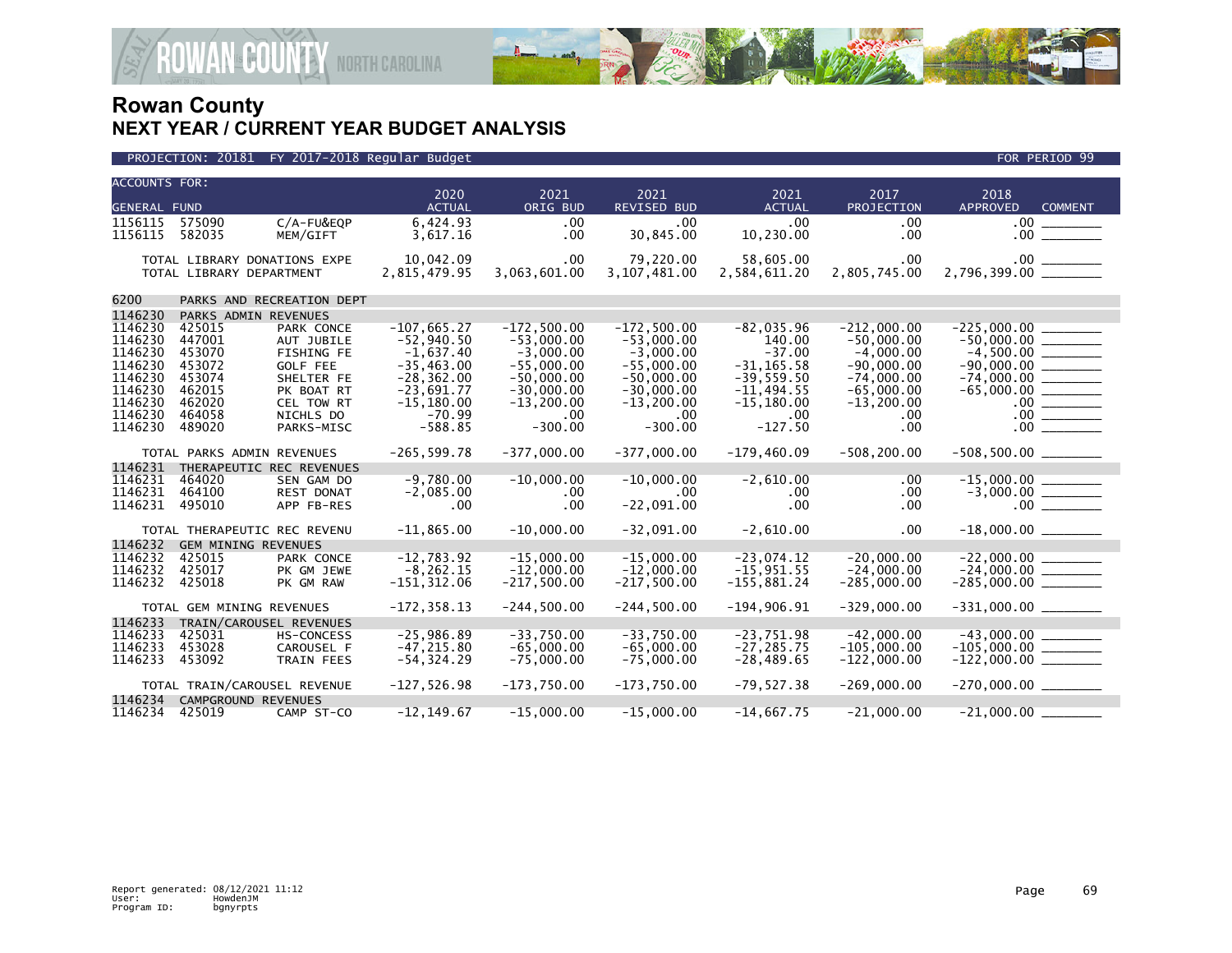

| <b>ACCOUNTS FOR:</b> |                  |                              |                        |                        |                        |                        |                        |                            |
|----------------------|------------------|------------------------------|------------------------|------------------------|------------------------|------------------------|------------------------|----------------------------|
|                      |                  |                              | 2020                   | 2021                   | 2021                   | 2021                   | 2017                   | 2018                       |
| <b>GENERAL FUND</b>  |                  |                              | <b>ACTUAL</b>          | ORIG BUD               | REVISED BUD            | <b>ACTUAL</b>          | PROJECTION             | APPROVED<br><b>COMMENT</b> |
| 1146234              | 453068           | PK CAMP FE                   | $-133, 232.68$         | $-150,000.00$          | $-150,000.00$          | $-173,092.90$          | $-178,009.00$          | $-178,000.00$              |
| 1146234              | 462025           | PK CABIN R                   | $-14,408.40$           | $-22,500.00$           | $-22,500.00$           | $-22,841.90$           | $-29,000.00$           | $-29,000.00$ ________      |
|                      |                  |                              | $-159,790.75$          | $-187,500.00$          | $-187,500.00$          | $-210,602.55$          | $-228,009.00$          |                            |
|                      |                  | TOTAL CAMPGROUND REVENUES    |                        |                        |                        |                        |                        |                            |
| 1146237<br>1146237   |                  | ELLIS PARK REVENUES          | $-868.45$              | $-2.100.00$            | $-2.100.00$            | $-971.20$              | $-4.000.00$            |                            |
| 1146237              | 425015<br>447000 | PARK CONCE<br>PROG ACTIV     | $-145.00$              | $-250.00$              | $-250.00$              | $-95.00$               | $-600.00$              |                            |
| 1146237              | 453074           | SHELTER FE                   | $-9,326.42$            | $-11, 250.00$          | $-11, 250.00$          | $-9,130.00$            | $-14,000.00$           |                            |
|                      |                  |                              |                        |                        |                        |                        |                        |                            |
|                      |                  | TOTAL ELLIS PARK REVENUES    | $-10, 339.87$          | $-13,600.00$           | $-13,600.00$           | $-10, 196.20$          | $-18,600.00$           |                            |
| 1146238              |                  | SLOAN PARK REVENUES          |                        |                        |                        |                        |                        |                            |
| 1146238              | 425015           | PARK CONCE                   | $-1,069.00$            | $-500.00$              | $-500.00$              | $-1, 335.00$           | $-800.00$              | $-800.00$<br>$-6,000.00$   |
| 1146238              | 453074           | SHELTER FE                   | $-3,691.55$            | $-6,000.00$            | $-6,000.00$            | $-3,902.00$            | $-6,000.00$            |                            |
| 1146238              | 464100           | <b>REST DONAT</b>            | $-225.00$              | .00                    | .00.                   | $.00 \,$               | .00.                   |                            |
|                      |                  | TOTAL SLOAN PARK REVENUES    | $-4,985.55$            | $-6,500.00$            | $-6,500.00$            | $-5, 237.00$           | $-6,800.00$            | $-6,800.00$ _________      |
| 1146239              |                  | DUNN'S MT PARK REVENUES      |                        |                        |                        |                        |                        |                            |
| 1146239              | 425015           | PARK CONCE                   | $-250.00$              | $-300.00$              | $-300.00$              | $-130.00$              | $-300.00$              | $-300.00$                  |
|                      |                  |                              |                        |                        |                        |                        |                        |                            |
|                      |                  | TOTAL DUNN'S MT PARK REVENUE | $-250.00$              | $-300.00$              | $-300.00$              | $-130.00$              | $-300.00$              | $-300.00$                  |
| 1156230              |                  | PARKS ADMIN EXPENDITURES     |                        |                        |                        |                        |                        |                            |
| 1156230              | 510005           | SAL-REG                      | 351,017.36             | 370,411.00             | 370,411.00             | 362,080.23             | 282,740.00             |                            |
| 1156230              | 510010           | SAL-OT                       | 101.48                 | 50.00                  | 50.00                  | 55.93                  | .00                    |                            |
| 1156230              | 510015           | SAL-PT                       | 160, 171.01            | 182,000.00             | 178,500.00             | 102,485.00             | 170,000.00             |                            |
| 1156230              | 510020           | SA-PR DIEM                   | .00                    | .00                    | .00                    | .00                    | 720.00                 |                            |
| 1156230<br>1156230   | 520005           | HLTH INSUR                   | 78,974.59              | 79,680.00              | 87,180.00              | 86,758.34              | 60,060.00              |                            |
|                      | 520010           | MEDI TAX                     | 7,250.83               | 8,225.00               | 8,225.00               | 6,562.88               | 6,691.00               |                            |
| 1156230<br>1156230   | 520015<br>520020 | RETIREMENT<br>SS TAX         | 31,836.03<br>31,002.89 | 37,833.00<br>34,300.00 | 37,833.00<br>34,300,00 | 37,588.51<br>28,008.19 | 20,753.00<br>28,611.00 | 20,753.00                  |
| 1156230              | 520025           | <b>WKER COMP</b>             | 8,512.82               | 10,947.00              | 10,947.00              | 7,730.21               | 8.546.00               |                            |
| 1156230              | 520030           | 401K CONTR                   | 10,248.78              | 11, 125.00             | 11, 125.00             | 10,948.28              | 8,482.00               |                            |
| 1156230              | 532046           | SECURITY                     | 17,940.00              | 17,000.00              | 17,000.00              | 11, 143.50             | 17,000.00              | 20,000.00 _______          |
| 1156230              | 534030           | TECH-S&M                     | 6,506.96               | 12,000.00              | 12,000.00              | 10,593.01              | .00                    |                            |
| 1156230              | 534050           | W&S TEST                     | 1,681.00               | 2.000.00               | 2.000.00               | 1,681.00               | 1.800.00               |                            |
| 1156230              | 542020           | <b>GRND MAINT</b>            | 19,248.08              | 12,000.00              | 12,000.00              | 8,527.23               | 10,000.00              |                            |
| 1156230              | 543005           | R&M-BLDG                     | 15,545.06              | 6,000.00               | 7,100.00               | 6,865.05               | 17,500.00              |                            |
| 1156230              | 543015           | R&M-EQUIP                    | 10,988.68              | 5,000.00               | 5,000.00               | 4,974.30               | 4,500.00               |                            |
| 1156230              | 543020           | R&M-VEHIC                    | 2,404.69               | 2,500.00               | 2,500.00               | 1,466.87               | 2,000.00               |                            |
| 1156230              | 543025           | R&M-SIGNS                    | 257.94                 | 900.00                 | 900.00                 | 644.45                 | 1,000.00               |                            |
| 1156230              | 543040           | R&M-FH/DNP                   | 6,745.36               | 1.000.00               | 1.000.00               | 612.34                 | 1.000.00               | 1.000.00                   |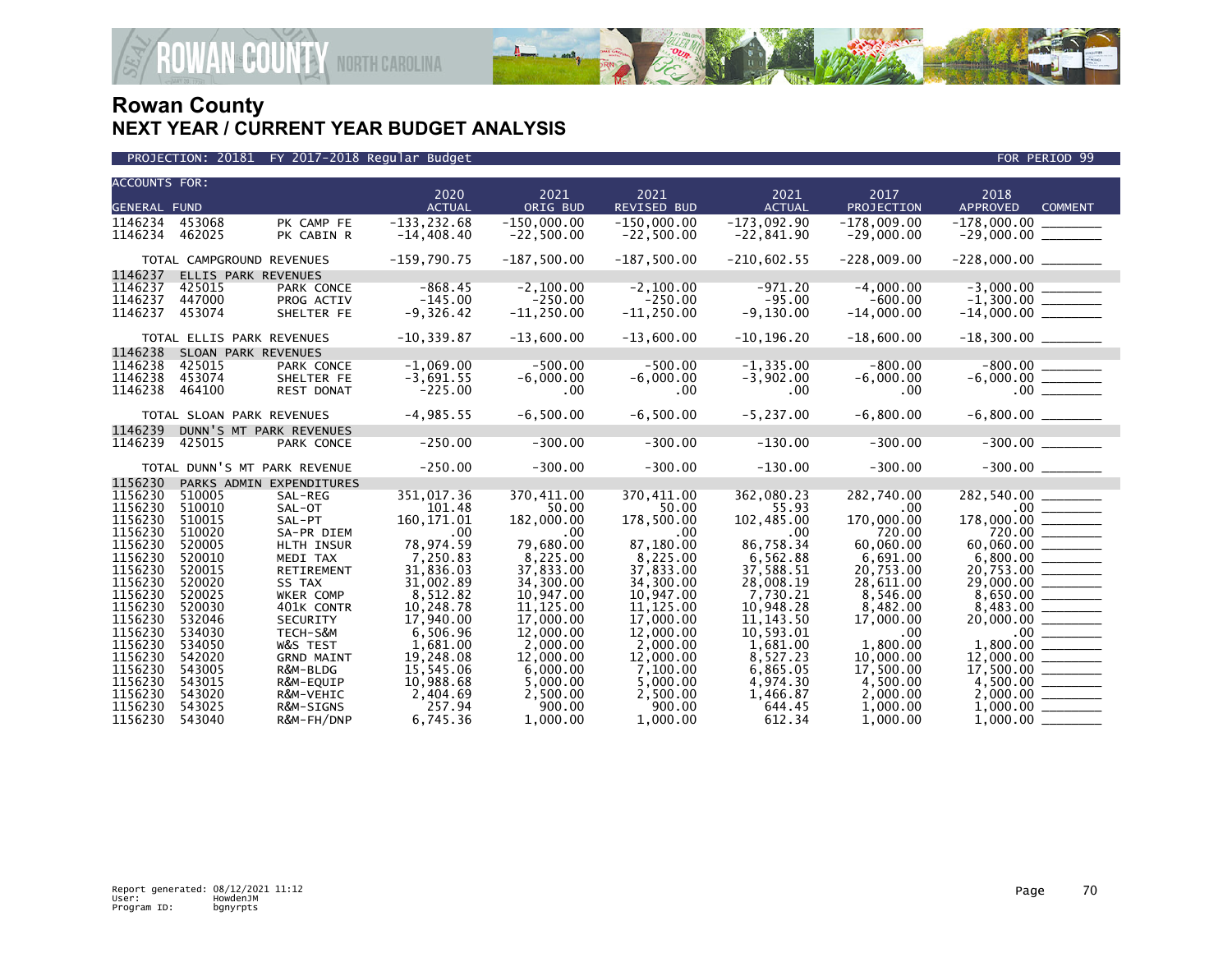

PROJECTION: 20181 FY 2017-2018 Regular Budget FOR PERIOD 99

| <b>ACCOUNTS FOR:</b>                                         |                  |                         |               |                 |                    |                  |                  |                                                                                                                                                                                                                                                                                                                                                                                                                                                                                      |
|--------------------------------------------------------------|------------------|-------------------------|---------------|-----------------|--------------------|------------------|------------------|--------------------------------------------------------------------------------------------------------------------------------------------------------------------------------------------------------------------------------------------------------------------------------------------------------------------------------------------------------------------------------------------------------------------------------------------------------------------------------------|
|                                                              |                  |                         | 2020          | 2021            | 2021               | 2021             | 2017             | 2018                                                                                                                                                                                                                                                                                                                                                                                                                                                                                 |
| <b>GENERAL FUND</b>                                          |                  |                         | <b>ACTUAL</b> | ORIG BUD        | <b>REVISED BUD</b> | <b>ACTUAL</b>    | PROJECTION       | <b>APPROVED</b><br><b>COMMENT</b>                                                                                                                                                                                                                                                                                                                                                                                                                                                    |
| 1156230                                                      | 543045           | R&M-FH/SLN              | .00           | .00             | .00                | .00              | 1.500.00         | 1.500.00                                                                                                                                                                                                                                                                                                                                                                                                                                                                             |
| 1156230                                                      | 543046           | R&M-GOLF                | 332.99        | 1,000.00        | 1,000.00           | 140.54           | 1,000.00         | 1,000.00                                                                                                                                                                                                                                                                                                                                                                                                                                                                             |
| 1156230                                                      | 543047           | R&M-PAD BT              | 349.84        | 500.00          | 500.00             | 140.90           | 500.00           | 500.00 _______                                                                                                                                                                                                                                                                                                                                                                                                                                                                       |
| 1156230                                                      | 543055           | R&M-PHONE               | .00           | .00             | $.00 \,$           | .00              | 300.00           |                                                                                                                                                                                                                                                                                                                                                                                                                                                                                      |
| 1156230                                                      | 544010           | EQUIP RNTL              | 576.00        | 650.00          | 650.00             | 594.73           | 450.00           | 500.00<br>$\frac{1}{2} \left( \frac{1}{2} \right) \left( \frac{1}{2} \right) \left( \frac{1}{2} \right) \left( \frac{1}{2} \right) \left( \frac{1}{2} \right) \left( \frac{1}{2} \right) \left( \frac{1}{2} \right) \left( \frac{1}{2} \right) \left( \frac{1}{2} \right) \left( \frac{1}{2} \right) \left( \frac{1}{2} \right) \left( \frac{1}{2} \right) \left( \frac{1}{2} \right) \left( \frac{1}{2} \right) \left( \frac{1}{2} \right) \left( \frac{1}{2} \right) \left( \frac$ |
| 1156230                                                      | 544042           | RNT-TOILET              | 1.500.00      | 1.900.00        | 1,900.00           | 1,900.00         | 1.900.00         | 1,900.00                                                                                                                                                                                                                                                                                                                                                                                                                                                                             |
| 1156230                                                      | 550007           | COST P COP              | 1,315.02      | 1,500.00        | 1,500.00           | 861.25           | 1,500.00         | 1,500.00                                                                                                                                                                                                                                                                                                                                                                                                                                                                             |
| 1156230                                                      | 553005           | <b>TELEPHONE</b>        | 7,528.29      | 10,000.00       | 10,000.00          | 6,291.17         | 7.800.00         |                                                                                                                                                                                                                                                                                                                                                                                                                                                                                      |
| 1156230                                                      | 554000           | ADVERTISNG              | 10,394.76     | 18,000.00       | 6,000.00           | 1,769.15         | 22,000.00        |                                                                                                                                                                                                                                                                                                                                                                                                                                                                                      |
| 1156230                                                      | 555000           | PRINTING                | 5,045.79      | 7,000.00        | 2,500.00           | .00              | 9,000.00         |                                                                                                                                                                                                                                                                                                                                                                                                                                                                                      |
| 1156230                                                      | 556000           | <b>UNIFORMS</b>         | 1,926.21      | 1,500.00        | 1,500.00           | 1,438.20         | 2,500.00         |                                                                                                                                                                                                                                                                                                                                                                                                                                                                                      |
| 1156230                                                      | 557000           | <b>POSTAGE</b>          | 1,669.25      | 2,000.00        | 2,000.00           | 925.35           | 3,000.00         | 3,000.00                                                                                                                                                                                                                                                                                                                                                                                                                                                                             |
| 1156230                                                      | 558000           | TRAVEL                  | 5,500.00      | 4,500.00        | $.00 \,$           | .00              | 3,500.00         |                                                                                                                                                                                                                                                                                                                                                                                                                                                                                      |
| 1156230                                                      | 559000           | TRAINING                | 2,493.40      | 2,000.00        | 1,001.00           | 945.00           | 3.500.00         |                                                                                                                                                                                                                                                                                                                                                                                                                                                                                      |
| 1156230                                                      | 561004           | CHEMICALS               | 150.72        | 800.00          | .00 <sub>1</sub>   | .00              | 1,000.00         |                                                                                                                                                                                                                                                                                                                                                                                                                                                                                      |
| 1156230                                                      | 561005           | OFFICE SUP              | 2,011.51      | 2,500.00        | 2,500.00           | 1,625.41         | 2,500.00         |                                                                                                                                                                                                                                                                                                                                                                                                                                                                                      |
| 1156230                                                      | 561012           | CONCES-SUP              | 50,980.07     | 100,000.00      | 98,767.00          | 45,547.91        | 105,000.00       |                                                                                                                                                                                                                                                                                                                                                                                                                                                                                      |
| 1156230                                                      | 561021           | FISH SUPPL              | 518.25        | 1,000.00        | 370.00             | 282.00           | 1,000.00         |                                                                                                                                                                                                                                                                                                                                                                                                                                                                                      |
| 1156230                                                      | 561030           | JANT'L-SUP              | 16,000.00     | 13,000.00       | 13,000.00          | 10,671.10        | 16,000.00        | $16,000.00$ ________                                                                                                                                                                                                                                                                                                                                                                                                                                                                 |
| 1156230                                                      | 561040           | MAINT SUPP              | 2,791.59      | 3.500.00        | 3,500.00           | 3,494.50         | 4.000.00         |                                                                                                                                                                                                                                                                                                                                                                                                                                                                                      |
| 1156230                                                      | 561070           | <b>REC SUPPLI</b>       | 1,777.74      | 2.000.00        | 1,400.00           | 1,148.49         | 2.000.00         | 2,000,00<br>$\frac{1}{1}$                                                                                                                                                                                                                                                                                                                                                                                                                                                            |
| 1156230                                                      | 561085           | VEHICLE SU              | 669.28        | 1,000.00        | 1,000.00           | 953.72           | 1,500.00         |                                                                                                                                                                                                                                                                                                                                                                                                                                                                                      |
| 1156230                                                      | 561090           | OTH SUPPL               | 500.00        | 500.00          | 500.00             | .00              | 500.00           | $500.00$ _______                                                                                                                                                                                                                                                                                                                                                                                                                                                                     |
| 1156230                                                      | 561095           | OTH SM EQP              | 8,356.72      | 8,000.00        | 20,000.00          | 20,000.00        | 5,000.00         | 5,000.00                                                                                                                                                                                                                                                                                                                                                                                                                                                                             |
| 1156230                                                      | 562005           | ELECTRICTY              | 47,933.14     | 65,000.00       | 65,000.00          | 36,747.47        | 65,000.00        |                                                                                                                                                                                                                                                                                                                                                                                                                                                                                      |
| 1156230                                                      | 562010           | <b>HEAT OIL</b>         | 285.04        | 2,000.00        | 2.000.00           | .00              | 2.500.00         |                                                                                                                                                                                                                                                                                                                                                                                                                                                                                      |
| 1156230                                                      | 562020           | FUEL&LUBIC              | 20,434.05     | 21,000.00       | 21,000.00          | 18,734.94        | 27,000.00        | $20,000.00$ _________                                                                                                                                                                                                                                                                                                                                                                                                                                                                |
| 1156230                                                      | 564050           | DUES&SUBS               | 2,177.43      | 2,000.00        | 2,000.00           | 1,986.76         | 1,650.00         |                                                                                                                                                                                                                                                                                                                                                                                                                                                                                      |
| 1156230<br>1156230                                           | 574045<br>574090 | CA-PAVING               | .00<br>.00    | .00             | .00<br>.00         | .00              | .00<br>12,000,00 |                                                                                                                                                                                                                                                                                                                                                                                                                                                                                      |
| 1156230                                                      | 575035           | C/A-OTHEQP<br>C/A-VECHL | .00           | .00             | $.00 \,$           | .00              |                  | $37,355.00$<br>$38,000.00$                                                                                                                                                                                                                                                                                                                                                                                                                                                           |
| 1156230                                                      | 575090           | C/A-FU&EQP              | 16,673.48     | .00<br>$.00 \,$ | 7,100.00           | .00<br>7,068.41  | 25,500.00<br>.00 |                                                                                                                                                                                                                                                                                                                                                                                                                                                                                      |
| 1156230                                                      | 576030           | F/A-F&EQUI              | 3,264.83      | 3,400.00        | 8,399.00           | 7,949.98         | 31,545.00        |                                                                                                                                                                                                                                                                                                                                                                                                                                                                                      |
| 1156230                                                      | 583000           | PROG ACTIV              | 3,484.95      | 3,750.00        | 3,750.00           | 290.20           | 4,750.00         |                                                                                                                                                                                                                                                                                                                                                                                                                                                                                      |
| 1156230                                                      | 583012           | AUT JUBILE              | 49,805.94     | 45,000,00       | 37,900.00          | .00 <sub>1</sub> | 50.000.00        |                                                                                                                                                                                                                                                                                                                                                                                                                                                                                      |
| 1156230                                                      | 590002           | BNK-CC FEE              | 2,648.31      | 4,500.00        | 4,500.00           | 2.661.35         | 4,000.00         | $50,000.00$ $\overline{\hspace{1cm}}$<br>4,000.00                                                                                                                                                                                                                                                                                                                                                                                                                                    |
| 1156230                                                      | 590008           | SALES&USE               | 24,869.32     | 50,000.00       | 50,000.00          | 23,092.44        | 50,000.00        |                                                                                                                                                                                                                                                                                                                                                                                                                                                                                      |
|                                                              |                  |                         |               |                 |                    |                  |                  |                                                                                                                                                                                                                                                                                                                                                                                                                                                                                      |
| 1,054,397.48<br>1,172,471.00<br>TOTAL PARKS ADMIN EXPENDITUR |                  |                         |               |                 | 1,169,308.00       | 885,986.29       | 1, 112, 298.00   |                                                                                                                                                                                                                                                                                                                                                                                                                                                                                      |
| 1156231 THERAPEUTIC REC EXPENSES                             |                  |                         |               |                 |                    |                  |                  |                                                                                                                                                                                                                                                                                                                                                                                                                                                                                      |
| 1156231                                                      | 510005           | SAL-REG                 | 152,808.45    | 155,099.00      | 155,099.00         | 136,919.69       | 143,606.00       | 143,606.00 _______                                                                                                                                                                                                                                                                                                                                                                                                                                                                   |
| 1156231                                                      | 510015           | SAL-PT                  | 7,506.92      | 8,700.00        | 8,700.00           | $.00 \,$         | 8,000.00         | 8,700.00 ______                                                                                                                                                                                                                                                                                                                                                                                                                                                                      |
| 1156231                                                      | 520005           | HLTH INSUR              | 40,273.00     | 39,840.00       | 39,840.00          | 38,038.00        | 34,320.00        | 34,320.00                                                                                                                                                                                                                                                                                                                                                                                                                                                                            |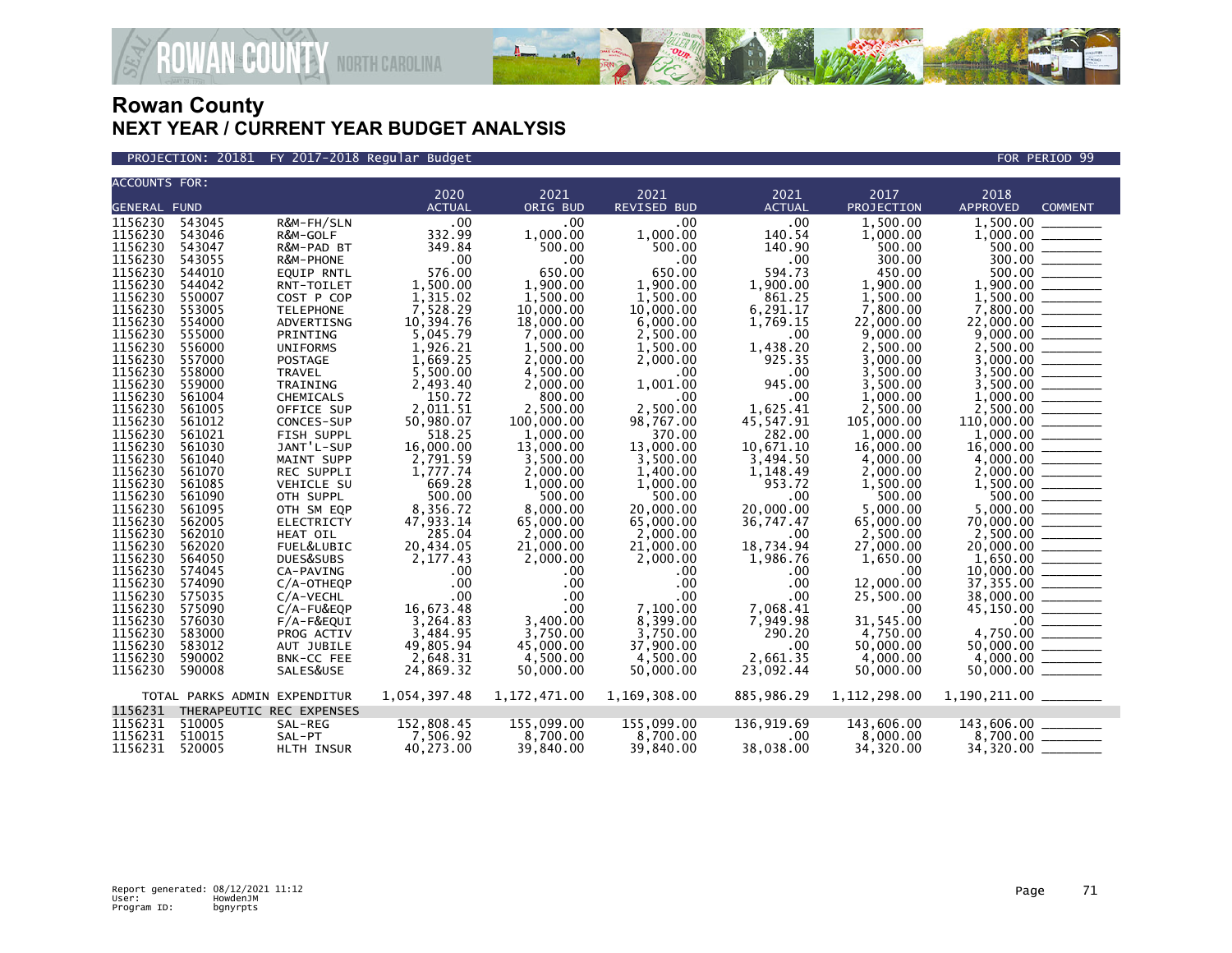

PROJECTION: 20181 FY 2017-2018 Regular Budget FOR PERIOD 99

| <b>ACCOUNTS FOR:</b>                                                                                                                                                                                                 |                                                                                                                                                                                  |                                                                                                                                                                                                                                                                            | 2020                                                                                                                                                                                                           | 2021                                                                                                                                                                                                             | 2021                                                                                                                                                                                                                 | 2021                                                                                                                                                                                                     | 2017                                                                                                                                                                                                             | 2018                                                                                                                                                                                                                     |
|----------------------------------------------------------------------------------------------------------------------------------------------------------------------------------------------------------------------|----------------------------------------------------------------------------------------------------------------------------------------------------------------------------------|----------------------------------------------------------------------------------------------------------------------------------------------------------------------------------------------------------------------------------------------------------------------------|----------------------------------------------------------------------------------------------------------------------------------------------------------------------------------------------------------------|------------------------------------------------------------------------------------------------------------------------------------------------------------------------------------------------------------------|----------------------------------------------------------------------------------------------------------------------------------------------------------------------------------------------------------------------|----------------------------------------------------------------------------------------------------------------------------------------------------------------------------------------------------------|------------------------------------------------------------------------------------------------------------------------------------------------------------------------------------------------------------------|--------------------------------------------------------------------------------------------------------------------------------------------------------------------------------------------------------------------------|
| <b>GENERAL FUND</b>                                                                                                                                                                                                  |                                                                                                                                                                                  |                                                                                                                                                                                                                                                                            | <b>ACTUAL</b>                                                                                                                                                                                                  | ORIG BUD                                                                                                                                                                                                         | <b>REVISED BUD</b>                                                                                                                                                                                                   | <b>ACTUAL</b>                                                                                                                                                                                            | PROJECTION                                                                                                                                                                                                       | <b>APPROVED</b><br><b>COMMENT</b>                                                                                                                                                                                        |
| 1156231<br>1156231 520010<br>1156231<br>1156231<br>1156231<br>1156231<br>1156231<br>1156231<br>1156231<br>1156231<br>1156231<br>1156231<br>1156231<br>1156231<br>1156231<br>1156231<br>1156231<br>1156231<br>1156231 | 520008<br>520015<br>520020<br>520025<br>520030<br>550007<br>553005<br>555000<br>556000<br>557000<br>558000<br>559000<br>561005<br>561015<br>561095<br>564050<br>583000<br>583041 | RETIRE HI<br>MEDI TAX<br>RETIREMENT<br>SS TAX<br>WKER COMP<br>401K CONTR<br>COST P COP<br><b>TELEPHONE</b><br>PRINTING<br><b>UNIFORMS</b><br>POSTAGE<br><b>TRAVEL</b><br>TRAINING<br>OFFICE SUP<br>EDU SUPPLY<br>OTH SM EQP<br>DUES&SUBS<br>PROG ACTIV<br><b>DONATIONS</b> | .00<br>2,126.10<br>13,886.48<br>9,059.28<br>2,777.48<br>3,984.17<br>733.78<br>986.94<br>167.35<br>1,045.83<br>1,107.10<br>6,422.53<br>495.20<br>1,146.32<br>149.94<br>673.05<br>544.00<br>5,241.11<br>3,592.03 | .00<br>2,227.00<br>15,836.00<br>9,260.00<br>3,093.00<br>4,656.00<br>1,850.00<br>2,800.00<br>200.00<br>500.00<br>1,400.00<br>8,500.00<br>700.00<br>1,320.00<br>150.00<br>700.00<br>700.00<br>6,000.00<br>5,000.00 | .00<br>2,227.00<br>15,836.00<br>9,260.00<br>3,093.00<br>4,656.00<br>1,850.00<br>2,800.00<br>200.00<br>1,000.00<br>1,400.00<br>7,500.00<br>200.00<br>1,820.00<br>150.00<br>1,200.00<br>700.00<br>6.000.00<br>6,900.00 | .00<br>1,768.44<br>14, 110. 32<br>7,415.58<br>2,472.40<br>3,643.25<br>455.26<br>636.98<br>42.00<br>945.64<br>667.09<br>2,067.03<br>190.00<br>1,806.55<br>.00.<br>1.019.72<br>420.00<br>3,548.69<br>25.00 | 8,580.00<br>2,194.00<br>10,541.00<br>9,400.00<br>2,896.00<br>4,308.00<br>1,850.00<br>1,800.00<br>200.00<br>400.00<br>1,700.00<br>8,500.00<br>700.00<br>1,320.00<br>150.00<br>700.00<br>650.00<br>5,000.00<br>.00 | 8,580.00<br>$10,541.00$<br>9,400.00<br>2,900.00<br>$\frac{4,308.00}{1,850.00}$<br>$1,800.00$<br>200.00<br>$\begin{array}{c} 1,700.00 \\ 8,500.00 \\ 700.00 \\ 1,320.00 \\ \hline \end{array}$<br>$\frac{150.00}{700.00}$ |
| 1156231<br>1156231<br>1156231                                                                                                                                                                                        | 583054<br>583056<br>584009                                                                                                                                                       | SG ACTIVIT<br>SG COORDIN<br>TRANSPORT                                                                                                                                                                                                                                      | 4,582.76<br>4,813.11<br>21,879.60                                                                                                                                                                              | 10,000.00<br>6,000.00<br>30,000.00                                                                                                                                                                               | 30,191.00<br>6.000.00<br>30,000.00                                                                                                                                                                                   | $.00 \,$<br>5,738.21<br>4,622.62                                                                                                                                                                         | .00<br>5.000.00<br>23,000.00                                                                                                                                                                                     |                                                                                                                                                                                                                          |
|                                                                                                                                                                                                                      | TOTAL THERAPEUTIC REC EXPENS                                                                                                                                                     |                                                                                                                                                                                                                                                                            | 286,002.53                                                                                                                                                                                                     | 314,531.00                                                                                                                                                                                                       | 336,622.00                                                                                                                                                                                                           | 226,552.47                                                                                                                                                                                               | 274,815.00                                                                                                                                                                                                       | 291,625.00 ________                                                                                                                                                                                                      |
| 1156232                                                                                                                                                                                                              | GEM MINING EXPENDITURES                                                                                                                                                          |                                                                                                                                                                                                                                                                            |                                                                                                                                                                                                                |                                                                                                                                                                                                                  |                                                                                                                                                                                                                      |                                                                                                                                                                                                          |                                                                                                                                                                                                                  |                                                                                                                                                                                                                          |
| 1156232<br>1156232<br>1156232<br>1156232<br>1156232<br>1156232<br>1156232                                                                                                                                            | 510005<br>510015<br>520005<br>520010<br>520015<br>520020<br>520025                                                                                                               | SAL-REG<br>SAL-PT<br>HLTH INSUR<br>MEDI TAX<br>RETIREMENT<br>SS TAX<br>WKER COMP                                                                                                                                                                                           | 45, 136. 16<br>38,540.09<br>10,091.00<br>1,207.73<br>4,089.98<br>5,110.62<br>1,527.83                                                                                                                          | 46,257.00<br>56,000.00<br>9,960.00<br>1,561.00<br>4,723.00<br>6,324.00<br>2,233.00                                                                                                                               | 46,257.00<br>56,000.00<br>11,960.00<br>1,561.00<br>4,723.00<br>6,324.00<br>2,233.00                                                                                                                                  | 44,414.07<br>32,344.68<br>10,965.50<br>1,126.84<br>4,721.46<br>4,774.83<br>1,433.17                                                                                                                      | 40,687.00<br>50,000.00<br>8,580.00<br>1,315.00<br>2,986.00<br>5,623.00<br>1,732.00                                                                                                                               | 40,687.00<br>$\begin{array}{r} 8,580.00 \\ 1,375.00 \\ 2,986.00 \\ 5,800.00 \\ 1,800.00 \\ 1,800.00 \end{array}$                                                                                                         |
| 1156232<br>1156232<br>1156232<br>1156232<br>1156232<br>1156232<br>1156232                                                                                                                                            | 520030<br>542020<br>543005<br>555000<br>556000<br>558000<br>559000                                                                                                               | 401K CONTR<br><b>GRND MAINT</b><br>R&M-BLDG<br>PRINTING<br><b>UNIFORMS</b><br><b>TRAVEL</b><br>TRAINING                                                                                                                                                                    | 1,353.65<br>1,400.00<br>2,252.89<br>1,000.00<br>391.61<br>2,194.42<br>.00                                                                                                                                      | 1,388.00<br>5,400.00<br>3,600.00<br>1,000.00<br>400.00<br>3,200.00<br>200.00                                                                                                                                     | 1,388.00<br>5,400.00<br>3,600.00<br>1,000.00<br>400.00<br>3,200.00<br>200.00                                                                                                                                         | 1,379.16<br>2,134.86<br>885.56<br>$.00 \times$<br>$.00 \,$<br>$.00 \,$<br>$.00 \,$                                                                                                                       | 1,221.00<br>1,000.00<br>1,000.00<br>1,000.00<br>400.00<br>2,000.00<br>400.00                                                                                                                                     | $1,000.00$<br>$1,000.00$<br>$400.00$<br>$2,000.00$<br>$2,000.00$<br>$200.00$<br>$1,800.00$<br>$100.00$                                                                                                                   |
| 1156232<br>1156232<br>1156232<br>1156232                                                                                                                                                                             | 561005<br>561015<br>561018<br>561026                                                                                                                                             | OFFICE SUP<br>EDU SUPPLY<br>DISP/EXHIB<br><b>GEM SUPP</b>                                                                                                                                                                                                                  | 180.38<br>.00<br>188.48<br>1,859.88                                                                                                                                                                            | 200.00<br>100.00<br>200.00<br>2,200.00                                                                                                                                                                           | 200.00<br>100.00<br>200.00<br>2.200.00                                                                                                                                                                               | 144.15<br>$.00 \times$<br>$.00 \times$<br>811.41                                                                                                                                                         | 200.00<br>100.00<br>200.00<br>2,200.00                                                                                                                                                                           | 200.00                                                                                                                                                                                                                   |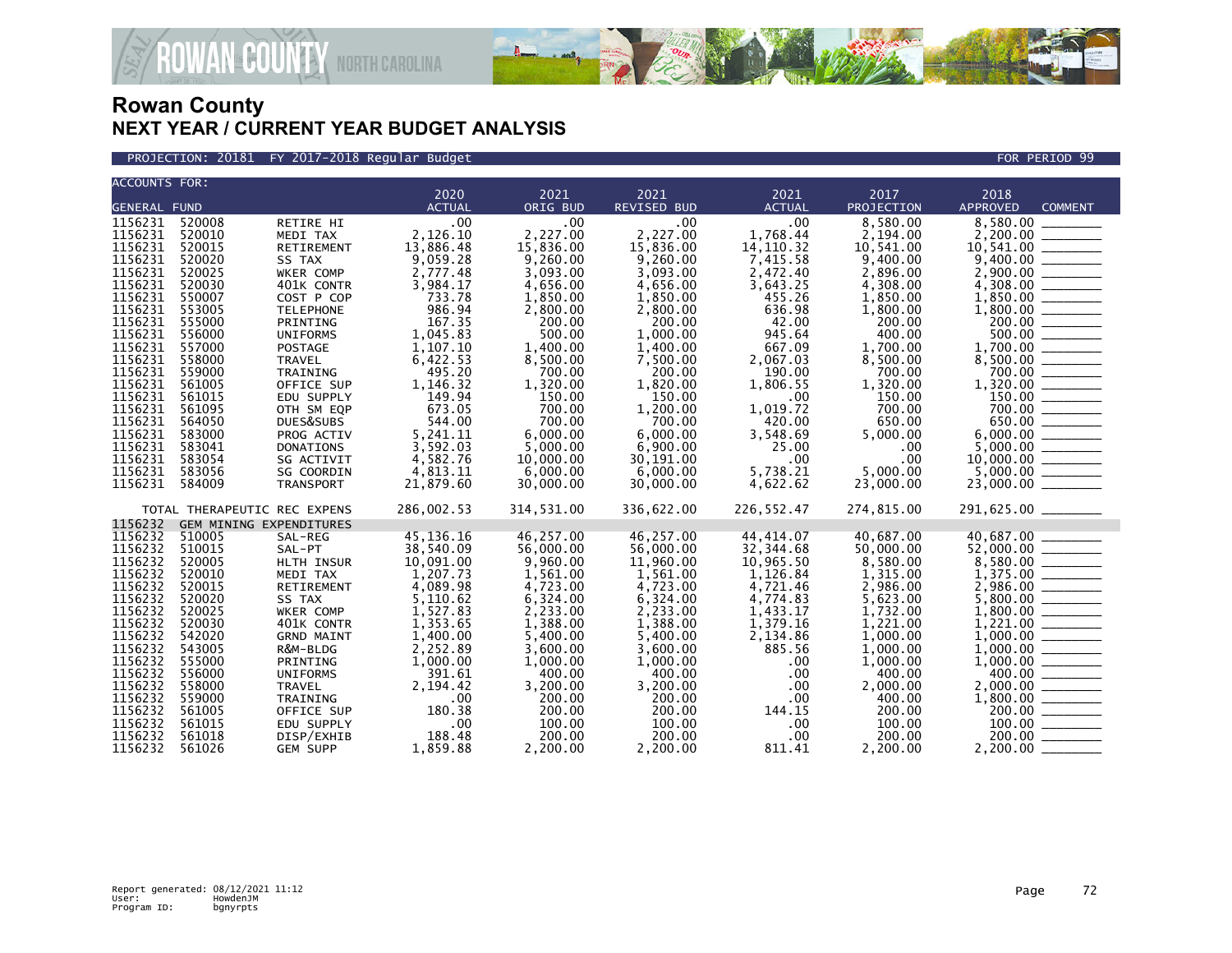

PROJECTION: 20181 FY 2017-2018 Regular Budget FOR PERIOD 99

| <b>ACCOUNTS FOR:</b> |                              |                             |                       |                       |                       |                       |                       |                                           |  |
|----------------------|------------------------------|-----------------------------|-----------------------|-----------------------|-----------------------|-----------------------|-----------------------|-------------------------------------------|--|
| <b>GENERAL FUND</b>  |                              |                             | 2020<br><b>ACTUAL</b> | 2021<br>ORIG BUD      | 2021<br>REVISED BUD   | 2021<br><b>ACTUAL</b> | 2017<br>PROJECTION    | 2018<br><b>APPROVED</b><br><b>COMMENT</b> |  |
| 1156232              | 561030                       | JANT'L-SUP                  | 150.00                | 150.00                | 150.00                | 44.23                 | 100.00                | 100.00                                    |  |
| 1156232              | 561076                       | RESALE-NOV                  | 8,285.63              | 9.000.00              | 9,000.00              | 2,157.64              | 9.000.00              | 9,000,00                                  |  |
| 1156232              | 561077                       | RESALE-JEW                  | 14,965.70             | 15,000.00             | 15,000.00             | 3,972.26              | 15,000.00             | 15,000.00                                 |  |
| 1156232              | 561078                       | RESAL-RAWG                  | 48,219.58             | 65,000.00             | 65,000.00             | .00                   | 60,000.00             |                                           |  |
| 1156232              | 561095                       | OTH SM EQP                  | 590.25                | 600.00                | 600.00                | 332.94                | 500.00                | 500.00                                    |  |
| 1156232              | 562005                       | <b>ELECTRICTY</b>           | 3,201.62              | 6.000.00              | 6,000.00              | 2,307.71              | 6,000.00              | 6,000.00                                  |  |
| 1156232              | 590002                       | BNK-CC FEE                  | 1,321.97              | 3,000.00              | 3,000.00              | 3,834.22              | 3,500.00              | $.00 \,$                                  |  |
|                      |                              |                             |                       |                       |                       |                       |                       |                                           |  |
|                      | TOTAL GEM MINING EXPENDITURE |                             | 193,259.47            | 243,696.00            | 245,696.00            | 117,784.69            | 214,744.00            | 214,949.00 _______                        |  |
| 1156233              |                              | TRAIN/CAROUSEL EXPENDITURES |                       |                       |                       |                       |                       |                                           |  |
| 1156233              | 510010                       | SAL-OT                      | .00                   | .00                   | 10.00                 | 8.46                  | $.00 \,$              | .00                                       |  |
| 1156233              | 510015                       | SAL-PT                      | 26,281.63             | 40,000.00             | 40,000.00             | 10,642.15             | 40,000.00             | 40,000.00                                 |  |
| 1156233              | 520010                       | MEDI TAX                    | 381.10                | 600.00                | 600.00                | 154.44                | 580.00                | 580.00                                    |  |
| 1156233              | 520020                       | SS TAX                      | 1,629.43              | 2.500.00              | 2.500.00              | 660.36                | 2,480.00              | 2.480.00<br><u> Louis Communica</u>       |  |
| 1156233              | 520025                       | WKER COMP                   | 604.48                | 1,000.00              | 1,000.00              | 244.95                | 880.00                | 880.00                                    |  |
| 1156233              | 543035                       | <b>R&amp;M-CAROUS</b>       | 2,149.64              | 1,800.00              | 1,800.00              | .00                   | 1.500.00              | 1.800.00                                  |  |
| 1156233              | 543050                       | R&M-TRAIN                   | 20,843.70             | .00                   | 1,430.00              | 1,430.00              | 4,000.00              |                                           |  |
| 1156233              | 556000                       | <b>UNIFORMS</b>             | .00                   | 500.00                | 500.00                | 132.47                | 500.00                | 500.00 _________                          |  |
| 1156233              | 561028                       | RESALE-HS                   | 29, 213.33            | 32,000.00             | 32,000.00             | 983.99                | 26,000.00             | 30,000.00                                 |  |
| 1156233              | 562005                       | <b>ELECTRICTY</b>           | 3,548.01              | 6,500.00              | 6.500.00              | 1,446.86              | 6,500.00              | 6,500.00                                  |  |
| 1156233              | 590002                       | BNK-CC FEE                  | 3,723.79              | 7,500.00              | 7,500.00              | 1,717.18              | 6,000.00              | $.00 \,$                                  |  |
|                      | TOTAL TRAIN/CAROUSEL EXPENDI |                             | 88, 375. 11           | 92,400.00             | 93,840.00             | 17,420.86             | 88,440.00             | 86,940.00 ______                          |  |
| 1156234              | CAMPGROUND EXPENDITURES      |                             |                       |                       |                       |                       |                       |                                           |  |
| 1156234              | 510005                       | SAL-REG                     | 34,668.65             | 35,075.00             | 35,075.00             | 34,697.28             | 36,719.00             | 49,273.00                                 |  |
| 1156234              | 510010                       | SAL-OT                      | .00                   | 200.00                | 200.00                | .00                   | .00                   | $.00 \,$                                  |  |
| 1156234              | 510015                       | SAL-PT                      | 21, 165.70            | 24,000.00             | 24,000.00             | 23, 227. 10           | 19,000.00             | 30,000.00                                 |  |
| 1156234              | 520005                       | HLTH INSUR                  | 10,091.00             | 9,960.00              | 11,460.00             | 10,965.50             | 8,580.00              | 8,580.00                                  |  |
| 1156234              | 520008                       | RETIRE HI                   | 9,960.00              | 9,960.00              | 10,920.00             | 10,920.00             | .00                   | $.00 \,$                                  |  |
| 1156234              | 520010                       | MEDI TAX                    | 798.54                | 1,005.00              | 1,005.00              | 827.59                | 808.00                | 1,200.00                                  |  |
| 1156234              | 520015                       | RETIREMENT                  | 3,142.63              | 3,601.00              | 3,601.00              | 3,563.46              | 2,695.00              | 3.800.00                                  |  |
| 1156234              | 520020                       | SS TAX                      | 3,414.73              | 4,333.00              | 4,333.00              | 3,539.02              | 3,455.00              | 5,000.00                                  |  |
| 1156234              | 520025                       | WKER COMP                   | 1,115.39              | 1,542.00              | 1,542.00              | 1,163.36              | 1,064.00              | 1,500.00                                  |  |
| 1156234              | 520030                       | 401K CONTR                  | 1,040.14              | 1,063.00              | 1,063.00              | 1,041.01              | 1,102.00              | 1,500.00                                  |  |
| 1156234              | 543036                       | R&M-CAMPGD                  | 5,077.95              | 4,500.00              | 4,500.00              | 3,045.40<br>9,285.18  | 5,500.00              | 5,500.00<br>11,000.00                     |  |
| 1156234<br>1156234   | 561012<br>561030             | CONCES-SUP<br>JANT'L-SUP    | 8,727.34<br>1,575.45  | 11,000.00<br>1,900.00 | 11,000.00<br>1,400.00 | 604.35                | 11,000.00<br>1,900.00 | 1,900.00                                  |  |
| 1156234              | 561095                       | OTH SM EQP                  | 991.03                | 1,000.00              | 1.000.00              | 964.92                | 500.00                | 500.00                                    |  |
| 1156234              | 562005                       | <b>ELECTRICTY</b>           | 12,524.66             | 22,000.00             | 22,000.00             | 12,490.90             | 18,200.00             | 19,000.00                                 |  |
| 1156234              | 583000                       | PROG ACTIV                  | 498.97                | 500.00                | $.00 \times$          | $.00 \,$              | 500.00                | 500.00                                    |  |
| 1156234              | 590002                       | BNK-CC FEE                  | 7,214.54              | 15,000.00             | 15,000.00             | 7,601.31              | 12,000.00             | $.00 \,$                                  |  |
|                      |                              |                             |                       |                       |                       |                       |                       |                                           |  |
|                      | TOTAL CAMPGROUND EXPENDITURE |                             | 122,006.72            | 146,639.00            | 148,099.00            | 123,936.38            | 123,023.00            | 139,253.00 _______                        |  |
| 1156237              | ELLIS PARK EXPENDITURES      |                             |                       |                       |                       |                       |                       |                                           |  |
| 1156237              | 510005                       | SAL-REG                     | 80,487.30             | 82,659.00             | 82,659.00             | 81,839.77             | 68,882.00             | 72,850.00                                 |  |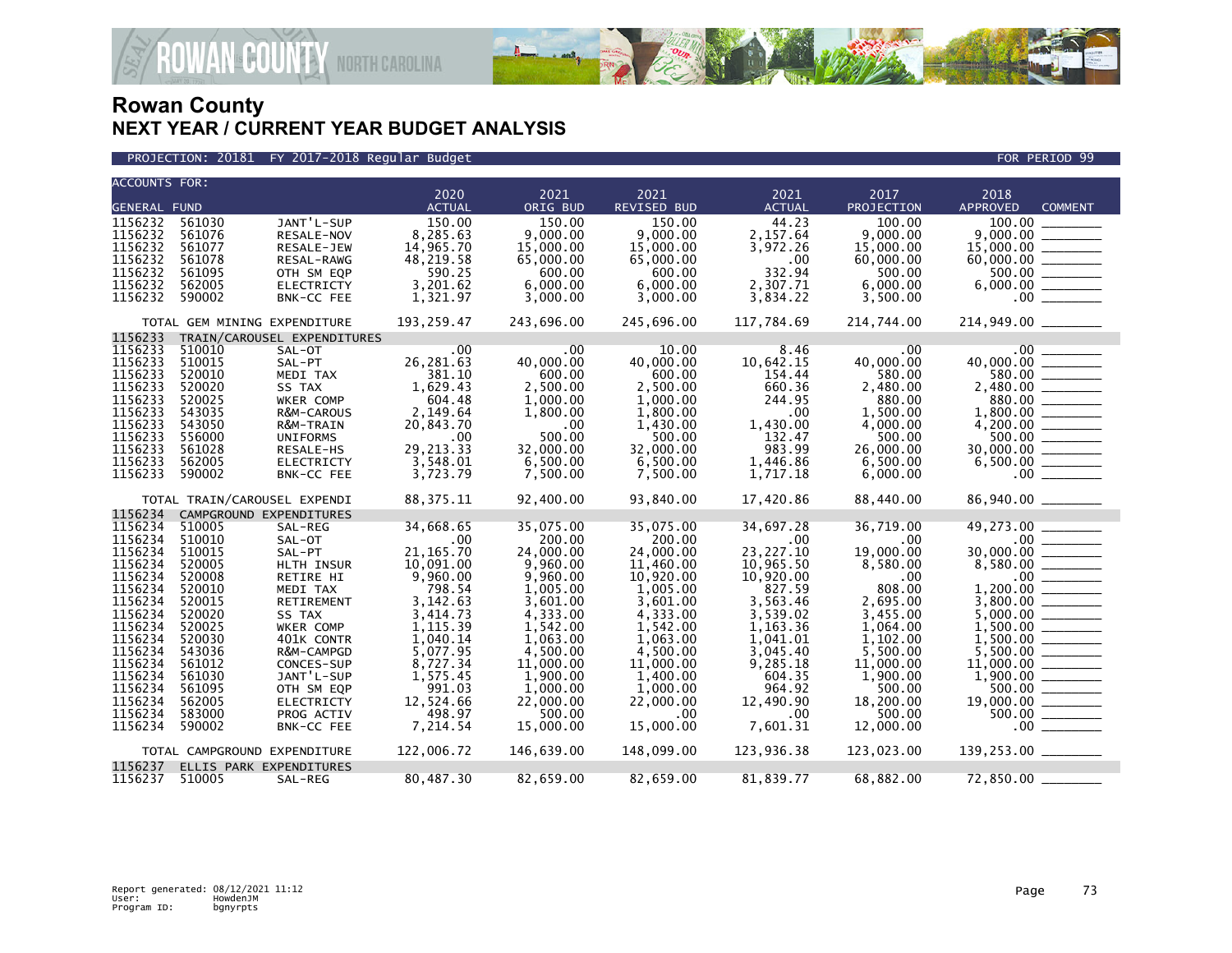

PROJECTION: 20181 FY 2017-2018 Regular Budget FOR PERIOD 99

| <b>ACCOUNTS FOR:</b> |        |                              |               |            |             |               |            |                                                                                                                                                                                                                                                                                                                                                                                                                                    |
|----------------------|--------|------------------------------|---------------|------------|-------------|---------------|------------|------------------------------------------------------------------------------------------------------------------------------------------------------------------------------------------------------------------------------------------------------------------------------------------------------------------------------------------------------------------------------------------------------------------------------------|
|                      |        |                              | 2020          | 2021       | 2021        | 2021          | 2017       | 2018                                                                                                                                                                                                                                                                                                                                                                                                                               |
| <b>GENERAL FUND</b>  |        |                              | <b>ACTUAL</b> | ORIG BUD   | REVISED BUD | <b>ACTUAL</b> | PROJECTION | <b>APPROVED</b><br><b>COMMENT</b>                                                                                                                                                                                                                                                                                                                                                                                                  |
| 1156237              | 510015 | SAL-PT                       | 9,249.65      | 12,300.00  | 12,300.00   | 10,778.01     | 10,800.00  | 12,300.00                                                                                                                                                                                                                                                                                                                                                                                                                          |
| 1156237              | 520005 | HLTH INSUR                   | 20,182.00     | 19,920.00  | 22,420.00   | 21,931.00     | 17,160.00  | 17,160.00                                                                                                                                                                                                                                                                                                                                                                                                                          |
| 1156237              | 520010 | MEDI TAX                     | 1,296.03      | 1,392.00   | 1,392.00    | 1,341.20      | 1,155.00   |                                                                                                                                                                                                                                                                                                                                                                                                                                    |
| 1156237              | 520015 | RETIREMENT                   | 7,296.11      | 8,441.00   | 8,441.00    | 8,403.29      | 5,056.00   | 5,347.00                                                                                                                                                                                                                                                                                                                                                                                                                           |
| 1156237              | 520020 | SS TAX                       | 5,541.01      | 5,895.00   | 5,895.00    | 5,735.43      | 4,940.00   | 5,350.00                                                                                                                                                                                                                                                                                                                                                                                                                           |
| 1156237              | 520025 | WKER COMP                    | 1,617.77      | 1,789.00   | 1,789.00    | 1,669.79      | 1,522.00   |                                                                                                                                                                                                                                                                                                                                                                                                                                    |
| 1156237              | 520030 | 401K CONTR                   | 2,414.63      | 2,481.00   | 2,481.00    | 2,454.74      | 2,066.00   |                                                                                                                                                                                                                                                                                                                                                                                                                                    |
| 1156237              | 541040 | US-WATER                     | 73.80         | 120.00     | 120.00      | 67.65         | 120.00     |                                                                                                                                                                                                                                                                                                                                                                                                                                    |
| 1156237              | 542020 | <b>GRND MAINT</b>            | 5,660.00      | 2.200.00   | 2.200.00    | 1.914.47      | 2.000.00   | 2,000.00 ________                                                                                                                                                                                                                                                                                                                                                                                                                  |
| 1156237              | 543005 | R&M-BLDG                     | 6,711.28      | 4,250.00   | 4,250.00    | 2,347.10      | 3,500.00   | 3,500.00                                                                                                                                                                                                                                                                                                                                                                                                                           |
| 1156237              | 543015 | R&M-EQUIP                    | 842.42        | 2,000.00   | 2.000.00    | 898.97        | 1.200.00   | 1,000,00                                                                                                                                                                                                                                                                                                                                                                                                                           |
| 1156237              | 543048 | R&M-PKGRND                   | 629.24        | 750.00     | 750.00      | 150.00        | 1,500.00   |                                                                                                                                                                                                                                                                                                                                                                                                                                    |
| 1156237              | 544010 | <b>EQUIP RNTL</b>            | .00           | 250.00     | 250.00      | 80.00         | 250.00     | 250.00 ______                                                                                                                                                                                                                                                                                                                                                                                                                      |
| 1156237              | 544042 | RNT-TOILET                   | 720.00        | 720.00     | 720.00      | 720.00        | 600.00     | 600.00                                                                                                                                                                                                                                                                                                                                                                                                                             |
| 1156237              | 550007 | COST P COP                   | .00           | .00        | .00         | 134.41        | .00        | $.00 \,$                                                                                                                                                                                                                                                                                                                                                                                                                           |
| 1156237              | 553005 | <b>TELEPHONE</b>             | 2,159.04      | 2,500.00   | 2,500.00    | 171.12        | 2,500.00   | 2,500.00                                                                                                                                                                                                                                                                                                                                                                                                                           |
| 1156237              | 556000 | <b>UNIFORMS</b>              | 391.00        | 400.00     | 400.00      | 397.25        | 400.00     |                                                                                                                                                                                                                                                                                                                                                                                                                                    |
| 1156237              | 561005 | OFFICE SUP                   | 294.45        | 300.00     | 300.00      | 154.49        | 300.00     |                                                                                                                                                                                                                                                                                                                                                                                                                                    |
| 1156237              | 561012 | CONCES-SUP                   | 717.15        | 2,200.00   | 2,200.00    | 591.52        | 2,200.00   | 2,200.00 _______                                                                                                                                                                                                                                                                                                                                                                                                                   |
| 1156237              | 561030 | JANT'L-SUP                   | 1,000.00      | 1,000.00   | 1,000.00    | 552.00        | 1,000.00   |                                                                                                                                                                                                                                                                                                                                                                                                                                    |
| 1156237              | 561040 | MAINT SUPP                   | 549.75        | 700.00     | 700.00      | 332.47        | 700.00     | 700.00                                                                                                                                                                                                                                                                                                                                                                                                                             |
| 1156237              | 561070 | REC SUPPLI                   | 324.95        | 400.00     | 400.00      | 202.39        | 400.00     | 400.00<br>$\begin{tabular}{ccccc} \multicolumn{2}{c }{\textbf{1} & \textbf{2} & \textbf{3} & \textbf{4} & \textbf{5} & \textbf{5} & \textbf{6} & \textbf{6} & \textbf{7} & \textbf{8} & \textbf{8} & \textbf{9} & \textbf{10} & \textbf{10} & \textbf{10} & \textbf{10} & \textbf{10} & \textbf{10} & \textbf{10} & \textbf{10} & \textbf{10} & \textbf{10} & \textbf{10} & \textbf{10} & \textbf{10} & \textbf{10} & \textbf{1$   |
| 1156237              | 561095 | OTH SM EQP                   | 668.98        | 700.00     | 700.00      | 663.92        | 700.00     | 700.00 ________                                                                                                                                                                                                                                                                                                                                                                                                                    |
| 1156237              | 562005 | <b>ELECTRICTY</b>            | 10,381.71     | 14,000.00  | 14,000.00   | 7,744.25      | 12,000.00  |                                                                                                                                                                                                                                                                                                                                                                                                                                    |
| 1156237              | 562020 | FUEL&LUBIC                   | 982.83        | 1,750.00   | 1,750.00    | 681.47        | 2,500.00   |                                                                                                                                                                                                                                                                                                                                                                                                                                    |
| 1156237              | 574000 | $C/A$ -OTH IM                | .00           | .00        | $.00 \,$    | .00           | .00        |                                                                                                                                                                                                                                                                                                                                                                                                                                    |
| 1156237              | 576900 | $F/A$ -OTHER                 | 2,000.00      | .00        | .00         | .00           | .00        | $.00 \,$                                                                                                                                                                                                                                                                                                                                                                                                                           |
| 1156237              | 583000 | PROG ACTIV                   | .00           | 600.00     | 600.00      | 526.99        | 600.00     |                                                                                                                                                                                                                                                                                                                                                                                                                                    |
| 1156237              | 590002 | BNK-CC FEE                   | 168.22        | 1,800.00   | 1,800.00    | 215.69        | .00        |                                                                                                                                                                                                                                                                                                                                                                                                                                    |
|                      |        |                              |               |            |             |               |            |                                                                                                                                                                                                                                                                                                                                                                                                                                    |
|                      |        | TOTAL ELLIS PARK EXPENDITURE | 162, 359.32   | 171,517.00 | 174,017.00  | 152,699.39    | 144,051.00 | 165,862.00 ________                                                                                                                                                                                                                                                                                                                                                                                                                |
| 1156238              |        | SLOAN PARK EXPENDITURES      |               |            |             |               |            |                                                                                                                                                                                                                                                                                                                                                                                                                                    |
| 1156238              | 510005 | SAL-REG                      | 73,533.92     | 75,078.00  | 75,078.00   | 74,372.06     | 39,039.00  | 68,805.00                                                                                                                                                                                                                                                                                                                                                                                                                          |
| 1156238              | 510015 | SAL-PT                       | 9,786.81      | 15,000.00  | 15,000.00   | 8,148.18      | 30,000.00  |                                                                                                                                                                                                                                                                                                                                                                                                                                    |
| 1156238              | 520005 | HLTH INSUR                   | 20,182.00     | 19,920.00  | 22,420.00   | 21,931.00     | 8,580.00   |                                                                                                                                                                                                                                                                                                                                                                                                                                    |
| 1156238              | 520010 | MEDI TAX                     | 1.207.65      | 1.384.00   | 1,384.00    | 1.195.26      | 1,001.00   |                                                                                                                                                                                                                                                                                                                                                                                                                                    |
| 1156238              | 520015 | <b>RETIREMENT</b>            | 6,665.80      | 7,666.00   | 7,666.00    | 7.638.04      | 2,865.00   |                                                                                                                                                                                                                                                                                                                                                                                                                                    |
| 1156238              | 520020 | SS TAX                       | 5,164.49      | 5,631.00   | 5,631.00    | 5,109.96      | 4,280.00   |                                                                                                                                                                                                                                                                                                                                                                                                                                    |
| 1156238              | 520025 | WKER COMP                    | 1,506.59      | 1,752.00   | 1,752.00    | 1,492.48      | 1,319.00   |                                                                                                                                                                                                                                                                                                                                                                                                                                    |
| 1156238              | 520030 | 401K CONTR                   | 2,205.98      | 2,253.00   | 2,253.00    | 2,231.30      | 1,171.00   | 2,064.00<br>$\begin{tabular}{ccccc} \multicolumn{2}{c }{\textbf{1} & \textbf{2} & \textbf{3} & \textbf{4} & \textbf{5} & \textbf{5} & \textbf{6} & \textbf{6} & \textbf{7} & \textbf{8} & \textbf{8} & \textbf{9} & \textbf{10} & \textbf{10} & \textbf{10} & \textbf{10} & \textbf{10} & \textbf{10} & \textbf{10} & \textbf{10} & \textbf{10} & \textbf{10} & \textbf{10} & \textbf{10} & \textbf{10} & \textbf{10} & \textbf{1$ |
| 1156238              | 542020 | <b>GRND MAINT</b>            | 2,500.00      | 2,500.00   | 2,500.00    | 2,500.00      | 1,500.00   | 5,830.00                                                                                                                                                                                                                                                                                                                                                                                                                           |
| 1156238              | 543005 | R&M-BLDG                     | 1,227.98      | 2.800.00   | 2.800.00    | 1,322.15      | 7,000.00   | 4,000,00                                                                                                                                                                                                                                                                                                                                                                                                                           |
| 1156238              | 543015 | R&M-EQUIP                    | 1,155.05      | 2,300.00   | 2,300.00    | 1,619.67      | 2,000.00   | 2.000.00                                                                                                                                                                                                                                                                                                                                                                                                                           |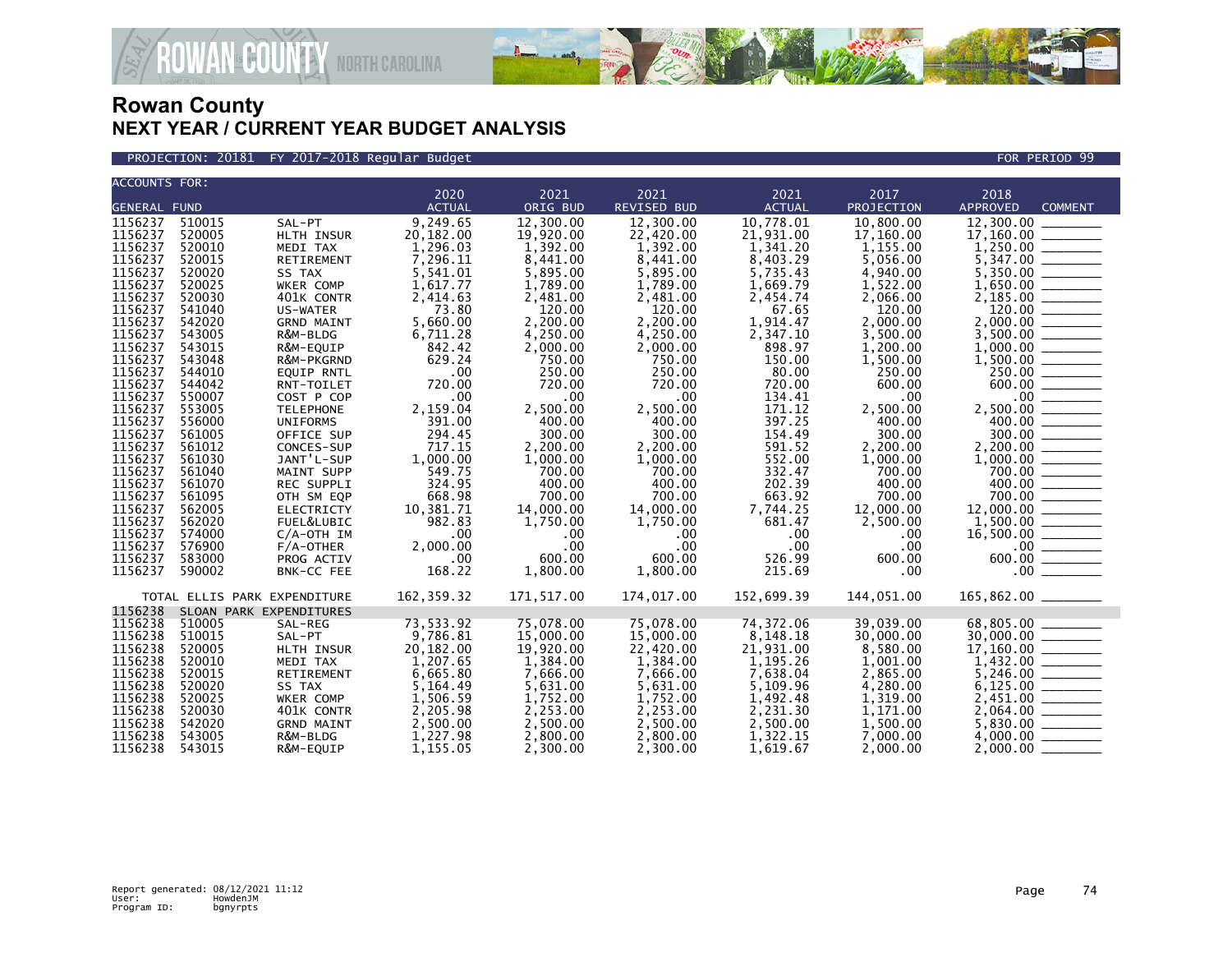

**ECOUNTY** NORTH CAROLINA

| <b>ACCOUNTS FOR:</b>                                                                                                                                              |                                                                                                                                                    |                                                                                                                                                                                                                   | 2020                                                                                                                                                 | 2021                                                                                                                                                          | 2021                                                                                                                                                      | 2021                                                                                                                                                 | 2017                                                                                                                                                   |                                                                                                                                    |  |
|-------------------------------------------------------------------------------------------------------------------------------------------------------------------|----------------------------------------------------------------------------------------------------------------------------------------------------|-------------------------------------------------------------------------------------------------------------------------------------------------------------------------------------------------------------------|------------------------------------------------------------------------------------------------------------------------------------------------------|---------------------------------------------------------------------------------------------------------------------------------------------------------------|-----------------------------------------------------------------------------------------------------------------------------------------------------------|------------------------------------------------------------------------------------------------------------------------------------------------------|--------------------------------------------------------------------------------------------------------------------------------------------------------|------------------------------------------------------------------------------------------------------------------------------------|--|
|                                                                                                                                                                   |                                                                                                                                                    |                                                                                                                                                                                                                   | <b>ACTUAL</b>                                                                                                                                        |                                                                                                                                                               | <b>REVISED BUD</b>                                                                                                                                        | <b>ACTUAL</b>                                                                                                                                        | PROJECTION                                                                                                                                             | 2018<br><b>APPROVED</b>                                                                                                            |  |
| <b>GENERAL FUND</b><br>1156238<br>1156238<br>1156238<br>1156238<br>1156238<br>1156238<br>1156238<br>1156238<br>1156238<br>1156238<br>1156238<br>1156238           | 550007<br>553005<br>556000<br>561005<br>561012<br>561030<br>561040<br>561070<br>561095<br>562005<br>562020<br>574000                               | COST P COP<br><b>TELEPHONE</b><br><b>UNIFORMS</b><br>OFFICE SUP<br>CONCES-SUP<br>JANT'L-SUP<br><b>MAINT SUPP</b><br>REC SUPPLI<br>OTH SM EQP<br><b>ELECTRICTY</b><br>FUEL&LUBIC<br>$C/A$ -OTH IM                  | 11.35<br>8,439.22<br>201.25<br>135.13<br>496.92<br>1,200.00<br>.00<br>.00<br>872.91<br>8,902.19<br>3,313.64<br>.00                                   | ORIG BUD<br>100.00<br>6,800.00<br>450.00<br>200.00<br>500.00<br>1,200.00<br>600.00<br>600.00<br>.00<br>13,000.00<br>4,000.00<br>$.00 \times$                  | 100.00<br>6,800.00<br>450.00<br>200.00<br>500.00<br>1,200.00<br>600.00<br>600.00<br>.00<br>13,000.00<br>4,000.00<br>4,500.00                              | 13.14<br>2,306.13<br>325.83<br>43.96<br>468.84<br>885.92<br>139.50<br>.00 <sub>1</sub><br>.00<br>8,389.28<br>1,487.51<br>$.00 \,$                    | 100.00<br>6.100.00<br>250.00<br>200.00<br>500.00<br>1,200.00<br>600.00<br>200.00<br>500.00<br>11,000.00<br>4,000.00<br>.00                             | <b>COMMENT</b><br>100.00<br>200.00<br>$1,200.00$<br>$0.00$<br>$0.00$<br>$200.00$<br>$200.00$<br>$1,500.00$<br>$11,400.00$ ________ |  |
| 1156238                                                                                                                                                           | 583000                                                                                                                                             | PROG ACTIV                                                                                                                                                                                                        | 212.55                                                                                                                                               | 600.00                                                                                                                                                        | 600.00                                                                                                                                                    | .00                                                                                                                                                  | 600.00                                                                                                                                                 |                                                                                                                                    |  |
| 1156238                                                                                                                                                           | 590002                                                                                                                                             | BNK-CC FEE                                                                                                                                                                                                        | 90.34                                                                                                                                                | 1,700.00                                                                                                                                                      | 1,700.00                                                                                                                                                  | 64.21                                                                                                                                                | .00                                                                                                                                                    |                                                                                                                                    |  |
| 1156239                                                                                                                                                           |                                                                                                                                                    | TOTAL SLOAN PARK EXPENDITURE<br>DUNN'S MT PARK EXPENDITURES                                                                                                                                                       | 149,011.77                                                                                                                                           | 166,034.00                                                                                                                                                    | 173,034.00                                                                                                                                                | 141,684.42                                                                                                                                           | 124,005.00                                                                                                                                             | 191,763.00 _______                                                                                                                 |  |
| 1156239<br>1156239<br>1156239<br>1156239<br>1156239<br>1156239<br>1156239<br>1156239<br>1156239<br>1156239<br>1156239<br>1156239<br>1156239<br>1156239<br>1156239 | 510015<br>520010<br>520020<br>520025<br>542020<br>543005<br>543020<br>553005<br>556010<br>561012<br>561030<br>561040<br>561095<br>562005<br>574045 | SAL-PT<br>MEDI TAX<br>SS TAX<br>WKER COMP<br><b>GRND MAINT</b><br>R&M-BLDG<br>R&M-VEHIC<br><b>TELEPHONE</b><br>CLOTHING<br>CONCES-SUP<br>JANT'L-SUP<br>MAINT SUPP<br>OTH SM EQP<br><b>ELECTRICTY</b><br>CA-PAVING | 22,446.35<br>325.50<br>1,391.70<br>404.04<br>44.99<br>579.84<br>135.79<br>463.93<br>266.69<br>90.00<br>60.00<br>.00<br>74.97<br>2,039.35<br>4,340.70 | 18,000.00<br>300.00<br>1,200.00<br>500.00<br>400.00<br>1,000.00<br>250.00<br>750.00<br>300.00<br>250.00<br>210.00<br>200.00<br>200.00<br>3,500.00<br>$.00 \,$ | 21,500.00<br>300.00<br>1,275.00<br>500.00<br>400.00<br>1,000.00<br>250.00<br>750.00<br>300.00<br>250.00<br>210.00<br>200.00<br>200.00<br>3,500.00<br>.00. | 21,021.64<br>304.82<br>1,303.37<br>378.37<br>.00<br>126.88<br>117.93<br>560.91<br>278.26<br>.00<br>18.56<br>47.99<br>$.00 \times$<br>1,567.50<br>.00 | 18,000,00<br>261.00<br>1,116.00<br>344.00<br>400.00<br>600.00<br>250.00<br>400.00<br>300.00<br>500.00<br>210.00<br>200.00<br>200.00<br>3,500.00<br>.00 | 265.00<br>$1,120.00$<br>$350.00$<br>$400.00$<br>$600.00$<br>$250.00$<br>$400.00$<br>$300.00$<br>210.00<br>200.00<br>200.00         |  |
|                                                                                                                                                                   |                                                                                                                                                    | TOTAL DUNN'S MT PARK EXPENDI<br>TOTAL PARKS AND RECREATION D                                                                                                                                                      | 32,663.85<br>1,335,360.19                                                                                                                            | 27,060.00<br>1,321,198.00                                                                                                                                     | 30,635.00<br>1,336,010.00                                                                                                                                 | 25,726.23<br>1,009,120.60                                                                                                                            | 26,281.00<br>747,748.00                                                                                                                                | 26,195.00 ______                                                                                                                   |  |
| 6400                                                                                                                                                              |                                                                                                                                                    | ANIMAL SERVCIES                                                                                                                                                                                                   |                                                                                                                                                      |                                                                                                                                                               |                                                                                                                                                           |                                                                                                                                                      |                                                                                                                                                        |                                                                                                                                    |  |
| 1146430<br>1146430<br>1146430<br>1146430                                                                                                                          | 425049<br>425050<br>453194                                                                                                                         | ANIMAL SHELTER REVENUES<br>GNRL SALES<br>PA VAC FEE<br>SPAY/NEUTR                                                                                                                                                 | $-27,091.00$<br>$-60, 341.00$<br>$-100.407.00$                                                                                                       | $-25,000.00$<br>$-65,000.00$<br>$-100,000.00$                                                                                                                 | $-25.000.00$<br>$-65,000.00$<br>$-100,000.00$                                                                                                             | $-25, 227.00$<br>$-38,672.00$<br>$-47,009.00$                                                                                                        | $-20,000.00$<br>$-31,600.00$<br>$-170.000.00$                                                                                                          | $-20.000.00$<br>$-42,400.00$ ________<br>$-85,000.00$ $-$                                                                          |  |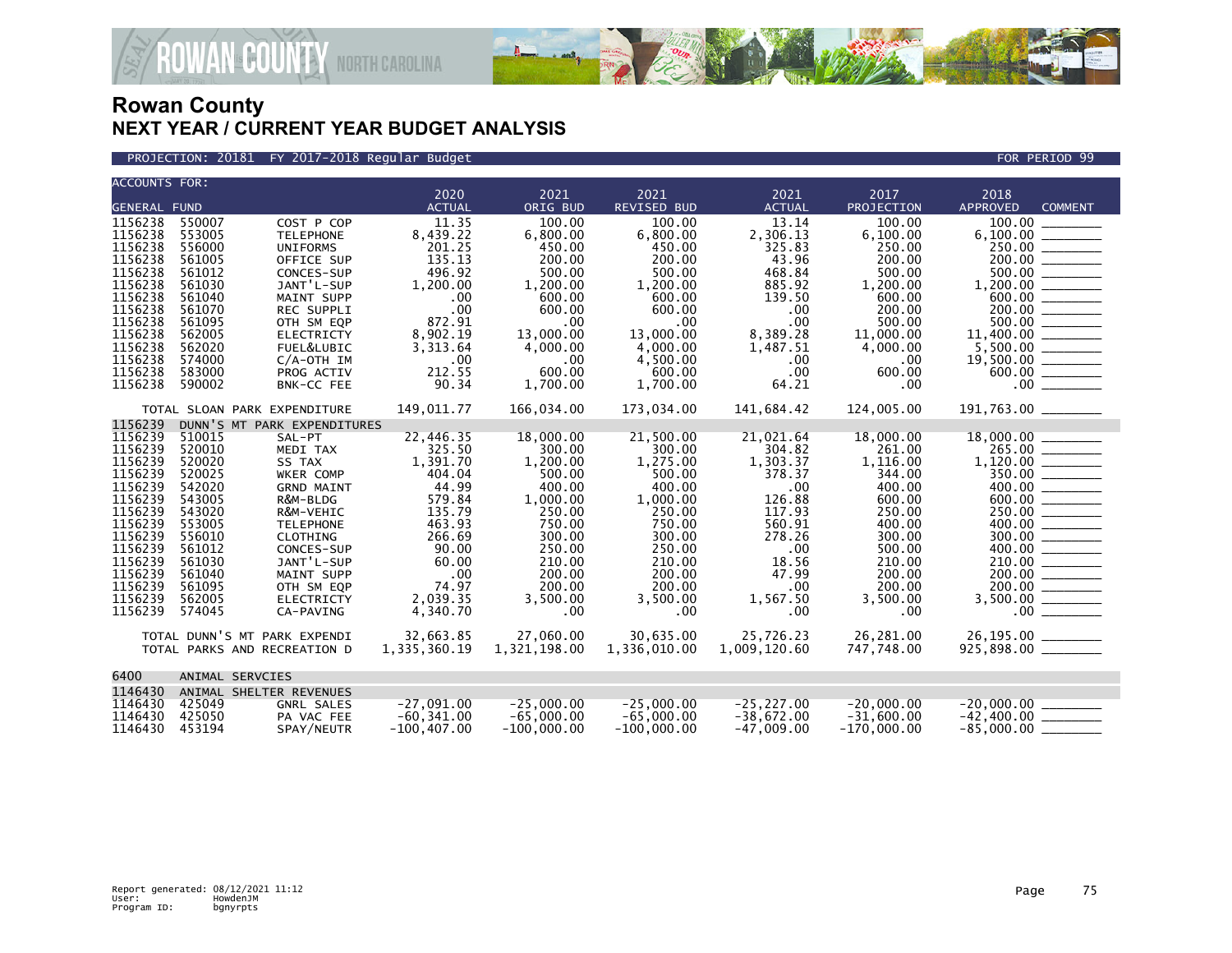

| <b>ACCOUNTS FOR:</b>                                                                              |        |                              |                       |                  |                     |                       |                    |                                                                                                         |
|---------------------------------------------------------------------------------------------------|--------|------------------------------|-----------------------|------------------|---------------------|-----------------------|--------------------|---------------------------------------------------------------------------------------------------------|
| <b>GENERAL FUND</b>                                                                               |        |                              | 2020<br><b>ACTUAL</b> | 2021<br>ORIG BUD | 2021<br>REVISED BUD | 2021<br><b>ACTUAL</b> | 2017<br>PROJECTION | 2018<br><b>APPROVED</b><br><b>COMMENT</b>                                                               |
|                                                                                                   |        |                              |                       |                  |                     |                       |                    |                                                                                                         |
| 1146430                                                                                           | 453195 | SPAY/NEUTE                   | $-16,749.00$          | $-20,000.00$     | $-20,000.00$        | $-22,865.56$          | .00                | $-85,000.00$                                                                                            |
| 1146430                                                                                           | 464023 | ANML CTL D                   | $-1,998.00$           | .00              | $-11,800.00$        | $-12,016.00$          | .00                | $.00$ $\qquad \qquad$                                                                                   |
|                                                                                                   |        | TOTAL ANIMAL SHELTER REVENUE | $-206, 586.00$        | $-210,000.00$    | $-221,800.00$       | $-145,789.56$         | $-221.600.00$      | $-232,400.00$ ________                                                                                  |
| 1146440                                                                                           |        | NATURE CENTER REVENUES       |                       |                  |                     |                       |                    |                                                                                                         |
| 1146440                                                                                           | 425015 | PARK CONCE                   | $-244.00$             | $-600.00$        | $-600.00$           | $-71.00$              | $-700.00$          | $-700.00$                                                                                               |
| 1146440                                                                                           | 434080 | NC SC MU G                   | $-60,000.00$          | $.00 \,$         | $-60,000.00$        | $-60,000.00$          | $.00 \,$           |                                                                                                         |
| 1146440                                                                                           | 453021 | AN HAB FE                    | $-42,767.89$          | $-65,000.00$     | $-65.000.00$        | $-36,673.00$          | $-75,000.00$       | $-75,000.00$ ________                                                                                   |
| 1146440                                                                                           | 453069 | DAYCMP FEE                   | $-450.00$             | $-2,500.00$      | $-2,500.00$         | $-3,000.00$           | $-900.00$          | $-30,000.00$<br>$-30,000.00$<br>$\overline{\qquad \qquad }$<br>$-000.00$<br>$\overline{\qquad \qquad }$ |
| 1146440                                                                                           | 453071 | ZOO FEE                      | $-13,073.75$          | $-20,000.00$     | $-20,000.00$        | $-10, 345.90$         | $-30,000.00$       |                                                                                                         |
| 1146440                                                                                           | 464100 | RES DON                      | $-2,819.00$           | $.00 \,$         | .00.                | $-1,096.50$           | .00                |                                                                                                         |
| 1146440                                                                                           | 495010 | FB APP RES                   | .00                   | .00              | $-47,098.00$        | .00.                  | .00                |                                                                                                         |
|                                                                                                   |        | TOTAL NATURE CENTER REVENUES | $-119, 354.64$        | $-88, 100.00$    | $-195, 198.00$      | $-111, 186.40$        | $-106,600.00$      |                                                                                                         |
| 1146450                                                                                           |        | VETERINARIAN SERV REVENUES   |                       |                  |                     |                       |                    |                                                                                                         |
| 1146450                                                                                           | 489060 | MED FEES                     | $-155.00$             | .00              | .00                 | $-120.00$             | .00                |                                                                                                         |
|                                                                                                   |        | TOTAL VETERINARIAN SERV REVE | $-155.00$             | $.00 \,$         | .00 <sub>1</sub>    | $-120.00$             | .00                |                                                                                                         |
| 1156410                                                                                           |        | ANIMAL SERVICES EXPENDITURES |                       |                  |                     |                       |                    |                                                                                                         |
| 1156410                                                                                           | 510005 | SAL-REG                      | 77,466.41             | 79,582.00        | 79,582.00           | 78,745.22             | 70,000.00          | 70,000.00                                                                                               |
| 1156410                                                                                           | 520005 | HLTH INSUR                   | 10,091.00             | 9,960.00         | 11,260.00           | 10,965.50             | 8,580.00           | 70,000.00 ________<br>8,580.00 ________                                                                 |
| 1156410                                                                                           | 520010 | MEDI TAX                     | 1,047.65              | 1,097.00         | 1,097.00            | 1,073.46              | 1,015.00           |                                                                                                         |
| 1156410                                                                                           | 520015 | RETIREMENT                   | 7,027.05              | 8,126.00         | 8,126.00            | 8,087.27              | 5,138.00           |                                                                                                         |
| 1156410                                                                                           | 520020 | SS TAX                       | 4,479.86              | 4,691.00         | 4,691.00            | 4,589.78              | 4,340.00           |                                                                                                         |
| 1156410                                                                                           | 520025 | WKER COMP                    | 1,787.79              | 1,831.00         | 1,831.00            | 1,828.43              | 749.00             | 749.00 ______                                                                                           |
| 1156410                                                                                           | 520030 | 401K CONTR                   | 2,325.58              | 2,388.00         | 2,388.00            | 2,362.27              | 2,100.00           |                                                                                                         |
| 1156410                                                                                           | 553005 | <b>TELEPHONE</b>             | 643.74                | 2,100.00         | 2,100.00            | 1,923.40              | 800.00             |                                                                                                         |
| 1156410                                                                                           | 556000 | <b>UNIFORMS</b>              | 398.96                | 600.00           | 600.00              | 136.08                | 600.00             | 600.00                                                                                                  |
| 1156410                                                                                           | 558000 | <b>TRAVEL</b>                | .00                   | 500.00           | 500.00              | .00                   | 1,000.00           |                                                                                                         |
| 1156410                                                                                           | 559000 | <b>TRAINING</b>              | 97.00                 | 500.00           | 500.00              | 199.00                | 500.00             |                                                                                                         |
| 1156410                                                                                           | 561005 | OFFICE SUP                   | 188.78                | 250.00           | 250.00              | 187.82                | 250.00             | 250.00                                                                                                  |
| 1156410                                                                                           | 561095 | OTH SM EQP                   | 16.49                 | 500.00           | 500.00              | 434.92                | 500.00             |                                                                                                         |
| 1156410                                                                                           | 562020 | FUEL&LUBIC                   | .00                   | $.00 \,$         | $.00 \times$        | 216.04                | .00                | $\frac{0.00}{0.00}$                                                                                     |
| 1156410                                                                                           | 564050 | DUES&SUBS                    | 500.00                | 500.00           | 500.00              | .00                   | 500.00             | 500.00                                                                                                  |
| 1156410                                                                                           | 590002 | BNK-CC FEE                   | .00                   | 400.00           | 400.00              | .00                   | .00                | .00 <sub>1</sub>                                                                                        |
| 106,070.31<br>113,025.00<br>114,325.00<br>110,749.19<br>96,072.00<br>TOTAL ANIMAL SERVICES EXPEND |        |                              |                       |                  |                     |                       |                    |                                                                                                         |
| 1156420                                                                                           |        | ANIMAL ENFORCEMENT EXPENSES  |                       |                  |                     |                       |                    |                                                                                                         |
| 1156420                                                                                           | 510005 | SAL-REG                      | 271,701.37            | 276,594.00       | 276,594.00          | 272,961.37            | 219,396.00         | 246,300.00 _______                                                                                      |
| 1156420                                                                                           | 510015 | SAL-PT                       | 13.807.77             | 13,000,00        | 13.500.00           | 13.979.36             | $.00 \,$           | $.00$ $\_$                                                                                              |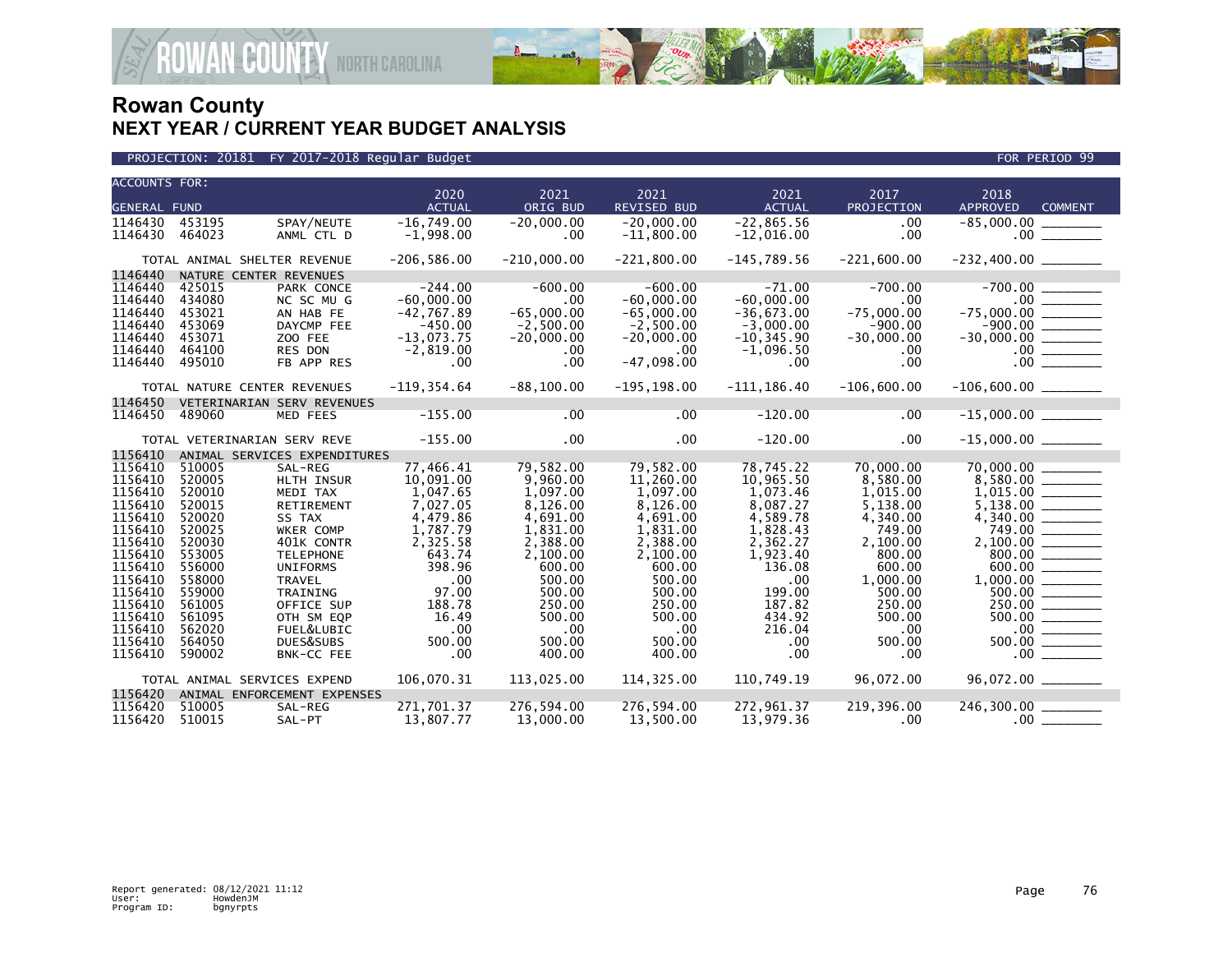

PROJECTION: 20181 FY 2017-2018 Regular Budget FOR PERIOD 99

| <b>ACCOUNTS FOR:</b> |                  |                              |                       |                       |                       |                       |                       |                                                                                                                                                                                     |
|----------------------|------------------|------------------------------|-----------------------|-----------------------|-----------------------|-----------------------|-----------------------|-------------------------------------------------------------------------------------------------------------------------------------------------------------------------------------|
|                      |                  |                              | 2020                  | 2021                  | 2021                  | 2021                  | 2017                  | 2018                                                                                                                                                                                |
| <b>GENERAL FUND</b>  |                  |                              | <b>ACTUAL</b>         | ORIG BUD              | <b>REVISED BUD</b>    | <b>ACTUAL</b>         | PROJECTION            | <b>APPROVED</b><br><b>COMMENT</b>                                                                                                                                                   |
| 1156420              | 520005           | HLTH INSUR                   | 70,637.00             | 69,720.00             | 77,720.00             | 76,758.50             | 51,480.00             |                                                                                                                                                                                     |
| 1156420              | 520010           | MEDI TAX                     | 3,865.70              | 3,925.00              | 3,925.00              | 3,886.61              | 3,301.00              |                                                                                                                                                                                     |
| 1156420              | 520015           | RETIREMENT                   | 24,611.49             | 28,253.00             | 28,253.00             | 28,131.69             | 16,104.00             |                                                                                                                                                                                     |
| 1156420              | 520020           | SS TAX                       | 16,513.76             | 16,779.00             | 16,779.00             | 16,456.93             | 14, 114.00            |                                                                                                                                                                                     |
| 1156420              | 520025           | WKER COMP                    | 6,576.44              | 6,776.00              | 6,776.00              | 6,641.74              | 2,348.00              |                                                                                                                                                                                     |
| 1156420              | 520030           | 401K CONTR                   | 8, 145. 24            | 8,311.00              | 8,311.00              | 8,217.50              | 6,582.00              |                                                                                                                                                                                     |
| 1156420              | 543015           | R&M EQUIP                    | .00                   | 1,000.00              | 1,000.00              | .00                   | 1,000.00              |                                                                                                                                                                                     |
| 1156420              | 543020           | R&M VEH                      | 3,357.01              | 7,000.00              | 7,000.00              | 2,912.12              | 3,000.00              |                                                                                                                                                                                     |
| 1156420              | 553005           | <b>TELEPHONE</b>             | 7,151.49              | 9,600.00              | 9,600.00              | 8,355.10              | 5,460.00              |                                                                                                                                                                                     |
| 1156420              | 555000           | PRINTING                     | 682.64                | 800.00                | 800.00                | 636.28                | $.00 \,$              |                                                                                                                                                                                     |
| 1156420              | 556000           | <b>UNIFORMS</b>              | 4,926.48              | 3,000.00              | 3,000.00              | 2,668.26              | 3,500.00              |                                                                                                                                                                                     |
| 1156420              | 558000           | TRAVEL                       | 1,530.85              | 1,500.00              | .00.                  | .00                   | 2,500.00              |                                                                                                                                                                                     |
| 1156420              | 559000           | TRAINING                     | 965.00                | 1,150.00              | 1,150.00              | 1,003.00              | 2,150.00              | $13,725.00$<br>$15,900.00$<br>$2,640.00$<br>$7,400.00$<br>$1,000.00$<br>$3,000.00$<br>$1,000.00$<br>$1,000.00$<br>$2,500.00$<br>$2,150.00$                                          |
| 1156420              | 561005           | SUPP OFF                     | 627.94                | 750.00                | 750.00                | 722.86                | 500.00                | 500.00                                                                                                                                                                              |
| 1156420              | 561013           | SUPP ANLCT                   | 1,960.40              | 1,500.00              | 1,500.00              | 1,515.99              | 2,500.00              |                                                                                                                                                                                     |
| 1156420<br>1156420   | 561085<br>561095 | SUPP VEH<br>SUPP OTHR        | 5,473.81              | 4,000.00              | 5,805.00              | 5,399.79              | 2,000.00              |                                                                                                                                                                                     |
| 1156420              | 562020           | MTR FUL/LU                   | 2,527.06<br>19,723.93 | 2,000.00<br>23,000.00 | 3,000.00<br>23,000.00 | 2,829.38<br>19,276.44 | 2,000.00<br>33,000.00 |                                                                                                                                                                                     |
| 1156420              | 564050           | DUES&SUBS                    | 338.00                | 500.00                | 500.00                | $.00 \,$              | 500.00                |                                                                                                                                                                                     |
| 1156420              | 575035           | C/A-VECHL                    | 33,058.71             | $.00 \times$          | 32,935.00             | 31,481.98             | $.00 \,$              |                                                                                                                                                                                     |
| 1156420              | 576030           | $F/A$ -EQUIP                 | 3,345.00              | 2,637.00              | 2,637.00              | 2,367.00              | 1,500.00              | $\begin{array}{r} 2,500.00 \ \hline 1,500.00 \ \hline 2,000.00 \ \hline 27,000.00 \ \hline 500.00 \ \hline 500.00 \ \hline 0.00 \ \hline 0.00 \ \hline 0.00 \ \hline \end{array}$   |
|                      |                  |                              |                       |                       |                       |                       |                       |                                                                                                                                                                                     |
|                      |                  | TOTAL ANIMAL ENFORCEMENT EXP | 501, 527.09           | 481,795.00            | 524,535.00            | 506,201.90            | 372,935.00            | 400,775.00 _______                                                                                                                                                                  |
| 1156430              |                  | ANIMAL SHELTER EXPENDITURES  |                       |                       |                       |                       |                       |                                                                                                                                                                                     |
| 1156430              | 510005           | SAL-REG                      | 173,799.41            | 182,486.00            | 182.486.00            | 178,592.42            | 155,553.00            | 138,348.00                                                                                                                                                                          |
| 1156430              | 510015           | SAL-PT                       | 77,217.54             | 70,000.00             | 100,000.00            | 99,238.28             | 13,900.00             |                                                                                                                                                                                     |
| 1156430              | 520005           | HLTH INSUR                   | 58,471.00             | 59,760.00             | 64,760.00             | 63,973.00             | 45,474.00             |                                                                                                                                                                                     |
| 1156430              | 520010           | MEDI TAX                     | 3,465.98              | 4,479.00              | 4,479.00              | 3,851.21              | 2,479.00              |                                                                                                                                                                                     |
| 1156430              | 520015           | RETIREMENT                   | 15,758.23             | 18,635.00             | 18,635.00             | 18,285.07             | 11,418.00             |                                                                                                                                                                                     |
| 1156430              | 520020           | SS TAX                       | 14,819.67             | 18,090.00             | 18,090.00             | 16,225.77             | 10,506.00             |                                                                                                                                                                                     |
| 1156430              | 520025           | WKER COMP                    | 4,649.10              | 6,659.00              | 6,659.00              | 4,852.84              | 1,362.00              |                                                                                                                                                                                     |
| 1156430              | 520030           | 401K CONTR                   | 5,084.85              | 5,478.00              | 5,478.00              | 5,301.63              | 4,666.00              | $\begin{array}{r} 42,900.00 \ \hline 60,000.00 \ \hline 3,274.00 \ \hline 11,169.00 \ \hline 3,274.00 \ \hline 11,169.00 \ \hline 12,029.00 \ \hline 4,160.00 \ \hline \end{array}$ |
| 1156430              | 532060           | PA VOUCHR                    | 93,275.35             | 110,000.00            | 101,500.00            | 47,272.83             | 124,000,00            |                                                                                                                                                                                     |
| 1156430              | 532061           | SURGY SUPP                   | 18,811.54             | 30,000.00             | 30,000.00             | 16,944.83             | .00                   |                                                                                                                                                                                     |
| 1156430              | 533013           | CONTR CLNG                   | 443.00                | 720.00                | 720.00                | .00                   | 7,100.00              |                                                                                                                                                                                     |
| 1156430              | 534030           | TECH-S&M                     | 8,640.00              | 12,500.00             | 12,500.00             | 8,640.00              | 12,500.00             |                                                                                                                                                                                     |
| 1156430              | 541040           | <b>WATER</b>                 | 2,834.95              | 4,500.00              | 4,500.00              | 2,057.94              | 5,000.00              |                                                                                                                                                                                     |
| 1156430              | 543005           | R&M-BLDG                     | .00                   | .00                   | 7,500.00              | 7,497.76              | .00                   | $62,000.00$<br>$62,000.00$<br>$12,500.00$<br>$3,000.00$<br>$1,000.00$<br>$2,200.00$<br>$1,500.00$                                                                                   |
| 1156430              | 543015           | R&M EQUIP                    | 1,000.00              | 1.000.00              | 2.350.00              | 1,824.57              | 1,000.00              |                                                                                                                                                                                     |
| 1156430              | 550007           | COST P COP                   | 2,446.52              | 2,400.00              | 2,400.00              | 1,551.36              | 2,200.00              |                                                                                                                                                                                     |
| 1156430              | 553005           | <b>TELEPHONE</b>             | 1,243.50              | 2,400.00              | 2,400.00              | 693.17                | 1,500.00              |                                                                                                                                                                                     |
| 1156430              | 554000           | <b>ADVERTNG</b>              | 1,401.94              | 800.00                | 1,400.00              | 1,341.63              | 1,500.00              |                                                                                                                                                                                     |
| 1156430              | 555000           | PRINTING                     | 2,599.93              | 3.000.00              | 3.000.00              | 2,177.85              | 3,000,00              |                                                                                                                                                                                     |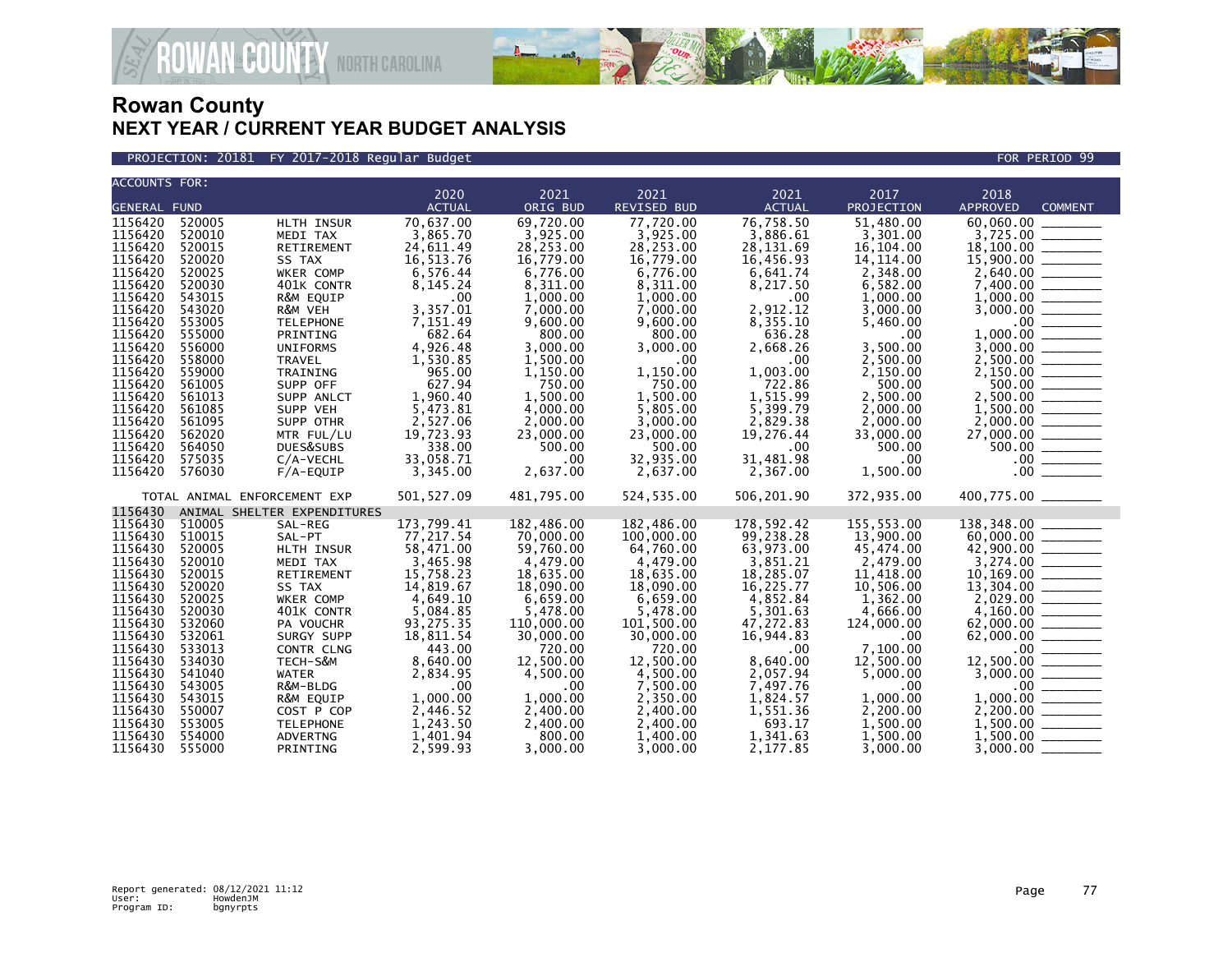

#### PROJECTION: 20181 FY 2017-2018 Regular Budget FOR PERIOD 99

| <b>ACCOUNTS FOR:</b> |                  |                              |                  |                    |                      |                      |                 |                                                                                                                                                                                                |
|----------------------|------------------|------------------------------|------------------|--------------------|----------------------|----------------------|-----------------|------------------------------------------------------------------------------------------------------------------------------------------------------------------------------------------------|
|                      |                  |                              | 2020             | 2021               | 2021                 | 2021                 | 2017            | 2018                                                                                                                                                                                           |
| <b>GENERAL FUND</b>  |                  |                              | <b>ACTUAL</b>    | ORIG BUD           | <b>REVISED BUD</b>   | <b>ACTUAL</b>        | PROJECTION      | APPROVED<br><b>COMMENT</b>                                                                                                                                                                     |
| 1156430              | 556000           | <b>UNIFORMS</b>              | 2,677.99         | 2,215.00           | 2,215.00             | 2,215.00             | 3,600.00        |                                                                                                                                                                                                |
| 1156430              | 557000           | <b>POSTAGE</b>               | 1,900.00         | 1,500.00           | 3,050.00             | 2,485.64             | 1,500.00        |                                                                                                                                                                                                |
| 1156430              | 558000           | TRAVEL                       | 1,382.58         | 1,500.00           | .00.                 | .00.                 | 1,500.00        | 1,500.00                                                                                                                                                                                       |
| 1156430              | 559000           | TRAINING                     | 1,070.00         | 1,200.00           | 1,200.00             | 333.00               | 1,000.00        |                                                                                                                                                                                                |
| 1156430              | 561005           | SUPP OFF                     | 2,200.00         | 2,200.00           | 2,200.00             | 2,220.78             | 2,800.00        | $1,500.00$<br>$1,000.00$<br>$2,000.00$                                                                                                                                                         |
| 1156430              | 561013           | SUPP ANLCT                   | 21,349.84        | 20,500.00          | 20,500.00            | 19,857.33            | 25,500.00       |                                                                                                                                                                                                |
| 1156430              | 561030           | SUPP JANTR                   | 3,763.35         | 5,000.00           | 4,400.00             | 4,181.93             | 5,000.00        | 25,500.00                                                                                                                                                                                      |
| 1156430              | 561045           | SUPPL:MED                    | 5, 135. 25       | 4,000.00           | 1,145.00             | .00                  | 3,500.00        |                                                                                                                                                                                                |
| 1156430              | 561048           | PA VACCIN                    | 39,672.29        | 65,000.00          | 65,000.00            | 35,524.24            | 31,600.00       | $3,500.00$<br>31,600.00                                                                                                                                                                        |
| 1156430              | 561095           | SUPP OTHER                   | 4,060.40         | 3,500.00           | 7,800.00             | 6,049.76             | 5,500.00        |                                                                                                                                                                                                |
| 1156430              | 562005           | <b>ELECTRICTY</b>            | 13,650.60        | 16,000.00          | 16,000.00            | 10,516.81            | 18,600.00       |                                                                                                                                                                                                |
| 1156430              | 562025           | NATRL GAS                    | 4,603.85         | 11,000.00          | 11,000.00            | 6,311.34             | 18,000.00       |                                                                                                                                                                                                |
| 1156430              | 563001           | ANML FOOD                    | 4, 145.32        | 4,500.00           | 4,500.00             | 4,446.99             | 6,000.00        |                                                                                                                                                                                                |
| 1156430              | 564050           | DUES&SUBS                    | 564.99           | 800.00             | 800.00               | 449.90               | 1,000.00        |                                                                                                                                                                                                |
| 1156430              | 582009           | MTG FOOD                     | 582.30           | 900.00             | 1,050.00             | 985.67               | .00             | $4,500.00$<br>$1,000.00$<br>$0$<br>$9,500.00$                                                                                                                                                  |
| 1156430              | 590002           | BNK CC FEE                   | 3,688.06         | 7,000.00           | 7,000.00             | 2,382.64             | 9,500.00        |                                                                                                                                                                                                |
|                      |                  | TOTAL ANIMAL SHELTER EXPENDI | 596,409.33       | 679,722.00         | 716,717.00           | 578,283.19           | 537,758.00      | 535,984.00 _______                                                                                                                                                                             |
| 1156440              |                  | NATURE CENTER EXPENDITURES   |                  |                    |                      |                      |                 |                                                                                                                                                                                                |
| 1156440              | 510005           | SAL-REG                      | 151,836.91       | 153,486.00         | 153,486.00           | 156,943.13           | 70,770.00       |                                                                                                                                                                                                |
| 1156440              | 510015           | SAL-PT                       | 132,016.19       | 121,577.00         | 115,397.00           | 123,469.79           | 80,000.00       | $82,000.00$<br>25,740.00                                                                                                                                                                       |
| 1156440              | 520005           | HLTH INSUR                   | 40,364.00        | 39,840.00          | 44,840.00            | 42,815.50            | 17,160.00       |                                                                                                                                                                                                |
| 1156440              | 520010           | MEDI TAX                     | 3,906.74         | 4,025.00           | 4,370.00             | 3,859.22             | 2,186.00        |                                                                                                                                                                                                |
| 1156440              | 520015           | RETIREMENT                   | 13,763.70        | 15,673.00          | 15,673.00            | 16.107.65            | 5,194.00        |                                                                                                                                                                                                |
| 1156440              | 520020           | SS TAX                       | 16,704.82        | 16,657.00          | 18,134.00            | 16,354.58            | 9,348.00        |                                                                                                                                                                                                |
| 1156440              | 520025           | WKER COMP                    | 5, 114. 14       | 5,764.00           | 6,622.00             | 5,054.19             | 2,880.00        | $\begin{array}{r} 2,700.00 \\ 7,421.00 \\ 11,400.00 \\ 3,500.00 \\ 3,500.00 \\ 3,070.00 \end{array}$                                                                                           |
| 1156440              | 520030           | 401K CONTR                   | 4,330.30         | 4,606.00           | 4,606.00             | 4,691.13             | 3,033.00        |                                                                                                                                                                                                |
| 1156440              | 533001           | CONTR SERV                   | .00              | 2,400.00           | 2,470.00             | 2,464.55             | 2.500.00        |                                                                                                                                                                                                |
| 1156440              | 542020           | <b>GRND MAINT</b>            | 2,170.02         | 2,200.00           | 2,200.00             | 2,123.77             | 2,200.00        |                                                                                                                                                                                                |
| 1156440              | 543005           | R&M-BLDG                     | 15,545.53        | 20,600.00          | 12,570.00            | 10,569.56            | 33,000,00       |                                                                                                                                                                                                |
| 1156440              | 543020           | R&M VEH                      | 364.75           | 1,000.00           | 1,000.00             | 662.19               | 300.00          |                                                                                                                                                                                                |
| 1156440<br>1156440   | 543033<br>553005 | R&M-AN CGS                   | 973.49<br>756.48 | 800.00<br>1.100.00 | 3,408.00             | 3,288.19             | 16,800.00       |                                                                                                                                                                                                |
| 1156440              | 555000           | <b>TELEPHONE</b>             | 280.99           | .00                | 1,100.00<br>$.00 \,$ | 1.053.46<br>$.00 \,$ | .00<br>$.00 \,$ |                                                                                                                                                                                                |
| 1156440              | 556000           | PRINTING<br><b>UNIFORMS</b>  | 850.91           | 1,000.00           | 1,000.00             | 617.57               | 1,500.00        |                                                                                                                                                                                                |
| 1156440              | 558000           | <b>TRAVEL</b>                | 379.44           | 1.500.00           | .00                  | .00                  | 500.00          |                                                                                                                                                                                                |
| 1156440              | 559000           | TRAINING                     | 1.027.49         | 1,500.00           | 490.00               | 490.00               | 1,000.00        |                                                                                                                                                                                                |
| 1156440              | 561005           | OFFICE SUP                   | 1,198.93         | 1,000.00           | 1,000.00             | 1,000.00             | 1,000.00        |                                                                                                                                                                                                |
| 1156440              | 561010           | ANIMAL&VET                   | 15,647.25        | 15,000.00          | 14,930.00            | 14,930.00            | 8,200.00        | $\begin{array}{r} 800.00 \ \hline 0.00 \ \hline 0.00 \ \hline 500.00 \ \hline 500.00 \ \hline 500.00 \ \hline 500.00 \ \hline 1,000.00 \ \hline 9,500.00 \ \hline 425.00 \ \hline \end{array}$ |
| 1156440              | 561012           | CONCES-SUP                   | .00              | 600.00             | 600.00               | 1.50                 | 600.00          |                                                                                                                                                                                                |
| 1156440              | 561015           | EDU SUPPLY                   | 2,532.80         | 500.00             | 500.00               | 388.71               | 425.00          |                                                                                                                                                                                                |
| 1156440              | 561018           | DISP/EXHIB                   | 8.69             | 500.00             | 500.00               | 484.26               | 500.00          | $500.00$ ________                                                                                                                                                                              |
| 1156440              | 561030           | JANT'L-SUP                   | 1,155.86         | 1,400.00           | 1.400.00             | 1,256.71             | 1,200.00        | 1,200.00                                                                                                                                                                                       |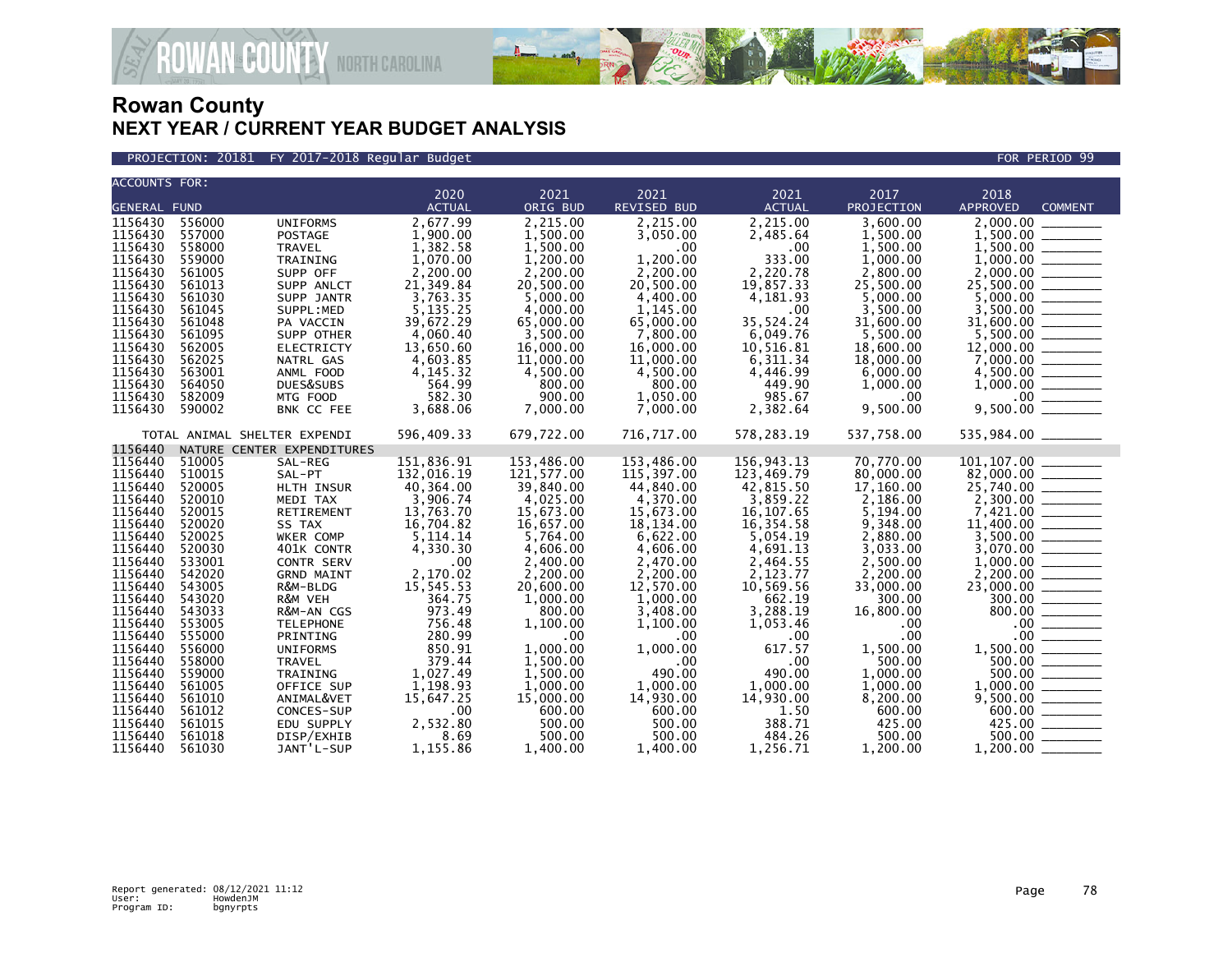

PROJECTION: 20181 FY 2017-2018 Regular Budget FOR PERIOD 99

**ROWAN COUNTY NORTH CAROLINA** 

| <b>ACCOUNTS FOR:</b>         |                              |                            | 2020          | 2021         | 2021               | 2021             | 2017         | 2018                                                                                                                                                                                                                                                                                                                                                                                                                                                   |
|------------------------------|------------------------------|----------------------------|---------------|--------------|--------------------|------------------|--------------|--------------------------------------------------------------------------------------------------------------------------------------------------------------------------------------------------------------------------------------------------------------------------------------------------------------------------------------------------------------------------------------------------------------------------------------------------------|
| <b>GENERAL FUND</b>          |                              |                            | <b>ACTUAL</b> | ORIG BUD     | <b>REVISED BUD</b> | <b>ACTUAL</b>    | PROJECTION   | <b>APPROVED</b><br><b>COMMENT</b>                                                                                                                                                                                                                                                                                                                                                                                                                      |
| 1156440                      | 561037                       | LIBRA SUPP                 | 282.41        | 300.00       | 300.00             | 289.30           | 300.00       | 300.00                                                                                                                                                                                                                                                                                                                                                                                                                                                 |
| 1156440                      | 561045                       |                            |               | 700.00       | 700.00             | 556.83           | .00          | 700.00                                                                                                                                                                                                                                                                                                                                                                                                                                                 |
|                              |                              | SUPPL:MED                  | 119.41        |              |                    | 929.12           |              |                                                                                                                                                                                                                                                                                                                                                                                                                                                        |
| 1156440                      | 561071                       | DYCMP SUPP                 | .00           | 965.00       | 965.00             |                  | 965.00       | 965.00                                                                                                                                                                                                                                                                                                                                                                                                                                                 |
| 1156440                      | 561084                       | AQUAR SUPP                 | 358.23        | 1,000.00     | 1,000.00           | 582.79           | 300.00       |                                                                                                                                                                                                                                                                                                                                                                                                                                                        |
| 1156440                      | 561085                       | SUPP VEHL                  | 692.40        | 700.00       | 700.00             | .00              | 700.00       |                                                                                                                                                                                                                                                                                                                                                                                                                                                        |
| 1156440                      | 561090                       | OTH SUPPL                  | 299.31        | 300.00       | 300.00             | 299.60           | 300.00       | 300.00                                                                                                                                                                                                                                                                                                                                                                                                                                                 |
| 1156440                      | 561095                       | OTH SM EOP                 | 500.00        | 500.00       | 2.550.00           | 2,550.00         | 500.00       | 500.00                                                                                                                                                                                                                                                                                                                                                                                                                                                 |
| 1156440                      | 562020                       | MTR FUL/LU                 | .00           | 1.100.00     | 1.100.00           | 205.25           | 2.000.00     | 2,000.00                                                                                                                                                                                                                                                                                                                                                                                                                                               |
| 1156440                      | 563001                       | ANIML FOOD                 | 13,300.00     | 16,400.00    | 20,310.00          | 18,936.09        | 14,500.00    | 11,700.00                                                                                                                                                                                                                                                                                                                                                                                                                                              |
| 1156440                      | 564050                       | DUES&SUBS                  | 1,764.15      | 2,000.00     | 2,000.00           | 1,984.36         | 2,000.00     | 2,000.00                                                                                                                                                                                                                                                                                                                                                                                                                                               |
| 1156440                      | 575090                       | C/A-FU&EQP                 | 9,442.73      | $.00 \,$     | 5,980.00           | 5,980.00         | .00          | .00 <sub>1</sub><br>$\equiv$                                                                                                                                                                                                                                                                                                                                                                                                                           |
| 1156440                      | 576030                       | F/A EQUIP                  | .00           | .00          | $.00 \times$       | .00.             | 2,265.00     | 4,500.00                                                                                                                                                                                                                                                                                                                                                                                                                                               |
| 1156440                      | 576900                       | $F/A$ -OTHER               | .00           | .00          | 16,256.00          | 6,450.75         | .00          | $.00 \,$                                                                                                                                                                                                                                                                                                                                                                                                                                               |
| 1156440                      | 583000                       | PROG ACTIV                 | .00           | 1,000.00     | 1,000.00           | 572.29           | 1,000.00     | —————<br>————<br>1,000.00                                                                                                                                                                                                                                                                                                                                                                                                                              |
| 1156440                      | 583041                       | DONAT EXP                  | .00           | .00          | 44,490.00          | .00              | .00          | $\frac{00}{00}$                                                                                                                                                                                                                                                                                                                                                                                                                                        |
| 1156440                      | 583061                       | SIMP LIV F                 | .00           | 500.00       | .00                | .00              | 500.00       | 500.00                                                                                                                                                                                                                                                                                                                                                                                                                                                 |
| 1156440                      | 585019                       | <b>GRANT: DNP</b>          | 33,500.55     | $.00 \times$ | 17,244.00          | 12,343.19        | .00          | $.00 \,$<br>$\frac{1}{\sqrt{1-\frac{1}{2}}}\left( \frac{1}{\sqrt{1-\frac{1}{2}}}\right) ^{2}+\left( \frac{1}{\sqrt{1-\frac{1}{2}}}\right) ^{2}+\left( \frac{1}{\sqrt{1-\frac{1}{2}}}\right) ^{2}+\left( \frac{1}{\sqrt{1-\frac{1}{2}}}\right) ^{2}+\left( \frac{1}{\sqrt{1-\frac{1}{2}}}\right) ^{2}+\left( \frac{1}{\sqrt{1-\frac{1}{2}}}\right) ^{2}+\left( \frac{1}{\sqrt{1-\frac{1}{2}}}\right) ^{2}+\left( \frac{1}{\sqrt{1-\frac{1}{2}}}\right)$ |
| 1156440                      | 590008                       | SALES&USE                  | 15.97         | 100.00       | 100.00             | 7.27             | .00          | 100.00                                                                                                                                                                                                                                                                                                                                                                                                                                                 |
| TOTAL NATURE CENTER EXPENDIT |                              |                            | 471,204.59    | 438,293.00   | 521,291.00         | 460.312.50       | 285,626.00   | 305,128.00 _______                                                                                                                                                                                                                                                                                                                                                                                                                                     |
| 1156450                      |                              | VETERINARIAN SERV EXPENSES |               |              |                    |                  |              |                                                                                                                                                                                                                                                                                                                                                                                                                                                        |
| 1156450                      | 510005                       | SAL-REG                    | 99,658.88     | 90.150.00    | 95,150.00          | 95,099.96        | 46.257.00    | 110.011.00                                                                                                                                                                                                                                                                                                                                                                                                                                             |
| 1156450                      | 510015                       | SAL-PT                     | 9,212.37      | 8,692.00     | 12,192.00          | 11,698.24        | .00          | .00                                                                                                                                                                                                                                                                                                                                                                                                                                                    |
| 1156450                      | 520005                       | HLTH INSUR                 | 12,166.00     | 9,960.00     | 11,260.00          | 10,965.50        | 6,006.00     | 17,160.00                                                                                                                                                                                                                                                                                                                                                                                                                                              |
| 1156450                      | 520010                       | MEDI TAX                   | 1.536.08      | 1.280.00     | 1.580.00           | 1.511.29         | 672.00       | 1.596.00                                                                                                                                                                                                                                                                                                                                                                                                                                               |
| 1156450                      | 520015                       | RETIREMENT                 | 9,031.16      | 9,205.00     | 9,205.00           | 9,770.60         | 3,505.00     | 8,262.00                                                                                                                                                                                                                                                                                                                                                                                                                                               |
| 1156450                      | 520020                       | SS TAX                     | 6,568.39      | 5,473.00     | 6,673.00           | 6,461.97         | 2,961.00     | 6,828.00                                                                                                                                                                                                                                                                                                                                                                                                                                               |
| 1156450                      | 520025                       | WKER COMP                  | 2,523.56      | 2,074.00     | 2,574.00           | 2,462.20         | 511.00       | 1,950.00                                                                                                                                                                                                                                                                                                                                                                                                                                               |
| 1156450                      | 520030                       | 401K CONTR                 | 2,925.71      | 2,705.00     | 2,705.00           | 2,852.99         | 1,433.00     | 3,300.00                                                                                                                                                                                                                                                                                                                                                                                                                                               |
| 1156450                      | 532065                       | <b>VET FEES</b>            | 933.66        | 7,500.00     | 7,500.00           | 3,438.55         | 7,500.00     | 7,500.00<br>$\sim$ $\sim$ $\sim$ $\sim$ $\sim$ $\sim$                                                                                                                                                                                                                                                                                                                                                                                                  |
| 1156450                      | 550007                       | COST P COP                 | 58.61         | 200.00       | 200.00             | .00              | 200.00       | 200.00                                                                                                                                                                                                                                                                                                                                                                                                                                                 |
| 1156450                      | 553005                       | <b>TELEPHONE</b>           | 743.09        | 1,200.00     | 1,200.00           | 506.68           | 800.00       | $.00 \,$                                                                                                                                                                                                                                                                                                                                                                                                                                               |
| 1156450                      | 555000                       | PRINTING                   | .00           | 500.00       | 500.00             | .00.             | 500.00       | <u>estas e</u><br>500.00                                                                                                                                                                                                                                                                                                                                                                                                                               |
| 1156450                      | 556000                       | <b>UNIFORMS</b>            | 116.29        | 600.00       | 600.00             | 337.33           | 600.00       | 600.00                                                                                                                                                                                                                                                                                                                                                                                                                                                 |
| 1156450                      | 557000                       | <b>POSTAGE</b>             | 12.11         | 100.00       | 100.00             | .00              | 100.00       | 100.00                                                                                                                                                                                                                                                                                                                                                                                                                                                 |
| 1156450                      | 558000                       | <b>TRAVEL</b>              | 458.13        | 500.00       | 500.00             | .00 <sub>1</sub> | 500.00       | 500.00                                                                                                                                                                                                                                                                                                                                                                                                                                                 |
| 1156450                      | 559000                       | TRAINING                   | 445.00        | 500.00       | 500.00             | 200.00           | 500.00       | 500.00                                                                                                                                                                                                                                                                                                                                                                                                                                                 |
| 1156450                      | 561005                       | SUPP OFF                   | 301.62        | 500.00       | 500.00             | 500.00           | 500.00       | 500.00                                                                                                                                                                                                                                                                                                                                                                                                                                                 |
| 1156450                      | 561013                       | SUPP AC                    | 476.66        | 1,000.00     | 1,000.00           | 808.90           | 2,000.00     |                                                                                                                                                                                                                                                                                                                                                                                                                                                        |
| 1156450                      | 561045                       | SUPPL: MED                 | 10,656.26     | 11,500.00    | 11,500.00          | 11,421.01        | 8,000.00     | 12,000.00                                                                                                                                                                                                                                                                                                                                                                                                                                              |
| 1156450                      | 561095                       | SUPP EQMT                  | 216.78        | 500.00       | 500.00             | 222.75           | 500.00       | 500.00                                                                                                                                                                                                                                                                                                                                                                                                                                                 |
| 1156450                      | 564050                       | DUES&SUBS                  | 500.00        | 500.00       | 500.00             | 485.00           | 500.00       |                                                                                                                                                                                                                                                                                                                                                                                                                                                        |
|                              |                              |                            |               |              |                    |                  |              |                                                                                                                                                                                                                                                                                                                                                                                                                                                        |
|                              | TOTAL VETERINARIAN SERV EXPE |                            | 158,540.36    | 154,639.00   | 166,439.00         | 158,742.97       | 83,545.00    |                                                                                                                                                                                                                                                                                                                                                                                                                                                        |
|                              | TOTAL ANIMAL SERVCIES        |                            | 1,507,656.04  | 1,569,374.00 | 1,626,309.00       | 1,557,193.79     | 1,047,736.00 |                                                                                                                                                                                                                                                                                                                                                                                                                                                        |
|                              |                              |                            |               |              |                    |                  |              |                                                                                                                                                                                                                                                                                                                                                                                                                                                        |
| 7110                         | ROWAN-CABARRUS CC            |                            |               |              |                    |                  |              |                                                                                                                                                                                                                                                                                                                                                                                                                                                        |

1157110 ROWAN-CABARRUS CC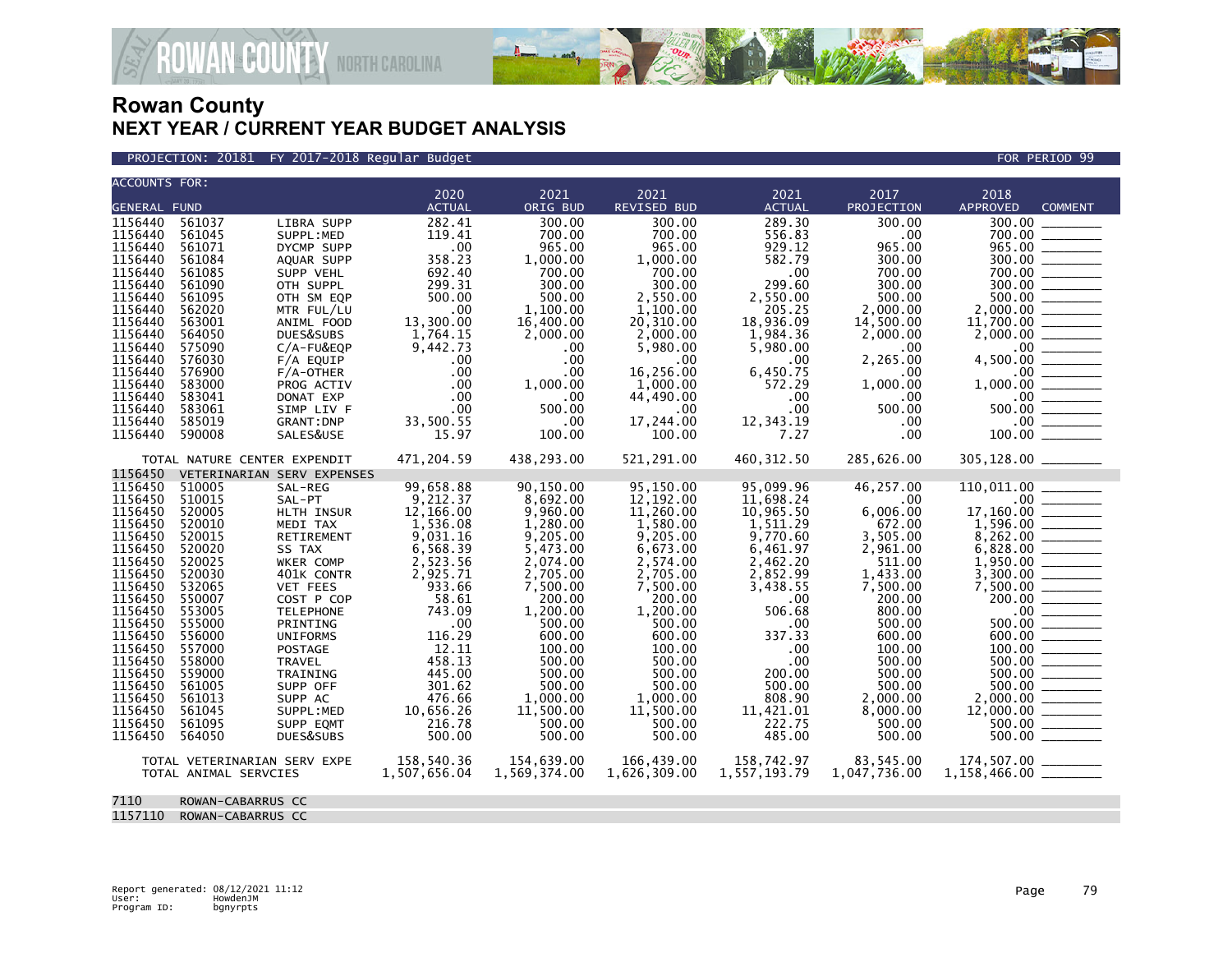



| <b>ACCOUNTS FOR:</b>                                |                                                                                                                                 |                                                               | 2020                                                                                         | 2021                                                                                       | 2021                                                                                            | 2021                                                                                             | 2017                                                                                       | 2018                                                                      |  |
|-----------------------------------------------------|---------------------------------------------------------------------------------------------------------------------------------|---------------------------------------------------------------|----------------------------------------------------------------------------------------------|--------------------------------------------------------------------------------------------|-------------------------------------------------------------------------------------------------|--------------------------------------------------------------------------------------------------|--------------------------------------------------------------------------------------------|---------------------------------------------------------------------------|--|
| <b>GENERAL FUND</b>                                 |                                                                                                                                 |                                                               | <b>ACTUAL</b>                                                                                | ORIG BUD                                                                                   | <b>REVISED BUD</b>                                                                              | <b>ACTUAL</b>                                                                                    | PROJECTION                                                                                 | <b>APPROVED</b><br><b>COMMENT</b>                                         |  |
| 1157110<br>1157110<br>1157110                       | 591021<br>594010<br>594020                                                                                                      | JOBS IN RC<br><b>CURRENT EX</b><br>CAP OUTLAY                 | 100,000.00<br>2,842,498.00<br>479,310.00                                                     | .00<br>2,814,073.00<br>300,000.00                                                          | .00<br>2,814,073.00<br>300,000.00                                                               | .00<br>2,814,073.00<br>300,000.00                                                                | .00<br>2,444,998.00<br>365,000.00                                                          | $.00 \,$<br>2,542,498.00<br>495,000.00 _______                            |  |
|                                                     | TOTAL ROWAN-CABARRUS CC<br>TOTAL ROWAN-CABARRUS CC                                                                              |                                                               | 3,421,808.00<br>3,421,808.00                                                                 | 3, 114, 073.00<br>3,114,073.00                                                             | 3, 114, 073.00<br>3, 114, 073.00                                                                | 3, 114, 073.00<br>3, 114, 073.00                                                                 | 2,809,998.00<br>2,809,998.00                                                               | 3,037,498.00 _______                                                      |  |
| 7120                                                | ROWAN-SALISBURY SCHOOLS                                                                                                         |                                                               |                                                                                              |                                                                                            |                                                                                                 |                                                                                                  |                                                                                            |                                                                           |  |
| 1157120<br>1157120<br>1157120<br>1157120<br>1157120 | ROWAN-SAL SCHLS EXPENSE<br>594000<br>594010<br>594030<br>594035<br>TOTAL ROWAN-SAL SCHLS EXPENS<br>TOTAL ROWAN-SALISBURY SCHOOL | EDU APPROP<br><b>CURRENT EX</b><br>CE-CLRM SU<br>$1/2C$ SL TX | 12,000,00<br>36, 391, 832.00<br>373,473.63<br>2,659,100.52<br>39,436,406.15<br>39,436,406.15 | 12,000.00<br>36,027,914.00<br>375,000.00<br>2,291,844.00<br>38,706,758.00<br>38,706,758.00 | 12,000.00<br>36,027,914.00<br>375,000.00<br>3,691,844.00<br>40, 106, 758, 00<br>40,106,758.00   | 12,000.00<br>36,027,914.00<br>375,000.00<br>1,734,185.46<br>38, 149, 099. 46<br>38, 149, 099. 46 | 12,000,00<br>34,566,372.00<br>375,000.00<br>2,186,898.00<br>37,140,270.00<br>37,140,270.00 | 35, 116, 372.00 ______<br>37,943,462.00 _______<br>37,943,462.00 ________ |  |
| 7130                                                | KANNAPOLIS CITY SCHOOLS                                                                                                         |                                                               |                                                                                              |                                                                                            |                                                                                                 |                                                                                                  |                                                                                            |                                                                           |  |
| 1157130<br>1157130<br>1157130<br>1157130<br>1157130 | KANNAPOLIS CTY SCHL EXP<br>594000<br>594010<br>594030<br>594035                                                                 | EDU APPROP<br><b>CURRENT EX</b><br>CE-CLRM SU<br>$1/2C$ SL TX | 828.00<br>2,510,318.00<br>25,868.00<br>199,011.17                                            | 828.00<br>2,486,213.00<br>25,878.00<br>158,156.00                                          | 828.00<br>2,486,213.00<br>25,878.00<br>258,156.00                                               | 828.00<br>2,486,213.00<br>25,878.00<br>.00                                                       | 785.00<br>2,261,893.00<br>24,539.00<br>143, 102.00                                         | 786.00<br>2,301,338.00 _______<br>24,575.00 ______<br>159,910.00 ________ |  |
|                                                     | TOTAL KANNAPOLIS CTY SCHL EX<br>TOTAL KANNAPOLIS CITY SCHOOL                                                                    |                                                               | 2,736,025.17<br>2,736,025.17                                                                 | 2,671,075.00<br>2,671,075.00                                                               | 2,771,075.00<br>2,771,075.00                                                                    | 2,512,919.00<br>2,512,919.00                                                                     | 2,430,319.00<br>2,430,319.00                                                               | 2,486,609.00 ______                                                       |  |
| 7140                                                | ROWAN CHARTER SCHOOLS                                                                                                           |                                                               |                                                                                              |                                                                                            |                                                                                                 |                                                                                                  |                                                                                            |                                                                           |  |
| 1157140<br>1157140                                  | 594010                                                                                                                          | ROWAN CHRTR SCHL EXPENSE<br><b>CURRENT EX</b>                 | 731,690.00                                                                                   | 1,479,384.00                                                                               | 1,479,384.00                                                                                    | 1,479,384.00                                                                                     | 435,858.00                                                                                 | 541,599.00 ________                                                       |  |
|                                                     | TOTAL ROWAN CHRTR SCHL EXPEN<br>TOTAL ROWAN CHARTER SCHOOLS                                                                     |                                                               | 731,690.00<br>731,690.00                                                                     | 1,479,384.00<br>1,479,384.00                                                               | 1,479,384.00<br>1,479,384.00                                                                    | 1,479,384.00<br>1,479,384.00                                                                     | 435,858.00<br>435,858.00                                                                   | 541,599.00 _______<br>541,599.00 _______                                  |  |
| 9100<br>1149100                                     | <b>DEBT SERVICE</b><br>DEBT SERVICE REVENUES                                                                                    |                                                               |                                                                                              |                                                                                            |                                                                                                 |                                                                                                  |                                                                                            |                                                                           |  |
| 1149100                                             | 435005                                                                                                                          | <b>LOTTERY PR</b>                                             |                                                                                              |                                                                                            | $-1.300.000.00$ $-1.300.000.00$ $-1.300.000.00$ $-1.794.821.39$ $-1.400.000.00$ $-1.300.000.00$ |                                                                                                  |                                                                                            |                                                                           |  |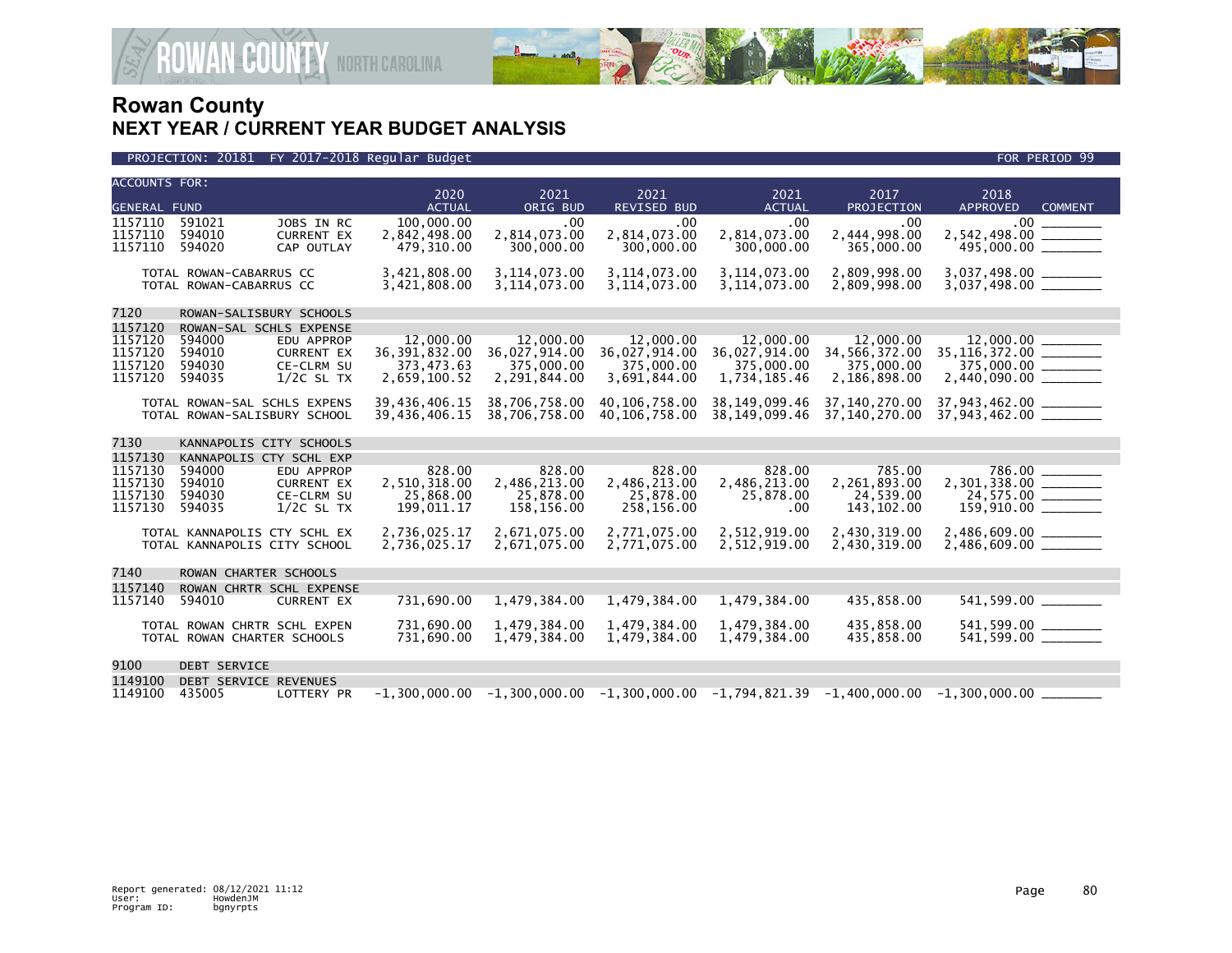



| <b>ACCOUNTS FOR:</b> |                              |                           |                       |                   |                            |                                                                                     |                           |                                                                                                                                                                                                                                                                                                                                                                                                                         |                |
|----------------------|------------------------------|---------------------------|-----------------------|-------------------|----------------------------|-------------------------------------------------------------------------------------|---------------------------|-------------------------------------------------------------------------------------------------------------------------------------------------------------------------------------------------------------------------------------------------------------------------------------------------------------------------------------------------------------------------------------------------------------------------|----------------|
| <b>GENERAL FUND</b>  |                              |                           | 2020<br><b>ACTUAL</b> | 2021              | 2021<br><b>REVISED BUD</b> | 2021                                                                                | 2017<br><b>PROJECTION</b> | 2018<br><b>APPROVED</b>                                                                                                                                                                                                                                                                                                                                                                                                 | <b>COMMENT</b> |
|                      |                              |                           |                       | ORIG BUD          |                            | <b>ACTUAL</b>                                                                       |                           |                                                                                                                                                                                                                                                                                                                                                                                                                         |                |
|                      | TOTAL DEBT SERVICE REVENUES  |                           | $-1,300,000.00$       |                   |                            | $-1,300,000.00$ $-1,300,000.00$ $-1,794,821.39$ $-1,400,000.00$ $-1,300,000.00$ $-$ |                           |                                                                                                                                                                                                                                                                                                                                                                                                                         |                |
| 1159100              |                              | DEBT SERVICE EXPENDITURES |                       |                   |                            |                                                                                     |                           |                                                                                                                                                                                                                                                                                                                                                                                                                         |                |
| 1159100              | 590063                       | DBT ISS CT                | 57,525.85             | 120,000.00        | 120,000.00                 | .00                                                                                 | 69,500.00                 | $\begin{array}{r} 70,000.00 \ \underline{\hspace{1mm}70,000.00} \ \underline{\hspace{1mm}75,000.00} \ \underline{\hspace{1mm}75,000.00} \ \underline{\hspace{1mm}75,000.00} \ \underline{\hspace{1mm}85,000} \ \underline{\hspace{1mm}827,000.00} \ \underline{\hspace{1mm}827,000.00} \ \underline{\hspace{1mm}96,000} \ \underline{\hspace{1mm}96,000} \ \underline{\hspace{1mm}96,000} \ \underline{\hspace{1mm}96,$ |                |
| 1159100              | 592003                       | TWNCRK-PRI                | 137,500.00            | $.00 \,$          | $.00 \,$                   | .00                                                                                 | 275,000.00                |                                                                                                                                                                                                                                                                                                                                                                                                                         |                |
| 1159100              | 592004                       | TWNCRK-INT                | 2,839.38              | .00               | $.00 \,$                   | .00                                                                                 | 36,920.00                 |                                                                                                                                                                                                                                                                                                                                                                                                                         |                |
| 1159100              | 592005                       | JUD FAC-PR                | 627,000.00            | 314,000.00        | 314,000.00                 | 313,500.00                                                                          | 627,000.00                |                                                                                                                                                                                                                                                                                                                                                                                                                         |                |
| 1159100              | 592006                       | JUD FAC-IN                | 17, 145.00            | 5,200.00          | 5,200.00                   | 5,141.40                                                                            | 97,410.00                 |                                                                                                                                                                                                                                                                                                                                                                                                                         |                |
| 1159100              | 592009                       | RCCC-CR-PR                | 1,140,000.00          | 1,140,000.00      | 1,140,000.00               | 1,140,000.00                                                                        | 1,420,000.00              | 1,420,000.00 _______                                                                                                                                                                                                                                                                                                                                                                                                    |                |
| 1159100              | 592010                       | RCCC-CR-IN                | 229,886.99            | 204,500.00        | 204,500.00                 | 204, 326, 33                                                                        | 322,030.00                | 287,190.00                                                                                                                                                                                                                                                                                                                                                                                                              |                |
| 1159100              | 592011                       | SCH LN-PRI                | 5,056,953.70          | 4,846,000.00      | 5,234,575.00               | 4,840,629.54                                                                        | 864,290.00                | $1,514,290.00$ _________                                                                                                                                                                                                                                                                                                                                                                                                |                |
| 1159100              | 592012                       | SCH LN-INT                | 1,009,417.25          | 939,000.00        | 939,000.00                 | 925,464.11                                                                          | 217,960.00                | $1,091,500.00$ ________                                                                                                                                                                                                                                                                                                                                                                                                 |                |
| 1159100              | 592015                       | 02SCHBD-PR                | 3.779.000.00          | .00.              | .00                        | $.00 \times$                                                                        | 7,443,000.00              | 7,191,000.00 _______                                                                                                                                                                                                                                                                                                                                                                                                    |                |
| 1159100              | 592016                       | 02SCHBD-IN                | 47,237.52             | .00               | .00                        | .00                                                                                 | 449,800.00                |                                                                                                                                                                                                                                                                                                                                                                                                                         |                |
| 1159100              | 592017                       | TELCOM-PRI                | 970,000.00            | 970,000.00        | 970,000,00                 | 970,000.00                                                                          | 970,000,00                |                                                                                                                                                                                                                                                                                                                                                                                                                         |                |
| 1159100              | 592018                       | TELECOM-IN                | 51,943.00             | 29,000.00         | 29,000.00                  | 28,857.50                                                                           | 121,210.00                |                                                                                                                                                                                                                                                                                                                                                                                                                         |                |
| 1159100              | 592019                       | DSSRENO-PR                | .00                   | .00.              | .00                        | .00                                                                                 | 513,200.00                | $970,000.00$<br>$98,220.00$<br>$513,200.00$                                                                                                                                                                                                                                                                                                                                                                             |                |
| 1159100              | 592020                       | DSSRENO-IN                | .00                   | .00               | .00                        | .00                                                                                 | 40,880.00                 | $\frac{22,810.00}{483,820.00}$                                                                                                                                                                                                                                                                                                                                                                                          |                |
| 1159100              | 592021                       | EMS VEH-PR                | 468,741.34            | 582,000.00        | 521.286.00                 | 497,971.16                                                                          | 466,500.00                |                                                                                                                                                                                                                                                                                                                                                                                                                         |                |
| 1159100              | 592022                       | EMS VEH-IN                | 19,246.77             | 25,000.00         | 25,000.00                  | 15,372.59                                                                           | 9,010.00                  |                                                                                                                                                                                                                                                                                                                                                                                                                         |                |
| 1159100              | 592023                       | SHER VEH-P                | 457,510.78            | 668,000.00        | 611,800.00                 | 594, 310.50                                                                         | 591,285.00                |                                                                                                                                                                                                                                                                                                                                                                                                                         |                |
| 1159100              | 592024                       | SHER VEH-I                | 21,627.17             | 36,000.00         | 36,000.00                  | 18,367.73                                                                           | 11,835.00                 |                                                                                                                                                                                                                                                                                                                                                                                                                         |                |
| 1159100              | 592025                       | COMP EQU-P                | 132,810.89            | .00.              | .00                        | .00                                                                                 | 557,095.00                | $519,790.00$ $18,350.00$ $350,750.00$ $500,750.00$                                                                                                                                                                                                                                                                                                                                                                      |                |
| 1159100              | 592026                       | COMP EQU-I                | 1,831.61              | .00               | $.00 \,$                   | .00                                                                                 | 24,455.00                 | $114,020.00$<br>$4,940.00$                                                                                                                                                                                                                                                                                                                                                                                              |                |
| 1159100              | 592027                       | OTH VEH-PR                | 104,851.58            | 101,000.00        | 101,000.00                 | 100,533.54                                                                          | 98,920.00                 |                                                                                                                                                                                                                                                                                                                                                                                                                         |                |
| 1159100              | 592028                       | OTH VEH-IN                | 4,575.13              | 4,000.00          | 4,000.00                   | 3,084.40                                                                            | 2,180.00                  |                                                                                                                                                                                                                                                                                                                                                                                                                         |                |
| 1159100              | 592096                       | <b>WEP PRIN</b>           | 395,000.00            | 395,000,00        | 395,000,00                 | 395,000,00                                                                          | 395,000.00                | 395,000.00 ______                                                                                                                                                                                                                                                                                                                                                                                                       |                |
| 1159100              | 592097                       | <b>WEP INTST</b>          | 50,099.15             | 42,000.00         | 42,000,00                  | 41,408.35                                                                           | 76,260.00                 |                                                                                                                                                                                                                                                                                                                                                                                                                         |                |
|                      | TOTAL DEBT SERVICE EXPENDITU |                           | 14,782,743.11         | 10,420,700.00     |                            | 10,692,361.00 10,093,967.15                                                         | 15,700,740.00             |                                                                                                                                                                                                                                                                                                                                                                                                                         |                |
|                      | TOTAL DEBT SERVICE           |                           | 13,482,743.11         | 9,120,700.00      | 9,392,361.00               | 8,299,145.76                                                                        | 14,300,740.00             | 16,499,150.00 ________<br>15,199,150.00 ________                                                                                                                                                                                                                                                                                                                                                                        |                |
|                      | TOTAL GENERAL FUND           |                           | $-5,485,825.32$       | $-1, 176, 834.00$ |                            | $-4,468,109.00 -15,372,323.91$                                                      | $-2,928,713.00$           |                                                                                                                                                                                                                                                                                                                                                                                                                         |                |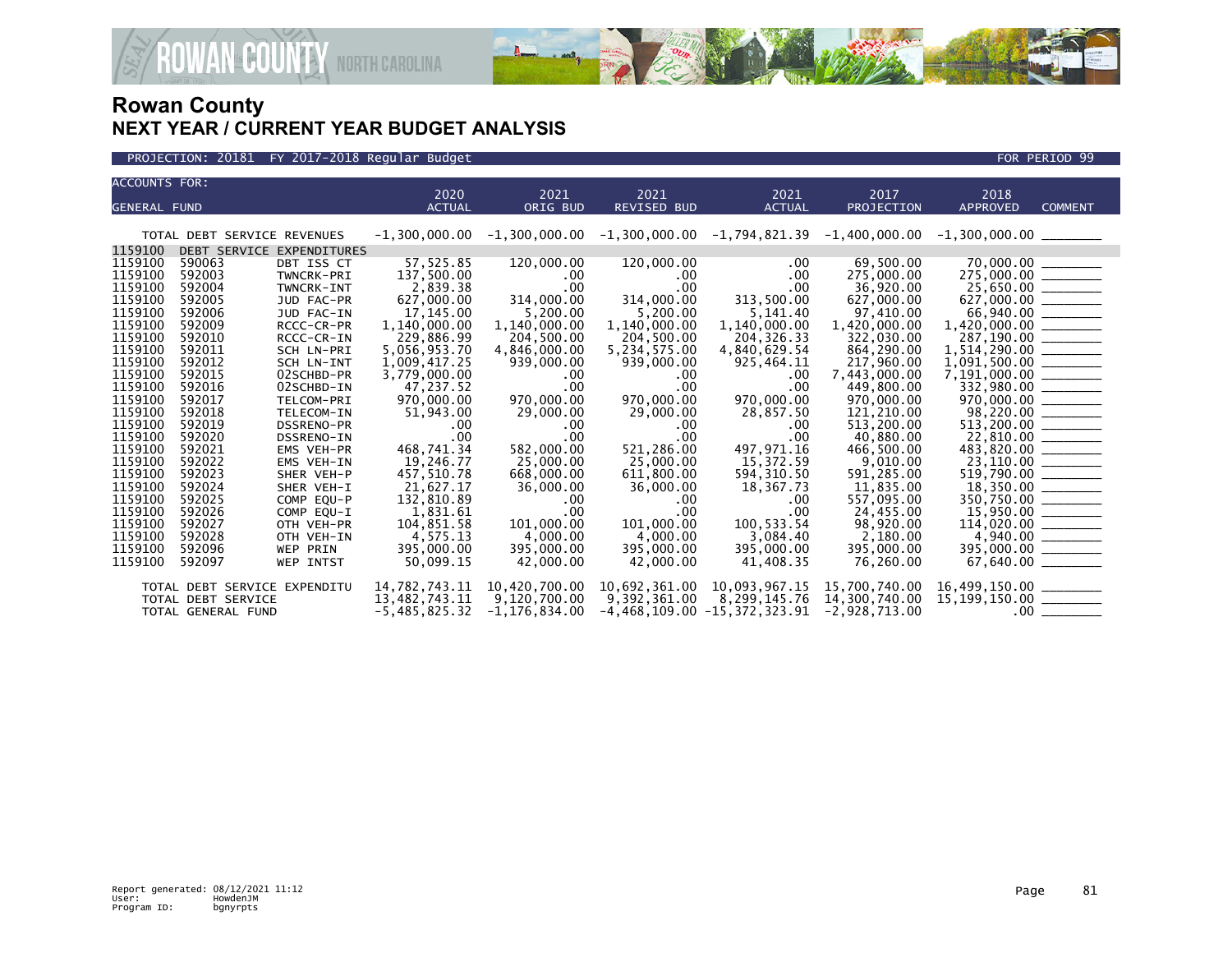

| <b>ACCOUNTS FOR:</b> |                              |                          |                         |                         |                         |                           |                                                        |                                                                                |                |
|----------------------|------------------------------|--------------------------|-------------------------|-------------------------|-------------------------|---------------------------|--------------------------------------------------------|--------------------------------------------------------------------------------|----------------|
|                      |                              |                          | 2020                    | 2021                    | 2021                    | 2021                      | 2017                                                   | 2018                                                                           |                |
|                      | FIRE DISTRICT FUND           |                          | <b>ACTUAL</b>           | ORIG BUD                | <b>REVISED BUD</b>      | <b>ACTUAL</b>             | PROJECTION                                             | <b>APPROVED</b>                                                                | <b>COMMENT</b> |
|                      |                              |                          |                         |                         |                         |                           |                                                        |                                                                                |                |
| 4330                 | <b>EMERGENCY SERVICES</b>    |                          |                         |                         |                         |                           |                                                        |                                                                                |                |
| 2144340              | FIRE DISTRICTS REVENUE       |                          |                         |                         |                         |                           |                                                        |                                                                                |                |
| 2144340              | 411001                       | AV TAX CY                | $-5,894,533.45$         | $-6,007,897.00$         | $-6, 182, 897.00$       | $-6, 110, 735.99$         | $-4,981,408.00$                                        | $-5,091,494.00$                                                                |                |
| 2144340              | 411003                       | AV-NCVTS                 | $-611, 411.87$          | $-625,000.00$           | $-783,000.00$           | $-699, 219.57$            | $-357,017.00$                                          |                                                                                |                |
| 2144340              | 411010                       | ABATE-CY                 | 14,814.73               | 45,000.00               | 45,000.00               | 2,923.08                  | 10,774.00                                              | $15,000.00$<br>40,000.00<br>-28,140.00                                         |                |
| 2144340              | 411015                       | TX DISCONT               | 50,894.92               | 55,000,00               | 55,000.00               | 53,659.87                 | 39,889.00                                              |                                                                                |                |
| 2144340              | 419010                       | INT ON TAX               | $-27,618.28$            | $-35,000.00$            | $-99,000.00$            | $-100, 176.00$            | $-26,909.00$                                           |                                                                                |                |
|                      | TOTAL FIRE DISTRICTS REVENUE |                          | $-6, 467, 853.95$       | -6,567,897.00           | -6,964,897.00           |                           | $-6,853,548.61$ $-5,314,671.00$ $-5,579,284.00$ $\_\_$ |                                                                                |                |
| 2154340              | FIRE DISTRICTS EXPENSES      |                          |                         |                         |                         |                           |                                                        |                                                                                |                |
| 2154340              | 586001                       | FDT-ATWELL               | 534,728.82              | 541, 122.00             | 580, 122.00             | 568,654.91                | 437,348.00                                             | 457, 211.00                                                                    |                |
| 2154340              | 586002                       | FDT-BOSTIA               | 778,607.37              | 781,331.00              | 816, 331.00             | 802.367.96                | 633,829.00                                             | $662,976.00$ $\overline{\hspace{1cm}}$<br>409,870.00 $\overline{\hspace{1cm}}$ |                |
| 2154340<br>2154340   | 586003                       | FDT-CLEVEL               | 499.735.04              | 490,149.00              | 497,149.00              | 487,291.70                | 379,705.00                                             |                                                                                |                |
| 2154340              | 586004<br>586005             | FDT-E GLD                | 106,948.11<br>27,856.97 | 111,538.00<br>28,356.00 | 121,538.00<br>31,356.00 | 118,740.48<br>30,652.20   | 94,303.00<br>23,918.00                                 |                                                                                |                |
| 2154340              | 586006                       | FDT-E LAND<br>FDT-E ROWA | 18,802.07               | 18,932.00               | 23,932.00               | 21,929.62                 | 16,602.00                                              |                                                                                |                |
| 2154340              | 586007                       | FDT-ELLIS                | 146, 146.97             | 148,618.00              | 158,618.00              | 155,492.21                | 129,541.00                                             | $131,844.00$ ________                                                          |                |
| 2154340              | 586008                       | FDT-ENOCHV               | 252,341.58              | 255,955.00              | 271,955.00              | 265,433.90                | 192,760.00                                             |                                                                                |                |
| 2154340              | 586009                       | FDT-FRANKL               | 277,641.36              | 278,393.00              | 296,393.00              | 293,756.65                | 240,089.00                                             | 245,588.00                                                                     |                |
| 2154340              | 586010                       | FDT-LIBERT               | 234,550.44              | 237,593.00              | 264,593.00              | 258,272.91                | 199,908.00                                             | 203,137.00                                                                     |                |
| 2154340              | 586011                       | FDT-LOCKE                | 952,796.82              | 951,038.00              | 995,038.00              | 985,724.57                | 774,250.00                                             |                                                                                |                |
| 2154340              | 586012                       | FDT-MILLER               | 518,786.07              | 529,539.00              | 563,539.00              | 560,984.47                | 489,922.00                                             |                                                                                |                |
| 2154340              | 586013                       | FDT-MT MIT               | 81,726.85               | 84,462.00               | 93,462.00               | 89,819.23                 | 70,393.00                                              |                                                                                |                |
| 2154340              | 586014                       | FDT-POOLE                | 108, 334.88             | 111,508.00              | 124,508.00              | 118,661.46                | 74,804.00                                              |                                                                                |                |
| 2154340              | 586015                       | FDT-RIC/MI               | 7,771.78                | 7,635.00                | 10,135.00               | 7,740.49                  | 6,836.00                                               |                                                                                |                |
| 2154340<br>2154340   | 586016                       | FDT-ROCKWE               | 585,850.18              | 597,635.00              | 637,635.00              | 624, 614.72               | 474,763.00                                             | 496,206.00                                                                     |                |
| 2154340              | 586017<br>586018             | FDT-ROW/IR<br>FDT-SCO IR | 35,018.96<br>74,295.53  | 35,179.00<br>113,032.00 | 37,179.00<br>115,032.00 | 36,557.06<br>115, 192. 18 | 32,281.00<br>66,693.00                                 | 31,761.00                                                                      |                |
| 2154340              | 586019                       | FDT-S ROW                | 4,788.44                | 4,866.00                | 5,866.00                | 5,274.62                  | 4,926.00                                               |                                                                                |                |
| 2154340              | 586020                       | FDT-S SALI               | 490,495.28              | 491,126.00              | 514,626.00              | 510.861.68                | 382,640.00                                             |                                                                                |                |
| 2154340              | 586021                       | FDT-UNION                | 137,201.54              | 138,450.00              | 150,450.00              | 148,807.94                | 115,446.00                                             |                                                                                |                |
| 2154340              | 586022                       | FDT-W ROW                | 280, 243.42             | 286,891.00              | 301,891.00              | 296,490.71                | 224,749.00                                             |                                                                                |                |
| 2154340              | 586023                       | FDT-WOODLE               | 313, 185.47             | 324,549.00              | 353,549.00              | 350,226.94                | 248,965.00                                             | 289,692.00 ________                                                            |                |
|                      | TOTAL FIRE DISTRICTS EXPENSE |                          | 6,467,853.95            | 6,567,897.00            | 6,964,897.00            | 6,853,548.61              | 5, 314, 671.00                                         | 5,579,284.00 _________                                                         |                |
|                      | TOTAL EMERGENCY SERVICES     |                          | .00                     | .00                     | .00                     | $.00 \,$                  | .00                                                    |                                                                                |                |
|                      |                              |                          |                         |                         |                         |                           |                                                        |                                                                                |                |
|                      | TOTAL FIRE DISTRICT FUND     |                          | .00                     | .00                     | .00                     | $.00 \,$                  | .00.                                                   | .00 <sub>1</sub>                                                               |                |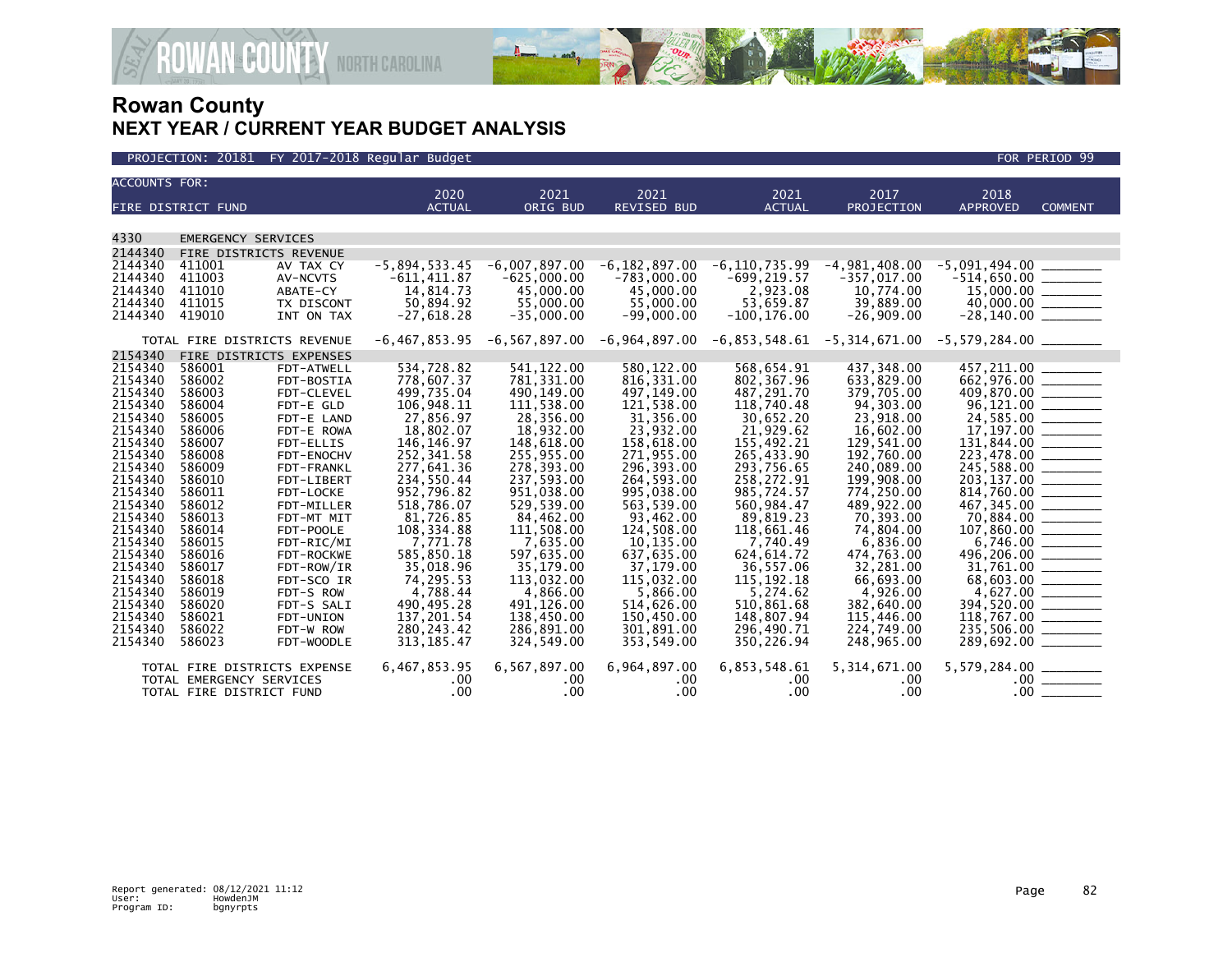

| <b>ACCOUNTS FOR:</b> | EMERGENCY TELEPHONE SYSTEM FD |                               | 2020<br><b>ACTUAL</b>  | 2021<br>ORIG BUD              | 2021<br><b>REVISED BUD</b>    | 2021<br><b>ACTUAL</b>       | 2017<br><b>PROJECTION</b>  | 2018<br><b>APPROVED</b>                                               | <b>COMMENT</b>        |
|----------------------|-------------------------------|-------------------------------|------------------------|-------------------------------|-------------------------------|-----------------------------|----------------------------|-----------------------------------------------------------------------|-----------------------|
|                      |                               |                               |                        |                               |                               |                             |                            |                                                                       |                       |
| 4330                 | <b>EMERGENCY SERVICES</b>     |                               |                        |                               |                               |                             |                            |                                                                       |                       |
| 2244215              |                               | <b>E911 SURCHARGE REVENUE</b> |                        |                               |                               |                             |                            |                                                                       |                       |
| 2244215<br>2244215   | 455005<br>455010              | FINES-FORT<br>E911 ADMIN      | $-653, 197.99$<br>.00. | $.00 \cdot$<br>$-443,628.00$  | $-443,628.00$<br>$.00 \,$     | -443,628.24<br>$.00 \cdot$  | $-428,898.00$<br>$.00 \,$  |                                                                       |                       |
| 2244215<br>2244215   | 461000<br>495010              | INT REV<br>APP FB-RES         | $-33,792.62$<br>.00    | $-20,000.00$<br>$-84, 154.00$ | $-20,000.00$<br>$-97, 154.00$ | $-2,017.24$<br>$.00 \times$ | $-2,000.00$<br>-177,281.00 |                                                                       |                       |
|                      |                               | TOTAL E911 SURCHARGE REVENUE  | $-686,990.61$          | $-547,782.00$                 | $-560,782.00$                 | $-445, 645.48$              | -608,179.00                | $-2,457,746.00$ _________                                             |                       |
| 2254215              |                               | <b>E911 SURCHARGE EXPENSE</b> |                        |                               |                               |                             |                            |                                                                       |                       |
| 2254215<br>2254215   | 533001<br>534030              | <b>CONTR SERV</b>             | 54,803.25              | $.00 \,$                      | $.00 \,$                      | $.00 \,$                    | .00                        | $95,000.00$<br>441,382.00                                             |                       |
| 2254215              | 543015                        | TECH-S&M                      | 198,032.30             | 212,382.00                    | 212,382.00                    | 209,502.71                  | 221,352.00                 |                                                                       |                       |
| 2254215              | 553005                        | R&M-EQUIP<br><b>TELEPHONE</b> | $.00 \,$<br>1,373.40   | 3,000.00<br>2,000.00          | 3,126.00<br>2,000.00          | 3,125.14<br>198.00          | 1,000.00<br>1,400.00       | $7,000.00$<br>1,500.00                                                |                       |
| 2254215              | 553008                        | NG911 TELE                    | 255,769.52             | 273,400.00                    | 273,400.00                    | 83,740.70                   | 248,800.00                 |                                                                       |                       |
| 2254215              | 558000                        | <b>TRAVEL</b>                 | 1,177.56               | 5,000.00                      | 4,874.00                      | 1,023.44                    | 3,000.00                   | $4,000.00$ _________                                                  |                       |
| 2254215              | 559000                        | TRAINING                      | 17,658.00              | 20,000.00                     | 20,000.00                     | 11,496.00                   | 22,500.00                  |                                                                       |                       |
| 2254215              | 561089                        | SOFTWARE L                    | .00                    | $.00 \,$                      | .00                           | .00                         | 3,500.00                   |                                                                       |                       |
| 2254215              | 561095                        | OTH SM EOP                    | 11,064.12              | 17,000.00                     | 30,000.00                     | 19,362.90                   | 3,200.00                   |                                                                       |                       |
| 2254215              | 575000                        | C/A-EQUIP                     | .00                    | $.00 \,$                      | .00                           | .00                         | .00                        |                                                                       |                       |
| 2254215              | 575030                        | $C/A$ -SOFTWA                 | .00                    | $.00 \,$                      | .00.                          | $.00 \,$                    | 3,500.00                   | $\begin{array}{r} 33,400.00 \\ 1,526,910.00 \\ 14,500.00 \end{array}$ |                       |
| 2254215              | 576020                        | $F/A-DP$ EOU                  | .00                    | .00                           | .00                           | $.00 \,$                    | 2,500.00                   | $18,000.00$ ________                                                  |                       |
| 2254215              | 576030                        | $F/A-F\&EQUI$                 | 9,299.45               | 15,000.00                     | 15,000.00                     | 7,103.56                    | 10,000.00                  |                                                                       |                       |
|                      |                               | TOTAL E911 SURCHARGE EXPENSE  | 549,177.60             | 547,782.00                    | 560,782.00                    | 335,552.45                  | 520,752.00                 |                                                                       |                       |
|                      | TOTAL EMERGENCY SERVICES      |                               | $-137,813.01$          | $.00 \,$                      | $.00 \,$                      | $-110,093.03$               | $-87,427.00$               |                                                                       |                       |
|                      |                               | TOTAL EMERGENCY TELEPHONE SY  | $-137,813.01$          | $.00 \,$                      | .00                           | $-110,093.03$               | -87,427.00                 |                                                                       | $.00$ $\qquad \qquad$ |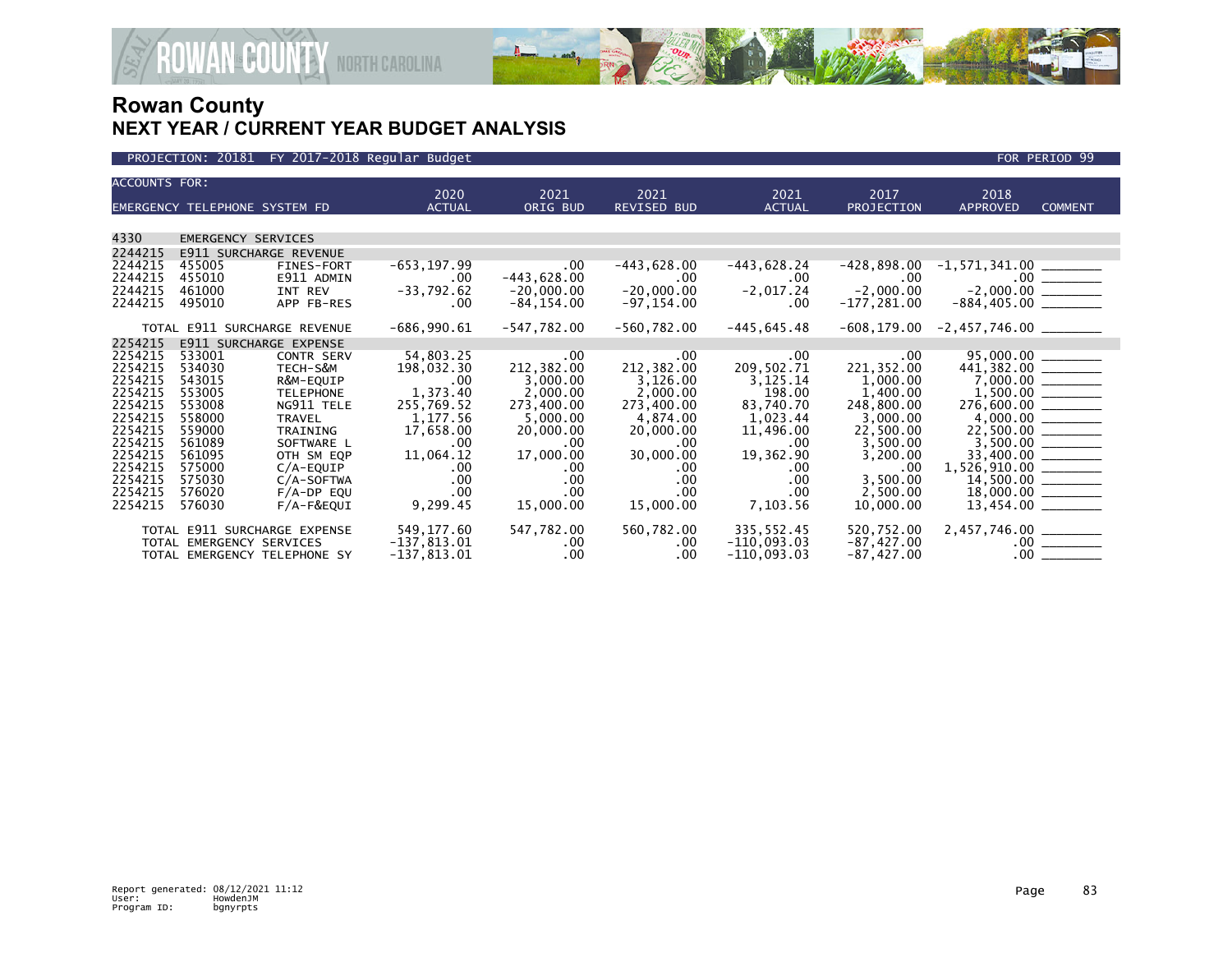

| <b>ACCOUNTS FOR:</b> |                                                                    |                                        |                                 |                                |                                                                 |                                 |            |                                                                                                                                                    |  |
|----------------------|--------------------------------------------------------------------|----------------------------------------|---------------------------------|--------------------------------|-----------------------------------------------------------------|---------------------------------|------------|----------------------------------------------------------------------------------------------------------------------------------------------------|--|
|                      |                                                                    |                                        | 2020                            | 2021                           | 2021                                                            | 2021                            | 2017       | 2018                                                                                                                                               |  |
|                      | COMMUNITY DEVELOPMENT FUND                                         |                                        | <b>ACTUAL</b>                   | ORIG BUD                       | <b>REVISED BUD</b>                                              | <b>ACTUAL</b>                   | PROJECTION | <b>APPROVED</b><br><b>COMMENT</b>                                                                                                                  |  |
|                      |                                                                    |                                        |                                 |                                |                                                                 |                                 |            |                                                                                                                                                    |  |
| 4850                 | COMMUNITY DEVELOPMENT                                              |                                        |                                 |                                |                                                                 |                                 |            |                                                                                                                                                    |  |
|                      |                                                                    | 23448501 COMMTY DEVLP FEDERAL REVENUE  |                                 |                                |                                                                 |                                 |            |                                                                                                                                                    |  |
|                      | 23448501 431010 10301 HOME PROG                                    |                                        | .00.                            | .00                            | .00.                                                            | $-124, 383.55$                  | .00.       |                                                                                                                                                    |  |
|                      | 23448501 431010 10311 HOME PROG<br>23448501 431010 10314 HOME PROG |                                        | $-185, 460.00$<br>$-145,883.00$ | $-185,460.00$<br>$-145,883.00$ | $-185,460.00$<br>$-145,883.00$                                  | $-185,460.00$                   | .00        |                                                                                                                                                    |  |
|                      | 23448501 431010 10315 HOME PROG                                    |                                        | $-174, 713.27$                  | $-174, 713.00$                 | $-174, 713.00$                                                  | $-145,883.00$<br>$-174, 713.27$ | .00<br>.00 |                                                                                                                                                    |  |
|                      | 23448501 431010 10316 HOME PROG                                    |                                        | $-142,796.00$                   | $-142,796.00$                  | $-142,796.00$                                                   | $-142,796.00$                   | .00        |                                                                                                                                                    |  |
|                      |                                                                    |                                        |                                 |                                |                                                                 |                                 |            |                                                                                                                                                    |  |
|                      | TOTAL COMMTY DEVLP FEDERAL R                                       |                                        | $-648, 852.27$                  | $-648, 852.00$                 | $-648, 852.00$                                                  | $-773, 235.82$                  | .00.       | $.00$ $\qquad$                                                                                                                                     |  |
|                      |                                                                    | 23448504 COMMTY DEVLP STATE REVENUE    |                                 |                                |                                                                 |                                 |            |                                                                                                                                                    |  |
|                      | 23448504 431012 10411 CDBG REV                                     |                                        | $-387,608.69$                   | $-400,000.00$                  | $-400.000.00$                                                   | $-387,608.69$                   | .00.       |                                                                                                                                                    |  |
|                      | 23448504 431012 10412 CDBG REV                                     |                                        | $-750,000.00$                   | $-750,000.00$                  | $-750,000.00$                                                   | $-750,000.00$                   | .00        |                                                                                                                                                    |  |
|                      | 23448504 431012 10413 CDBG REV                                     |                                        | $-896, 329.25$                  | $-1,000,000.00$                | $-1,000,000.00$                                                 | $-896, 329.25$                  | .00        |                                                                                                                                                    |  |
| 23448504 431013      |                                                                    | CDBG-ED                                | $-41,404.65$                    | $.00 \,$                       | $-180,935.00$                                                   | $-41,404.65$                    | .00        |                                                                                                                                                    |  |
|                      | 23448504 431014 10530 OTHR GRNT                                    |                                        | $-583,000.00$                   | $-583,000.00$                  | $-583,000.00$                                                   | $-583,000.00$                   | .00        |                                                                                                                                                    |  |
|                      | 23448504 431014 10540 OTHR GRNT                                    |                                        | $-585,624.41$                   | $-1, 133, 000.00$              | $-1, 133, 000.00$                                               | $-585,624.41$                   | .00        |                                                                                                                                                    |  |
| 23448504 491101      |                                                                    | <b>TRS FR 101</b>                      | $-112, 220.50$                  | .00                            | $-145,789.00$                                                   | $-112, 220.50$                  | .00.       |                                                                                                                                                    |  |
|                      | TOTAL COMMTY DEVLP STATE REV                                       |                                        |                                 |                                | $-3,356,187.50$ $-3,866,000.00$ $-4,192,724.00$ $-3,356,187.50$ |                                 | .00        |                                                                                                                                                    |  |
|                      |                                                                    | 23548501 COMMTY DEVLP FEDERAL EXPENSES |                                 |                                |                                                                 |                                 |            |                                                                                                                                                    |  |
|                      | 23548501 590025 10312 ADMIN COST                                   |                                        | 10,498.00                       | 10,498.00                      | 10,498.00                                                       | 10,498.00                       | .00        |                                                                                                                                                    |  |
|                      | 23548501 590025 10314 ADMIN COST                                   |                                        | 8,258.00                        | 8,258.00                       | 8,258.00                                                        | 8,258.00                        | .00        |                                                                                                                                                    |  |
|                      | 23548501 590025 10315 ADMIN COST                                   |                                        | 9,889.00                        | 9,889.00                       | 9,889.00                                                        | 9,889.00                        | .00        |                                                                                                                                                    |  |
|                      | 23548501 590025 10405 ADMIN COST                                   |                                        | 8.082.00                        | 8,082.00                       | 8.082.00                                                        | 8.082.00                        | .00        |                                                                                                                                                    |  |
|                      | 23548501 590030 10312 REHAB COST                                   |                                        | 174,962.00                      | 174,962.00                     | 174,962.00                                                      | 174,962.00                      | .00        |                                                                                                                                                    |  |
|                      | 23548501 590030 10314 REHAB COST                                   |                                        | 137,625.00                      | 137,625.00                     | 137,625.00                                                      | 137,625.00                      | .00        |                                                                                                                                                    |  |
|                      | 23548501 590030 10405 REHAB COST                                   |                                        | 134,714.00                      | 134,714.00                     | 134,714.00                                                      | 134,714.00                      | .00        | .00                                                                                                                                                |  |
|                      | TOTAL COMMTY DEVLP FEDERAL E                                       |                                        | 484,028.00                      | 484,028.00                     | 484,028.00                                                      | 484,028.00                      | .00        | $.00$ $\qquad$                                                                                                                                     |  |
|                      |                                                                    | 23548504 COMMTY DEVLP STATE EXPENSES   |                                 |                                |                                                                 |                                 |            |                                                                                                                                                    |  |
|                      | 23548504 590025 10411 ADMIN COST                                   |                                        | 38,287.00                       | 40,000.00                      | 40,000.00                                                       | 38,287.00                       | .00.       |                                                                                                                                                    |  |
|                      | 23548504 590030 10315 REHAB COST                                   |                                        | 164,824.27                      | 164,824.00                     | 164,824.00                                                      | 164,824.27                      | .00        |                                                                                                                                                    |  |
|                      | 23548504 590030 10411 REHAB COST                                   |                                        | 349, 321.69                     | 360,000.00                     | 360,000.00                                                      | 349, 321.69                     | .00        |                                                                                                                                                    |  |
|                      | 23548504 590031 10540 INRSTRTR                                     |                                        | 585,624.41                      | 1,133,000.00                   | 1,133,000.00                                                    | 585,624.41                      | .00        |                                                                                                                                                    |  |
|                      | 23548504 590032 10413 RD CNST                                      |                                        | 896, 329.25                     | 1,000,000.00                   | 1,000,000.00                                                    | 896, 329. 25                    | .00        | $\begin{array}{c c} 0.0 & \overline{\hspace{1.5cm}} \\ 0.00 & \overline{\hspace{1.5cm}} \\ 0.00 & \overline{\hspace{1.5cm}} \\ \hline \end{array}$ |  |
|                      | 23548504 590032 10530 RD CNST                                      |                                        | 583,000.00                      | 583,000.00                     | 583,000.00                                                      | 583,000.00                      | .00        |                                                                                                                                                    |  |
| 23548504 590036      | 23548504 590034 10413 OTHR COST                                    |                                        | 750,000.00                      | 750,000.00                     | 750,000.00                                                      | 750,000.00                      | .00        | $.00\,$                                                                                                                                            |  |
|                      |                                                                    | CDBG-ED                                | 50.504.65                       | .00                            | 190,035.00                                                      | 50.504.65                       | $.00 \,$   | $.00 \,$                                                                                                                                           |  |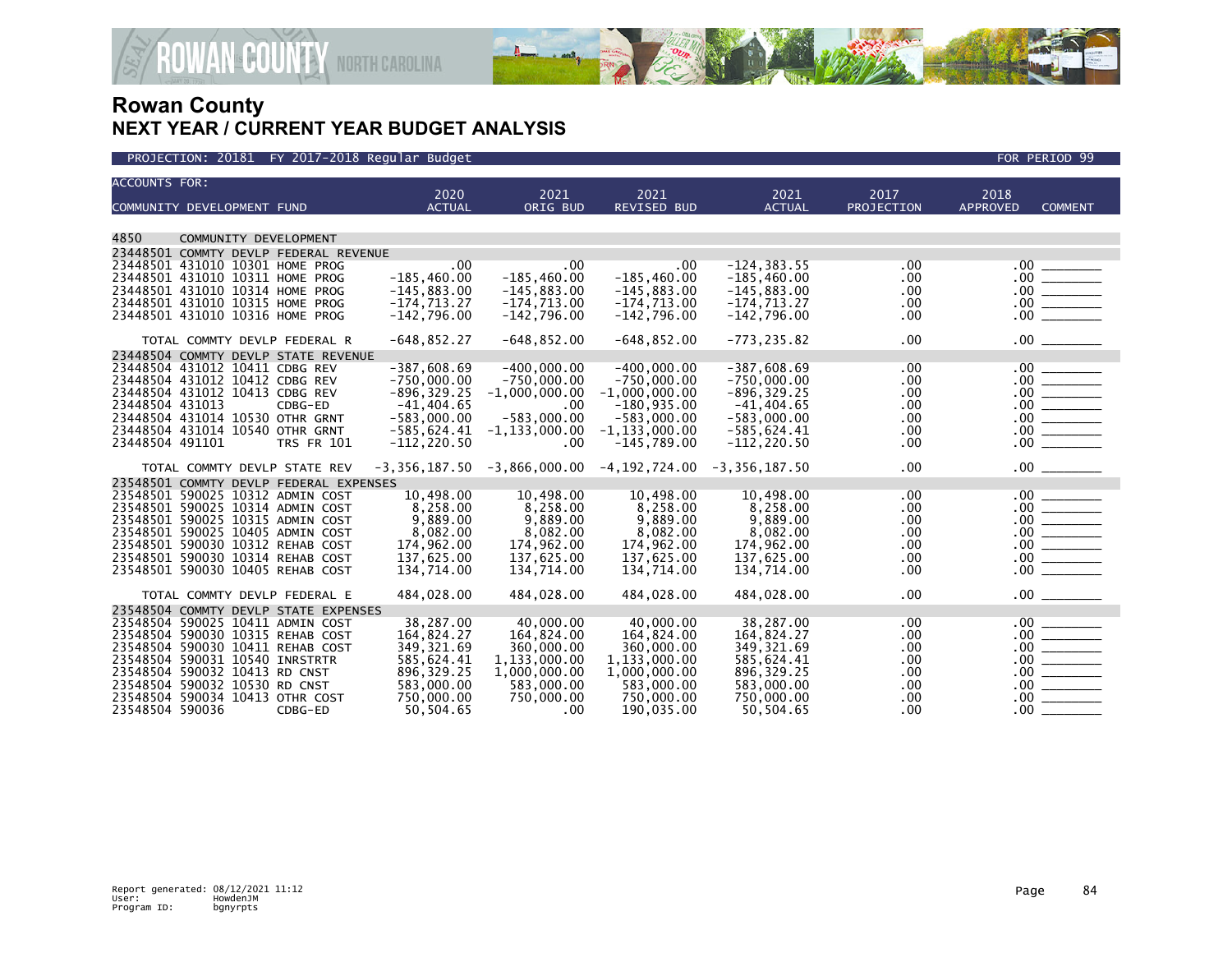

| ACCOUNTS FOR:                |                |              |                    |               |            |                            |  |
|------------------------------|----------------|--------------|--------------------|---------------|------------|----------------------------|--|
|                              | 2020           | 2021         | 2021               | 2021          | 2017       | 2018                       |  |
| COMMUNITY DEVELOPMENT FUND   | <b>ACTUAL</b>  | ORIG BUD     | <b>REVISED BUD</b> | <b>ACTUAL</b> | PROJECTION | <b>COMMENT</b><br>APPROVED |  |
|                              |                |              |                    |               |            |                            |  |
| TOTAL COMMTY DEVLP STATE EXP | 3.417.891.27   | 4.030.824.00 | 4.220.859.00       | 3.417.891.27  | .00        |                            |  |
| TOTAL COMMUNITY DEVELOPMENT  | $-103.120.50$  | . 00         | $-136.689.00$      | $-227.504.05$ | .00        | .00                        |  |
| TOTAL COMMUNITY DEVELOPMENT  | $-103, 120.50$ | .00          | $-136.689.00$      | $-227.504.05$ | .00        |                            |  |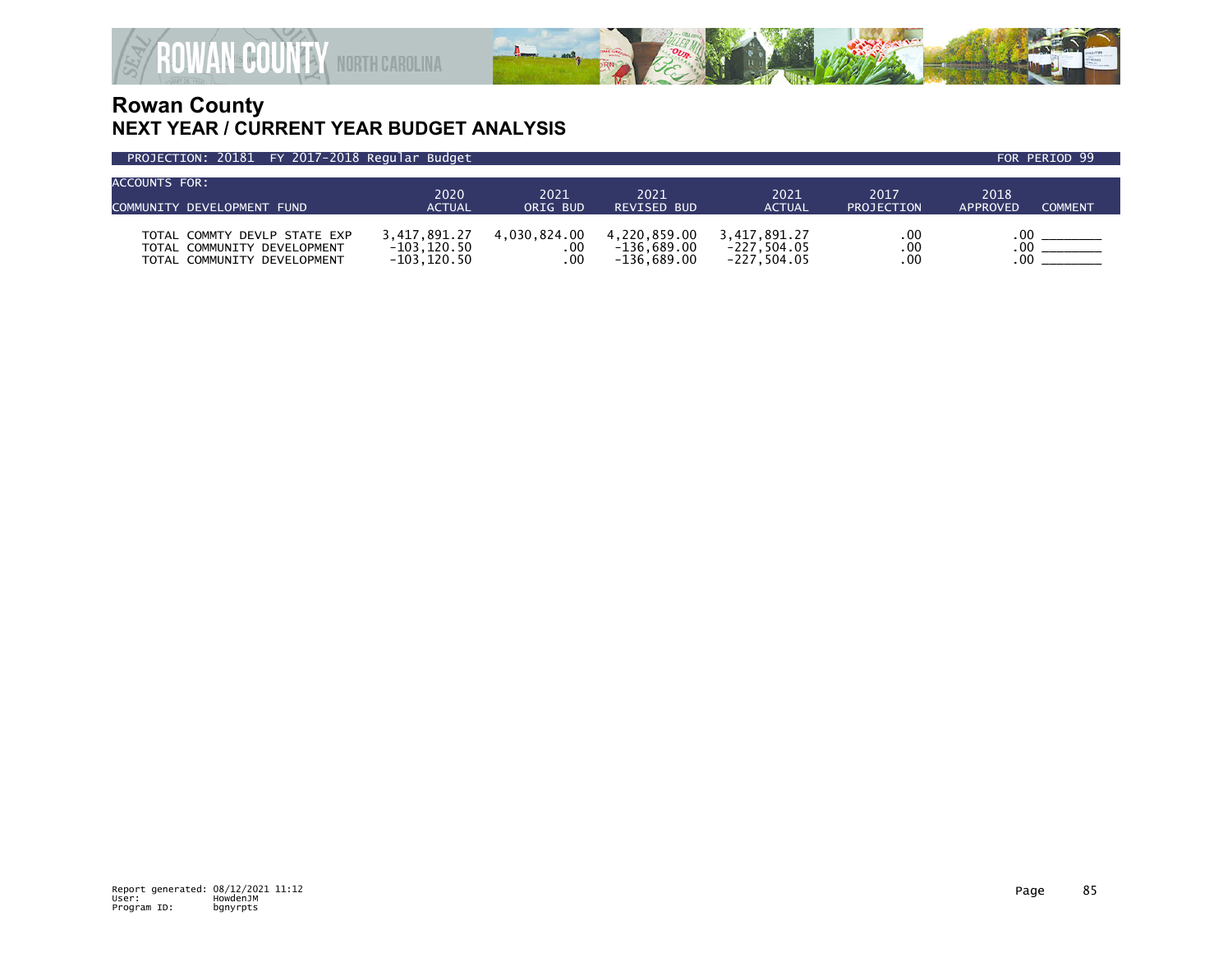

| <b>ACCOUNTS FOR:</b>                                                                                       |                                                                                                  |                                                                                                                                              | 2020                                                                                                          | 2021                                                                                                            | 2021                                                                                                            | 2021                                                                                                       | 2017                                                                                                              | 2018                                                                                                                                                                                                                                                                                                                                                           |                |
|------------------------------------------------------------------------------------------------------------|--------------------------------------------------------------------------------------------------|----------------------------------------------------------------------------------------------------------------------------------------------|---------------------------------------------------------------------------------------------------------------|-----------------------------------------------------------------------------------------------------------------|-----------------------------------------------------------------------------------------------------------------|------------------------------------------------------------------------------------------------------------|-------------------------------------------------------------------------------------------------------------------|----------------------------------------------------------------------------------------------------------------------------------------------------------------------------------------------------------------------------------------------------------------------------------------------------------------------------------------------------------------|----------------|
|                                                                                                            | RISK MANAGEMENT FUND                                                                             |                                                                                                                                              | <b>ACTUAL</b>                                                                                                 | ORIG BUD                                                                                                        | <b>REVISED BUD</b>                                                                                              | <b>ACTUAL</b>                                                                                              | PROJECTION                                                                                                        | <b>APPROVED</b>                                                                                                                                                                                                                                                                                                                                                | <b>COMMENT</b> |
| 6000                                                                                                       | RISK MANAGEMENT                                                                                  |                                                                                                                                              |                                                                                                               |                                                                                                                 |                                                                                                                 |                                                                                                            |                                                                                                                   |                                                                                                                                                                                                                                                                                                                                                                |                |
| 5146010                                                                                                    | RISK MNGMT P&PL REVENUES                                                                         |                                                                                                                                              |                                                                                                               |                                                                                                                 |                                                                                                                 |                                                                                                            |                                                                                                                   |                                                                                                                                                                                                                                                                                                                                                                |                |
| 5146010<br>5146010<br>5146010<br>5146010                                                                   | 461000<br>489030<br>491101<br>495000                                                             | INT REV<br>INS SETMNT<br><b>TRS FR 101</b><br>APP FB-UNR                                                                                     | .00<br>$-93,742.63$<br>$-480,000.00$<br>.00                                                                   | .00<br>$.00 \,$<br>$-480,000.00$<br>$-292,800.00$                                                               | .00<br>.00<br>$-480,000.00$<br>$-292,800.00$                                                                    | .00<br>$-97, 148.94$<br>$-480,000.00$<br>.00                                                               | $-10.000.00$<br>$.00 \,$<br>$-475,000.00$<br>$-50,000.00$                                                         | $-15,000.00$<br>$-525,000.00$ _________<br>$-10,000.00$ ________                                                                                                                                                                                                                                                                                               |                |
|                                                                                                            | TOTAL RISK MNGMT P&PL REVENU                                                                     |                                                                                                                                              | $-573,742.63$                                                                                                 | $-772,800.00$                                                                                                   | $-772,800.00$                                                                                                   | $-577, 148.94$                                                                                             | $-535.000.00$                                                                                                     | $-550,000.00$ _________                                                                                                                                                                                                                                                                                                                                        |                |
| 5146020                                                                                                    | RISK MNGMT WRKRS COMP REV                                                                        |                                                                                                                                              |                                                                                                               |                                                                                                                 |                                                                                                                 |                                                                                                            |                                                                                                                   |                                                                                                                                                                                                                                                                                                                                                                |                |
| 5146020<br>5146020                                                                                         | 441080<br>461000                                                                                 | <b>WC CHARGES</b><br>INT REV                                                                                                                 | $-581, 362.41$<br>.00                                                                                         | $-560,000.00$<br>$.00 \,$                                                                                       | $-560,000.00$<br>.00                                                                                            | -579,129.62<br>.00                                                                                         | $-650,000.00$<br>$-10,000.00$                                                                                     | $-650,000.00$ _________<br>-15,000.00 ________                                                                                                                                                                                                                                                                                                                 |                |
|                                                                                                            | TOTAL RISK MNGMT WRKRS COMP                                                                      |                                                                                                                                              | $-581, 362.41$                                                                                                | $-560,000.00$                                                                                                   | $-560,000.00$                                                                                                   | $-579, 129.62$                                                                                             | $-660,000.00$                                                                                                     |                                                                                                                                                                                                                                                                                                                                                                |                |
| 5156000                                                                                                    | RISK MHGMT ADMIN EXPENSES                                                                        |                                                                                                                                              |                                                                                                               |                                                                                                                 |                                                                                                                 |                                                                                                            |                                                                                                                   |                                                                                                                                                                                                                                                                                                                                                                |                |
| 5156000<br>5156000<br>5156000<br>5156000<br>5156000<br>5156000<br>5156000<br>5156000<br>5156000<br>5156000 | 510005<br>520005<br>520010<br>520015<br>520020<br>520025<br>520030<br>552030<br>553005<br>558000 | SAL-REG<br>HLTH INSUR<br>MEDI TAX<br><b>RETIREMENT</b><br>SS TAX<br>WKER COMP<br>401K CONTR<br>$INS-WC$<br><b>TELEPHONE</b><br><b>TRAVEL</b> | 56,642.84<br>10,091.00<br>783.54<br>5,150.62<br>3,350.60<br>454.85<br>1,704.62<br>139,345.00<br>643.74<br>.00 | 57,511.00<br>9,960.00<br>811.00<br>5,872.00<br>3,468.00<br>547.00<br>1.726.00<br>150,000.00<br>900.00<br>600.00 | 57,511.00<br>9,960.00<br>811.00<br>5,872.00<br>3,468.00<br>547.00<br>1.726.00<br>150,000.00<br>900.00<br>200.00 | 35,243.25<br>4,459.00<br>500.09<br>3,598.34<br>2,138.33<br>282.20<br>559.94<br>125,233.00<br>590.61<br>.00 | 52,097.00<br>8,580.00<br>755.00<br>3,824.00<br>3,230.00<br>834.00<br>1,563.00<br>135,000.00<br>700.00<br>1,500.00 |                                                                                                                                                                                                                                                                                                                                                                | 700.00         |
| 5156000<br>5156000<br>5156000<br>5156000                                                                   | 559000<br>561005<br>561015<br>561095                                                             | <b>TRAINING</b><br>OFFICE SUP<br>EDU SUPPLY<br>SMALL EQ                                                                                      | .00<br>.00<br>.00<br>.00                                                                                      | 600.00<br>300.00<br>200.00<br>500.00                                                                            | 200.00<br>100.00<br>$.00 \cdot$<br>1,700.00                                                                     | .00<br>.00<br>.00<br>911.73                                                                                | 500.00<br>300.00<br>200.00<br>500.00                                                                              |                                                                                                                                                                                                                                                                                                                                                                |                |
|                                                                                                            | TOTAL RISK MHGMT ADMIN EXPEN                                                                     |                                                                                                                                              | 218, 166.81                                                                                                   | 232,995.00                                                                                                      | 232,995.00                                                                                                      | 173,516.49                                                                                                 | 209,583.00                                                                                                        | 212,330.00                                                                                                                                                                                                                                                                                                                                                     |                |
| 5156010<br>5156010<br>5156010<br>5156010                                                                   | RISK MNGMT P&PL EXPENSES<br>552010<br>590003<br>590007                                           | INS-P&PL<br><b>CLAIMS EXP</b><br>PROC COSTS                                                                                                  | 309,290.00<br>358,737.29<br>62,871.00                                                                         | 330,000.00<br>350,000.00<br>70,000.00                                                                           | 330,000.00<br>350,000,00<br>70,000.00                                                                           | 273,054.00<br>286,914.01<br>70,000.00                                                                      | 320,000.00<br>152,500.00<br>62,500.00                                                                             | $\begin{array}{r} 325,000.00 \ \rule{0mm}{1.1mm} \rule{0mm}{2.2mm} \\ 160,000.00 \ \rule{0mm}{2.2mm} \\ \rule{0mm}{3.2mm} 65,000.00 \ \rule{0mm}{2.2mm} \rule{0mm}{2.2mm} \rule{0mm}{2.2mm} \rule{0mm}{2.2mm} \rule{0mm}{2.2mm} \rule{0mm}{2.2mm} \rule{0mm}{2.2mm} \rule{0mm}{2.2mm} \rule{0mm}{2.2mm} \rule{0mm}{2.2mm} \rule{0mm}{2.2mm} \rule{0mm}{2.2mm}$ |                |
|                                                                                                            | TOTAL RISK MNGMT P&PL EXPENS                                                                     |                                                                                                                                              | 730,898.29                                                                                                    | 750,000.00                                                                                                      | 750,000.00                                                                                                      | 629,968.01                                                                                                 | 535,000.00                                                                                                        | 550,000.00 _______                                                                                                                                                                                                                                                                                                                                             |                |
| 5156020<br>5156020                                                                                         | RISK MNGMT WRKRS COMP EXP<br>590003                                                              | <b>CLAIMS EXP</b>                                                                                                                            | 474,507.83                                                                                                    | 350,000.00                                                                                                      | 350,000.00                                                                                                      | 239,321.02                                                                                                 | 449,246.00                                                                                                        | 401,770.00                                                                                                                                                                                                                                                                                                                                                     |                |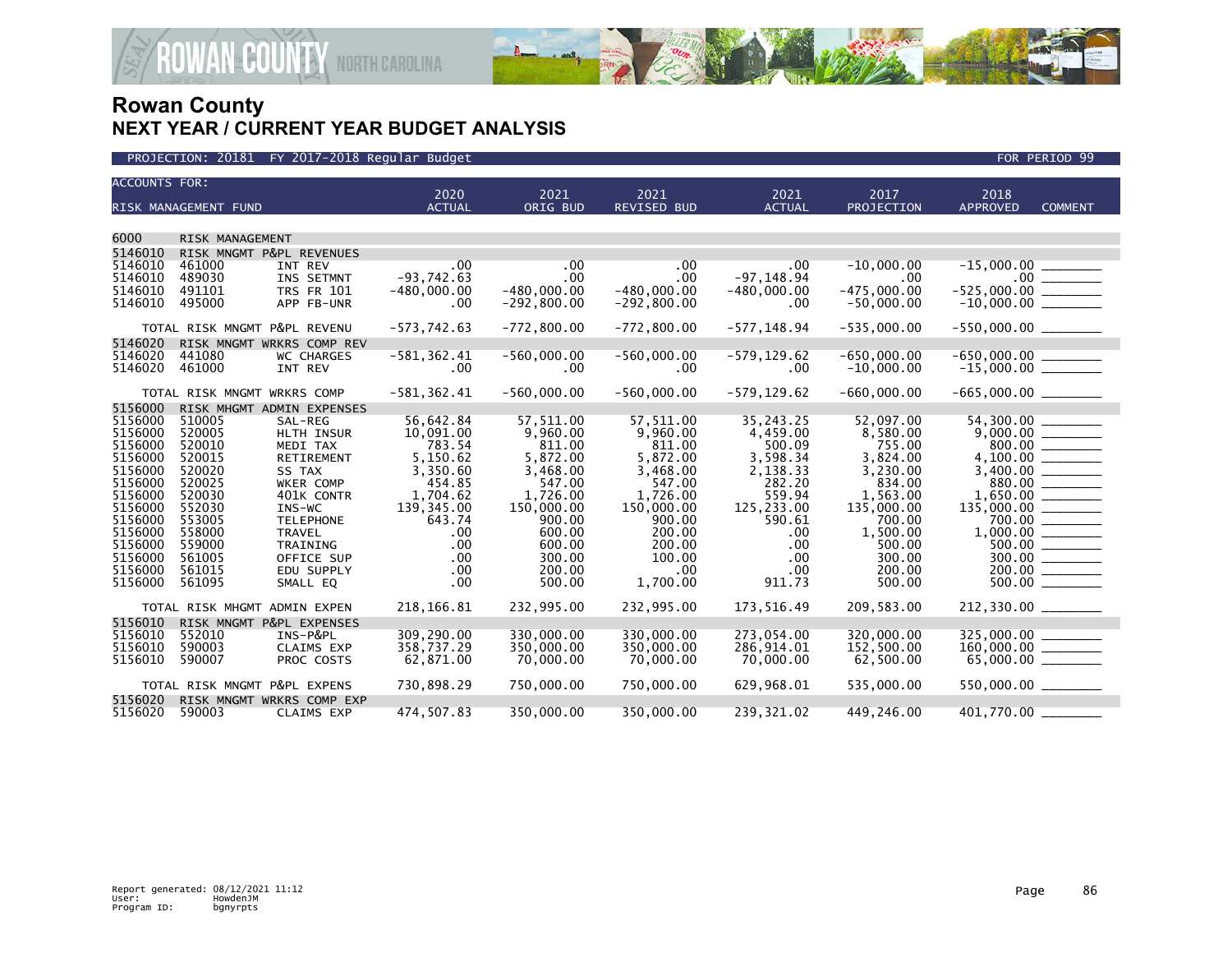

| <b>ACCOUNTS FOR:</b><br>RISK MANAGEMENT FUND                                       |                          | 2020<br><b>ACTUAL</b>                  | 2021<br>ORIG BUD                     | 2021<br><b>REVISED BUD</b>           | 2021<br><b>ACTUAL</b>                  | 2017<br><b>PROJECTION</b>            | 2018<br><b>COMMENT</b><br>APPROVED   |
|------------------------------------------------------------------------------------|--------------------------|----------------------------------------|--------------------------------------|--------------------------------------|----------------------------------------|--------------------------------------|--------------------------------------|
| 590006<br>5156020<br>5156020<br>590007                                             | INDIRCT CO<br>PROC COSTS | 11.546.00<br>44.908.00                 | 9.305.00<br>50,000,00                | 9.305.00<br>50.000.00                | 9.305.00<br>50.000.00                  | 11.171.00<br>40,000.00               | 8.900.00<br>$42,000.00$ ________     |
| TOTAL RISK MNGMT WRKRS COMP<br>TOTAL RISK MANAGEMENT<br>TOTAL RISK MANAGEMENT FUND |                          | 530.961.83<br>324.921.89<br>324.921.89 | 409.305.00<br>59.500.00<br>59.500.00 | 409.305.00<br>59,500.00<br>59.500.00 | 298.626.02<br>-54,168.04<br>-54.168.04 | 500.417.00<br>50,000.00<br>50,000.00 | 452,670.00 _______<br>$.00\,$<br>.00 |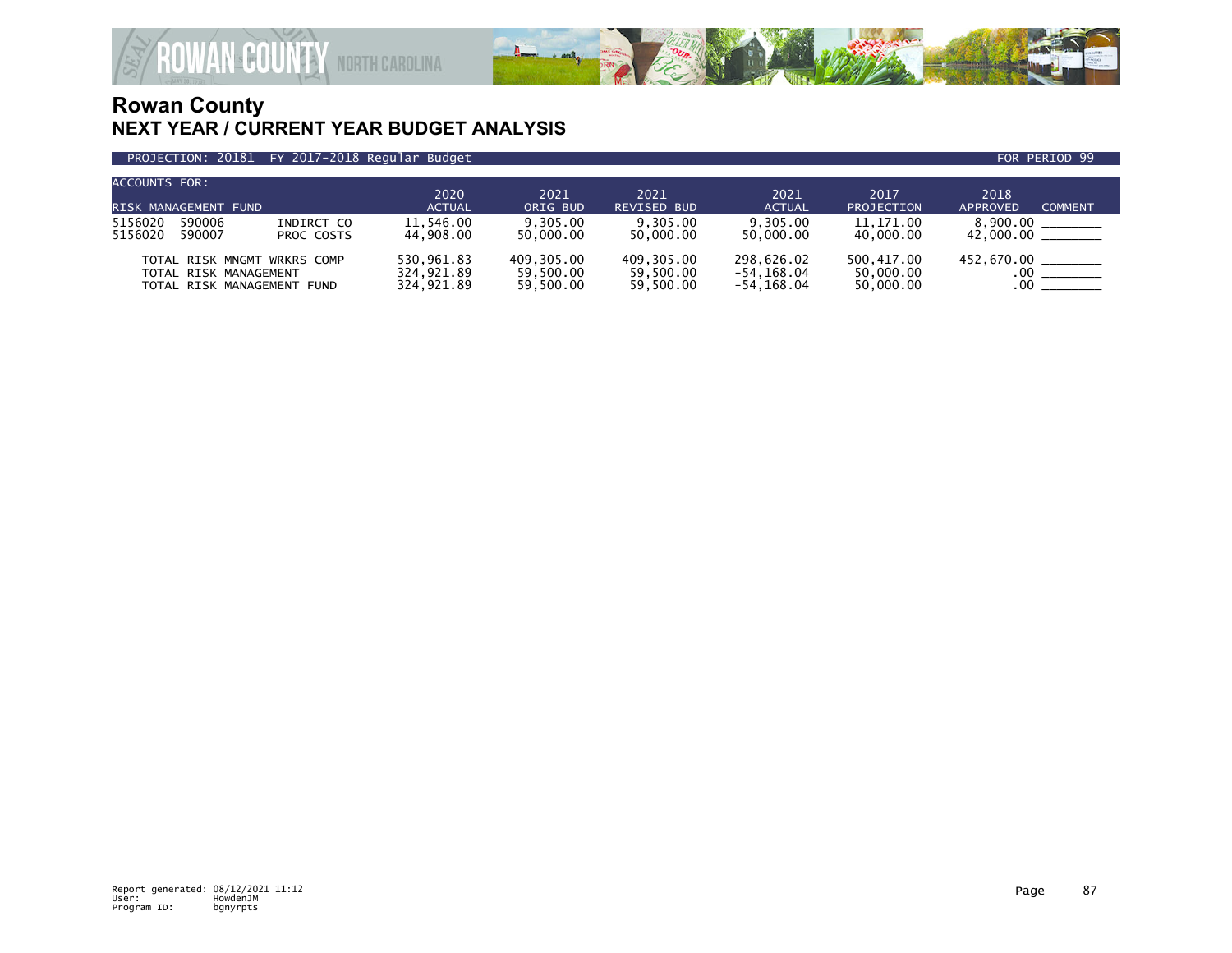

| <b>ACCOUNTS FOR:</b> |                              |                                |                              |                             |                             |                             |                          |                            |                                 |
|----------------------|------------------------------|--------------------------------|------------------------------|-----------------------------|-----------------------------|-----------------------------|--------------------------|----------------------------|---------------------------------|
| <b>LANDFILL FUND</b> |                              |                                | 2020<br><b>ACTUAL</b>        | 2021<br>ORIG BUD            | 2021<br><b>REVISED BUD</b>  | 2021<br><b>ACTUAL</b>       | 2017<br>PROJECTION       | 2018<br><b>APPROVED</b>    | <b>COMMENT</b>                  |
|                      |                              |                                |                              |                             |                             |                             |                          |                            |                                 |
| 4700                 | LANDFILL                     |                                |                              |                             |                             |                             |                          |                            |                                 |
| 6144705              |                              | ENVIRONMENT MNGT REVENUES      |                              |                             |                             |                             |                          |                            |                                 |
| 6144705              | 420020                       | <b>BUILD REMB</b>              | .00.                         | .00                         | .00                         | .00.                        | $-2.400.00$              |                            |                                 |
| 6144705              | 453046                       | ERO CTL FE                     | $-6, 300.00$                 | .00.                        | .00                         | $-1,600.00$                 | $-5,500.00$              | $-2,400.00$<br>$-5,500.00$ |                                 |
|                      |                              |                                |                              |                             |                             |                             |                          |                            |                                 |
|                      | TOTAL ENVIRONMENT MNGT REVEN |                                | $-6,300.00$                  | .00                         | .00                         | $-1,600.00$                 | $-7.900.00$              |                            |                                 |
| 6144710              | SANITATION REVENUES          |                                |                              |                             |                             |                             |                          |                            |                                 |
| 6144710              | 444034                       | SITE FEES                      | $-232, 330.15$               | $-170,000.00$               | $-170,000.00$               | $-339,031.02$               | $-160,000.00$            | $-160,000.00$ ________     |                                 |
|                      |                              |                                |                              |                             |                             |                             |                          |                            |                                 |
|                      | TOTAL SANITATION REVENUES    |                                | $-232, 330.15$               | $-170,000.00$               | $-170,000.00$               | $-339,031.02$               | $-160,000.00$            | $-160,000.00$ ________     |                                 |
| 6144720              | LANDFILL OPER REVENUES       |                                |                              |                             |                             |                             |                          |                            |                                 |
| 6144720              | 416060                       | SW DISP TX                     | $-296,802.44$                | $-310,000.00$               | $-310,000.00$               | $-351,908.34$               | $-275,000.00$            | $-275,000.00$              |                                 |
| 6144720              | 434006                       | SG-SW TX                       | $-74, 137.91$                | $-70,000.00$                | $-70,000.00$                | $-56, 152.62$               | $-60.000.00$             |                            |                                 |
| 6144720              | 444031                       | LF CASH RE                     | $-721,856.92$                | $-600,000.00$               | $-600,000.00$               | $-836,682.05$               | $-420,000.00$            | $-430,000.00$ ________     |                                 |
| 6144720              | 444032                       | LF CHARGES                     | $-4,460,208.80$              | $-4.300.000.00$             | $-4, 300, 000.00$           | $-4,992,363.97$             | $-4,000,000.00$          |                            |                                 |
| 6144720              | 444033                       | LF LATE FE                     | $-2,735.85$                  | .00                         | .00                         | $-2,753.83$                 | .00                      |                            | $\frac{1}{100}$ $\frac{1}{100}$ |
| 6144720              | 461000                       | INT REV                        | $-577, 498.59$               | $-325.000.00$               | $-325.000.00$               | $-90,978.29$                | $-80.000.00$             | $-90.000.00$               |                                 |
| 6144720              | 495000                       | APP FB-UNR                     | $.00 \times$                 | $-3,554,166.00$             | $-4, 352, 166.00$           | .00                         | $-1,980,431.00$          |                            |                                 |
|                      | TOTAL LANDFILL OPER REVENUES |                                | $-6, 133, 240.51$            | -9,159,166.00               | $-9,957,166.00$             | $-6,330,839.10$             | -6,815,431.00            | -6,149,454.00 ________     |                                 |
|                      |                              |                                |                              |                             |                             |                             |                          |                            |                                 |
| 6144730              | RECYCLING OPER REVENUES      |                                |                              |                             |                             |                             |                          |                            |                                 |
| 6144730<br>6144730   | 435031                       | TIRE DIS-R                     | $-192,831.76$                | $-200,000.00$               | $-200,000.00$               | $-149.274.22$               | $-170.000.00$            |                            |                                 |
| 6144730              | 435032<br>435034             | WH GOODS                       | $-47, 240.36$                | $-55.000.00$                | $-55.000.00$                | $-55,934.78$                | $-44,000.00$             |                            |                                 |
| 6144730              | 444041                       | E-WASTE MG<br><b>RECYCLING</b> | $-8, 264.88$<br>$-38,786.69$ | $-8,000.00$<br>$-20,000.00$ | $-8,000.00$<br>$-20,000.00$ | $-3,595.27$<br>$-72,745.39$ | $.00 \,$<br>$-75,000.00$ |                            |                                 |
| 6144730              | 495010                       | APP FB-RES                     | .00                          | .00.                        | $-56,054.00$                | .00.                        | $-15,665.00$             |                            |                                 |
|                      |                              |                                |                              |                             |                             |                             |                          |                            |                                 |
|                      | TOTAL RECYCLING OPER REVENUE |                                | $-287, 123.69$               | $-283,000.00$               | $-339,054.00$               | $-281.549.66$               | $-304.665.00$            | $-281,910.00$ ________     |                                 |
| 6154705              |                              | ENVIRONMENT MNGT EXPENSES      |                              |                             |                             |                             |                          |                            |                                 |
| 6154705              | 510005                       | SAL-REG                        | 188,939.27                   | 193,737.00                  | 193,737.00                  | 115,398.46                  | 150,800.00               | 138,345.00                 |                                 |
| 6154705              | 520005                       | HLTH INSUR                     | 30,273.00                    | 29,880.00                   | 23,880.00                   | 22,295.00                   | 17,160.00                | $18,000.00$ _______        |                                 |
| 6154705              | 520008                       | RETIRE HI                      | 22,411.00                    | 9.960.00                    | .00                         | .00                         | 8,580.00                 |                            |                                 |
| 6154705              | 520010                       | MEDI TAX                       | 2.607.73                     | 2.709.00                    | 2.709.00                    | 1.587.33                    | 2.186.00                 |                            |                                 |
| 6154705              | 520015                       | <b>RETIREMENT</b>              | 36,703.88                    | 19,782.00                   | 19,782.00                   | 11,909.12                   | 11,068.00                |                            |                                 |
| 6154705              | 520020                       | SS TAX                         | 11.149.83                    | 11.579.00                   | 11.579.00                   | 6,786.34                    | 9.350.00                 |                            |                                 |
| 6154705              | 520025                       | WKER COMP                      | 1,315.87                     | 1,347.00                    | 1,347.00                    | 726.10                      | 2,415.00                 |                            |                                 |
| 6154705              | 520030                       | 401K CONTR                     | 5,671.13                     | 5,814.00                    | 5,814.00                    | 3,479.14                    | 4,530.00                 | 4,151.00                   |                                 |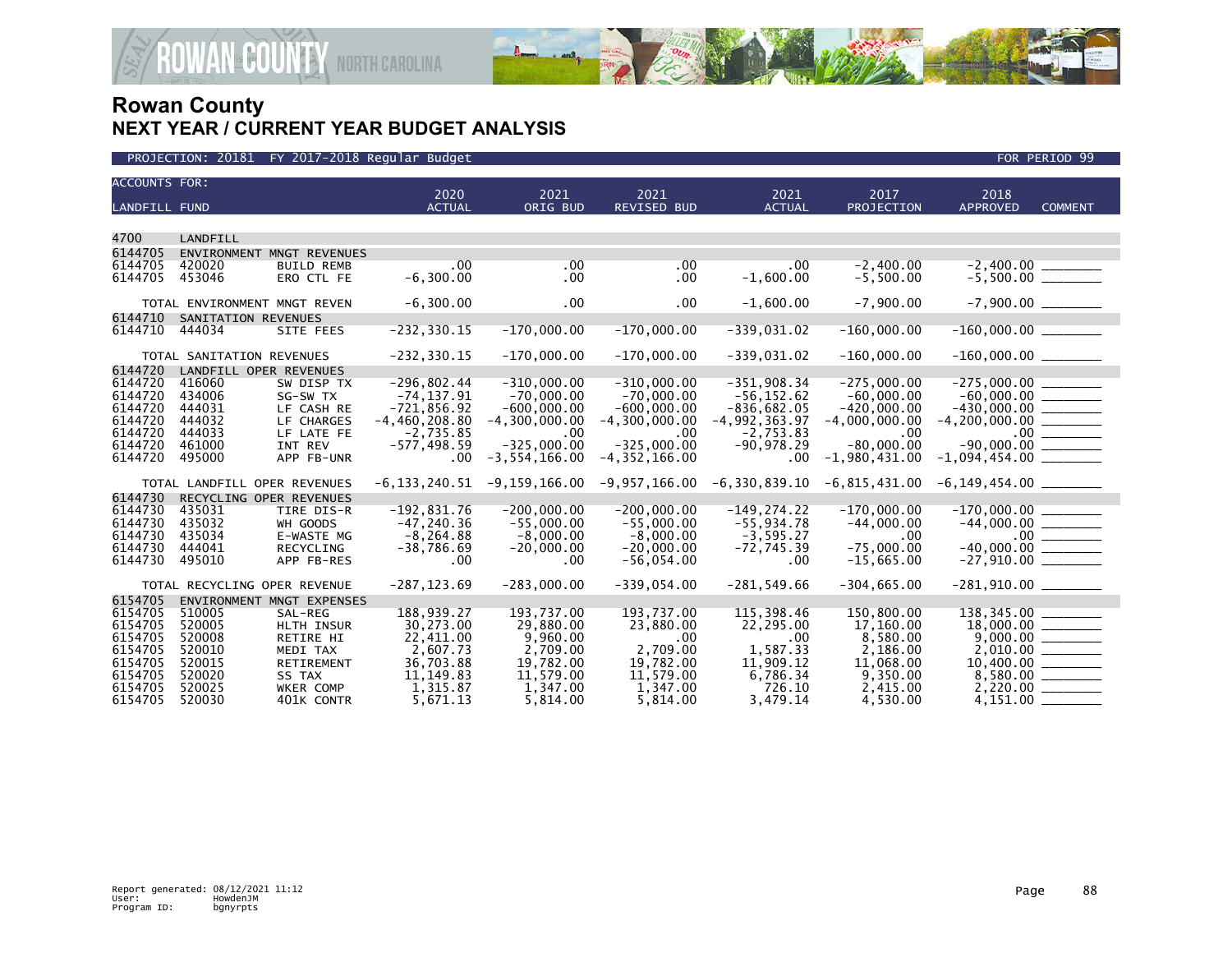

PROJECTION: 20181 FY 2017-2018 Regular Budget FOR PERIOD 99

| <b>ACCOUNTS FOR:</b> |                              |                   |               |            |                    |                  |            |                            |
|----------------------|------------------------------|-------------------|---------------|------------|--------------------|------------------|------------|----------------------------|
|                      |                              |                   | 2020          | 2021       | 2021               | 2021             | 2017       | 2018                       |
| <b>LANDFILL FUND</b> |                              |                   | <b>ACTUAL</b> | ORIG BUD   | <b>REVISED BUD</b> | <b>ACTUAL</b>    | PROJECTION | <b>COMMENT</b><br>APPROVED |
| 6154705              | 534030                       | TECH-S&M          | .00           | .00        | .00 <sub>1</sub>   | .00              | 300.00     | 300.00                     |
| 6154705              | 543020                       | R&M-VEHIC         | 409.63        | 1,800.00   | 1,800.00           | 1,398.66         | 1,500.00   | 1,500.00                   |
| 6154705              | 550007                       | COST P COP        | 464.05        | 800.00     | 800.00             | 220.30           | 800.00     | 800.00                     |
| 6154705              | 553005                       | <b>TELEPHONE</b>  | 7,478.36      | 9,200.00   | 9,200.00           | 4,707.13         | 9,600.00   | 8,600.00                   |
| 6154705              | 555000                       | PRINTING          | 182.00        | 200.00     | 200.00             | 42.00            | 200.00     |                            |
| 6154705              | 557000                       | POSTAGE           | 371.51        | 500.00     | 500.00             | 220.69           | 500.00     | 500.00                     |
| 6154705              | 558000                       | <b>TRAVEL</b>     | 1,336.14      | 1,500.00   | 1,500.00           | 618.67           | 2,000.00   | 2.000.00                   |
| 6154705              | 559000                       | TRAINING          | .00           | 1,000.00   | 1.000.00           | $.00 \,$         | 1,500.00   | 1,500.00                   |
| 6154705              | 561005                       | OFFICE SUP        | 969.50        | 1,300.00   | 1,300.00           | 755.13           | 1,300.00   | 1,300.00                   |
| 6154705              | 561095                       | SMALL EQ          | 22.99         | 500.00     | 500.00             | 269.95           | 500.00     | 500.00                     |
| 6154705              | 562020                       | FUEL&LUBIC        | 1,337.74      | 3,000.00   | 3,000.00           | 1,184.08         | 5,000.00   | 5,000.00                   |
| 6154705              | 564050                       | DUES&SUBS         | .00           | 500.00     | 500.00             | 128.75           | 500.00     | 500.00                     |
|                      |                              |                   |               |            |                    |                  |            |                            |
|                      | TOTAL ENVIRONMENT MNGT EXPEN |                   | 311,643.63    | 295,108.00 | 279,148.00         | 171,726.85       | 229,789.00 | $215,406.00$ _______       |
| 6154710              | SANITATION EXPENSES          |                   |               |            |                    |                  |            |                            |
| 6154710              | 510005                       | SAL-REG           | 260, 208.64   | 313,995.00 | 312,995.00         | 264,904.74       | 281,940.00 | 283,300.00                 |
| 6154710              | 510010                       | SAL-OT            | 181.53        | $.00 \,$   | $.00 \,$           | $.00 \,$         | .00        | $.00 \,$                   |
| 6154710              | 510015                       | SAL-PT            | 14,815.52     | 20,000.00  | 20,000.00          | 4,275.72         | 12,000.00  | 12,000.00                  |
| 6154710              | 520005                       | HLTH INSUR        | 97,175.00     | 109,560.00 | 109,560.00         | 106,788.50       | 94,380.00  | 99,000.00                  |
| 6154710              | 520010                       | MEDI TAX          | 3,707.63      | 4,691.00   | 4,691.00           | 3,611.39         | 4,262.00   | 4,400.00                   |
| 6154710              | 520015                       | RETIREMENT        | 51,019.67     | 32,064.00  | 32,064.00          | 27, 197. 22      | 20,694.00  | 21,300.00                  |
| 6154710              | 520020                       | SS TAX            | 15,853.13     | 19.831.00  | 19,831.00          | 15.441.72        | 18.224.00  | 18.350.00                  |
| 6154710              | 520025                       | WKER COMP         | 2,927.24      | 3,756.00   | 3,756.00           | 2,836.64         | 4,703.00   | 4,800.00                   |
| 6154710              | 520030                       | 401K CONTR        | 7,148.33      | 9,426.00   | 9,426.00           | 7,897.62         | 8,459.00   | 8,499.00                   |
| 6154710              | 533010                       | CONTR COLL        | 149,697.31    | 180,000.00 | 180,000.00         | 168,238.53       | 140,000.00 | 140,000.00                 |
| 6154710              | 542020                       | <b>GRND MAINT</b> | 2,058.27      | 6,000.00   | 6,000.00           | 910.27           | 4,000.00   | 4,000.00                   |
| 6154710              | 543005                       | R&M-BLDG          | 675.57        | 5,000.00   | 5,000.00           | 294.15           | 5,000.00   | 5,000.00                   |
| 6154710              | 543015                       | R&M-EQUIP         | 1,810.69      | 3,000.00   | 3.000.00           | 2,602.59         | 3,000.00   | 3.000.00                   |
| 6154710              | 543020                       | R&M-VEHIC         | 1,286.52      | 1,500.00   | 1,500.00           | 772.20           | 1,500.00   | 1,500.00                   |
| 6154710              | 544020                       | RENT-L&B          | 2.100.00      | 4.000.00   | 4.000.00           | 2,100.00         | 4.000.00   | 4.000.00                   |
| 6154710              | 544042                       | RNT-TOILET        | 5,720.01      | 7,000.00   | 7.000.00           | 5,585.00         | 6,000.00   | 6,000.00                   |
| 6154710              | 553005                       | <b>TELEPHONE</b>  | 19,243.09     | 17,000.00  | 17,000.00          | 10,444.16        | 13,700.00  | 13,700.00                  |
| 6154710              | 556000                       | <b>UNIFORMS</b>   | 1,830.79      | 2,500.00   | 2,500.00           | 1,831.10         | 2,500.00   |                            |
| 6154710              | 558000                       | <b>TRAVEL</b>     | 7,988.06      | 9,000.00   | 9,000.00           | 8,994.89         | 9,000.00   |                            |
| 6154710              | 561005                       | OFFICE SUP        | 431.89        | 800.00     | 800.00             | 148.94           | 800.00     | 800.00                     |
| 6154710              | 561054                       | OSHA COMPL        | 3, 113.46     | 4.000.00   | 4,000.00           | 3,004.43         | 4,000.00   |                            |
| 6154710              | 561095                       | SMALL EQ          | 961.59        | 2,000.00   | 2,000.00           | 783.85           | 2,000.00   | 2,000.00                   |
| 6154710              | 562005                       | <b>ELECTRICTY</b> | 6,651.88      | 9,000.00   | 9,000.00           | 4,956.44         | 10,200.00  |                            |
| 6154710              | 562020                       | FUEL&LUBIC        |               | 200.00     | 200.00             | 159.88           | 200.00     | 200.00                     |
|                      |                              |                   | .00<br>.00    | 100,000,00 | 100,000.00         | .00 <sub>1</sub> |            | .00 <sub>1</sub>           |
| 6154710              | 571005                       | PROP PURCH        |               |            |                    |                  | .00        |                            |
| 6154710              | 590030                       | DISP FEES         | 93,512.04     | 98,000.00  | 173,000.00         | 168,547.00       | 74,000.00  | 77,000.00                  |
|                      | TOTAL SANITATION EXPENSES    |                   | 750,117.86    | 962,323.00 | 1,036,323.00       | 812,326.98       | 724,562.00 | 733,849.00 ________        |
| 6154720              | LANDFILL OPER EXPENSES       |                   |               |            |                    |                  |            |                            |
| 6154720 510005       |                              | SAL-REG           | 506,802.03    | 583,958.00 | 583,958.00         | 577,576.14       | 496,395.00 | 499,494.00 _               |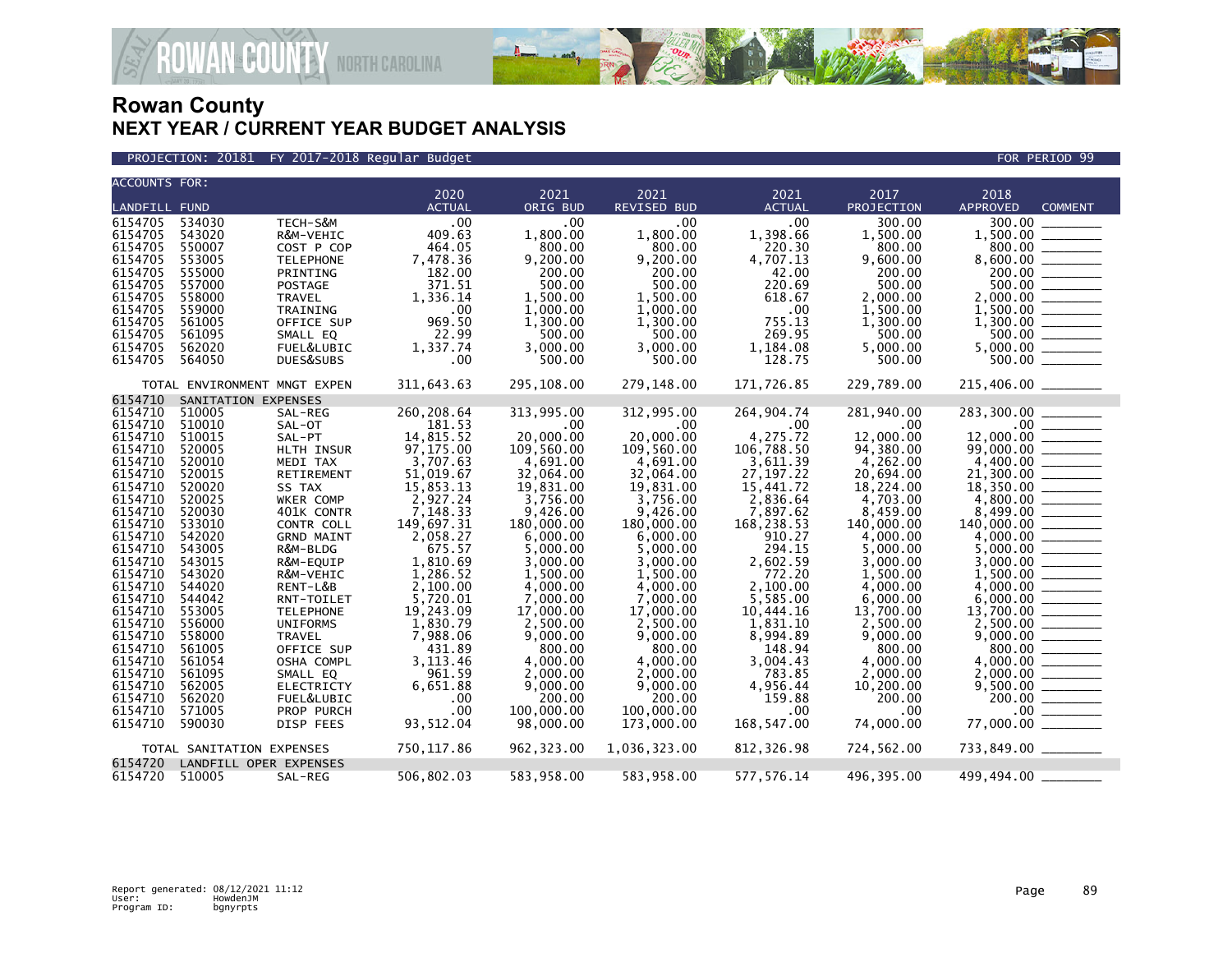

PROJECTION: 20181 FY 2017-2018 Regular Budget FOR PERIOD 99

| 2020<br>2021<br>2021<br>2021<br>2017<br>2018<br>ORIG BUD<br><b>REVISED BUD</b><br><b>LANDFILL FUND</b><br><b>ACTUAL</b><br><b>ACTUAL</b><br>PROJECTION<br><b>APPROVED</b><br><b>COMMENT</b><br>6154720<br>510010<br>.00<br>.00<br>1.000.00<br>618.23<br>.00<br>$.00 \,$<br>SAL-OT<br>5,845.84<br>8,000.00<br>10,000.00<br>6154720<br>8,000.00<br>5,580.10<br>10,000.00<br>510015<br>SAL-PT<br>137, 124.00<br>6154720<br>149,400.00<br>163,400.00<br>161.707.00<br>120, 120, 00<br>126,000,00<br>520005<br>HLTH INSUR<br>$\frac{1}{2}$<br>6154720<br>520010<br>7,081.77<br>8,163.00<br>8,163.00<br>7,934.92<br>7,343.00<br>$7,400.00$<br>37,600.00<br>31,700.00<br>31,700.00<br>MEDI TAX<br>6154720<br>520015<br>101,388.48<br>59,386.00<br>59,386.00<br>59,656.84<br>36,436.00<br>RETIREMENT<br>30,280.51<br>33,837.51<br>6154720<br>520020<br>34,721.00<br>34,721.00<br>31,396.00<br>SS TAX<br>6154720<br>520025<br>WKER COMP<br>16,991.58<br>21, 167.00<br>19,056.00<br>19,056.00<br>18,572.83<br>6154720<br>520030<br>14,975.49<br>18,474.00<br>18,474.00<br>18,285.10<br>14,892.00<br>401K CONTR<br>6154720<br>533000<br>52,671.39<br>200,000.00<br>$\begin{tabular}{ccccc} \multicolumn{2}{c }{\textbf{1} & \multicolumn{2}{c }{\textbf{2} & \multicolumn{2}{c }{\textbf{3} & \multicolumn{2}{c }{\textbf{4} & \multicolumn{2}{c }{\textbf{5} & \multicolumn{2}{c }{\textbf{6} & \multicolumn{2}{c }{\textbf{6} & \multicolumn{2}{c }{\textbf{6} & \multicolumn{2}{c }{\textbf{6} & \multicolumn{2}{c }{\textbf{6} & \multicolumn{2}{c }{\textbf{6} & \multicolumn{2}{c }{\textbf{6} & \multicolumn{2}{$<br>28, 312.55<br>75,000.00<br>64,750.00<br>60,000.00<br>OT PROF SE<br>6.750.00<br>6154720<br>4,000,00<br>534005<br>AIR PHOTO<br>.00<br>6,500.00<br>6.750.00<br>6154720<br>534027<br>PERMIT FEE<br>17,217.00<br>20,000,00<br>20,000.00<br>16,999.00<br>70.000.00<br>$70,000.00$<br>$75,000.00$<br>$75,000.00$<br>$5,000.00$<br>$100,000.00$<br>$50,000.00$<br>$50,000.00$<br>2,000.00<br>3,720.00<br>3,720.00<br>1,200.00<br>6154720<br>534030<br>TECH-S&M<br>2,000.00<br>6154720<br>31,493.50<br>75,000.00<br>56,269.54<br>534050<br>W&S TEST<br>75,000.00<br>91,000.00<br>6154720<br>5,150.00<br>534051<br>30,000.00<br>30,000.00<br>5,150.00<br>5.000.00<br>W&S T-CLOS<br>6154720<br>541030<br>LEACHATE D<br>19,787.85<br>50,000.00<br>50,000.00<br>32,759.55<br>120,000.00<br>6154720<br>542020<br>26,807.56<br>42,420.56<br>55,000.00<br>60,000.00<br>55, 154.00<br><b>GRND MAINT</b><br>6154720<br>2,292.69<br>5,000,00<br>906.13<br>543005<br>5.000.00<br>5.000.00<br>5.000.00<br>R&M-BLDG<br>$\frac{1}{2} \left( \frac{1}{2} \right) \left( \frac{1}{2} \right) \left( \frac{1}{2} \right) \left( \frac{1}{2} \right) \left( \frac{1}{2} \right) \left( \frac{1}{2} \right) \left( \frac{1}{2} \right) \left( \frac{1}{2} \right) \left( \frac{1}{2} \right) \left( \frac{1}{2} \right) \left( \frac{1}{2} \right) \left( \frac{1}{2} \right) \left( \frac{1}{2} \right) \left( \frac{1}{2} \right) \left( \frac{1}{2} \right) \left( \frac{1}{2} \right) \left( \frac$<br>101,832.33<br>79,241.42<br>$\begin{array}{r} 58,000.00 \ \hline 300.00 \ \hline 300.00 \ \hline 15,400.00 \ \hline 300.00 \ \hline \end{array}$<br>543015<br>R&M-EQUIP<br>103,000.00<br>103,000.00<br>68,000.00<br>6154720<br>543020<br>40,628.87<br>71,000.00<br>71,000.00<br>28,705.51<br>217,000.00<br>R&M-VEHIC<br>550007<br>209.07<br>300.00<br>300.00<br>44.36<br>300.00<br>COST P COP<br>15,324.91<br>18,000.00<br>14,539.01<br>6154720<br>553005<br>18,000,00<br>15,400.00<br><b>TELEPHONE</b><br>6154720<br>300.00<br>300.00<br>555000<br>PRINTING<br>.00<br>300.00<br>.00<br>6154720<br>5,784.87<br>6,985.69<br>6,000.00<br>556000<br>7,200.00<br>7,200.00<br><b>UNIFORMS</b><br>6154720<br>.00<br>.00<br>1,500.00<br>556015<br>.00<br>INMATE CLO<br>.00<br>1,890.13<br>2,900.00<br>2,900.00<br>558000<br>.00<br>6,500.00<br><b>TRAVEL</b><br>1,867.94<br>1,867.50<br>6154720<br>559000<br>4.400.00<br>4.400.00<br>5.000.00<br>TRAINING<br>6154720<br>3,475.23<br>5,091.00<br>2,494.28<br>561005<br>5,091.00<br>4,000.00<br>OFFICE SUP<br>6154720<br>3,500.00<br>3,500.00<br>2,565.00<br>7,500.00<br>561017<br>1,856.00<br>FABRIC CVR<br>5,979.05<br>5,951.06<br>6154720<br>561025<br>6.000.00<br>6.000.00<br>5,000.00<br>GARAGE SUP<br>6154720<br>561054<br>3,065.38<br>4.500.00<br>4.500.00<br>2,408.86<br>2.000.00<br>OSHA COMPL<br>6154720<br>6,626.40<br>9,523.72<br>7,000.00<br>561085<br>8,000.00<br>10,500.00<br>VEHICLE SU<br>6154720<br>911.31<br>44,875.00<br>38, 138. 28<br>2,000.00<br>2,000.00<br>561095<br>8,375.00<br>SMALL EQ<br>$\frac{1}{10000000}$<br>$\frac{1}{10000000}$<br>$\frac{1}{10000000}$<br>$\frac{1}{100000000}$<br>$\frac{1}{1000000000}$<br>$\frac{1}{10000000000}$<br>22,966.68<br>6154720<br>28,000.00<br>17.793.76<br>21,300.00<br>21,300.00<br>562005<br><b>ELECTRICTY</b><br>28,000.00<br>6154720<br>562020<br>119,892.93<br>165,000.00<br>125,000.00<br>123,026.09<br>160,000.00<br>165,000.00<br>FUEL&LUBIC<br>243.00<br>6154720<br>564050<br>744.00<br>744.00<br>709.00<br>400.00<br>DUES&SUBS<br>7,500.00<br>6154720<br>17.500.00<br>574000<br>$C/A$ -OTH IM<br>.00<br>.00<br>$.00 \,$<br>$.00 \,$<br>6154720<br>574011<br>215,654.00<br>.00<br>$C/A$ -LF CEL<br>.00<br>215,654.00<br>.00<br>$\begin{tabular}{ccccc} \multicolumn{2}{c }{\textbf{1} & \textbf{2} & \textbf{3} & \textbf{4} & \textbf{5} & \textbf{5} & \textbf{6} & \textbf{6} & \textbf{7} & \textbf{8} & \textbf{8} & \textbf{9} & \textbf{10} & \textbf{10} & \textbf{10} & \textbf{10} & \textbf{10} & \textbf{10} & \textbf{10} & \textbf{10} & \textbf{10} & \textbf{10} & \textbf{10} & \textbf{10} & \textbf{10} & \textbf{10} & \textbf{1$<br><u> Tanzania (</u><br>6154720<br>2,000,000.00<br>1.488.121.00<br>574012<br>$C/A$ -CTRMIG<br>.00<br>2.000.000.00<br>.00<br>1.488.121.00<br>316,658.52<br>6154720<br>1,330,000.00<br>600,000.00<br>574014<br>.00<br>585,000.00<br>C/S GASCTL<br>$.00 \times$<br>6154720<br>.00<br>1,000.00<br>575030<br>.00<br>.00<br>.00<br>6,000.00<br>C/A-SOFTWA<br>54,776.00<br>36,903.65<br>6154720<br>575035<br>.00<br>54,776.00<br>$C/A$ -VECHL<br>.00<br>637,567.58<br>571,906.00<br>$.00 \,$<br>6154720<br>575090<br>585,000.00<br>589,050.00<br>$C/A$ -FU&EQP<br>6154720<br>576030<br>5,221.00<br>36,872.00<br>3,000.00<br>.00<br>38,846.00<br>$F/A-F\&EQUI$<br>$.00 \,$ | <b>ACCOUNTS FOR:</b> |        |            |                |              |     |                |     |          |
|---------------------------------------------------------------------------------------------------------------------------------------------------------------------------------------------------------------------------------------------------------------------------------------------------------------------------------------------------------------------------------------------------------------------------------------------------------------------------------------------------------------------------------------------------------------------------------------------------------------------------------------------------------------------------------------------------------------------------------------------------------------------------------------------------------------------------------------------------------------------------------------------------------------------------------------------------------------------------------------------------------------------------------------------------------------------------------------------------------------------------------------------------------------------------------------------------------------------------------------------------------------------------------------------------------------------------------------------------------------------------------------------------------------------------------------------------------------------------------------------------------------------------------------------------------------------------------------------------------------------------------------------------------------------------------------------------------------------------------------------------------------------------------------------------------------------------------------------------------------------------------------------------------------------------------------------------------------------------------------------------------------------------------------------------------------------------------------------------------------------------------------------------------------------------------------------------------------------------------------------------------------------------------------------------------------------------------------------------------------------------------------------------------------------------------------------------------------------------------------------------------------------------------------------------------------------------------------------------------------------------------------------------------------------------------------------------------------------------------------------------------------------------------------------------------------------------------------------------------------------------------------------------------------------------------------------------------------------------------------------------------------------------------------------------------------------------------------------------------------------------------------------------------------------------------------------------------------------------------------------------------------------------------------------------------------------------------------------------------------------------------------------------------------------------------------------------------------------------------------------------------------------------------------------------------------------------------------------------------------------------------------------------------------------------------------------------------------------------------------------------------------------------------------------------------------------------------------------------------------------------------------------------------------------------------------------------------------------------------------------------------------------------------------------------------------------------------------------------------------------------------------------------------------------------------------------------------------------------------------------------------------------------------------------------------------------------------------------------------------------------------------------------------------------------------------------------------------------------------------------------------------------------------------------------------------------------------------------------------------------------------------------------------------------------------------------------------------------------------------------------------------------------------------------------------------------------------------------------------------------------------------------------------------------------------------------------------------------------------------------------------------------------------------------------------------------------------------------------------------------------------------------------------------------------------------------------------------------------------------------------------------------------------------------------------------------------------------------------------------------------------------------------------------------------------------------------------------------------------------------------------------------------------------------------------------------------------------------------------------------------------------------------------------------------------------------------------------------------------------------------------------------------------------------------------------------------------------------------------------------------------------------------------------------------------------------------------------------------------------------------------------------------------------------------------------------------------------------------------------------------------------------------------------------------------------------------------------------------------------------------------------------------------------------------------------------------------------------------------------------------------------------------------------------------------------------|----------------------|--------|------------|----------------|--------------|-----|----------------|-----|----------|
|                                                                                                                                                                                                                                                                                                                                                                                                                                                                                                                                                                                                                                                                                                                                                                                                                                                                                                                                                                                                                                                                                                                                                                                                                                                                                                                                                                                                                                                                                                                                                                                                                                                                                                                                                                                                                                                                                                                                                                                                                                                                                                                                                                                                                                                                                                                                                                                                                                                                                                                                                                                                                                                                                                                                                                                                                                                                                                                                                                                                                                                                                                                                                                                                                                                                                                                                                                                                                                                                                                                                                                                                                                                                                                                                                                                                                                                                                                                                                                                                                                                                                                                                                                                                                                                                                                                                                                                                                                                                                                                                                                                                                                                                                                                                                                                                                                                                                                                                                                                                                                                                                                                                                                                                                                                                                                                                                                                                                                                                                                                                                                                                                                                                                                                                                                                                                                                                                                                                                                                                                                                                                                                                                                                                                                                                                                                                                                                                                                             |                      |        |            |                |              |     |                |     |          |
|                                                                                                                                                                                                                                                                                                                                                                                                                                                                                                                                                                                                                                                                                                                                                                                                                                                                                                                                                                                                                                                                                                                                                                                                                                                                                                                                                                                                                                                                                                                                                                                                                                                                                                                                                                                                                                                                                                                                                                                                                                                                                                                                                                                                                                                                                                                                                                                                                                                                                                                                                                                                                                                                                                                                                                                                                                                                                                                                                                                                                                                                                                                                                                                                                                                                                                                                                                                                                                                                                                                                                                                                                                                                                                                                                                                                                                                                                                                                                                                                                                                                                                                                                                                                                                                                                                                                                                                                                                                                                                                                                                                                                                                                                                                                                                                                                                                                                                                                                                                                                                                                                                                                                                                                                                                                                                                                                                                                                                                                                                                                                                                                                                                                                                                                                                                                                                                                                                                                                                                                                                                                                                                                                                                                                                                                                                                                                                                                                                             |                      |        |            |                |              |     |                |     |          |
|                                                                                                                                                                                                                                                                                                                                                                                                                                                                                                                                                                                                                                                                                                                                                                                                                                                                                                                                                                                                                                                                                                                                                                                                                                                                                                                                                                                                                                                                                                                                                                                                                                                                                                                                                                                                                                                                                                                                                                                                                                                                                                                                                                                                                                                                                                                                                                                                                                                                                                                                                                                                                                                                                                                                                                                                                                                                                                                                                                                                                                                                                                                                                                                                                                                                                                                                                                                                                                                                                                                                                                                                                                                                                                                                                                                                                                                                                                                                                                                                                                                                                                                                                                                                                                                                                                                                                                                                                                                                                                                                                                                                                                                                                                                                                                                                                                                                                                                                                                                                                                                                                                                                                                                                                                                                                                                                                                                                                                                                                                                                                                                                                                                                                                                                                                                                                                                                                                                                                                                                                                                                                                                                                                                                                                                                                                                                                                                                                                             |                      |        |            |                |              |     |                |     |          |
|                                                                                                                                                                                                                                                                                                                                                                                                                                                                                                                                                                                                                                                                                                                                                                                                                                                                                                                                                                                                                                                                                                                                                                                                                                                                                                                                                                                                                                                                                                                                                                                                                                                                                                                                                                                                                                                                                                                                                                                                                                                                                                                                                                                                                                                                                                                                                                                                                                                                                                                                                                                                                                                                                                                                                                                                                                                                                                                                                                                                                                                                                                                                                                                                                                                                                                                                                                                                                                                                                                                                                                                                                                                                                                                                                                                                                                                                                                                                                                                                                                                                                                                                                                                                                                                                                                                                                                                                                                                                                                                                                                                                                                                                                                                                                                                                                                                                                                                                                                                                                                                                                                                                                                                                                                                                                                                                                                                                                                                                                                                                                                                                                                                                                                                                                                                                                                                                                                                                                                                                                                                                                                                                                                                                                                                                                                                                                                                                                                             |                      |        |            |                |              |     |                |     |          |
|                                                                                                                                                                                                                                                                                                                                                                                                                                                                                                                                                                                                                                                                                                                                                                                                                                                                                                                                                                                                                                                                                                                                                                                                                                                                                                                                                                                                                                                                                                                                                                                                                                                                                                                                                                                                                                                                                                                                                                                                                                                                                                                                                                                                                                                                                                                                                                                                                                                                                                                                                                                                                                                                                                                                                                                                                                                                                                                                                                                                                                                                                                                                                                                                                                                                                                                                                                                                                                                                                                                                                                                                                                                                                                                                                                                                                                                                                                                                                                                                                                                                                                                                                                                                                                                                                                                                                                                                                                                                                                                                                                                                                                                                                                                                                                                                                                                                                                                                                                                                                                                                                                                                                                                                                                                                                                                                                                                                                                                                                                                                                                                                                                                                                                                                                                                                                                                                                                                                                                                                                                                                                                                                                                                                                                                                                                                                                                                                                                             |                      |        |            |                |              |     |                |     |          |
|                                                                                                                                                                                                                                                                                                                                                                                                                                                                                                                                                                                                                                                                                                                                                                                                                                                                                                                                                                                                                                                                                                                                                                                                                                                                                                                                                                                                                                                                                                                                                                                                                                                                                                                                                                                                                                                                                                                                                                                                                                                                                                                                                                                                                                                                                                                                                                                                                                                                                                                                                                                                                                                                                                                                                                                                                                                                                                                                                                                                                                                                                                                                                                                                                                                                                                                                                                                                                                                                                                                                                                                                                                                                                                                                                                                                                                                                                                                                                                                                                                                                                                                                                                                                                                                                                                                                                                                                                                                                                                                                                                                                                                                                                                                                                                                                                                                                                                                                                                                                                                                                                                                                                                                                                                                                                                                                                                                                                                                                                                                                                                                                                                                                                                                                                                                                                                                                                                                                                                                                                                                                                                                                                                                                                                                                                                                                                                                                                                             |                      |        |            |                |              |     |                |     |          |
|                                                                                                                                                                                                                                                                                                                                                                                                                                                                                                                                                                                                                                                                                                                                                                                                                                                                                                                                                                                                                                                                                                                                                                                                                                                                                                                                                                                                                                                                                                                                                                                                                                                                                                                                                                                                                                                                                                                                                                                                                                                                                                                                                                                                                                                                                                                                                                                                                                                                                                                                                                                                                                                                                                                                                                                                                                                                                                                                                                                                                                                                                                                                                                                                                                                                                                                                                                                                                                                                                                                                                                                                                                                                                                                                                                                                                                                                                                                                                                                                                                                                                                                                                                                                                                                                                                                                                                                                                                                                                                                                                                                                                                                                                                                                                                                                                                                                                                                                                                                                                                                                                                                                                                                                                                                                                                                                                                                                                                                                                                                                                                                                                                                                                                                                                                                                                                                                                                                                                                                                                                                                                                                                                                                                                                                                                                                                                                                                                                             |                      |        |            |                |              |     |                |     |          |
|                                                                                                                                                                                                                                                                                                                                                                                                                                                                                                                                                                                                                                                                                                                                                                                                                                                                                                                                                                                                                                                                                                                                                                                                                                                                                                                                                                                                                                                                                                                                                                                                                                                                                                                                                                                                                                                                                                                                                                                                                                                                                                                                                                                                                                                                                                                                                                                                                                                                                                                                                                                                                                                                                                                                                                                                                                                                                                                                                                                                                                                                                                                                                                                                                                                                                                                                                                                                                                                                                                                                                                                                                                                                                                                                                                                                                                                                                                                                                                                                                                                                                                                                                                                                                                                                                                                                                                                                                                                                                                                                                                                                                                                                                                                                                                                                                                                                                                                                                                                                                                                                                                                                                                                                                                                                                                                                                                                                                                                                                                                                                                                                                                                                                                                                                                                                                                                                                                                                                                                                                                                                                                                                                                                                                                                                                                                                                                                                                                             |                      |        |            |                |              |     |                |     |          |
|                                                                                                                                                                                                                                                                                                                                                                                                                                                                                                                                                                                                                                                                                                                                                                                                                                                                                                                                                                                                                                                                                                                                                                                                                                                                                                                                                                                                                                                                                                                                                                                                                                                                                                                                                                                                                                                                                                                                                                                                                                                                                                                                                                                                                                                                                                                                                                                                                                                                                                                                                                                                                                                                                                                                                                                                                                                                                                                                                                                                                                                                                                                                                                                                                                                                                                                                                                                                                                                                                                                                                                                                                                                                                                                                                                                                                                                                                                                                                                                                                                                                                                                                                                                                                                                                                                                                                                                                                                                                                                                                                                                                                                                                                                                                                                                                                                                                                                                                                                                                                                                                                                                                                                                                                                                                                                                                                                                                                                                                                                                                                                                                                                                                                                                                                                                                                                                                                                                                                                                                                                                                                                                                                                                                                                                                                                                                                                                                                                             |                      |        |            |                |              |     |                |     |          |
|                                                                                                                                                                                                                                                                                                                                                                                                                                                                                                                                                                                                                                                                                                                                                                                                                                                                                                                                                                                                                                                                                                                                                                                                                                                                                                                                                                                                                                                                                                                                                                                                                                                                                                                                                                                                                                                                                                                                                                                                                                                                                                                                                                                                                                                                                                                                                                                                                                                                                                                                                                                                                                                                                                                                                                                                                                                                                                                                                                                                                                                                                                                                                                                                                                                                                                                                                                                                                                                                                                                                                                                                                                                                                                                                                                                                                                                                                                                                                                                                                                                                                                                                                                                                                                                                                                                                                                                                                                                                                                                                                                                                                                                                                                                                                                                                                                                                                                                                                                                                                                                                                                                                                                                                                                                                                                                                                                                                                                                                                                                                                                                                                                                                                                                                                                                                                                                                                                                                                                                                                                                                                                                                                                                                                                                                                                                                                                                                                                             |                      |        |            |                |              |     |                |     |          |
|                                                                                                                                                                                                                                                                                                                                                                                                                                                                                                                                                                                                                                                                                                                                                                                                                                                                                                                                                                                                                                                                                                                                                                                                                                                                                                                                                                                                                                                                                                                                                                                                                                                                                                                                                                                                                                                                                                                                                                                                                                                                                                                                                                                                                                                                                                                                                                                                                                                                                                                                                                                                                                                                                                                                                                                                                                                                                                                                                                                                                                                                                                                                                                                                                                                                                                                                                                                                                                                                                                                                                                                                                                                                                                                                                                                                                                                                                                                                                                                                                                                                                                                                                                                                                                                                                                                                                                                                                                                                                                                                                                                                                                                                                                                                                                                                                                                                                                                                                                                                                                                                                                                                                                                                                                                                                                                                                                                                                                                                                                                                                                                                                                                                                                                                                                                                                                                                                                                                                                                                                                                                                                                                                                                                                                                                                                                                                                                                                                             |                      |        |            |                |              |     |                |     |          |
|                                                                                                                                                                                                                                                                                                                                                                                                                                                                                                                                                                                                                                                                                                                                                                                                                                                                                                                                                                                                                                                                                                                                                                                                                                                                                                                                                                                                                                                                                                                                                                                                                                                                                                                                                                                                                                                                                                                                                                                                                                                                                                                                                                                                                                                                                                                                                                                                                                                                                                                                                                                                                                                                                                                                                                                                                                                                                                                                                                                                                                                                                                                                                                                                                                                                                                                                                                                                                                                                                                                                                                                                                                                                                                                                                                                                                                                                                                                                                                                                                                                                                                                                                                                                                                                                                                                                                                                                                                                                                                                                                                                                                                                                                                                                                                                                                                                                                                                                                                                                                                                                                                                                                                                                                                                                                                                                                                                                                                                                                                                                                                                                                                                                                                                                                                                                                                                                                                                                                                                                                                                                                                                                                                                                                                                                                                                                                                                                                                             |                      |        |            |                |              |     |                |     |          |
|                                                                                                                                                                                                                                                                                                                                                                                                                                                                                                                                                                                                                                                                                                                                                                                                                                                                                                                                                                                                                                                                                                                                                                                                                                                                                                                                                                                                                                                                                                                                                                                                                                                                                                                                                                                                                                                                                                                                                                                                                                                                                                                                                                                                                                                                                                                                                                                                                                                                                                                                                                                                                                                                                                                                                                                                                                                                                                                                                                                                                                                                                                                                                                                                                                                                                                                                                                                                                                                                                                                                                                                                                                                                                                                                                                                                                                                                                                                                                                                                                                                                                                                                                                                                                                                                                                                                                                                                                                                                                                                                                                                                                                                                                                                                                                                                                                                                                                                                                                                                                                                                                                                                                                                                                                                                                                                                                                                                                                                                                                                                                                                                                                                                                                                                                                                                                                                                                                                                                                                                                                                                                                                                                                                                                                                                                                                                                                                                                                             |                      |        |            |                |              |     |                |     |          |
|                                                                                                                                                                                                                                                                                                                                                                                                                                                                                                                                                                                                                                                                                                                                                                                                                                                                                                                                                                                                                                                                                                                                                                                                                                                                                                                                                                                                                                                                                                                                                                                                                                                                                                                                                                                                                                                                                                                                                                                                                                                                                                                                                                                                                                                                                                                                                                                                                                                                                                                                                                                                                                                                                                                                                                                                                                                                                                                                                                                                                                                                                                                                                                                                                                                                                                                                                                                                                                                                                                                                                                                                                                                                                                                                                                                                                                                                                                                                                                                                                                                                                                                                                                                                                                                                                                                                                                                                                                                                                                                                                                                                                                                                                                                                                                                                                                                                                                                                                                                                                                                                                                                                                                                                                                                                                                                                                                                                                                                                                                                                                                                                                                                                                                                                                                                                                                                                                                                                                                                                                                                                                                                                                                                                                                                                                                                                                                                                                                             |                      |        |            |                |              |     |                |     |          |
|                                                                                                                                                                                                                                                                                                                                                                                                                                                                                                                                                                                                                                                                                                                                                                                                                                                                                                                                                                                                                                                                                                                                                                                                                                                                                                                                                                                                                                                                                                                                                                                                                                                                                                                                                                                                                                                                                                                                                                                                                                                                                                                                                                                                                                                                                                                                                                                                                                                                                                                                                                                                                                                                                                                                                                                                                                                                                                                                                                                                                                                                                                                                                                                                                                                                                                                                                                                                                                                                                                                                                                                                                                                                                                                                                                                                                                                                                                                                                                                                                                                                                                                                                                                                                                                                                                                                                                                                                                                                                                                                                                                                                                                                                                                                                                                                                                                                                                                                                                                                                                                                                                                                                                                                                                                                                                                                                                                                                                                                                                                                                                                                                                                                                                                                                                                                                                                                                                                                                                                                                                                                                                                                                                                                                                                                                                                                                                                                                                             |                      |        |            |                |              |     |                |     |          |
|                                                                                                                                                                                                                                                                                                                                                                                                                                                                                                                                                                                                                                                                                                                                                                                                                                                                                                                                                                                                                                                                                                                                                                                                                                                                                                                                                                                                                                                                                                                                                                                                                                                                                                                                                                                                                                                                                                                                                                                                                                                                                                                                                                                                                                                                                                                                                                                                                                                                                                                                                                                                                                                                                                                                                                                                                                                                                                                                                                                                                                                                                                                                                                                                                                                                                                                                                                                                                                                                                                                                                                                                                                                                                                                                                                                                                                                                                                                                                                                                                                                                                                                                                                                                                                                                                                                                                                                                                                                                                                                                                                                                                                                                                                                                                                                                                                                                                                                                                                                                                                                                                                                                                                                                                                                                                                                                                                                                                                                                                                                                                                                                                                                                                                                                                                                                                                                                                                                                                                                                                                                                                                                                                                                                                                                                                                                                                                                                                                             |                      |        |            |                |              |     |                |     |          |
|                                                                                                                                                                                                                                                                                                                                                                                                                                                                                                                                                                                                                                                                                                                                                                                                                                                                                                                                                                                                                                                                                                                                                                                                                                                                                                                                                                                                                                                                                                                                                                                                                                                                                                                                                                                                                                                                                                                                                                                                                                                                                                                                                                                                                                                                                                                                                                                                                                                                                                                                                                                                                                                                                                                                                                                                                                                                                                                                                                                                                                                                                                                                                                                                                                                                                                                                                                                                                                                                                                                                                                                                                                                                                                                                                                                                                                                                                                                                                                                                                                                                                                                                                                                                                                                                                                                                                                                                                                                                                                                                                                                                                                                                                                                                                                                                                                                                                                                                                                                                                                                                                                                                                                                                                                                                                                                                                                                                                                                                                                                                                                                                                                                                                                                                                                                                                                                                                                                                                                                                                                                                                                                                                                                                                                                                                                                                                                                                                                             |                      |        |            |                |              |     |                |     |          |
|                                                                                                                                                                                                                                                                                                                                                                                                                                                                                                                                                                                                                                                                                                                                                                                                                                                                                                                                                                                                                                                                                                                                                                                                                                                                                                                                                                                                                                                                                                                                                                                                                                                                                                                                                                                                                                                                                                                                                                                                                                                                                                                                                                                                                                                                                                                                                                                                                                                                                                                                                                                                                                                                                                                                                                                                                                                                                                                                                                                                                                                                                                                                                                                                                                                                                                                                                                                                                                                                                                                                                                                                                                                                                                                                                                                                                                                                                                                                                                                                                                                                                                                                                                                                                                                                                                                                                                                                                                                                                                                                                                                                                                                                                                                                                                                                                                                                                                                                                                                                                                                                                                                                                                                                                                                                                                                                                                                                                                                                                                                                                                                                                                                                                                                                                                                                                                                                                                                                                                                                                                                                                                                                                                                                                                                                                                                                                                                                                                             |                      |        |            |                |              |     |                |     |          |
|                                                                                                                                                                                                                                                                                                                                                                                                                                                                                                                                                                                                                                                                                                                                                                                                                                                                                                                                                                                                                                                                                                                                                                                                                                                                                                                                                                                                                                                                                                                                                                                                                                                                                                                                                                                                                                                                                                                                                                                                                                                                                                                                                                                                                                                                                                                                                                                                                                                                                                                                                                                                                                                                                                                                                                                                                                                                                                                                                                                                                                                                                                                                                                                                                                                                                                                                                                                                                                                                                                                                                                                                                                                                                                                                                                                                                                                                                                                                                                                                                                                                                                                                                                                                                                                                                                                                                                                                                                                                                                                                                                                                                                                                                                                                                                                                                                                                                                                                                                                                                                                                                                                                                                                                                                                                                                                                                                                                                                                                                                                                                                                                                                                                                                                                                                                                                                                                                                                                                                                                                                                                                                                                                                                                                                                                                                                                                                                                                                             |                      |        |            |                |              |     |                |     |          |
|                                                                                                                                                                                                                                                                                                                                                                                                                                                                                                                                                                                                                                                                                                                                                                                                                                                                                                                                                                                                                                                                                                                                                                                                                                                                                                                                                                                                                                                                                                                                                                                                                                                                                                                                                                                                                                                                                                                                                                                                                                                                                                                                                                                                                                                                                                                                                                                                                                                                                                                                                                                                                                                                                                                                                                                                                                                                                                                                                                                                                                                                                                                                                                                                                                                                                                                                                                                                                                                                                                                                                                                                                                                                                                                                                                                                                                                                                                                                                                                                                                                                                                                                                                                                                                                                                                                                                                                                                                                                                                                                                                                                                                                                                                                                                                                                                                                                                                                                                                                                                                                                                                                                                                                                                                                                                                                                                                                                                                                                                                                                                                                                                                                                                                                                                                                                                                                                                                                                                                                                                                                                                                                                                                                                                                                                                                                                                                                                                                             | 6154720              |        |            |                |              |     |                |     |          |
|                                                                                                                                                                                                                                                                                                                                                                                                                                                                                                                                                                                                                                                                                                                                                                                                                                                                                                                                                                                                                                                                                                                                                                                                                                                                                                                                                                                                                                                                                                                                                                                                                                                                                                                                                                                                                                                                                                                                                                                                                                                                                                                                                                                                                                                                                                                                                                                                                                                                                                                                                                                                                                                                                                                                                                                                                                                                                                                                                                                                                                                                                                                                                                                                                                                                                                                                                                                                                                                                                                                                                                                                                                                                                                                                                                                                                                                                                                                                                                                                                                                                                                                                                                                                                                                                                                                                                                                                                                                                                                                                                                                                                                                                                                                                                                                                                                                                                                                                                                                                                                                                                                                                                                                                                                                                                                                                                                                                                                                                                                                                                                                                                                                                                                                                                                                                                                                                                                                                                                                                                                                                                                                                                                                                                                                                                                                                                                                                                                             |                      |        |            |                |              |     |                |     |          |
|                                                                                                                                                                                                                                                                                                                                                                                                                                                                                                                                                                                                                                                                                                                                                                                                                                                                                                                                                                                                                                                                                                                                                                                                                                                                                                                                                                                                                                                                                                                                                                                                                                                                                                                                                                                                                                                                                                                                                                                                                                                                                                                                                                                                                                                                                                                                                                                                                                                                                                                                                                                                                                                                                                                                                                                                                                                                                                                                                                                                                                                                                                                                                                                                                                                                                                                                                                                                                                                                                                                                                                                                                                                                                                                                                                                                                                                                                                                                                                                                                                                                                                                                                                                                                                                                                                                                                                                                                                                                                                                                                                                                                                                                                                                                                                                                                                                                                                                                                                                                                                                                                                                                                                                                                                                                                                                                                                                                                                                                                                                                                                                                                                                                                                                                                                                                                                                                                                                                                                                                                                                                                                                                                                                                                                                                                                                                                                                                                                             | 6154720              |        |            |                |              |     |                |     |          |
|                                                                                                                                                                                                                                                                                                                                                                                                                                                                                                                                                                                                                                                                                                                                                                                                                                                                                                                                                                                                                                                                                                                                                                                                                                                                                                                                                                                                                                                                                                                                                                                                                                                                                                                                                                                                                                                                                                                                                                                                                                                                                                                                                                                                                                                                                                                                                                                                                                                                                                                                                                                                                                                                                                                                                                                                                                                                                                                                                                                                                                                                                                                                                                                                                                                                                                                                                                                                                                                                                                                                                                                                                                                                                                                                                                                                                                                                                                                                                                                                                                                                                                                                                                                                                                                                                                                                                                                                                                                                                                                                                                                                                                                                                                                                                                                                                                                                                                                                                                                                                                                                                                                                                                                                                                                                                                                                                                                                                                                                                                                                                                                                                                                                                                                                                                                                                                                                                                                                                                                                                                                                                                                                                                                                                                                                                                                                                                                                                                             |                      |        |            |                |              |     |                |     |          |
|                                                                                                                                                                                                                                                                                                                                                                                                                                                                                                                                                                                                                                                                                                                                                                                                                                                                                                                                                                                                                                                                                                                                                                                                                                                                                                                                                                                                                                                                                                                                                                                                                                                                                                                                                                                                                                                                                                                                                                                                                                                                                                                                                                                                                                                                                                                                                                                                                                                                                                                                                                                                                                                                                                                                                                                                                                                                                                                                                                                                                                                                                                                                                                                                                                                                                                                                                                                                                                                                                                                                                                                                                                                                                                                                                                                                                                                                                                                                                                                                                                                                                                                                                                                                                                                                                                                                                                                                                                                                                                                                                                                                                                                                                                                                                                                                                                                                                                                                                                                                                                                                                                                                                                                                                                                                                                                                                                                                                                                                                                                                                                                                                                                                                                                                                                                                                                                                                                                                                                                                                                                                                                                                                                                                                                                                                                                                                                                                                                             |                      |        |            |                |              |     |                |     |          |
|                                                                                                                                                                                                                                                                                                                                                                                                                                                                                                                                                                                                                                                                                                                                                                                                                                                                                                                                                                                                                                                                                                                                                                                                                                                                                                                                                                                                                                                                                                                                                                                                                                                                                                                                                                                                                                                                                                                                                                                                                                                                                                                                                                                                                                                                                                                                                                                                                                                                                                                                                                                                                                                                                                                                                                                                                                                                                                                                                                                                                                                                                                                                                                                                                                                                                                                                                                                                                                                                                                                                                                                                                                                                                                                                                                                                                                                                                                                                                                                                                                                                                                                                                                                                                                                                                                                                                                                                                                                                                                                                                                                                                                                                                                                                                                                                                                                                                                                                                                                                                                                                                                                                                                                                                                                                                                                                                                                                                                                                                                                                                                                                                                                                                                                                                                                                                                                                                                                                                                                                                                                                                                                                                                                                                                                                                                                                                                                                                                             |                      |        |            |                |              |     |                |     |          |
|                                                                                                                                                                                                                                                                                                                                                                                                                                                                                                                                                                                                                                                                                                                                                                                                                                                                                                                                                                                                                                                                                                                                                                                                                                                                                                                                                                                                                                                                                                                                                                                                                                                                                                                                                                                                                                                                                                                                                                                                                                                                                                                                                                                                                                                                                                                                                                                                                                                                                                                                                                                                                                                                                                                                                                                                                                                                                                                                                                                                                                                                                                                                                                                                                                                                                                                                                                                                                                                                                                                                                                                                                                                                                                                                                                                                                                                                                                                                                                                                                                                                                                                                                                                                                                                                                                                                                                                                                                                                                                                                                                                                                                                                                                                                                                                                                                                                                                                                                                                                                                                                                                                                                                                                                                                                                                                                                                                                                                                                                                                                                                                                                                                                                                                                                                                                                                                                                                                                                                                                                                                                                                                                                                                                                                                                                                                                                                                                                                             |                      |        |            |                |              |     |                |     |          |
|                                                                                                                                                                                                                                                                                                                                                                                                                                                                                                                                                                                                                                                                                                                                                                                                                                                                                                                                                                                                                                                                                                                                                                                                                                                                                                                                                                                                                                                                                                                                                                                                                                                                                                                                                                                                                                                                                                                                                                                                                                                                                                                                                                                                                                                                                                                                                                                                                                                                                                                                                                                                                                                                                                                                                                                                                                                                                                                                                                                                                                                                                                                                                                                                                                                                                                                                                                                                                                                                                                                                                                                                                                                                                                                                                                                                                                                                                                                                                                                                                                                                                                                                                                                                                                                                                                                                                                                                                                                                                                                                                                                                                                                                                                                                                                                                                                                                                                                                                                                                                                                                                                                                                                                                                                                                                                                                                                                                                                                                                                                                                                                                                                                                                                                                                                                                                                                                                                                                                                                                                                                                                                                                                                                                                                                                                                                                                                                                                                             | 6154720              |        |            |                |              |     |                |     |          |
|                                                                                                                                                                                                                                                                                                                                                                                                                                                                                                                                                                                                                                                                                                                                                                                                                                                                                                                                                                                                                                                                                                                                                                                                                                                                                                                                                                                                                                                                                                                                                                                                                                                                                                                                                                                                                                                                                                                                                                                                                                                                                                                                                                                                                                                                                                                                                                                                                                                                                                                                                                                                                                                                                                                                                                                                                                                                                                                                                                                                                                                                                                                                                                                                                                                                                                                                                                                                                                                                                                                                                                                                                                                                                                                                                                                                                                                                                                                                                                                                                                                                                                                                                                                                                                                                                                                                                                                                                                                                                                                                                                                                                                                                                                                                                                                                                                                                                                                                                                                                                                                                                                                                                                                                                                                                                                                                                                                                                                                                                                                                                                                                                                                                                                                                                                                                                                                                                                                                                                                                                                                                                                                                                                                                                                                                                                                                                                                                                                             |                      |        |            |                |              |     |                |     |          |
|                                                                                                                                                                                                                                                                                                                                                                                                                                                                                                                                                                                                                                                                                                                                                                                                                                                                                                                                                                                                                                                                                                                                                                                                                                                                                                                                                                                                                                                                                                                                                                                                                                                                                                                                                                                                                                                                                                                                                                                                                                                                                                                                                                                                                                                                                                                                                                                                                                                                                                                                                                                                                                                                                                                                                                                                                                                                                                                                                                                                                                                                                                                                                                                                                                                                                                                                                                                                                                                                                                                                                                                                                                                                                                                                                                                                                                                                                                                                                                                                                                                                                                                                                                                                                                                                                                                                                                                                                                                                                                                                                                                                                                                                                                                                                                                                                                                                                                                                                                                                                                                                                                                                                                                                                                                                                                                                                                                                                                                                                                                                                                                                                                                                                                                                                                                                                                                                                                                                                                                                                                                                                                                                                                                                                                                                                                                                                                                                                                             |                      |        |            |                |              |     |                |     |          |
|                                                                                                                                                                                                                                                                                                                                                                                                                                                                                                                                                                                                                                                                                                                                                                                                                                                                                                                                                                                                                                                                                                                                                                                                                                                                                                                                                                                                                                                                                                                                                                                                                                                                                                                                                                                                                                                                                                                                                                                                                                                                                                                                                                                                                                                                                                                                                                                                                                                                                                                                                                                                                                                                                                                                                                                                                                                                                                                                                                                                                                                                                                                                                                                                                                                                                                                                                                                                                                                                                                                                                                                                                                                                                                                                                                                                                                                                                                                                                                                                                                                                                                                                                                                                                                                                                                                                                                                                                                                                                                                                                                                                                                                                                                                                                                                                                                                                                                                                                                                                                                                                                                                                                                                                                                                                                                                                                                                                                                                                                                                                                                                                                                                                                                                                                                                                                                                                                                                                                                                                                                                                                                                                                                                                                                                                                                                                                                                                                                             |                      |        |            |                |              |     |                |     |          |
|                                                                                                                                                                                                                                                                                                                                                                                                                                                                                                                                                                                                                                                                                                                                                                                                                                                                                                                                                                                                                                                                                                                                                                                                                                                                                                                                                                                                                                                                                                                                                                                                                                                                                                                                                                                                                                                                                                                                                                                                                                                                                                                                                                                                                                                                                                                                                                                                                                                                                                                                                                                                                                                                                                                                                                                                                                                                                                                                                                                                                                                                                                                                                                                                                                                                                                                                                                                                                                                                                                                                                                                                                                                                                                                                                                                                                                                                                                                                                                                                                                                                                                                                                                                                                                                                                                                                                                                                                                                                                                                                                                                                                                                                                                                                                                                                                                                                                                                                                                                                                                                                                                                                                                                                                                                                                                                                                                                                                                                                                                                                                                                                                                                                                                                                                                                                                                                                                                                                                                                                                                                                                                                                                                                                                                                                                                                                                                                                                                             |                      |        |            |                |              |     |                |     |          |
|                                                                                                                                                                                                                                                                                                                                                                                                                                                                                                                                                                                                                                                                                                                                                                                                                                                                                                                                                                                                                                                                                                                                                                                                                                                                                                                                                                                                                                                                                                                                                                                                                                                                                                                                                                                                                                                                                                                                                                                                                                                                                                                                                                                                                                                                                                                                                                                                                                                                                                                                                                                                                                                                                                                                                                                                                                                                                                                                                                                                                                                                                                                                                                                                                                                                                                                                                                                                                                                                                                                                                                                                                                                                                                                                                                                                                                                                                                                                                                                                                                                                                                                                                                                                                                                                                                                                                                                                                                                                                                                                                                                                                                                                                                                                                                                                                                                                                                                                                                                                                                                                                                                                                                                                                                                                                                                                                                                                                                                                                                                                                                                                                                                                                                                                                                                                                                                                                                                                                                                                                                                                                                                                                                                                                                                                                                                                                                                                                                             |                      |        |            |                |              |     |                |     |          |
|                                                                                                                                                                                                                                                                                                                                                                                                                                                                                                                                                                                                                                                                                                                                                                                                                                                                                                                                                                                                                                                                                                                                                                                                                                                                                                                                                                                                                                                                                                                                                                                                                                                                                                                                                                                                                                                                                                                                                                                                                                                                                                                                                                                                                                                                                                                                                                                                                                                                                                                                                                                                                                                                                                                                                                                                                                                                                                                                                                                                                                                                                                                                                                                                                                                                                                                                                                                                                                                                                                                                                                                                                                                                                                                                                                                                                                                                                                                                                                                                                                                                                                                                                                                                                                                                                                                                                                                                                                                                                                                                                                                                                                                                                                                                                                                                                                                                                                                                                                                                                                                                                                                                                                                                                                                                                                                                                                                                                                                                                                                                                                                                                                                                                                                                                                                                                                                                                                                                                                                                                                                                                                                                                                                                                                                                                                                                                                                                                                             |                      |        |            |                |              |     |                |     |          |
|                                                                                                                                                                                                                                                                                                                                                                                                                                                                                                                                                                                                                                                                                                                                                                                                                                                                                                                                                                                                                                                                                                                                                                                                                                                                                                                                                                                                                                                                                                                                                                                                                                                                                                                                                                                                                                                                                                                                                                                                                                                                                                                                                                                                                                                                                                                                                                                                                                                                                                                                                                                                                                                                                                                                                                                                                                                                                                                                                                                                                                                                                                                                                                                                                                                                                                                                                                                                                                                                                                                                                                                                                                                                                                                                                                                                                                                                                                                                                                                                                                                                                                                                                                                                                                                                                                                                                                                                                                                                                                                                                                                                                                                                                                                                                                                                                                                                                                                                                                                                                                                                                                                                                                                                                                                                                                                                                                                                                                                                                                                                                                                                                                                                                                                                                                                                                                                                                                                                                                                                                                                                                                                                                                                                                                                                                                                                                                                                                                             |                      |        |            |                |              |     |                |     |          |
|                                                                                                                                                                                                                                                                                                                                                                                                                                                                                                                                                                                                                                                                                                                                                                                                                                                                                                                                                                                                                                                                                                                                                                                                                                                                                                                                                                                                                                                                                                                                                                                                                                                                                                                                                                                                                                                                                                                                                                                                                                                                                                                                                                                                                                                                                                                                                                                                                                                                                                                                                                                                                                                                                                                                                                                                                                                                                                                                                                                                                                                                                                                                                                                                                                                                                                                                                                                                                                                                                                                                                                                                                                                                                                                                                                                                                                                                                                                                                                                                                                                                                                                                                                                                                                                                                                                                                                                                                                                                                                                                                                                                                                                                                                                                                                                                                                                                                                                                                                                                                                                                                                                                                                                                                                                                                                                                                                                                                                                                                                                                                                                                                                                                                                                                                                                                                                                                                                                                                                                                                                                                                                                                                                                                                                                                                                                                                                                                                                             |                      |        |            |                |              |     |                |     |          |
|                                                                                                                                                                                                                                                                                                                                                                                                                                                                                                                                                                                                                                                                                                                                                                                                                                                                                                                                                                                                                                                                                                                                                                                                                                                                                                                                                                                                                                                                                                                                                                                                                                                                                                                                                                                                                                                                                                                                                                                                                                                                                                                                                                                                                                                                                                                                                                                                                                                                                                                                                                                                                                                                                                                                                                                                                                                                                                                                                                                                                                                                                                                                                                                                                                                                                                                                                                                                                                                                                                                                                                                                                                                                                                                                                                                                                                                                                                                                                                                                                                                                                                                                                                                                                                                                                                                                                                                                                                                                                                                                                                                                                                                                                                                                                                                                                                                                                                                                                                                                                                                                                                                                                                                                                                                                                                                                                                                                                                                                                                                                                                                                                                                                                                                                                                                                                                                                                                                                                                                                                                                                                                                                                                                                                                                                                                                                                                                                                                             |                      |        |            |                |              |     |                |     |          |
|                                                                                                                                                                                                                                                                                                                                                                                                                                                                                                                                                                                                                                                                                                                                                                                                                                                                                                                                                                                                                                                                                                                                                                                                                                                                                                                                                                                                                                                                                                                                                                                                                                                                                                                                                                                                                                                                                                                                                                                                                                                                                                                                                                                                                                                                                                                                                                                                                                                                                                                                                                                                                                                                                                                                                                                                                                                                                                                                                                                                                                                                                                                                                                                                                                                                                                                                                                                                                                                                                                                                                                                                                                                                                                                                                                                                                                                                                                                                                                                                                                                                                                                                                                                                                                                                                                                                                                                                                                                                                                                                                                                                                                                                                                                                                                                                                                                                                                                                                                                                                                                                                                                                                                                                                                                                                                                                                                                                                                                                                                                                                                                                                                                                                                                                                                                                                                                                                                                                                                                                                                                                                                                                                                                                                                                                                                                                                                                                                                             |                      |        |            |                |              |     |                |     |          |
|                                                                                                                                                                                                                                                                                                                                                                                                                                                                                                                                                                                                                                                                                                                                                                                                                                                                                                                                                                                                                                                                                                                                                                                                                                                                                                                                                                                                                                                                                                                                                                                                                                                                                                                                                                                                                                                                                                                                                                                                                                                                                                                                                                                                                                                                                                                                                                                                                                                                                                                                                                                                                                                                                                                                                                                                                                                                                                                                                                                                                                                                                                                                                                                                                                                                                                                                                                                                                                                                                                                                                                                                                                                                                                                                                                                                                                                                                                                                                                                                                                                                                                                                                                                                                                                                                                                                                                                                                                                                                                                                                                                                                                                                                                                                                                                                                                                                                                                                                                                                                                                                                                                                                                                                                                                                                                                                                                                                                                                                                                                                                                                                                                                                                                                                                                                                                                                                                                                                                                                                                                                                                                                                                                                                                                                                                                                                                                                                                                             |                      |        |            |                |              |     |                |     |          |
|                                                                                                                                                                                                                                                                                                                                                                                                                                                                                                                                                                                                                                                                                                                                                                                                                                                                                                                                                                                                                                                                                                                                                                                                                                                                                                                                                                                                                                                                                                                                                                                                                                                                                                                                                                                                                                                                                                                                                                                                                                                                                                                                                                                                                                                                                                                                                                                                                                                                                                                                                                                                                                                                                                                                                                                                                                                                                                                                                                                                                                                                                                                                                                                                                                                                                                                                                                                                                                                                                                                                                                                                                                                                                                                                                                                                                                                                                                                                                                                                                                                                                                                                                                                                                                                                                                                                                                                                                                                                                                                                                                                                                                                                                                                                                                                                                                                                                                                                                                                                                                                                                                                                                                                                                                                                                                                                                                                                                                                                                                                                                                                                                                                                                                                                                                                                                                                                                                                                                                                                                                                                                                                                                                                                                                                                                                                                                                                                                                             |                      |        |            |                |              |     |                |     |          |
|                                                                                                                                                                                                                                                                                                                                                                                                                                                                                                                                                                                                                                                                                                                                                                                                                                                                                                                                                                                                                                                                                                                                                                                                                                                                                                                                                                                                                                                                                                                                                                                                                                                                                                                                                                                                                                                                                                                                                                                                                                                                                                                                                                                                                                                                                                                                                                                                                                                                                                                                                                                                                                                                                                                                                                                                                                                                                                                                                                                                                                                                                                                                                                                                                                                                                                                                                                                                                                                                                                                                                                                                                                                                                                                                                                                                                                                                                                                                                                                                                                                                                                                                                                                                                                                                                                                                                                                                                                                                                                                                                                                                                                                                                                                                                                                                                                                                                                                                                                                                                                                                                                                                                                                                                                                                                                                                                                                                                                                                                                                                                                                                                                                                                                                                                                                                                                                                                                                                                                                                                                                                                                                                                                                                                                                                                                                                                                                                                                             |                      |        |            |                |              |     |                |     |          |
|                                                                                                                                                                                                                                                                                                                                                                                                                                                                                                                                                                                                                                                                                                                                                                                                                                                                                                                                                                                                                                                                                                                                                                                                                                                                                                                                                                                                                                                                                                                                                                                                                                                                                                                                                                                                                                                                                                                                                                                                                                                                                                                                                                                                                                                                                                                                                                                                                                                                                                                                                                                                                                                                                                                                                                                                                                                                                                                                                                                                                                                                                                                                                                                                                                                                                                                                                                                                                                                                                                                                                                                                                                                                                                                                                                                                                                                                                                                                                                                                                                                                                                                                                                                                                                                                                                                                                                                                                                                                                                                                                                                                                                                                                                                                                                                                                                                                                                                                                                                                                                                                                                                                                                                                                                                                                                                                                                                                                                                                                                                                                                                                                                                                                                                                                                                                                                                                                                                                                                                                                                                                                                                                                                                                                                                                                                                                                                                                                                             |                      |        |            |                |              |     |                |     |          |
|                                                                                                                                                                                                                                                                                                                                                                                                                                                                                                                                                                                                                                                                                                                                                                                                                                                                                                                                                                                                                                                                                                                                                                                                                                                                                                                                                                                                                                                                                                                                                                                                                                                                                                                                                                                                                                                                                                                                                                                                                                                                                                                                                                                                                                                                                                                                                                                                                                                                                                                                                                                                                                                                                                                                                                                                                                                                                                                                                                                                                                                                                                                                                                                                                                                                                                                                                                                                                                                                                                                                                                                                                                                                                                                                                                                                                                                                                                                                                                                                                                                                                                                                                                                                                                                                                                                                                                                                                                                                                                                                                                                                                                                                                                                                                                                                                                                                                                                                                                                                                                                                                                                                                                                                                                                                                                                                                                                                                                                                                                                                                                                                                                                                                                                                                                                                                                                                                                                                                                                                                                                                                                                                                                                                                                                                                                                                                                                                                                             |                      |        |            |                |              |     |                |     |          |
|                                                                                                                                                                                                                                                                                                                                                                                                                                                                                                                                                                                                                                                                                                                                                                                                                                                                                                                                                                                                                                                                                                                                                                                                                                                                                                                                                                                                                                                                                                                                                                                                                                                                                                                                                                                                                                                                                                                                                                                                                                                                                                                                                                                                                                                                                                                                                                                                                                                                                                                                                                                                                                                                                                                                                                                                                                                                                                                                                                                                                                                                                                                                                                                                                                                                                                                                                                                                                                                                                                                                                                                                                                                                                                                                                                                                                                                                                                                                                                                                                                                                                                                                                                                                                                                                                                                                                                                                                                                                                                                                                                                                                                                                                                                                                                                                                                                                                                                                                                                                                                                                                                                                                                                                                                                                                                                                                                                                                                                                                                                                                                                                                                                                                                                                                                                                                                                                                                                                                                                                                                                                                                                                                                                                                                                                                                                                                                                                                                             |                      |        |            |                |              |     |                |     |          |
|                                                                                                                                                                                                                                                                                                                                                                                                                                                                                                                                                                                                                                                                                                                                                                                                                                                                                                                                                                                                                                                                                                                                                                                                                                                                                                                                                                                                                                                                                                                                                                                                                                                                                                                                                                                                                                                                                                                                                                                                                                                                                                                                                                                                                                                                                                                                                                                                                                                                                                                                                                                                                                                                                                                                                                                                                                                                                                                                                                                                                                                                                                                                                                                                                                                                                                                                                                                                                                                                                                                                                                                                                                                                                                                                                                                                                                                                                                                                                                                                                                                                                                                                                                                                                                                                                                                                                                                                                                                                                                                                                                                                                                                                                                                                                                                                                                                                                                                                                                                                                                                                                                                                                                                                                                                                                                                                                                                                                                                                                                                                                                                                                                                                                                                                                                                                                                                                                                                                                                                                                                                                                                                                                                                                                                                                                                                                                                                                                                             |                      |        |            |                |              |     |                |     |          |
|                                                                                                                                                                                                                                                                                                                                                                                                                                                                                                                                                                                                                                                                                                                                                                                                                                                                                                                                                                                                                                                                                                                                                                                                                                                                                                                                                                                                                                                                                                                                                                                                                                                                                                                                                                                                                                                                                                                                                                                                                                                                                                                                                                                                                                                                                                                                                                                                                                                                                                                                                                                                                                                                                                                                                                                                                                                                                                                                                                                                                                                                                                                                                                                                                                                                                                                                                                                                                                                                                                                                                                                                                                                                                                                                                                                                                                                                                                                                                                                                                                                                                                                                                                                                                                                                                                                                                                                                                                                                                                                                                                                                                                                                                                                                                                                                                                                                                                                                                                                                                                                                                                                                                                                                                                                                                                                                                                                                                                                                                                                                                                                                                                                                                                                                                                                                                                                                                                                                                                                                                                                                                                                                                                                                                                                                                                                                                                                                                                             |                      |        |            |                |              |     |                |     |          |
|                                                                                                                                                                                                                                                                                                                                                                                                                                                                                                                                                                                                                                                                                                                                                                                                                                                                                                                                                                                                                                                                                                                                                                                                                                                                                                                                                                                                                                                                                                                                                                                                                                                                                                                                                                                                                                                                                                                                                                                                                                                                                                                                                                                                                                                                                                                                                                                                                                                                                                                                                                                                                                                                                                                                                                                                                                                                                                                                                                                                                                                                                                                                                                                                                                                                                                                                                                                                                                                                                                                                                                                                                                                                                                                                                                                                                                                                                                                                                                                                                                                                                                                                                                                                                                                                                                                                                                                                                                                                                                                                                                                                                                                                                                                                                                                                                                                                                                                                                                                                                                                                                                                                                                                                                                                                                                                                                                                                                                                                                                                                                                                                                                                                                                                                                                                                                                                                                                                                                                                                                                                                                                                                                                                                                                                                                                                                                                                                                                             | 6154720              | 578000 | $C/A-GAAP$ | $-687, 107.70$ | $.00 \times$ | .00 | $-945, 537.41$ | .00 | $.00 \,$ |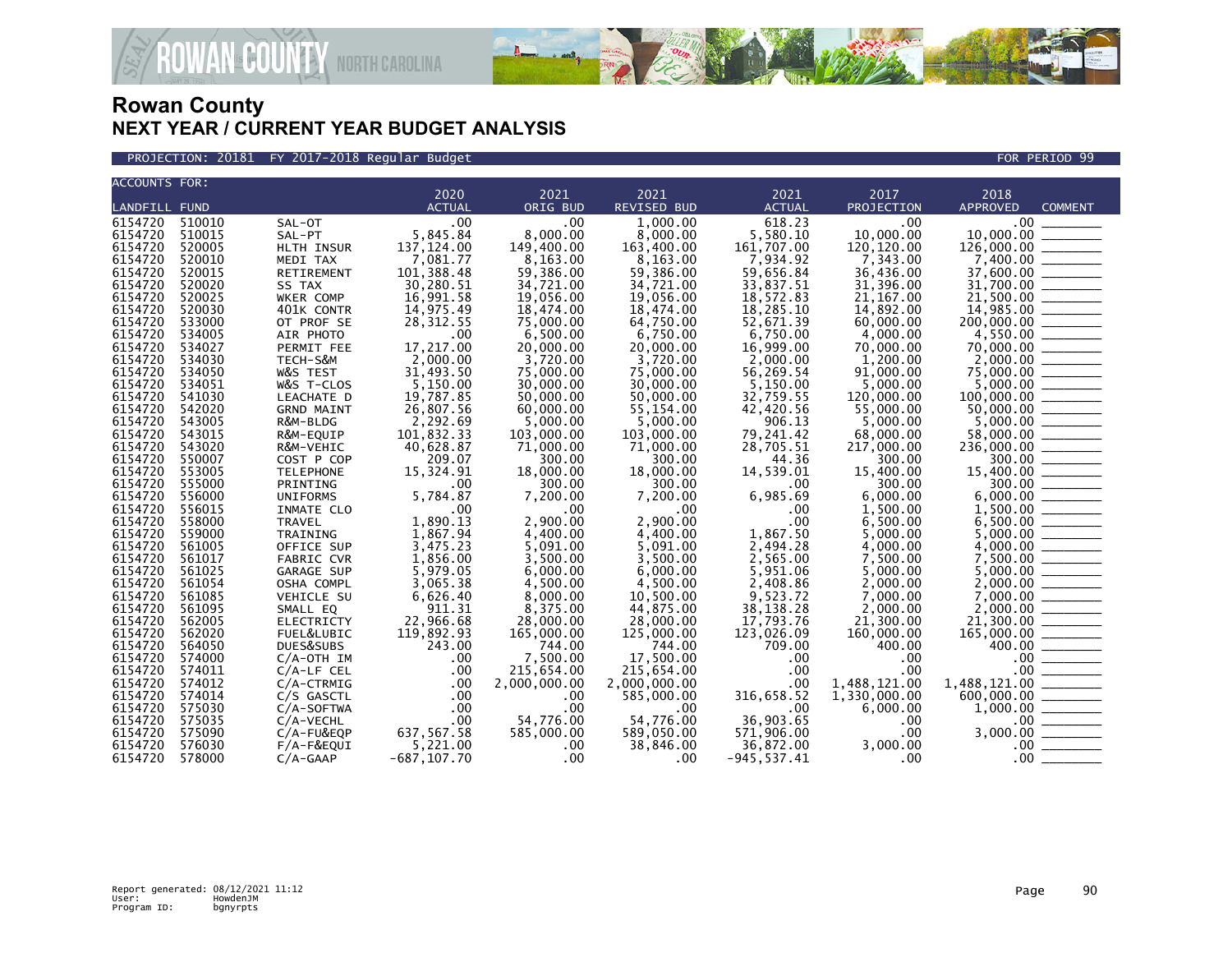

| <b>ACCOUNTS FOR:</b><br>2021<br>2017<br>2018<br>2020<br>2021<br>2021<br><b>LANDFILL FUND</b><br>ORIG BUD<br>REVISED BUD<br><b>ACTUAL</b><br>PROJECTION<br><b>APPROVED</b><br><b>ACTUAL</b><br>1,044,965.45<br>.00<br>.00<br>.00<br>6154720<br>579000<br>.00<br>$.00 \cdot$<br>DEP EXP<br>.00<br>.00<br>6154720<br>580000<br><b>BAD DEBT</b><br>4,503.76<br>.00<br>$.00 \,$<br>6154720<br>590002<br>BNK-CC FEE<br>11,188.67<br>15,000.00<br>15,000.00<br>16,005.41<br>18,000.00<br>189,004.00<br>180,952.00<br>180,952.00<br>180,952.00<br>184, 264.00<br>6154720<br>590034<br>INDIRCT CO<br>310,000.00<br>310,000.00<br>590056<br>SW DISP TX<br>296,802.44<br>441,278.68<br>275,000.00 | <b>COMMENT</b> |
|----------------------------------------------------------------------------------------------------------------------------------------------------------------------------------------------------------------------------------------------------------------------------------------------------------------------------------------------------------------------------------------------------------------------------------------------------------------------------------------------------------------------------------------------------------------------------------------------------------------------------------------------------------------------------------------|----------------|
|                                                                                                                                                                                                                                                                                                                                                                                                                                                                                                                                                                                                                                                                                        |                |
|                                                                                                                                                                                                                                                                                                                                                                                                                                                                                                                                                                                                                                                                                        |                |
|                                                                                                                                                                                                                                                                                                                                                                                                                                                                                                                                                                                                                                                                                        |                |
|                                                                                                                                                                                                                                                                                                                                                                                                                                                                                                                                                                                                                                                                                        |                |
|                                                                                                                                                                                                                                                                                                                                                                                                                                                                                                                                                                                                                                                                                        |                |
| 6154720                                                                                                                                                                                                                                                                                                                                                                                                                                                                                                                                                                                                                                                                                |                |
|                                                                                                                                                                                                                                                                                                                                                                                                                                                                                                                                                                                                                                                                                        |                |
|                                                                                                                                                                                                                                                                                                                                                                                                                                                                                                                                                                                                                                                                                        |                |
| 6154720<br>598020<br>500,000.00<br>700,000.00<br>402,142.86<br>500,000.00<br>.00<br>RES-LF MON                                                                                                                                                                                                                                                                                                                                                                                                                                                                                                                                                                                         |                |
| 2,088,727.23<br>3,190,393.01<br>5,511,570.00<br>6,148,620.00<br>5,682,534.00<br>5,061,560.00 _______<br>TOTAL LANDFILL OPER EXPENSES                                                                                                                                                                                                                                                                                                                                                                                                                                                                                                                                                   |                |
| 6154730<br>RECYCLING OPER EXPENSES                                                                                                                                                                                                                                                                                                                                                                                                                                                                                                                                                                                                                                                     |                |
| 177,710.15<br>177,456.51<br>61,516.00<br>6154730<br>181,062.00<br>181,062.00<br>510005<br>SAL-REG                                                                                                                                                                                                                                                                                                                                                                                                                                                                                                                                                                                      |                |
| 50,455.00<br>6154730<br>520005<br>HLTH INSUR<br>49,800.00<br>55,800.00<br>54,827.50<br>17,160.00                                                                                                                                                                                                                                                                                                                                                                                                                                                                                                                                                                                       |                |
| 2,547.00<br>892.00<br>$2,350.00$<br>12,150.00<br>10,000.00<br>6154730<br>520010<br>2,420.73<br>2,547.00<br>2,466.63<br>MEDI TAX                                                                                                                                                                                                                                                                                                                                                                                                                                                                                                                                                        |                |
| 18,489.00<br>6154730<br>34,022.51<br>18,489.00<br>18,327.90<br>4,515.00<br>520015<br>RETIREMENT                                                                                                                                                                                                                                                                                                                                                                                                                                                                                                                                                                                        |                |
| 6154730<br>520020<br>10,350.71<br>10,879.00<br>10,879.00<br>10,418.54<br>3,814.00<br>SS TAX                                                                                                                                                                                                                                                                                                                                                                                                                                                                                                                                                                                            |                |
| 4,448.18<br>4,395.00<br>6154730<br>520025<br>4.530.00<br>4.530.00<br>4,466.79<br>WKER COMP                                                                                                                                                                                                                                                                                                                                                                                                                                                                                                                                                                                             |                |
| 6154730<br>520030<br>401K CONTR<br>5,331.29<br>5,433.00<br>5,433.00<br>5,353.83<br>1,845.00                                                                                                                                                                                                                                                                                                                                                                                                                                                                                                                                                                                            |                |
| 533010<br>68,514.70<br>6154730<br>CONTR COLL<br>70,000.00<br>70,000.00<br>65,252.36<br>63,000.00                                                                                                                                                                                                                                                                                                                                                                                                                                                                                                                                                                                       |                |
| 6154730<br>533013<br>650.00<br>3,600.00<br>CLEANING<br>.00<br>$.00 \,$<br>$.00 \,$                                                                                                                                                                                                                                                                                                                                                                                                                                                                                                                                                                                                     |                |
| 3,830.77<br>9,764.95<br>6154730<br>533062<br>10,000.00<br>10,000.00<br>SP WTE DIS<br>4,500.00                                                                                                                                                                                                                                                                                                                                                                                                                                                                                                                                                                                          |                |
| $3,600.00$<br>$4,500.00$<br>$700.00$<br>6154730<br>541040<br>469.20<br>800.00<br>800.00<br>441.23<br>700.00<br>US-WATER                                                                                                                                                                                                                                                                                                                                                                                                                                                                                                                                                                |                |
| 170,000.00 _______<br>6154730<br>542040<br>200,588.32<br>210,000.00<br>208,880.21<br>210,000.00<br>170,000.00<br>TIRE DIS-E                                                                                                                                                                                                                                                                                                                                                                                                                                                                                                                                                            |                |
| 6154730<br>543005<br>R&M-BLDG<br>6,321.84<br>10,000.00<br>10,000.00<br>$-1, 384.39$<br>8,000.00                                                                                                                                                                                                                                                                                                                                                                                                                                                                                                                                                                                        |                |
| 6154730<br>543015<br>3,756.75<br>4,000.00<br>4,000.00<br>R&M-EQUIP<br>2,476.43<br>4,000.00                                                                                                                                                                                                                                                                                                                                                                                                                                                                                                                                                                                             |                |
| $\begin{array}{r} 8,000.00 \\ 8,000.00 \\ 4,000.00 \\ 5,000.00 \\ 400.00 \\ 3,000.00 \\ 3,000.00 \\ 1,000.00 \\ 1,000.00 \\ 1,000.00 \\ 1,000.00 \\ 1,000.00 \\ 1,000.00 \\ 1,000.00 \\ 1,000.00 \\ 1,000.00 \\ 1,000.00 \\ 1,000.00 \\ 1,000.00 \\ 1,000.00 \\ 1,000.00 \\ 1,00$<br>6154730<br>543020<br>7,938.25<br>5,000.00<br>5,000.00<br>4,533.96<br>6,000.00<br>R&M-VEHIC                                                                                                                                                                                                                                                                                                        |                |
| 6154730<br>550007<br>229.10<br>400.00<br>400.00<br>173.95<br>400.00<br>COST P COP                                                                                                                                                                                                                                                                                                                                                                                                                                                                                                                                                                                                      |                |
| 6154730<br>553005<br>1,263.60<br>3,000.00<br>3,000.00<br>162.24<br>3,000.00<br><b>TELEPHONE</b>                                                                                                                                                                                                                                                                                                                                                                                                                                                                                                                                                                                        |                |
| 82.53<br>6154730<br>554000<br>300.00<br>300.00<br>.00<br>300.00<br>ADVERTISNG                                                                                                                                                                                                                                                                                                                                                                                                                                                                                                                                                                                                          |                |
| 1,218.00<br>6154730<br>555000<br>1,300.00<br>1,300.00<br>266.00<br>1.000.00<br>PRINTING                                                                                                                                                                                                                                                                                                                                                                                                                                                                                                                                                                                                |                |
| 6154730<br>556000<br><b>UNIFORMS</b><br>734.83<br>1,300.00<br>1,300.00<br>708.84<br>1,000.00                                                                                                                                                                                                                                                                                                                                                                                                                                                                                                                                                                                           |                |
| $1,300.00$<br>$3,000.00$<br>$2,000.00$<br>$1,000.00$<br>$1,000.00$<br>6154730<br>558000<br>1.689.03<br>2,000.00<br>2.000.00<br>1,953.52<br>3.000.00<br><b>TRAVEL</b>                                                                                                                                                                                                                                                                                                                                                                                                                                                                                                                   |                |
| 6154730<br>564.00<br>413.00<br>559000<br>2,000.00<br>2,000.00<br>5,000.00<br>TRAINING<br>6154730<br>561005<br>206.58<br>600.00                                                                                                                                                                                                                                                                                                                                                                                                                                                                                                                                                         |                |
| OFFICE SUP<br>600.00<br>117.45<br>1,000.00<br>6154730<br>1,053.80<br>561015<br>.00                                                                                                                                                                                                                                                                                                                                                                                                                                                                                                                                                                                                     |                |
| 1,500.00<br>1,500.00<br>1,000.00<br>EDU SUPPLY<br>6154730<br>1,070.97<br>1,800.00<br>1,800.00<br>136.41<br>1,000.00<br>561054                                                                                                                                                                                                                                                                                                                                                                                                                                                                                                                                                          |                |
| OSHA COMPL<br>6154730<br>3,688.10<br>1,649.73<br>561075<br>RECYC SUPP<br>4,000.00<br>4,000.00<br>4,000.00                                                                                                                                                                                                                                                                                                                                                                                                                                                                                                                                                                              |                |
| 832.75<br>1,000.00<br>1,000.00<br>370.00<br>6154730<br>561080<br>SIGNAGE<br>1,000.00                                                                                                                                                                                                                                                                                                                                                                                                                                                                                                                                                                                                   |                |
| 3.176.82<br>6154730<br>561090<br>5,000.00<br>5,000.00<br>1,464.23<br>5,000.00<br>OTH SUPPL                                                                                                                                                                                                                                                                                                                                                                                                                                                                                                                                                                                             |                |
| $\begin{array}{c} 1,000.00 \ \hline 5,000.00 \ \hline 6,000.00 \ \hline 10,000.00 \ \hline \end{array}$<br>6154730<br>561095<br>1,950.70<br>4,000.00<br>4,000.00<br>SMALL EQ<br>1,276.65<br>2,000.00                                                                                                                                                                                                                                                                                                                                                                                                                                                                                   |                |
| 6154730<br>6,605.04<br>9,000.00<br>9,000.00<br>5,907.42<br>12,000.00<br>562005<br><b>ELECTRICTY</b>                                                                                                                                                                                                                                                                                                                                                                                                                                                                                                                                                                                    |                |
| 4,359.97<br>6154730<br>562020<br>5,000.00<br>7,500.00<br>7,500.00<br>4,000.00<br>FUEL&LUBIC                                                                                                                                                                                                                                                                                                                                                                                                                                                                                                                                                                                            |                |
| $\frac{12,000.00}{2,200.00}$<br>6154730<br>562025<br>586.11<br>2,500.00<br>2,500.00<br>689.04<br>3,000.00<br>NATRAL GAS                                                                                                                                                                                                                                                                                                                                                                                                                                                                                                                                                                |                |
| 200.00<br>6154730<br>564050<br>408.00<br>500.00<br>200.00<br>DUES&SUBS<br>500.00<br>435.00                                                                                                                                                                                                                                                                                                                                                                                                                                                                                                                                                                                             |                |
| $\sim$ .00<br>$.00 \,$<br>6154730<br>575090<br>C/A-FU&EQP<br>7.400.00<br>7.400.00<br>7,100.00                                                                                                                                                                                                                                                                                                                                                                                                                                                                                                                                                                                          |                |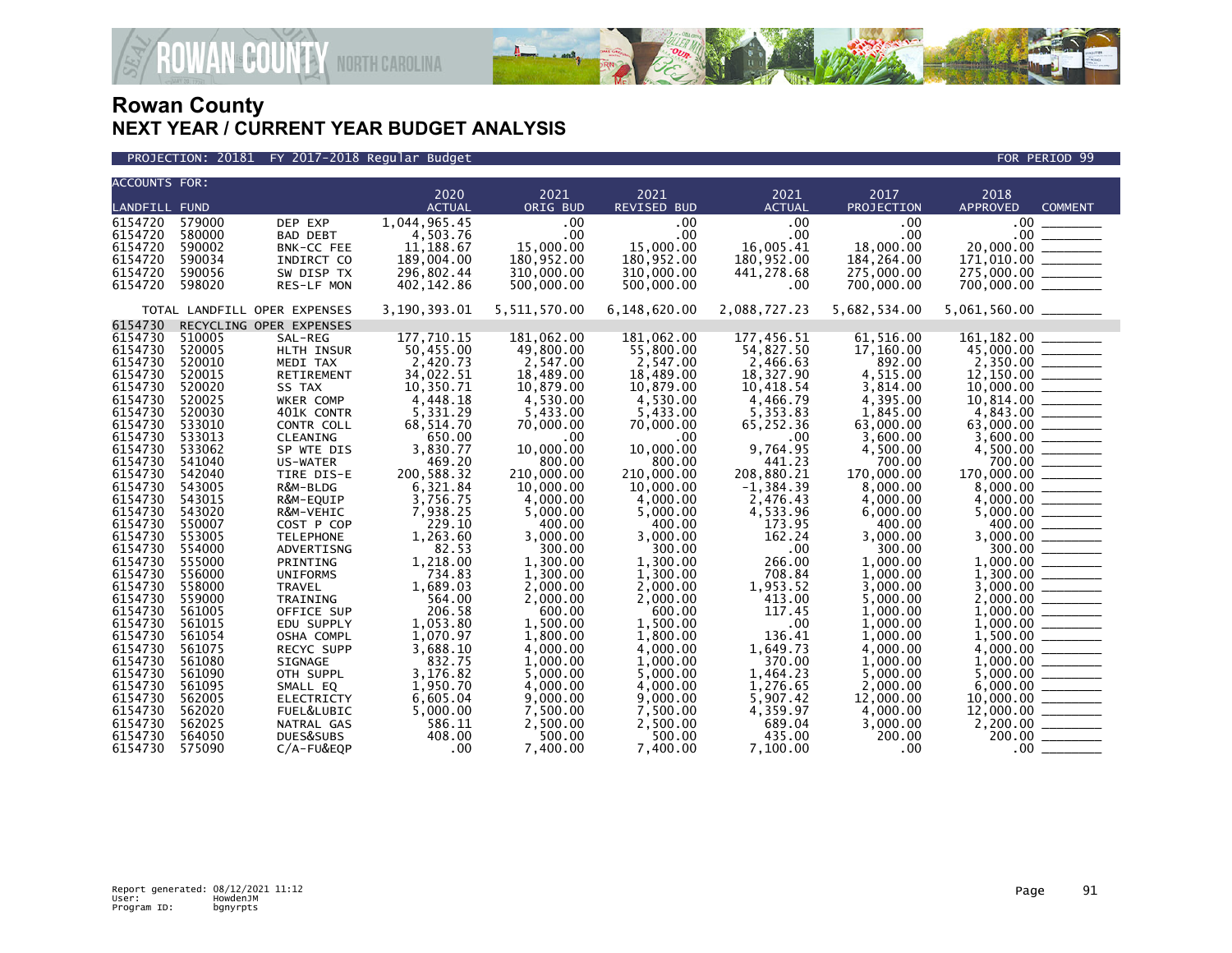

#### PROJECTION: 20181 FY 2017-2018 Regular Budget FOR PERIOD 99

| ACCOUNTS FOR:        |                                                                       |                     | $20\overline{20}$                                | 2021                                         | 2021                                         | 2021                                             | 2017                                           | 2018                                  |
|----------------------|-----------------------------------------------------------------------|---------------------|--------------------------------------------------|----------------------------------------------|----------------------------------------------|--------------------------------------------------|------------------------------------------------|---------------------------------------|
| <b>LANDFILL FUND</b> |                                                                       |                     | <b>ACTUAL</b>                                    | ORIG BUD                                     | <b>REVISED BUD</b>                           | <b>ACTUAL</b>                                    | PROJECTION                                     | <b>COMMENT</b><br>APPROVED            |
| 6154730<br>6154730   | 582009<br>585013                                                      | MTG FOOD<br>E-WASTE | 346.94<br>$.00 \,$                               | 500.00<br>8.000.00                           | 500.00<br>64.054.00                          | 375.67<br>.00                                    | 500.00<br>15,665.00                            | 500.00<br>27,910.00 _______           |
|                      | TOTAL RECYCLING OPER EXPENSE<br>TOTAL LANDFILL<br>TOTAL LANDFILL FUND |                     | 607.515.30<br>$-1.799.324.55$<br>$-1,799,324.55$ | 646.140.00<br>-2.197.025.00<br>-2.197.025.00 | 708.194.00<br>-2,293,935.00<br>-2,293,935.00 | 590.841.57<br>$-3.289.397.15$<br>$-3.289.397.15$ | 418.002.00<br>$-233, 109.00$<br>$-233, 109.00$ | 588,449.00 ________<br>$.00\,$<br>.00 |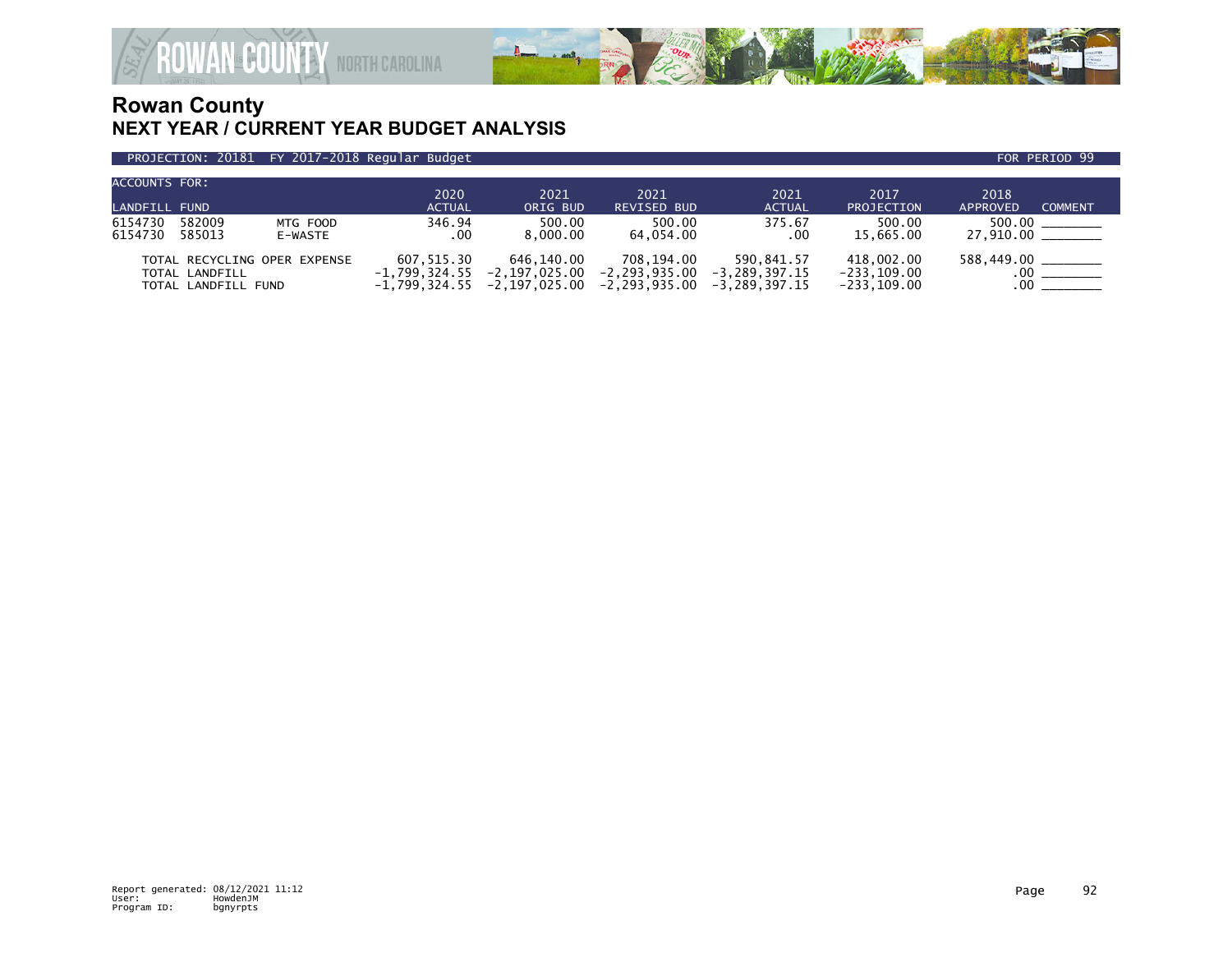

| <b>ACCOUNTS FOR:</b><br>2020<br>2021<br>2021<br>2021<br>2017<br>2018<br><b>ACTUAL</b><br>PROJECTION<br><b>APPROVED</b><br><b>AIRPORT FUND</b><br><b>ACTUAL</b><br>ORIG BUD<br><b>REVISED BUD</b><br><b>COMMENT</b><br>4540<br><b>AIRPORT</b><br>6344550<br>AIRPORT GRANT GNRL REVENUE<br>6344550<br>9.2RNWYOVL<br>$-1,830.60$<br>$\begin{array}{r} .00 \\ .00 \\ -452,162.00 \end{array}$<br>434601<br>$-91,372.50$<br>-1,511,414.00<br>$-1, 511, 414.00$<br>.00<br>6344550<br>491101<br><b>TRS FR 101</b><br>$-128,781.00$<br>.00<br>$.00 \,$<br>.00<br>$.00 \,$<br>$-277, 567.00$<br>$-277, 567.00$<br>.00<br>$-140, 815.00$<br>6344550<br>495000<br>$.00 \,$<br>APP FB-UNR<br>$-1,830.60$<br>$-220, 153.50 -1, 788, 981.00 -1, 788, 981.00$<br>$-140, 815.00$<br>TOTAL AIRPORT GRANT GNRL REV<br>63445503 AIRPORT STATE GRANT REVENUE<br>$-450,000.00$<br>$-450,000.00$<br>$-2,742,300.00$<br>63445503 434000<br><b>SG REVENUE</b><br>$.00 \,$<br>.00<br>$.00 \cdot$<br>.00<br>$-300,000.00$<br>$-399,144.00$ $\overline{\hspace{1.5cm}}$<br>-110,520.00 $\overline{\hspace{1.5cm}}$<br>63445503 434000 45406 ST GOV GRT<br>.00<br>$.00 \,$<br>$.00 \cdot$<br>.00<br>63445503 434000 45407 ST GOV GRT<br>$.00 \,$<br>$.00 \,$<br>.00<br>$-110,520.00$<br>63445503 434000 45408 ST GOV GRT<br>.00<br>$.00 \cdot$<br>.00<br>$-838, 800.00$<br>.00<br>$-817,473.00$ ________<br>$.00 \,$<br>$-450,000.00$<br>$-450,000.00$<br>$.00 \,$<br>TOTAL AIRPORT STATE GRANT RE<br>AIRPORT OPER REVENUES<br>$-9,520.80$<br>$-13,000.00$<br>$-13,000.00$<br>$-6,058.70$<br>$-10,000.00$<br>6344560<br>453010<br>FUEL FLOW<br>6344560<br>$-433.89$<br>$-800.00$<br>$-3,940.62$<br>453031<br>$-800.00$<br>$-900.00$<br>CAR RENTAL<br>$-778,509.07$<br>$-930.000.00$<br>$-700.000.00$<br>6344560<br>$-930,000.00$<br>$-689, 563.30$<br>453045<br><b>FUEL REV</b><br>6344560<br>$-2,018.90$<br>$-2,500.00$<br>$-2, 575.42$<br>$-3,000.00$<br>453063<br>MAIN-SUPP<br>$-2,500.00$<br>6344560<br>$-28,578.41$<br>$-1,499.40$<br>$-3,000.00$<br>461000<br>INT REV<br>$-25,000.00$<br>$-25,000.00$<br>$-326, 852.28$<br>6344560<br>$-360,000.00$<br>$-410, 285.28$<br>$-346, 224.00$<br>$-360,000.00$<br>462201<br>HANGAR RNT<br>6344560<br>$-12, 378.36$<br>$-12,000.00$<br>$-12,000.00$<br>$-16,065.36$<br>$-11,500.00$<br>462203<br>HG LND LSE<br>6344560<br>$-25,000.00$<br>$-25,000.00$<br>$-29,933.02$<br>$-21,060.00$<br>462204<br>$-31,681.46$<br>OFFICE RNT<br>6344560<br>462205<br>$-3.040.00$<br>$-3.000.00$<br>$-3.000.00$<br>$-4.181.20$<br>$-4.000.00$<br>TIE DN RNT<br>6344560<br>$-4,540.18$<br>$-3,500.00$<br>$-3,500.00$<br>$-4, 292.31$<br>$-100.00$<br>462206<br>RAMP/LND<br>6344560<br>$-16,500.00$<br>$-19,825.00$<br>$-16,500.00$<br>$-16,500.00$ ________<br>462995<br>OTHER RNT<br>$-16,500.00$<br>$-18, 200.00$<br>6344560<br>489995<br>$-4,597.07$<br>$-3,600.00$<br>$-3.600.00$<br>$-7,603.95$<br>$-3,600.00$<br>MISC RECPT<br>6344560<br>$-200,000,00$<br>$-200,000,00$<br>$-260, 300.00$ ________<br>491101<br><b>TRS FR 101</b><br>$-200,000.00$<br>$-200,000.00$<br>.00<br>6344560<br>$-211, 397.00$<br>$-2,318,813.00$<br>495000<br>APP FB-UNR<br>.00<br>$-211, 397.00$<br>.00<br>$-1,806,297.00$ $-1,806,297.00$ $-1,394,198.56$ $-3,438,697.00$ $-1,872,236.00$ $\ldots$<br>$-1,421,975.42$<br>TOTAL AIRPORT OPER REVENUES<br>6354550<br>AIRPORT GRANTS EXPENDITURES<br>500,000.00<br>492,596.00<br>443,494.00<br>6354550<br>533000<br>$.00 \,$<br>.00<br>333,334.00<br>OT PROF SE<br>6354550<br>570001 45107 C/A-RMPRHB<br>.00<br>$.00 \cdot$<br>.00<br>.00<br>1,054,801.00<br>.00<br>.00<br>$.00 \cdot$<br>6354550<br>.00<br>570002<br>C/A STGRNT<br>.00.<br>2,033.75<br>6354550<br>574068<br>101,524.87<br>1,679,349.00<br>1,679,349.00<br>CA-RUNWAY<br>.00<br>$.00$ $\_\_$<br>6354550<br>$-112, 163.48$<br>$-31,277.77$<br>578000<br>.00<br>.00<br>$C/A-GAAP$<br>$.00 \ \,$ |         |        |            |              |                  |          |     |                  |  |
|-------------------------------------------------------------------------------------------------------------------------------------------------------------------------------------------------------------------------------------------------------------------------------------------------------------------------------------------------------------------------------------------------------------------------------------------------------------------------------------------------------------------------------------------------------------------------------------------------------------------------------------------------------------------------------------------------------------------------------------------------------------------------------------------------------------------------------------------------------------------------------------------------------------------------------------------------------------------------------------------------------------------------------------------------------------------------------------------------------------------------------------------------------------------------------------------------------------------------------------------------------------------------------------------------------------------------------------------------------------------------------------------------------------------------------------------------------------------------------------------------------------------------------------------------------------------------------------------------------------------------------------------------------------------------------------------------------------------------------------------------------------------------------------------------------------------------------------------------------------------------------------------------------------------------------------------------------------------------------------------------------------------------------------------------------------------------------------------------------------------------------------------------------------------------------------------------------------------------------------------------------------------------------------------------------------------------------------------------------------------------------------------------------------------------------------------------------------------------------------------------------------------------------------------------------------------------------------------------------------------------------------------------------------------------------------------------------------------------------------------------------------------------------------------------------------------------------------------------------------------------------------------------------------------------------------------------------------------------------------------------------------------------------------------------------------------------------------------------------------------------------------------------------------------------------------------------------------------------------------------------------------------------------------------------------------------------------------------------------------------------------------------------------------------------------------------------------------------------------------------------------------------------------------------------------------------------------------------------------------------------------------------------------------------------------------------------------------------------------------------------------------------------------------------------------------------------------------------------------------------------------------------------|---------|--------|------------|--------------|------------------|----------|-----|------------------|--|
|                                                                                                                                                                                                                                                                                                                                                                                                                                                                                                                                                                                                                                                                                                                                                                                                                                                                                                                                                                                                                                                                                                                                                                                                                                                                                                                                                                                                                                                                                                                                                                                                                                                                                                                                                                                                                                                                                                                                                                                                                                                                                                                                                                                                                                                                                                                                                                                                                                                                                                                                                                                                                                                                                                                                                                                                                                                                                                                                                                                                                                                                                                                                                                                                                                                                                                                                                                                                                                                                                                                                                                                                                                                                                                                                                                                                                                                                                                 |         |        |            |              |                  |          |     |                  |  |
|                                                                                                                                                                                                                                                                                                                                                                                                                                                                                                                                                                                                                                                                                                                                                                                                                                                                                                                                                                                                                                                                                                                                                                                                                                                                                                                                                                                                                                                                                                                                                                                                                                                                                                                                                                                                                                                                                                                                                                                                                                                                                                                                                                                                                                                                                                                                                                                                                                                                                                                                                                                                                                                                                                                                                                                                                                                                                                                                                                                                                                                                                                                                                                                                                                                                                                                                                                                                                                                                                                                                                                                                                                                                                                                                                                                                                                                                                                 |         |        |            |              |                  |          |     |                  |  |
|                                                                                                                                                                                                                                                                                                                                                                                                                                                                                                                                                                                                                                                                                                                                                                                                                                                                                                                                                                                                                                                                                                                                                                                                                                                                                                                                                                                                                                                                                                                                                                                                                                                                                                                                                                                                                                                                                                                                                                                                                                                                                                                                                                                                                                                                                                                                                                                                                                                                                                                                                                                                                                                                                                                                                                                                                                                                                                                                                                                                                                                                                                                                                                                                                                                                                                                                                                                                                                                                                                                                                                                                                                                                                                                                                                                                                                                                                                 |         |        |            |              |                  |          |     |                  |  |
|                                                                                                                                                                                                                                                                                                                                                                                                                                                                                                                                                                                                                                                                                                                                                                                                                                                                                                                                                                                                                                                                                                                                                                                                                                                                                                                                                                                                                                                                                                                                                                                                                                                                                                                                                                                                                                                                                                                                                                                                                                                                                                                                                                                                                                                                                                                                                                                                                                                                                                                                                                                                                                                                                                                                                                                                                                                                                                                                                                                                                                                                                                                                                                                                                                                                                                                                                                                                                                                                                                                                                                                                                                                                                                                                                                                                                                                                                                 |         |        |            |              |                  |          |     |                  |  |
|                                                                                                                                                                                                                                                                                                                                                                                                                                                                                                                                                                                                                                                                                                                                                                                                                                                                                                                                                                                                                                                                                                                                                                                                                                                                                                                                                                                                                                                                                                                                                                                                                                                                                                                                                                                                                                                                                                                                                                                                                                                                                                                                                                                                                                                                                                                                                                                                                                                                                                                                                                                                                                                                                                                                                                                                                                                                                                                                                                                                                                                                                                                                                                                                                                                                                                                                                                                                                                                                                                                                                                                                                                                                                                                                                                                                                                                                                                 |         |        |            |              |                  |          |     |                  |  |
|                                                                                                                                                                                                                                                                                                                                                                                                                                                                                                                                                                                                                                                                                                                                                                                                                                                                                                                                                                                                                                                                                                                                                                                                                                                                                                                                                                                                                                                                                                                                                                                                                                                                                                                                                                                                                                                                                                                                                                                                                                                                                                                                                                                                                                                                                                                                                                                                                                                                                                                                                                                                                                                                                                                                                                                                                                                                                                                                                                                                                                                                                                                                                                                                                                                                                                                                                                                                                                                                                                                                                                                                                                                                                                                                                                                                                                                                                                 |         |        |            |              |                  |          |     |                  |  |
|                                                                                                                                                                                                                                                                                                                                                                                                                                                                                                                                                                                                                                                                                                                                                                                                                                                                                                                                                                                                                                                                                                                                                                                                                                                                                                                                                                                                                                                                                                                                                                                                                                                                                                                                                                                                                                                                                                                                                                                                                                                                                                                                                                                                                                                                                                                                                                                                                                                                                                                                                                                                                                                                                                                                                                                                                                                                                                                                                                                                                                                                                                                                                                                                                                                                                                                                                                                                                                                                                                                                                                                                                                                                                                                                                                                                                                                                                                 |         |        |            |              |                  |          |     |                  |  |
|                                                                                                                                                                                                                                                                                                                                                                                                                                                                                                                                                                                                                                                                                                                                                                                                                                                                                                                                                                                                                                                                                                                                                                                                                                                                                                                                                                                                                                                                                                                                                                                                                                                                                                                                                                                                                                                                                                                                                                                                                                                                                                                                                                                                                                                                                                                                                                                                                                                                                                                                                                                                                                                                                                                                                                                                                                                                                                                                                                                                                                                                                                                                                                                                                                                                                                                                                                                                                                                                                                                                                                                                                                                                                                                                                                                                                                                                                                 |         |        |            |              |                  |          |     |                  |  |
|                                                                                                                                                                                                                                                                                                                                                                                                                                                                                                                                                                                                                                                                                                                                                                                                                                                                                                                                                                                                                                                                                                                                                                                                                                                                                                                                                                                                                                                                                                                                                                                                                                                                                                                                                                                                                                                                                                                                                                                                                                                                                                                                                                                                                                                                                                                                                                                                                                                                                                                                                                                                                                                                                                                                                                                                                                                                                                                                                                                                                                                                                                                                                                                                                                                                                                                                                                                                                                                                                                                                                                                                                                                                                                                                                                                                                                                                                                 |         |        |            |              |                  |          |     |                  |  |
|                                                                                                                                                                                                                                                                                                                                                                                                                                                                                                                                                                                                                                                                                                                                                                                                                                                                                                                                                                                                                                                                                                                                                                                                                                                                                                                                                                                                                                                                                                                                                                                                                                                                                                                                                                                                                                                                                                                                                                                                                                                                                                                                                                                                                                                                                                                                                                                                                                                                                                                                                                                                                                                                                                                                                                                                                                                                                                                                                                                                                                                                                                                                                                                                                                                                                                                                                                                                                                                                                                                                                                                                                                                                                                                                                                                                                                                                                                 |         |        |            |              |                  |          |     |                  |  |
|                                                                                                                                                                                                                                                                                                                                                                                                                                                                                                                                                                                                                                                                                                                                                                                                                                                                                                                                                                                                                                                                                                                                                                                                                                                                                                                                                                                                                                                                                                                                                                                                                                                                                                                                                                                                                                                                                                                                                                                                                                                                                                                                                                                                                                                                                                                                                                                                                                                                                                                                                                                                                                                                                                                                                                                                                                                                                                                                                                                                                                                                                                                                                                                                                                                                                                                                                                                                                                                                                                                                                                                                                                                                                                                                                                                                                                                                                                 |         |        |            |              |                  |          |     |                  |  |
|                                                                                                                                                                                                                                                                                                                                                                                                                                                                                                                                                                                                                                                                                                                                                                                                                                                                                                                                                                                                                                                                                                                                                                                                                                                                                                                                                                                                                                                                                                                                                                                                                                                                                                                                                                                                                                                                                                                                                                                                                                                                                                                                                                                                                                                                                                                                                                                                                                                                                                                                                                                                                                                                                                                                                                                                                                                                                                                                                                                                                                                                                                                                                                                                                                                                                                                                                                                                                                                                                                                                                                                                                                                                                                                                                                                                                                                                                                 |         |        |            |              |                  |          |     |                  |  |
|                                                                                                                                                                                                                                                                                                                                                                                                                                                                                                                                                                                                                                                                                                                                                                                                                                                                                                                                                                                                                                                                                                                                                                                                                                                                                                                                                                                                                                                                                                                                                                                                                                                                                                                                                                                                                                                                                                                                                                                                                                                                                                                                                                                                                                                                                                                                                                                                                                                                                                                                                                                                                                                                                                                                                                                                                                                                                                                                                                                                                                                                                                                                                                                                                                                                                                                                                                                                                                                                                                                                                                                                                                                                                                                                                                                                                                                                                                 |         |        |            |              |                  |          |     |                  |  |
|                                                                                                                                                                                                                                                                                                                                                                                                                                                                                                                                                                                                                                                                                                                                                                                                                                                                                                                                                                                                                                                                                                                                                                                                                                                                                                                                                                                                                                                                                                                                                                                                                                                                                                                                                                                                                                                                                                                                                                                                                                                                                                                                                                                                                                                                                                                                                                                                                                                                                                                                                                                                                                                                                                                                                                                                                                                                                                                                                                                                                                                                                                                                                                                                                                                                                                                                                                                                                                                                                                                                                                                                                                                                                                                                                                                                                                                                                                 |         |        |            |              |                  |          |     |                  |  |
|                                                                                                                                                                                                                                                                                                                                                                                                                                                                                                                                                                                                                                                                                                                                                                                                                                                                                                                                                                                                                                                                                                                                                                                                                                                                                                                                                                                                                                                                                                                                                                                                                                                                                                                                                                                                                                                                                                                                                                                                                                                                                                                                                                                                                                                                                                                                                                                                                                                                                                                                                                                                                                                                                                                                                                                                                                                                                                                                                                                                                                                                                                                                                                                                                                                                                                                                                                                                                                                                                                                                                                                                                                                                                                                                                                                                                                                                                                 |         |        |            |              |                  |          |     |                  |  |
|                                                                                                                                                                                                                                                                                                                                                                                                                                                                                                                                                                                                                                                                                                                                                                                                                                                                                                                                                                                                                                                                                                                                                                                                                                                                                                                                                                                                                                                                                                                                                                                                                                                                                                                                                                                                                                                                                                                                                                                                                                                                                                                                                                                                                                                                                                                                                                                                                                                                                                                                                                                                                                                                                                                                                                                                                                                                                                                                                                                                                                                                                                                                                                                                                                                                                                                                                                                                                                                                                                                                                                                                                                                                                                                                                                                                                                                                                                 | 6344560 |        |            |              |                  |          |     |                  |  |
|                                                                                                                                                                                                                                                                                                                                                                                                                                                                                                                                                                                                                                                                                                                                                                                                                                                                                                                                                                                                                                                                                                                                                                                                                                                                                                                                                                                                                                                                                                                                                                                                                                                                                                                                                                                                                                                                                                                                                                                                                                                                                                                                                                                                                                                                                                                                                                                                                                                                                                                                                                                                                                                                                                                                                                                                                                                                                                                                                                                                                                                                                                                                                                                                                                                                                                                                                                                                                                                                                                                                                                                                                                                                                                                                                                                                                                                                                                 |         |        |            |              |                  |          |     |                  |  |
|                                                                                                                                                                                                                                                                                                                                                                                                                                                                                                                                                                                                                                                                                                                                                                                                                                                                                                                                                                                                                                                                                                                                                                                                                                                                                                                                                                                                                                                                                                                                                                                                                                                                                                                                                                                                                                                                                                                                                                                                                                                                                                                                                                                                                                                                                                                                                                                                                                                                                                                                                                                                                                                                                                                                                                                                                                                                                                                                                                                                                                                                                                                                                                                                                                                                                                                                                                                                                                                                                                                                                                                                                                                                                                                                                                                                                                                                                                 |         |        |            |              |                  |          |     |                  |  |
|                                                                                                                                                                                                                                                                                                                                                                                                                                                                                                                                                                                                                                                                                                                                                                                                                                                                                                                                                                                                                                                                                                                                                                                                                                                                                                                                                                                                                                                                                                                                                                                                                                                                                                                                                                                                                                                                                                                                                                                                                                                                                                                                                                                                                                                                                                                                                                                                                                                                                                                                                                                                                                                                                                                                                                                                                                                                                                                                                                                                                                                                                                                                                                                                                                                                                                                                                                                                                                                                                                                                                                                                                                                                                                                                                                                                                                                                                                 |         |        |            |              |                  |          |     |                  |  |
|                                                                                                                                                                                                                                                                                                                                                                                                                                                                                                                                                                                                                                                                                                                                                                                                                                                                                                                                                                                                                                                                                                                                                                                                                                                                                                                                                                                                                                                                                                                                                                                                                                                                                                                                                                                                                                                                                                                                                                                                                                                                                                                                                                                                                                                                                                                                                                                                                                                                                                                                                                                                                                                                                                                                                                                                                                                                                                                                                                                                                                                                                                                                                                                                                                                                                                                                                                                                                                                                                                                                                                                                                                                                                                                                                                                                                                                                                                 |         |        |            |              |                  |          |     |                  |  |
|                                                                                                                                                                                                                                                                                                                                                                                                                                                                                                                                                                                                                                                                                                                                                                                                                                                                                                                                                                                                                                                                                                                                                                                                                                                                                                                                                                                                                                                                                                                                                                                                                                                                                                                                                                                                                                                                                                                                                                                                                                                                                                                                                                                                                                                                                                                                                                                                                                                                                                                                                                                                                                                                                                                                                                                                                                                                                                                                                                                                                                                                                                                                                                                                                                                                                                                                                                                                                                                                                                                                                                                                                                                                                                                                                                                                                                                                                                 |         |        |            |              |                  |          |     |                  |  |
|                                                                                                                                                                                                                                                                                                                                                                                                                                                                                                                                                                                                                                                                                                                                                                                                                                                                                                                                                                                                                                                                                                                                                                                                                                                                                                                                                                                                                                                                                                                                                                                                                                                                                                                                                                                                                                                                                                                                                                                                                                                                                                                                                                                                                                                                                                                                                                                                                                                                                                                                                                                                                                                                                                                                                                                                                                                                                                                                                                                                                                                                                                                                                                                                                                                                                                                                                                                                                                                                                                                                                                                                                                                                                                                                                                                                                                                                                                 |         |        |            |              |                  |          |     |                  |  |
|                                                                                                                                                                                                                                                                                                                                                                                                                                                                                                                                                                                                                                                                                                                                                                                                                                                                                                                                                                                                                                                                                                                                                                                                                                                                                                                                                                                                                                                                                                                                                                                                                                                                                                                                                                                                                                                                                                                                                                                                                                                                                                                                                                                                                                                                                                                                                                                                                                                                                                                                                                                                                                                                                                                                                                                                                                                                                                                                                                                                                                                                                                                                                                                                                                                                                                                                                                                                                                                                                                                                                                                                                                                                                                                                                                                                                                                                                                 |         |        |            |              |                  |          |     |                  |  |
|                                                                                                                                                                                                                                                                                                                                                                                                                                                                                                                                                                                                                                                                                                                                                                                                                                                                                                                                                                                                                                                                                                                                                                                                                                                                                                                                                                                                                                                                                                                                                                                                                                                                                                                                                                                                                                                                                                                                                                                                                                                                                                                                                                                                                                                                                                                                                                                                                                                                                                                                                                                                                                                                                                                                                                                                                                                                                                                                                                                                                                                                                                                                                                                                                                                                                                                                                                                                                                                                                                                                                                                                                                                                                                                                                                                                                                                                                                 |         |        |            |              |                  |          |     |                  |  |
|                                                                                                                                                                                                                                                                                                                                                                                                                                                                                                                                                                                                                                                                                                                                                                                                                                                                                                                                                                                                                                                                                                                                                                                                                                                                                                                                                                                                                                                                                                                                                                                                                                                                                                                                                                                                                                                                                                                                                                                                                                                                                                                                                                                                                                                                                                                                                                                                                                                                                                                                                                                                                                                                                                                                                                                                                                                                                                                                                                                                                                                                                                                                                                                                                                                                                                                                                                                                                                                                                                                                                                                                                                                                                                                                                                                                                                                                                                 |         |        |            |              |                  |          |     |                  |  |
|                                                                                                                                                                                                                                                                                                                                                                                                                                                                                                                                                                                                                                                                                                                                                                                                                                                                                                                                                                                                                                                                                                                                                                                                                                                                                                                                                                                                                                                                                                                                                                                                                                                                                                                                                                                                                                                                                                                                                                                                                                                                                                                                                                                                                                                                                                                                                                                                                                                                                                                                                                                                                                                                                                                                                                                                                                                                                                                                                                                                                                                                                                                                                                                                                                                                                                                                                                                                                                                                                                                                                                                                                                                                                                                                                                                                                                                                                                 |         |        |            |              |                  |          |     |                  |  |
|                                                                                                                                                                                                                                                                                                                                                                                                                                                                                                                                                                                                                                                                                                                                                                                                                                                                                                                                                                                                                                                                                                                                                                                                                                                                                                                                                                                                                                                                                                                                                                                                                                                                                                                                                                                                                                                                                                                                                                                                                                                                                                                                                                                                                                                                                                                                                                                                                                                                                                                                                                                                                                                                                                                                                                                                                                                                                                                                                                                                                                                                                                                                                                                                                                                                                                                                                                                                                                                                                                                                                                                                                                                                                                                                                                                                                                                                                                 |         |        |            |              |                  |          |     |                  |  |
|                                                                                                                                                                                                                                                                                                                                                                                                                                                                                                                                                                                                                                                                                                                                                                                                                                                                                                                                                                                                                                                                                                                                                                                                                                                                                                                                                                                                                                                                                                                                                                                                                                                                                                                                                                                                                                                                                                                                                                                                                                                                                                                                                                                                                                                                                                                                                                                                                                                                                                                                                                                                                                                                                                                                                                                                                                                                                                                                                                                                                                                                                                                                                                                                                                                                                                                                                                                                                                                                                                                                                                                                                                                                                                                                                                                                                                                                                                 |         |        |            |              |                  |          |     |                  |  |
|                                                                                                                                                                                                                                                                                                                                                                                                                                                                                                                                                                                                                                                                                                                                                                                                                                                                                                                                                                                                                                                                                                                                                                                                                                                                                                                                                                                                                                                                                                                                                                                                                                                                                                                                                                                                                                                                                                                                                                                                                                                                                                                                                                                                                                                                                                                                                                                                                                                                                                                                                                                                                                                                                                                                                                                                                                                                                                                                                                                                                                                                                                                                                                                                                                                                                                                                                                                                                                                                                                                                                                                                                                                                                                                                                                                                                                                                                                 |         |        |            |              |                  |          |     |                  |  |
|                                                                                                                                                                                                                                                                                                                                                                                                                                                                                                                                                                                                                                                                                                                                                                                                                                                                                                                                                                                                                                                                                                                                                                                                                                                                                                                                                                                                                                                                                                                                                                                                                                                                                                                                                                                                                                                                                                                                                                                                                                                                                                                                                                                                                                                                                                                                                                                                                                                                                                                                                                                                                                                                                                                                                                                                                                                                                                                                                                                                                                                                                                                                                                                                                                                                                                                                                                                                                                                                                                                                                                                                                                                                                                                                                                                                                                                                                                 |         |        |            |              |                  |          |     |                  |  |
|                                                                                                                                                                                                                                                                                                                                                                                                                                                                                                                                                                                                                                                                                                                                                                                                                                                                                                                                                                                                                                                                                                                                                                                                                                                                                                                                                                                                                                                                                                                                                                                                                                                                                                                                                                                                                                                                                                                                                                                                                                                                                                                                                                                                                                                                                                                                                                                                                                                                                                                                                                                                                                                                                                                                                                                                                                                                                                                                                                                                                                                                                                                                                                                                                                                                                                                                                                                                                                                                                                                                                                                                                                                                                                                                                                                                                                                                                                 |         |        |            |              |                  |          |     |                  |  |
|                                                                                                                                                                                                                                                                                                                                                                                                                                                                                                                                                                                                                                                                                                                                                                                                                                                                                                                                                                                                                                                                                                                                                                                                                                                                                                                                                                                                                                                                                                                                                                                                                                                                                                                                                                                                                                                                                                                                                                                                                                                                                                                                                                                                                                                                                                                                                                                                                                                                                                                                                                                                                                                                                                                                                                                                                                                                                                                                                                                                                                                                                                                                                                                                                                                                                                                                                                                                                                                                                                                                                                                                                                                                                                                                                                                                                                                                                                 |         |        |            |              |                  |          |     |                  |  |
|                                                                                                                                                                                                                                                                                                                                                                                                                                                                                                                                                                                                                                                                                                                                                                                                                                                                                                                                                                                                                                                                                                                                                                                                                                                                                                                                                                                                                                                                                                                                                                                                                                                                                                                                                                                                                                                                                                                                                                                                                                                                                                                                                                                                                                                                                                                                                                                                                                                                                                                                                                                                                                                                                                                                                                                                                                                                                                                                                                                                                                                                                                                                                                                                                                                                                                                                                                                                                                                                                                                                                                                                                                                                                                                                                                                                                                                                                                 |         |        |            |              |                  |          |     |                  |  |
|                                                                                                                                                                                                                                                                                                                                                                                                                                                                                                                                                                                                                                                                                                                                                                                                                                                                                                                                                                                                                                                                                                                                                                                                                                                                                                                                                                                                                                                                                                                                                                                                                                                                                                                                                                                                                                                                                                                                                                                                                                                                                                                                                                                                                                                                                                                                                                                                                                                                                                                                                                                                                                                                                                                                                                                                                                                                                                                                                                                                                                                                                                                                                                                                                                                                                                                                                                                                                                                                                                                                                                                                                                                                                                                                                                                                                                                                                                 |         |        |            |              |                  |          |     |                  |  |
| DEP EXP                                                                                                                                                                                                                                                                                                                                                                                                                                                                                                                                                                                                                                                                                                                                                                                                                                                                                                                                                                                                                                                                                                                                                                                                                                                                                                                                                                                                                                                                                                                                                                                                                                                                                                                                                                                                                                                                                                                                                                                                                                                                                                                                                                                                                                                                                                                                                                                                                                                                                                                                                                                                                                                                                                                                                                                                                                                                                                                                                                                                                                                                                                                                                                                                                                                                                                                                                                                                                                                                                                                                                                                                                                                                                                                                                                                                                                                                                         | 6354550 | 579000 | 269,071.07 | $.00 \times$ | .00 <sub>1</sub> | $.00 \,$ | .00 | .00 <sub>1</sub> |  |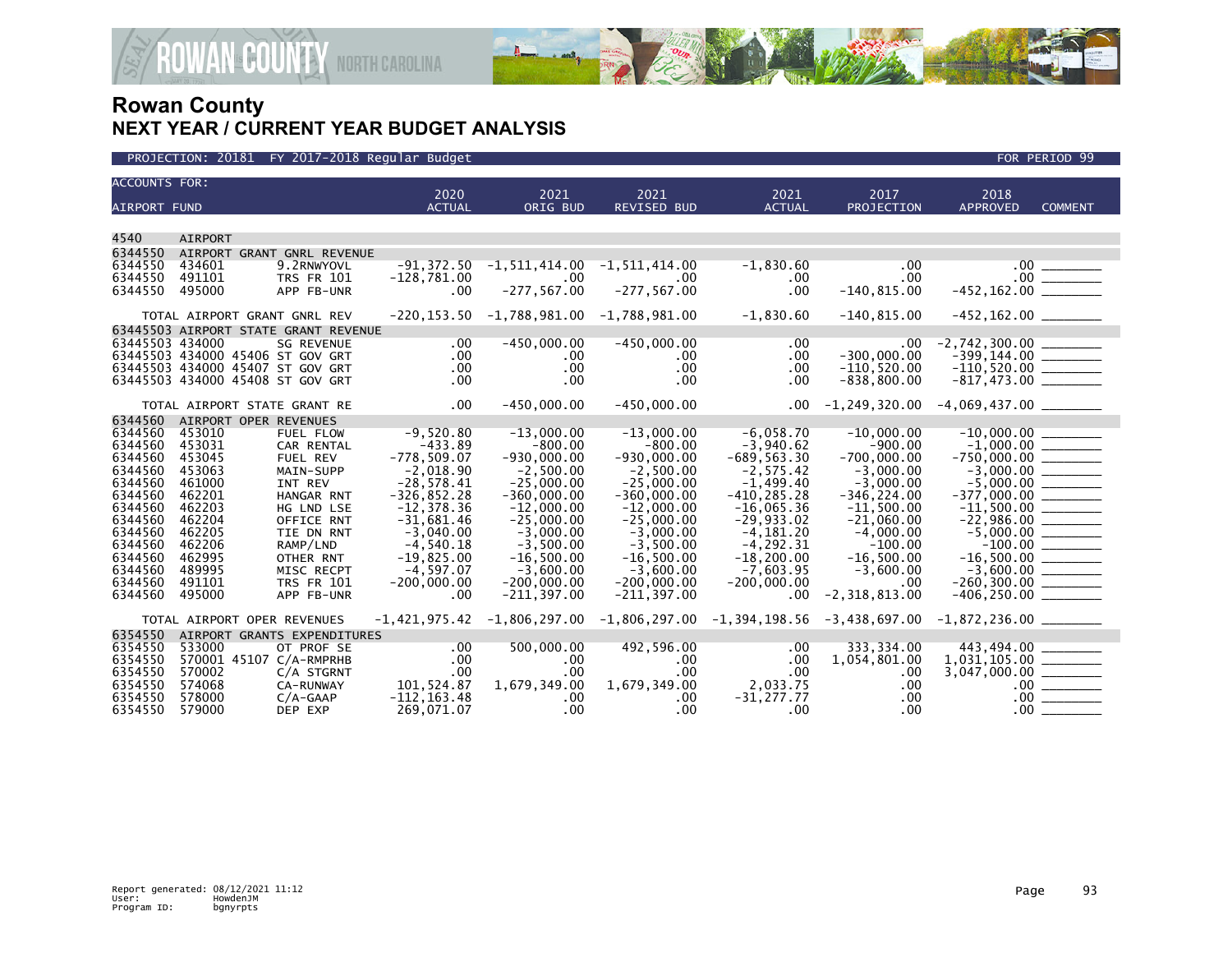

#### PROJECTION: 20181 FY 2017-2018 Regular Budget FOR PERIOD 99 PROJECTION: 20181 FOR PERIOD 99

| <b>ACCOUNTS FOR:</b> |                              |                               | 2020                   | 2021                   | 2021                   | 2021                    | 2017                   | 2018                   |                |
|----------------------|------------------------------|-------------------------------|------------------------|------------------------|------------------------|-------------------------|------------------------|------------------------|----------------|
| <b>AIRPORT FUND</b>  |                              |                               | <b>ACTUAL</b>          | ORIG BUD               | <b>REVISED BUD</b>     | <b>ACTUAL</b>           | PROJECTION             | <b>APPROVED</b>        | <b>COMMENT</b> |
|                      |                              |                               |                        |                        |                        |                         |                        |                        |                |
|                      | TOTAL AIRPORT GRANTS EXPENDI |                               | 258,432.46             | 2,179,349.00           | 2,171,945.00           | $-29, 244.02$           | 1,388,135.00           | 4,521,599.00 _____     |                |
| 6354560              | AIRPORT OPER EXPENDITURES    |                               |                        |                        |                        |                         |                        |                        |                |
| 6354560              | 510005                       | SAL-REG                       | 178, 177.79            | 176,683.00             | 185,683.00             | 183,955.03              | 137,820.00             | 169,074.00             |                |
| 6354560              | 510010                       | SAL-OT                        | .00                    | 500.00                 | 500.00                 | .00                     | 500.00                 |                        | 750.00         |
| 6354560              | 510015                       | SAL-PT                        | 53,988.21              | 65,000,00              | 62,000,00              | 48,799.19               | 43,500.00              | 57.800.00              |                |
| 6354560<br>6354560   | 520005<br>520010             | HLTH INSUR<br>MEDI TAX        | 36,410.60<br>3,275.67  | 35,856.00<br>3,485.00  | 39,206.00<br>3,485.00  | 38,110.80<br>3,323.01   | 25,740.00<br>2,636.00  | 34,320.00              |                |
| 6354560              | 520015                       | <b>RETIREMENT</b>             | 31,463.34              | 18,091.00              | 18,841.00              | 18,900.80               | 10,153.00              | 12,801.00              |                |
| 6354560              | 520020                       | SS TAX                        | 14,006.27              | 15,212.00              | 15,212.00              | 14,208.83               | 11,273.00              | 14,138.00              |                |
| 6354560              | 520025                       | WKER COMP                     | 4,368.84               | 5,127.00               | 5,127.00               | 5,589.91                | 6,282.00               |                        |                |
| 6354560              | 520030                       | 401K CONTR                    | 4,273.13               | 5,322.00               | 5,322.00               | 4,932.84                | 4,150.00               | 5,137.00               |                |
| 6354560              | 533001                       | CONTR SERV                    | 8,958.70               | 10,000.00              | 10,000.00              | 1,365.19                | 6,650.00               | 9,000.00               |                |
| 6354560              | 533010                       | CONTR COLL                    | .00                    | .00                    | $.00 \times$           | .00                     | 1,000.00               | 1,000.00               |                |
| 6354560              | 533063                       | SNOW REMOV                    | .00                    | 10.500.00              | 400.00                 | .00                     | 10.500.00              | 10.500.00              |                |
| 6354560              | 534030                       | TECH-S&M                      | 17,322.15              | 17,500.00              | 17,500.00              | 15,456.14               | 30,000.00              | 30,000.00              |                |
| 6354560              | 541040                       | US-WATER                      | 11,546.34              | 12,000.00              | 12,000.00              | 10,618.86               | 7,000.00               |                        |                |
| 6354560              | 541042                       | US-STRM WT                    | 48.00                  | 100.00                 | 100.00                 | 44.88                   | 60.00                  | 60.00                  |                |
| 6354560              | 542020                       | <b>GRND MAINT</b>             | 28,836.18              | 35,000.00              | 29,000,00              | 24, 134. 91             | 3.000.00               | 16,000,00              |                |
| 6354560<br>6354560   | 543005<br>543015             | R&M-BLDG<br>R&M-EQUIP         | 25,555.28<br>14,536.23 | 30,000.00<br>10,000.00 | 24,000.00<br>15,000,00 | 21, 271.74<br>11,887.90 | 30,000.00<br>13.000.00 | 30,000.00<br>15,000.00 |                |
| 6354560              | 543016                       | RM FUEL TK                    | 4,652.15               | 3,000.00               | 7,000.00               | 5,298.51                | .00                    | .00 <sub>1</sub>       |                |
| 6354560              | 543020                       | R&M-VEHIC                     | 1,442.85               | 4,000.00               | 4,000.00               | 800.40                  | 2,500.00               | 3,500.00               |                |
| 6354560              | 543901                       | R&MFENCING                    | 3,271.00               | 5,000.00               | 5.000.00               | 286.00                  | .00                    | .00 <sub>1</sub>       |                |
| 6354560              | 544010                       | <b>EQUIP RNTL</b>             | 770.45                 | 2,000.00               | 2,000.00               | 459.46                  | 1,200.00               | 1,200.00               |                |
| 6354560              | 550007                       | COST P COP                    | 410.43                 | 400.00                 | 400.00                 | 320.24                  | 500.00                 | 525.00                 |                |
| 6354560              | 553005                       | <b>TELEPHONE</b>              | 16,526.69              | 26,000.00              | 26,000.00              | 7,296.31                | 12,100.00              | 12,000.00              |                |
| 6354560              | 554000                       | ADVERTISNG                    | 783.85                 | 2,000.00               | 2,000.00               | 548.10                  | 5,000.00               | 5,000.00               |                |
| 6354560              | 555000                       | PRINTING                      | .00                    | 100.00                 | 100.00                 | 100.00                  | 200.00                 | 200.00                 |                |
| 6354560              | 556000                       | <b>UNIFORMS</b>               | 1,540.53               | 1,750.00               | 1,750.00               | 1,308.16                | 1,400.00               | 1,600.00               |                |
| 6354560              | 557000                       | <b>POSTAGE</b>                | 36.41                  | 125.00                 | 125.00                 | .00                     | 325.00                 |                        | 325.00         |
| 6354560<br>6354560   | 558000<br>559000             | TRAVEL                        | 212.68<br>392.00       | 2,500.00               | 2,000.00<br>2.000.00   | 294.17<br>140.00        | 2,500.00               | 2,500.00               |                |
| 6354560              | 561005                       | <b>TRAINING</b><br>OFFICE SUP | 1,824.28               | 2,000.00<br>1,600.00   | 1,600.00               | 592.67                  | 1,000.00<br>1,400.00   | 1,500.00<br>1,400.00   |                |
| 6354560              | 561012                       | CONCES-SUP                    | 195.34                 | 400.00                 | 400.00                 | 132.92                  | 300.00                 | 300.00                 |                |
| 6354560              | 561030                       | JANT'L-SUP                    | 488.14                 | 800.00                 | 1,300.00               | 1,208.83                | 2,000.00               | 1,200.00               |                |
| 6354560              | 561056                       | FUEL 4 RES                    | 467,250.07             | 700,000.00             | 700,000.00             | 383,746.90              | 550,000.00             | 562,500.00             |                |
| 6354560              | 561057                       | PARTS 4 RE                    | 1,726.01               | 3,000.00               | 3,000.00               | 2,567.96                | 3,000.00               | 3,000.00               |                |
| 6354560              | 561095                       | OTH SM EQP                    | 7,072.04               | 11,000.00              | 6,000.00               | 5,981.96                | 2,500.00               | 2,500.00               |                |
| 6354560              | 562005                       | ELECTRICTY                    | 47,979.33              | 55,000.00              | 55,000.00              | 37,426.05               | 52,500.00              | 55,000.00              |                |
| 6354560              | 562020                       | FUEL&LUBIC                    | 4,831.57               | 7,000.00               | 7,000.00               | 5,028.74                | 4,200.00               | 3.500.00               |                |
| 6354560              | 562025                       | NATRAL GAS                    | 7,146.80               | 8,500.00               | 8,500.00               | 6.305.24                | 6,500.00               | 6,500.00               |                |
| 6354560              | 564010                       | <b>BOOKS</b>                  | .00                    | 150.00                 | 150.00                 | .00 <sub>1</sub>        | 200.00                 | 200.00                 |                |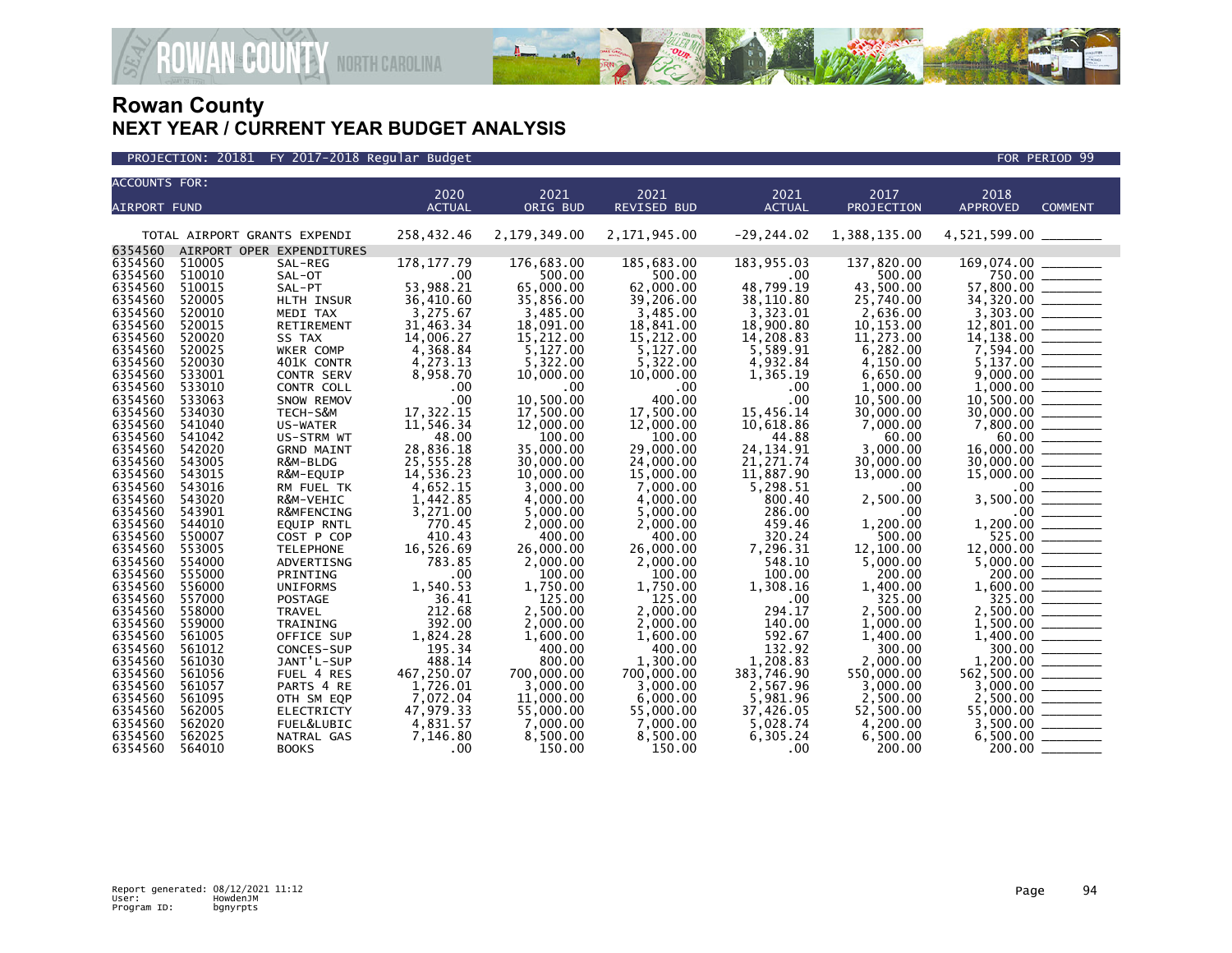

AN<sup>&COUNTY</sup> NORTH CAROLINA

#### PROJECTION: 20181 FY 2017-2018 Regular Budget FOR PERIOD 99

| <b>ACCOUNTS FOR:</b> |                    |                              | 2020          | 2021         | 2021         | 2021           | 2017                                                                             | 2018                                                                                                           |
|----------------------|--------------------|------------------------------|---------------|--------------|--------------|----------------|----------------------------------------------------------------------------------|----------------------------------------------------------------------------------------------------------------|
| <b>AIRPORT FUND</b>  |                    |                              | <b>ACTUAL</b> | ORIG BUD     | REVISED BUD  | <b>ACTUAL</b>  | PROJECTION                                                                       | <b>APPROVED</b><br><b>COMMENT</b>                                                                              |
| 6354560              | 564050             | DUES&SUBS                    | 2,749.85      | 2,500.00     | 2,500.00     | 1,941.00       | 1,300.00                                                                         |                                                                                                                |
| 6354560              | 573000             | $C/A-BLDG$                   | .00.          | .00          | .00          | .00            | 50,000.00                                                                        | $350,000.00$ ________                                                                                          |
| 6354560              | 573011             | $C/A$ -HANGAR                | .00           | 20,000.00    | 20,000.00    | .00            | 2,250,000.00                                                                     |                                                                                                                |
| 6354560              | 575090             | $C/A$ -FU&EQP                | 29,690.00     | $.00 \,$     | 6,000.00     | 5,135.60       | .00.                                                                             | 10,000.00                                                                                                      |
| 6354560              | 576030             | F/A-F&EQUI                   | 1.731.10      | 2,000.00     | 4,000.00     | $.00 \,$       | 2,000.00                                                                         |                                                                                                                |
| 6354560              | 578000             | $C/A-GAAP$                   | $-29,690.00$  | $.00 \,$     | .00.         | .00            | .00.                                                                             | $\frac{00}{00}$                                                                                                |
| 6354560              | 579000             | DEP EXP                      | 458,839.14    | $.00 \,$     | $.00 \,$     | $.00 \times$   | .00                                                                              |                                                                                                                |
| 6354560              | 590000             | OTH SERV'S                   | 322.43        | 5,000.00     | 5,000.00     | 102.65         | 5,000.00                                                                         |                                                                                                                |
| 6354560              | 590002             | BNK-CC FEE                   | 30,259.96     | 36,000.00    | 36,000.00    | 28,299.03      | 27,500.00                                                                        |                                                                                                                |
| 6354560              | 590006             | INDIRCT CO                   | 68,468.00     | 79,896.00    | 79,896.00    | 79,896.00      | 60,308.00                                                                        | $59,809.00$ ________                                                                                           |
| 6354560              | 590008             | SALES&USE                    | 52,512.96     | 65,000.00    | 65,000.00    | 45,236.65      | 50,000.00                                                                        | $50,000.00$ ________                                                                                           |
|                      |                    | TOTAL AIRPORT OPER EXPENDITU | 1,616,202.79  | 1,497,097.00 | 1,497,097.00 | 1,023,053.58   | 3,438,697.00                                                                     | $1,589,936.00$ _________                                                                                       |
| 6354570              | AIRPORT DEBT       | SVC EXPENDITURES             |               |              |              |                |                                                                                  |                                                                                                                |
| 6354570              | 592031             | ARPT DS P                    | 224,087.81    | 231,800.00   | 231,800.00   | 175,490.96     | 232,400.00                                                                       |                                                                                                                |
| 6354570              | 592032             | ARPT DS IN                   | 58,110.01     | 50,500.00    | 50,500.00    | 37,706.86      | 50,100.00                                                                        |                                                                                                                |
| 6354570              | 592999             | LTD GAAP                     | $-224,087.80$ | $.00 \,$     | $.00 \cdot$  | $-231,733.34$  | .00.                                                                             |                                                                                                                |
|                      |                    | TOTAL AIRPORT DEBT SVC EXPEN | 58,110.02     | 282,300.00   | 282,300.00   | $-18,535.52$   | 282,500.00                                                                       |                                                                                                                |
|                      | TOTAL AIRPORT      |                              | 290,616.35    | $-86,532.00$ | $-93,936.00$ | $-420, 755.12$ | 280,500.00                                                                       |                                                                                                                |
|                      | TOTAL AIRPORT FUND |                              | 290,616.35    | $-86,532.00$ | $-93,936.00$ | $-420, 755.12$ | 280,500.00                                                                       |                                                                                                                |
|                      |                    |                              |               |              |              |                |                                                                                  | TOTAL REVENUE-175,004,371.30-178,639,556.00-187,144,056.00-174,125,230.00-164,829,044.00-171,596,655.00 ______ |
|                      |                    |                              |               |              |              |                |                                                                                  | TOTAL EXPENSE 168,093,826.16 175,238,665.00 180,210,887.00 154,650,988.70 161,910,295.00 171,596,655.00 ______ |
|                      |                    | <b>GRAND TOTAL</b>           |               |              |              |                | $-6,910,545.14$ $-3,400,891.00$ $-6,933,169.00$ $-19,474,241.30$ $-2,918,749.00$ |                                                                                                                |

\*\* END OF REPORT - Generated by James M. Howden \*\*